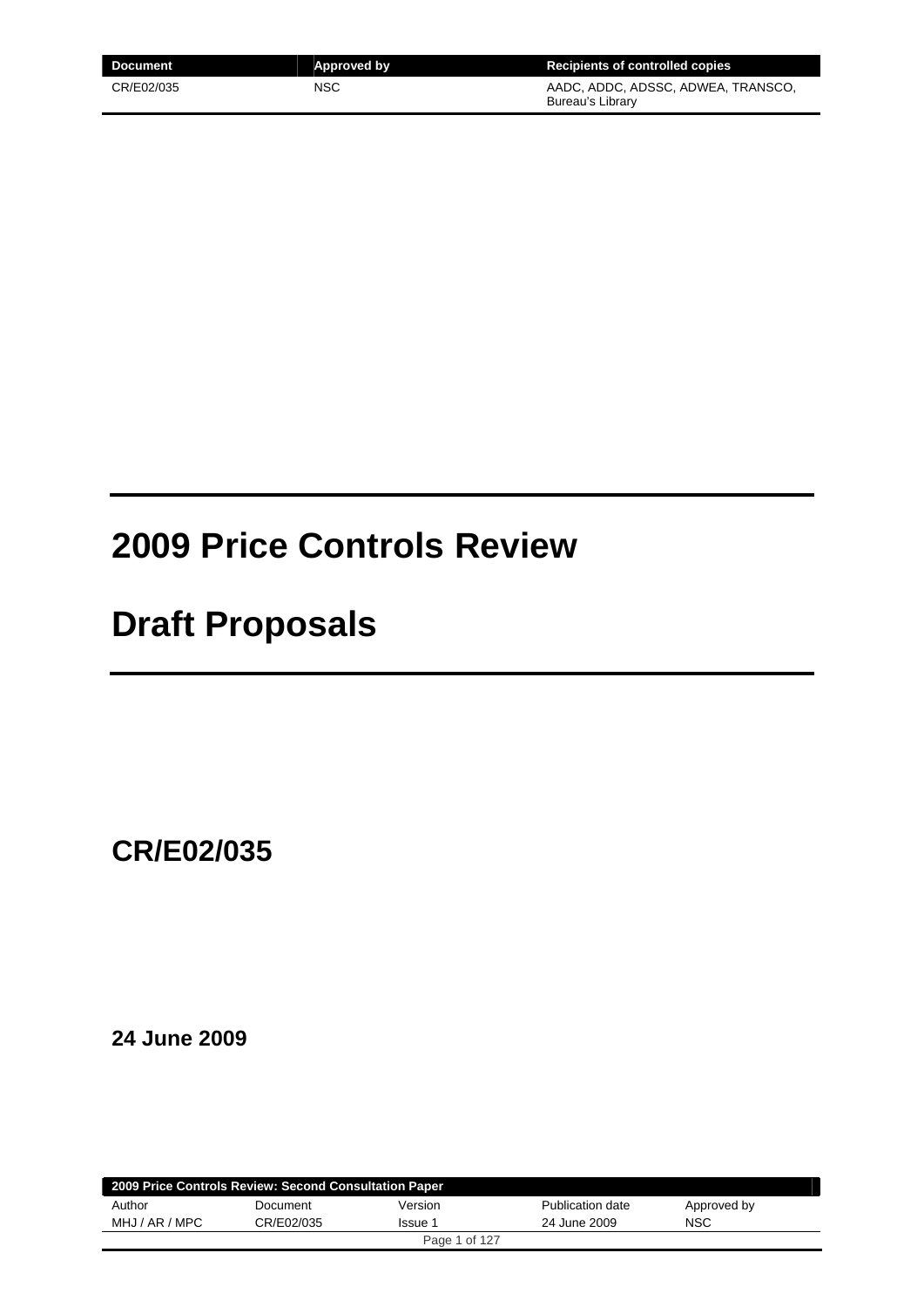# **Contents**

| 1.  |  |
|-----|--|
| 2.  |  |
| 3.  |  |
| 4.  |  |
| 5.  |  |
| 6.  |  |
| 7.  |  |
| 8.  |  |
| 9.  |  |
| 10. |  |
|     |  |
|     |  |

| 2009 Price Controls Review: Second Consultation Paper |            |               |                  |             |  |
|-------------------------------------------------------|------------|---------------|------------------|-------------|--|
| Author                                                | Document   | Version       | Publication date | Approved by |  |
| MHJ / AR / MPC                                        | CR/E02/035 | Issue 1       | 24 June 2009     | NSC         |  |
|                                                       |            | Page 2 of 127 |                  |             |  |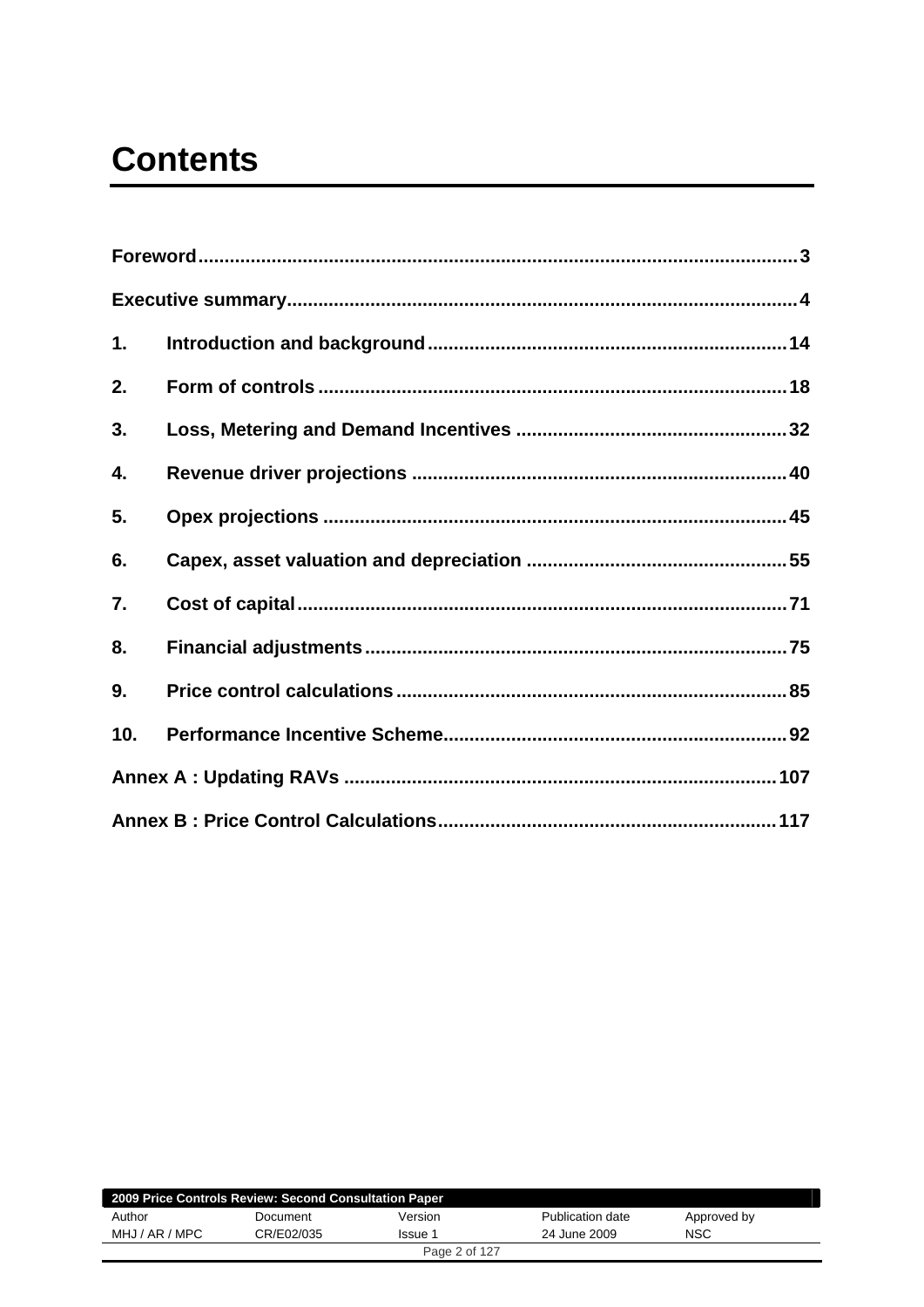# <span id="page-2-0"></span>*Foreword*

- 1. This document describes our Draft Proposals for PC4 for AADC, ADDC, ADSSC and TRANSCO taking into account the responses to the Second Consultation Paper issued in March 2009.
- 2. The existing price controls are due to expire on 31 December 2009. The "fourth price controls" or "PC4" are therefore required for 2010 onwards. A separate document setting out the Bureau's Draft Proposals on PC4 for ADWEC will be published in August 2009. As earlier consultation papers on PC4 discussed, the existing controls for RASCO are being extended to continue indefinitely.
- 3. We continue to propose the PC4 controls for the four network companies to be in the form of CPI-X revenue caps with a four-year duration (2010-2013) and appropriate revenue drivers. We also suggest enhancing the existing Performance Incentive Scheme (PIS) and introducing new performance incentives.
- 4. Written responses to the Draft Proposals are requested by **6 August 2009** to the following address:

Mark Clifton Director of Economic Regulation Regulation and Supervision Bureau PO Box 32800, Abu Dhabi Fax: 02-4439-334 Email: [mpclifton@rsb.gov.ae](mailto:mpclifton@rsb.gov.ae)

- 5. The Bureau proposes to make responses to the consultation exercise publicly available. Following consideration of responses to the Draft Proposals, we intend to issue our Final Proposals in September or October 2009.
- 6. Lastly, it is anticipated that the Bureau's Final Proposals will be formally incorporated into each relevant company's licence on or before 1 January 2010.

# **NICK CARTER DIRECTOR GENERAL**

| 2009 Price Controls Review: Second Consultation Paper |            |               |                  |             |  |
|-------------------------------------------------------|------------|---------------|------------------|-------------|--|
| Author                                                | Document   | Version       | Publication date | Approved by |  |
| MHJ / AR / MPC                                        | CR/E02/035 | Issue 1       | 24 June 2009     | NSC         |  |
|                                                       |            | Page 3 of 127 |                  |             |  |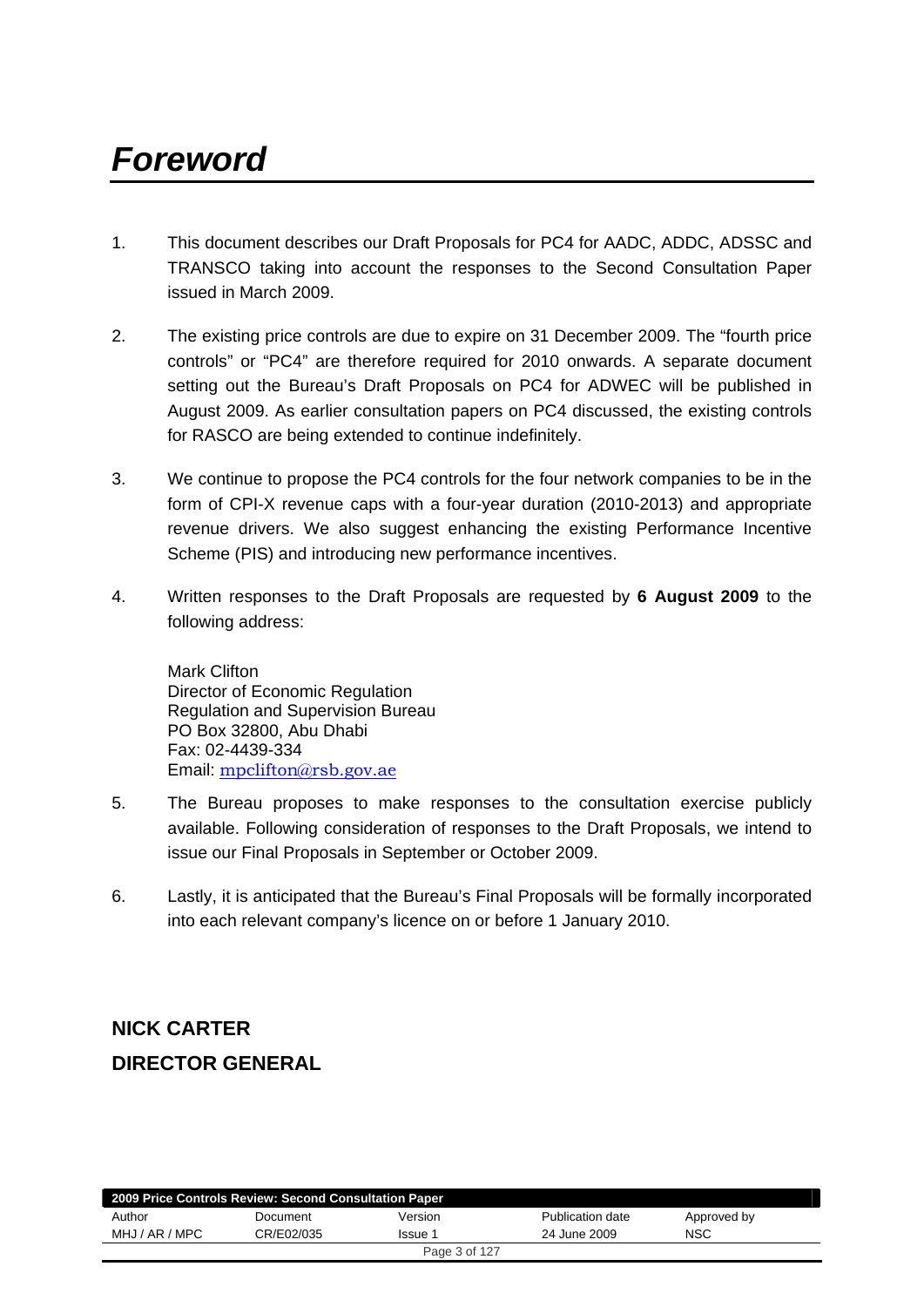## <span id="page-3-0"></span>**Introduction**

- 1. The present price controls for the four network companies (AADC, ADDC, ADSSC and TRANSCO) are due to expire on 31 December 2009. The Bureau therefore commenced a consultation process to set new price controls (to be termed "PC4") for these companies for 2010 and onwards. We published our First Consultation Paper and Second Consultation Paper in November 2008 and March 2009, respectively.
- 2. This document describes our Draft Proposals for PC4 for the network companies following consideration of the responses to the Second Consultation Paper.

### **Form of controls**

- 3. The form of PC4 controls for the network companies will remain the CPI-X revenue cap accompanied by a Performance Incentive Scheme (PIS) as at present. However, the PC4 controls will incorporate some new structural features compared to the existing controls:
	- (a) All controls will have a four-year duration (2010-2013 inclusive).
	- (b) All controls will continue to have the same two revenue drivers as at present (see **Table 1** below), except for ADSSC which will have a new revenue driver (namely annual flow at treatment plants).
	- (c) A new term, termed the "Loss, Metering and Demand Incentives" (LMDI), will be introduced in the MAR formulae for AADC and ADDC for both water and electricity businesses to provide a number of new incentives. The LMDI term will comprise three components, each with a cap of 2% of company's "own" MAR (i.e., excluding pass through costs) on the relevant bonuses or penalties:
		- (i) Distribution Loss Reduction Incentive (DLRI);
		- (ii) Interface Metering Incentive (IMI); and
		- (iii) Demand Side Management Incentive (DSMI).

Section 3 describes the structure and incentive rates for each LMDI.

| 2009 Price Controls Review: Second Consultation Paper |            |               |                  |             |  |
|-------------------------------------------------------|------------|---------------|------------------|-------------|--|
| Author                                                | Document   | Version       | Publication date | Approved by |  |
| MHJ / AR / MPC                                        | CR/E02/035 | Issue 1       | 24 June 2009     | <b>NSC</b>  |  |
|                                                       |            | Page 4 of 127 |                  |             |  |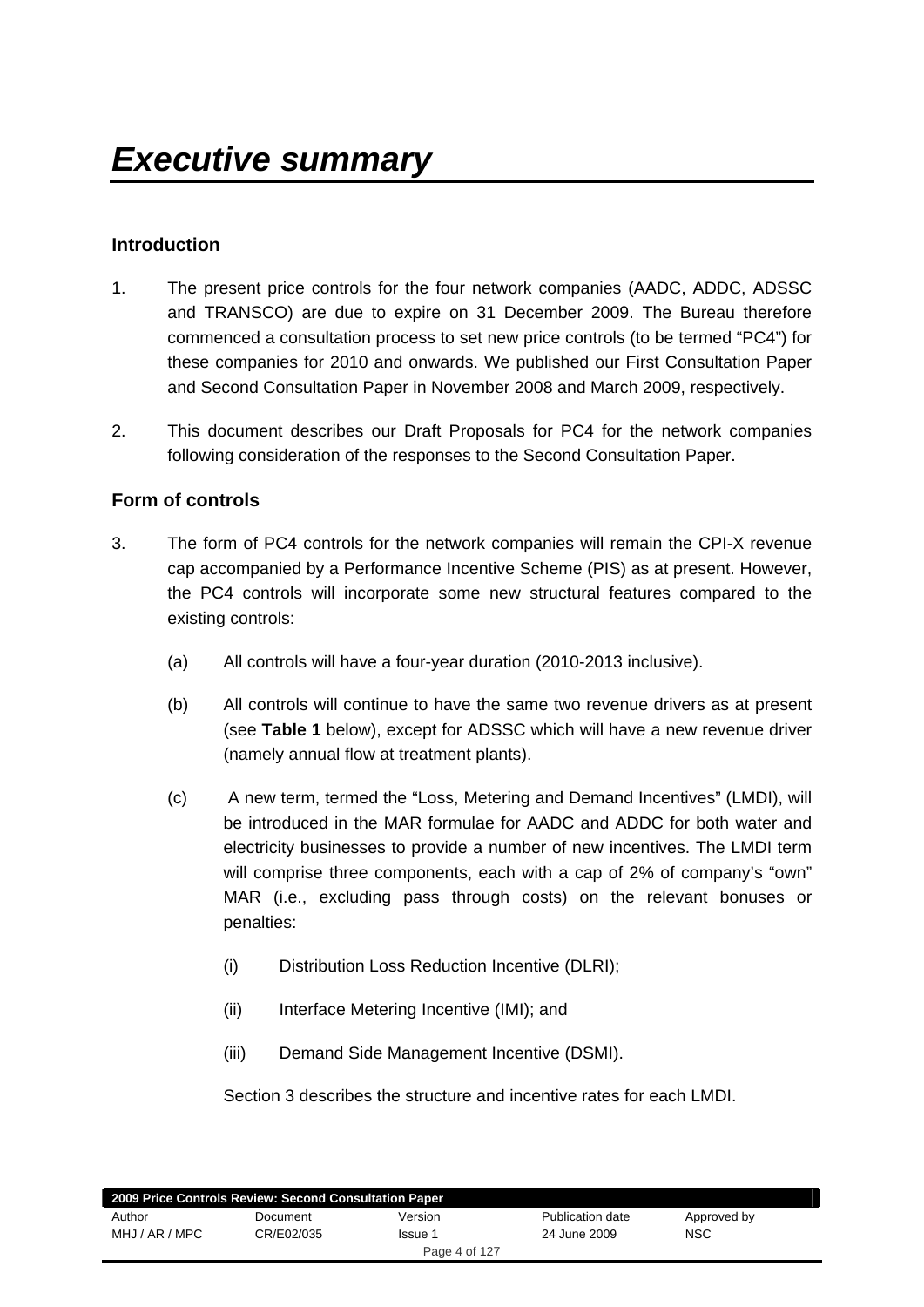- (d) The scope of TRANSCO's price controls will be formally extended to include its unlicensed transmission activities outside the Emirate of Abu Dhabi which share the same assets with the licensed activities.
- (e) ADSSC's payments under Sewage Treatment Agreements (STAs) to new private treatment plants will be treated on a pass-through basis, subject to the economic purchasing obligation.
- (f) Electricity purchases (including any approved distribution company's margin) by AADC and ADDC from embedded generation will be treated on a passthrough basis, subject to the economic purchasing obligations.
- (g) A Price Control Reopening Mechanism (PCROM) will be introduced into the licence of each company to allow adjustment of the price control between the price control reviews for unforeseen events having material financial impact.
- 4. The general structure of the maximum allowed revenue (MAR) for each business for any year "t" of the control period shall be as follows:

## $MAR_t$  = Pass Through Costs<sub>t</sub> + a<sub>t</sub> + (b<sub>t</sub> x RD1<sub>t</sub>) + (c<sub>t</sub> x RD2<sub>t</sub>) + LMDI<sub>t</sub> + Q<sub>t</sub> - K<sub>t</sub>

where:

- (a) " $a_t$ ", " $b_t$ " and " $c_t$ " are the notified values for the year "t" as determined by the Bureau for 2010 in 2010 prices subject to an adjustment for actual UAE CPI for 2009 and are indexed each year against UAE CPI less an "X" factor, where X has been set at zero;
- (b) "RD1 $_1$ " and "RD2 $_1$ " are the actual values of the relevant revenue drivers in year  $"t"$ ;
- $(c)$  "LMDI<sub>t</sub>" are the bonuses or penalties in year "t" under the Loss, Metering and Demand Incentives (AADC and ADDC only); and
- (d) " $Q_t$ " and " $K_t$ " are the PIS Category A incentive amount and the correction factor for the year "t", respectively.

### **Framework for price control calculations**

5. Consistent with the approach taken to date, a net present value (NPV) framework has been adopted to establish the level and profile of allowed revenue for each business:

| 2009 Price Controls Review: Second Consultation Paper |            |               |                  |             |  |
|-------------------------------------------------------|------------|---------------|------------------|-------------|--|
| Author                                                | Document   | Version       | Publication date | Approved by |  |
| MHJ / AR / MPC                                        | CR/E02/035 | Issue 1       | 24 June 2009     | NSC         |  |
|                                                       |            | Page 5 of 127 |                  |             |  |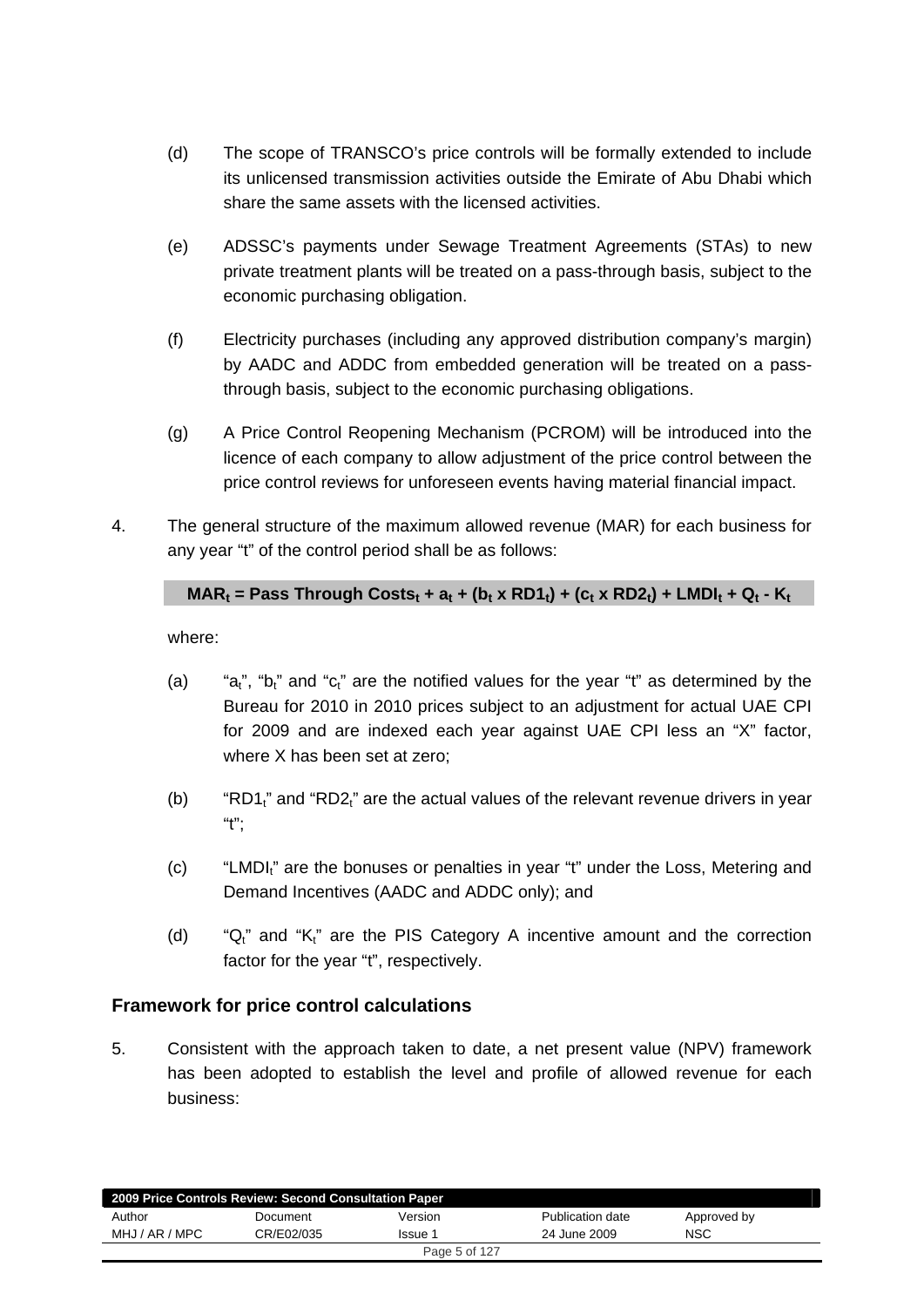- (a) The notified values "a", "b" and "c" for the PC4 period are determined by equating the NPV of the forecast annual MARs to the NPV of the annual required revenues over the control period.
- (b) The annual required revenue is calculated using the "building-block" approach as the sum of:
	- (i) operating expenditure (opex);
	- (ii) depreciation; and
	- (iii) return on capital.
- (c) The NPV of the annual required revenues over the control period is also adjusted by the NPV of certain financial adjustments discussed in Section 8.
- (d) The annual MARs are estimated using the revenue driver projections for the PC4 period (discussed below) and the weights of the revenue drivers as set out in the following table:

| Company                      | <b>Revenue driver</b>           | <b>Weight in MAR formula</b> |
|------------------------------|---------------------------------|------------------------------|
| AADC / ADDC                  | Fixed term                      | 80%                          |
| (both water and electricity) | Customer numbers                | 15%                          |
|                              | Metered units distributed       | 5%                           |
| <b>TRANSCO</b>               | Fixed term                      | 80%                          |
| (both water and electricity) | Metered peak demand             | 10%                          |
|                              | Metered units transmitted       | 10%                          |
| <b>ADSSC</b>                 | Fixed term                      | 80%                          |
|                              | Annual flow at treatment plants | <b>20%</b>                   |

#### **Table 1: Revenue drivers and their weights for PC4 – Draft Proposals**

(e) All calculations are carried out in 2010 prices and the cost of capital used to calculate the return on capital (discussed below) is used as the discount rate for NPV calculations.

### **Revenue driver projections**

6. We have adopted the revenue driver projections provided by the respective companies in their 2008 Annual Information Submissions (AIS). The only exception to this is the projections for AADC's water metered units distributed, which we have adjusted to assume higher metering penetration over time.

| 2009 Price Controls Review: Second Consultation Paper |            |               |                  |             |
|-------------------------------------------------------|------------|---------------|------------------|-------------|
| Author                                                | Document   | Version       | Publication date | Approved by |
| MHJ / AR / MPC                                        | CR/E02/035 | Issue 1       | 24 June 2009     | <b>NSC</b>  |
|                                                       |            | Page 6 of 127 |                  |             |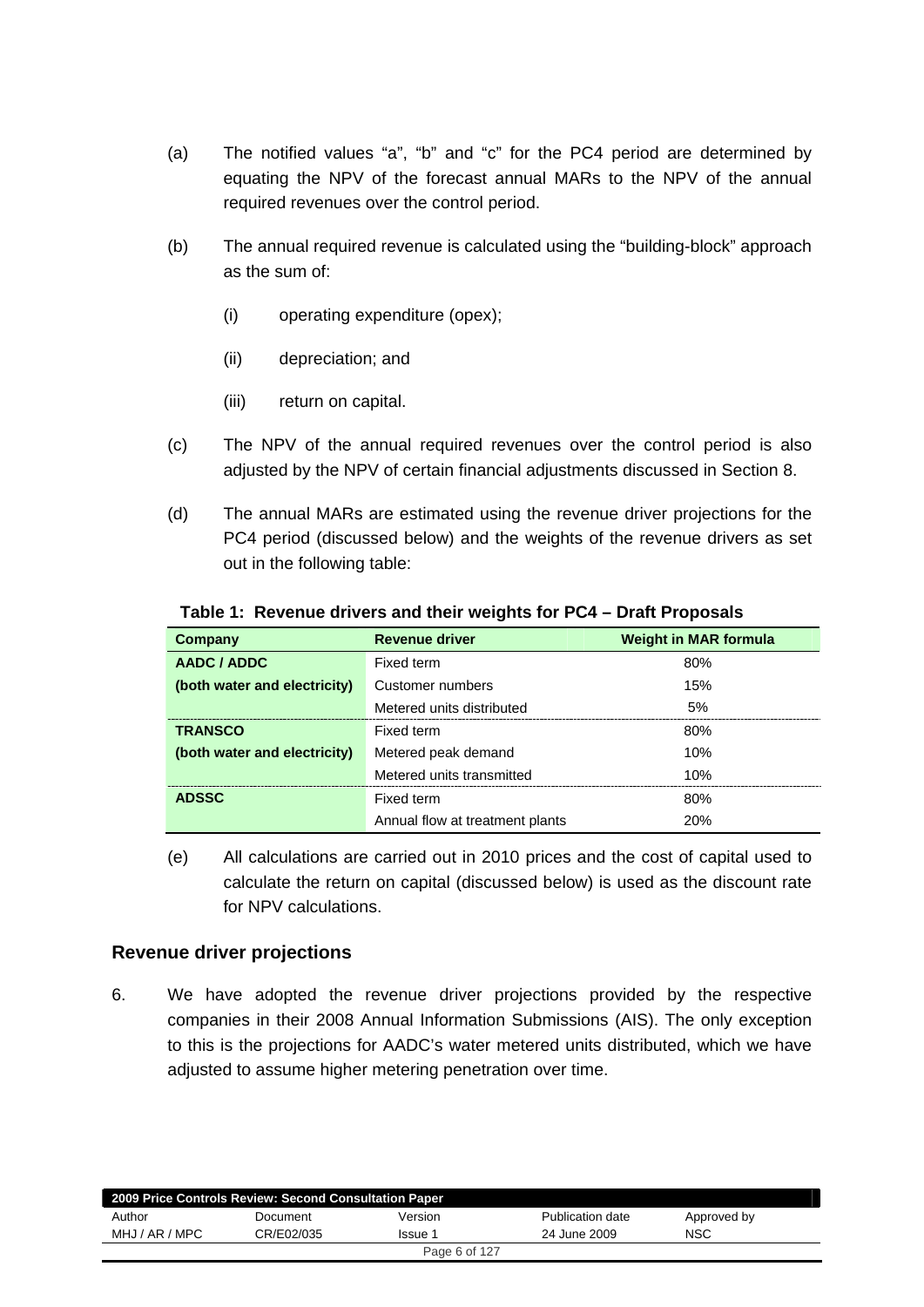|              |                                       |                | 2010        | 2011        | 2012        | 2013        |
|--------------|---------------------------------------|----------------|-------------|-------------|-------------|-------------|
| <b>AADC</b>  | Electricity customer accounts         | Customers      | 107,072     | 110,748     | 114,569     | 118,541     |
|              | Electricity metered units distributed | <b>GWh</b>     | 9,668       | 10,926      | 11.814      | 12,520      |
|              | Water customer accounts               | Customers      | 58,218      | 58,852      | 59,539      | 60,281      |
|              | Water metered units distributed       | <b>MIG</b>     | 40,858      | 54,642      | 72,391      | 102,193     |
| <b>ADDC</b>  | Electricity customer accounts         | Customers      | 251,538     | 275,459     | 284,796     | 299,655     |
|              | Electricity metered units distributed | <b>GWh</b>     | 26,735      | 32,217      | 40,074      | 44,631      |
|              | Water customer accounts               | Customers      | 213,717     | 233,998     | 241,887     | 254,465     |
|              | Water metered units distributed       | MIG            | 95,604      | 101,677     | 107,541     | 111,514     |
| TRANSCO      | Electricity metered peak demand       | <b>MW</b>      | 9,025       | 11,307      | 13,521      | 14,767      |
|              | Electricity metered units transmitted | <b>GWh</b>     | 56,040      | 71,026      | 85,563      | 93,696      |
|              | Water metered peak demand             | MIGD           | 720         | 789         | 809         | 872         |
|              | Water metered units transmitted       | <b>MIG</b>     | 246,422     | 269,668     | 277,039     | 297,761     |
| <b>ADSSC</b> | Annual wastewater flow treated        | m <sup>3</sup> | 246,323,170 | 267.223.070 | 296.051.865 | 314.445.675 |

#### **Table 2: Revenue driver projections for PC4 – Draft Proposals**

### **Operating expenditure**

7. The Bureau has used the opex projected for 2009 at the last price control reviews, converted into 2010 prices, as the base level of opex for the PC4 controls. Such base opex has then been adjusted for demand growth (0.75% opex increase for each 1% demand increase) and efficiency improvement (5% opex decrease per year in real terms). The resulting opex projections in 2010 prices are shown in the table below:

| AED million, 2010 prices |             | 2010     | 2011     | 2012     | 2013     |
|--------------------------|-------------|----------|----------|----------|----------|
| AADC                     | Electricity | 225.79   | 225.04   | 224.30   | 223.55   |
|                          | Water       | 103.82   | 102.53   | 101.25   | 99.98    |
|                          | Total       | 329.61   | 327.57   | 325.54   | 323.54   |
| ADDC                     | Electricity | 334.28   | 348.17   | 362.64   | 377.70   |
|                          | Water       | 185.14   | 182.88   | 180.65   | 178.44   |
|                          | Total       | 519.42   | 531.05   | 543.28   | 556.14   |
| <b>TRANSCO</b>           | Electricity | 167.18   | 181.72   | 197.52   | 214.70   |
|                          | Water       | 327.23   | 326.93   | 326.63   | 326.33   |
|                          | Total       | 494.41   | 508.65   | 524.15   | 541.03   |
| <b>ADSSC</b>             | Total       | 321.40   | 324.72   | 328.07   | 331.45   |
| Total                    |             | 1,664.84 | 1,691.98 | 1,721.04 | 1,752.16 |

**Table 3: PC4 opex projections – Draft Proposals** 

8. As shown in the following chart, the above opex allowances for PC4 are higher than the actual opex for the companies to date in nominal terms (even with a conservative estimate of future inflation). While these allowances attempt to constrain the current rate of cost increases, the increasing trend will continue for opex.

| 2009 Price Controls Review: Second Consultation Paper |            |               |                  |             |  |
|-------------------------------------------------------|------------|---------------|------------------|-------------|--|
| Author                                                | Document   | Version       | Publication date | Approved by |  |
| MHJ / AR / MPC                                        | CR/E02/035 | Issue 1       | 24 June 2009     | <b>NSC</b>  |  |
|                                                       |            | Page 7 of 127 |                  |             |  |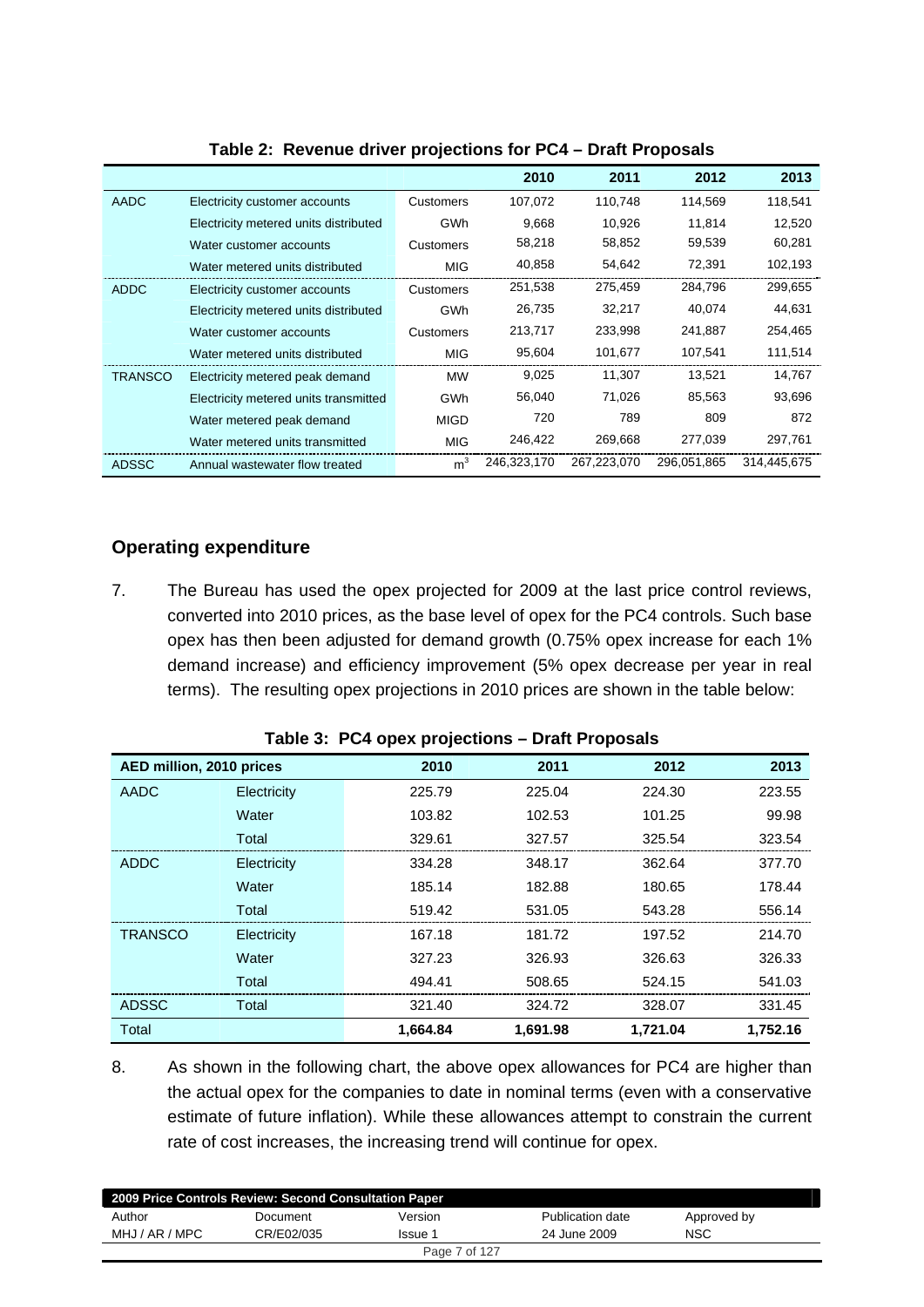

#### **Figure 1: Opex projections – Draft Proposal**

**Capital expenditure** 

#### *PC2 capex (2003-2005)*

9. We have applied the following PC2 capex efficiency scores to the actual PC2 capex as per the audited accounts to determine the efficient PC2 capex for AADC, ADDC and TRANSCO. These figures are as per the consultants' findings without any adjustment (i.e. Approach 1 discussed in the Second Consultation Paper):

| Company        | <b>Electricity</b> | Water |
|----------------|--------------------|-------|
| <b>AADC</b>    | 92.6%              | 91.7% |
| <b>ADDC</b>    | 90.1%              | 88.0% |
| <b>TRANSCO</b> | 93.6%              | 86.2% |

#### **Table 4: PC2 capex efficiency – Draft Proposals**

- 10. The resulting additional efficient PC2 capex over and above the provisional PC2 allowances incorporated into the PC2 controls are shown in **Table 5**. This amounts to a total of AED 2,631 million in 2003 prices for the three network companies.
- 11. The NPVs of the foregone or unduly earned financing costs (depreciation and return on capital) up to 2010 in respect of the above amounts, calculated using a discount rate of 6% (the cost of capital for the PC2 period, to which the adjustment relates), have been added to the revenue requirement over the PC4 period. For the three network companies combined, this positive adjustment amounts to about AED 2,517 million in 2010 prices. In addition, efficient PC2 capex (as determined above, and net

| 2009 Price Controls Review: Second Consultation Paper |            |         |                  |             |  |  |
|-------------------------------------------------------|------------|---------|------------------|-------------|--|--|
| Author                                                | Document   | Version | Publication date | Approved by |  |  |
| MHJ / AR / MPC                                        | CR/E02/035 | Issue 1 | 24 June 2009     | <b>NSC</b>  |  |  |
| Page 8 of 127                                         |            |         |                  |             |  |  |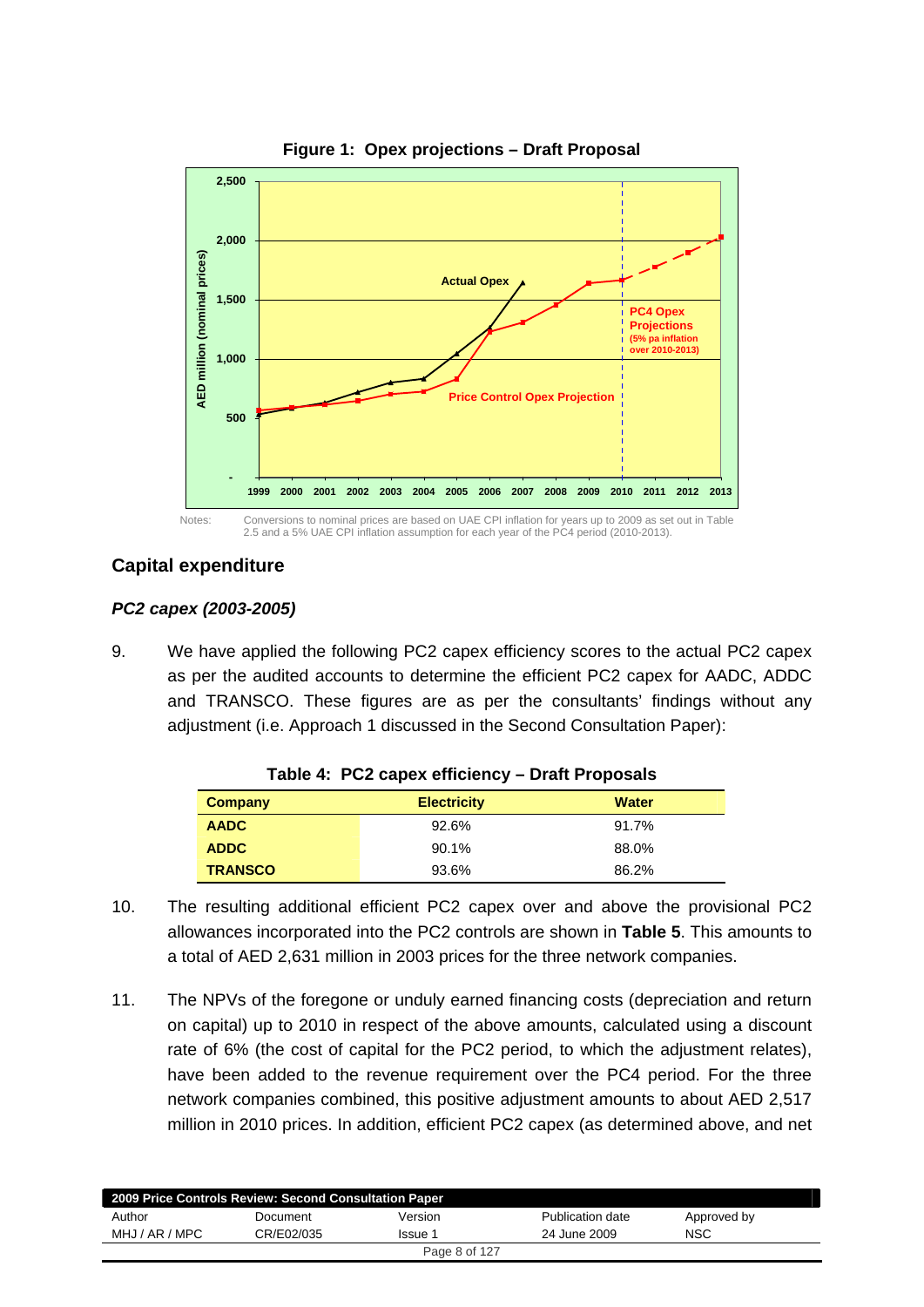of accumulated depreciation) is incorporated into the RAVs for 2010 onwards resulting in additional efficient capex of AED 4,156 million (2010 prices) over and above the PC2 provisional capex allowed earlier.

| AED million, 2003 prices |             | 2003     | 2004     | 2005     | <b>Total</b> |  |  |  |
|--------------------------|-------------|----------|----------|----------|--------------|--|--|--|
| AADC                     | Electricity | 173.78   | 152.75   | 263.52   | 590.05       |  |  |  |
|                          | Water       | 47.30    | 65.95    | 103.45   | 216.70       |  |  |  |
|                          | Total       | 221.07   | 218.70   | 366.97   | 806.75       |  |  |  |
| ADDC                     | Electricity | 62.54    | (37.40)  | (262.26) | (237.13)     |  |  |  |
|                          | Water       | 258.85   | 90.01    | (99.52)  | 249.34       |  |  |  |
|                          | Total       | 321.38   | 52.61    | (361.78) | 12.21        |  |  |  |
| <b>TRANSCO</b>           | Electricity | (205.07) | 839.89   | 931.27   | 1,566.09     |  |  |  |
|                          | Water       | 427.19   | 745.73   | (927.04) | 245.88       |  |  |  |
|                          | Total       | 222.12   | 1,585.62 | 4.23     | 1,811.97     |  |  |  |
| Total                    | 2003 prices | 764.58   | 1,856.92 | 9.43     | 2,630.93     |  |  |  |
|                          | 2010 prices | 1.207.70 | 2,933.12 | 14.89    | 4,155.71     |  |  |  |

**Table 5: Additional efficient PC2 capex – Draft Proposals** 

### **PC4 capex (2010-2013)**

12. As in the past, an ex-post approach, with provisional capex allowances, has been adopted for PC4 capex. The following table shows the provisional PC4 capex allowances in 2010 prices (about AED 35 billion in total). Pending the receipt of audited data for 2008, the allowance for each business is based on the actual capex spent in 2007, converted into 2010 prices. For ADSSC, the allowance is however set on a significantly higher level than the 2007 level. The total allowance for the four network companies is about half of the companies' forecasts for PC4 capex.

|                          | $14000$ v. The rightfield $9 + 04000$ and $10000$<br>PIULL I JUPUULU |          |          |          |          |              |  |  |  |  |
|--------------------------|----------------------------------------------------------------------|----------|----------|----------|----------|--------------|--|--|--|--|
| AED million, 2010 prices |                                                                      | 2010     | 2011     | 2012     | 2013     | <b>Total</b> |  |  |  |  |
| AADC                     | Electricity                                                          | 510.00   | 510.00   | 510.00   | 510.00   | 2,040.00     |  |  |  |  |
|                          | Water                                                                | 110.00   | 110.00   | 110.00   | 110.00   | 440.00       |  |  |  |  |
|                          | Total                                                                | 620.00   | 620.00   | 620.00   | 620.00   | 2,480.00     |  |  |  |  |
| <b>ADDC</b>              | Electricity                                                          | 1,250.00 | 1,250.00 | 1,250.00 | 1,250.00 | 5,000.00     |  |  |  |  |
|                          | Water                                                                | 350.00   | 350.00   | 350.00   | 350.00   | 1,400.00     |  |  |  |  |
|                          | Total                                                                | 1,600.00 | 1,600.00 | 1,600.00 | 1,600.00 | 6,400.00     |  |  |  |  |
| <b>TRANSCO</b>           | Electricity                                                          | 3,540.00 | 3,540.00 | 3,540.00 | 3,540.00 | 14,160.00    |  |  |  |  |
|                          | Water                                                                | 1,000.00 | 1,000.00 | 1,000.00 | 1,000.00 | 4,000.00     |  |  |  |  |
|                          | Total                                                                | 4,540.00 | 4,540.00 | 4,540.00 | 4,540.00 | 18,160.00    |  |  |  |  |
| <b>ADSSC</b>             | Total                                                                | 2,000.00 | 2,000.00 | 2,000.00 | 2,000.00 | 8,000.00     |  |  |  |  |
| <b>Total</b>             |                                                                      | 8,760.00 | 8,760.00 | 8,760.00 | 8,760.00 | 35,040.00    |  |  |  |  |

| 2009 Price Controls Review: Second Consultation Paper |            |         |                  |             |  |  |
|-------------------------------------------------------|------------|---------|------------------|-------------|--|--|
| Author                                                | Document   | Version | Publication date | Approved by |  |  |
| MHJ / AR / MPC                                        | CR/E02/035 | Issue 1 | 24 June 2009     | <b>NSC</b>  |  |  |
| Page 9 of 127                                         |            |         |                  |             |  |  |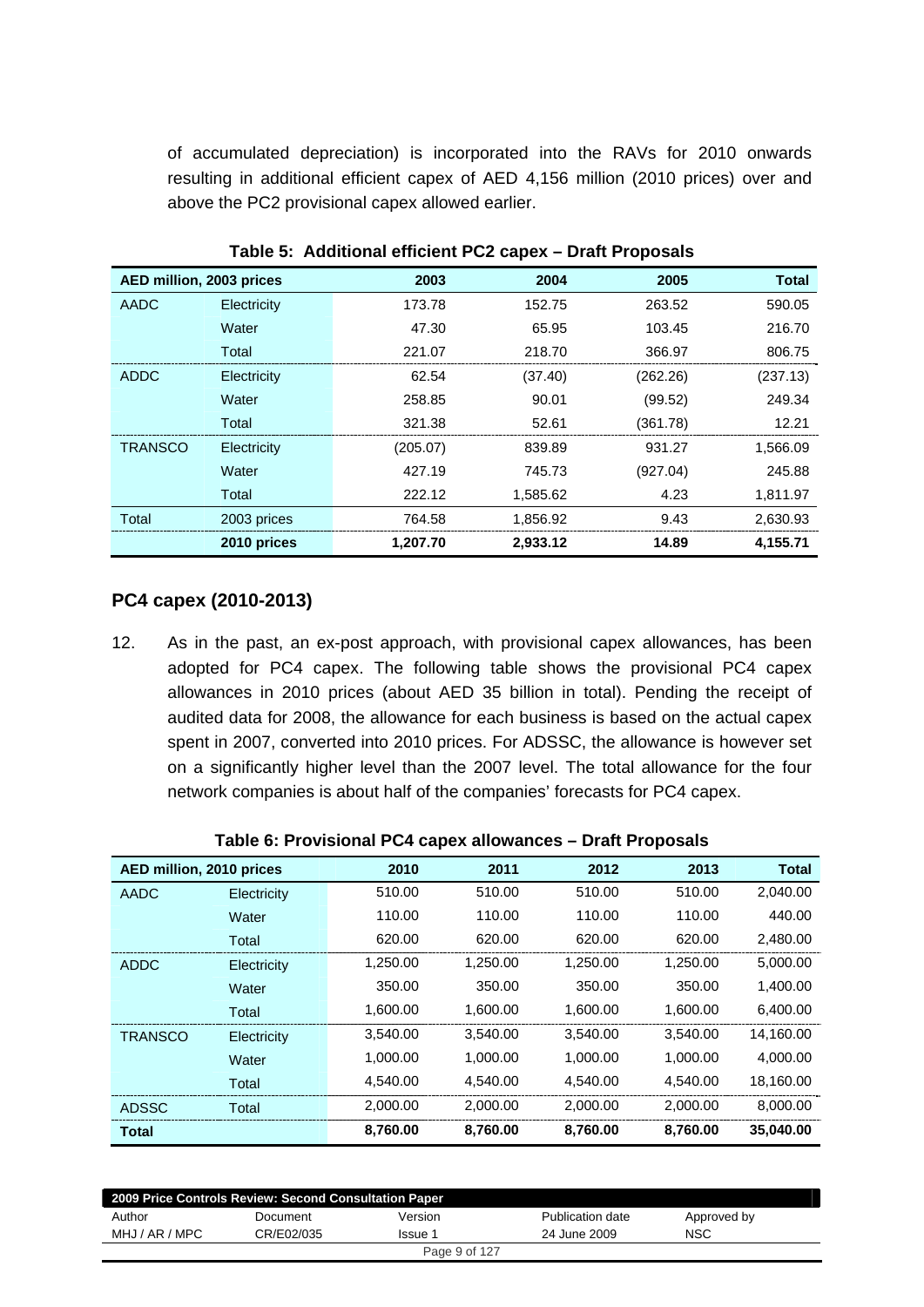- 13. These allowances have been rolled into the RAVs for the PC4 period using the straight-line depreciation method with an average asset life assumption of 50 years for ADSSC and 30 years for the other companies.
- 14. These allowances are not indicative of the Bureau's views of the appropriate or efficient level of capex. Once audited data on actual PC4 capex is available, it will be reviewed against the efficiency criteria established by the Bureau for the sector. That is, capex will be considered efficient if it:
	- (a) was required to meet growth in customer demand or the relevant security and performance standards; and
	- (b) was efficiently procured (procurement to be interpreted to include both the tendering process and project management).
- 15. Based on the efficiency review of actual capex and the relative-efficiency based approach already agreed for PC3 capex, an appropriate adjustment will be made at a future review for any difference between the efficient PC4 capex and the provisional PC4 capex allowed at this review, along with the foregone financing costs.

## **Cost of capital**

16. The Draft Proposals use a real, post-tax cost of capital of 4.50% to calculate the return on capital component of the annual revenue requirement. However, in view of the prospective introduction of PCROM at this review, which reduces the risk of unanticipated cost impacts, we are considering whether to further reduce our estimate of the cost of capital by, say, 0.1% - 0.5%.

## **Financial adjustments**

17. Section 8 describes a number of financial adjustments, summarised in the following table, which have been applied to the revenue requirement at this review in NPV terms (in 2010 prices, at 1 January 2010):

| <b>AED million, 2010 prices</b> | <b>Customer asset</b><br><b>installations</b> | <b>Interface</b><br>metering | <b>Planning</b><br><b>statements</b> | <b>Transmission</b><br><b>constraints</b> | <b>Total</b> |
|---------------------------------|-----------------------------------------------|------------------------------|--------------------------------------|-------------------------------------------|--------------|
| <b>AADC Water</b>               | $-40.33$                                      | $-30.41$                     |                                      |                                           | $-70.73$     |
| <b>ADDC Water</b>               |                                               | -99.88                       |                                      |                                           | $-99.88$     |
| <b>TRANSCO Electricity</b>      |                                               |                              | $-16.47$                             |                                           | $-16.47$     |
| <b>TRANSCO Water</b>            |                                               | 130.29                       | $-12.32$                             | $-28545$                                  | $-167.48$    |
| <b>Total</b>                    |                                               |                              |                                      |                                           | $-354.57$    |

#### **Table 7: Financial adjustments – Draft Proposals**

| 2009 Price Controls Review: Second Consultation Paper |            |         |                  |             |  |  |  |
|-------------------------------------------------------|------------|---------|------------------|-------------|--|--|--|
| Author                                                | Document   | Version | Publication date | Approved by |  |  |  |
| MHJ / AR / MPC                                        | CR/E02/035 | Issue 1 | 24 June 2009     | <b>NSC</b>  |  |  |  |
| Page 10 of 127                                        |            |         |                  |             |  |  |  |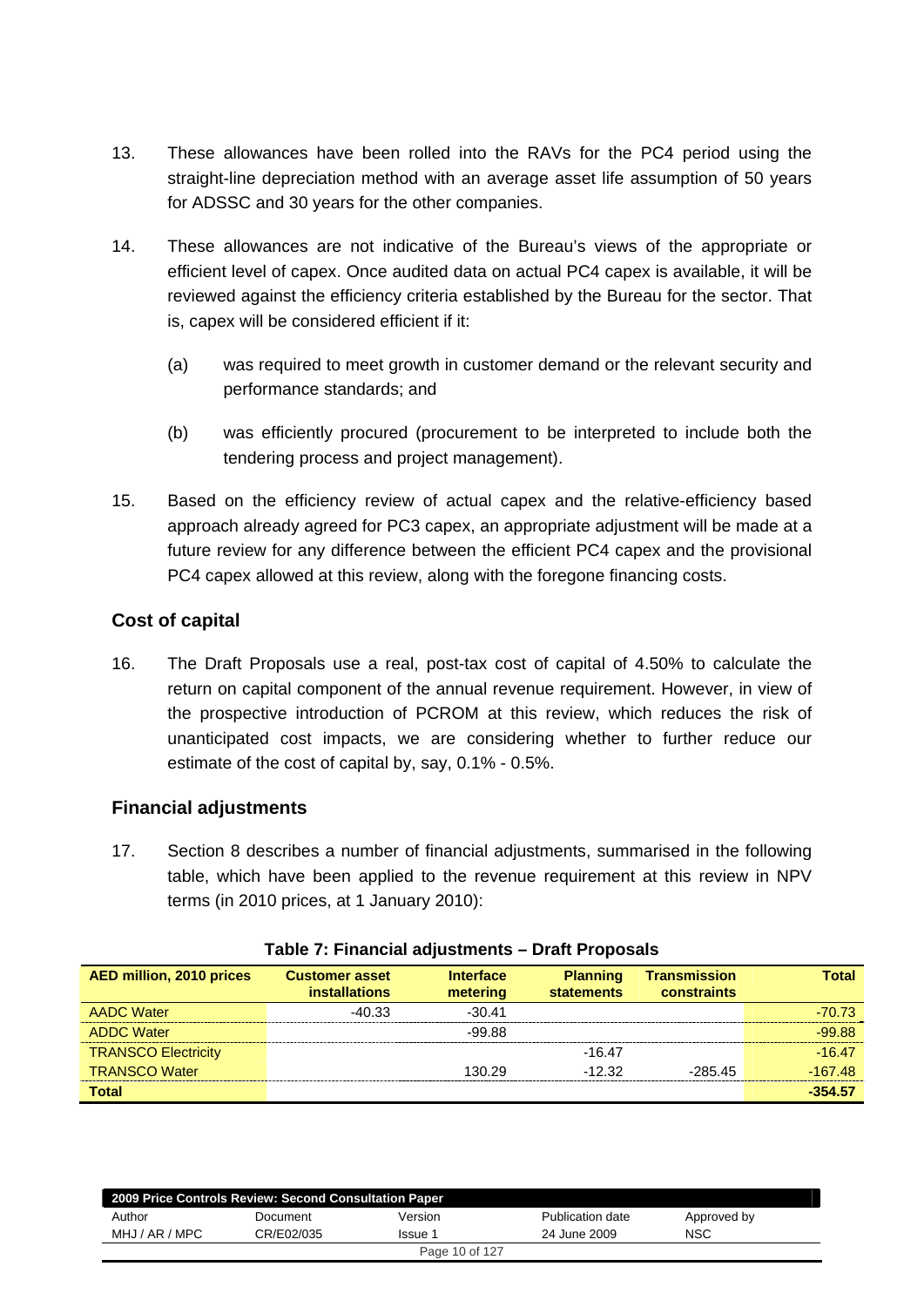## **Price control calculations**

| 18. |  | The notified values determined in these Draft Proposals are given in Table 8 below: |
|-----|--|-------------------------------------------------------------------------------------|
|     |  |                                                                                     |

|                |             |      |               | Values for 2010                   |                         |
|----------------|-------------|------|---------------|-----------------------------------|-------------------------|
| 2010 prices    |             | х    | a             | $\mathbf b$                       | c.                      |
| <b>AADC</b>    | Electricity | 0.00 | 768.22 AEDm   | 1,280.11 AED/customer account     | 0.4295 fils/kWh metered |
|                | Water       | 0.00 | 285.34 AEDm   | 903.98 AED/customer account       | 0.2685 AED/TIG metered  |
| <b>ADDC</b>    | Electricity | 0.00 | 1,103.40 AEDm | 746.85 AED/customer account       | 0.1938 fils/kWh metered |
|                | Water       | 0.00 | 541.04 AEDm   | 431.13 AED/customer account       | 0.3258 AED/TIG metered  |
| <b>TRANSCO</b> | Electricity | 0.00 | 2,123.73 AEDm | 22.03 AED/kW metered              | 0.3499 fils/kWh metered |
|                | Water       | 0.00 | 1,238.93 AEDm | 194.79 AED/TIGD metered           | 0.5697 AED/TIG metered  |
| <b>ADSSC</b>   |             | 0.00 | 1.134.98 AEDm | 1.0144 AED/m <sup>3</sup> metered |                         |

#### **Table 8: Notified values for PC4 – Draft Proposals**

Notes: These notified values for 2010 are based on an assumed UAE CPI of 113.07 (base year 2007 = 100) for 2009. They will be subject to an adjustment for actual UAE CPI for 2009.

- 19. These notified values are for 2010 expressed in 2010 prices. For subsequent years, these notified values will be adjusted by CPI-X indexation. These values will also be adjusted for actual CPI for 2009 through the Price Control Return (PCR) process.
- 20. The annual MARs projected for each business over the PC4 period in respect of its "own" costs are summarised in **Table 9** below:

| AED million, 2010 prices |             | 2010     | 2011     | 2012     | 2013     |
|--------------------------|-------------|----------|----------|----------|----------|
| AADC                     | Electricity | 946.80   | 956.91   | 965.62   | 973.73   |
|                          | Water       | 348.94   | 353.21   | 358.60   | 367.28   |
|                          | Total       | 1,295.74 | 1,310.13 | 1,324.22 | 1,341.01 |
| <b>ADDC</b>              | Electricity | 1,343.08 | 1,371.58 | 1,393.78 | 1,413.71 |
|                          | Water       | 664.32   | 675.05   | 680.36   | 687.08   |
|                          | Total       | 2,007.41 | 2,046.62 | 2,074.14 | 2,100.79 |
| <b>TRANSCO</b>           | Electricity | 2,518.66 | 2,621.37 | 2,721.01 | 2,776.92 |
|                          | Water       | 1.519.66 | 1.546.32 | 1,554.29 | 1.578.46 |
|                          | Total       | 4,038.32 | 4,167.68 | 4,275.30 | 4,355.38 |
| <b>ADSSC</b>             | Total       | 1,384.84 | 1,406.04 | 1,435.28 | 1,453.94 |
| Total                    |             | 8,726.30 | 8,930.47 | 9,108.94 | 9,251.11 |

### **Table 9: Projected MAR over PC4 period – Draft Proposals**

21. In nominal terms, the total 2010 projected MAR is higher than the 2008 actual MAR by AED 3,105 million or 55%. This increase remains significant in real terms: about AED 2,371 million (in 2010 prices) or 37%.

22. **Figures 2, 3 and 4** show the expected effect of these Draft Proposals on the total price-controlled costs and unit costs for electricity, water and wastewater,

| 2009 Price Controls Review: Second Consultation Paper |            |         |                  |             |  |  |
|-------------------------------------------------------|------------|---------|------------------|-------------|--|--|
| Author                                                | Document   | Version | Publication date | Approved by |  |  |
| MHJ / AR / MPC                                        | CR/E02/035 | Issue 1 | 24 June 2009     | NSC         |  |  |
| Page 11 of 127                                        |            |         |                  |             |  |  |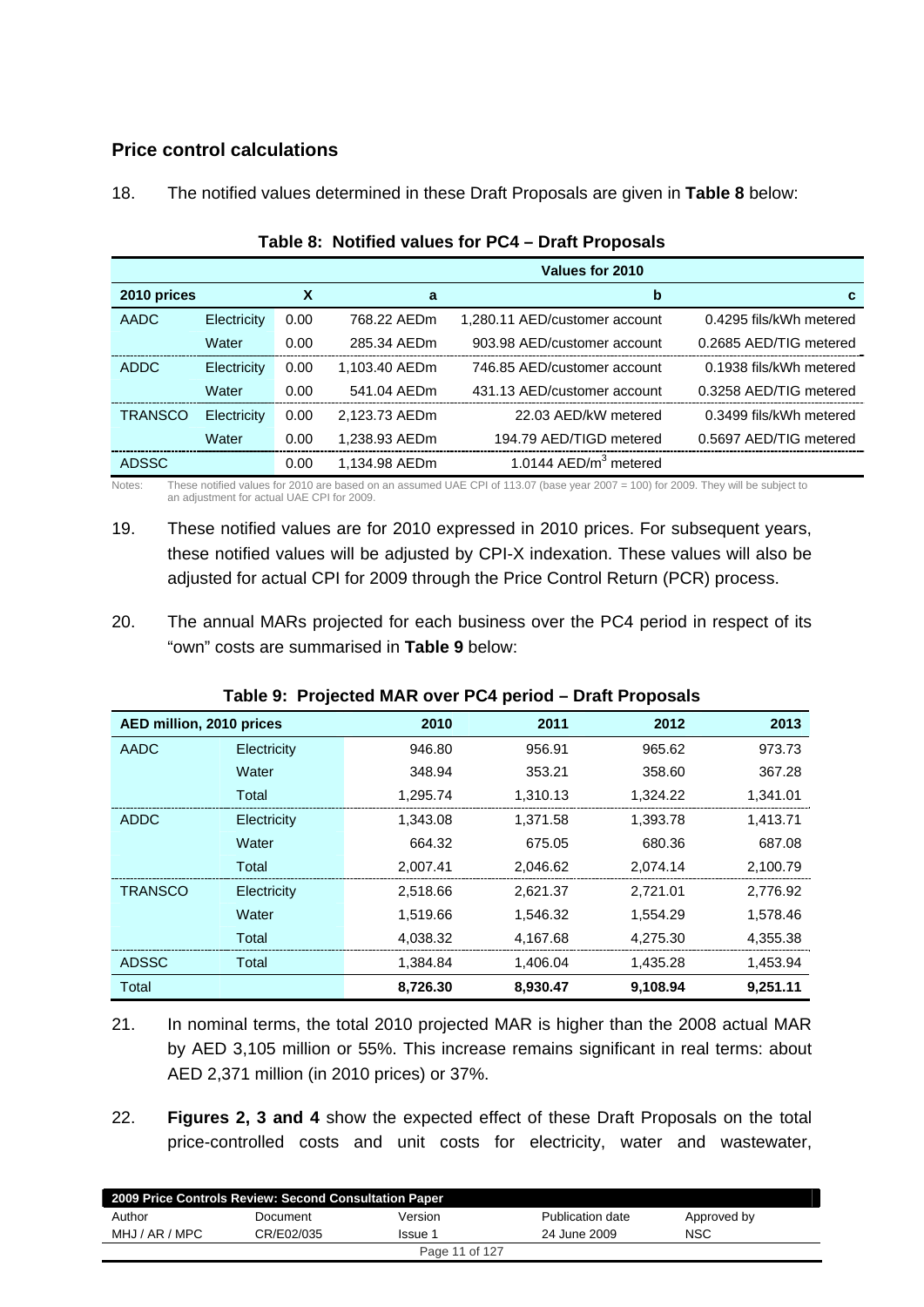respectively (in 2010 prices). While the annual MARs are expected to continue the increasing trend in real terms, the increasing demand means that the Draft Proposals are expected to result in a declining trend for the unit cost.



**Figure 2: Projected trend of price-controlled MAR - Electricity** 





**Figure 4: Projected trend of price-controlled MAR - Wastewater** 



| 2009 Price Controls Review: Second Consultation Paper |            |                |                  |             |  |
|-------------------------------------------------------|------------|----------------|------------------|-------------|--|
| Author                                                | Document   | Version        | Publication date | Approved by |  |
| MHJ / AR / MPC                                        | CR/E02/035 | Issue 1        | 24 June 2009     | <b>NSC</b>  |  |
|                                                       |            | Page 12 of 127 |                  |             |  |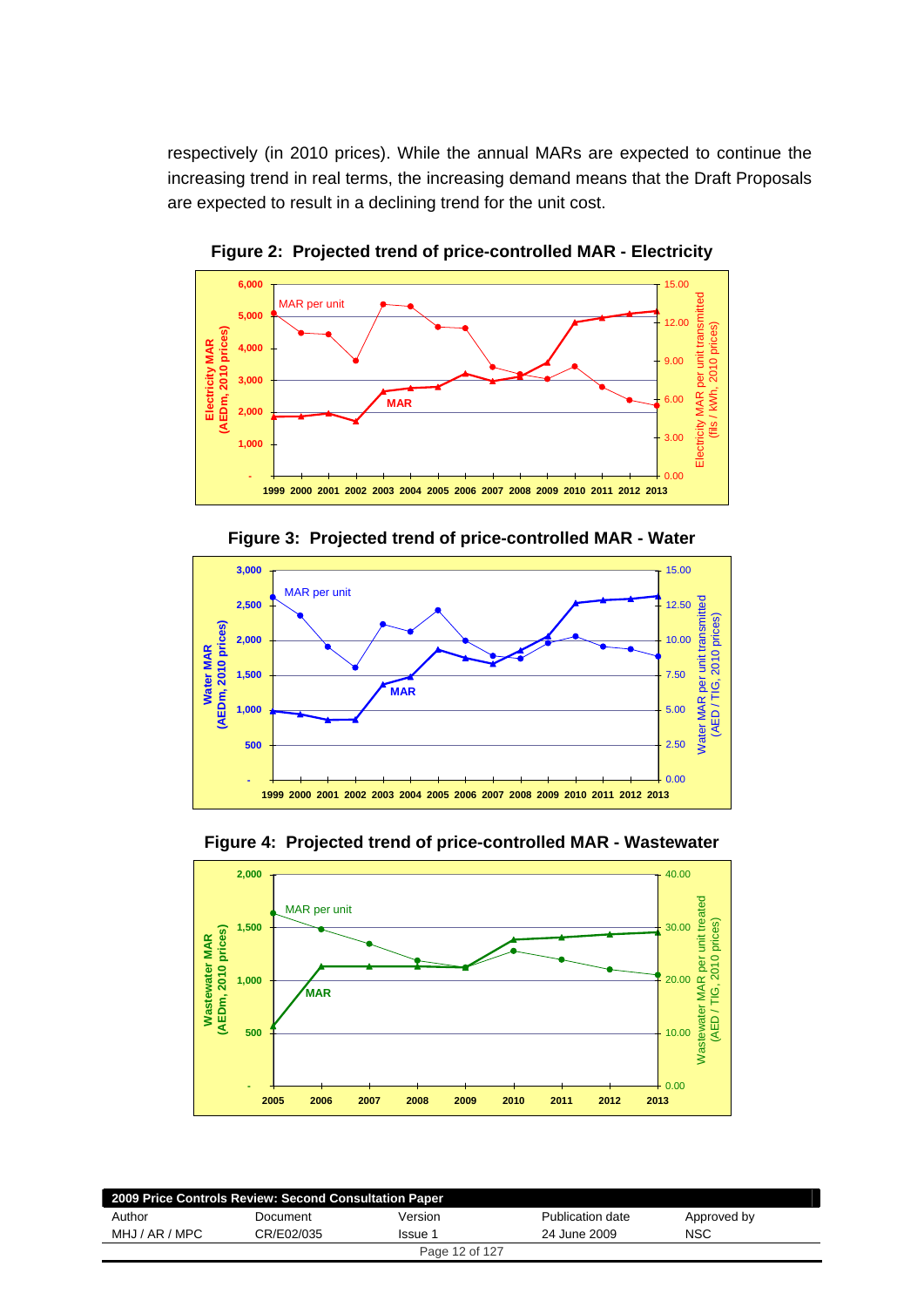### **Performance Incentive Scheme (PIS)**

- 23. The PIS will continue to have Category A indicators (listed in **Table 10** below) and Category B indicators. Each Category A technical indicator will be subject to a cap of 1% of the relevant business' "own" annual MAR. There will be no overall cap on Category A indicators. Category B indicators will remain subject to 2% overall cap. Section 10 describes these indicators and their performance targets and incentive rates.
- 24. The main changes from the existing PIS are summarised below:
	- (a) The PIS bonuses of the Category A timeliness indicators for audited SBAs will be removed so that only a penalty for delayed submission should apply (bonuses will be retained for PCR and AIS).
	- (b) The PIS target dates for both PCRs and SBAs will be changed to 30 April, while extending the target date for AIS to 31 October.
	- (c) The PIS bonus and penalty for each Category A technical indicator will be subject to an individual cap of 1% of the company's "own" MAR. There will be no overall cap on Category A indicators.
	- (d) While the existing water quality indicator will be retained (with revised compliance target and bonus structure), some new Category A indicators (highlighted in a **red bold** font in **Table 10** below) will be introduced.

| <b>Company</b> | <b>Electricity</b>                 | <b>Water</b>                   | <b>Wastewater</b>          |
|----------------|------------------------------------|--------------------------------|----------------------------|
| AADC/          | Timeliness of Audited SBA          | Timeliness of Audited SBA      |                            |
| <b>ADDC</b>    | Timeliness of Audited PCR          | Timeliness of Audited PCR      |                            |
|                | Timeliness of AIS                  | Timeliness of AIS              |                            |
|                | Customer Minutes Lost per Customer | <b>Water Quality</b>           |                            |
|                | <b>Customer Debt Reduction</b>     | <b>Customer Debt Reduction</b> |                            |
|                | <b>SAIFI</b>                       |                                |                            |
| <b>TRANSCO</b> | Timeliness of Audited SBAs         | Timeliness of Audited SBAs     |                            |
|                | Timeliness of Audited PCR          | Timeliness of Audited PCR      |                            |
|                | Timeliness of AIS                  | Timeliness of AIS              |                            |
|                | Availability                       | <b>Water Quality</b>           |                            |
|                | <b>Energy Lost</b>                 | <b>Availability</b>            |                            |
| <b>ADSSC</b>   |                                    |                                | Timeliness of Audited SBAs |
|                |                                    |                                | Timeliness of Audited PCR  |
|                |                                    |                                | Timeliness of AIS          |
|                |                                    |                                |                            |

#### **Table 10: Category A Indicators for PC4 – Draft Proposals**

Notes: SBA = Separate Business Accounts; PCR = Price Control Return; AIS = Annual Information Submission; SAIFI = System Average Interruption Frequency Index

| 2009 Price Controls Review: Second Consultation Paper |            |         |                  |             |
|-------------------------------------------------------|------------|---------|------------------|-------------|
| Author                                                | Document   | Version | Publication date | Approved by |
| MHJ / AR / MPC                                        | CR/E02/035 | Issue 1 | 24 June 2009     | NSC         |
| Page 13 of 127                                        |            |         |                  |             |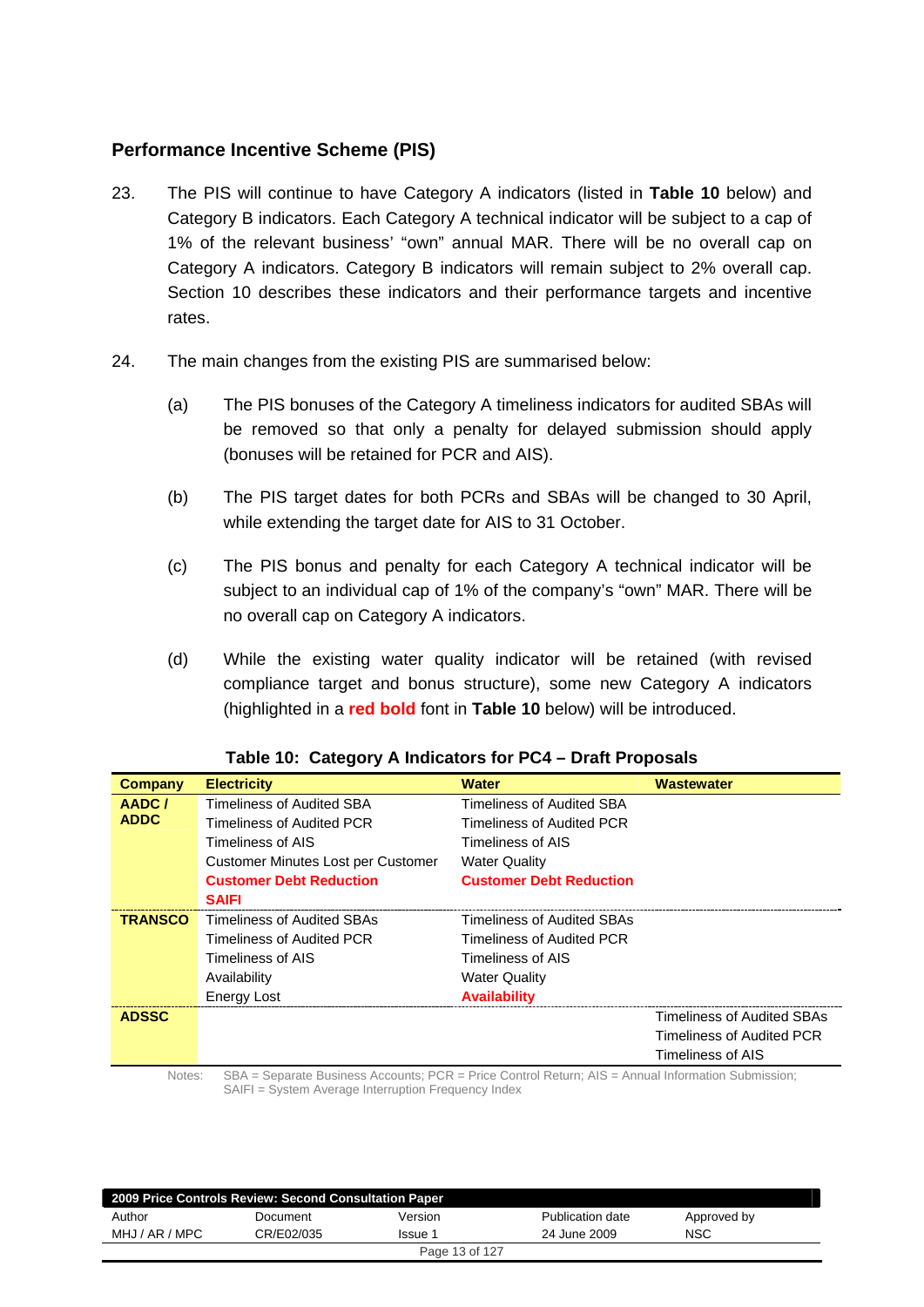# <span id="page-13-0"></span>**Overall regulatory framework**

- 1.1 The three water and electricity network companies in the Emirate of Abu Dhabi, namely, Al Ain Distribution Company (AADC), Abu Dhabi Distribution Company (ADDC) and Abu Dhabi Transmission and Despatch Company (TRANSCO), have been subject to price controls set by the Bureau since 1999:
	- (a) The first price controls (PC1) applied for four years (1999-2002).
	- (b) The second price controls (PC2) ran for three years (2003-2005).
	- (c) The current (third) price controls (PC3) apply for four years (2006-2009).
- 1.2 The water production and electricity generation activities of the Abu Dhabi Company for Servicing Remote Areas (more commonly known as the Remote Area Services Company or RASCO) have been subject to the Bureau's price controls since 2003 following its restructuring in 2002 (when its distribution and supply businesses were transferred to AADC and ADDC). These price controls applied for two years (2004- 2005) and were extended in 2005 to apply for a further period.
- 1.3 The wastewater collection, treatment and disposal activities of the Abu Dhabi Sewerage Services Company (ADSSC) have been subject to a price control set by the Bureau in 2007. This price control applies from the date of establishment of ADSSC (21 June 2005) until the end of 2009.
- 1.4 The price controls are important because they provide incentives for cost efficiency and performance improvement and determine the cap on the annual revenue of each company. For AADC, ADDC and ADSSC, the difference between the revenue cap and the revenue from customers determines the subsidy required from the government. In 2008, the price-controlled costs in the sector accounted for about AED 5.4 billion, or 43% of total sector costs (AED 12.4 billion).
- 1.5 The remaining sector costs (not subject to price controls) relate to electricity generation and water desalination, which are subject to competition between bidders to build new production plants and to the economic purchasing obligation of the Abu Dhabi Water and Electricity Company (ADWEC) – the single buyer in the sector and the seller of water and electricity to AADC and ADDC. ADWEC's procurement costs (mainly staff-related costs) are however subject to price controls.

| 2009 Price Controls Review: Second Consultation Paper |            |                |                  |             |  |
|-------------------------------------------------------|------------|----------------|------------------|-------------|--|
| Author                                                | Document   | Version        | Publication date | Approved by |  |
| MHJ / AR / MPC                                        | CR/E02/035 | Issue 1        | 24 June 2009     | <b>NSC</b>  |  |
|                                                       |            | Page 14 of 127 |                  |             |  |
|                                                       |            |                |                  |             |  |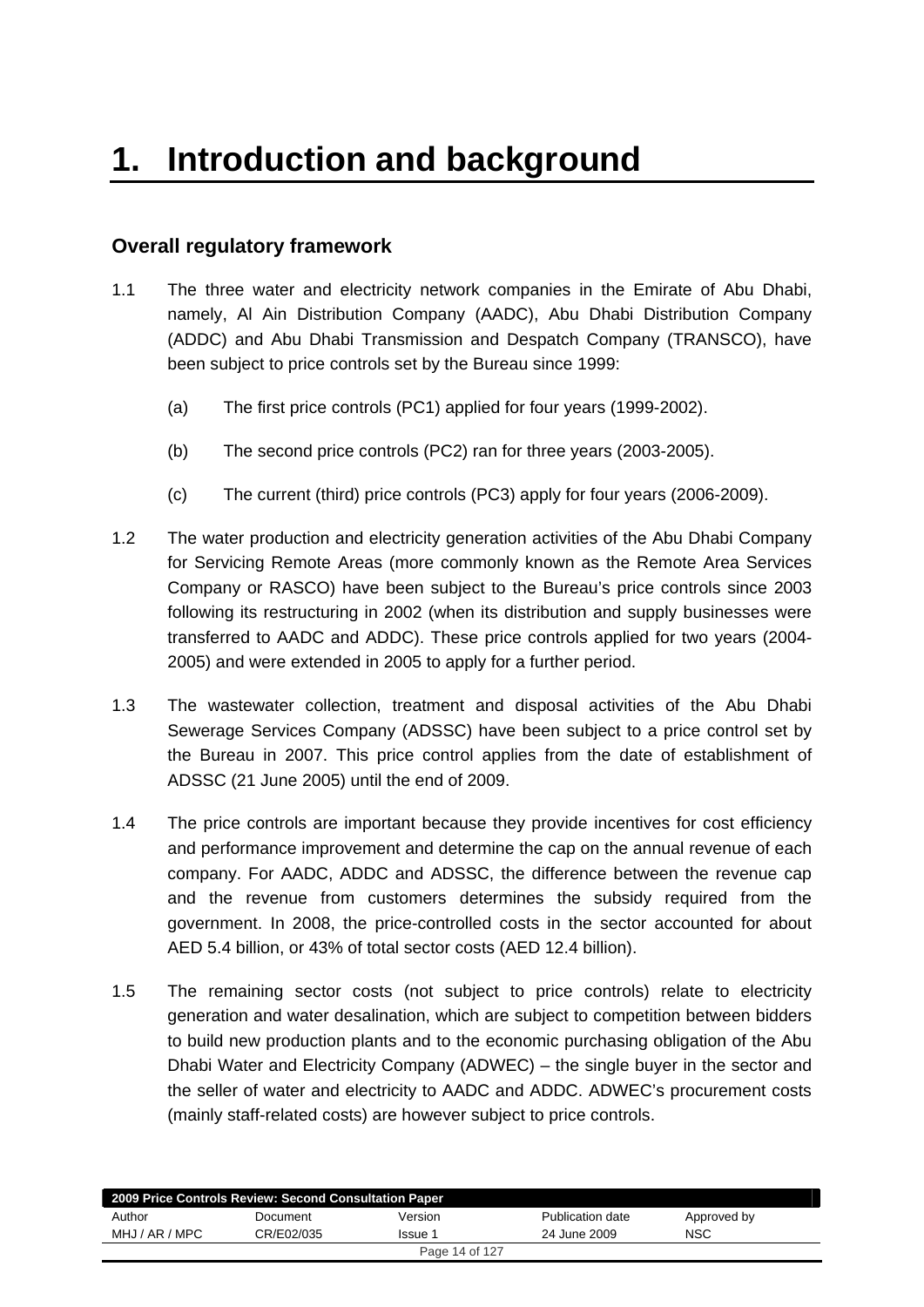## **2009 price controls review**

- 1.6 All the current price controls are due to expire at the end of 2009 and require new price controls to be in place to take effect from 1 January 2010. The Bureau's First Consultation Paper marked the start of the process in November 2008 to set the new price controls (referred to as the "PC4" controls), followed by the publication of the Second Consultation Paper in March 2009.
- 1.7 As discussed in these papers, the Bureau has decided to extend the existing controls for RASCO, and to subject ADWEC to a different control cycle and structure. The Bureau has published a separate Second Consultation Paper in March 2009 on the price control review for ADWEC, to be followed by separate Draft Proposals for ADWEC in August 2009. This paper therefore focuses on the four network companies (i.e., **AADC, ADDC, ADSSC and TRANSCO**).

## **Timetable for 2009 price controls review**

### *Progress to date*

1.8 The First Consultation Paper in November 2008 set out the timetable for the current review. **Table 1.1** below summarises the progress to date against that timetable:

| <b>Target Date</b> | <b>Task</b>                                                              | <b>Actual Date</b> |
|--------------------|--------------------------------------------------------------------------|--------------------|
| November 2008      | Bureau published First Consultation Paper                                | 18 November 2008   |
| 5 January 2009     | <b>Responses to First Consultation Paper</b>                             |                    |
|                    | AADC                                                                     | 27 January 2009    |
|                    | <b>ADDC</b>                                                              | 22 January 2009    |
|                    | <b>ADSSC</b>                                                             | 13 January 2009    |
|                    | <b>ADWEA</b>                                                             | 28 December 2008   |
|                    | <b>TRANSCO</b>                                                           | 5 January 2009     |
| <b>March 2009</b>  | Bureau published Second Consultation Paper                               | 19 March 2009      |
| 30 April 2009      | Responses to Second Consultation Paper                                   |                    |
|                    | AADC                                                                     | 11 May 2009        |
|                    | <b>ADDC</b>                                                              | 10 May 2009        |
|                    | <b>ADSSC</b>                                                             | 4 May 2009         |
|                    | <b>MASDAR</b>                                                            | 30 April 2009      |
|                    | TRANSCO                                                                  | 3 May 2009         |
|                    | Meetings to discuss Second Consultation Paper and responses to the paper |                    |
|                    | AADC                                                                     | 21 May 2009        |
|                    | <b>ADDC</b>                                                              | 26 May 2009        |
|                    | <b>ADSSC</b>                                                             | 14 May 2009        |
|                    | <b>TRANSCO</b>                                                           | 12 May 2009        |
| June 2009          | Bureau published Draft Proposals                                         | 24 June 2009       |

|  | Table 1.1: Progress to date on 2009 Price Controls Review |  |  |
|--|-----------------------------------------------------------|--|--|
|--|-----------------------------------------------------------|--|--|

Notes: Dates shown for responses to Second Consultation Paper are the dates of their receipt by the Bureau.

| 2009 Price Controls Review: Second Consultation Paper |            |                |                  |             |  |
|-------------------------------------------------------|------------|----------------|------------------|-------------|--|
| Author                                                | Document   | Version        | Publication date | Approved by |  |
| MHJ / AR / MPC                                        | CR/E02/035 | Issue 1        | 24 June 2009     | <b>NSC</b>  |  |
|                                                       |            | Page 15 of 127 |                  |             |  |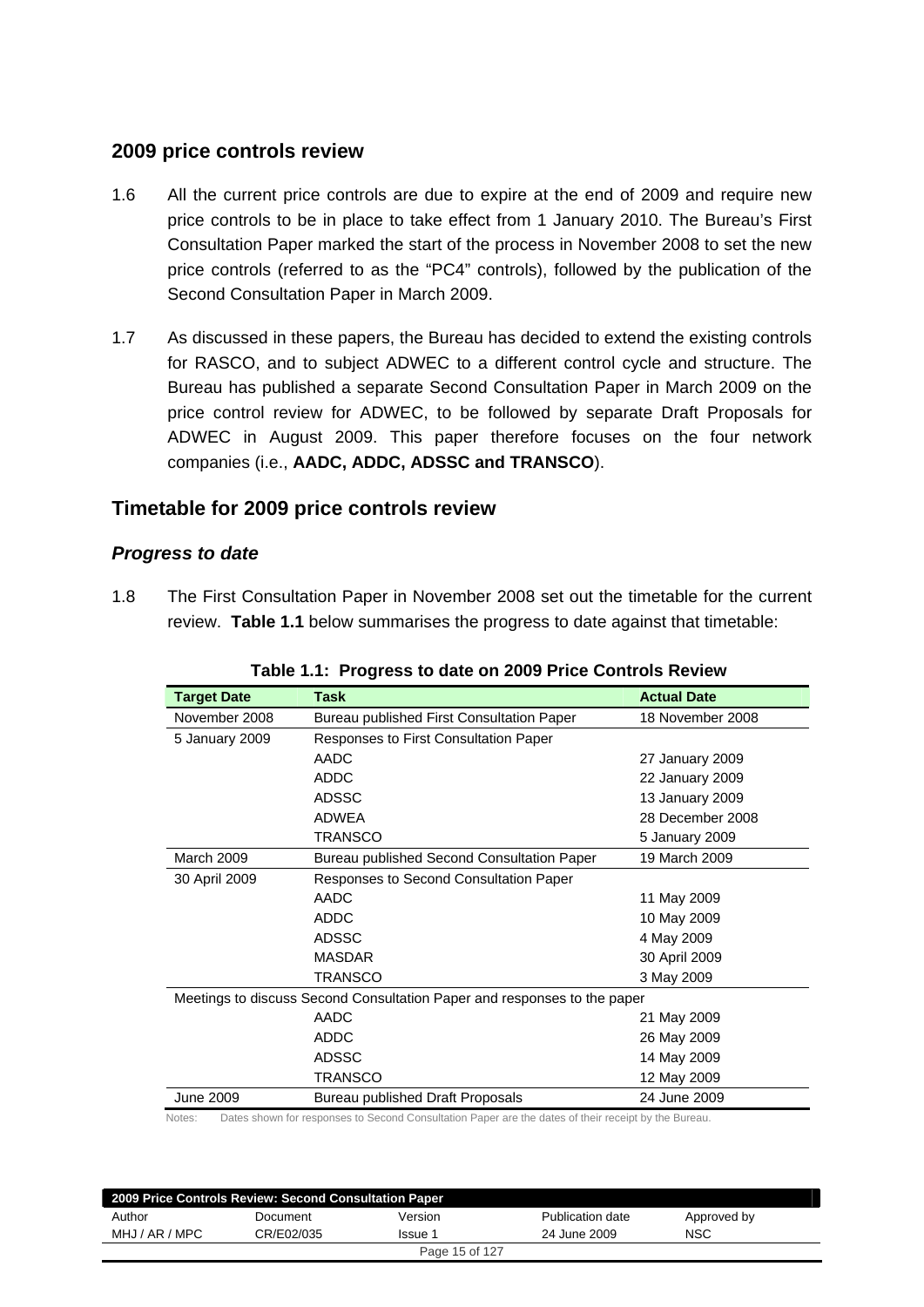- 1.9 The Bureau has received detailed responses to its Second Consultation Paper from each concerned licensee. The Bureau also met with AADC, ADDC, ADSSC and TRANSCO separately in May 2009 to discuss the paper and their responses.
- 1.10 The responses to the First and Second Consultation Papers were in most cases delayed, by up to three weeks in some cases. TRANSCO was most prompt in responding whereas AADC was most delayed. However, we have tried to minimise the impact of these delays on the timetable for the remainder of the review.

### *Timetable for remainder of review*

1.11 **Table 1.2** below sets out the timetable for the remainder of the review while keeping the six-week period for companies to respond to the consultation papers:

| <b>Approximate Date</b>  | Task                                                          |
|--------------------------|---------------------------------------------------------------|
| 30 June 2009             | <b>Companies to submit Audited Separate Business Accounts</b> |
| 6 August 2009            | Companies to respond to Draft Proposals                       |
| September / October 2009 | Bureau to publish Final Proposals                             |

**Table 1.2: Remaining timetable for 2009 Price Controls Review** 

#### *Responses to Second Consultation Paper*

1.12 The responses to the Second Consultation Paper are discussed in the relevant sections of this paper. In many cases, we have made changes to our proposals in view of these responses. Some comments relate to the price controls review process, which are discussed below. Where the issues raised by the companies are not related to the price controls review (for example, ADDC's comments on customer tariffs and sector restructuring), the company is invited to make a separate submission.

### *Comments on review process*

- 1.13 In its response to the Second Consultation Paper, AADC suggested delaying the publication of the Final Proposals until the 2009 Annual Information Submission (AIS) (due to be submitted by 30 September 2009), to enable latest information to be considered (especially for revenue drivers). Our timetable aims at providing adequate time for consideration of the Final Proposals and the required formal consultation period on the proposed licence modifications before they are due to take effect. Companies should therefore submit any comments on the revenue driver projections in response to the consultation papers.
- 1.14 AADC also suggested that the Bureau publish on its website all the responses to the consultation exercise (to the extent non-commercially sensitive and non-confidential).

| 2009 Price Controls Review: Second Consultation Paper |            |         |                  |             |  |
|-------------------------------------------------------|------------|---------|------------------|-------------|--|
| Author                                                | Document   | Version | Publication date | Approved by |  |
| MHJ / AR / MPC                                        | CR/E02/035 | Issue 1 | 24 June 2009     | <b>NSC</b>  |  |
| Page 16 of 127                                        |            |         |                  |             |  |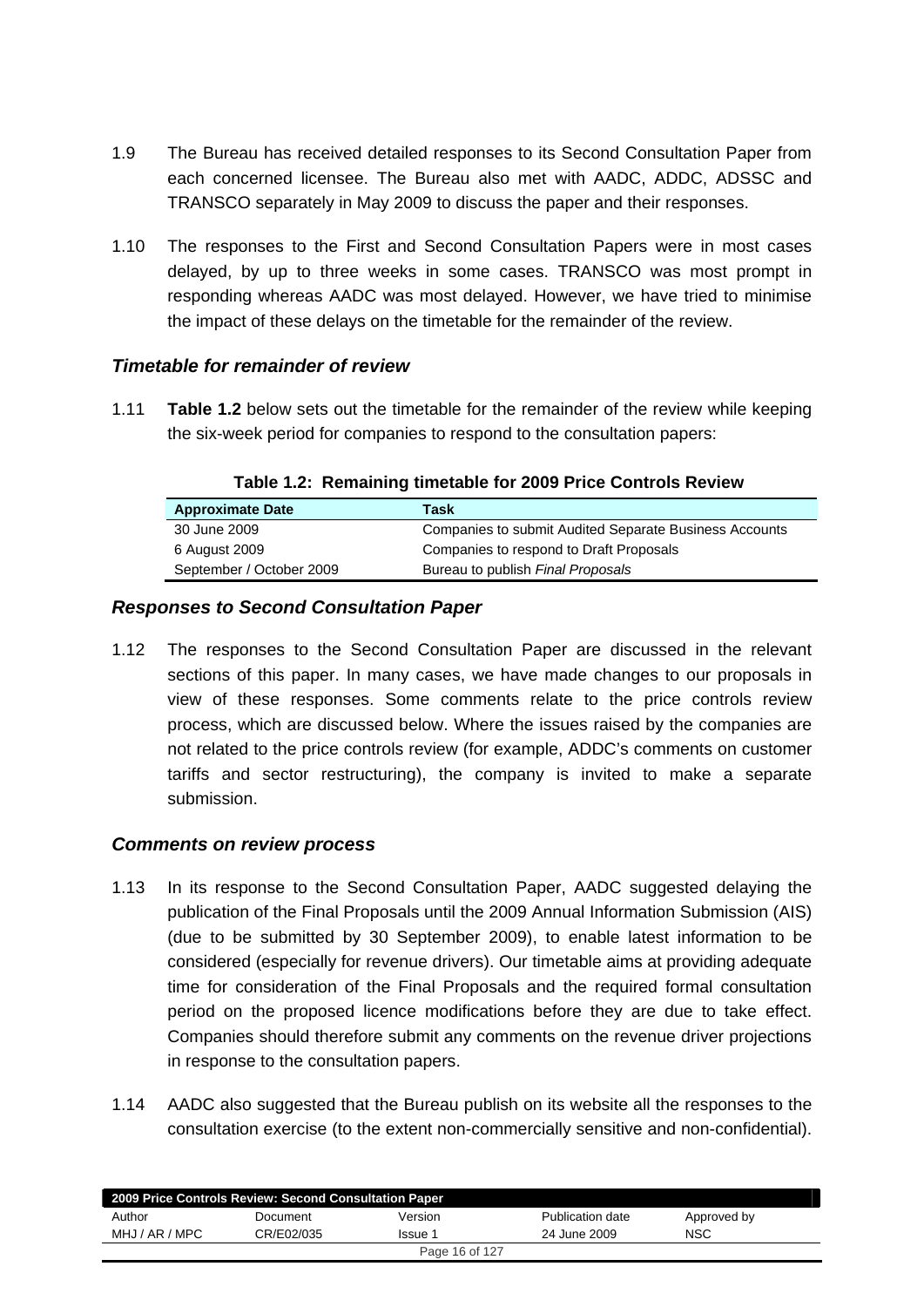As mentioned in each of our consultation papers, we propose to make all responses to the consultation exercise publicly available. We have no objection to the publication by AADC of its response on its website.

1.15 AADC and TRANSCO expressed concern that their issues were not being adequately addressed by the Bureau and that the consultation process was being constrained from being open and transparent. We believe that we have discussed in each consultation paper all the relevant issues raised by respondents. The Bureau needs to strike a balance between the interests of the various stakeholders, including customers, and government (as the subsidy provider to the sector), and to distinguish the issues of significance for this review. The outcome of the consultation on each issue may therefore not be to the full satisfaction of every stakeholder.

| 2009 Price Controls Review: Second Consultation Paper |            |         |                  |             |  |
|-------------------------------------------------------|------------|---------|------------------|-------------|--|
| Author                                                | Document   | Version | Publication date | Approved by |  |
| MHJ / AR / MPC                                        | CR/E02/035 | Issue 1 | 24 June 2009     | NSC         |  |
| Page 17 of 127                                        |            |         |                  |             |  |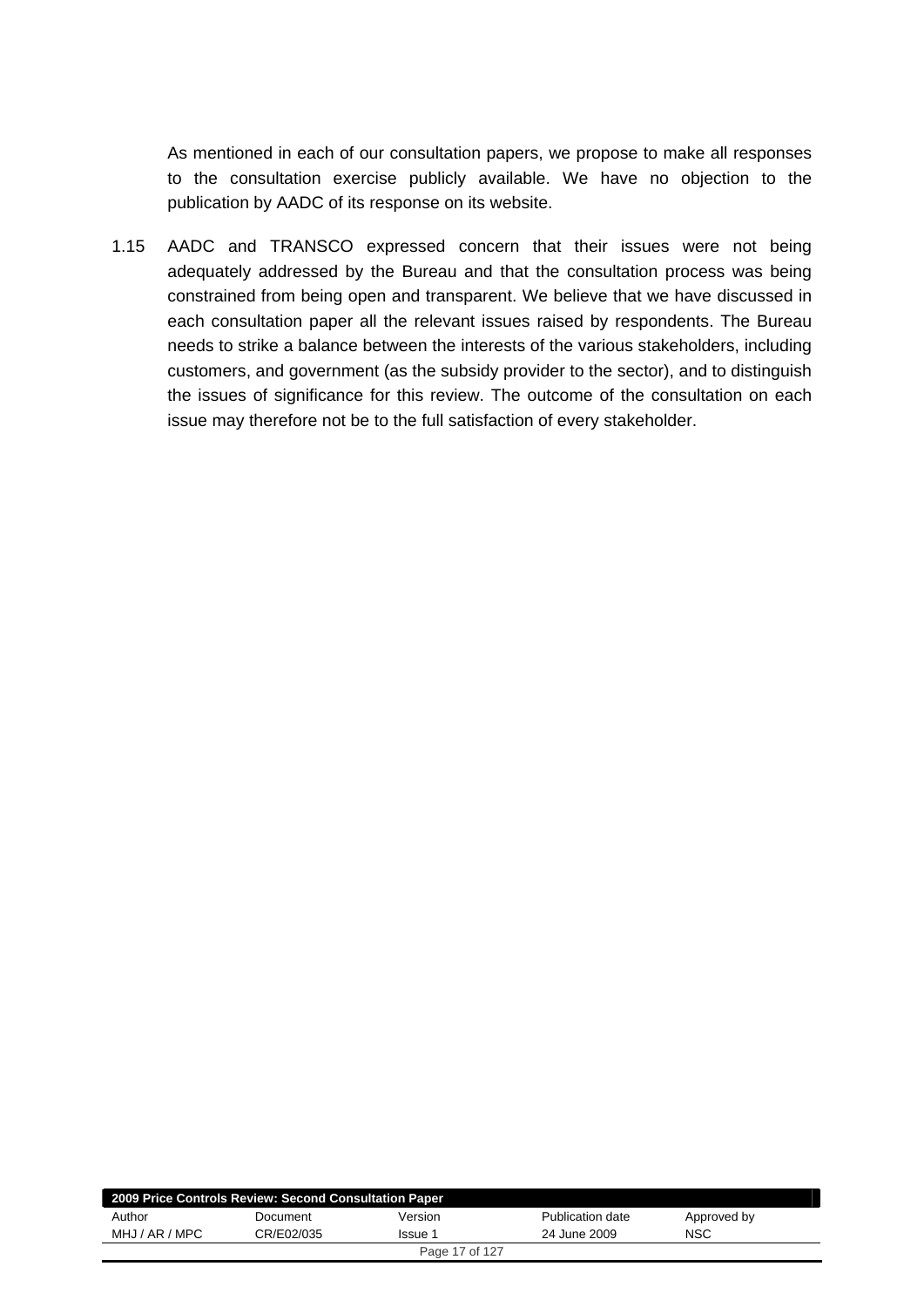# <span id="page-17-0"></span>**Introduction**

- 2.1 This section discusses the overall design of the controls for the PC4 period:
	- (a) type and form of regulation;
	- (b) duration of controls;
	- (c) scope and separation of controls;
	- (d) pass-through costs;
	- (e) choice of revenue drivers and their weightings;
	- (f) price control re-opening mechanism (PCROM); and
	- (g) framework for price control calculations and UAE CPI assumptions.
- 2.2 Related to the overall structure of PC4 controls, Section 3 discusses new incentive measures for AADC and ADDC (outside the Performance Incentive Scheme) collectively termed as "Loss, Metering and Demand Incentives" (LMDIs).

## **Type of regulation**

- 2.3 The Second Consultation Paper suggested that CPI-X regulation should continue to apply to all the network companies, with UAE CPI to continue to be used as the price escalation index.
- 2.4 In their responses to the Second Consultation Paper, all companies supported the continuation of CPI-X regulation. ADDC and ADSSC reiterated their concerns about the inflationary pressure or impact of construction costs on capex and suggested the need for a mechanism / index to reflect the sector costs. As previously clarified, the CPI is the only official price index published in the UAE and thus other published indices are not available. In any case, the impact on capex of construction price inflation will be taken into account at the time of the ex-post capex review. In relation to opex, the CPI is a broad index which includes, for example, housing costs which licensees have highlighted as a key inflationary pressure.
- 2.5 We have therefore adopted CPI-X regulation for these Draft Proposals (using UAE CPI).

| 2009 Price Controls Review: Second Consultation Paper |            |         |                  |             |  |
|-------------------------------------------------------|------------|---------|------------------|-------------|--|
| Author                                                | Document   | Version | Publication date | Approved by |  |
| MHJ / AR / MPC                                        | CR/E02/035 | Issue 1 | 24 June 2009     | <b>NSC</b>  |  |
| Page 18 of 127                                        |            |         |                  |             |  |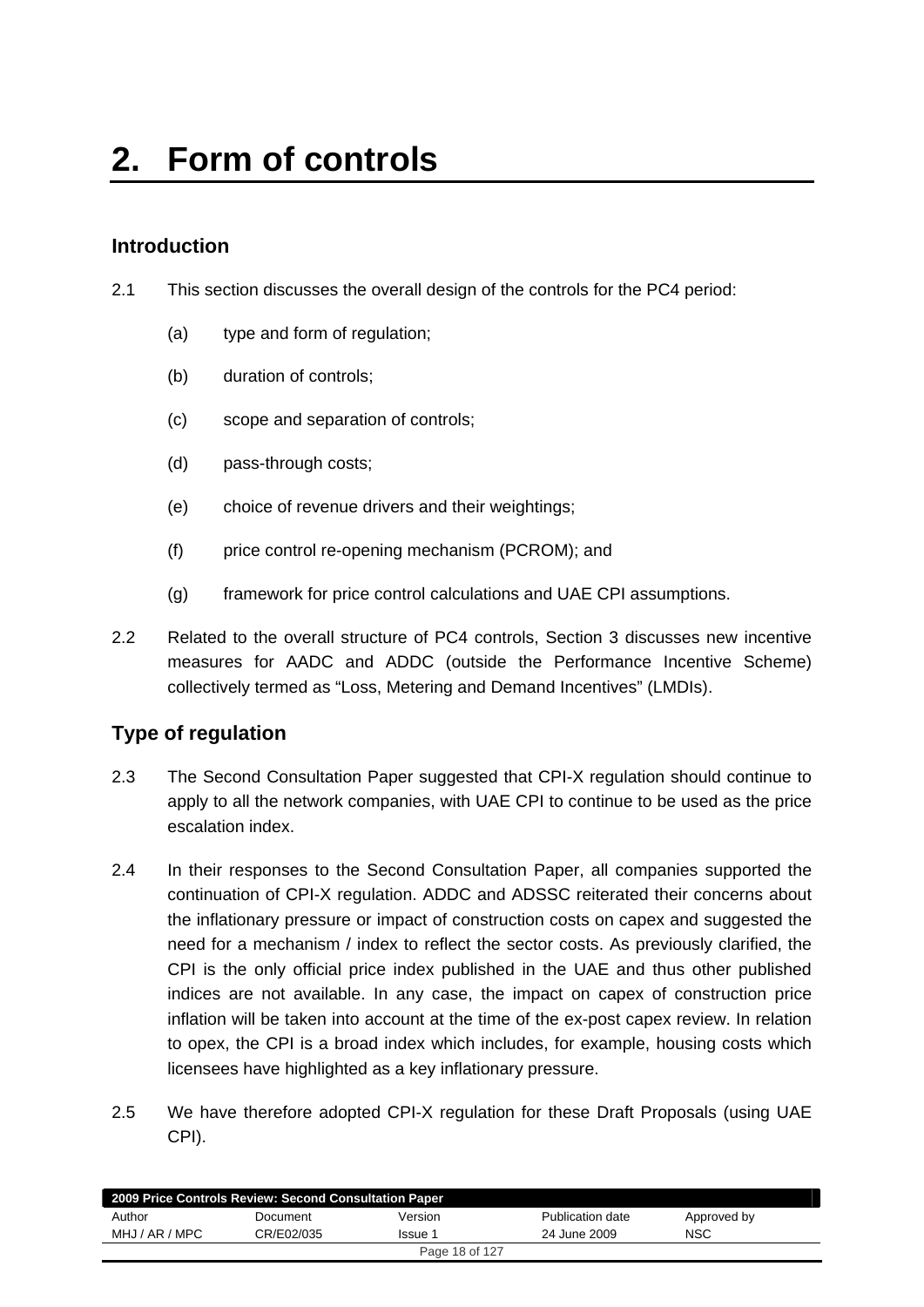# **Form of regulation**

- 2.6 The Second Consultation Paper set out the Bureau's thinking that the hybrid form of revenue caps (i.e. fixed revenue term plus variable revenue terms involving revenue drivers) should continue for AADC, ADDC and TRANSCO, and should be introduced for ADSSC with suitable revenue drivers.
- 2.7 All respondents to the paper supported this thinking. These Draft Proposals are therefore based on hybrid form of revenue caps for all four network companies.

## **Choice of revenue drivers**

2.8 The table below summarises the current revenue drivers and their weights in the MAR formulae for each company as well as the Bureau's thinking for PC4 in the Second Consultation Paper:

| Company         | <b>Revenue Driver</b>           | <b>Weight in current</b><br>price controls | <b>Proposed weight in Second</b><br><b>Consultation Paper</b> |
|-----------------|---------------------------------|--------------------------------------------|---------------------------------------------------------------|
| AADC / ADDC     | Fixed term                      | 70%                                        | 80%                                                           |
| (both water and | Customer numbers                | 15%                                        | 15%                                                           |
| electricity)    | Metered units distributed       | 15%                                        | 5%                                                            |
| <b>TRANSCO</b>  | Fixed term                      | 70%                                        | 70%                                                           |
| (both water and | Metered peak demand             | 15%                                        | 15%                                                           |
| electricity)    | Metered units transmitted       | 15%                                        | 15%                                                           |
| <b>ADSSC</b>    | Fixed term                      | 100%                                       | 70%                                                           |
|                 | Customer numbers                | $0\%$                                      | 15%                                                           |
|                 | Annual flow at treatment plants | $0\%$                                      | 15%                                                           |

**Table 2.1: Revenue drivers and their weights in MAR formulae** 

- 2.9 Respondents to the Second Consultation Paper raised the following issues:
	- (a) AADC considered the weightings to be arbitrary and suggested they should reflect the fixed and variable costs of the businesses.
	- (b) ADDC supported the reduction of weights for metered units distributed revenue drivers to 5%, to remove any undesirable incentive for encourage excessive consumption by customers. However, it expressed concern about the exclusion of estimated meter reads from the calculation of metered units in the MAR formula for the 2008 financial year.
	- (c) ADSSC argued that the revenue drivers should be within its direct control in order to improve performance. At the meeting on 14 May 2009, ADSSC argued against the use of customer accounts as the revenue driver, as

| 2009 Price Controls Review: Second Consultation Paper |            |                |                  |             |  |
|-------------------------------------------------------|------------|----------------|------------------|-------------|--|
| Author                                                | Document   | Version        | Publication date | Approved by |  |
| MHJ / AR / MPC                                        | CR/E02/035 | Issue 1        | 24 June 2009     | <b>NSC</b>  |  |
|                                                       |            | Page 19 of 127 |                  |             |  |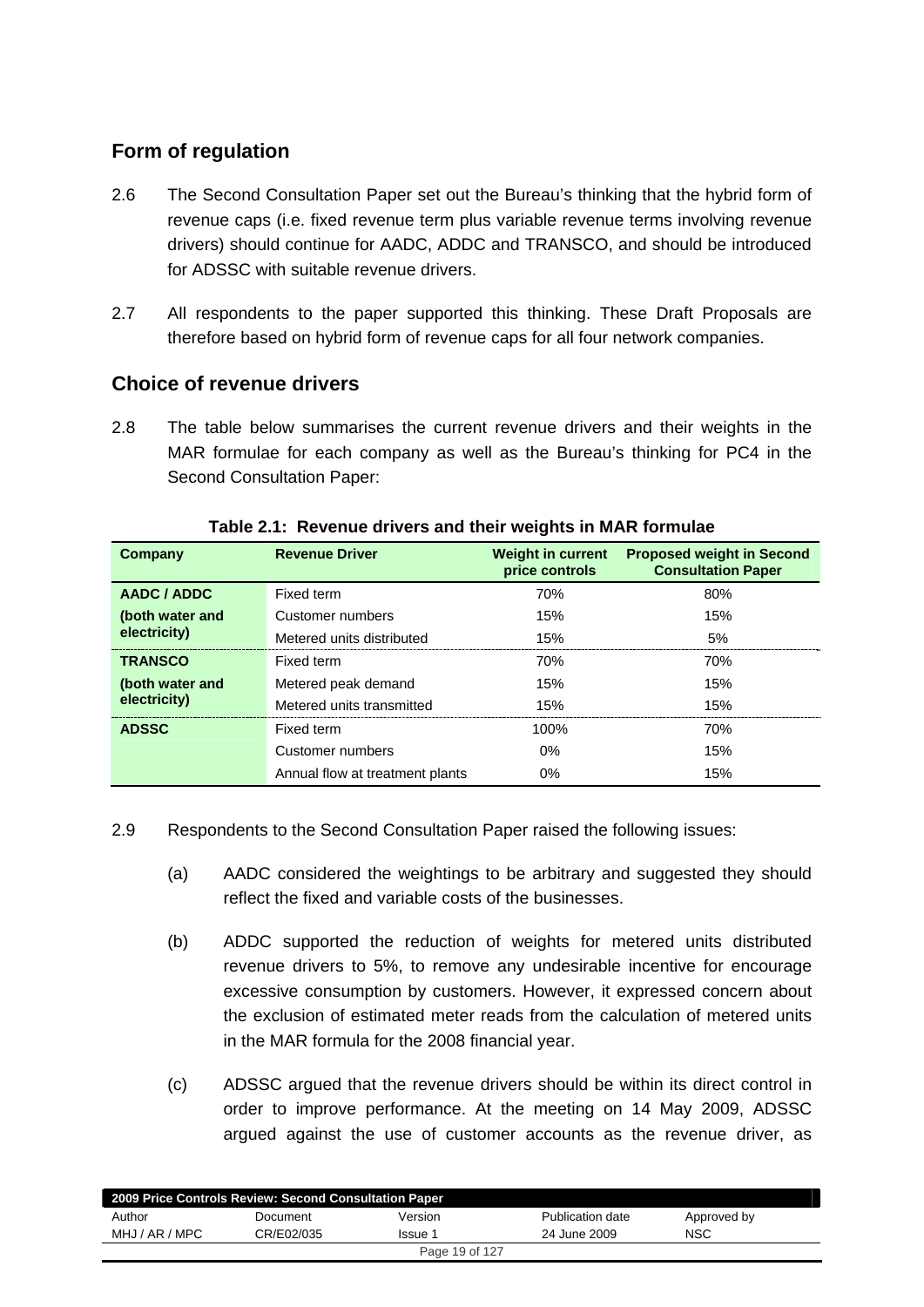ADSSC currently has no control over the accuracy of the forecast and the reporting of actual numbers (which is done by the distribution companies). The company supported "annual flow entering treatment plants" as the revenue driver, being metered with reasonable accuracy (+/-3% to 5% tolerance) and reflective of its business size and costs. It however sought to clarify the basis of the weights of revenue drivers in the MAR formula.

- (d) TRANSCO expressed concerns about 30% of its revenue being at risk from delays in MDEC-compliant interface metering (through its revenue drivers) and contrasted this to the 1% revenue risk for the distribution companies through the proposed indicators for interface metering. While these meters are owned and maintained by the distribution companies, TRANSCO said it bears the associated revenue risk without any direct control over such assets. TRANSCO highlighted its financial losses due to its metering related revenue drivers in 2008 and 2009. TRANSCO also pointed out that the incentives and risks via the revenue drivers for PC3 were at variance with deadline of January 2010 agreed by the parties in MDEC for completion of interface metering. These issues were discussed at length in a meeting on 12 May 2009 between the Bureau and TRANSCO.
- 2.10 Our views on these issues are as follows:
	- (a) As mentioned in earlier consultation papers, the choice of revenue drivers and their weights reflects a number of considerations. They are generally intended to reflect the cost structure of the business, thereby reducing the licensee's exposure to increases in its costs resulting from demand growth. Network businesses have predominately fixed costs but also costs which vary with "outputs" (such as customer numbers and demands). Revenue drivers may also be designed so as to provide desirable incentives, such as increasing metering coverage or reducing losses. This should clarify certain issues raised by AADC and ADSSC on the purpose and calibration of revenue drivers and their weights. We acknowledge that no single revenue driver can satisfy all of these objectives, and are willing to consider any proposal from AADC for alternative revenue driver weightings based on its analysis of the fixed and variable costs of the business.
	- (b) The Draft Proposals incorporate the reduced weighting of 5% for the 'metered units distributed' revenue driver. We would welcome views on whether this weighting should be further reduced (with corresponding increase in the weight attached to customer numbers) in order to strengthen the incentive for distribution companies to undertake Demand Side Management (DSM) measures. With regard to estimated meter reads, the Bureau has previously

| 2009 Price Controls Review: Second Consultation Paper |            |                |                  |             |  |
|-------------------------------------------------------|------------|----------------|------------------|-------------|--|
| Author                                                | Document   | Version        | Publication date | Approved by |  |
| MHJ / AR / MPC                                        | CR/E02/035 | Issue 1        | 24 June 2009     | NSC         |  |
|                                                       |            | Page 20 of 127 |                  |             |  |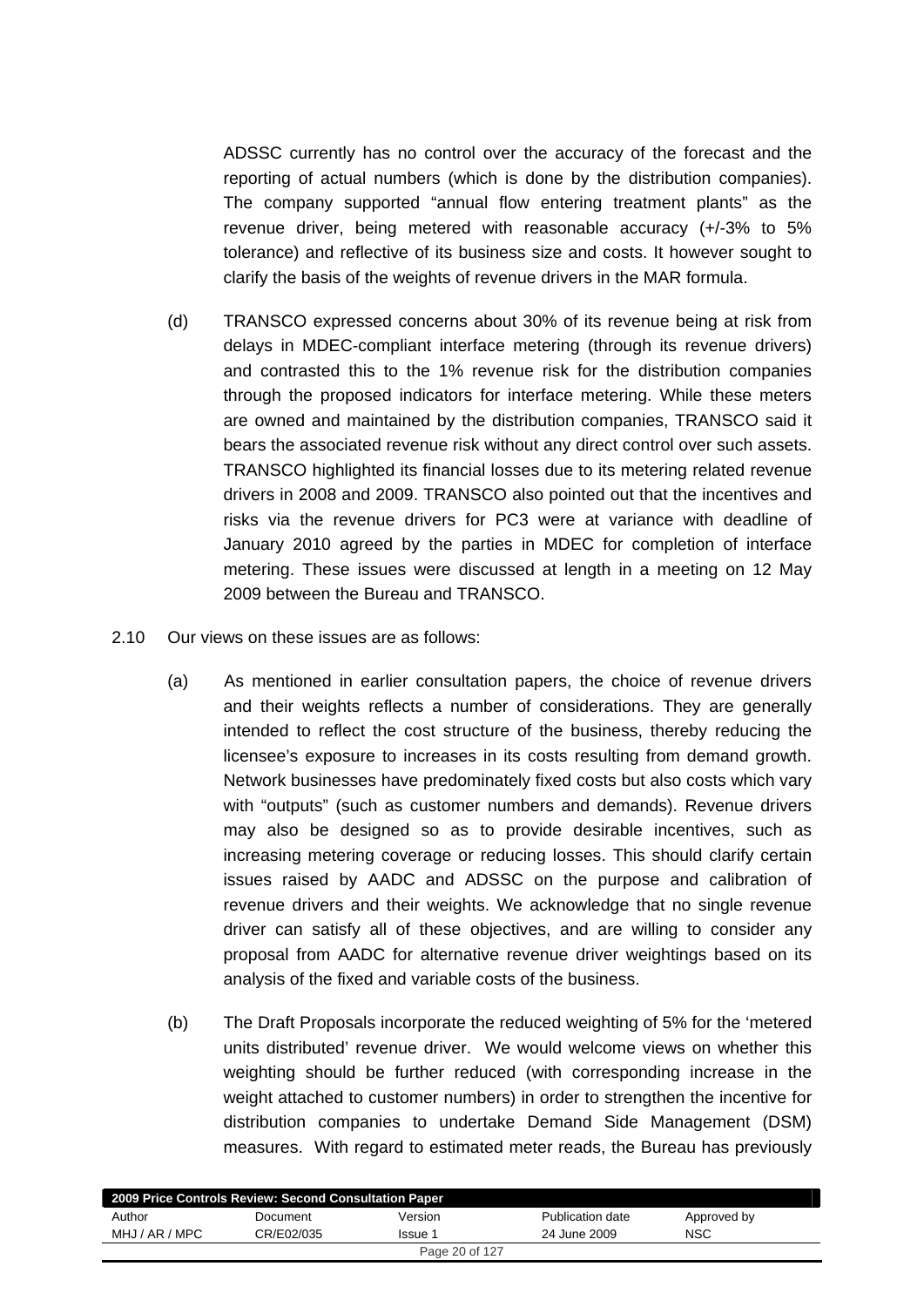informed ADDC that it supports in principle the inclusion of such units in the definition of 'metered units distributed' for PC4. However we first require ADDC to submit a report detailing its experience with the meter read estimation methodology implemented in February 2008. The Bureau requested such report via letter of 23 February 2009 but has yet to receive a reply from ADDC.

- (c) In line with ADSSC's comments, the Draft Proposals incorporate 'annual flow entering treatment plants' as the revenue driver for the company. Further we propose to set the weights of the fixed and variable components in the ratio 80:20, consistent with that for the distribution companies.
- (d) We agree with TRANSCO that distribution companies should bear some of the financial consequences of delays in the interface metering programme, but we do not agree that TRANSCO bears no responsibility in view of its licence obligations. Furthermore, the agreement within the MDEC forum related to January 2010 deadline does not make the metering incentives agreed for PC3 invalid and is, in any case, not an issue for PC4 as it takes effect prior to the start of the PC4 period. To address TRANSCO's concerns we have therefore previously proposed in the Second Consultation Paper that the distribution companies should bear a proportion of the loss incurred in 2008 by TRANSCO due to the delay in the water interface metering programme (in earlier years, derogations were granted to TRANSCO to reduce the impact in those years), and that a new Interface Metering Incentive (IMI) be introduced for the distribution companies for the PC4 period. Furthermore, in response to the concerns expressed by TRANSCO in its response to the Second Consultation Paper, that the interface metering incentives given to the TRANSCO (via its revenue drivers) are still greater than those given to distribution companies (via the Interface Metering Incentive), we propose two refinements of our earlier proposal. Firstly, the cap on the IMI has been increased in these Draft Proposals from 1% of MAR to 2% of MAR. Secondly, the weight given to the variable terms in the MAR formulae for TRANSCO is reduced from 30% in aggregate to 20%, in line with other companies. However it should be noted that the weight of a revenue driver is not directly comparable to an incentive cap, as a variation in out-turn revenue drivers does not take away the entire 20% or 30% of revenue, whereas an incentive can reach its cap of 1% or 2%. We believe our Draft Proposal reflect an appropriate balance between the responsibilities of the various parties. Providing the companies concerned respond appropriately to the incentives provided, any negative financial impact can be minimized.

| 2009 Price Controls Review: Second Consultation Paper |            |                |                  |             |  |
|-------------------------------------------------------|------------|----------------|------------------|-------------|--|
| Author                                                | Document   | Version        | Publication date | Approved by |  |
| MHJ / AR / MPC                                        | CR/E02/035 | Issue 1        | 24 June 2009     | <b>NSC</b>  |  |
|                                                       |            | Page 21 of 127 |                  |             |  |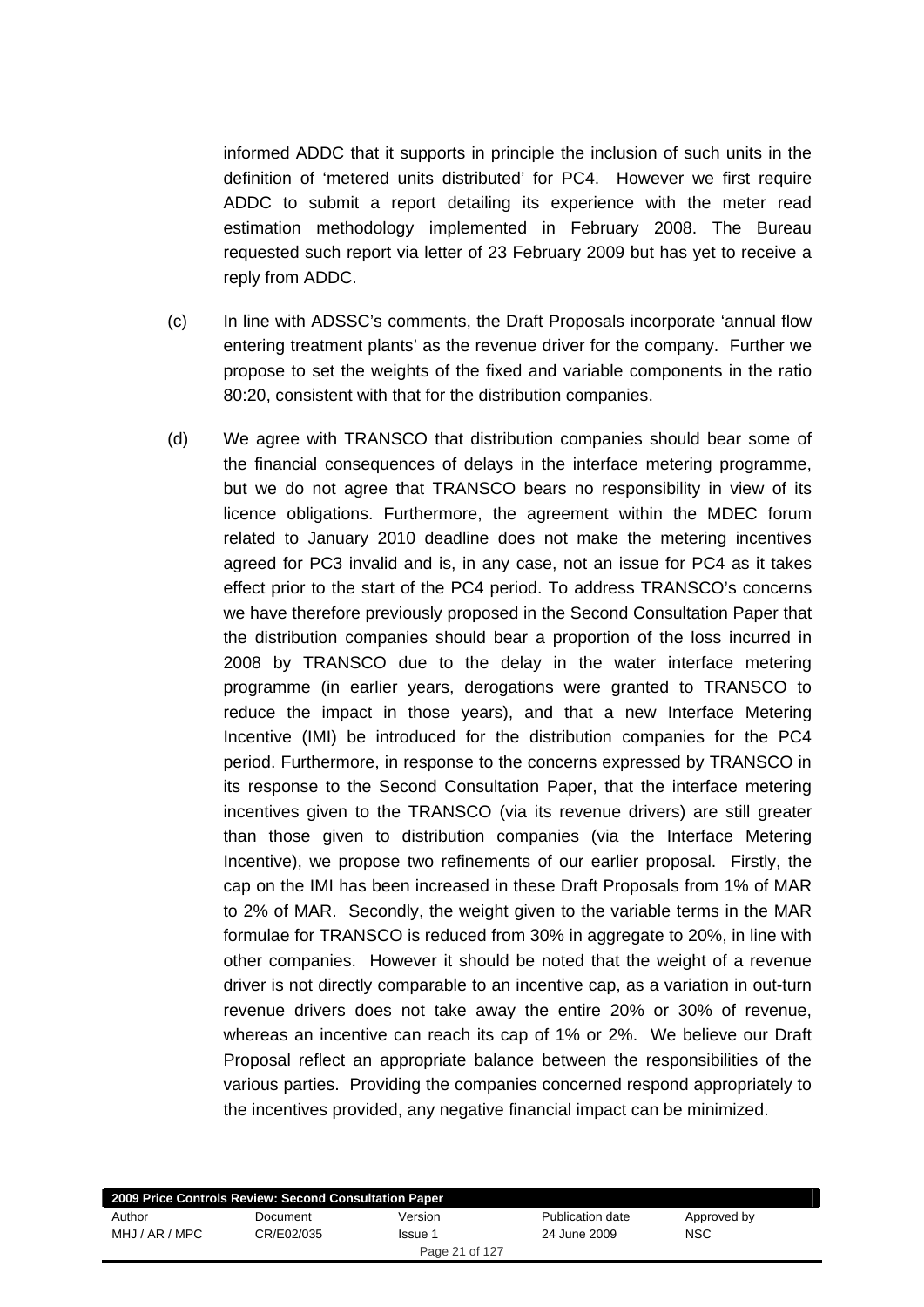| Company                      | <b>Revenue Driver</b>           | <b>Proposed weight</b> |
|------------------------------|---------------------------------|------------------------|
| AADC / ADDC                  | Fixed term                      | 80%                    |
| (both water and electricity) | Customer numbers                | 15%                    |
|                              | Metered units distributed       | 5%                     |
| <b>TRANSCO</b>               | Fixed term                      | 80%                    |
| (both water and electricity) | Metered peak demand             | 10%                    |
|                              | Metered units transmitted       | 10%                    |
| <b>ADSSC</b>                 | Fixed term                      | 80%                    |
|                              | Annual flow at treatment plants | <b>20%</b>             |

**Table 2.2: Revenue drivers and their weights in MAR formulae – Draft Proposals** 

# **Duration of controls**

- 2.11 Earlier consultation papers discussed the need for the control duration to strike a balance between providing incentives for efficiency and reducing exposure to unanticipated outcomes, and to be consistent with the best international practice. The Second Consultation Paper suggested that the PC4 controls should have a duration of four years (2010-2013).
- 2.12 Respondents to the Second Consultation Paper continued to support the four-year duration for PC4. AADC, while reiterating its preference for a three-year period in order to reduce exposure to unanticipated outcomes, indicated its acceptance of a four-year duration upon its satisfaction that *"reasonable "re-opener" provisions will adequately deal with these outcomes as and when they arise."*
- 2.13 The Price Control Re-Opening Mechanism (PCROM) is discussed below. We have adopted a four-year control duration for PC4 in this paper.

# **Scope and separation of controls**

- 2.14 The scope and separation of the present price controls can be summarised as follows:
	- (a) There are separate price controls for the water and electricity businesses of AADC, ADDC and TRANSCO. There is no such separation of controls for the sewerage, wastewater treatment and disposal businesses of ADSSC, nor for the distribution and supply businesses of the distribution companies.
	- (b) The scope of the present price controls covers, via the definition of the term "Regulated Revenue" in the respective licences, all the income of these companies, excluding only any revenues from unlicensed activities for which the concerned company has received the consent of the Bureau under the respective licence (termed "Excluded Income" in the licences).

| 2009 Price Controls Review: Second Consultation Paper |            |         |                  |             |  |
|-------------------------------------------------------|------------|---------|------------------|-------------|--|
| Author                                                | Document   | Version | Publication date | Approved by |  |
| MHJ / AR / MPC                                        | CR/E02/035 | Issue 1 | 24 June 2009     | NSC         |  |
| Page 22 of 127                                        |            |         |                  |             |  |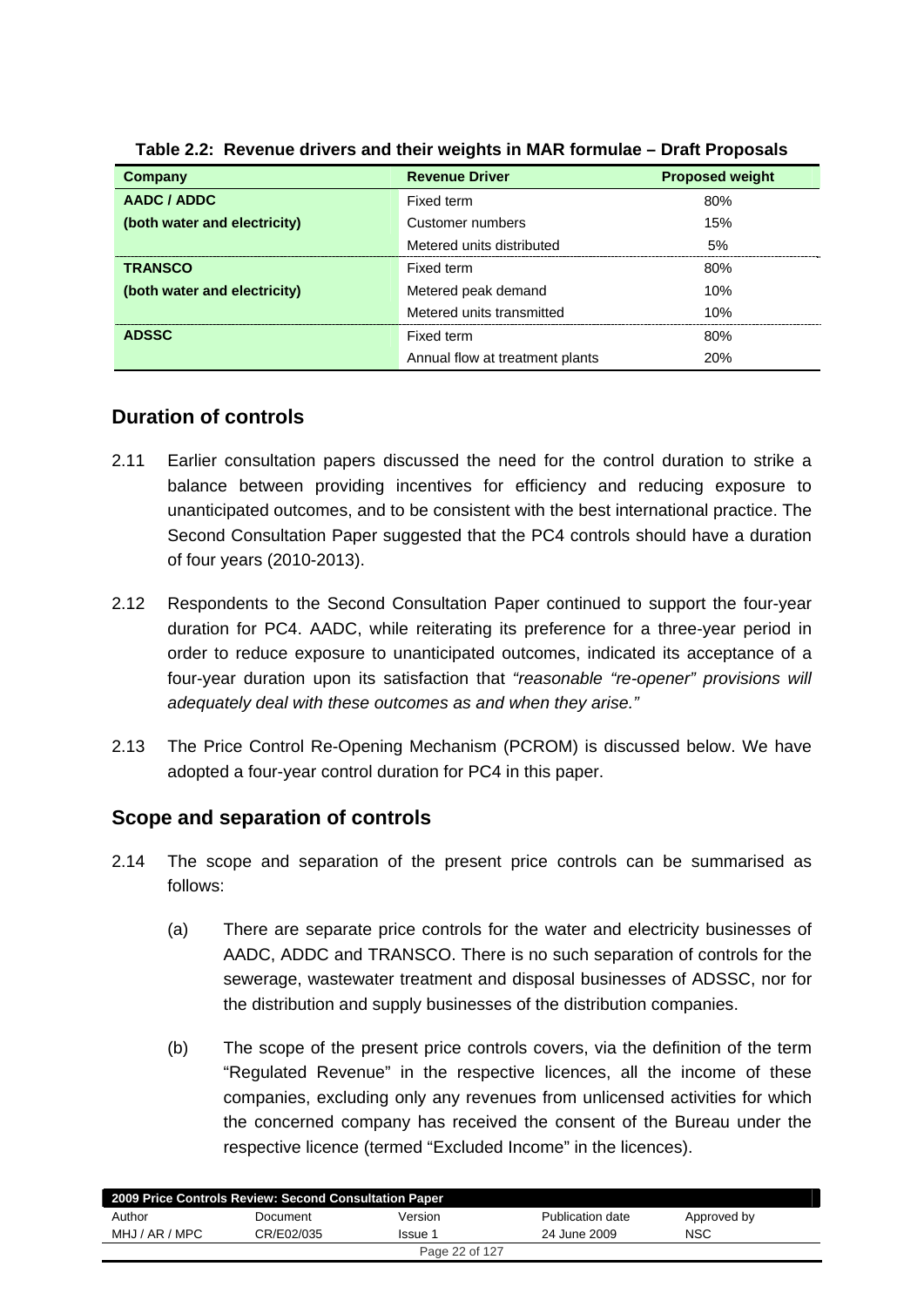- (c) However, TRANSCO's unlicensed transmission activities outside the Emirate of Abu Dhabi which share the same assets with the licensed activities (referred to as 'unlicensed shared' assets) are included within the scope of the current price controls (as per an understanding agreed between TRANSCO and the Bureau).
- (d) For AADC, ADDC and ADSSC, "Regulated Revenue" is defined in the licence to include any revenue which *should be* billed to and collected from their customers according to approved tariffs, rather than the revenue actually billed to the customers (this provides incentive for distribution companies to bill all income to which they are entitled under the approved tariffs).
- 2.15 In the Second Consultation Paper, we proposed that the existing scope and separation of price controls should be retained for all companies, with necessary changes to formally extend the scope of TRANSCO's price controls to include 'unlicensed shared' assets. The paper also sought views on whether any changes are required to further clarify the definition of Regulated Revenue.
- 2.16 Respondents to the paper supported the retention of the existing separation and scope of price controls. AADC explicitly accepted the definition of the Regulated Revenue. ADDC reiterated some of its concerns and suggestions regarding separation/merger between distribution and supply businesses. However, it accepted continuation of the current separation of controls in view of the additional costs that the sector could incur otherwise.
- 2.17 We have therefore not made any change to our proposal on the scope and separation of price controls.

## **Pass-through costs**

- 2.18 As shown in **Table 2.3** below, the Second Consultation Paper expressed the Bureau's thinking to:
	- (a) retain all the existing pass-through items in the price controls;
	- (b) allow ADSSC's payments to new private wastewater treatment plants under the long-term Sewage Treatment Agreements (STAs) as pass-through costs, subject to ADSSC demonstrating compliance with its economic purchasing obligation; and
	- (c) treat the cost of electricity purchases by ADDC and AADC from embedded generation on a pass-through basis in the MAR formulae in the same manner

|                | 2009 Price Controls Review: Second Consultation Paper |                |                  |             |  |
|----------------|-------------------------------------------------------|----------------|------------------|-------------|--|
| Author         | Document                                              | Version        | Publication date | Approved by |  |
| MHJ / AR / MPC | CR/E02/035                                            | Issue 1        | 24 June 2009     | <b>NSC</b>  |  |
|                |                                                       | Page 23 of 127 |                  |             |  |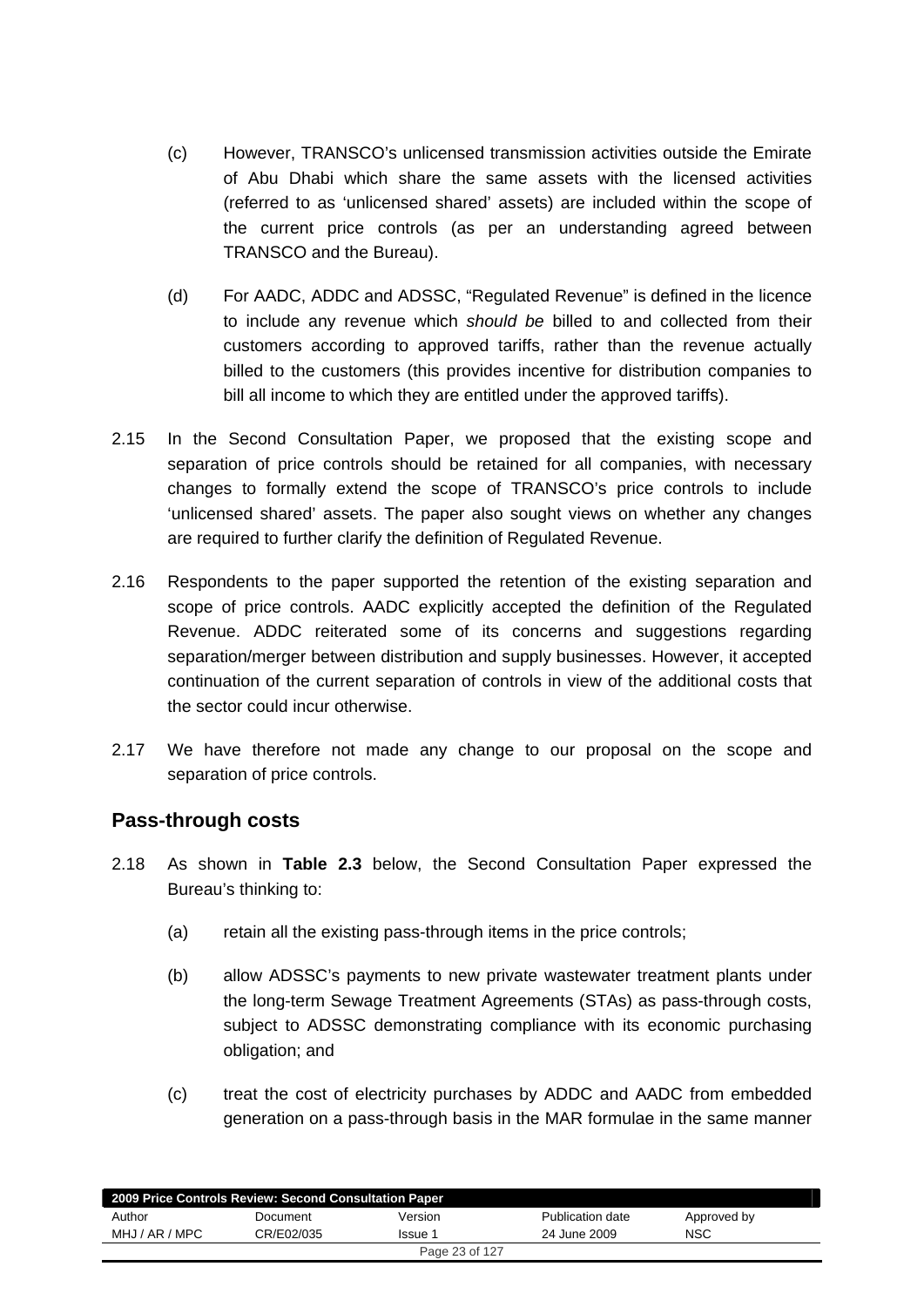as their other electricity and water purchases (from ADWEC and RASCO), subject to the economic purchasing obligation.

| Company        | <b>Current pass-through costs</b>   | Additional pass-through costs identified in Second<br><b>Consultation Paper</b> |
|----------------|-------------------------------------|---------------------------------------------------------------------------------|
| AADC / ADDC    | Water and electricity purchases     | Electricity purchases from embedded generation                                  |
|                | Transmission charges                |                                                                                 |
| <b>TRANSCO</b> | Electricity ancillary service costs |                                                                                 |
| <b>ADSSC</b>   | <b>None</b>                         | Sewerage Treatment Agreements (STAs) costs                                      |

**Table 2.3: Pass-through costs** 

- 2.19 The paper also indicated the new incentives we were possibly considering for both the developers and the distribution companies to encourage the development of embedded RE projects, such as (a) payment of the full cost-reflective tariff payments (as approved by the Bureau) by the relevant distribution company without the need for a separate, direct 'green' payment by the government to embedded RE projects – with the distribution companies showing as a separate subsidy line in its audited PCR the equivalent 'green' payment (i.e., the difference between the full cost-reflective tariff payment to RE projects and the costs of equivalent energy from other sources (e.g., average BST and TUoS costs)); and (b) providing the relevant distribution company a profit margin on the energy purchases from RE projects to finance and encourage such activities.
- 2.20 Finally, the paper suggested introducing a mechanism similar to a pass-through treatment for the Bureau's licence fees, which would limit future increases in such fees to no more than the UAE CPI inflation (assuming no increase in the scope of our legal duties).
- 2.21 Respondents to the Second Consultation Paper generally supported the retention of the existing pass-through costs and the introduction of the new pass-through items. However, they raised a number of important issues:
	- (a) AADC expressed concerns that the proposed pass-through of electricity purchases from embedded RE projects at full cost-reflective tariffs (exceeding electricity purchase costs from ADWEC) will increase the sector's subsidy requirements. It highlighted the need to ensure transparency of such additional subsidy and take account of the resulting additional administration costs for the distribution companies.
	- (b) ADDC sought clarification on the details / calculation of full cost-reflective tariffs and its profit margin for embedded RE generation and justification for the change in pricing methodology from the avoidable cost basis (currently being discussed for a wind power project).

| 2009 Price Controls Review: Second Consultation Paper |            |                |                  |             |  |
|-------------------------------------------------------|------------|----------------|------------------|-------------|--|
| Author                                                | Document   | Version        | Publication date | Approved by |  |
| MHJ / AR / MPC                                        | CR/E02/035 | Issue 1        | 24 June 2009     | <b>NSC</b>  |  |
|                                                       |            | Page 24 of 127 |                  |             |  |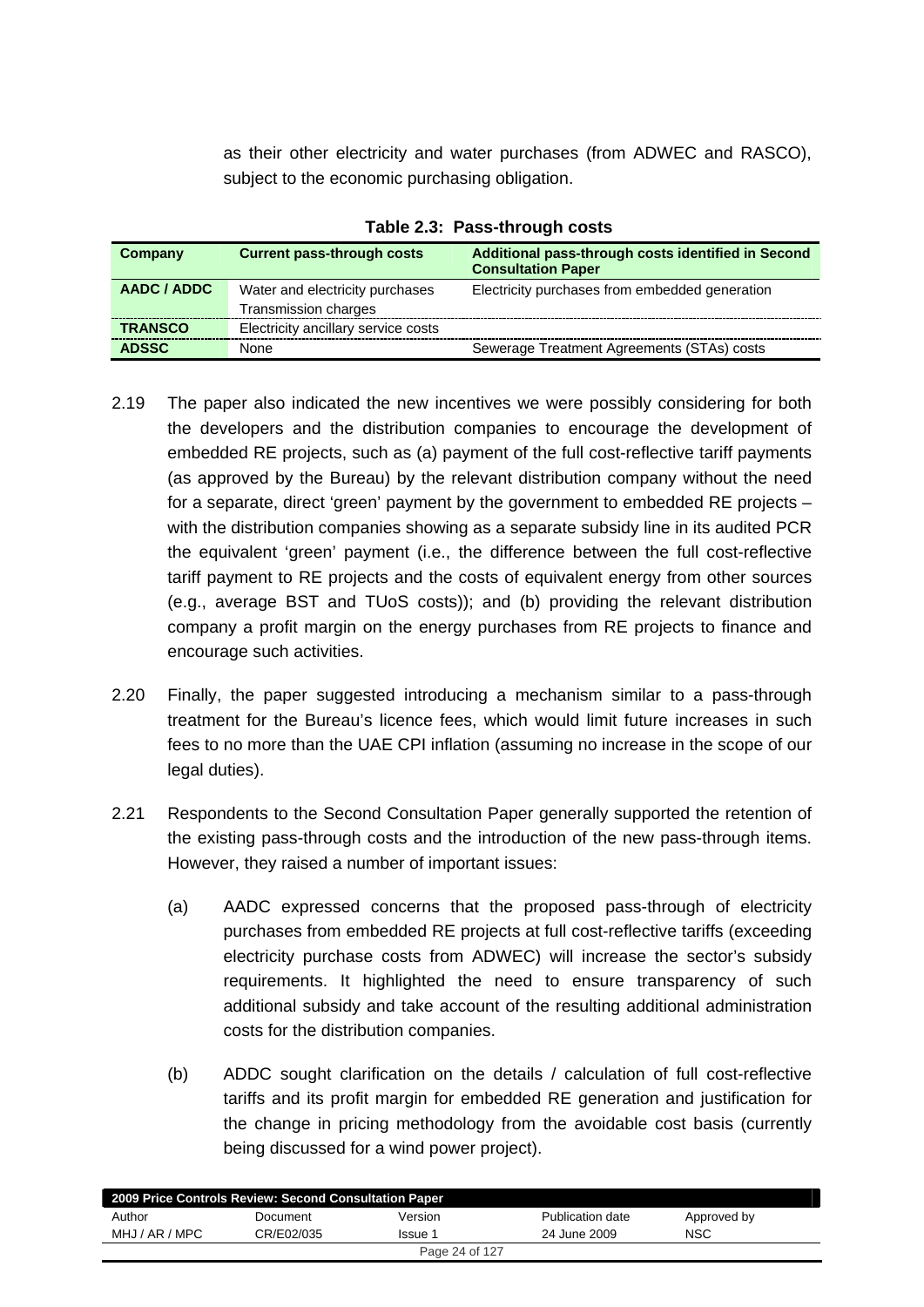- (c) On the economic purchasing obligation for STA costs, ADSSC stated that it will exert all efforts to obtain appropriate documentation that demonstrate efficient procurement. However, the company suggested that the Bureau should also contact ADWEA for such evidence.
- (d) MASDAR via its response dated 30 April 2009 supported incentives for both the developers and the distribution companies in relation to the embedded RE projects and proposed payment of a full cost-reflective tariff to such projects. It suggested the development of a framework for tariff setting and a standard power purchase agreement (PPA) for such projects. It also highlighted a number of issues to be considered for such projects and the PPAs.
- 2.22 We welcome the positive and constructive discussion on the embedded RE projects. The Bureau will continue to work with all the relevant parties on this subject with the objective to formulate a regulatory policy for the determination of tariffs, subsidy and the distribution company's profit margin for such projects. From the price control review perspective, we consider it important to confirm the following at this stage:
	- (a) all actual costs of electricity purchases from embedded generation (RE or otherwise), including any profit margin determined by the Bureau for purchases from RE projects, will be treated on pass-through basis in the MAR formulae for distribution companies, subject to their economic purchasing obligation; and
	- (b) for any RE project for which it is agreed that the distribution company makes payments on a cost-reflective basis, it will be required to show as a separate line in its PCR the subsidy or green payment required as the difference between the tariff payment and the benchmark cost of energy from conventional sources (avoided BST and TUoS costs).
- 2.23 The above should provide the administrative cost recovery mechanism for the distribution companies (through the profit margin) and the transparency of subsidy implications relating to RE projects (through the PCR, if applicable).
- 2.24 With regards to STA costs, we appreciate ADSSC's undertaking to demonstrate efficient procurement. It is worth noting here that the burden of proof for such procurement is on ADSSC as the licensee and not ADWEA.
- 2.25 For these Draft Proposals, we have therefore adopted the following pass-through costs all subject to the economic purchasing obligations, which will be incorporated into the respective licences through the modifications required to give effect to PC4:

| 2009 Price Controls Review: Second Consultation Paper |            |                |                  |             |  |
|-------------------------------------------------------|------------|----------------|------------------|-------------|--|
| Author                                                | Document   | Version        | Publication date | Approved by |  |
| MHJ / AR / MPC                                        | CR/E02/035 | Issue 1        | 24 June 2009     | <b>NSC</b>  |  |
|                                                       |            | Page 25 of 127 |                  |             |  |
|                                                       |            |                |                  |             |  |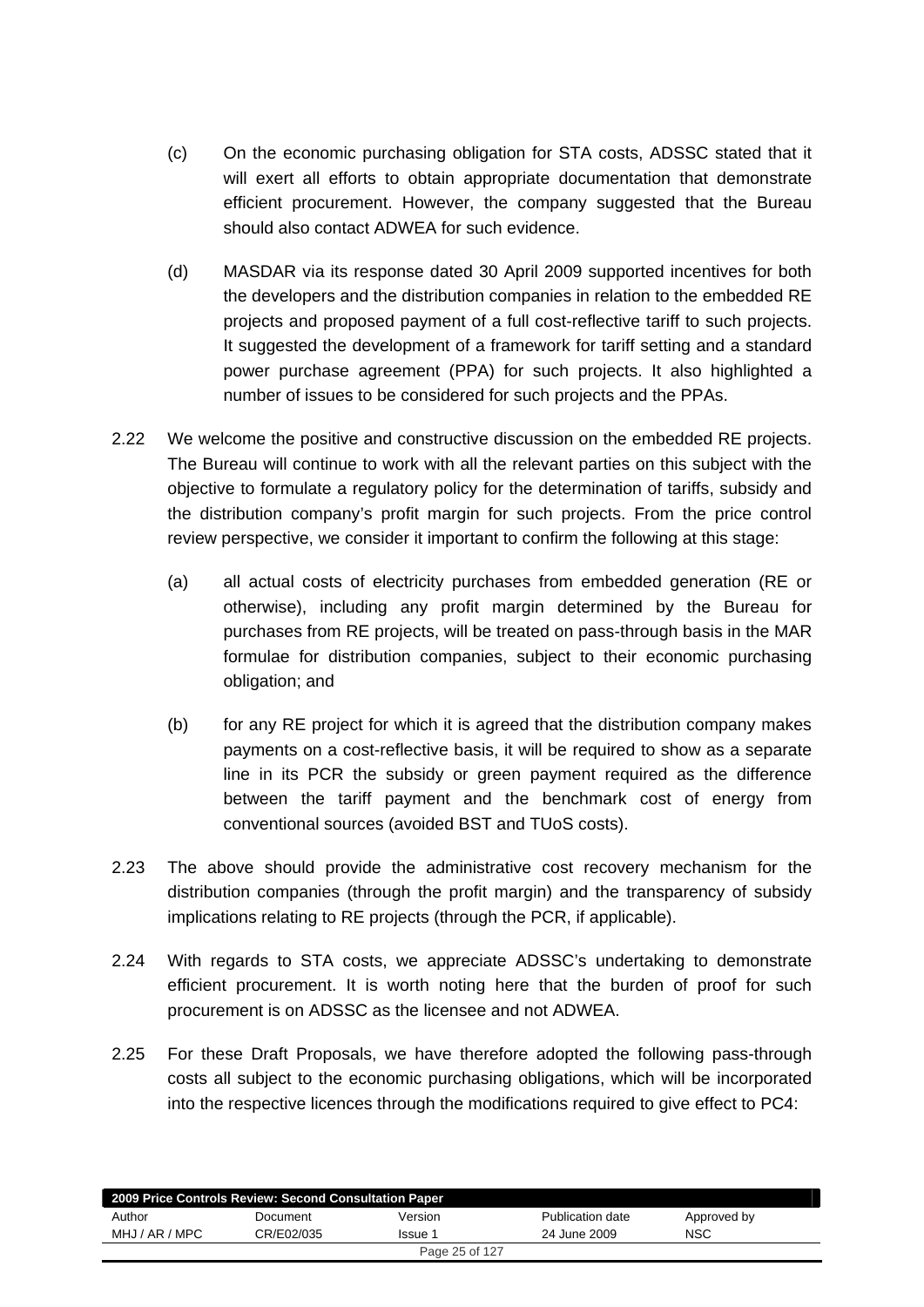| Company        | Pass-through costs for PC4                                                                                                    |
|----------------|-------------------------------------------------------------------------------------------------------------------------------|
| AADC / ADDC    | Water and electricity purchases                                                                                               |
|                | Transmission charges<br>2.                                                                                                    |
|                | Electricity purchases from embedded generation (along with any distribution<br>З.<br>company's margin approved by the Bureau) |
| <b>TRANSCO</b> | Electricity ancillary service costs                                                                                           |
| <b>ADSSC</b>   | Sewerage Treatment Agreements (STAs) costs                                                                                    |

|  | Table 2.4 : Pass through costs - Draft Proposals |  |
|--|--------------------------------------------------|--|
|--|--------------------------------------------------|--|

Notes: All pass-through costs are subject to the relevant licensee's economic purchasing obligation.

2.26 With respect to the Bureau's licence fees, we propose that any licence fee charged during the PC4 period to a network company in excess of the 2009 fee level in real terms should be remunerated (along with the interest foregone) to the relevant company at the next price control review through appropriate financial adjustment to its future revenue (or vice versa). This is a similar to a pass-through treatment, but at the later date rather than through an automatic annual adjustment in the MAR. The objective is to retain the accountability aspect of the Bureau's costs and licensees' ability to question them.

# **Extension of price controls for RASCO**

- 2.27 Based on the analysis showing satisfactory operation of the current price controls for RASCO over the last five years, earlier consultation papers suggested that the present price controls for RASCO should be continued indefinitely until notification is given by the Bureau of an intention to modify the controls (or RASCO requests such controls to be reviewed).
- 2.28 In its response to the Second Consultation Paper, ADDC reluctantly agreed to the above proposal and reiterated that the restructuring issues raised earlier by ADDC (i.e. merger of RASCO and ADWEC and relevant price controls into ADDC, and licence modification for RASCO to purchase electricity from embedded generators) should be addressed. These issues are already discussed in the Second Consultation Paper.
- 2.29 For these Draft Proposals, the Bureau continues with its proposal to extend the current price controls for RASCO indefinitely.

# **Price Control Re-Opening Mechanism (PCROM)**

2.30 During the PC3 period, a number of licensees raised concerns about unanticipated inflationary increases in costs which had occurred since the last price controls review, which they regarded as being outside of their control. Notwithstanding the Bureau's views on the specifics of such claims, the Bureau undertook to consider the introduction of a mechanism into companies' licences at this review to allow price

| 2009 Price Controls Review: Second Consultation Paper |            |                |                  |             |  |
|-------------------------------------------------------|------------|----------------|------------------|-------------|--|
| Author                                                | Document   | Version        | Publication date | Approved by |  |
| MHJ / AR / MPC                                        | CR/E02/035 | Issue 1        | 24 June 2009     | <b>NSC</b>  |  |
|                                                       |            | Page 26 of 127 |                  |             |  |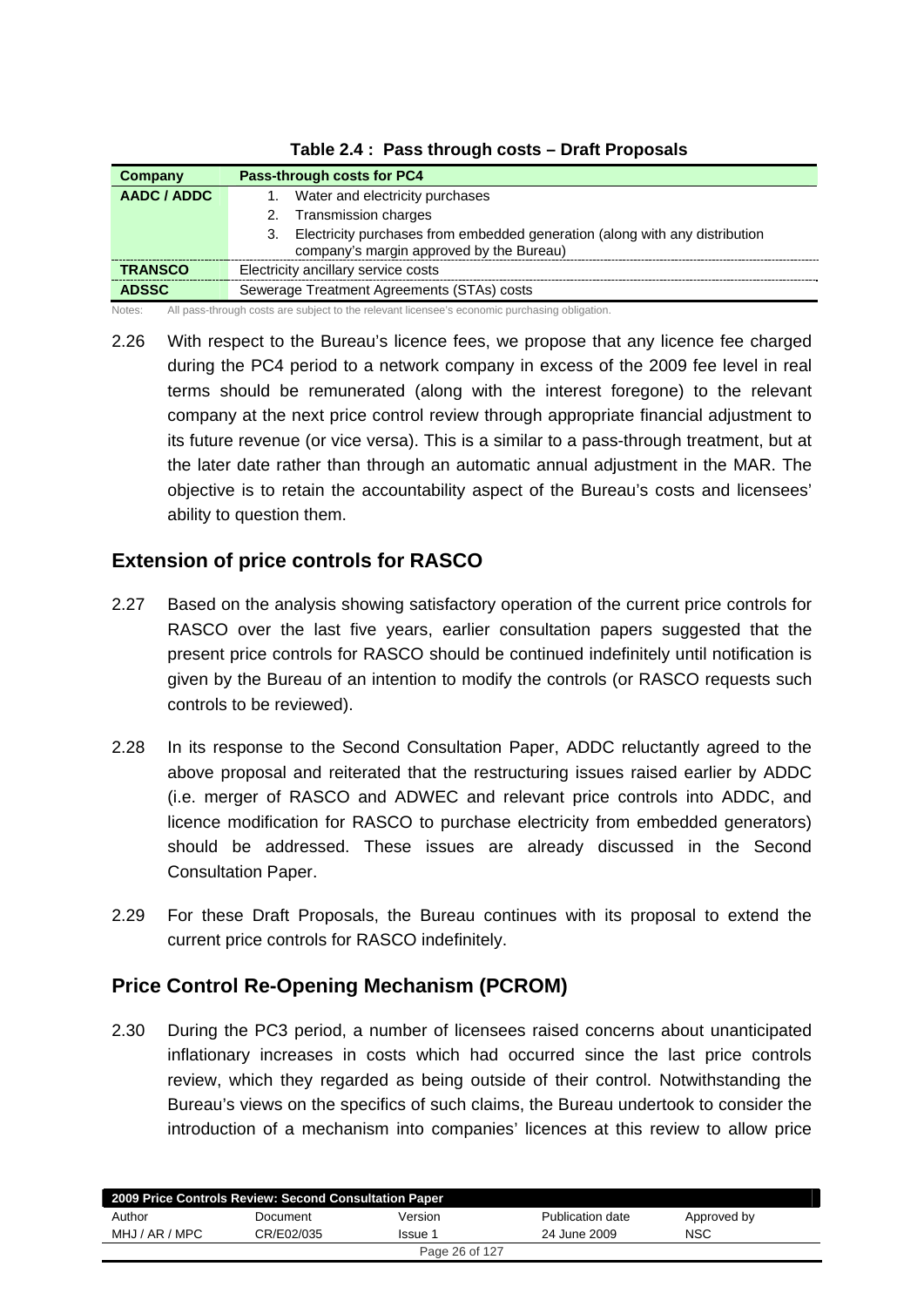controls to be re-opened between price control reviews in future – in certain defined circumstances.

- 2.31 The Second Consultation Paper therefore described the Bureau's thinking to introduce a Price Control Reopening Mechanism (PCROM) into the licence of each network company at this review with the following features:
	- (a) Price controls can be re-opened between the price control reviews for types of events pre-specified in the licences, provided their cumulative impact is equal to 10% or more of the annual turnover ('own' MAR) of the respective company.
	- (b) Such pre-specified events could include (i) events beyond the control of a licensee, (ii) unreasonably 'excessive' profits earned by a licensee, and (iii) a takeover or privatisation of a licensee.
	- (c) Upon the occurrence or observation of such an event or events, the mechanism can be invoked by the Bureau on a licensee's request or otherwise.
	- (d) The Bureau will undertake the necessary calculations to reset the price controls if necessary (subject to appropriate consultation with the licensee concerned).
- 2.32 Such a mechanism has a benefit of reducing the risks for the licensees, thus lowering their cost of capital. As mentioned in Section 7, we are therefore considering reducing our cost of capital estimate for PC4 calculations, if PCROM is adopted at this review.
- 2.33 No respondents to the Second Consultation Paper opposed the proposal. However, AADC and ADDC while accepting the proposal raised some points of clarification:
	- (a) AADC did not agree that re-opening events must be "*rare*" and suggested that the "*correct conditions for re-opening should prevail regardless of whether these turn out to be "rare" or not"*. It also sought validation of the 10% reopener trigger and recommended that "sector restructuring" be included as an additional pre-specified event.
	- (b) ADDC reiterated its concerns in relation to the mega projects and, along with AADC, recommended that the PCROM should also apply to mega projects.
- 2.34 Our views on these points are as follows:

|                | 2009 Price Controls Review: Second Consultation Paper |                |                  |             |  |
|----------------|-------------------------------------------------------|----------------|------------------|-------------|--|
| Author         | Document                                              | Version        | Publication date | Approved by |  |
| MHJ / AR / MPC | CR/E02/035                                            | Issue 1        | 24 June 2009     | NSC         |  |
|                |                                                       | Page 27 of 127 |                  |             |  |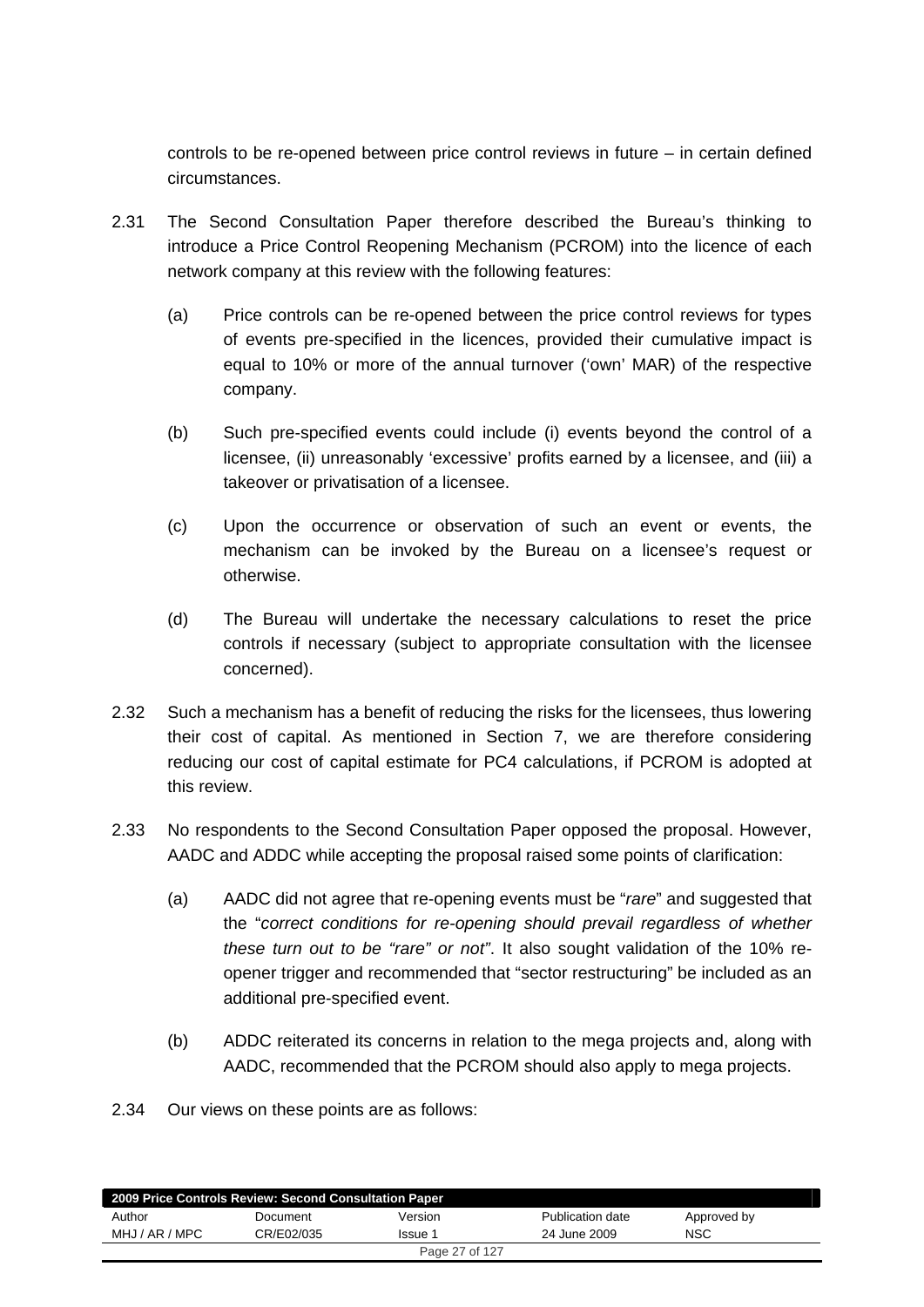- (a) It was AADC which suggested in its response to the First Consultation Paper that the events triggering PCROM should be infrequent and unusual in nature. The Bureau agreed with this and emphasised that the threshold for the materiality of the financial impact of such events should therefore be sufficiently wide to avoid a frequent need for reopening. While the proposed text for PCROM does not presently use the word "rare" for triggering events, it is the intent of the mechanism. With regards to the threshold, the First and Second Consultation Papers explain how it was derived. We are however willing to consider a higher threshold if AADC and other companies wish so. On the other point raised by AADC, we propose to add "*sector restructuring which involves the merger of, or separation of any business from, the licensee and changes the legal obligations or responsibilities of the licensee*" as an additional pre-specified event. This event therefore does not intend to cover a company's internal reorganisation or a sector restructuring having no impact on the company's responsibilities.
- (b) The Second Consultation Paper and the relevant sections of this paper discuss the regulation of capex relating to mega projects. We reiterate that PCROM is not intended for events (such as mega projects-related capex) already foreseen as a future possibility and taken into account in the design of the price controls (such as through the ex-post approach to capex regulation in this case).
- 2.35 We have therefore retained our proposal on PCROM for the Draft Proposals as outlined in paragraph 2.31 above modified as suggested in paragraph 2.34(a) above. We welcome views on this for any further improvement which we can consider while proposing the precise licence modification in the Final Proposals.

# **Structure of PC4 controls**

2.36 Based on the above discussion, the structure of the Maximum Allowed Revenue (MAR) for each business for any year "t" of the PC4 control period shall be as follows:

$$
MAR_t = Pass Through Costs_t + a_t + (b_t \times R D1_t) + (c_t \times R D2_t) + LMDI_t + Q_t - K_t
$$

where:

- (a) Pass through costs are those listed in **Table 2.4** above.
- (b)  $a_t$ ", "b<sub>t</sub>" and "c<sub>t</sub>" are the notified values for the year "t" as determined by the Bureau in 2010 prices through price control calculations and are indexed

| 2009 Price Controls Review: Second Consultation Paper |            |                |                  |             |  |  |  |  |  |
|-------------------------------------------------------|------------|----------------|------------------|-------------|--|--|--|--|--|
| Author                                                | Document   | Version        | Publication date | Approved by |  |  |  |  |  |
| MHJ / AR / MPC                                        | CR/E02/035 | Issue 1        | 24 June 2009     | NSC         |  |  |  |  |  |
|                                                       |            | Page 28 of 127 |                  |             |  |  |  |  |  |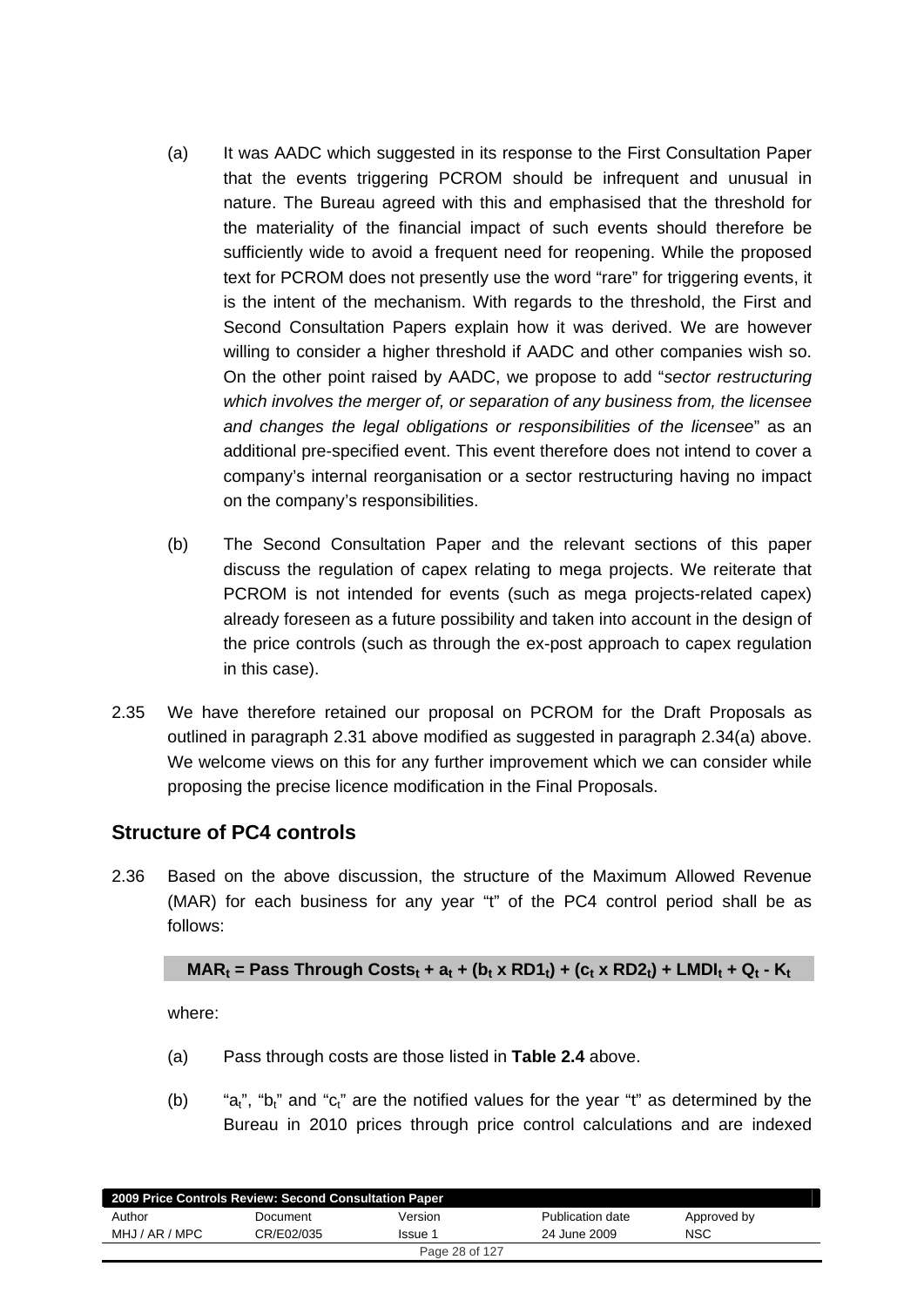against UAE Consumer Price Index (CPI) less a "X" factor (including an adjustment for actual 2009 UAE CPI as per paragraph 2.47 below);

- (c) "RD1 $_1$ " and "RD2 $_1$ " are the actual values of the relevant revenue drivers (listed in **Table 2.2** above) in year "t";
- (d) "LMDI<sub>t</sub>" is the Loss, Metering and Demand Incentive for AADC and ADDC (described in Section 3); and
- (e) " $Q_t$ " and " $K_t$ " are the PIS Category A incentive amount and the correction factor for the year "t", respectively.

## **Framework for price control calculations**

- 2.37 Setting the price controls means determining the values of the fixed term 'a' and the coefficients of revenue drivers 'b' and 'c' in the MAR formula, and the value of the Xfactor. In these Draft Proposals, the Bureau has used the following framework for its price control calculations consistent with the one used to date.
- 2.38 The revenue requirement for each year of the control period (sufficient to finance a reasonably efficient business) is calculated using the "building block approach":

Required revenue = Opex + Depreciation + Return on capital

+ Financial adjustments

+ PC2 capex financing costs foregone

where:

- (a) Operating expenditure (opex) refers to operating costs excluding depreciation and is discussed in Section 5.
- (b) Depreciation is calculated using a straight-line method and an assumed average asset life separately in respect of the initial Regulatory Asset Value (RAV) (at the time of first control setting) and each year's capex, as discussed in Section 6.
- (c) Return on capital in any year is calculated by multiplying the mid-year average of opening and closing RAVs in that year by the cost of capital. For each year, the closing RAV is determined by adding the efficient capital expenditure (capex) incurred in that year to, and subtracting the depreciation from, the opening RAV. This is also discussed in Section 6.

| 2009 Price Controls Review: Second Consultation Paper |            |                |                  |             |  |  |  |  |  |
|-------------------------------------------------------|------------|----------------|------------------|-------------|--|--|--|--|--|
| Author                                                | Document   | Version        | Publication date | Approved by |  |  |  |  |  |
| MHJ / AR / MPC                                        | CR/E02/035 | Issue 1        | 24 June 2009     | NSC         |  |  |  |  |  |
|                                                       |            | Page 29 of 127 |                  |             |  |  |  |  |  |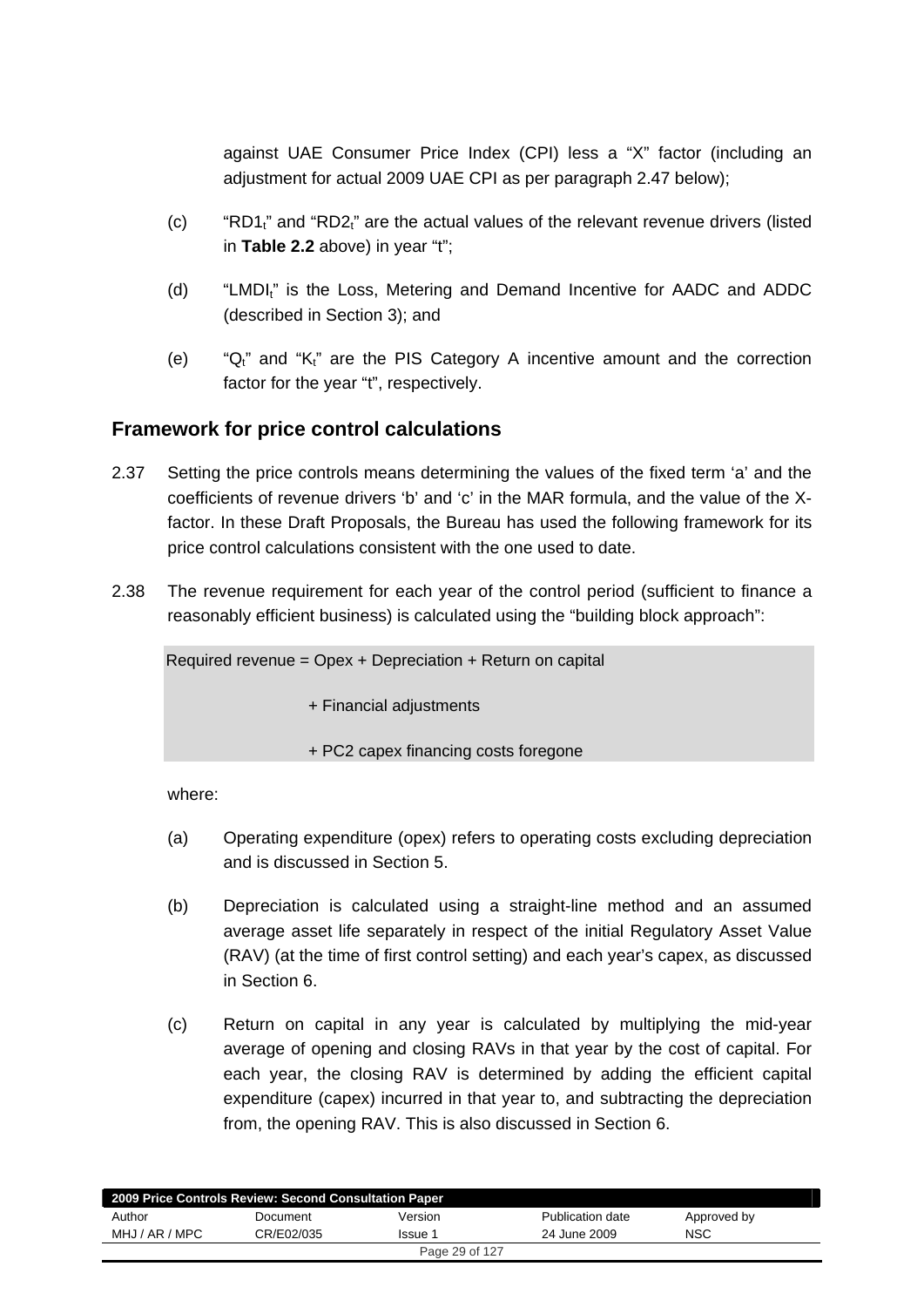- (d) NPV of the financial adjustments, discussed in Section 8, are applied (added or subtracted, as the case may be) to the NPV of the required revenue over the control period.
- (e) NPV of the foregone financing costs in respect of the additional efficient PC2 capex (discussed in Section 6), are applied to the NPV of the required revenue over the control period.
- 2.39 The projected MAR for each year of the control period is calculated using the revenue driver projections (Section 4), appropriate weightings for the fixed and variable terms (discussed earlier in this Section 2), and an appropriate 'X' factor (set to zero).
- 2.40 The values of 'a', 'b' and 'c' are then calculated by setting the net present value (NPV) of the projected MARs equal to the NPV of required revenues over the control period using the estimated cost of capital as the discount rate:

NPV of projected annual MARs = NPV of required revenues

- 2.41 All calculations are carried out in real terms (i.e. excluding the effect of inflation). For the purpose of these calculations, pass-through costs and LMDIs, Q and K terms are excluded.
- 2.42 Subsequent sections of this document discuss the required inputs to the price control calculations as mentioned above. Section 9 describes the price control calculations in detail as well as the financial model used for these calculations.

## **UAE CPI assumptions**

2.43 The Bureau has used the following UAE CPI data and assumptions for conversion of nominal prices into real prices or vice versa in this paper:

|                      | 1998                                                                                                                                                                                                                                                         | 1999                                                                                                                                                                                                                                                                                                                        | 2000  | 2001  | 2002  | 2003  | 2004  | 2005  | 2006  | 2007   | 2008      | <b>2009YTD</b> | 2009A  |
|----------------------|--------------------------------------------------------------------------------------------------------------------------------------------------------------------------------------------------------------------------------------------------------------|-----------------------------------------------------------------------------------------------------------------------------------------------------------------------------------------------------------------------------------------------------------------------------------------------------------------------------|-------|-------|-------|-------|-------|-------|-------|--------|-----------|----------------|--------|
| <b>UAE CPI</b>       | 65.34                                                                                                                                                                                                                                                        | 66.74                                                                                                                                                                                                                                                                                                                       | 67.66 | 69.55 | 71.58 | 73.82 | 77.54 | 82.34 | 89.99 | 100.00 | 112.30    | 113.07         | 114.63 |
| <b>UAE</b> Inflation |                                                                                                                                                                                                                                                              | 2.15%                                                                                                                                                                                                                                                                                                                       | 1.37% | 2.80% | 2.92% | 3.12% | 5.04% | 6.20% | 9.29% | 11.13% | $12.30\%$ | 0.69%          | 2.07%  |
| Source:              | UAE Ministry of Economy (Base year 2007 = 100). The UAE CPI figures for 1998-2006 with base year 2007 = 100 have been derived<br>from earlier official CPI figures with base year $1995 = 100$ or base year $2000 = 100$ .                                   |                                                                                                                                                                                                                                                                                                                             |       |       |       |       |       |       |       |        |           |                |        |
| Notes:               |                                                                                                                                                                                                                                                              | 2009 CPI is an assumption based on latest available CPI (i.e. CPI for April 2009). "2009YTD" is the actual year-to-date CPI inflation<br>as of end of April 2009. "2009A" is an annualised CPI inflation for 2009 assuming each of the four-month periods in 2009 has the<br>same inflation as that for January-April 2009. |       |       |       |       |       |       |       |        |           |                |        |
| 2.44                 | In their responses to the Second Consultation Paper, AADC, ADDC and TRANSCO<br>argued against the CPI assumption of 6% for 2009 used in that paper and suggested<br>using the latest available actual CPI (i.e. for 2007) as the assumption for 2009. It was |                                                                                                                                                                                                                                                                                                                             |       |       |       |       |       |       |       |        |           |                |        |

**Table 2.5: UAE CPI Assumptions – Draft Proposals** 

| 2009 Price Controls Review: Second Consultation Paper |            |                |                  |             |  |  |  |  |  |
|-------------------------------------------------------|------------|----------------|------------------|-------------|--|--|--|--|--|
| Author                                                | Document   | Version        | Publication date | Approved by |  |  |  |  |  |
| MHJ / AR / MPC                                        | CR/E02/035 | Issue 1        | 24 June 2009     | NSC         |  |  |  |  |  |
|                                                       |            | Page 30 of 127 |                  |             |  |  |  |  |  |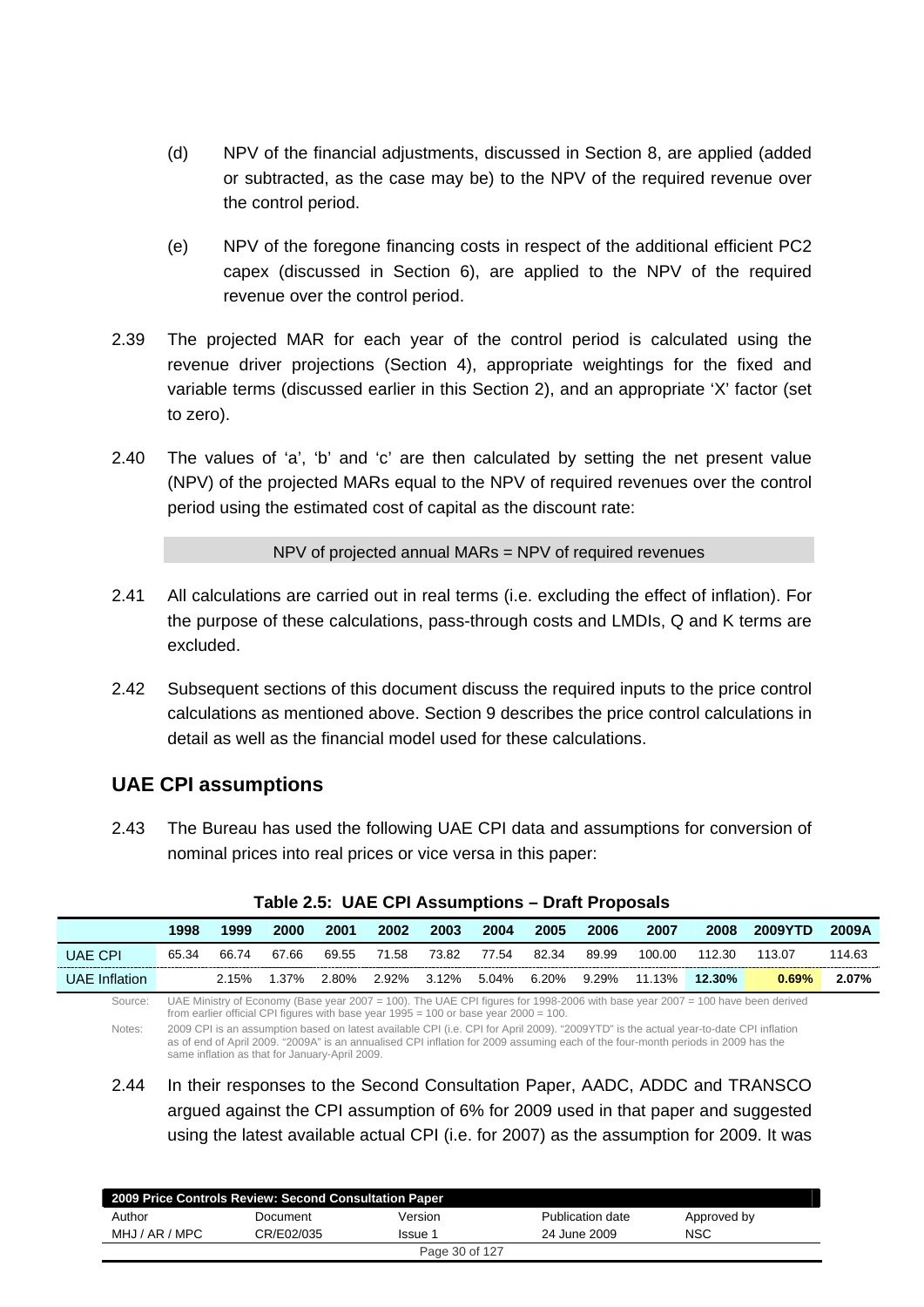argued that this would be consistent with the approach used at the previous review in relation to the CPI assumption for the final year of the expiring control period. AADC and ADDC also suggested financial adjustments at this review to compensate them for the difference between the 5.04% inflation assumption for 2005 used at the previous review and the actual 6.20% inflation for 2005. AADC further argued for a similar financial adjustment at the next review for such difference for 2009.

- 2.45 We consider it appropriate to use as reasonable as possible a forecast of future inflation. The Bureau's assumption for 2005 inflation at the previous review was our best estimate at the time. Our assumption for 2009 inflation in the Second Consultation Paper was consistent with the 6% forecast available at the time (MEED Vol. 53 No.11, 13-19 March 2009).
- 2.46 In early June 2009, the UAE Ministry of Economy released the official outturn UAE CPI of 112.30 (i.e. inflation of 12.30% p.a.) for 2008 (with the new base year 2007  $=$ 100). We have therefore used this actual CPI for 2008 in these Draft Proposals (as shown in the above table). Further, the Ministry has also commenced publication of monthly CPI. The latest available CPI for April 2009 is 113.07 indicating a year-todate inflation of 0.69% (with some earlier months of 2009 showing negative monthly inflation). In these Draft Proposals, we have assumed this latest CPI figure for 2009 – assuming the prices will not change during April to December 2009. If this four-month inflation however continues over the remainder of 2009, the annualised inflation for 2009 would be 2.07%. The 2009 inflation figure will be updated in the Final Proposals for latest data.
- 2.47 To further address the companies' concern relating to 2009 inflation, we propose adjusting the notified values "a", "b" and "c" calculated at this review in 2010 prices (using the above CPI of 113.07 or 0.69% inflation assumption for 2009) for actual inflation for 2009 when known during the PC4 period. This adjustment will be done through the Price Control Return (PCR) for 2010 using appropriate formulae in the licence modifications required to incorporate PC4.
- 2.48 With regards to the 2005 inflation assumption at the last review, we consider it an accepted risk for the sector and the licensees at the time which could have gone in either direction. There was no adjustment for actual inflation agreed at that time.
- 2.49 However, in relation to the opex projections for PC4 presented in Section 5, we have adjusted our base opex derived from the PC3 opex projection made at the time of the 2005 price controls review for the difference between the actual and assumed CPIs for 2005. (Such an adjustment is not required for ADDSC as the opex projected at its last price control review in 2007 was based on actual 2005 CPI).

| 2009 Price Controls Review: Second Consultation Paper |            |                |                  |             |  |  |  |  |  |
|-------------------------------------------------------|------------|----------------|------------------|-------------|--|--|--|--|--|
| Author                                                | Document   | Version        | Publication date | Approved by |  |  |  |  |  |
| MHJ / AR / MPC                                        | CR/E02/035 | Issue 1        | 24 June 2009     | <b>NSC</b>  |  |  |  |  |  |
|                                                       |            | Page 31 of 127 |                  |             |  |  |  |  |  |
|                                                       |            |                |                  |             |  |  |  |  |  |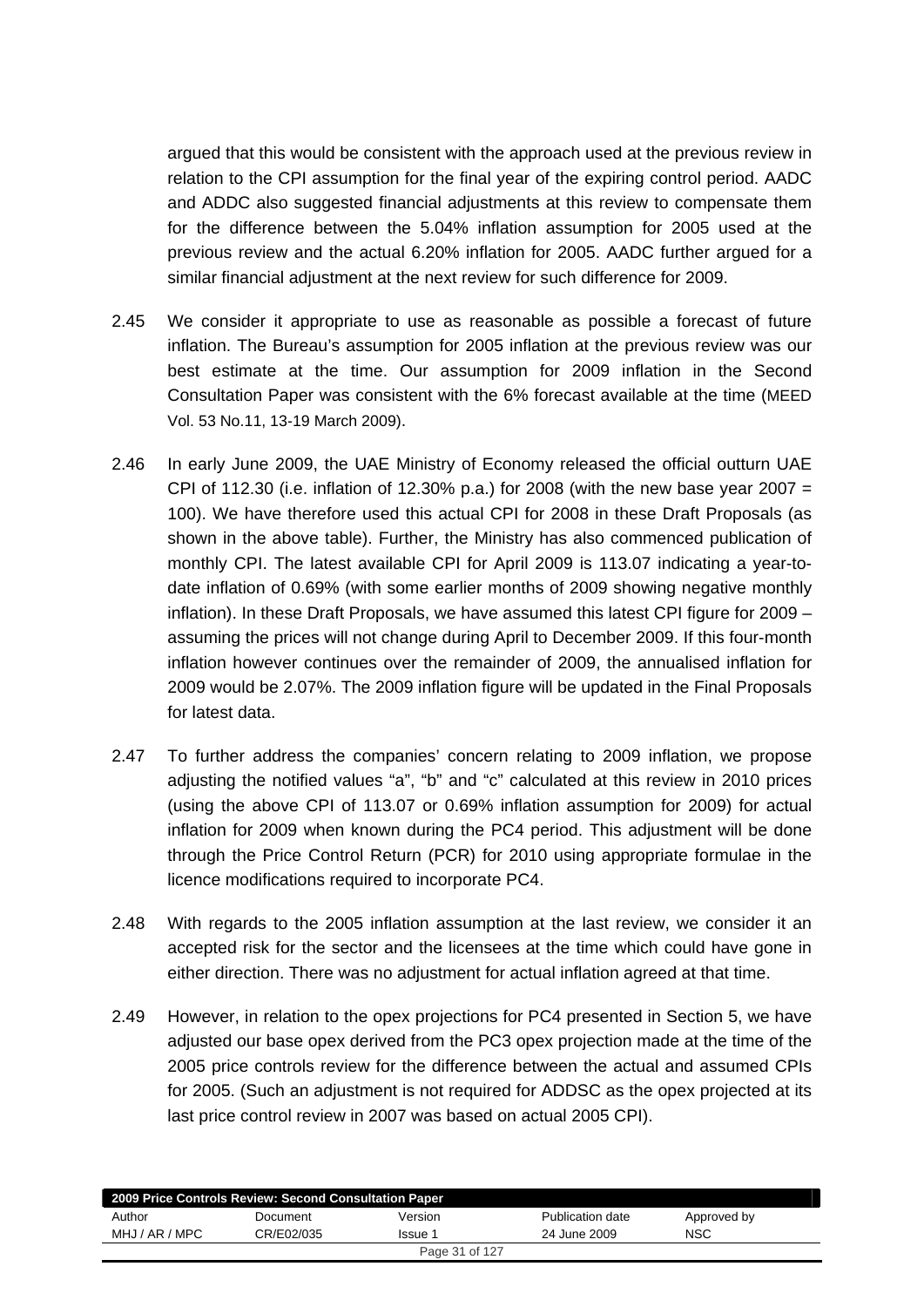## <span id="page-31-0"></span>**Introduction**

- 3.1 In the Second Consultation Paper, we suggested two new incentives for AADC and ADDC (for water and electricity) to incentivise reductions in distribution losses through a new MAR term and to incentivise interface metering through a new PIS Category A indicator. The paper also discussed our support for distribution companies' Demand Side Management (DSM) initiatives. However, we have not received detailed information on any such initiative from the distribution companies or suggestions on how to incentivise DSM. We therefore consider it timely to also propose incentives for the distribution companies to undertake DSM initiatives.
- 3.2 In these Draft Proposals, we propose introducing a new term in the MAR formulae called "Loss, Metering and Demand Incentives", or LMDI, comprising three components, each with a cap of 2% of company's "own" MAR (i.e., excluding pass through costs):
	- (a) Distribution Loss Reduction Incentive (DLRI);
	- (b) Interface Metering Incentive (IMI); and
	- (c) Demand Side Management Incentive (DSMI).
- 3.3 That is, for each of the water and electricity businesses of AADC and ADDC, and for any year, the new MAR term "LMDI" will be as follows:

#### **LMDI = DLRI + IMI + DSMI**

- 3.4 Like PIS Category A indicators, LMDIs have been structured and defined as objectively as possible. The main distinction is that each LMDI is subject to a cap of 2% of company's "own" MAR, in contrast to the 1% cap for PIS Category A technical indicators.
- 3.5 These LMDIs can take effect (i.e. appear in MAR formulae) from 2010 because their inputs are already audited, in one form or the other, at present. It is however for consideration whether the LMDI calculated for performance in year "t" can be used to adjust the MAR in the same year "t" or should adjust the MAR in year "t+1" or "t+2", as for the PIS.
- 3.6 This Section 3 sets out our specific proposal on each LMDI in turn.

| 2009 Price Controls Review: Second Consultation Paper |            |                |                  |             |  |  |  |  |  |
|-------------------------------------------------------|------------|----------------|------------------|-------------|--|--|--|--|--|
| Author                                                | Document   | Version        | Publication date | Approved by |  |  |  |  |  |
| MHJ / AR / MPC                                        | CR/E02/035 | Issue 1        | 24 June 2009     | <b>NSC</b>  |  |  |  |  |  |
|                                                       |            | Page 32 of 127 |                  |             |  |  |  |  |  |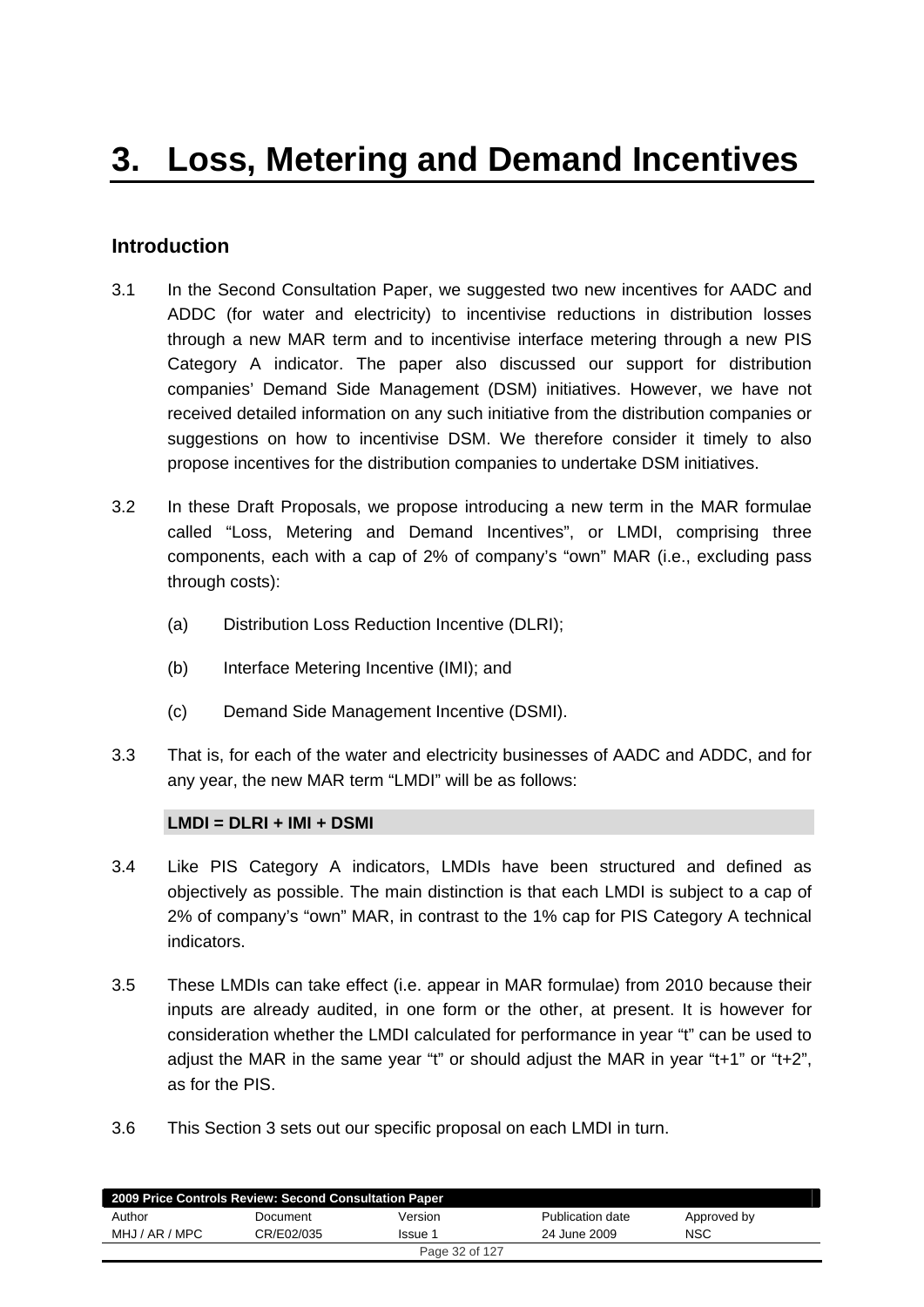# **Distribution Loss Reduction Incentive (DLRI)**

- 3.7 Our earlier papers discussed the need to provide positive incentives for metering and loss reduction in view of the reduced weight given to 'metered units distributed' revenue drivers in the price control formulae. The Second Consultation Paper therefore described the Bureau's thinking to introduce a new term "DLRI" in the MAR formulae for AADC and ADDC for both water and electricity businesses, based on the proportion of water / electricity entering the distribution system which is delivered through a meter to final customers. Each year, the company's performance can be assessed against the actual performance in the previous year. This term will then increase (i.e., bonus) or decrease (i.e., penalty) the MAR for the performance improvement or deterioration over the previous year. Given the importance of these matters, MAR variation in any given year for such performance was suggested to be up to 2% of the company's "own" MAR in that year.
- 3.8 In its response to the Second Consultation Paper, AADC accepted the above proposal subject to the agreement on "*timing and use of a measurement*" and the incentive mechanism being "*reasonably reflective of performance attributable to the company*". AADC also argued that, if such an incentive is required, there should not be a cap. It therefore requested a justification for a cap on such an incentive.
- 3.9 ADDC disagreed with the proposal as, it argued, DLRI does not match costs and revenue, the 2% cap is without any evidence on volatility of the measure, and the proposal lacks details of the algorithm and the types of losses to be covered. ADDC suggested such an incentive should first be introduced and tested as a PIS Category B indicator. However, ADDC also expressed its belief that any programme for DSM must address the distribution losses, which require accurate interface metering, and sought more details on the loss-related proposal.
- 3.10 We believe that a measure can be (and has in the past been) introduced directly as a PIS Category A indicator or a MAR term if it meets the relevant objective criteria. The Bureau also considers that the DLRI is an objective measure and will need to be verified by the independent Technical Assessor (TA), as part of the Price Control Return (PCR) audit. The 2% cap (or, any cap, for that matter) has been proposed for the very reason or concern about the uncertainty on the volatility of the measure highlighted by ADDC. As explained in the consultation papers published on price controls since 2002, such caps on incentives are intended to limit the financial risks of a business. The proposed indicator does not distinguish between various types of losses but provides an incentive to reduce losses in total i.e. to reduce water or electricity not delivered or metered.

| 2009 Price Controls Review: Second Consultation Paper |            |                |                  |             |
|-------------------------------------------------------|------------|----------------|------------------|-------------|
| Author                                                | Document   | Version        | Publication date | Approved by |
| MHJ / AR / MPC                                        | CR/E02/035 | Issue 1        | 24 June 2009     | <b>NSC</b>  |
|                                                       |            | Page 33 of 127 |                  |             |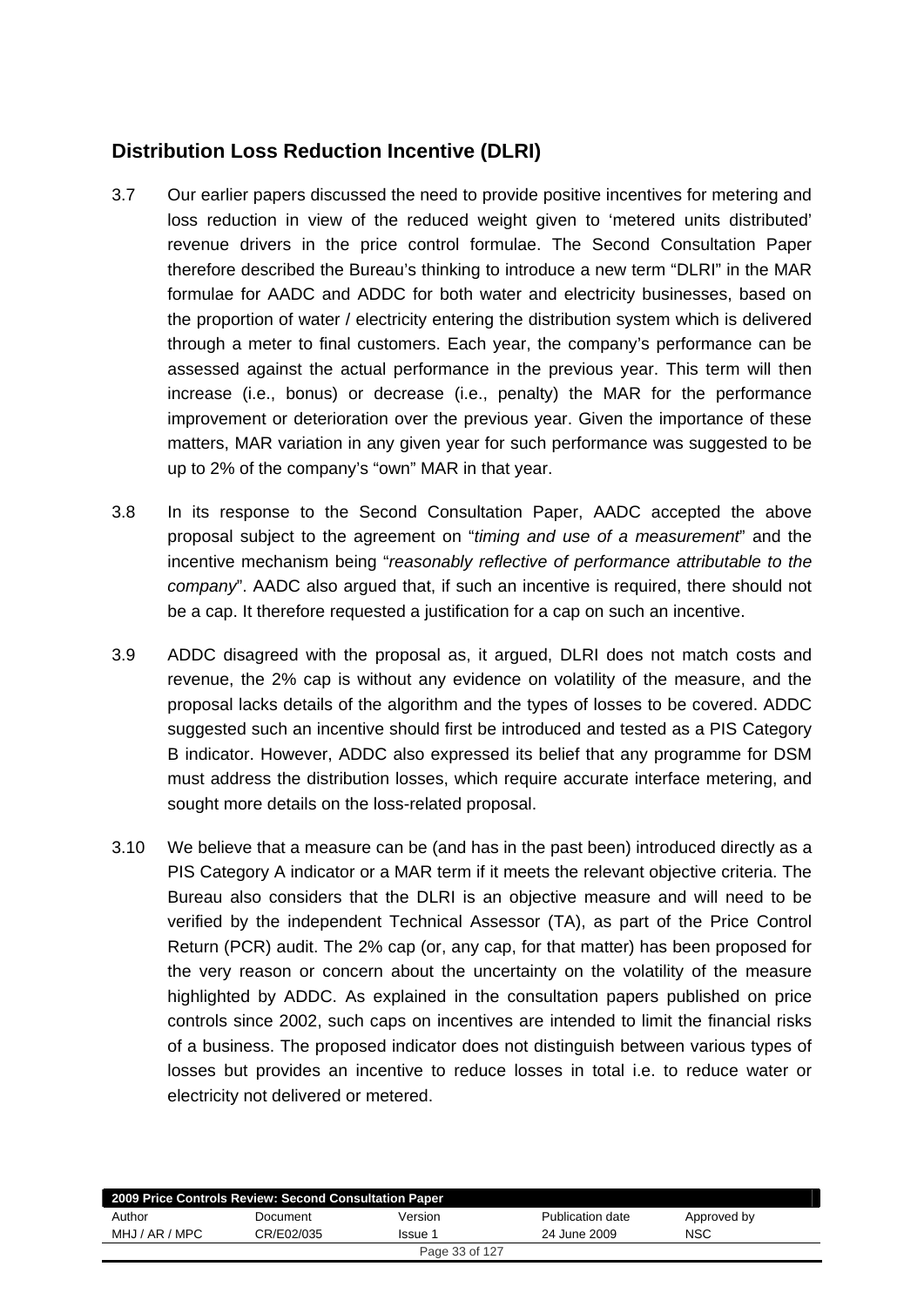3.11 For these Draft Proposals, the Bureau proposes to define the DLRI for any year "t" (in UAE Dirhams) as follows (as a new MAR term subject to a cap equal to 2% of the company's "own" MAR in that year):

#### $DLRI_t$  = Incentive Rate x  $(DL_t - DL_{t-1}) / DL_{t-1}$  x 100

where:

- $DL<sub>t</sub>$  means the actual distribution loss for the year "t" as verified by the TA;
- $DL_{t-1}$  means the actual distribution loss for the year "t-1" as verified by the TA; and
- 3.12 The actual distribution loss for any year "t" (same formula for year "t-1") is calculated as follows:

#### $DL_t = (TUE_t - MUD_t) / TUE_t \times 100$

where:

- TUE<sub>t</sub> means total number of units entering the distribution system in year "t" set equal to the total quantity of water or electricity (as the case may be) charged by ADWEC to the relevant distribution company in that year under the BST;
- $MUD_t$  means the total number of metered units distributed (i.e., the existing revenue driver for the distribution companies, or the terms " $QU_F$ " or " $QU_W$ " defined in their licenses) for the year "t".
- 3.13 Both the inputs i.e., TUE and MUD, to the calculation of DLRI are currently audited for ADWEC and AADC / ADDC, respectively.
- 3.14 In the above formula, the "Incentive Rate" is expressed in AED per 1% of improvement or deterioration of distribution loss. We have calculated this rate separately for the water and electricity businesses of AADC and ADDC by dividing (a) 2% of the average MAR forecast for PC4 (see Section 9) of the relevant business, by (b) 20%, taken to be the assumed maximum performance improvement or deterioration. This method of calibration is consistent with the way incentive rates are calculated for the PIS Category A indicators. The resulting incentive rates for these Draft Proposals are as follows:

| AED / 1% improvement or deterioration | <b>Electricity</b> | Water   |
|---------------------------------------|--------------------|---------|
| <b>AADC</b>                           | 960,000            | 360,000 |
| <b>ADDC</b>                           | 1.380.000          | 680,000 |

#### **Table 3.1: Incentive Rates for DLRI – Draft Proposals**

| 2009 Price Controls Review: Second Consultation Paper |            |                |                  |             |  |  |  |  |  |
|-------------------------------------------------------|------------|----------------|------------------|-------------|--|--|--|--|--|
| Author                                                | Document   | Version        | Publication date | Approved by |  |  |  |  |  |
| MHJ / AR / MPC                                        | CR/E02/035 | Issue 1        | 24 June 2009     | NSC         |  |  |  |  |  |
|                                                       |            | Page 34 of 127 |                  |             |  |  |  |  |  |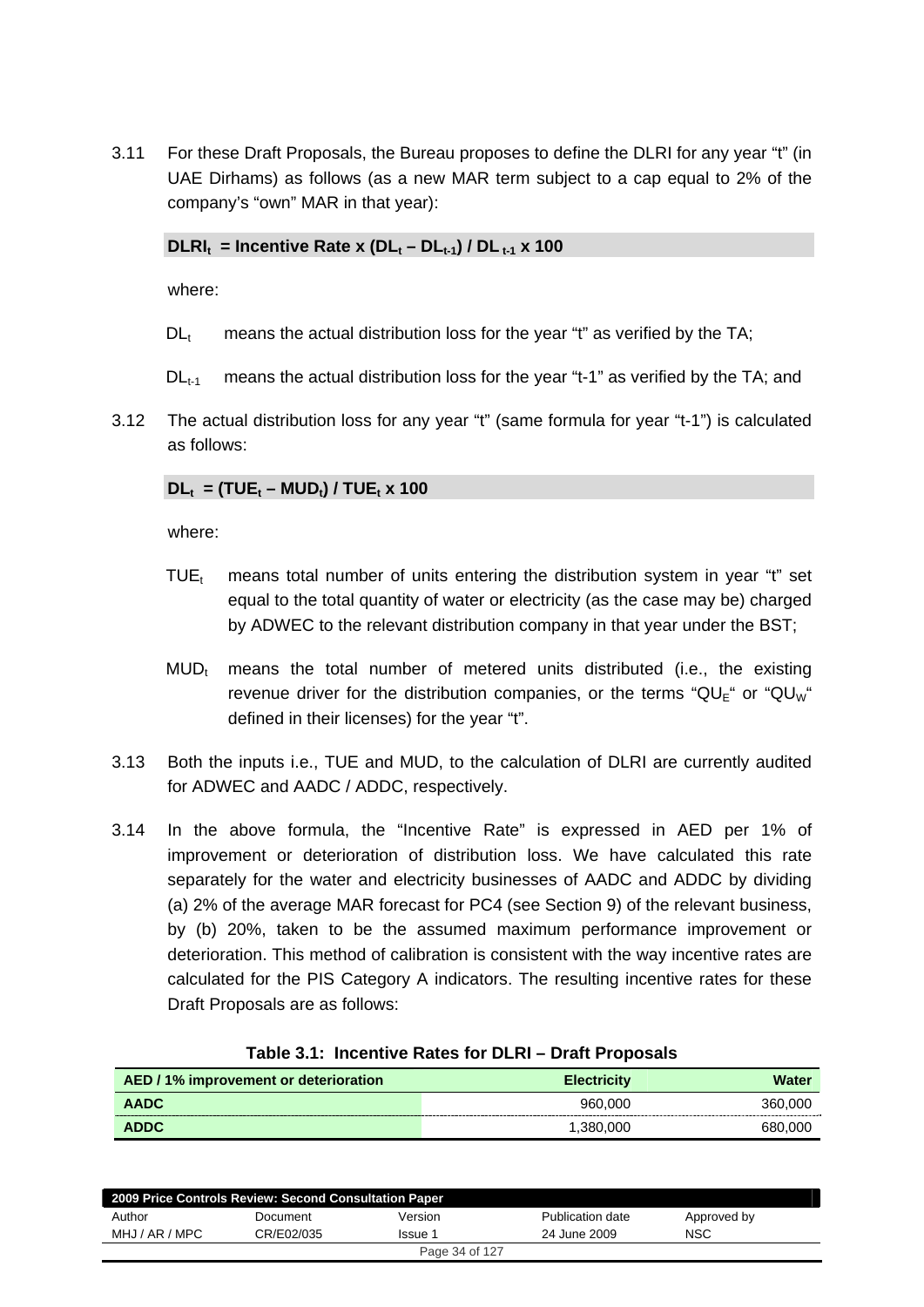3.15 The above formula has been structured in a way that the DLRI term will automatically take a positive sign (bonus) or negative sign (penalty) if the distribution losses in a year improve or deteriorate from the previous year.

## **Interface Metering Incentive (IMI)**

- 3.16 Recognising the shared responsibility of TRANSCO and the distribution companies to ensure MDEC-compliant interface metering, the Second Consultation Paper set out the Bureau's thinking to introduce a new Category A indicator for AADC and ADDC to incentivise interface metering (for both water and electricity) (TRANSCO is already incentivised via the revenue drivers in its MAR formulae). We described how such an indicator can be defined in terms of the ratio between (a) the number of units entering the respective distribution system through MDEC-compliant interface meters and (b) the total number of units entering the distribution system (whether metered or estimated otherwise) during that year, where the latter can simply be taken as the *total* units charged by ADWEC to the relevant distribution company under the BST. The company's actual performance on this indicator during a year can be used as the target for the next year or the Bureau can prescribe suitable annual targets. Further, the performance on this indicator will be subject to audit by the independent TA.
- 3.17 The companies' responses to the above are summarised as follows:
	- (a) AADC did not accept interface metering as a Category A indicator, arguing that TRANSCO is responsible for interface metering for AADC according to an agreement entered into by the two companies. Accordingly, AADC argued it cannot be held accountable for interface metering or resulting financial losses to TRANSCO. AADC also argued that a case had not been adequately made to justify this new indicator because, in AADC's area, all the meters have already been installed for electricity and are largely in place for water. AADC suggested the targets or mechanism to set targets for metering should be clearly set out before the commencement of the PC4 period.
	- (b) ADDC also disagreed, arguing that this indicator does not meet the Bureau's objective criteria for PIS Category A indicators, and reiterated that this should first be tested as a Category B indicator. While it argued that interface metering is a pre-requisite for accurate measurement of its distribution losses, it sought details on the loss-related DLRI term and did not see the case for an interface metering incentive.
	- (c) As mentioned earlier in relation to the revenue drivers, TRANSCO did not see an interface metering-related PIS Category A indicator for the distribution

| 2009 Price Controls Review: Second Consultation Paper |            |                |                  |             |  |  |  |  |  |
|-------------------------------------------------------|------------|----------------|------------------|-------------|--|--|--|--|--|
| Author                                                | Document   | Version        | Publication date | Approved by |  |  |  |  |  |
| MHJ / AR / MPC                                        | CR/E02/035 | Issue 1        | 24 June 2009     | <b>NSC</b>  |  |  |  |  |  |
|                                                       |            | Page 35 of 127 |                  |             |  |  |  |  |  |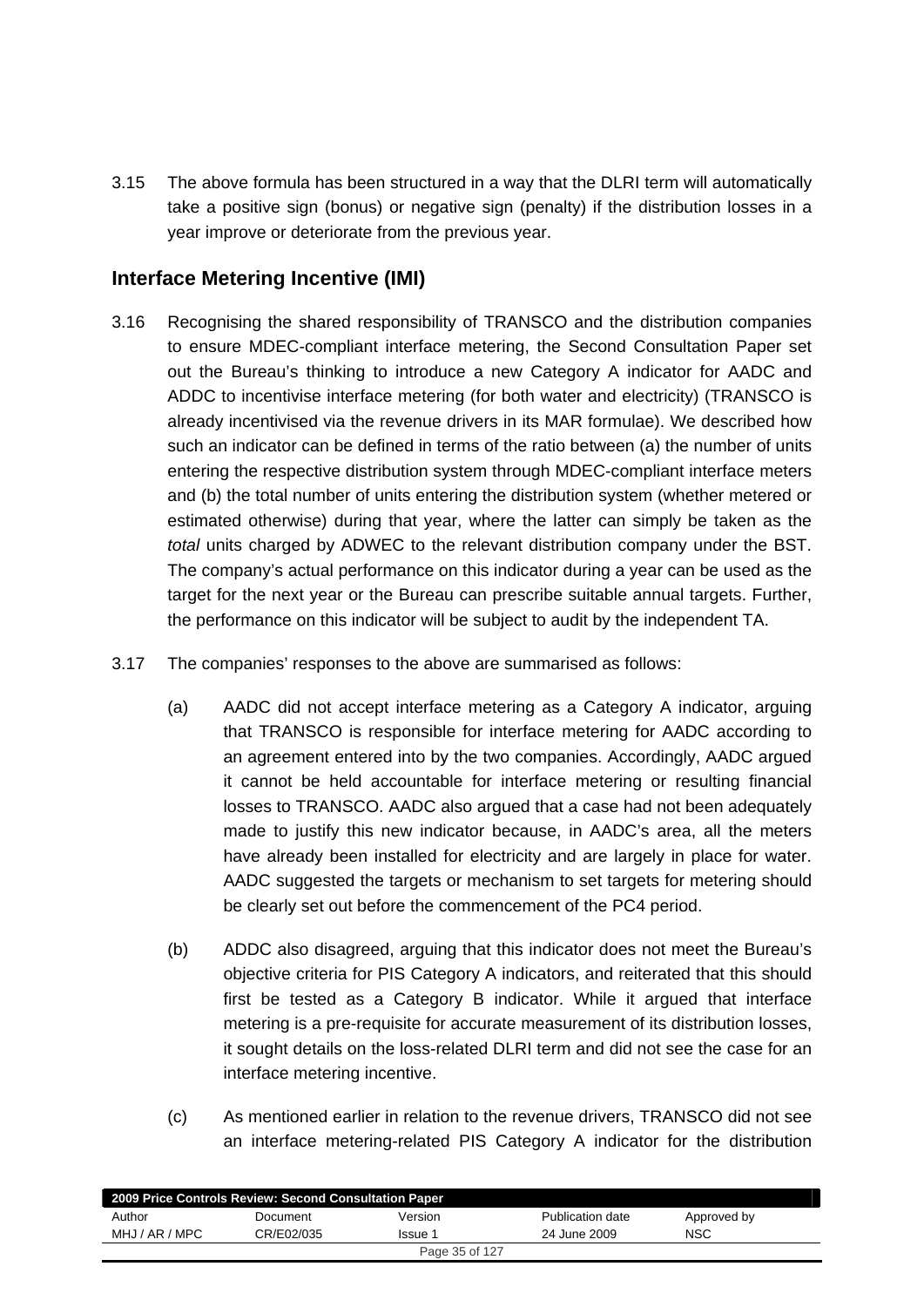companies with a 1% of MAR cap as providing sufficient incentives in comparison with the metering incentives provided through revenue drivers for TRANSCO.

- 3.18 Our views on the above issues are as follows:
	- (a) We consider that the interface metering is a shared responsibility of TRANSCO and the distribution companies. Under the MDEC, the distribution company has the obligation to install, own and maintain the interface meters, and TRANSCO has to ensure compliance with this obligation. TRANSCO also has a licence obligation to ensure all users connected to its system are appropriately metered. Any agreement to outsource installation of such meters to TRANSCO does not relieve AADC from its MDEC obligation. The recent data available to the Bureau as presented in Section 8 indicates the continuing need for further, significant metering. In addition, if interface metering is as complete as AADC's response suggests, AADC should not be adversely affected by the proposed Interface Metering Incentive.
	- (b) We have provided further details on the Interface Metering Incentive (below) to address AADC's suggestion for clarity on the mechanism and targets and ADDC's concerns on the objectivity of the measure. We are not clear about ADDC's statements in its response about this and other incentive mechanisms. For example, ADDC wrote that: "*ADDC believes that DSM is critical to the future of the industry and a key element of any program to reduce DSM is to understand losses which require accurate interface metering. ADDC suggests that appropriate introduction of a network loss indicator will better serve the sector than an arguable retrospective penalty that Transco has known about and suffered and now want to transfer to someone else."* ADDC however then stated that a network loss measure needs the interface meters to work*.*
	- (c) As clarified earlier, the weight of a revenue driver is not directly comparable to an incentive cap. However, we agree with TRANSCO that the 1% cap on the interface metering incentive for the distribution companies is not sufficient.
- 3.19 For these Draft Proposals, the Bureau proposes to define a new term "Interface Metering Incentive" or IMI in the MAR formulae for the distribution companies with a cap equal to 2% of the company's own MAR. This new IMI term (in UAE Dirhams) for any year "t" is defined as follows:

#### **IMI<sub>t</sub> = - Incentive Amount x [(100% – IM<sub>t-1</sub>) - (IM<sub>t</sub> – IM<sub>t-1</sub>)] / (100% – IM<sub>t-1</sub>) x 100**

| 2009 Price Controls Review: Second Consultation Paper |            |         |                  |             |  |  |  |  |  |
|-------------------------------------------------------|------------|---------|------------------|-------------|--|--|--|--|--|
| Author                                                | Document   | Version | Publication date | Approved by |  |  |  |  |  |
| MHJ / AR / MPC                                        | CR/E02/035 | Issue 1 | 24 June 2009     | <b>NSC</b>  |  |  |  |  |  |
| Page 36 of 127                                        |            |         |                  |             |  |  |  |  |  |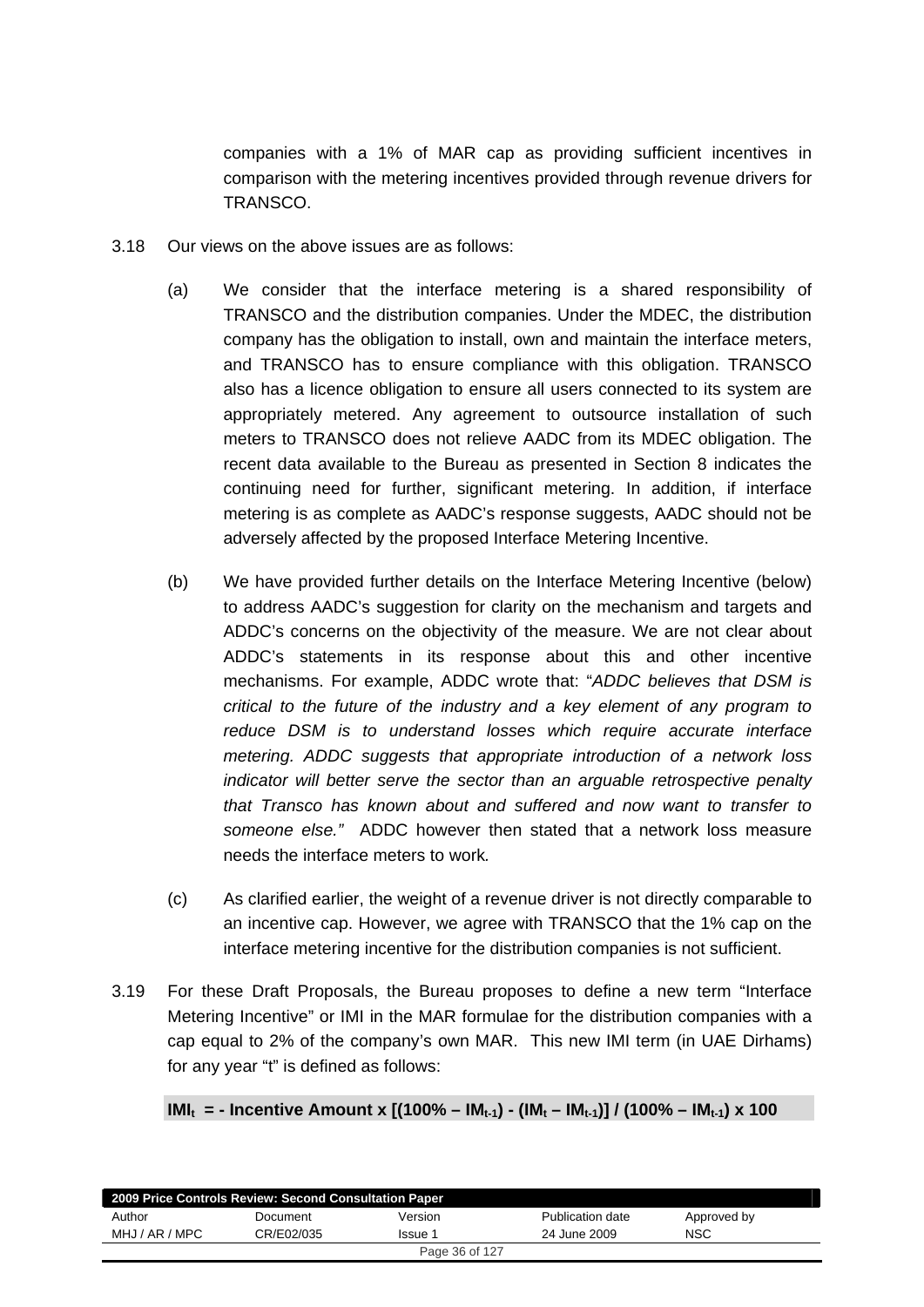where:

 $IM<sub>t</sub>$  means the actual interface metering for the year "t" as verified by the TA;

 $IM<sub>t-1</sub>$  means the actual interface metering for the year "t-1" as verified by the TA; and

3.20 The actual interface metering for any year "t" (same formula for year "t-1") is calculated as follows:

#### $IM_t = MUE_t / TUE_t \times 100$

where:

- $TUE_t$  as defined earlier for DLRI:
- $MUE<sub>t</sub>$  means the total number of units entering the distribution system in the year "t" as measured through MDEC-compliant meters.
- 3.21 Both the inputs i.e., TUE and MUE, to the calculation of IMI are currently audited for ADWEC and TRANSCO, respectively.
- 3.22 In the above formula, the "Incentive Amount" is a total amount of incentives (expressed in AED) rather than an incentive rate (AED / 1% of improvement or deterioration). We have calculated this amount separately for the water and electricity businesses of AADC and ADDC simply by taking 2% of the average MAR forecast for PC4 (see Section 9) of the relevant business. The resulting incentive amounts for these Draft Proposals are as follows:

| <b>AED million</b> | <b>Electricity</b> | Water      |
|--------------------|--------------------|------------|
| <b>AADC</b>        | 19,220,000         | 7,140,000  |
| <b>ADDC</b>        | 27,610,000         | 13,530,000 |

|  |  |  |  | Table 3.2: Incentive Amounts for IMI – Draft Proposals |
|--|--|--|--|--------------------------------------------------------|
|--|--|--|--|--------------------------------------------------------|

- 3.23 The IMI term can either be zero or negative (penalty) but will never be positive (bonus). The target metering for each year would be 100% and the maximum penalty for any year will be capped at 2% of the company's own MAR:
	- (a) If a distribution company achieves 100% interface metering in a year, it will not incur any penalty ( $IMI = zero$ ) for that year.
	- (b) If the company fails to achieve 100% in a year, it will incur a penalty. The higher the difference between actual metering and 100% metering, the higher will be the penalty.

| 2009 Price Controls Review: Second Consultation Paper |            |         |                  |             |  |  |  |
|-------------------------------------------------------|------------|---------|------------------|-------------|--|--|--|
| Author                                                | Document   | Version | Publication date | Approved by |  |  |  |
| MHJ / AR / MPC                                        | CR/F02/035 | Issue 1 | 24 June 2009     | <b>NSC</b>  |  |  |  |
| Page 37 of 127                                        |            |         |                  |             |  |  |  |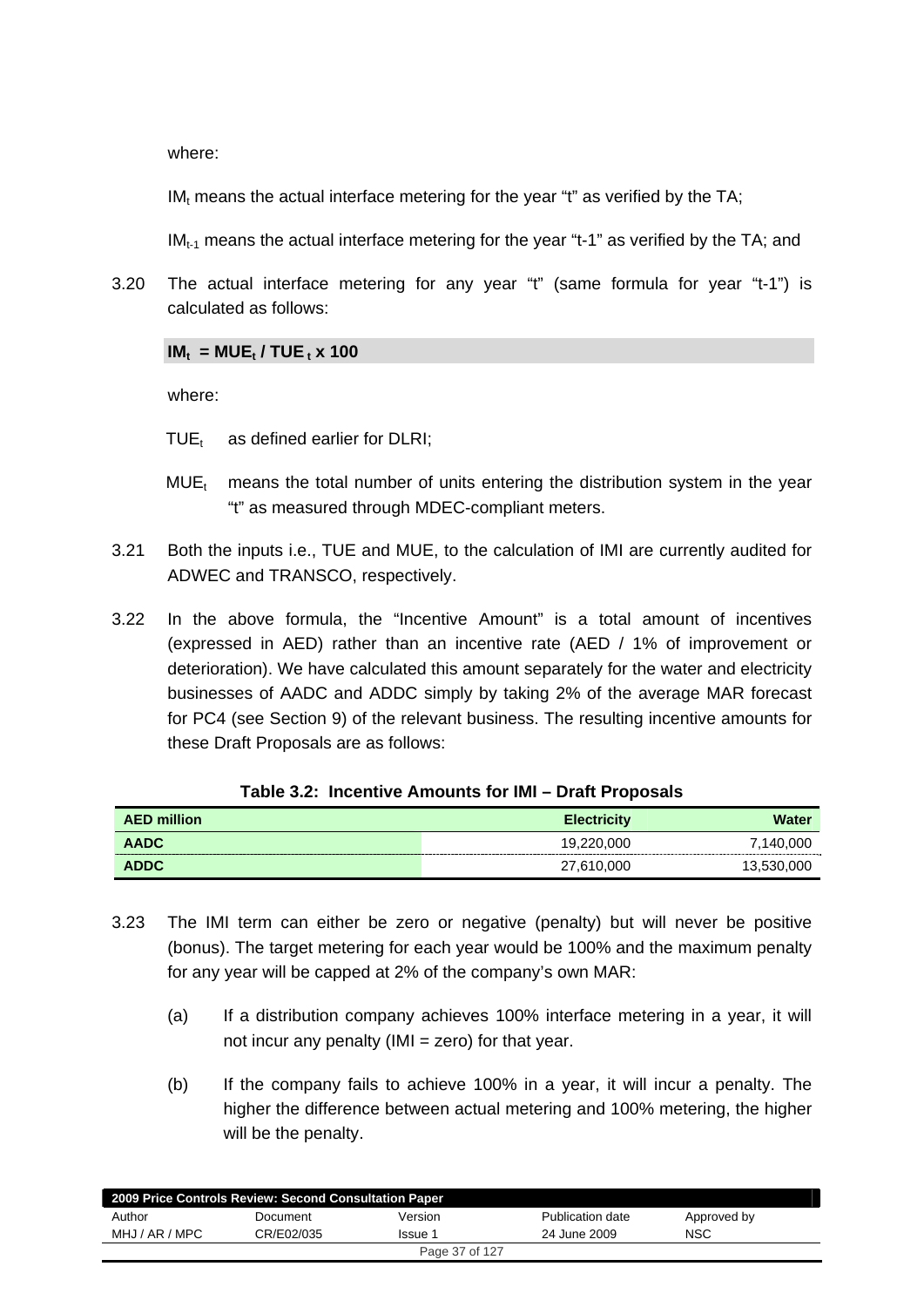- (c) If the interface metering in a year does not improve or deteriorates from the previous year, the penalty will be equal to the Incentive Amount shown in the above table.
- (d) A company will therefore need to improve its interface metering (i) from the previous year to reduce the penalty under IMI and (ii) up to 100% to avoid any penalty under IMI.

### **Demand Side Management Incentive (DSMI)**

3.24 ADDC's response, in particular, highlighted the importance of future DSM initiatives and the need for a supportive regulatory environment. We are therefore proposing a specific measure to incentivise and finance DSM initiatives. We propose the DSMI, as a component of the new MAR term LMDI, to be defined as follows (separately for water and electricity):

### DSMI<sub>t</sub> = Incentive Rate x (MUDR<sub>2009</sub> – MUDR<sub>1</sub>) / MUDR<sub>2009</sub>

where:

- $MUDR<sub>t</sub>$  means the total number of metered units distributed (of electricity or water in GWh or MIG) during the year "t" to residential customers, divided by the number of residential customer accounts (electricity or water) for that year, as verified by the TA (as part of its report for the PCR for the financial year "t");
- $MUDR<sub>2009</sub>$  means the total number of metered units distributed (of electricity or water in GWh or MIG) during the year 2009 to residential customers, divided by the number of residential customer accounts (electricity or water) for that year, as verified by the TA (as part of its report for the PCR for the financial year 2009 or 2010);
- 3.25 MUDR is the only input to the calculation of DSMI and is a sub-set of currently audited "metered units distributed" revenue driver for AADC and ADDC. The "Incentive Rates" would be the same as those for DLRI as set out in **Table 3.1**.
- 3.26 The DSMI term can be positive (bonus), zero (no bonus or penalty), or negative (penalty). The maximum penalty or bonus for any year will be capped at 2% of the company's own MAR for that year. The operation of this DSMI will be as follows:
	- (a) If a company reduces the residential customer annual demand per customer (i.e. MUDR) in a year below the 2009 level, it will earn a bonus (positive DSMI term) for that year. The higher the reduction, the greater will be the bonus.

| 2009 Price Controls Review: Second Consultation Paper |            |                |                  |             |  |  |  |  |
|-------------------------------------------------------|------------|----------------|------------------|-------------|--|--|--|--|
| Author                                                | Document   | Version        | Publication date | Approved by |  |  |  |  |
| MHJ / AR / MPC                                        | CR/E02/035 | Issue 1        | 24 June 2009     | NSC         |  |  |  |  |
|                                                       |            | Page 38 of 127 |                  |             |  |  |  |  |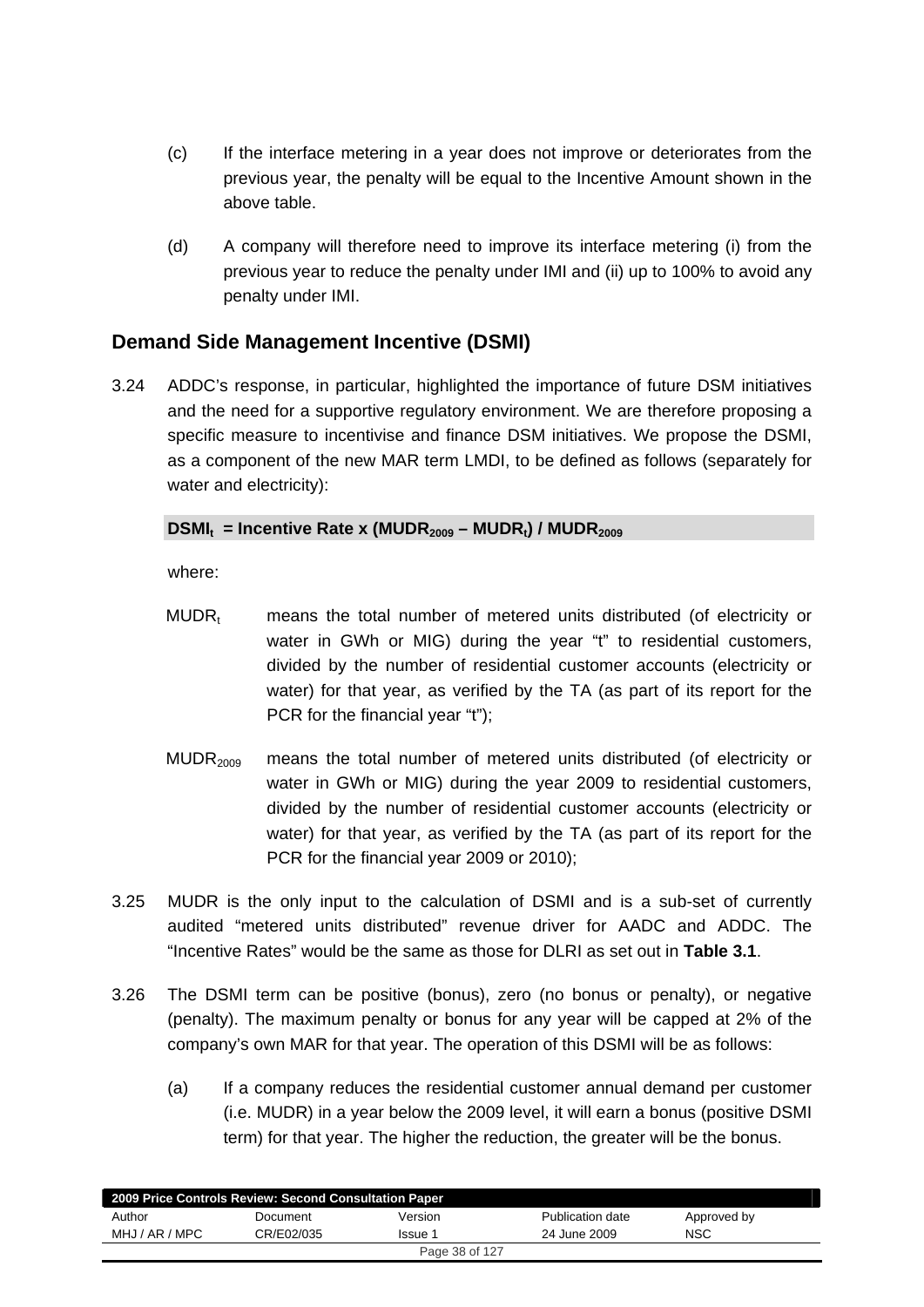- (b) DSMI will have a value of zero for a year if the residential demand per customer in that year equals the 2009 level.
- (c) However, if residential demand per customer in a year is above the 2009 level, it will incur a penalty (negative DSMI term) for that year. The higher the demand increase over the 2009 level, the greater will be the penalty.
- (d) If the company reduces (increases) its residential demand per customer in a year to a level 20% lower (higher) than the 2009 level, it will earn the maximum bonus (penalty) – that is, 2% of company's "own" MAR for the year.
- 3.27 AADC and ADDC will therefore have strong incentives to reduce electricity and water residential demands per customer in their areas. However, the customer account revenue driver in their MAR formulae will still provide incentives for them to connect new customers and areas to their systems.
- 3.28 Defining MUDR in the above formula in terms of units per customer account aims at addressing the risks of windfall gains or losses due to factors outside the control of the companies (e.g., as a result of the mega projects and associated customers and their annual demand) and allows the total annual residential demand and number of residential customers to increase to meet new demands.
- 3.29 The proposed measure focuses only on metered household or residential customers. While this aims at incentivising conservation or savings without affecting the industrial/economic growth in the emirate, it is for consideration whether the measure should be applied on an aggregate basis (i.e. on a company level rather than only a residential segment). While, the measure does not necessarily result in reducing the system peak demand and hence the installed production capacity requirement, it still has the potential to reduce variable operating costs and fuel requirements of the sector.
- 3.30 The Bureau will welcome views on any aspect of this proposal.
- 3.31 In addition to the above high-level DSM incentive mechanism incorporated into the PC4 price controls, the Bureau is considering an additional scheme to incentivise specific DSM projects. Under such a scheme, the Bureau would monitor specific DSM projects as an appropriate technical solution for reducing system peak demands and undertake a technical audit of their implementation. Once it has been confirmed that the scheme has been implemented and is operational, the distribution company would be entitled to a payment expressed in Dirhams per unit of peak demand (MW or MIG) saved. At this stage we envisage this mechanism would be developed and administered outside of the price control formulae.

| 2009 Price Controls Review: Second Consultation Paper |            |                |                  |             |  |  |  |
|-------------------------------------------------------|------------|----------------|------------------|-------------|--|--|--|
| Author                                                | Document   | Version        | Publication date | Approved by |  |  |  |
| MHJ / AR / MPC                                        | CR/E02/035 | Issue 1        | 24 June 2009     | NSC         |  |  |  |
|                                                       |            | Page 39 of 127 |                  |             |  |  |  |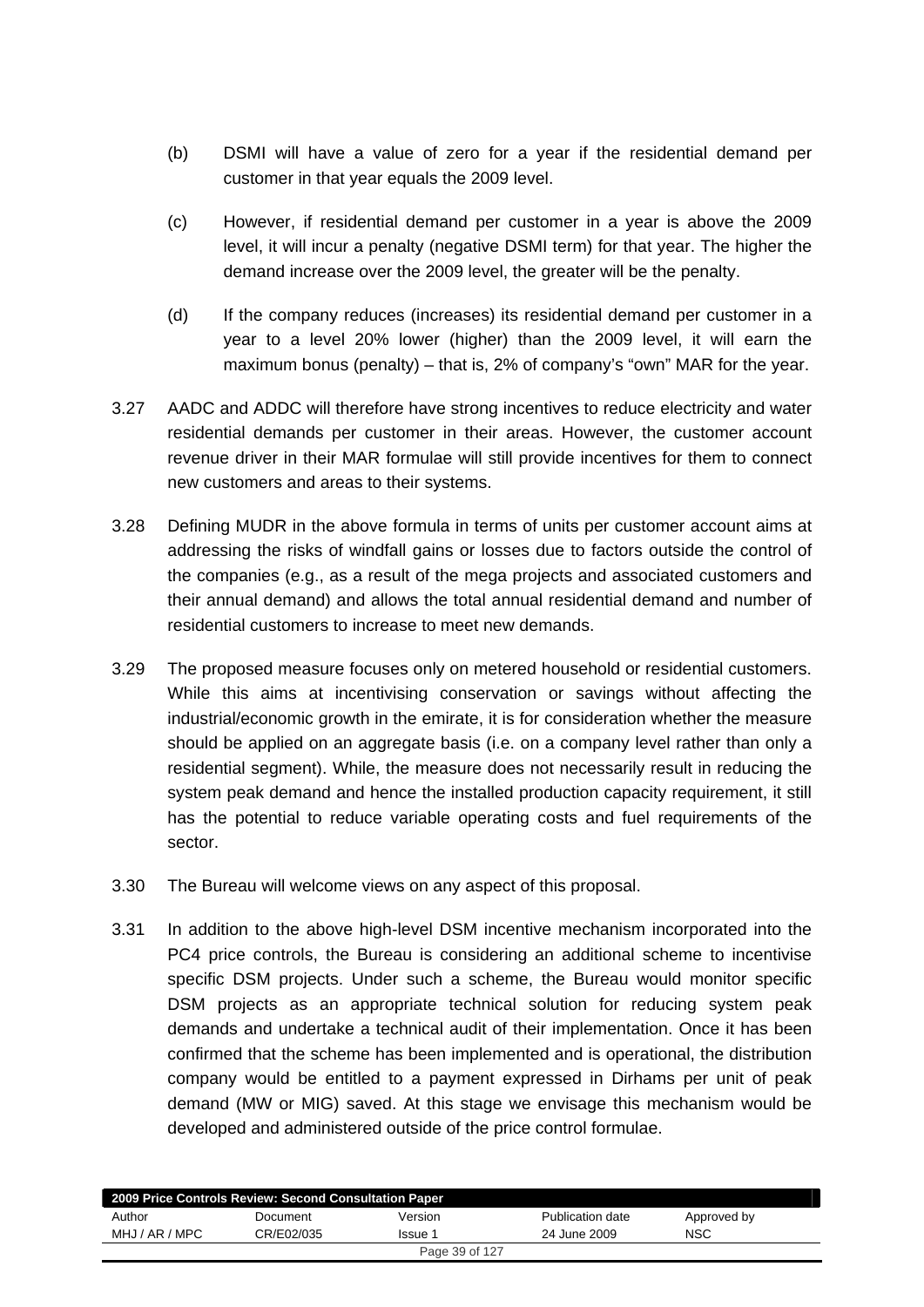# **Introduction**

- 4.1 Section 2 sets out our proposals for the revenue drivers for PC4 and identifies the need for the revenue driver projections in order to make projections of annual MARs over the PC4 period. This Section 4 sets out the revenue driver projections which have been used in the price control calculations described in Section 9.
- 4.2 The Second Consultation Paper described the Bureau's thinking to adopt the revenue driver projections provided by the respective companies in their 2008 Annual Information Submissions (AIS) which have been reviewed by the independent Technical Assessor (TA). The one exception to this was mentioned to be the projections for AADC's water metered units distributed, which we intended to adjust to assume 100% metering over an appropriate timescale.
- 4.3 Response to the Second Consultation Paper are summarised below:
	- (a) AADC suggested using the updated revenue driver projections from its 2009 AIS and delaying the Final Proposals until November 2009 to make use of such latest information. AADC did not agree that the 100% metering coverage is achievable.
	- (b) While ADDC agreed to the revenue driver projections as per the 2008 AIS, it also suggested using the 2009 AIS if the latter shows material variance.
	- (c) TRANSCO enquired about the precise source (e.g. table reference to 2008 AIS) of data on its metered quantities and highlighted the financial losses it has been incurring and expects to incur through revenue drivers during 2008 and 2009 as a result of incomplete interface metering.
- 4.4 Our views on the option of delaying the Final Proposals are set out in Section 1. We are however willing to consider and review the 2009 AIS for the revenue driver projections if the 2009 AIS (along with the TA report) can be submitted well before the Final Proposals. We have separately clarified to TRANSCO the precise source of data on its metering quantities. In response to AADC's concerns, we have adjusted projections of AADC's water metered units distributed to assume 97% metering coverage by 2013, rather than 100% as suggested in the Second Consultation Paper. We believe this is achievable. By comparison, ADDC's water metering coverage is currently over 90% and projected by the company to increase to 97% by 2013.

| 2009 Price Controls Review: Second Consultation Paper |            |         |                  |             |  |  |  |  |
|-------------------------------------------------------|------------|---------|------------------|-------------|--|--|--|--|
| Author                                                | Document   | Version | Publication date | Approved by |  |  |  |  |
| MHJ / AR / MPC                                        | CR/E02/035 | Issue 1 | 24 June 2009     | <b>NSC</b>  |  |  |  |  |
| Page 40 of 127                                        |            |         |                  |             |  |  |  |  |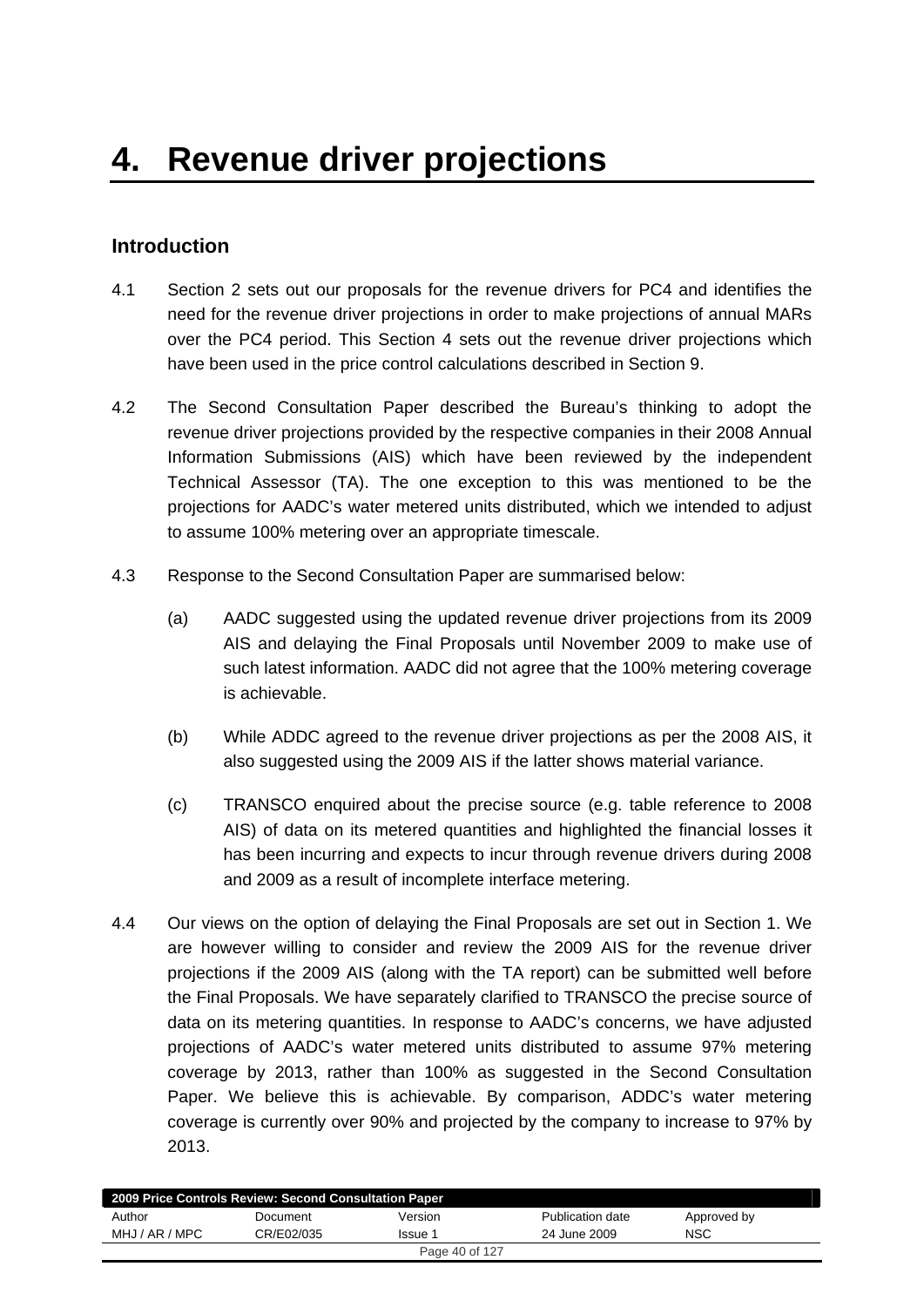- 4.5 In the following paragraphs, we have set out the revenue driver projections for each company adopted from the respective 2008 AIS with (a) an adjustment for AADC as explained above and (b) derivation of metered peak demands for TRANSCO from metering coverage for metered units transmitted (as explained in the Second Consultation Paper).
- 4.6 The last column in each table reports the compound annual growth rates (CAGRs) averaged across the two demand measures over 2010-2013, which are then used in Section 5 for opex projections.

**Table 4.1: Revenue driver projections – AADC electricity** 

| $1.0001$ and $1.001$ and $1.000$ and $1.000$ and $1.000$ and $1.000$ and $1.000$ and $1.000$ and $1.000$ and $1.000$ and $1.000$ and $1.000$ and $1.000$ and $1.000$ and $1.000$ and $1.000$ and $1.000$ and $1.000$ and $1.0$<br>$\cdots$ $\cdots$ $\cdots$ $\cdots$ $\cdots$ $\cdots$ |            |         |         |         |         |             |
|-----------------------------------------------------------------------------------------------------------------------------------------------------------------------------------------------------------------------------------------------------------------------------------------|------------|---------|---------|---------|---------|-------------|
|                                                                                                                                                                                                                                                                                         |            | 2010    | 2011    | 2012    | 2013    | <b>CAGR</b> |
| <b>Customer accounts</b>                                                                                                                                                                                                                                                                | Nos.       | 107,072 | 110,748 | 114,569 | 118,541 |             |
| Annual growth                                                                                                                                                                                                                                                                           |            | 3.42%   | 3.43%   | 3.45%   | 3.47%   | 3.45%       |
| <b>Metered units distributed</b>                                                                                                                                                                                                                                                        | <b>GWh</b> | 9,668   | 10,926  | 11,814  | 12,520  |             |
| Annual growth                                                                                                                                                                                                                                                                           |            | 18.66%  | 13.01%  | 8.13%   | 5.97%   |             |
| Total units distributed                                                                                                                                                                                                                                                                 | GWh        | 9,959   | 11.255  | 12.170  | 12,897  |             |
| Annual growth                                                                                                                                                                                                                                                                           |            | 18.66%  | 13.01%  | 8.13%   | 5.97%   | 9.00%       |
| Metering coverage                                                                                                                                                                                                                                                                       |            | 97%     | 97%     | 97%     | 97%     |             |
| <b>Average CAGR of demand for opex</b>                                                                                                                                                                                                                                                  |            |         |         |         |         | 6.22%       |

### **AADC's revenue driver projections**

Source: Company's 2008 AIS submission.

Notes: CAGR is the "compounded average growth rate" over the period 2010-2013. "Total units distributed" includes both metered and unmetered units.

|                                              |            | 2010    | 2011   | 2012     | 2013    | <b>CAGR</b> |
|----------------------------------------------|------------|---------|--------|----------|---------|-------------|
| <b>Customer accounts</b>                     | Nos.       | 58.218  | 58,852 | 59,539   | 60,281  |             |
| Annual growth                                |            | 1.01%   | 1.09%  | 1.17%    | 1.25%   | 1.17%       |
| Metered units distributed (AADC projections) | <b>MIG</b> | 33.068  | 34.301 | 34.075   | 39,855  |             |
| Metered units distributed (adjusted)         | <b>MIG</b> | 40.858  | 54,642 | 72.391   | 102,193 |             |
| Annual growth                                |            | 125.58% | 33.74% | 32.48%   | 41.17%  |             |
| Total units distributed                      | <b>MIG</b> | 81.717  | 91.070 | 90.488   | 105.354 |             |
| Annual growth                                |            | 77.79%  | 11.45% | $-0.64%$ | 16.43%  | 8.84%       |
| Metering coverage (AADC projections)         |            | 40%     | 38%    | 38%      | 38%     |             |
| Metering coverage (adjusted)                 |            | 50%     | 60%    | 80%      | 97%     |             |
| Average CAGR of demand for opex              |            |         |        |          |         | $5.00\%$    |

#### **Table 4.2: Revenue driver projections – AADC water**

Source: Company's 2008 AIS submission, with the Bureau' adjustment to metered units distributed and metering coverage. Notes: CAGR is the "compounded average growth rate" over the period 2010-2013. "Total units distributed" includes both metered and unmetered units.

**2009 Price Controls Review: Second Consultation Paper**  Author Document Version Publication date Approved by MHJ / AR / MPC CR/E02/035 Issue 1 24 June 2009 NSC Page 41 of 127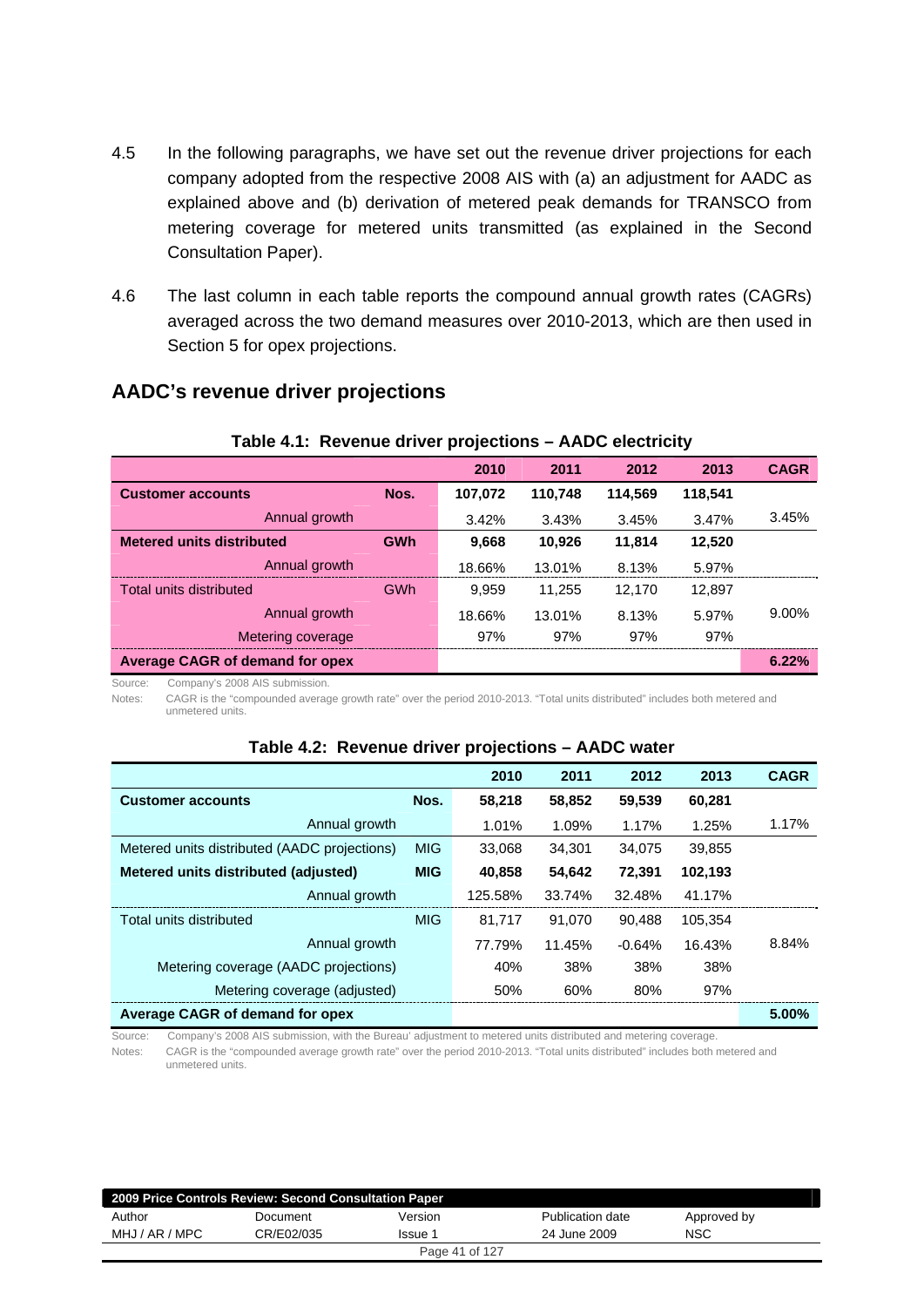# **ADDC's revenue driver projections**

|                                        |            | 2010    | 2011    | 2012    | 2013    | <b>CAGR</b> |
|----------------------------------------|------------|---------|---------|---------|---------|-------------|
| <b>Customer accounts</b>               | Nos.       | 251,538 | 275,459 | 284.796 | 299,655 |             |
| Annual growth                          |            | 5.94%   | 9.51%   | 3.39%   | 5.22%   | 6.01%       |
| <b>Metered units distributed</b>       | <b>GWh</b> | 26,735  | 32,217  | 40,074  | 44,631  |             |
| Annual growth                          |            | 15.16%  | 20.51%  | 24.39%  | 11.37%  |             |
| Total units distributed                | GWh        | 27.118  | 32,600  | 40.457  | 45.014  |             |
| Annual growth                          |            | 14.92%  | 20.22%  | 24.10%  | 11.26%  | 18.40%      |
| Metering coverage                      |            | 99%     | 99%     | 99%     | 99%     |             |
| <b>Average CAGR of demand for opex</b> |            |         |         |         |         | 12.21%      |

#### **Table 4.3: Revenue driver projections – ADDC electricity**

Source: Company's 2008 AIS submission.

Notes: CAGR is the "compounded average growth rate" over the period 2010-2013. "Total units distributed" includes both metered and unmetered units.

|                                  |            | 2010    | 2011    | 2012    | 2013    | <b>CAGR</b> |
|----------------------------------|------------|---------|---------|---------|---------|-------------|
| <b>Customer accounts</b>         | Nos.       | 213,717 | 233,998 | 241,887 | 254,465 |             |
| Annual growth                    |            | 5.91%   | 9.49%   | 3.37%   | 5.20%   | 5.99%       |
| <b>Metered units distributed</b> | <b>MIG</b> | 95.604  | 101,677 | 107.541 | 111,514 |             |
| Annual growth                    |            | 6.04%   | 6.35%   | 5.77%   | 3.69%   |             |
| Total units distributed          | <b>MIG</b> | 101.494 | 106.095 | 110.486 | 114.459 |             |
| Annual growth                    |            | 4.07%   | 4.53%   | 4.14%   | 3.60%   | 4.09%       |
| Metering coverage                |            | 94%     | 96%     | 97%     | 97%     |             |
| Average CAGR of demand for opex  |            |         |         |         |         | 5.04%       |

### **Table 4.4: Revenue driver projections – ADDC water**

Source: Company's 2008 AIS submission.

Notes: CAGR is the "compounded average growth rate" over the period 2010-2013. "Total units distributed" includes both metered and unmetered units.

| 2009 Price Controls Review: Second Consultation Paper |            |                |                  |             |  |  |  |
|-------------------------------------------------------|------------|----------------|------------------|-------------|--|--|--|
| Author                                                | Document   | Version        | Publication date | Approved by |  |  |  |
| MHJ / AR / MPC                                        | CR/E02/035 | lssue ;        | 24 June 2009     | <b>NSC</b>  |  |  |  |
|                                                       |            | Page 42 of 127 |                  |             |  |  |  |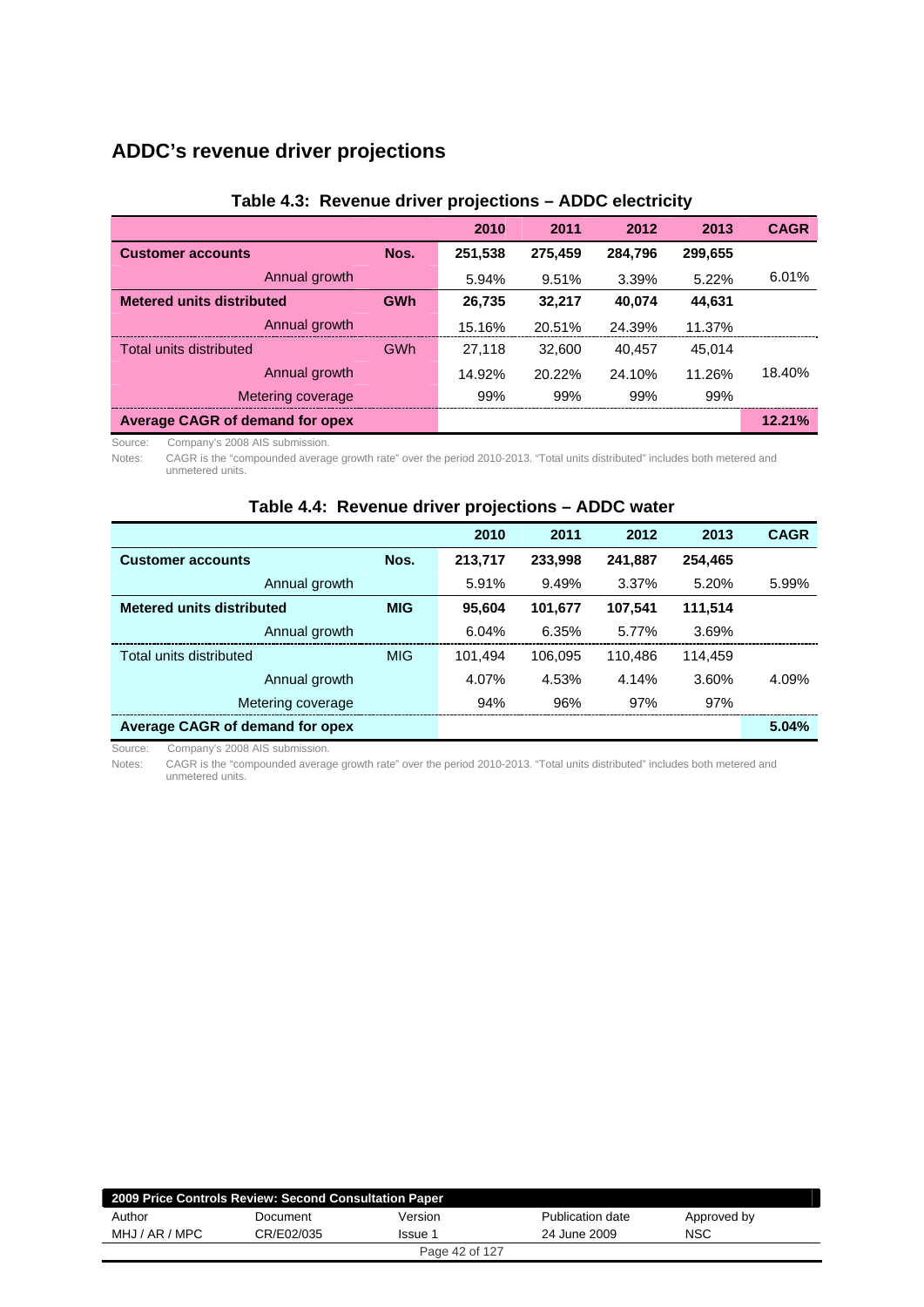# **TRANSCO's revenue driver projections**

|                                        |            | 2010   | 2011   | 2012   | 2013   | <b>CAGR</b> |
|----------------------------------------|------------|--------|--------|--------|--------|-------------|
| <b>Metered peak demand</b>             | <b>MW</b>  | 9,025  | 11,307 | 13,521 | 14,767 |             |
| Annual growth                          |            | 17.79% | 25.29% | 19.58% | 9.22%  |             |
| Total peak demand                      | <b>MW</b>  | 9,025  | 11,307 | 13,521 | 14,767 |             |
| Annual growth                          |            | 17.79% | 25.29% | 19.58% | 9.22%  | 17.84%      |
| Metering coverage                      |            | 100%   | 100%   | 100%   | 100%   |             |
| <b>Metered units transmitted</b>       | <b>GWh</b> | 56,040 | 71,026 | 85,563 | 93,696 |             |
| Annual growth                          |            | 19.76% | 26.74% | 20.47% | 9.51%  |             |
| Total units transmitted                | GWh        | 56,040 | 71,026 | 85,563 | 93,696 |             |
| Annual growth                          |            | 19.76% | 26.74% | 20.47% | 9.51%  | 18.69%      |
| Metering coverage                      |            | 100%   | 100%   | 100%   | 100%   |             |
| <b>Average CAGR of demand for opex</b> |            |        |        |        |        | 18.26%      |

#### **Table 4.5: Revenue driver projections – TRANSCO electricity**

Source: Company's 2008 AIS submission.

Notes: CAGR is the "compounded average growth rate" over the period 2007-2013. "Total peak demand" and "Total units transmitted" includes both metered and unmetered demands and units, respectively.

|                                                |             | 2010    | 2011    | 2012    | 2013    | <b>CAGR</b> |  |  |
|------------------------------------------------|-------------|---------|---------|---------|---------|-------------|--|--|
| <b>Metered peak demand</b>                     | <b>MIGD</b> | 720     | 789     | 809     | 872     |             |  |  |
| Annual growth                                  |             | 17.24%  | 9.56%   | 2.46%   | 7.85%   |             |  |  |
| Total peak demand                              | <b>MIGD</b> | 720     | 789     | 809     | 872     |             |  |  |
| Annual growth                                  |             | 17.24%  | 9.56%   | 2.46%   | 7.85%   | 6.58%       |  |  |
| Metering coverage                              |             | 100%    | 100%    | 100%    | 100%    |             |  |  |
| <b>Metered units transmitted</b><br><b>MIG</b> |             | 246.422 | 269.668 | 277.039 | 297.761 |             |  |  |
| Annual growth                                  |             | 17.22%  | 9.43%   | 2.73%   | 7.48%   |             |  |  |
| Total units transmitted                        | <b>MIG</b>  | 246,422 | 269,668 | 277,039 | 297.761 |             |  |  |
| Annual growth                                  |             | 17.22%  | 9.43%   | 2.73%   | 7.48%   | 6.51%       |  |  |
| Metering coverage                              |             | 100%    | 100%    | 100%    | 100%    |             |  |  |
| Average CAGR of demand for opex                |             |         |         |         |         | 6.54%       |  |  |

#### **Table 4.6: Revenue driver projections – TRANSCO water**

Source: Company's 2008 AIS submission.

Notes: CAGR is the "compounded average growth rate" over the period 2007-2013. "Total peak demand" and "Total units transmitted" includes both metered and unmetered demands and units, respectively.

| 2009 Price Controls Review: Second Consultation Paper |            |                |                  |             |  |  |  |
|-------------------------------------------------------|------------|----------------|------------------|-------------|--|--|--|
| Author                                                | Document   | Version        | Publication date | Approved by |  |  |  |
| MHJ / AR / MPC                                        | CR/E02/035 | Issue 1        | 24 June 2009     | <b>NSC</b>  |  |  |  |
|                                                       |            | Page 43 of 127 |                  |             |  |  |  |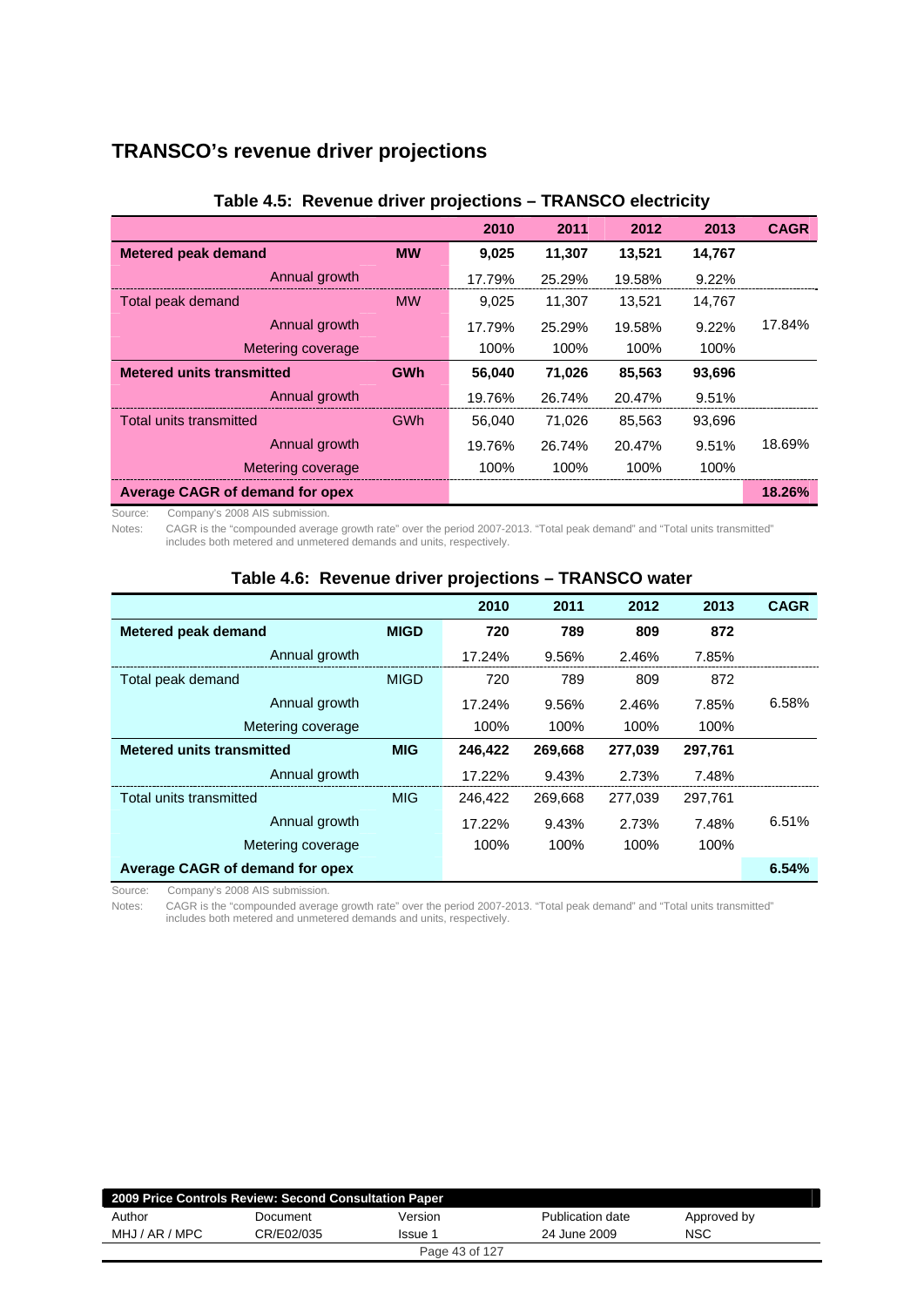# **ADSSC's revenue driver projections**

4.7 As discussed in Section 2, ADSSC is proposed to have only one revenue driver, namely, the annual flow entering the treatment plants. The following table also presents forecasts of customer numbers only for the purposes of calculation of an average demand growth rate for opex projections in Section 5. This is because we believe that customer number is an important cost driver for a network company like ADSSC:

|                                        |                | 2010        | 2011        | 2012        | 2013        | <b>CAGR</b> |
|----------------------------------------|----------------|-------------|-------------|-------------|-------------|-------------|
| Number of customers                    |                | 300.938     | 328.171     | 351,186     | 374.949     |             |
| Annual growth                          |                | 15.70%      | 9.05%       | 7.01%       | 6.77%       | 7.60%       |
| <b>Total volume handled</b>            | m <sup>3</sup> | 246,323,170 | 267,223,070 | 296,051,865 | 314,445,675 |             |
| Total volume handled                   | MI             | 246.323     | 267.223     | 296.052     | 314,446     |             |
| Average daily flow handled             | M/d            | 675         | 732         | 811         | 861         |             |
| Annual growth                          |                | 8.38%       | 8.48%       | 10.79%      | 6.21%       | 8.48%       |
| <b>Average CAGR of demand for opex</b> |                |             |             |             |             | 8.04%       |

#### **Table 4.7: Revenue driver projections – ADSSC**

Source: Company's 2008 AIS submission.

Notes: CAGR is the "compounded average growth rate" over the period 2007-2013. "Ml" stands for "million litres" and "Ml/d" for "million litres per day". 1 MI = 1,000 m<sup>3</sup>

| 2009 Price Controls Review: Second Consultation Paper |            |                |                  |             |  |  |  |
|-------------------------------------------------------|------------|----------------|------------------|-------------|--|--|--|
| Author                                                | Document   | Version        | Publication date | Approved by |  |  |  |
| MHJ / AR / MPC                                        | CR/E02/035 | Issue 1        | 24 June 2009     | <b>NSC</b>  |  |  |  |
|                                                       |            | Page 44 of 127 |                  |             |  |  |  |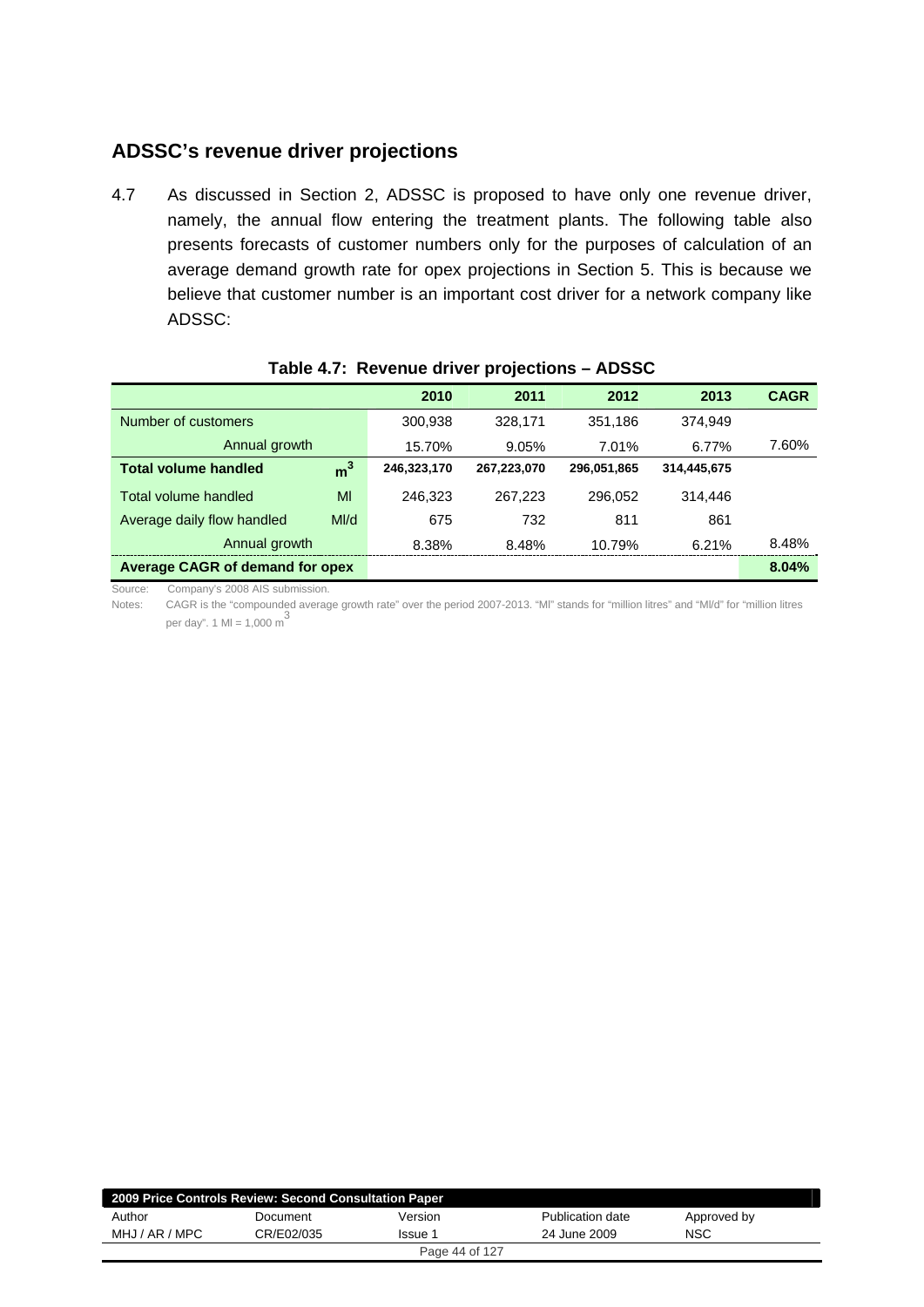# **Introduction**

- 5.1 This Section 5 discusses the operating expenditure (opex) projections, which are one of the main inputs to the price control calculations in Section 9, accounting for about one-third of the revenue requirement. Note that the term "operating expenditure" or "opex" in this paper refers to operating costs excluding depreciation.
- 5.2 Earlier consultation papers identified three main considerations when assessing opex projections: (a) the sufficiency of the allowed revenue to enable the company to finance its business; (b) the economy and efficiency of the sector; and (c) consistency in regulation. A number of approaches to assessing opex allowances were discussed. It was suggested that a 'top-down' approach (assessing total opex of the company or business as a whole) as used at the previous price control reviews should be used at this review, as follows:
	- (a) determine a **base level** of opex;
	- (b) adjust the base level of opex to reflect increased costs for future **demand increases** (a 0.75% increase in opex for each 1% increase in demand was adopted at the last price controls review);
	- (c) adjust the demand-adjusted opex for **efficiency improvements** expected over the control period (a 5% decrease in opex per year in real terms was used at the last price controls review); and
	- (d) make **further adjustments** to opex projections for new one-off costs (or cost savings) or for anticipated changes in the real price of inputs.

### **Second Consultation Paper**

- 5.3 The Second Consultation Paper presented analysis showing that:
	- (a) the actual opex of the network companies continues to increase both in real terms as well as in excess of opex allowances assumed in setting the previous price controls;
	- (b) the Bureau's traditional approach to setting base opex level using the most recent actual opex (2007 or 2008) will continue to result in rising sector costs;

| 2009 Price Controls Review: Second Consultation Paper |            |         |                  |             |  |  |  |
|-------------------------------------------------------|------------|---------|------------------|-------------|--|--|--|
| Author                                                | Document   | Version | Publication date | Approved by |  |  |  |
| MHJ / AR / MPC                                        | CR/E02/035 | Issue 1 | 24 June 2009     | NSC         |  |  |  |
| Page 45 of 127                                        |            |         |                  |             |  |  |  |
|                                                       |            |         |                  |             |  |  |  |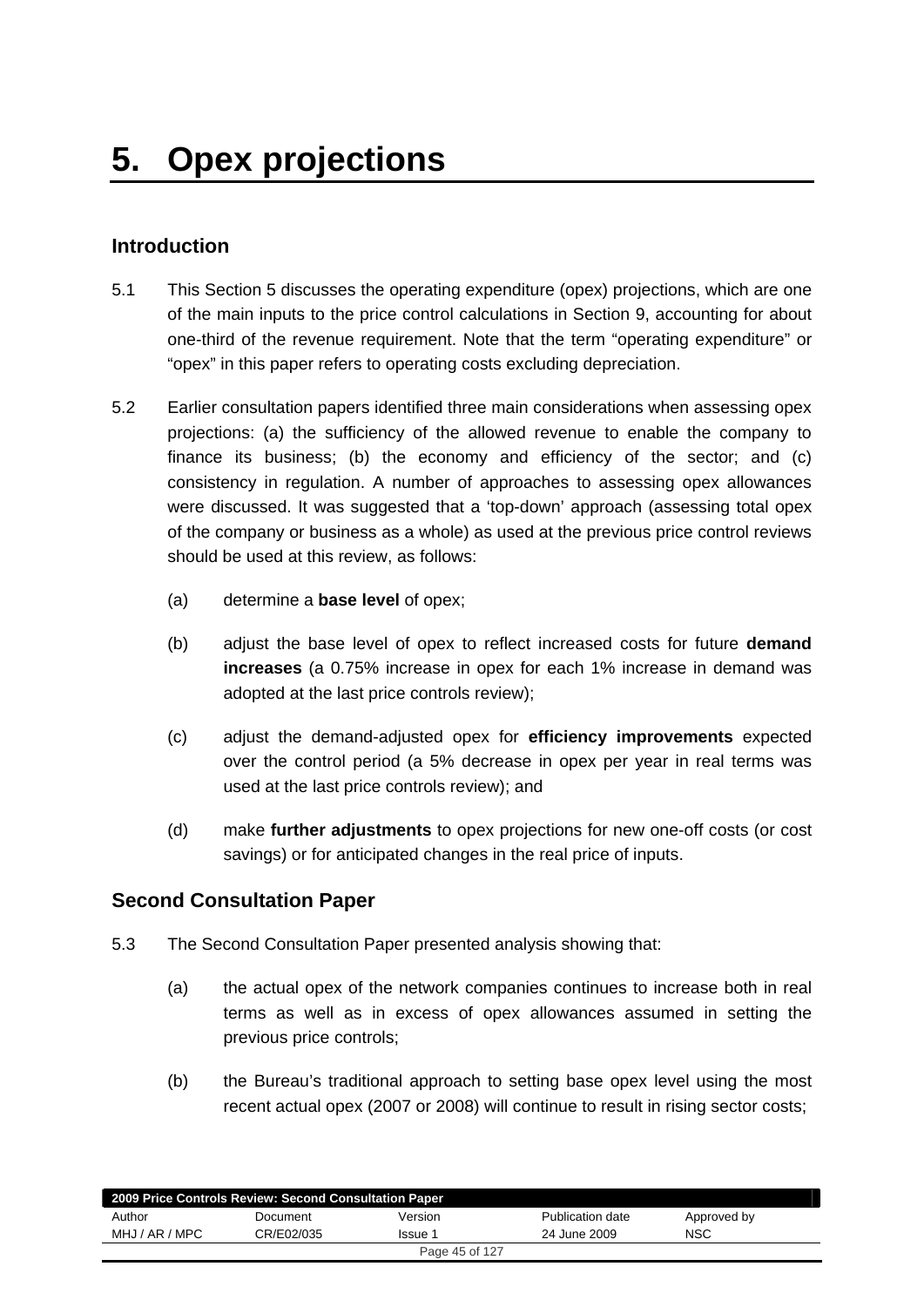- (c) increasing actual opex over time also means that there is more room for efficiency in the future;
- (d) the performance of one network company (i.e., TRANSCO) in the sector has shown that a reduction in opex was possible even with rising staff salaries and allowances; and
- (e) the expected easing of inflation in the near future, particularly of the costs influenced by the construction sector, including staff accommodation costs, may potentially result in opex reductions (in real terms) over the PC4 period.
- 5.4 In view of the above, the paper set out the Bureau's thinking to use a similar topdown approach as used at the last price control reviews to project opex allowances for the PC4 period, with the same adjustments for demand growth (0.75%) and efficiency (5%). However, in a departure from the approach used at previous reviews, the paper suggested that the opex projected for 2009 at the last price control review for each company, converted into 2010 prices, should be used as the base level of opex for the PC4 controls, possibly with some additional opex for staff costs.
- 5.5 The Bureau considered this new methodology necessary in order to provide a stronger incentive for licensees to be efficient in their operating expenditure, given the experience since 1999 of steadily rising costs in real terms.
- 5.6 The paper acknowledged that this approach would result in lower opex projections for PC4 than using the most recent (2007) actual audited opex – by over AED 400 million per annum for all the network companies combined, which is similar to the cumulative increase in staff costs for all network companies from 2004 to 2007. The paper indicated that some staff cost increase should be met by the companies from their efficiency initiatives and optimisation of resources rather than simply from additional opex allowance under the price controls.
- 5.7 The paper also discussed additional opex allowances suggested by ADDC for trade education and certification (up to AED 500 million) and DSM initiatives (up to AED 250 million). The mechanism described in paragraph 5.2(d) above for additional opex allowances exists to fund new obligations, if approved by the Bureau. However, these two new obligations have not yet been discussed with the Bureau in any detail. The paper therefore recommended that, for such proposals to be considered at the current price control review, ADDC must enter into a separate dialogue with the Bureau to explain its proposals in more detail. Alternatively, if new obligations are imposed on licensees in the course of a price control period, the approved costs can be 'logged up' and remunerated at the next price controls review.

| 2009 Price Controls Review: Second Consultation Paper |            |         |                  |             |  |  |  |
|-------------------------------------------------------|------------|---------|------------------|-------------|--|--|--|
| Author                                                | Document   | Version | Publication date | Approved by |  |  |  |
| MHJ / AR / MPC                                        | CR/E02/035 | Issue 1 | 24 June 2009     | NSC         |  |  |  |
| Page 46 of 127                                        |            |         |                  |             |  |  |  |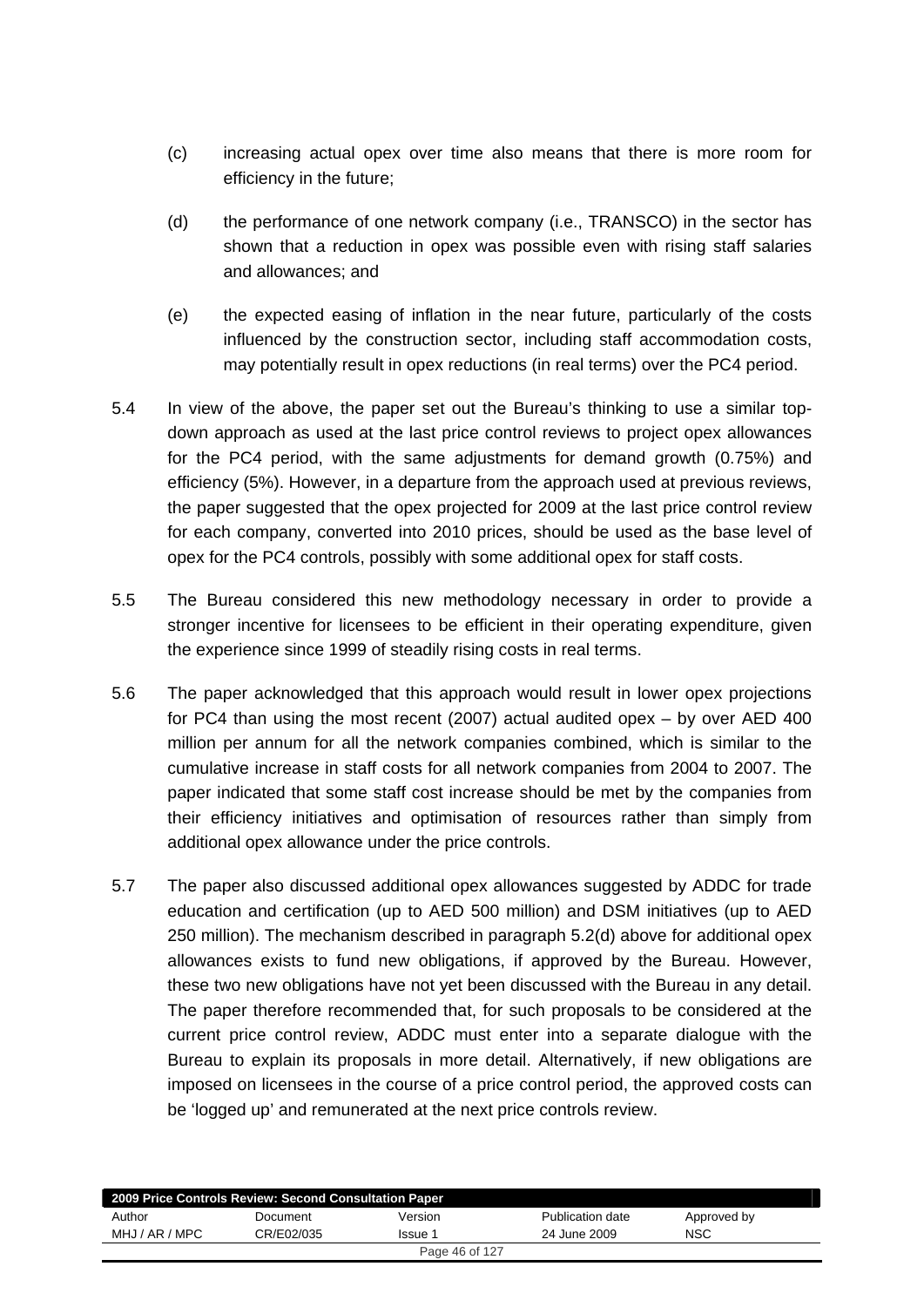# **Responses**

### *Summary of responses*

- 5.8 In general, the licensees opposed the use of the PC3 projected opex for 2009 as the base level of opex for PC4. These responses are summarised as follows:
- 5.9 AADC argued against the proposals on opex projections based on the following:
	- (a) It sought an objective assessment of the validity of the PC3 opex projections against the actual outturn costs (at least for 2005) taking account of: (a) the UAE CPI assumption in the PC3 projections for 2005 against the actual 2005 CPI and actual cost growth in the sector; (b) additional regulatory obligations and the Bureau's licence fees; (c) additional costs to AADC (and potential savings to TRANSCO) due to constrained water supplies; (d) additional staff costs imposed by the government and due to actual staff cost growth being higher than forecast.
	- (b) It considered that an approach that used opex projections made at the time of the PC3 review for PC4 is not the best practice and, without validation of PC3 outturn costs, cannot be fair or consistent with the Bureau's obligations under Article 96 of the Law No.(2) of 1998 (i.e., to act consistently, minimise regulatory burden, take account of the licensee's financial position, and give reasons for decisions). According to AADC, this approach does not consider the additional regulatory burden on licensees for PC4 arising from the Bureau's work plan for 2009, anticipated new requirements as a result of this price control review, embedded generation and continuing upstream water supply constraints.
	- (c) It argued that staff costs, contributing about 65% of opex, are imposed by the government and hence uncontrollable, and cannot be reduced by AADC through any optimisation of resources or efficiency gains from the remaining 35% of opex. It therefore suggested treating staff cost as a pass-through cost. The company also sought re-validation of the assumptions for opex adjustments for demand-growth (0.75%) and efficiency (5%) at this review. AADC also cast doubts on these assumptions being achievable in the sector based on TRANSCO's opex performance presented in the Second Consultation Paper in the absence of an assessment of actual opex for each business. According to AADC, such an analysis did not consider the obvious differences, such as lower costs for TRANSCO (and higher costs for AADC) due to water supply constraints and stable network coverage (in contrast to the greater customer base and network coverage for distribution businesses).

| 2009 Price Controls Review: Second Consultation Paper |            |                |                  |             |  |  |  |
|-------------------------------------------------------|------------|----------------|------------------|-------------|--|--|--|
| Author                                                | Document   | Version        | Publication date | Approved by |  |  |  |
| MHJ / AR / MPC                                        | CR/E02/035 | Issue 1        | 24 June 2009     | NSC         |  |  |  |
|                                                       |            | Page 47 of 127 |                  |             |  |  |  |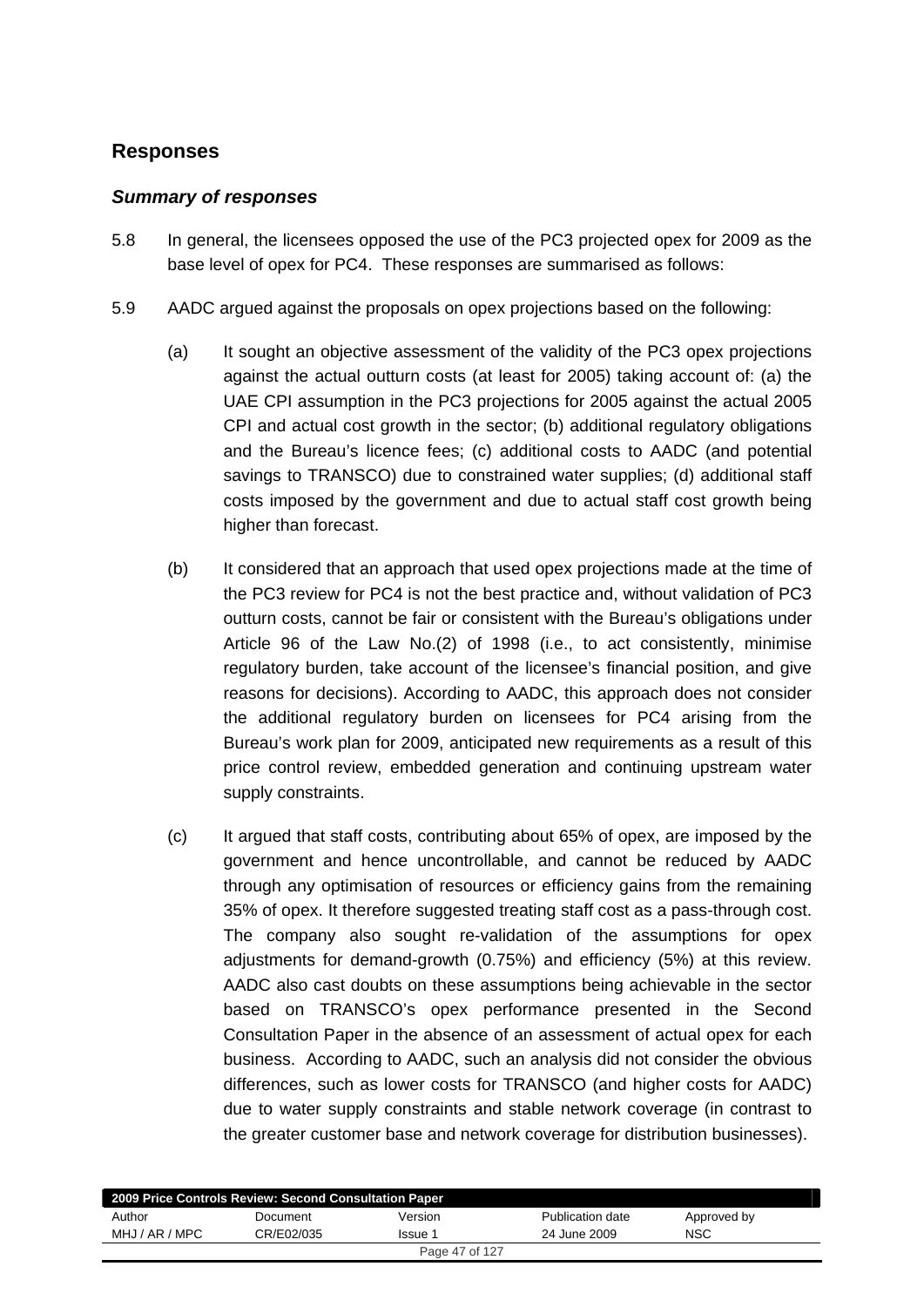- (d) At the meeting held on 21 May 2009, AADC suggested that if the opex projections for 2009 made at the time of the PC3 review are adopted for PC4, they should also be adjusted for 2005 actual inflation.
- 5.10 ADDC disagreed with the Bureau's thinking on the base level of opex and on the demand and efficiency adjustments. Like AADC, it considered the Bureau's analysis of opex flawed and inappropriate for reasons such as: AADC and ADDC being different from TRANSCO due to supply businesses and significant growth in service levels, customer demands and connections; and TRANSCO's opex being understated. ADDC argued against applying a UK style CPI-X regulation to the utility sector in the UAE subject to significant development and growth. It therefore suggested to assume a zero efficiency in opex and to consider the actual relationship between opex and demand in the sector rather than the World Bank's estimates. ADDC also sought support for a further initiative, to improve consumers' confidence in tap water being drinkable, in addition to trade education and certification and the DSM initiatives mentioned previously.
- 5.11 TRANSCO referred to its comments on the First Consultation Paper for its response to the Second Consultation Paper. In essence, those comments argued against the use of opex projections made at the previous price control review for PC4, being not reflective of increasing staff costs and the 5% efficiency assumption being not achievable.
- 5.12 ADSSC also reiterated its earlier suggestion that the most recent actual audited opex should be used as the base level. The company intended to submit detailed justification in due course. At the meeting on 14 May 2009, it argued that the Bureau's traditional approach to setting base opex level using the most recent actual opex (2007 or 2008 in this case) which has been applied to other network companies for a decade should continue to apply to ADSSC at least at this review given it is a relatively new company which is building up its staff resources.

### *Our views on responses*

- 5.13 In our view, most of the comments made by the companies were already discussed by the Bureau in the Second Consultation Paper and earlier. However, we wish to respond to some important issues raised by the licensees:
	- (a) The Second Consultation Paper provided an objective assessment of the actual opex incurred by each company over time and against the price control projections (summarised on a total basis in **Figure 5.1** below at the end of this Section 5). The analysis showed the increasing trend of actual opex and the efficiencies achievable in the sector. There is no doubt that the companies

| 2009 Price Controls Review: Second Consultation Paper |            |         |                  |             |  |  |  |
|-------------------------------------------------------|------------|---------|------------------|-------------|--|--|--|
| Author                                                | Document   | Version | Publication date | Approved by |  |  |  |
| MHJ / AR / MPC                                        | CR/E02/035 | Issue 1 | 24 June 2009     | <b>NSC</b>  |  |  |  |
| Page 48 of 127                                        |            |         |                  |             |  |  |  |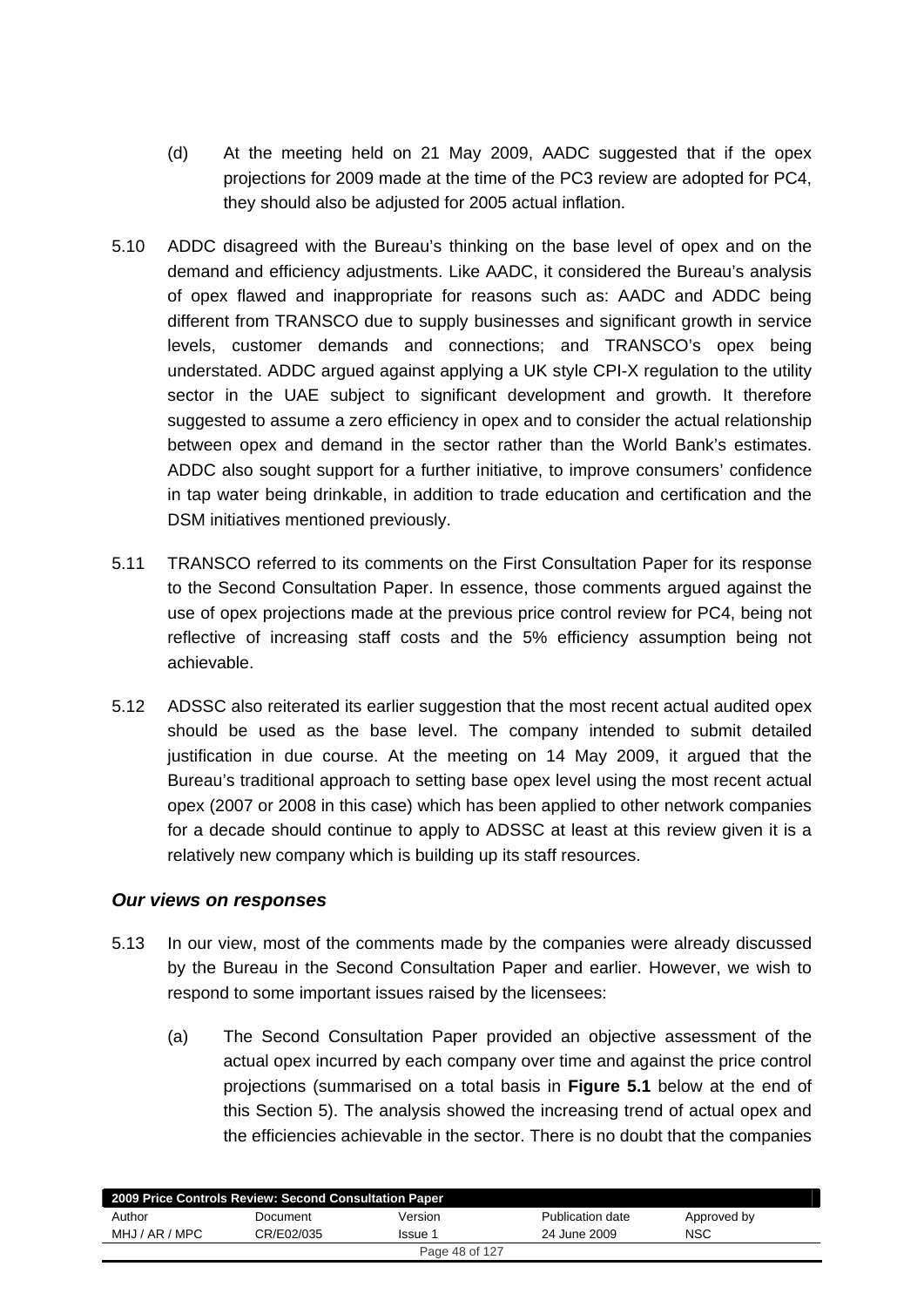in general overspent on opex against the price control assumptions. We would however welcome further analysis from any licensee in support of its arguments.

- (b) Most of the regulatory requirements, obligations and factors identified by AADC and ADDC have existed for many years and some date back even to 1999. As such, they are reflected in the historical costs and hence do not warrant any additional opex allowance at this review. Indeed, these companies have not yet fully complied with some regulatory requirements leading to the inclusion of such requirements in the Bureau's future work plan. However, where new legal obligations or regulatory requirements are identified, they may require additional financing at this review.
- (c) AADC highlighted a number of times in its response the upstream water supply constraints as the source of additional costs for itself and some kind of cost savings for TRANSCO. We have previously proposed negative financial adjustments for TRANSCO for water transmission constraints in the past, and an incentive mechanism for TRANSCO to remove such constraints in the future (see Section 8). We however do not agree that due to such constraints AADC will incur additional cost which is not reflected in the historical cost base. This is because AADC has been subject to such constraints for a number of years and its cost of managing such constraints has already been reflected in the historical cost base.
- (d) The consultation papers published at the previous price control reviews provided the evidence for the assumptions on opex adjustment for demand and efficiency based on actual achievements (not estimates) made in other countries. In some cases, these showed lower opex increase for demand growth, and higher efficiency, than the Bureau's assumptions of 0.75% and 5%, respectively. For example, the reports by the World Bank, Europe Economics, CEPA and OXERA referred to in the 2005 price control review covered the actual performance of numerous network businesses in a range of countries, and in the electricity, water and wastewater sectors. The Second Consultation Paper re-validated these assumptions through assessment of TRANSCO's recent opex performance. Such opex performance took account of all the factors prevailing during recent years including the regulatory requirements, significant growth in inflation and sector demands, and water transmission constraints.
- (e) In many cases, where we propose a new regulatory requirement during the consultation exercise on price controls (e.g. the TA report for AIS and PCR, or a new Category A indicator), such requirement is accompanied by incentives

| 2009 Price Controls Review: Second Consultation Paper |            |         |                  |             |  |  |  |
|-------------------------------------------------------|------------|---------|------------------|-------------|--|--|--|
| Author                                                | Document   | Version | Publication date | Approved by |  |  |  |
| MHJ / AR / MPC                                        | CR/E02/035 | Issue 1 | 24 June 2009     | NSC         |  |  |  |
| Page 49 of 127                                        |            |         |                  |             |  |  |  |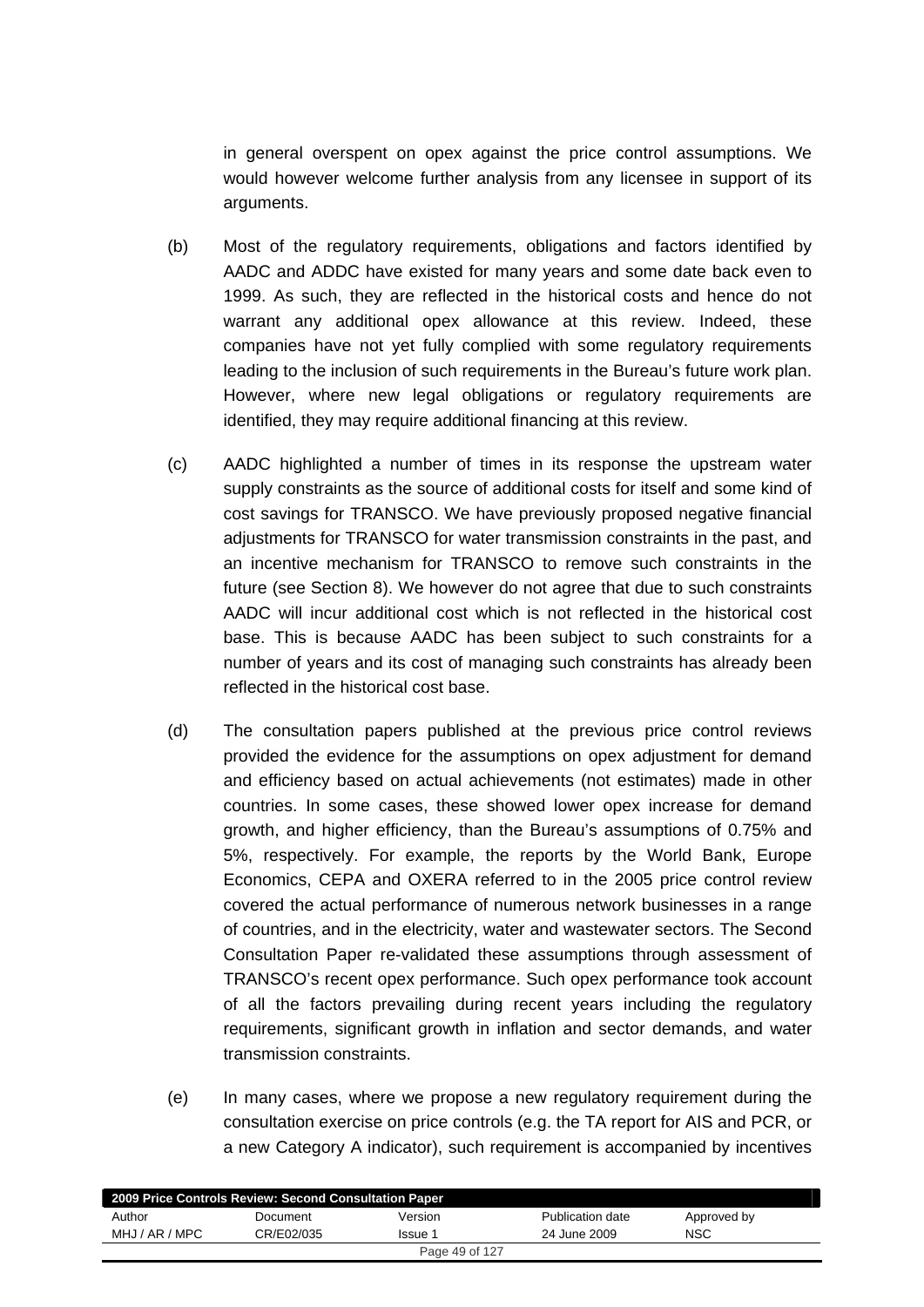which should offset the resulting additional costs. In some cases, where we propose regulatory requirements with only penalties (interface metering) or without any incentives, they reflect practices which the companies need in any case to run their businesses or should already have been adopted to comply with the existing requirements.

- (f) Where a licensee identifies a new regulatory requirement or legal obligation which has cost implications not already reflected in the base cost, the mechanisms described at paragraph 5.2(d) above can apply. Accordingly, AADC or ADDC (or another licensee for that matter) can make a submission on additional cost items, for the Bureau's review.
- (g) While licensees identified a number of reasons why costs may increase, we are disappointed to see that no licensee has identified in its response any specific initiatives it has taken or intends to take to improve efficiency. We have therefore written to the companies, parallel to the publication of these Draft Proposals, requesting them to make a submission identifying such efficiency initiatives and expected cost savings.
- (h) The opex projections for 2009 made at the time of the PC3 price controls review will be adjusted upwards for the UAE CPI over the period 2004-2009 (2004 being the base opex year for that review). UAE CPI is expected to increase by about 60% over the period 2004-2009, which will be reflected in the PC4 cost allowances. The UAE CPI itself captures the effect of rising costs especially staff salaries and accommodation rental costs.
- (i) The treatment of a cost of a licensee (unless subject to competition or regulation upstream to the licensee) on a pass-through basis is not consistent with the Bureau's duty to ensure economy and efficiency of the sector.
- 5.14 In particular, we do not agree with respondents who argued that using the most recent actual cost is the best regulatory practice. Best regulatory practice is to set opex allowances according to an efficient level of cost and thus de-link the price controls from the actual cost. This provides incentives for companies to improve their efficiency. Using the latest actual opex as the base for future projections at each review provides no incentive for the companies to reduce opex. Instead such an approach, if known to the companies to be used at each review, actually provides incentives for them to spend more opex in the last years of a control period so as to have higher opex projections for the next control period.
- 5.15 In the case of ADSSC's argument that it is a less mature business than the other licensees, we can consider its detailed justification for higher opex allowance if

| 2009 Price Controls Review: Second Consultation Paper |            |         |                  |             |  |  |  |
|-------------------------------------------------------|------------|---------|------------------|-------------|--|--|--|
| Author                                                | Document   | Version | Publication date | Approved by |  |  |  |
| MHJ / AR / MPC                                        | CR/E02/035 | Issue 1 | 24 June 2009     | <b>NSC</b>  |  |  |  |
| Page 50 of 127                                        |            |         |                  |             |  |  |  |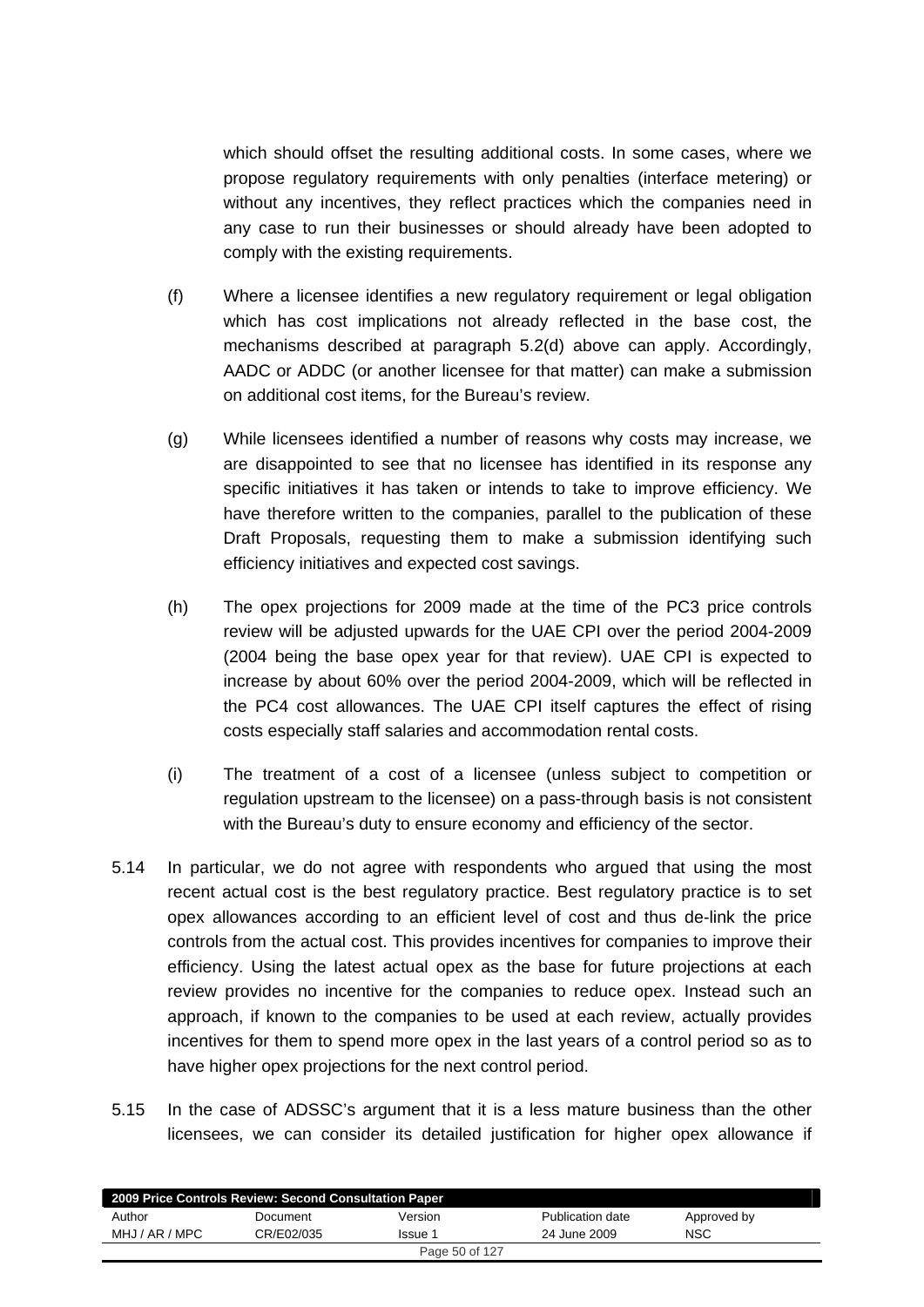submitted in response to the Draft Proposals. To the extent we are satisfied given our statutory duties, we may propose appropriate adjustment to our PC4 opex projections in the Final Proposals. However, we are concerned about the recent significant increases in costs relating to their O&M contracts.

5.16 In view of the above discussion, we have adopted in these Draft Proposals the opex projection for 2009 (converted into 2010 prices) made at the time of the last price control reviews as the base level, and applied the 0.75% demand-opex relationship and 5% efficiency assumptions, to calculate opex allowances for PC4. As suggested by AADC, we have however first adjusted the opex projection (which was based on an assumed inflation for 2005) for the 2005 actual inflation.

### **Opex projections**

#### *Base level of opex*

5.17 **Table 5.1** shows the base level of opex using the PC3 review opex projection for 2009, converted into 2010 prices (using the UAE CPI assumptions from **Table 3.7**):

| <b>Company</b> | <b>Business</b> | 2009 opex projected at last<br>review (based on assumed<br>2005 CPI) | 2009 opex projected at last<br>review (adjusted for actual<br>2005 CPI) | Opex base level for 2010<br>(AED million, 2010 prices) |
|----------------|-----------------|----------------------------------------------------------------------|-------------------------------------------------------------------------|--------------------------------------------------------|
|                |                 | (AED million, 2006 prices)*                                          | (AED million, 2006 prices)**                                            |                                                        |
| <b>AADC</b>    | Electricity     | 162.64                                                               | 164.43                                                                  | 225.79                                                 |
|                | Water           | 74.78                                                                | 75.61                                                                   | 103.82                                                 |
|                | Total           | 237.43                                                               | 240.03                                                                  | 329.61                                                 |
| <b>ADDC</b>    | Electricity     | 240.79                                                               | 243.44                                                                  | 334.28                                                 |
|                | Water           | 133.36                                                               | 134.82                                                                  | 185.14                                                 |
|                | Total           | 374.15                                                               | 378.26                                                                  | 519.42                                                 |
| <b>TRANSCO</b> | Electricity     | 120.42                                                               | 121.75                                                                  | 167.18                                                 |
|                | Water           | 235.71                                                               | 238.30                                                                  | 327.23                                                 |
|                | Total           | 356.13                                                               | 360.04                                                                  | 494.41                                                 |
| ADSSC*         | Total           | 220.40*                                                              | 234.05                                                                  | 321.40                                                 |
| <b>Total</b>   |                 | 1.201.76*                                                            | 1,212.39                                                                | 1,664.84                                               |

**Table 5.1: Base level of opex for PC4 – Draft Proposals** 

Source: (1) Bureau's Final Proposals for PC3, November 2005; (2) Bureau's Addendum to Final Proposals for PC3 for AADC and ADDC, January 2006; and (3) Bureau's Final Proposals for ADSSC's first price controls, January 2008.

Notes: \* All figures in the third column are in 2006 prices (except for ADSSC which is in 2005 prices) based on an assumed UAE CPI (base year 2000 = 100) of 120.38 (i.e. 5.04% inflation) for 2005. The total in the last row in this column includes ADSSC's opex in 2006 prices based on actual UAE CPI for 2005. \*\* All figures in the fourth column are in 2006 prices (including that for ADSSC) based on an actual UAE CPI (base year 2000 = 100) of 121.70 (i.e. 6.20% inflation) for 2005.

#### 5.18 In the above table:

(a) The third column reports the opex projected for 2009 at the last price control reviews. With the exception of ADSSC, all opex projections here are in 2006

| 2009 Price Controls Review: Second Consultation Paper |            |         |                  |             |  |  |  |
|-------------------------------------------------------|------------|---------|------------------|-------------|--|--|--|
| Author                                                | Document   | Version | Publication date | Approved by |  |  |  |
| MHJ / AR / MPC                                        | CR/E02/035 | Issue 1 | 24 June 2009     | <b>NSC</b>  |  |  |  |
| Page 51 of 127                                        |            |         |                  |             |  |  |  |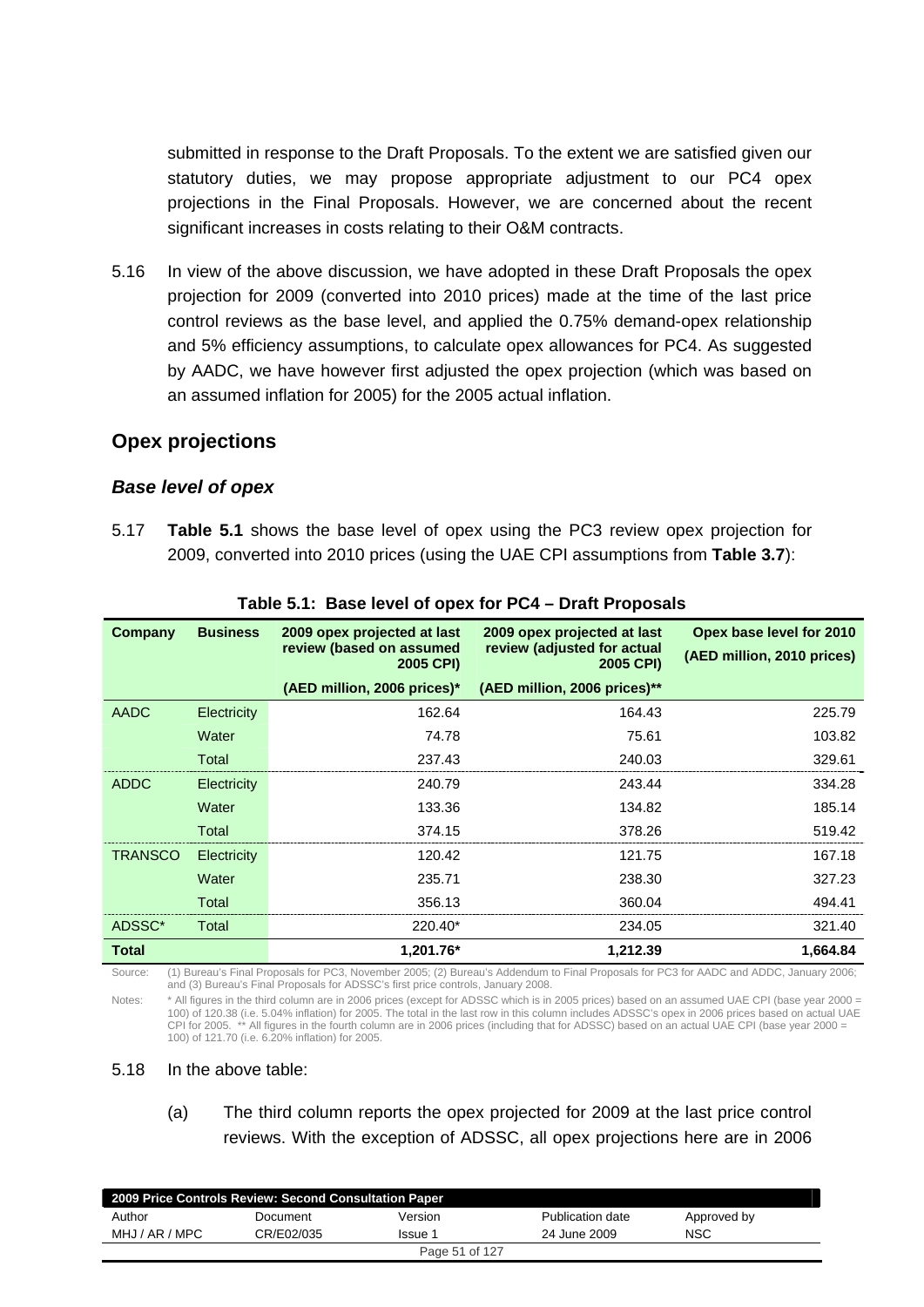prices projected then with an assumed UAE CPI of 120.38 (or 5.04% inflation) for 2005. For ADSSC, opex here is reported in 2005 prices based on the actual UAE CPI of 121.70 (or 6.20% inflation) for 2005. (All UAE CPI figures here are based on the base year  $2000 = 100$ )

- (b) The fourth column shows, for all the companies, the opex projected for 2009 at the last reviews in 2006 prices based on actual UAE CPI for 2005.
- (c) The fifth or the last column presents, for all the companies, the opex projected for 2009 at the last reviews in 2010 prices based on the UAE CPI assumptions set out in **Table 2.5**. These are the proposed base levels of opex for PC4.
- 5.19 The table shows that the total base opex for PC4 for the four network companies amounts to AED 1,665 million in 2010 prices. In nominal terms, the total base opex for 2010 is about AED 21 million or 1.3% higher than the total 2007 actual opex of AED 1,644 million.

### *Adjustments for demand growth and efficiency*

5.20 As described in paragraph 5.2, the base opex is then adjusted for the assumed effects of demand growth and efficiency improvements. The following table shows the calculation of the annual opex adjustment for each business. First, the annual opex increase for demand growth has been calculated (in the fourth column) by applying the 0.75% assumption to the average demand growth rate (in the third column) calculated in Section 4. Then, the net annual opex adjustment (net annual increase or decrease) has been calculated (in the sixth or last column) by subtracting 5% efficiency assumption (fifth column) from the annual opex increase for demand growth (fourth column).

| Company        | <b>Business</b> | <b>Annual demand</b> | <b>Annual opex adjustment</b> | <b>Annual efficiency</b> | <b>Net annual opex</b> |
|----------------|-----------------|----------------------|-------------------------------|--------------------------|------------------------|
|                |                 | growth rate          | for demand growth             | <i>improvement</i>       | adjustment             |
|                |                 | (3)                  | $(4) = 0.75 \times (3)$       | (5)                      | $(6) = (4) - (5)$      |
| <b>AADC</b>    | Electricity     | $6.22\%$             | 4.67%                         | $-5.00%$                 | $-0.33%$               |
|                | Water           | 5.00%                | 3.75%                         | $-5.00\%$                | $-1.25%$               |
| <b>ADDC</b>    | Electricity     | 12.21%               | 9.15%                         | $-5.00\%$                | 4.15%                  |
|                | Water           | 5.04%                | 3.78%                         | $-5.00\%$                | $-1.22%$               |
| <b>TRANSCO</b> | Electricity     | 18.26%               | 13.70%                        | $-5.00\%$                | 8.70%                  |
|                | Water           | 6.54%                | 4.91%                         | $-5.00\%$                | $-0.09%$               |
| <b>ADSSC</b>   |                 | 8.04%                | 6.03%                         | $-5.00\%$                | 1.03%                  |

#### **Table 5.2: Net annual opex adjustments – Draft Proposals**

| 2009 Price Controls Review: Second Consultation Paper |            |         |                  |             |  |  |
|-------------------------------------------------------|------------|---------|------------------|-------------|--|--|
| Author                                                | Document   | Version | Publication date | Approved by |  |  |
| MHJ / AR / MPC                                        | CR/E02/035 | Issue 1 | 24 June 2009     | NSC         |  |  |
| Page 52 of 127                                        |            |         |                  |             |  |  |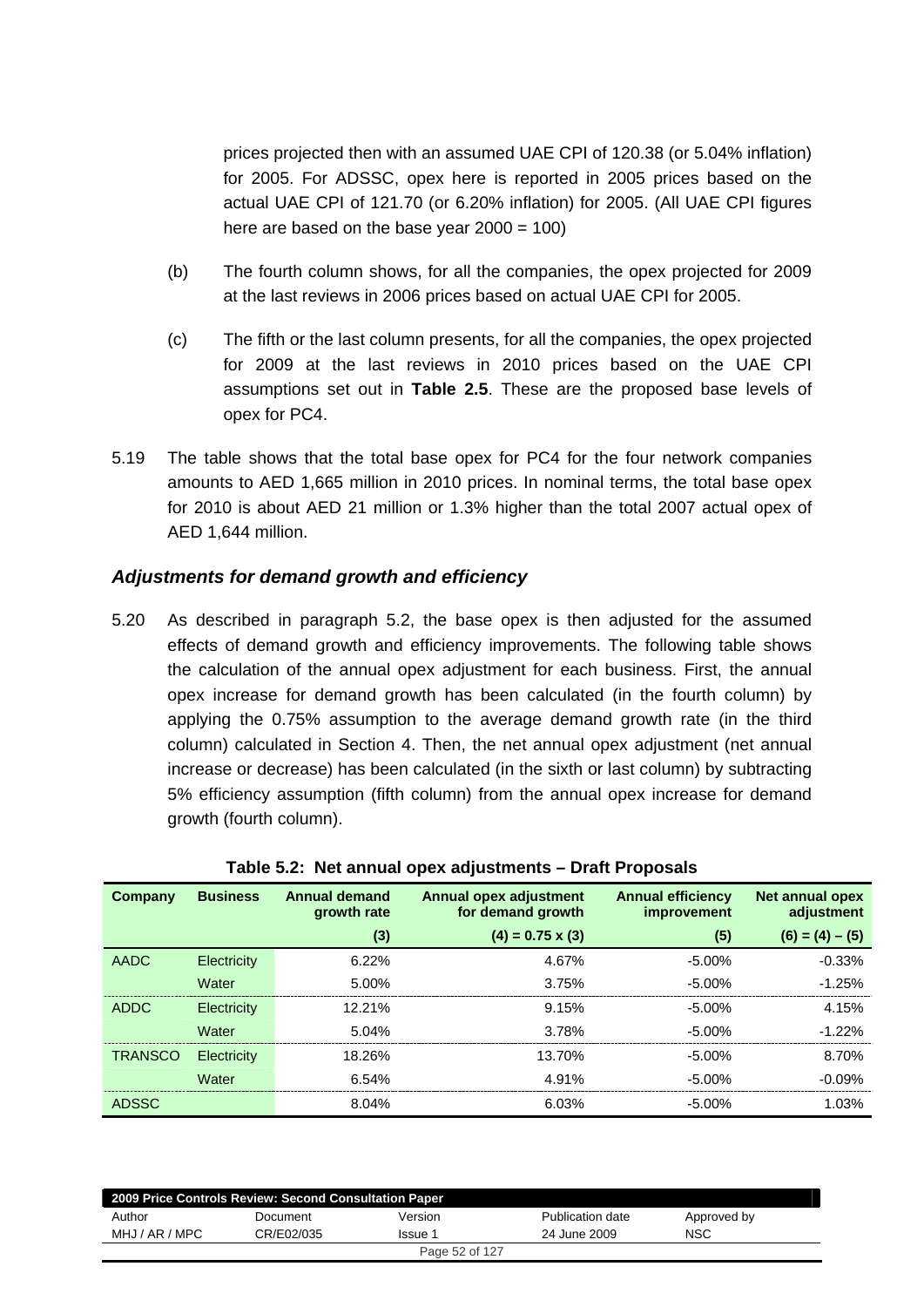5.21 For the above table, we have calculated the demand growth as the simple average of growth rates for customer accounts and total units distributed for AADC and ADDC. However, given the significant reduction in the weight of the metered units distributed revenue driver in the MAR formulae for these companies (from 15% to 5%) and the potential for further reduction (as discussed in Section 2), it is under consideration whether the demand growth in the above table should be calculated as a weighted average of the two demand growths (i.e., with higher weight for customer accounts than for the units distributed).

### *PC4 opex projections*

5.22 The above adjustments have then been applied to the base opex levels in **Table 5.1** to determine the following annual opex allowances used in the price control calculations in Section 9:

| AED million, 2010 prices |             | 2010     | 2011     | 2012     | 2013     |
|--------------------------|-------------|----------|----------|----------|----------|
| AADC                     | Electricity | 225.79   | 225.04   | 224.30   | 223.55   |
|                          | Water       | 103.82   | 102.53   | 101.25   | 99.98    |
|                          | Total       | 329.61   | 327.57   | 325.54   | 323.54   |
| ADDC                     | Electricity | 334.28   | 348.17   | 362.64   | 377.70   |
|                          | Water       | 185.14   | 182.88   | 180.65   | 178.44   |
|                          | Total       | 519.42   | 531.05   | 543.28   | 556.14   |
| <b>TRANSCO</b>           | Electricity | 167.18   | 181.72   | 197.52   | 214.70   |
|                          | Water       | 327.23   | 326.93   | 326.63   | 326.33   |
|                          | Total       | 494.41   | 508.65   | 524.15   | 541.03   |
| <b>ADSSC</b>             | Total       | 321.40   | 324.72   | 328.07   | 331.45   |
| Total                    |             | 1,664.84 | 1,691.98 | 1,721.04 | 1.752.16 |

**Table 5.3: PC4 opex projections – Draft Proposals** 

- 5.23 The table shows that the total annual opex allowance for PC4 increases, in real terms, from AED 1,665 million in 2010 to AED 1,752 million in 2013 i.e., by over AED 87 million or over 5%. This indicates that the effect of future demand growth (e.g., due to mega projects) outweighs the assumed efficiency improvements. The indexation of the notified values "a", "b" and "c" (and hence the MAR) against the UAE CPI during implementation of the PC4 controls will mean even higher opex allowances in nominal terms (adjusted for inflation).
- 5.24 Assuming a UAE CPI inflation of 5% p.a. over the PC4 period, the following table lists the PC4 opex projections in nominal terms (for information only), so that the companies can readily assess them against their requirements in nominal terms:

| 2009 Price Controls Review: Second Consultation Paper |            |         |                  |             |  |  |  |
|-------------------------------------------------------|------------|---------|------------------|-------------|--|--|--|
| Author                                                | Document   | Version | Publication date | Approved by |  |  |  |
| MHJ / AR / MPC                                        | CR/E02/035 | Issue 1 | 24 June 2009     | NSC         |  |  |  |
| Page 53 of 127                                        |            |         |                  |             |  |  |  |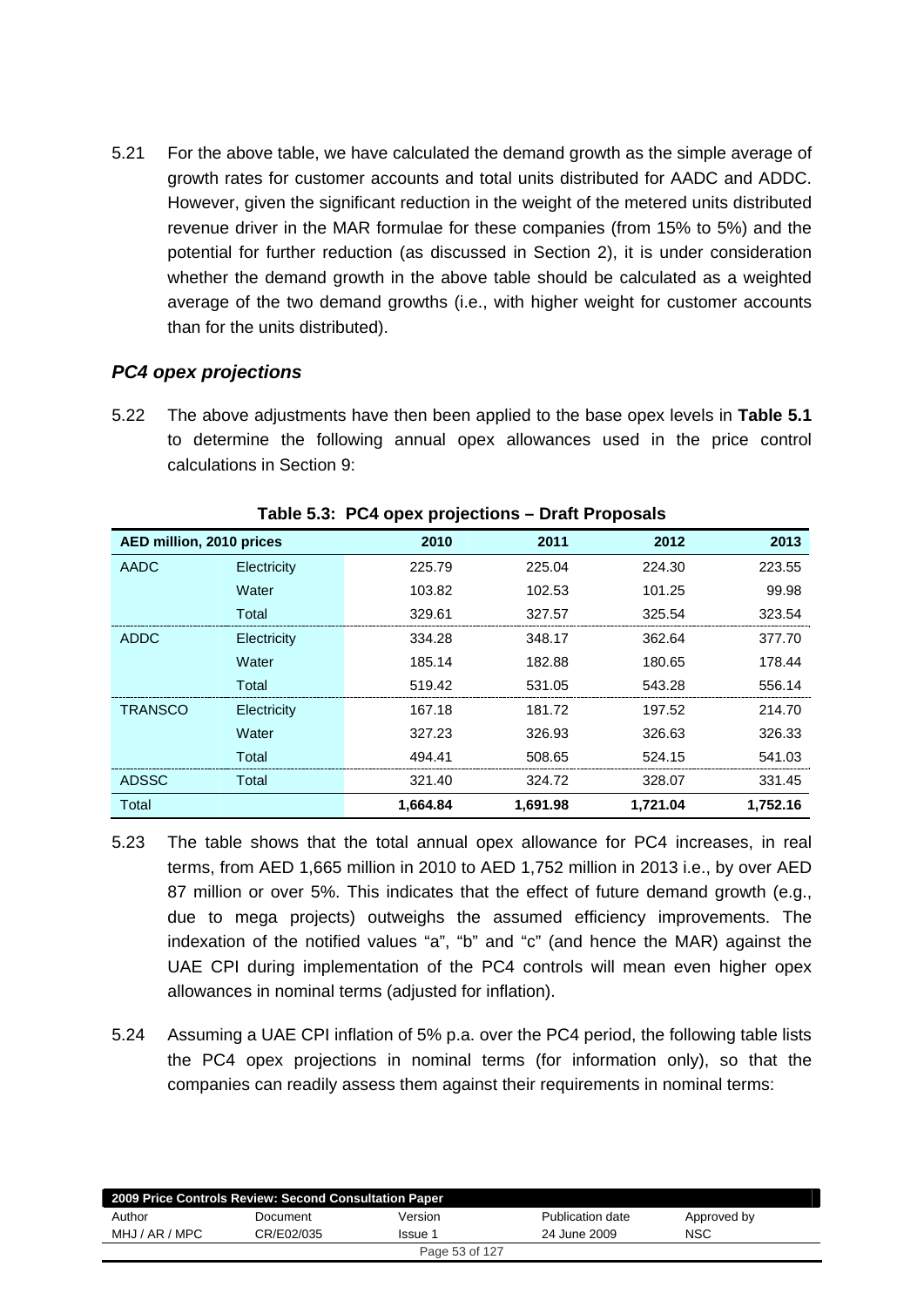| <b>AED million, nominal prices</b> |             | 2010     | 2011     | 2012     | 2013     |
|------------------------------------|-------------|----------|----------|----------|----------|
| AADC                               | Electricity | 225.79   | 236.29   | 247.29   | 258.79   |
|                                    | Water       | 103.82   | 107.65   | 111.63   | 115.74   |
|                                    | Total       | 329.61   | 343.95   | 358.91   | 374.53   |
| ADDC                               | Electricity | 334.28   | 365.58   | 399.81   | 437.24   |
|                                    | Water       | 185.14   | 192.02   | 199.16   | 206.57   |
|                                    | Total       | 519.42   | 557.60   | 598.97   | 643.80   |
| <b>TRANSCO</b>                     | Electricity | 167.18   | 190.81   | 217.77   | 248.54   |
|                                    | Water       | 327.23   | 343.27   | 360.10   | 377.76   |
|                                    | Total       | 494.41   | 534.08   | 577.87   | 626.31   |
| <b>ADSSC</b>                       | Total       | 321.40   | 340.95   | 361.69   | 383.70   |
| Total                              |             | 1.664.84 | 1.776.58 | 1.897.45 | 2.028.34 |

**Table 5.4: PC4 opex projections in nominal terms (for information only)** 

Notes: These projections assume a UAE CPI inflation of 5% p.a. for each year of the PC4 period.

5.25 The following chart shows the above opex allowances for PC4 are higher than the actual opex for the companies to date in nominal terms (even with a conservative estimate of future inflation). While these allowances attempt to constrain the current rate of cost increases, the increasing trend will continue for opex.



**Figure 5.1: Opex projections – Draft Proposal** 

Notes: Conversions to nominal prices are based on UAE CPI inflation for years up to 2009 as set out in Table 2.5 and a 5% UAE CPI inflation assumption for each year of the PC4 period (2010-2013).

| 2009 Price Controls Review: Second Consultation Paper |            |                |                  |             |  |  |  |
|-------------------------------------------------------|------------|----------------|------------------|-------------|--|--|--|
| Author                                                | Document   | Version        | Publication date | Approved by |  |  |  |
| MHJ / AR / MPC                                        | CR/E02/035 | Issue 1        | 24 June 2009     | <b>NSC</b>  |  |  |  |
|                                                       |            | Page 54 of 127 |                  |             |  |  |  |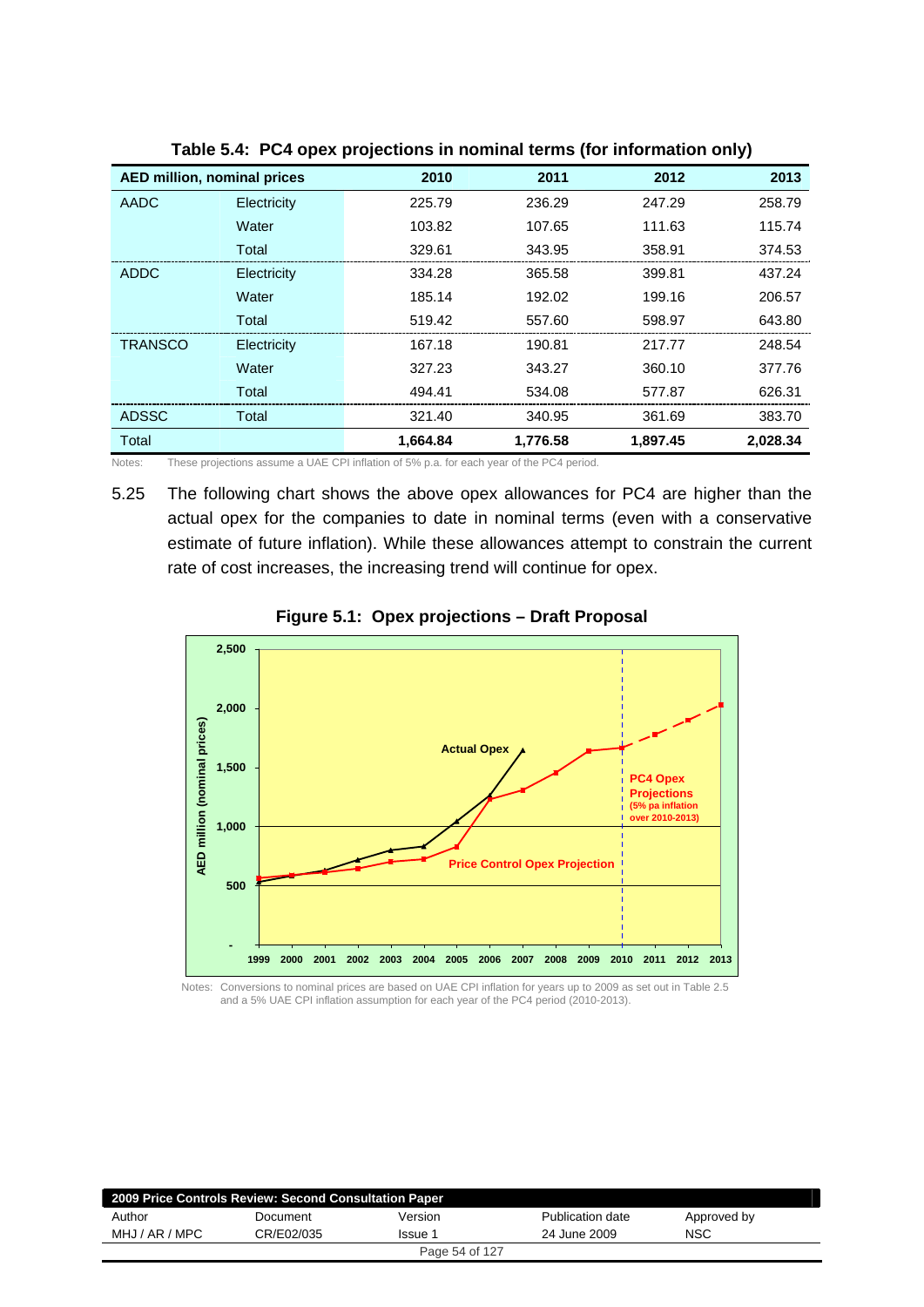### **Introduction**

- 6.1 Capital expenditure (capex) enters into the price control calculations in two ways, in the form of (i) return of capital (i.e., depreciation) and (ii) return on capital (i.e., allowed profit). These two components account for the majority (over 70%) of the revenue requirements for network businesses. This Section 6 discusses:
	- (a) the treatment of past capex;
	- (b) the allowances for future capex;
	- (c) the depreciation assumptions; and
	- (d) the updating of the Regulatory Asset Values (RAVs) for such capex, depreciation and CPI assumptions.
- 6.2 The Bureau has to date adopted the "ex-post" approach towards the treatment of capex as follows:
	- (a) provisional allowances for future capex are incorporated into the price controls;
	- (b) actual capex spent by a company is assessed at the end of the control period against the efficiency criteria established by the Bureau; and
	- (c) necessary financial adjustments are then made at the subsequent price control review to compensate the company for the difference between the provisional capex allowed in the price controls and the actual efficient capex (taking account of the time value of money and financing costs foregone or unduly earned).
- 6.3 The efficiency criteria (as established in 1999 and applied consistently thereafter) are that the capex will be considered efficient if it:
	- (a) was required to meet growth in customer demand or relevant security and performance standards; and
	- (b) was efficiently procured (procurement to be interpreted both in relation to both the tendering process and project management).

| 2009 Price Controls Review: Second Consultation Paper |            |         |                  |             |  |  |  |
|-------------------------------------------------------|------------|---------|------------------|-------------|--|--|--|
| Author                                                | Document   | Version | Publication date | Approved by |  |  |  |
| MHJ / AR / MPC                                        | CR/E02/035 | Issue 1 | 24 June 2009     | <b>NSC</b>  |  |  |  |
| Page 55 of 127                                        |            |         |                  |             |  |  |  |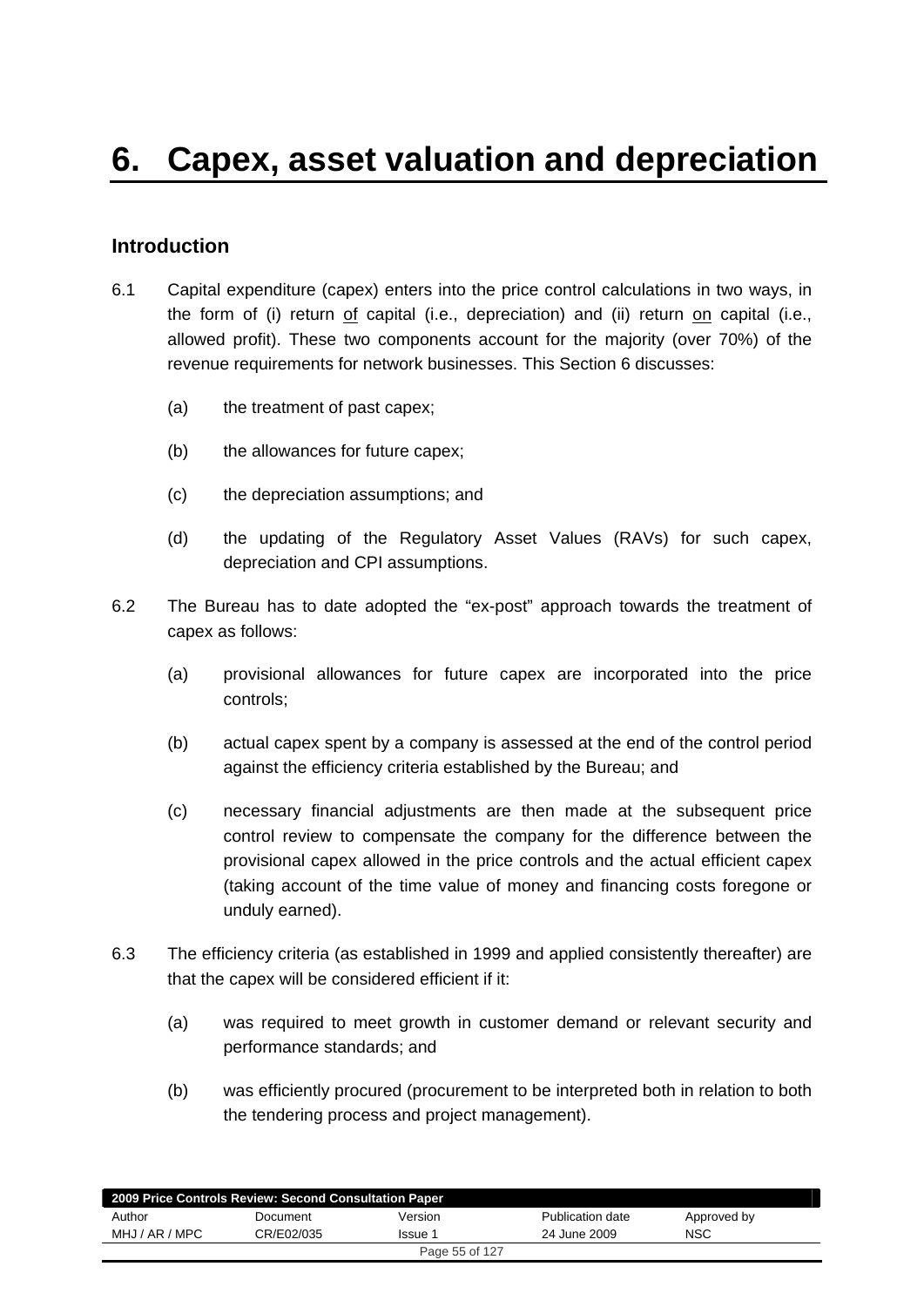6.4 The application of the above approach to capex over each price control period to date is summarised in the following table, which also highlights the issues to be dealt with in setting the PC4 controls at this price control review:

| <b>Treatment</b>                         | <b>PC1 capex</b>                | <b>PC2 capex</b>                                    | PC3 capex                   | <b>PC4 capex</b>            |
|------------------------------------------|---------------------------------|-----------------------------------------------------|-----------------------------|-----------------------------|
| <b>Provisional capex</b><br>allowances   | Included in PC2                 | Included in PC2                                     | Included in PC3             | To be included in PC4       |
| <b>Capex efficiency</b><br>review        | Undertaken by<br>Bureau in 2004 | Undertaken by<br>independent<br>consultants in 2007 | To be undertaken<br>in 2010 | To be undertaken in<br>2014 |
| <b>Adjustment for</b><br>efficient capex | Made in PC3                     | To be made in PC4                                   | To be made in PC5           | To be made in PC6           |

|  | Table 6.1: Treatment of capex in price controls |  |  |  |
|--|-------------------------------------------------|--|--|--|
|--|-------------------------------------------------|--|--|--|

Notes: Discussion about the treatment of PC1 capex and PC2 capex does not apply to ADSSC which was established in 2005. For ADSSC, treatment of capex spent over its first control period 2005-2009 is the same that as described here for PC3 capex for other network companies.

# **Treatment of PC2 capex**

### *Provisional PC2 capex allowances in PC2*

6.5 **Table 6.2** below shows the provisional capex allowances for the PC2 period in 2003 prices (as well as totals in 2010 prices for comparison purposes) which were incorporated into the PC2 controls for AADC, ADDC and TRANSCO at the 2002 price controls review (PC2 calculations were carried out in 2003 prices).

| AED million, 2003 prices |             | 2003     | 2004     | 2005     | <b>Total</b> |
|--------------------------|-------------|----------|----------|----------|--------------|
| <b>AADC</b>              | Electricity | 205.80   | 205.80   | 205.80   | 617.39       |
|                          | Water       | 72.37    | 72.37    | 72.37    | 217.11       |
|                          | Total       | 278.17   | 278.17   | 278.17   | 834.50       |
| <b>ADDC</b>              | Electricity | 461.88   | 484.97   | 509.22   | 1,456.06     |
|                          | Water       | 151.42   | 158.99   | 166.94   | 477.35       |
|                          | Total       | 613.30   | 643.96   | 676.16   | 1,933.41     |
| <b>TRANSCO</b>           | Electricity | 1,267.79 | 730.38   | 346.04   | 2,344.20     |
|                          | Water       | 1,261.10 | 1,280.09 | 243.24   | 2,784.43     |
|                          | Total       | 2,528.89 | 2,010.47 | 589.28   | 5,128.64     |
| <b>Total</b>             | 2003 prices | 3,420.35 | 2,932.59 | 1.543.60 | 7,896.55     |
|                          | 2010 prices | 5,402.66 | 4,632.20 | 2,438.21 | 12,473.07    |

**Table 6.2: Provisional PC2 capex allowances included in PC2 controls** 

Source: Bureau's Final Proposals for PC2, November 2002.

Notes: All figures are in 2003 prices, except for 'Total' where figures are also expressed in 2010 prices for later comparisons. The amounts shown in 2010 prices in this paper are slightly different than those presented in the Second Consultation Paper due to different inflation assumptions for 2009.

6.6 As the above table shows, PC2 provisional capex allowances amounted to a total of AED 7,897 million in 2003 prices (or AED 12,473 million in 2010 prices).

| 2009 Price Controls Review: Second Consultation Paper |            |         |                  |             |  |  |  |
|-------------------------------------------------------|------------|---------|------------------|-------------|--|--|--|
| Author                                                | Document   | Version | Publication date | Approved by |  |  |  |
| MHJ / AR / MPC                                        | CR/E02/035 | lssue 1 | 24 June 2009     | NSC         |  |  |  |
| Page 56 of 127                                        |            |         |                  |             |  |  |  |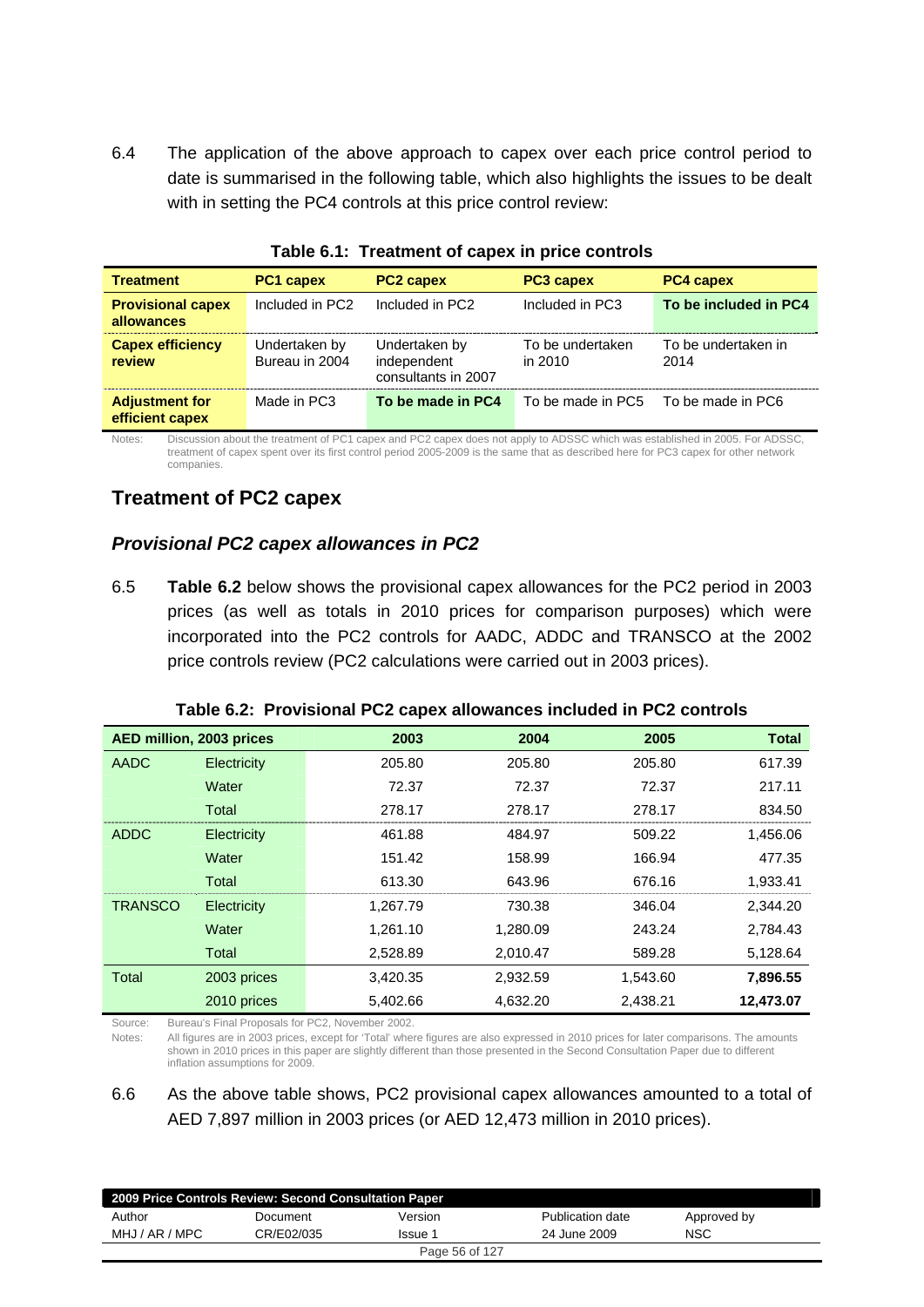### *PC2 capex efficiency review*

6.7 As agreed at the previous price control reviews, the Bureau appointed Sinclair Knight Merz (SKM) and WS Atkins as the independent consultants to undertake the efficiency review of PC2 capex for the electricity and water businesses, respectively. The consultants undertook this review over a period of about one year in close consultation with the Bureau and the companies and produced draft and final reports for each company separately in May and November 2007. The consultants' efficiency assessments of PC2 capex are summarised below:

| Company        | <b>Electricity</b> | <b>Water</b> |  |
|----------------|--------------------|--------------|--|
| <b>AADC</b>    | 92.6%              | 91.7%        |  |
| <b>ADDC</b>    | 90.1%              | 88.0%        |  |
| <b>TRANSCO</b> | 93.6%              | 86.2%        |  |

#### **Table 6.3: Consultants' efficiency assessment of PC2 capex**

Source: SKM and ATKINS final reports on PC2 capex assessment, 2007

#### *Actual audited PC2 capex*

6.8 The following table lists the actual PC2 capex as per the audited Separate Business Accounts (SBAs) of the three water and electricity network companies:

|                | Table 0.4. Actual FOZ capes as per addited op As |          |          |           |              |  |  |  |
|----------------|--------------------------------------------------|----------|----------|-----------|--------------|--|--|--|
|                | AED million, nominal prices                      | 2003     | 2004     | 2005      | <b>Total</b> |  |  |  |
| AADC           | Electricity                                      | 409.91   | 399.28   | 548.98    | 1,358.16     |  |  |  |
|                | Water                                            | 130.50   | 155.54   | 207.68    | 493.73       |  |  |  |
|                | Total                                            | 540.41   | 554.82   | 756.66    | 1,851.89     |  |  |  |
| ADDC           | Electricity                                      | 582.03   | 512.24   | 296.89    | 1,391.16     |  |  |  |
|                | Water                                            | 466.21   | 291.79   | 82.99     | 840.99       |  |  |  |
|                | Total                                            | 1,048.24 | 804.02   | 379.88    | 2,232.15     |  |  |  |
| <b>TRANSCO</b> | Electricity                                      | 1,135.39 | 1,729.96 | 1,478.15  | 4,343.50     |  |  |  |
|                | Water                                            | 1,958.58 | 2,423.44 | $-859.25$ | 3,522.76     |  |  |  |
|                | Total                                            | 3,093.96 | 4,153.40 | 618.90    | 7,866.26     |  |  |  |
| Total          | Nominal prices                                   | 4,682.61 | 5,512.24 | 1,755.44  | 11,950.30    |  |  |  |
|                | 2003 prices                                      | 4,682.61 | 5,345.51 | 1,620.64  | 11,648.77    |  |  |  |
|                | 2010 prices                                      | 7,396.47 | 8,443.55 | 2,559.91  | 18,399.92    |  |  |  |

#### **Table 6.4: Actual PC2 capex as per audited SBAs**

Source: Companies' Audited Separate Business Accounts (SBAs) for 2003-2005

Notes: All figures are in nominal prices, except for 'Total' where figures are also expressed in 2003 and 2010 prices for later comparisons. Negative figure for TRANSCO for 2005 are due to "Advances to Contractors" in earlier years.

Notes: As described in the Second Consultation Paper, capex is derived from the cash flow statements in the audited SBAs as follows: (a) Purchase of property, plant and equipment;

(b) Add: Advances to contractors;

(c) Subtract: Proceeds from disposal of property, plant and equipment;

(d) Subtract: Net book value of property, plant and equipment transferred to a third party;

(e) Subtract: Material returns from property, plant and equipment;

(f) Subtract: Transfer of property, plant and equipment to inventory; and

(g) Add / Subtract: Inter-group transfer of property, plant and equipment from / to another party, respectively.

| 2009 Price Controls Review: Second Consultation Paper |            |                |                  |             |  |  |
|-------------------------------------------------------|------------|----------------|------------------|-------------|--|--|
| Author                                                | Document   | Version        | Publication date | Approved by |  |  |
| MHJ / AR / MPC                                        | CR/E02/035 | Issue 1        | 24 June 2009     | <b>NSC</b>  |  |  |
|                                                       |            | Page 57 of 127 |                  |             |  |  |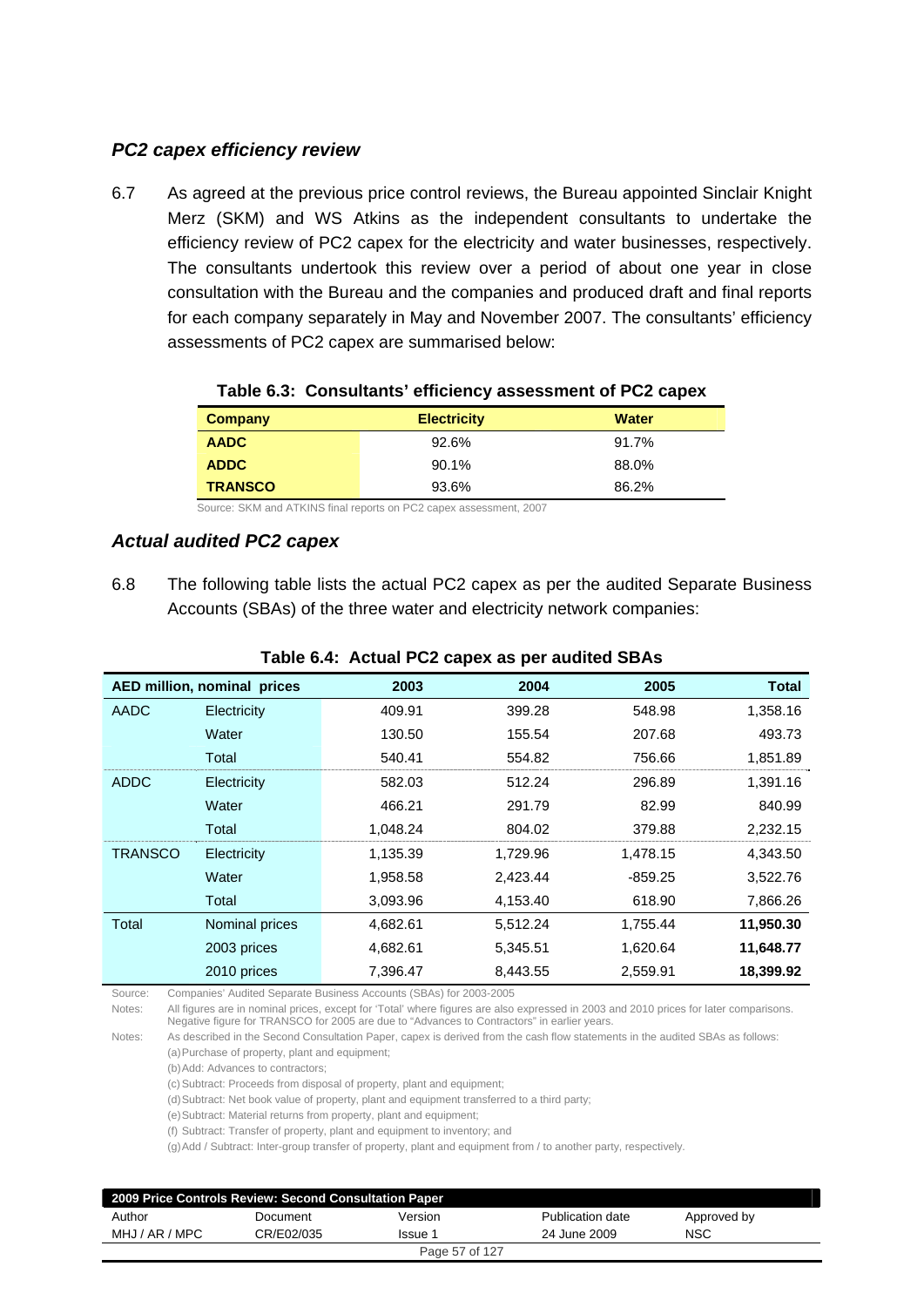6.9 The three companies therefore spent a total capex of AED 11,950 million in nominal prices over the PC2 period. In 2003 prices, this was higher than the total provisional allowances by about AED 3,752 million (or by AED 5,926 million in 2010 prices).

### *Second Consultation Paper*

 $\overline{a}$ 

- 6.10 The Second Consultation Paper considered three main options on how to apply the PC2 capex efficiency scores recommended by the consultants:
	- (a) *Approach 1:* Apply the consultants' capex efficiency scores without any adjustment – reflecting the strict application of the approach agreed at the 2002 price control review for PC2 capex;
	- (b) *Approach 2:* Apply some proportion, say, half of the capex inefficiencies assessed by the consultants – reducing the financial impact on the network companies; and
	- (c) *Approach 3:* Apply a relative-efficiency based approach reflecting the relative rather than absolute efficiency assessment by the consultants, similar to the relative-efficiency based approach agreed for PC3 capex.<sup>[1](#page-57-0)</sup>
- 6.11 The paper discussed these approaches and their results in detail. **Figure 6.1** below summarises these results in terms of efficient PC2 capex over and above the provisional allowances (in AED million, 2003 prices).



**Figure 6.1: Additional efficient PC2 capex under three approaches** 

<span id="page-57-0"></span> $1$  The discussion of Approach 3 in the Second Consultation Paper was also useful in clarifying how the relativeefficiency approach can work for PC3 capex. However, it was noted that the actual application of this approach to PC3 capex will differ from Approach 3 in some respects. TRANSCO in its response expressed its satisfaction with the explanation of this approach as a reasonable basis for PC3 capex.

| 2009 Price Controls Review: Second Consultation Paper |            |                |                  |             |  |  |
|-------------------------------------------------------|------------|----------------|------------------|-------------|--|--|
| Author                                                | Document   | Version        | Publication date | Approved by |  |  |
| MHJ / AR / MPC                                        | CR/E02/035 | Issue 1        | 24 June 2009     | NSC         |  |  |
|                                                       |            | Page 58 of 127 |                  |             |  |  |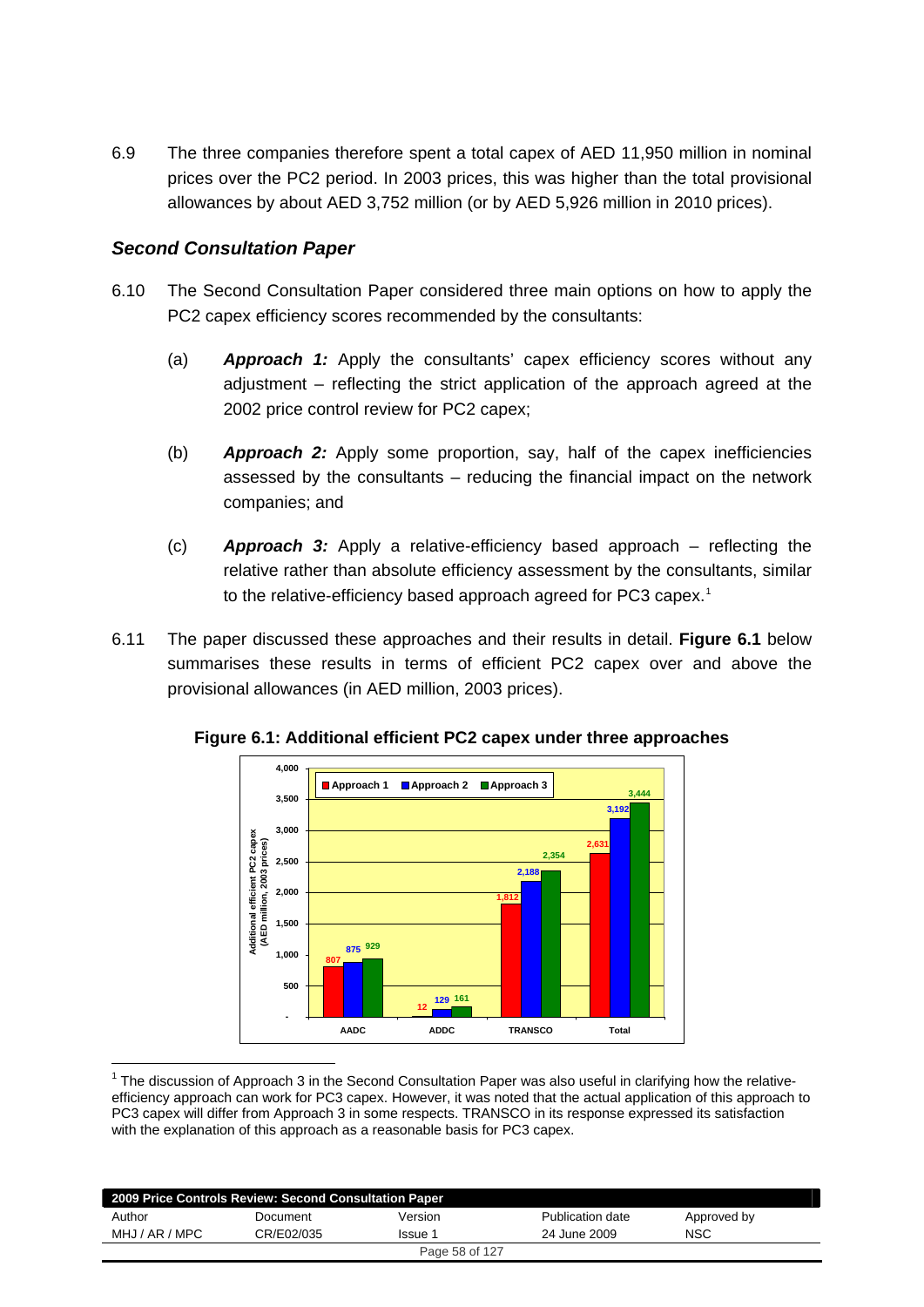- 6.12 The Second Consultation Paper noted that many of the companies' comments on the consultants' PC2 capex efficiency review were already raised and considered by the consultants during the efficiency review. While the consultants employed slightly different methodologies for that review, they followed the same two efficiency criteria established by the Bureau (set out in paragraph 6.3 above) and arrived at very similar conclusions. The paper also clarified the difference between the treatment of the delay in the Shuweihat water pipeline in the PC2 capex review and our proposed financial adjustment for TRANSCO for such delay (discussed in Section 8).
- 6.13 The paper highlighted the Bureau's objective to promote sound investment processes and the agreement at the 2002 price control review suggesting that the independent consultants' efficiency review results (as set out in **Table 6.3** above) should be applied to the PC2 capex. However, in light of the responses to the First Consultation Paper, we sought views of the respondents on the alternative two approaches discussed above, particularly the relative-efficiency based approach.
- 6.14 Based on the respondents' support, the paper also proposed incorporating any foregone or unduly earned financing costs relating to the PC2 capex into the PC4 controls via an adjustment to the revenue allowance over the PC4 period (rather than via an addition to the RAV, as had been done for PC1 capex).

#### *Responses*

- 6.15 While all respondents to the Second Consultation Paper supported the proposal to incorporate PC2 capex-related foregone financing costs into PC4 revenue, the responses on the application of PC2 capex efficiency scores were as follows:
	- (a) AADC accepted Approach 3 (i.e., applying relative-efficiency scores).
	- (b) ADDC accepted Approach 3 *"as the best of a set of alternatives to which ADDC does not agree"*. It reiterated its earlier concerns on the PC2 capex assessment, consultants' methodologies and permanent disallowance of inefficient capex. It also argued that the Bureau does not have a duty under the relevant laws *"to promote sound investment processes"*.
	- (c) While TRANSCO also supported Approach 3, it reiterated its earlier concerns on the PC2 capex assessment and expressed the concern that Approach 3 does not allow the possibility for the most efficient company to outperform the efficient frontier.

| 2009 Price Controls Review: Second Consultation Paper |            |                |                  |             |  |  |  |
|-------------------------------------------------------|------------|----------------|------------------|-------------|--|--|--|
| Author                                                | Document   | Version        | Publication date | Approved by |  |  |  |
| MHJ / AR / MPC                                        | CR/E02/035 | Issue 1        | 24 June 2009     | <b>NSC</b>  |  |  |  |
|                                                       |            | Page 59 of 127 |                  |             |  |  |  |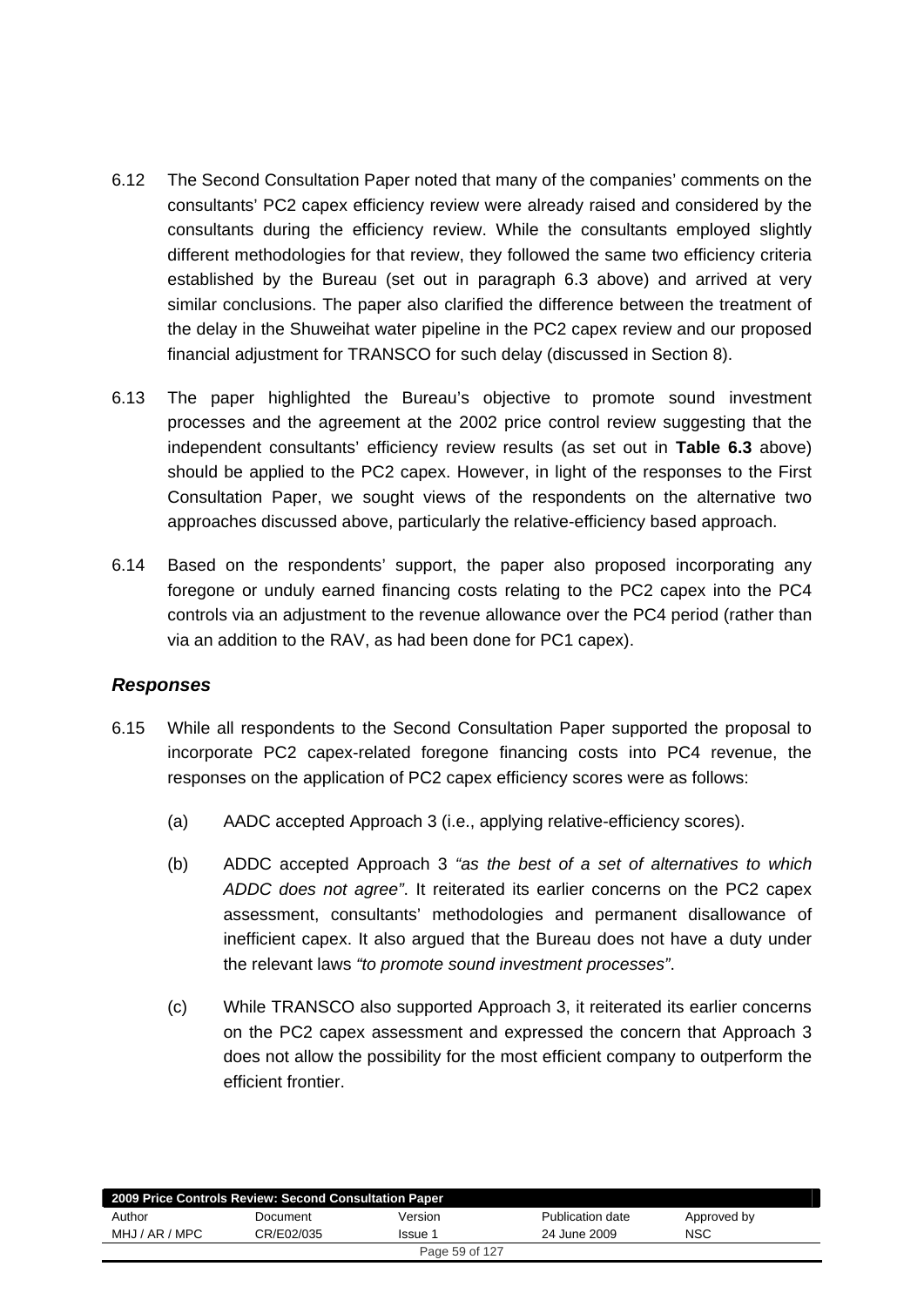6.16 On the issue raised by ADDC, we refer to Article 54(8) of Law No (2) of 1998 entrusting a duty on the Bureau to ensure the efficiency and economy of the sector. We consider that the promotion of sound investment processes in the sector is essential to meeting this duty.

### *Draft Proposals*

- 6.17 We have used Approach 1 in these Draft Proposals, reflecting a strict application of the agreement reached at the 2002 review to apply the PC2 capex efficiencies as assessed by the independent consultants.
- 6.18 In applying Approach 1, we have also been mindful of our recent request for a more rigorous assessment and in some cases reassessment of future capex projects by licensees as part of the work on five-year planning statements. We will continue to monitor companies' response and progress on this work until the Final Proposals due in September 2009 in order make a final decision on whether to apply Approach 1 or otherwise. At this stage, it does not appear to be appropriate to relax the PC2 capex efficiency assessments made by the consultants (i.e. apply Approach 2 or Approach 3) when the companies are not seen to be demonstrating improvement in their capex forecasting capabilities.
- 6.19 **Table 6.5** below presents the PC2 efficient capex calculated by applying the efficiency scores as set out in **Table 6.3** above (i.e. Approach 1) to PC2 actual capex in **Table 6.4** above, converted in 2003 prices:

| AED million, 2003 prices |             | 2003     | 2004     | 2005      | <b>Total</b> |
|--------------------------|-------------|----------|----------|-----------|--------------|
| AADC                     | Electricity | 379.57   | 358.55   | 469.32    | 1,207.44     |
|                          | Water       | 119.67   | 138.32   | 175.82    | 433.81       |
|                          | Total       | 499.24   | 496.86   | 645.14    | 1,641.25     |
| ADDC                     | Electricity | 524.41   | 447.57   | 246.96    | 1,218.93     |
|                          | Water       | 410.27   | 249.00   | 67.43     | 726.70       |
|                          | Total       | 934.68   | 696.57   | 314.38    | 1,945.63     |
| <b>TRANSCO</b>           | Electricity | 1,062.72 | 1,570.26 | 1,277.31  | 3,910.29     |
|                          | Water       | 1,688.29 | 2,025.82 | $-683.80$ | 3,030.31     |
|                          | Total       | 2,751.02 | 3,596.08 | 593.51    | 6,940.60     |
| <b>Total</b>             |             | 4.184.93 | 4.789.52 | 1.553.03  | 10,527.48    |

**Table 6.5: Efficient PC2 capex – Draft Proposals** 

6.20 Subtracting PC2 provisional capex in **Table 6.2** from PC2 efficient capex in **Table 6.5** gives the additional PC2 efficient capex (over and above PC2 provisional capex) as shown below, which needs to be financed at this price control review. In total, this amounts to AED 2,631 million in 2003 prices (or AED 4, 156 million in 2010 prices).

| 2009 Price Controls Review: Second Consultation Paper |            |                |                  |             |  |  |  |
|-------------------------------------------------------|------------|----------------|------------------|-------------|--|--|--|
| Author                                                | Document   | Version        | Publication date | Approved by |  |  |  |
| MHJ / AR / MPC                                        | CR/E02/035 | Issue 1        | 24 June 2009     | NSC         |  |  |  |
|                                                       |            | Page 60 of 127 |                  |             |  |  |  |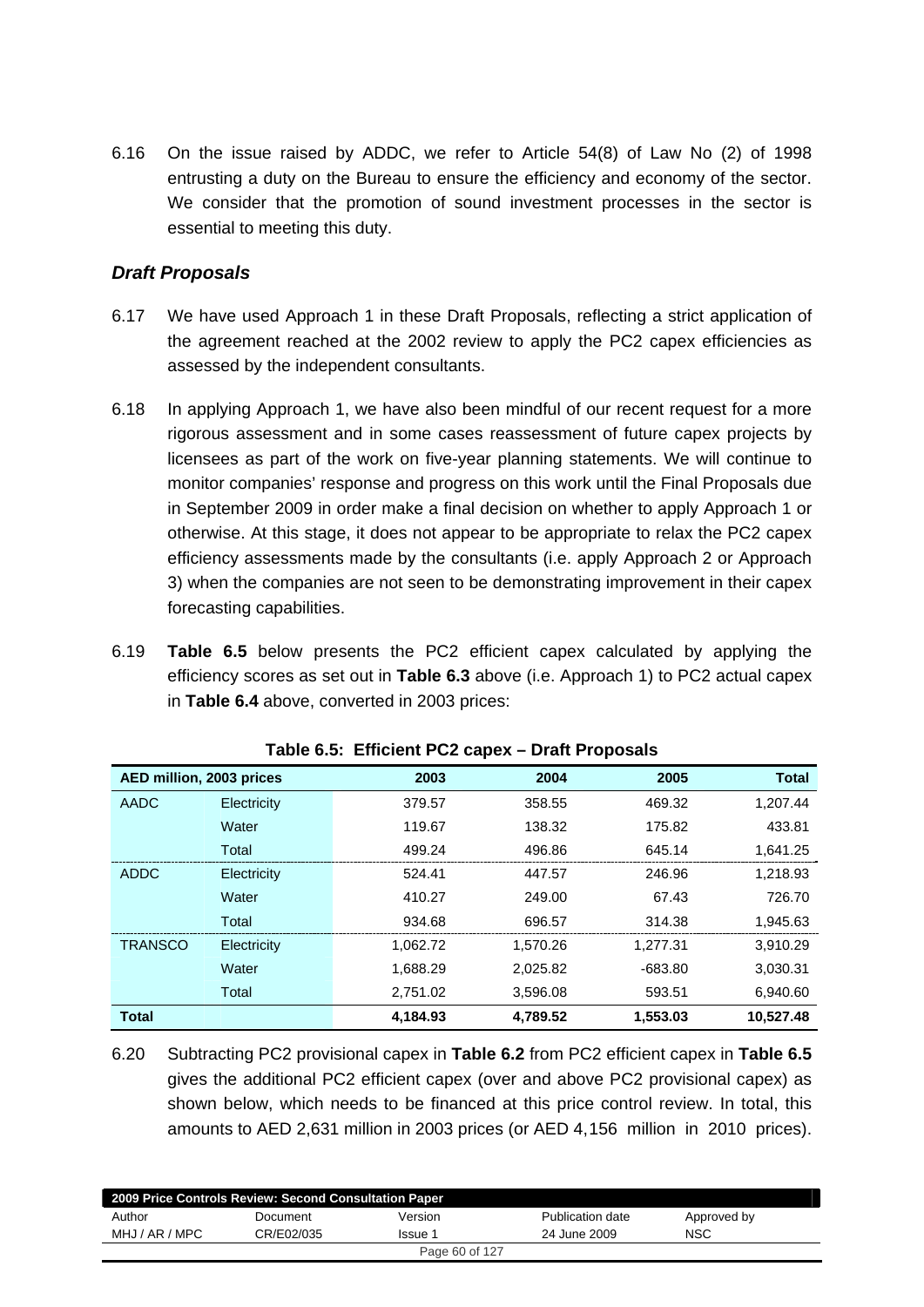TRANSCO has the largest share in this (AED 1,812 million in 2003 prices), followed by AADC (AED 807 million in 2003 prices). The minimal share for ADDC (AED 12 million in 2003 prices) is reflective of its higher provisional allowance compared to actual capex, and its efficiency score.

| AED million, 2003 prices |             | 2003     | 2004     | 2005     | <b>Total</b> |
|--------------------------|-------------|----------|----------|----------|--------------|
| AADC                     | Electricity | 173.78   | 152.75   | 263.52   | 590.05       |
|                          | Water       | 47.30    | 65.95    | 103.45   | 216.70       |
|                          | Total       | 221.07   | 218.70   | 366.97   | 806.75       |
| ADDC                     | Electricity | 62.54    | (37.40)  | (262.26) | (237.13)     |
|                          | Water       | 258.85   | 90.01    | (99.52)  | 249.34       |
|                          | Total       | 321.38   | 52.61    | (361.78) | 12.21        |
| <b>TRANSCO</b>           | Electricity | (205.07) | 839.89   | 931.27   | 1,566.09     |
|                          | Water       | 427.19   | 745.73   | (927.04) | 245.88       |
|                          | Total       | 222.12   | 1.585.62 | 4.23     | 1,811.97     |
| Total                    | 2003 prices | 764.58   | 1,856.92 | 9.43     | 2,630.93     |
|                          | 2010 prices | 1,207.70 | 2,933.12 | 14.89    | 4,155.71     |

**Table 6.6: Additional efficient PC2 capex – Draft Proposals** 

### **Treatment of PC4 capex**

#### *Second Consultation Paper*

- 6.21 Earlier consultation papers discussed the ex-ante and ex-post approaches to the assessment and treatment of future capex. Given the continuing uncertainty associated with the sector capex forecasts, the satisfactory working of the ex-post approach over the years ,and the companies' support for the approach, we proposed to continue with its ex-post approach for PC4 capex along with provisional allowances at this review.
- 6.22 In response to certain specific comments of the companies, the Second Consultation Paper provided that:
	- (a) The Bureau is open minded on including capex relating to mega projects (being undertaken by the developers for transfer to licensee upon completion) in the provisional PC4 capex allowances, if such capex can be forecast with reasonable accuracy and supporting explanation or justification. However, no such forecasts are available to the Bureau at this stage. In any case, the main advantage of the ex-post approach is that it can handle well the unanticipated investments such as those relating to mega projects. The company will be remunerated for all efficient capex at a future date while taking account of foregone financing costs and the time value of money.

| 2009 Price Controls Review: Second Consultation Paper |            |                |                  |             |  |
|-------------------------------------------------------|------------|----------------|------------------|-------------|--|
| Author                                                | Document   | Version        | Publication date | Approved by |  |
| MHJ / AR / MPC                                        | CR/E02/035 | Issue 1        | 24 June 2009     | NSC         |  |
|                                                       |            | Page 61 of 127 |                  |             |  |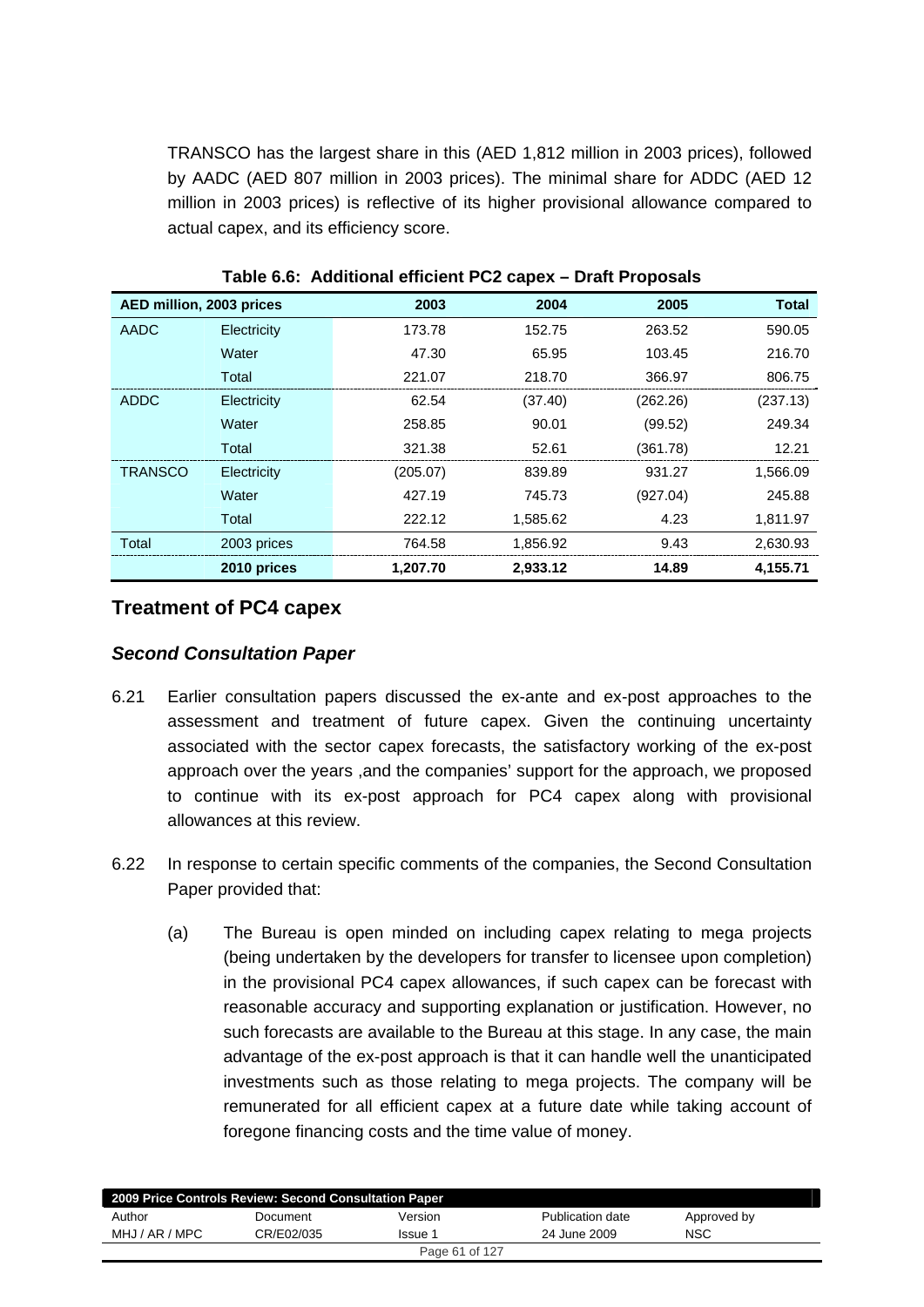- (b) All capex (incurred over PC3 or PC4 period) including payments to the developers of mega projects are subject to assessment against the efficiency criteria. In the case of mega projects, the emphasis of such an assessment would however be on the role and performance of the network companies in ensuring the reasonableness and efficiency of project designs, specifications and procurement processes used by the developers. The Bureau believes that subjecting mega projects-related capex to the efficiency review and not treating such capex on a pass through basis is in the best interests of the sector. This is because it provides a leverage for the licensees in dealing with the developers.
- 6.23 The paper also summarised our review of the PC4 capex forecasts contained in the companies' latest (2008) AIS (see **Figure 6.2** below). The four network companies have forecast a capex of about AED 65 billion in total over the PC4 period. The majority of such capex is projected to be spent by TRANSCO (AED 29 billion) and ADSSC (AED 23 billion). This would be around three times the total actual capex spent in the past five years (2003-2007) and thus may not be realistic.



**Figure 6.2: Assessment of PC4 capex forecasts against historical actual capex** 

- 6.24 Such forecasts were made prior to the current global financial crisis which has led,
- among other things, to a reduction in construction prices and a slowdown in the economy and hence in the demands on the utilities.
- 6.25 The Second Consultation Paper noted that, while the sector companies are expecting significant growth in infrastructure, the magnitude of the projected growth discussed above would require further justification given the recent slowdown in the

| 2009 Price Controls Review: Second Consultation Paper |            |                |                  |             |  |  |
|-------------------------------------------------------|------------|----------------|------------------|-------------|--|--|
| Author                                                | Document   | Version        | Publication date | Approved by |  |  |
| MHJ / AR / MPC                                        | CR/E02/035 | Issue 1        | 24 June 2009     | <b>NSC</b>  |  |  |
|                                                       |            | Page 62 of 127 |                  |             |  |  |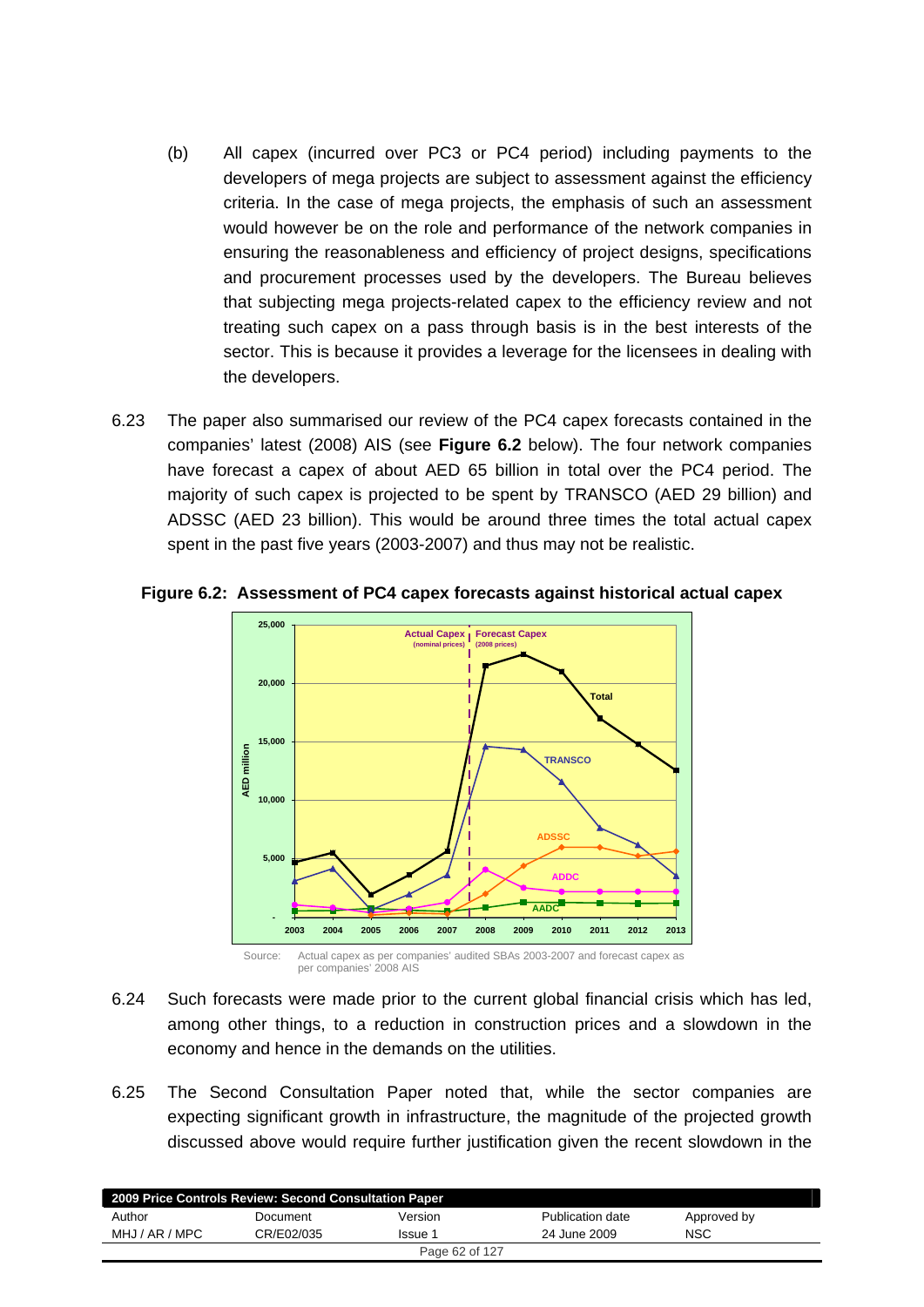global and local economy and the resource capabilities available in the sector companies to undertake such capex. The paper therefore expressed our intention to base the provisional PC4 capex allowances on the actual capex spent by the companies in recent years up to 2008 (for which the audited accounts are expected by end June 2009) rather than on the companies' capex forecasts.

### *Responses*

- 6.26 The respondents to the Second Consultation Paper continued their support for an ex post approach, along with the relative-efficiency based approach agreed for PC3 capex, for PC4 capex regulation. However, AADC and ADDC reiterated some of their earlier specific comments with regards to mega projects-related capex:
	- (a) AADC and ADDC argued that actual capex spent to date should not be used as the basis for provisional allowances for PC4 capex, given the expected exponential growth in the demand and infrastructure requirements. ADDC suggested the companies' latest capex forecasts from their five-year planning statements and AIS should be used for projecting PC4 provisional capex allowances. ADDC said that it will not accept the PC4 provisional allowance which does not include mega projects related capex. In this regard, ADDC intended to provide an updated capex forecast taking account of mega projects as the most recent AIS does not include such projects.
	- (b) AADC and ADDC did not support the view that mega projects related capex should be subject to the efficiency review given that these projects are initiated and managed by other parties.
	- (c) AADC suggested that, in case the past capex is used to project PC4 provisional capex, the price controls should be allowed to be re-opened through the PCROM (see Section 2) if actual PC4 capex is found to be significantly different than the provisional capex.
	- (d) With regards to the ex-post approach towards remuneration of capex, and particularly mega projects, ADDC stated that its shareholder will most likely require an appropriate return on the book value during PC4 instead of waiting until 2018 to have any variations between actual book value and RAV compensated. The company argued that it is not indifferent between *"being paid money today as opposed to being paid money in 10 years time"* in NPV terms, because *"the current WACC determination does not consider regulatory risk, default risk and interest rate risk"*.
- 6.27 Our views on these issues are as follows:

| 2009 Price Controls Review: Second Consultation Paper |            |                |                  |             |  |  |
|-------------------------------------------------------|------------|----------------|------------------|-------------|--|--|
| Author                                                | Document   | Version        | Publication date | Approved by |  |  |
| MHJ / AR / MPC                                        | CR/E02/035 | Issue 1        | 24 June 2009     | <b>NSC</b>  |  |  |
|                                                       |            | Page 63 of 127 |                  |             |  |  |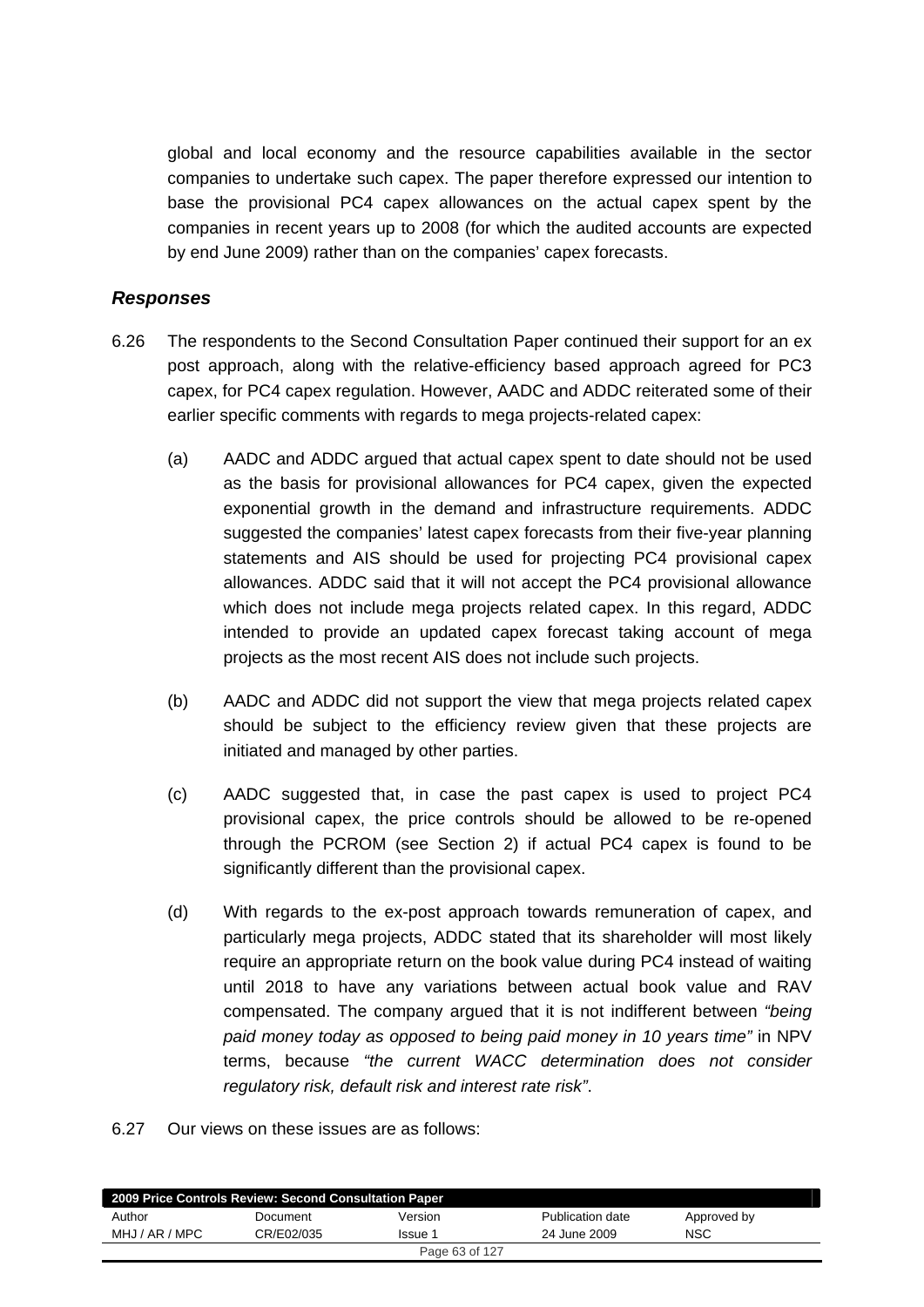- (a) The use of the ex-post approach to capex regulation fits well with the existing sector practice.
- (b) As discussed in earlier papers (see paragraph 6.22(a) above), we are open minded on including mega projects related capex in the provisional PC4 capex allowances if such capex can be forecast with reasonable accuracy and supporting explanation or justification. However, no such justifications have been submitted to the Bureau to date, thereby making it difficult to consider them for inclusion in PC4 provisional capex allowances.
- (c) The main advantage of the ex-post approach is that it can handle well the unanticipated investments such as those relating to mega projects. The company will be remunerated for all efficient capex at a future date while taking account of foregone financing costs and the time value of money. Note that each annual capex is remunerated through the price controls along with pre-agreed return over a pre-agreed duration (30 years in the case of electricity and water networks) from the year when such capex was incurred.
- (d) We do not agree that the current WACC does not reflect the risks identified by ADDC. The equity beta, the debt premium and the underlying tenor of the risk-free rate (combined with the asset life assumption for price controls) used in WACC calculations (see Section 7) capture the regulatory risk, default risk and interest rate risk, respectively.
- (e) The efficiency review of mega projects has already been discussed in earlier consultation papers (see paragraph 6.22(b) above). In essence, the scope of efficiency assessment would be more limited for such projects than that for other capex undertaken by the licensees. The emphasis in this case would be on the role and performance of the network companies in ensuring the reasonableness and efficiency of project designs, specifications and procurement processes used by the developers. We understand that such a role for the licensees has already been provided for in the memorandum of understanding (e.g. in schedule 3 thereto entitled "responsibility matrix") or the agreement between the licensee and the respective developers.
- (f) The scope of PCROM and its relevance to mega projects has already been discussed in Section 2 of this paper.
- 6.28 We are however mindful of ADSSC being a less mature company in the sector than the other companies (which have been operating for ten years) and facing a backlog of various replacement projects and significant demand growth (similar to other companies). It therefore seems appropriate to allow higher PC4 provisional capex

| 2009 Price Controls Review: Second Consultation Paper |            |                |                  |             |  |  |  |
|-------------------------------------------------------|------------|----------------|------------------|-------------|--|--|--|
| Author                                                | Document   | Version        | Publication date | Approved by |  |  |  |
| MHJ / AR / MPC                                        | CR/E02/035 | Issue 1        | 24 June 2009     | <b>NSC</b>  |  |  |  |
|                                                       |            | Page 64 of 127 |                  |             |  |  |  |
|                                                       |            |                |                  |             |  |  |  |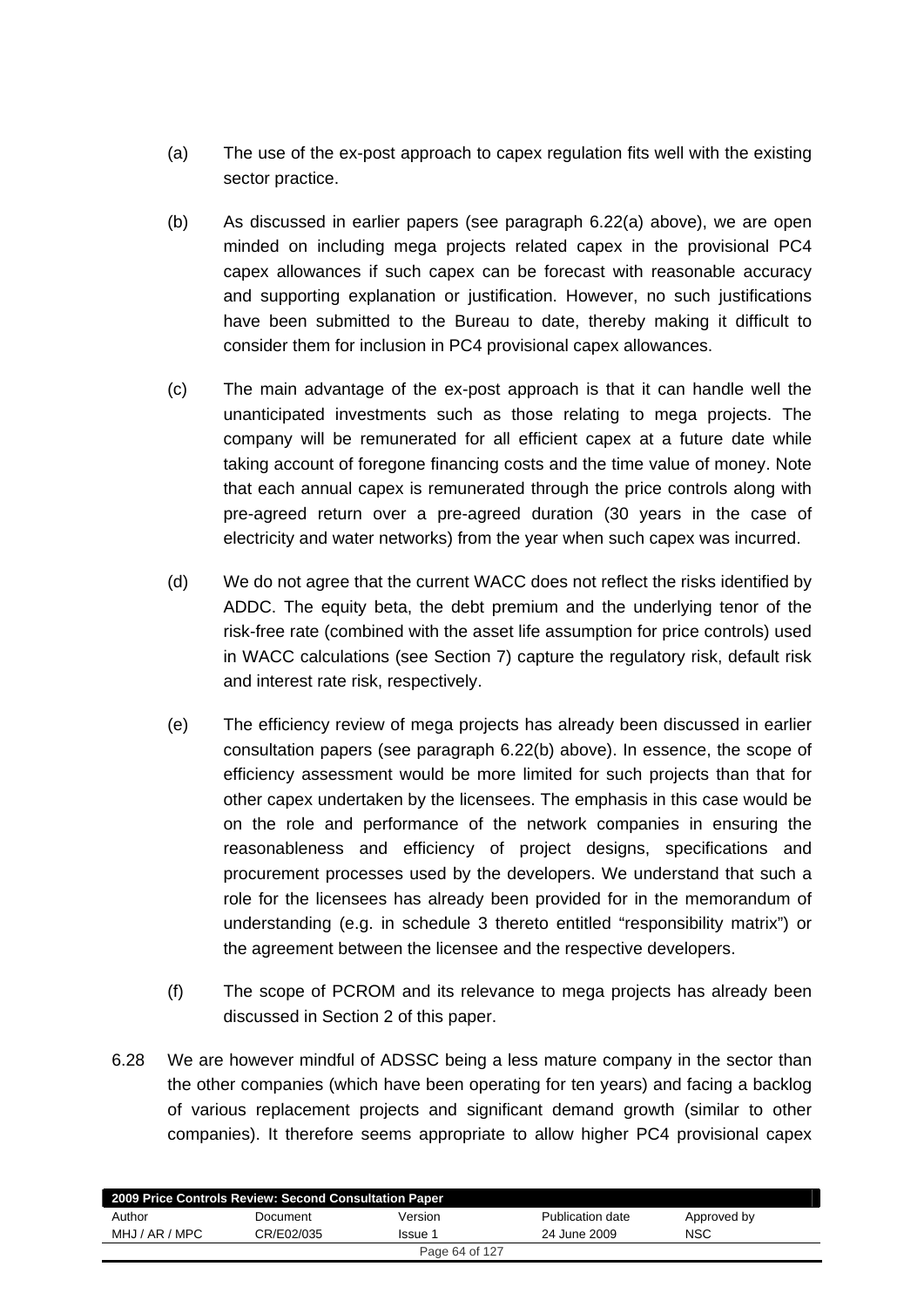allowances for ADSSC than its actual annual capex to date (AED 276 million in 2007) but still lower than the company's forecast for PC4 (about AED 5.7 billion a year on average in 2008 prices).

6.29 It is important to note that the provisional capex used in setting the price control is solely to facilitate the financing of capex and the smoothing of the price control revenue from one period to another. It is not intended to be indicative of the Bureau's views of the appropriate or efficient level of capex. Once the audited accounts for all the years of the PC4 period are available, the actual capex spent over the period will be assessed against the Bureau's efficiency criteria for any financial adjustment at the next review, using the relative-efficiency score approach (as previously also agreed for PC3 capex for the water and electricity network companies).

#### *PC4 capex provisional allowances*

- 6.30 For these Draft Proposals, we have used the most recent actual capex (i.e. for 2007) to make provisional allowances for PC4 capex for each company. For this, we have converted 2007 actual capex into 2010 prices and appropriately rounded them off. The resulting provisional allowances are presented in **Table 6.7** below.
- 6.31 However, as discussed above, we have set these allowances for ADSSC at AED 2 billion per year - significantly higher than its actual annual capex to date. This allowance is higher than that for each of the distribution companies but lower than that for TRANSCO on a total basis.

| AED million, 2010 prices |             | 2010     | 2011     | 2012     | 2013     | <b>Total</b> |
|--------------------------|-------------|----------|----------|----------|----------|--------------|
| AADC                     | Electricity | 510.00   | 510.00   | 510.00   | 510.00   | 2,040.00     |
|                          | Water       | 110.00   | 110.00   | 110.00   | 110.00   | 440.00       |
|                          | Total       | 620.00   | 620.00   | 620.00   | 620.00   | 2,480.00     |
| ADDC                     | Electricity | 1.250.00 | 1.250.00 | 1.250.00 | 1.250.00 | 5.000.00     |
|                          | Water       | 350.00   | 350.00   | 350.00   | 350.00   | 1.400.00     |
|                          | Total       | 1,600.00 | 1,600.00 | 1.600.00 | 1,600.00 | 6,400.00     |
| <b>TRANSCO</b>           | Electricity | 3,540.00 | 3.540.00 | 3.540.00 | 3.540.00 | 14.160.00    |
|                          | Water       | 1.000.00 | 1.000.00 | 1.000.00 | 1.000.00 | 4.000.00     |
|                          | Total       | 4.540.00 | 4.540.00 | 4.540.00 | 4.540.00 | 18,160.00    |
| ADSSC                    | Total       | 2.000.00 | 2.000.00 | 2.000.00 | 2.000.00 | 8.000.00     |
| Total                    |             | 8,760.00 | 8,760.00 | 8,760.00 | 8.760.00 | 35.040.00    |

| Table 6.7: PC4 provisional capex allowances - Draft Proposals |
|---------------------------------------------------------------|
|---------------------------------------------------------------|

6.32 This table shows a total PC4 provisional capex allowance of about AED 35 billion (2010 prices) for the four network companies. This is about half of the licensees'

| 2009 Price Controls Review: Second Consultation Paper |            |         |                  |             |  |  |
|-------------------------------------------------------|------------|---------|------------------|-------------|--|--|
| Author                                                | Document   | Version | Publication date | Approved by |  |  |
| MHJ / AR / MPC                                        | CR/E02/035 | Issue 1 | 24 June 2009     | NSC         |  |  |
| Page 65 of 127                                        |            |         |                  |             |  |  |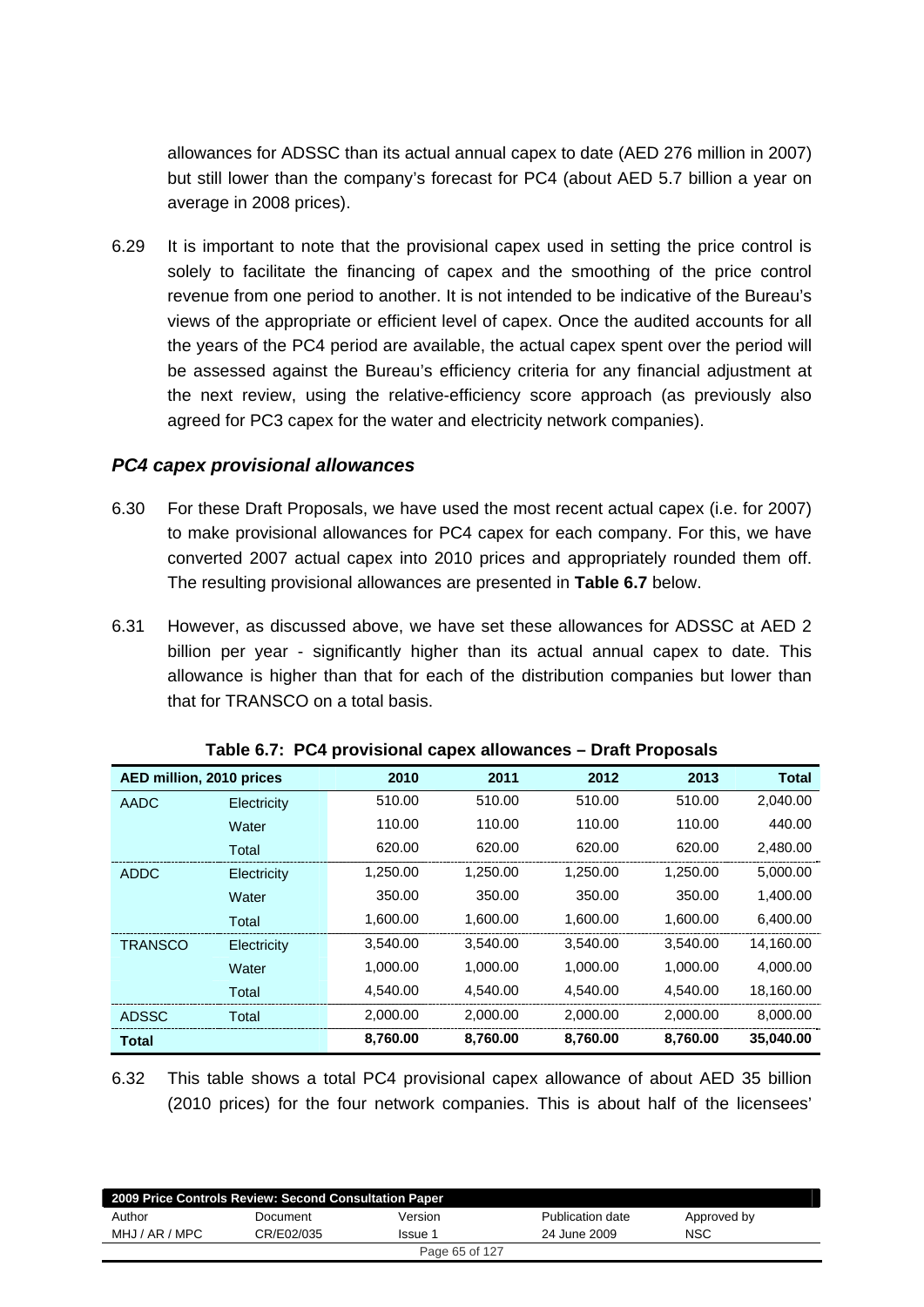forecasts for PC4 capex (converted into 2010 prices) and thus represents a more realistic level of expenditure.

6.33 Should the 2008 audited actual capex be available by the time of publication of the Final Proposals, this will be used (rather than 2007 audited actual capex) as the basis for the PC4 provisional capex allowances.

# **Depreciation**

### *Second Consultation Paper*

6.34 Depreciation for any year is calculated in relation to both the opening RAV for that year and the capex allowed for that year. For all the companies, price control calculations to date have used the straight-line depreciation method both for initial RAVs and new capex. **Table 6.8** below shows the average asset life assumption for the price controls to date for both initial RAVs and new capex:

|                 | <b>Life of New Capex</b> |                     |                     |       |
|-----------------|--------------------------|---------------------|---------------------|-------|
| <b>RAV Year</b> | <b>RAV</b>               | <b>Depreciation</b> | <b>Implied Life</b> |       |
|                 | <b>AEDm</b>              | <b>AEDm</b>         | <b>vears</b>        | years |
| 1999            | 1,516.140                | 78.780              | 19.25               | 30    |
| 1999            | 129,320                  | 3.850               | 33.59               | 30    |
| 1999            | 2,939.200                | 130.950             | 22.45               | 30    |
| 1999            | 845,560                  | 57.130              | 14.80               | 30    |
| 1999            | 2,907.100                | 115.100             | 25.26               | 30    |
| 1999            | 2,053.187                | 113.645             | 18.07               | 30    |
| 2005            | 4,430.479                | 324.923             | 13.64               | 50    |
|                 |                          |                     |                     |       |

#### **Table 6.8: Asset life assumptions at previous price control reviews**

Notes: "E "stands for "Electricity" business and "W" stands for Water" business; All AED figures are expressed in price terms of the RAV Year

6.35 Earlier consultation paper set out the Bureau's thinking to continue for PC4 with the straight-line method and the asset life assumptions used to date for the price controls as set out in the above table.

### *Responses*

- 6.36 In general, respondents to the Second Consultation Paper continued to support this approach.
- 6.37 However, ADSSC argued that the life of its new capex cannot be assumed to be 50 years and argued for a shorter life. This issue was discussed with ADSSC on 14 May 2009. We reminded the company that the matter was discussed at length at the 2007 review while setting its first price controls. The Bureau then found that the weighted average asset life assumption of 50 years for future assets was not contradicted by

| 2009 Price Controls Review: Second Consultation Paper |            |         |                  |             |  |  |
|-------------------------------------------------------|------------|---------|------------------|-------------|--|--|
| Author                                                | Document   | Version | Publication date | Approved by |  |  |
| MHJ / AR / MPC                                        | CR/E02/035 | Issue 1 | 24 June 2009     | NSC         |  |  |
| Page 66 of 127                                        |            |         |                  |             |  |  |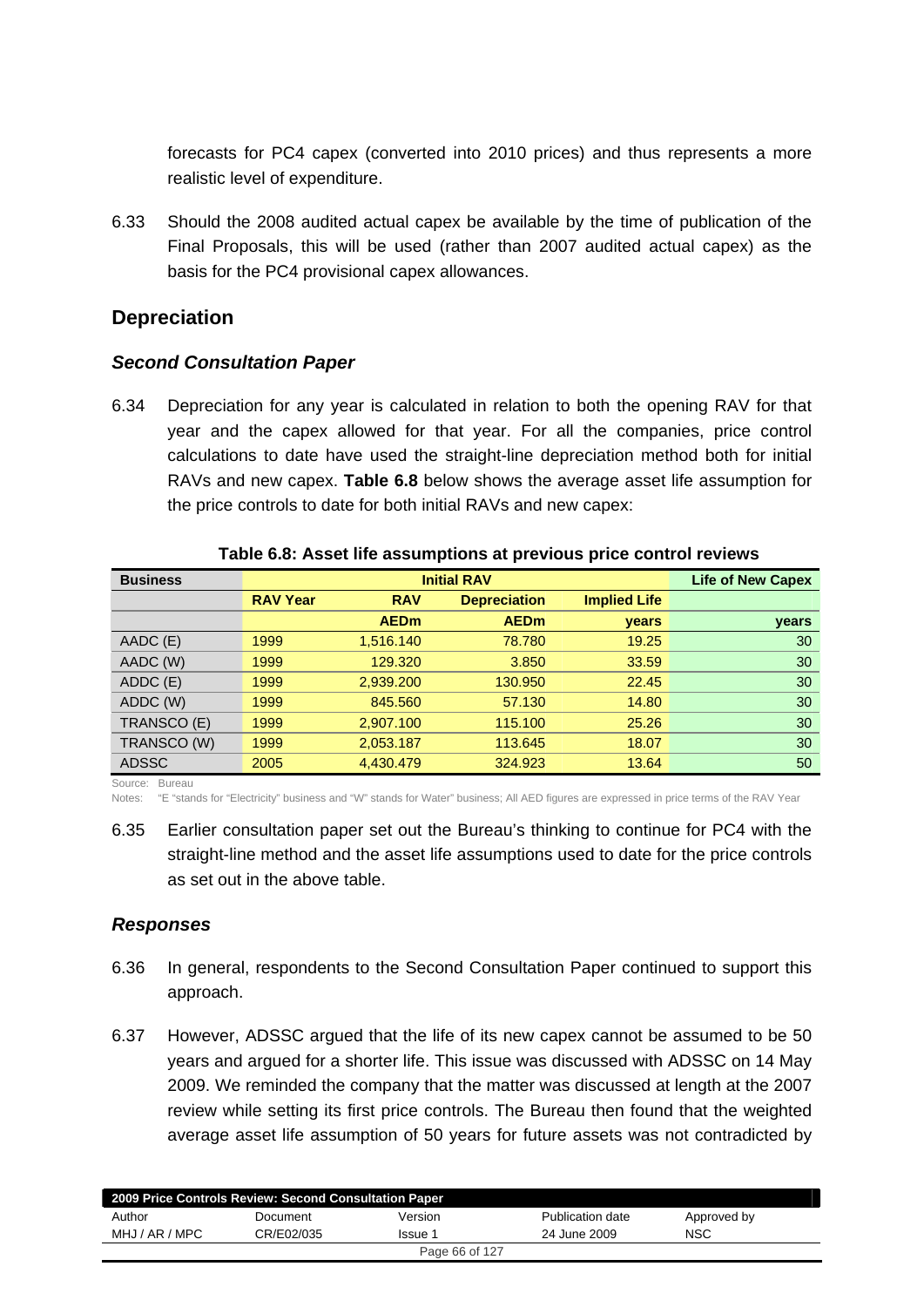the data for asset lives of different asset classes presented by ADSSC (refer to ADSSC's letter of 6 September 2007 and Bureau's letter of 18 October 2007). In fact, the company accepted this assumption at the last review via its letter of 31 October 2007 by stating that *"We note that the weighted average life of 50 years for new assets is dominated by the extent of our underground and civil assets but accept this figure as a reasonable assumption, based on current information"*.

- 6.38 As discussed in the Second Consultation Paper, a significant element of ADSSC's future capex programme relates to the construction of a major sewerage 'tunnel' on the Island of Abu Dhabi which is expected to have an asset life in excess of 100 years.
- 6.39 In the absence of any evidence to the contrary, the Bureau therefore remains satisfied with its average life assumption of 50 years for ADSSC's future assets.

### *Calculation of depreciation*

- 6.40 At the previous price control reviews, the depreciation on initial RAVs (adopted for the first price controls) and on the previous capex was calculated or reported in the same financial model used for the main price control calculations. However, the increase in the number of years since the first controls now means more detailed calculations are required. Further, initial RAVs, in some cases, are expected to be fully depreciated in the near future.
- 6.41 At this review, we have therefore developed a separate Microsoft Excel based model (to be referred to as the "*PC4 Depreciation Model*") solely to calculate, for each business separately, the depreciation on all allowed investments to date. This is done by separately calculating and adding depreciation on (a) the initial RAV, (b) each annual efficient capex during the PC1 and PC2 periods; (c) each annual provisional capex during the PC3 period; and (d) the foregone financing costs in relation to PC1 efficient capex agreed to be added to the RAV.
- 6.42 The model uses the average asset life assumptions and the capex efficiency assumptions adopted at this (or the previous reviews) for the initial RAV and subsequent capex. As any initial RAV or annual capex becomes fully depreciated, its depreciation for future years is set to zero. The output of this model is the total annual depreciation on the initial RAV and the capex (provisional or efficient, as the case may be) to date expressed in 2010 prices. There are separate worksheets in the model for each business. The model is available to the network companies upon request and will be updated at each price control review as appropriate.

| 2009 Price Controls Review: Second Consultation Paper |            |         |                  |             |  |  |
|-------------------------------------------------------|------------|---------|------------------|-------------|--|--|
| Author                                                | Document   | Version | Publication date | Approved by |  |  |
| MHJ / AR / MPC                                        | CR/E02/035 | Issue 1 | 24 June 2009     | <b>NSC</b>  |  |  |
| Page 67 of 127                                        |            |         |                  |             |  |  |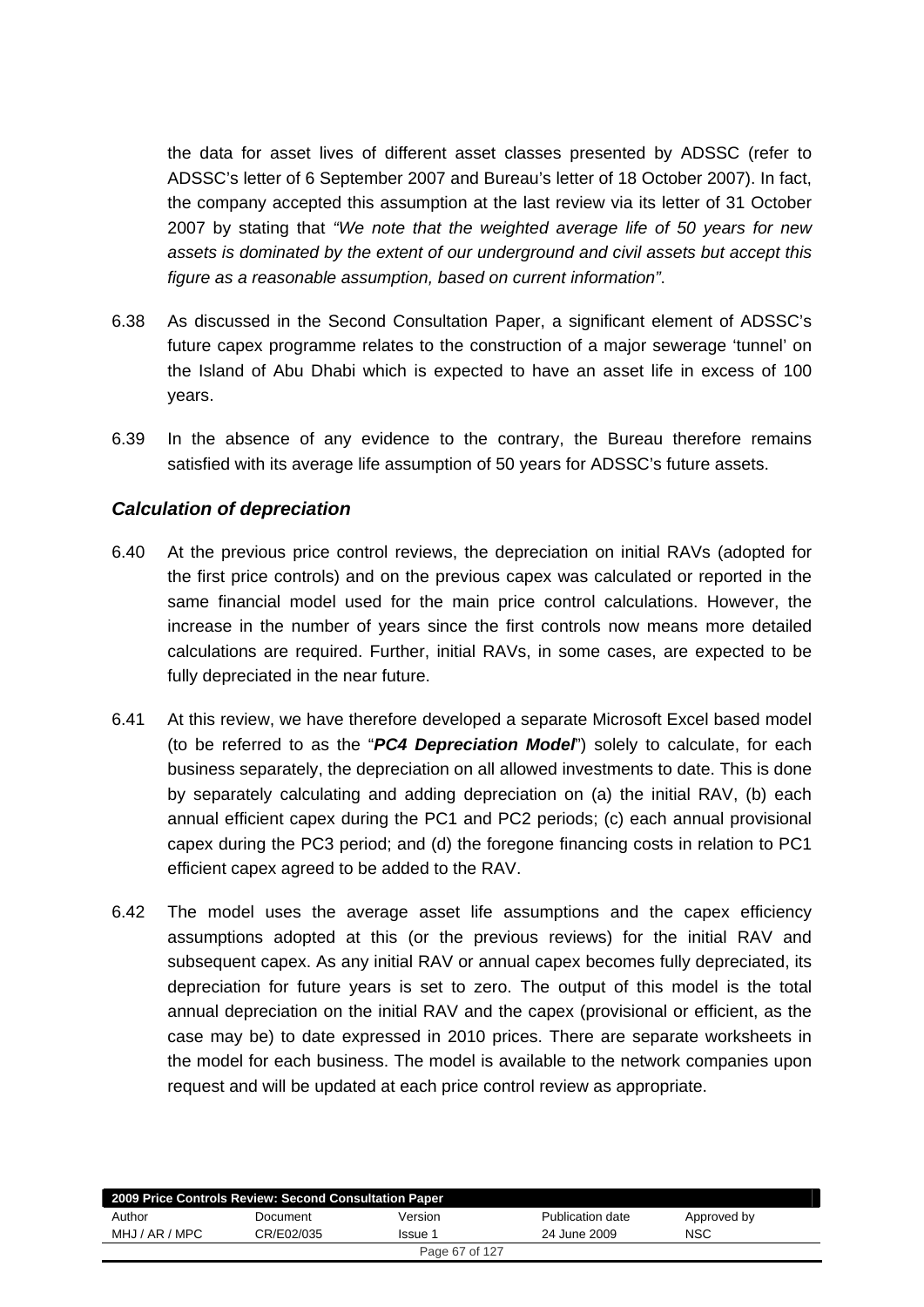6.43 **Table 6.9** below shows the total depreciation for each business calculated by this model for each year of the PC4 period in 2010 prices, in respect of initial RAVs, efficient PC1 and PC2 capex, and provisional PC3 capex:

| AED million, 2010 prices |             | 2010     | 2011     | 2012     | 2013     |
|--------------------------|-------------|----------|----------|----------|----------|
| AADC                     | Electricity | 307.04   | 307.04   | 307.04   | 307.04   |
|                          | Water       | 102.58   | 102.58   | 102.58   | 102.58   |
| <b>ADDC</b>              | Electricity | 505.12   | 505.12   | 505.12   | 505.12   |
|                          | Water       | 240.82   | 240.82   | 240.82   | 221.11   |
| <b>TRANSCO</b>           | Electricity | 846.23   | 846.23   | 846.23   | 846.23   |
|                          | Water       | 567.11   | 567.11   | 567.11   | 567.11   |
| <b>ADSSC</b>             | Total       | 544.41   | 544.41   | 544.41   | 544.41   |
| Total                    |             | 3,113.31 | 3,113.31 | 3,113.31 | 3,093.60 |

**Table 6.9: Depreciation on initial RAV and on capex to date (excluding PC4 capex)** 

- 6.44 It is noted that depreciation for ADDC's water business is lower in 2013 than in earlier years, as the initial (1999) RAV becomes fully depreciated in that year (in line with the initial RAV asset life shown in **Table 6.8**).
- 6.45 The above table excludes the depreciation in respect of the provisional PC4 capex, which is calculated in the main price control financial model discussed in Section 9 and is shown in **Table 6.10** below:

| AED million, 2010 prices |             | 2010   | 2011   | 2012   | 2013   |  |  |
|--------------------------|-------------|--------|--------|--------|--------|--|--|
| AADC                     | Electricity | 8.50   | 25.50  | 42.50  | 59.50  |  |  |
|                          | Water       | 1.83   | 5.50   | 9.17   | 12.83  |  |  |
| <b>ADDC</b>              | Electricity | 20.83  | 62.50  | 104.17 | 145.83 |  |  |
|                          | Water       | 5.83   | 17.50  | 29.17  | 40.83  |  |  |
| <b>TRANSCO</b>           | Electricity | 59.00  | 177.00 | 295.00 | 413.00 |  |  |
|                          | Water       | 16.67  | 50.00  | 83.33  | 116.67 |  |  |
| <b>ADSSC</b>             | Total       | 20.00  | 60.00  | 100.00 | 140.00 |  |  |
| Total                    |             | 132.67 | 398.00 | 663.33 | 928.67 |  |  |

#### **Table 6.10: Depreciation on PC4 provisional capex**

6.46 **Table 6.11** below presents the total annual depreciation for each business on all assets, namely the initial RAV, PC1 and PC2 efficient capex, PC3 provisional capex and PC4 provisional capex. Each amount in this table is the sum of corresponding amounts shown in **Tables 6.9** and **6.10** above.

| 2009 Price Controls Review: Second Consultation Paper |            |         |                  |             |  |  |
|-------------------------------------------------------|------------|---------|------------------|-------------|--|--|
| Author                                                | Document   | Version | Publication date | Approved by |  |  |
| MHJ / AR / MPC                                        | CR/E02/035 | Issue 1 | 24 June 2009     | <b>NSC</b>  |  |  |
| Page 68 of 127                                        |            |         |                  |             |  |  |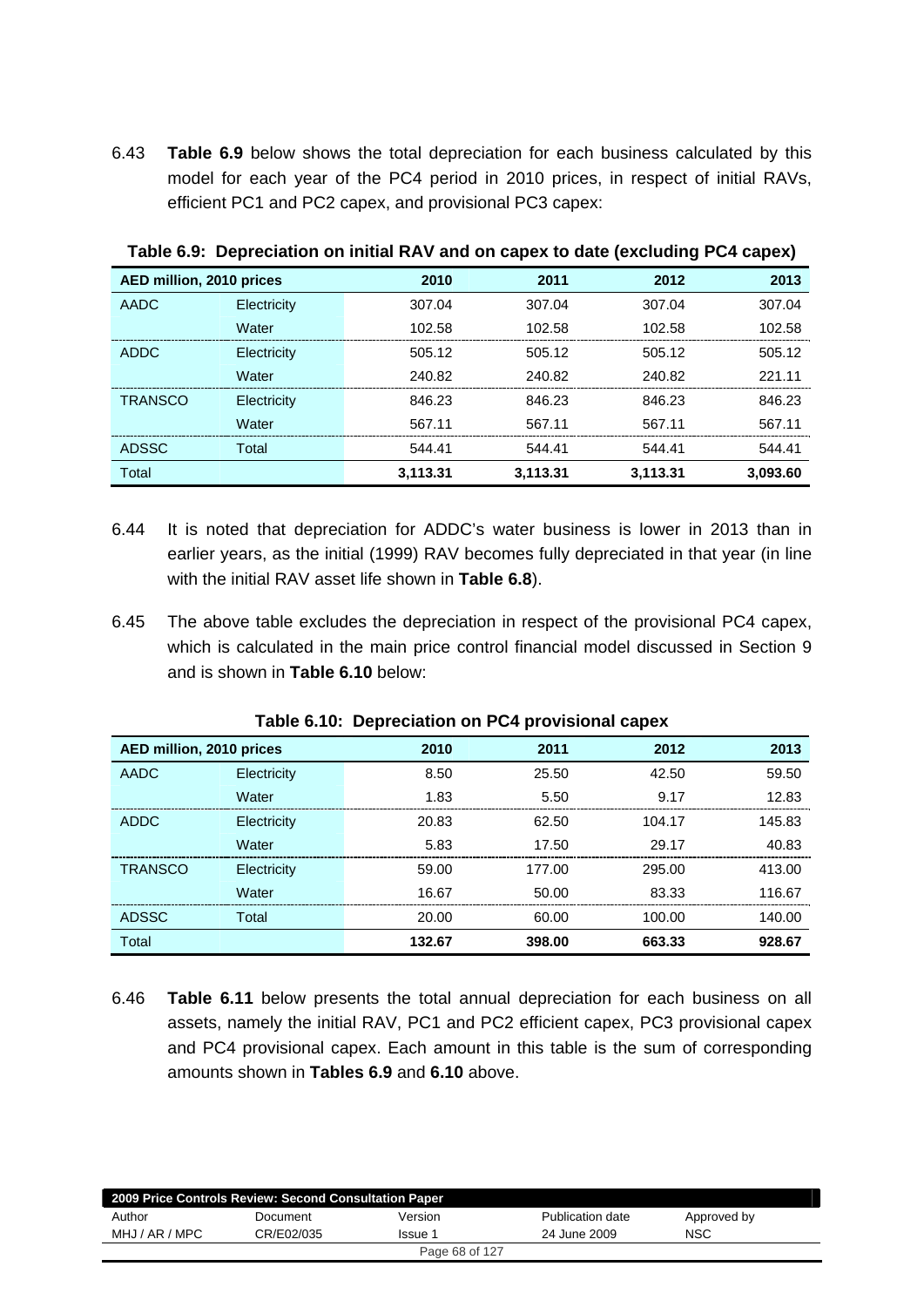| AED million, 2010 prices |             | 2010     | 2011     | 2012     | 2013     |
|--------------------------|-------------|----------|----------|----------|----------|
| AADC                     | Electricity | 315.54   | 332.54   | 349.54   | 366.54   |
|                          | Water       | 104.42   | 108.08   | 111.75   | 115.42   |
| <b>ADDC</b>              | Electricity | 525.95   | 567.62   | 609.29   | 650.95   |
|                          | Water       | 246.66   | 258.32   | 269.99   | 261.95   |
| <b>TRANSCO</b>           | Electricity | 905.23   | 1,023.23 | 1.141.23 | 1.259.23 |
|                          | Water       | 583.77   | 617.11   | 650.44   | 683.77   |
| <b>ADSSC</b>             | Total       | 564.41   | 604.41   | 644.41   | 684.41   |
| Total                    |             | 3.245.98 | 3.511.31 | 3.776.65 | 4.022.27 |

#### **Table 6.11: Total depreciation for PC4 calculations – Draft Proposals**

# **Updating RAVs**

- 6.47 The opening 2010 RAVs projected at the last price control reviews need to be updated for the following items (as well as adjustment to 2010 prices):
	- (a) additional efficient PC2 capex over and above the provisional PC2 capex allowances in PC2 controls, in the case of AADC, ADDC and TRANSCO; and
	- (b) provisional PC4 capex allowances being made at this review for all the four companies.

### *Updating RAVs for PC2 capex*

- 6.48 As agreed at the previous price control reviews, the additional efficient PC2 capex over and above the provisional PC2 capex allowances (i.e., the amounts in **Table 6.6** above) needs to be rolled into the RAVs. However, in line with the earlier discussion in this Section 6, the foregone financing costs (both depreciation and return on capital) relating to the period between when the PC2 capex was undertaken and when it will be financed is proposed to be remunerated over the PC4 period (rather than added to the RAVs as was done in the case of PC1 capex). **Annex A** to this paper shows how this has been done for each business of AADC, ADDC and TRANSCO separately in **Annexes A.1 through A.6**. The format of tables and calculations in each of these Annexes is standardised. This **Annex A** also describes the calculations on a line-by-line basis.
- 6.49 The results of this updating are summarised below:

| 2009 Price Controls Review: Second Consultation Paper |            |         |                  |             |  |
|-------------------------------------------------------|------------|---------|------------------|-------------|--|
| Author                                                | Document   | Version | Publication date | Approved by |  |
| MHJ / AR / MPC                                        | CR/E02/035 | Issue 1 | 24 June 2009     | <b>NSC</b>  |  |
| Page 69 of 127                                        |            |         |                  |             |  |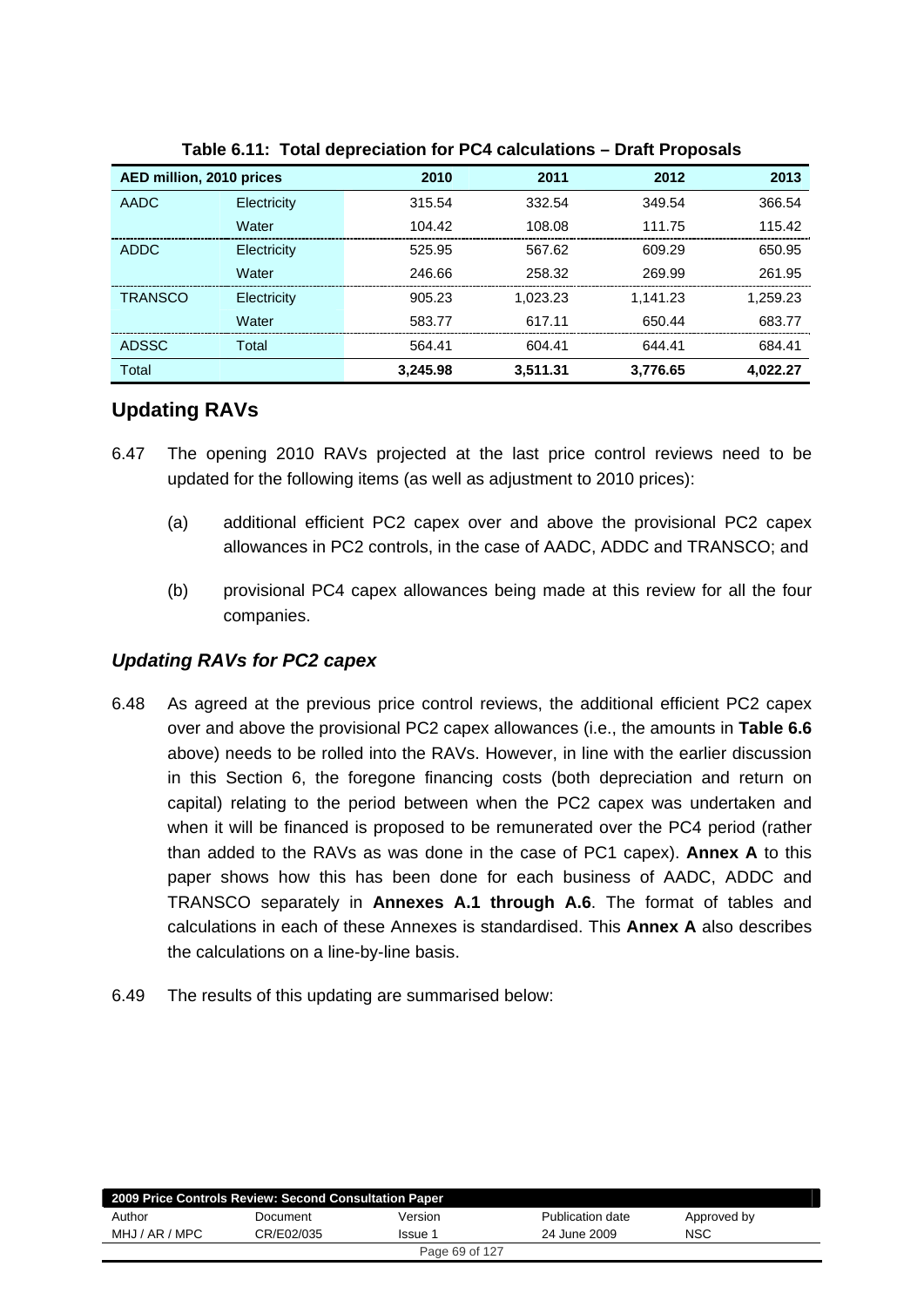| <b>AED million</b> |             | NPV of PC2 capex<br>foregone financing costs | <b>Opening 2010 RAVs</b><br>from last review | Opening 2010 RAVs updated<br>for efficient PC2 capex |
|--------------------|-------------|----------------------------------------------|----------------------------------------------|------------------------------------------------------|
|                    |             | $(2010)$ prices)                             | $(2006)$ prices)                             | $(2010)$ prices)                                     |
| AADC               | Electricity | 518.18                                       | 3,300.51                                     | 5,298.10                                             |
|                    | Water       | 186.03                                       | 1,628.53                                     | 2,518.78                                             |
| ADDC               | Electricity | (155.58)                                     | 7.037.90                                     | 9.341.40                                             |
|                    | Water       | 291.29                                       | 2.611.91                                     | 3,889.43                                             |
| <b>TRANSCO</b>     | Electricity | 1.209.61                                     | 12,118.09                                    | 18,720.51                                            |
|                    | Water       | 467.66                                       | 7.494.15                                     | 10,536.78                                            |
| <b>Total</b>       |             | 2.517.19                                     | 34,191.09                                    | 50,305.00                                            |

#### **Table 6.12: Updated RAVs and foregone financing costs for PC2 capex**

6.50 This table indicates that the total NPV of adjustments for foregone financing costs up to 2010 for all businesses amounts to about AED 2,517 million (in 2010 prices). The total opening 2010 RAV for all the businesses has increased from about AED 34 billion to about AED 50 billion. The increase reflects both the change in price basis from 2006 prices to 2010 prices (i.e. due to CPI inflation) and the inclusion of foregone financing costs relating to PC2 capex.

# *Updating RAVs for PC4 capex*

6.51 **Annexes A.1 through A.6** to this paper also show the updating of RAVs for provisional PC4 capex for each of AADC, ADDC, ADSSC and TRANSCO (all figures are in 2010 prices). The following table summarises the results of this updating:

|                | AED million, 2010 prices | 2010      | 2011      | 2012      | 2013      | 2014      |
|----------------|--------------------------|-----------|-----------|-----------|-----------|-----------|
| AADC           | Electricity              | 5,298.10  | 5.492.56  | 5,670.01  | 5.830.47  | 5,973.92  |
|                | Water                    | 2,518.78  | 2,524.37  | 2,526.29  | 2,524.54  | 2,519.12  |
| ADDC           | Electricity              | 9.341.40  | 10.065.45 | 10.747.83 | 11.388.54 | 11,987.59 |
|                | Water                    | 3,889.43  | 3.992.77  | 4.084.45  | 4,164.46  | 4,252.51  |
| <b>TRANSCO</b> | Electricity              | 18,720.51 | 21.355.28 | 23,872.05 | 26.270.82 | 28,551.59 |
|                | Water                    | 10,536.78 | 10.953.00 | 11,335.90 | 11,685.45 | 12,001.68 |
| <b>ADSSC</b>   |                          | 7,725.34  | 9.160.94  | 10,556.53 | 11.912.13 | 13,227.72 |
| <b>Total</b>   |                          | 58,030.34 | 63,544.36 | 68,793.05 | 73,776.40 | 78,514.13 |

**Table 6.13: Opening RAVs updated for provisional PC4 capex** 

6.52 The total RAV for all the businesses increases from about AED 58 billion (in 2010 before adjustments for provisional PC4 capex) to over AED 78 billion by end of 2013 (after adjustments for provisional PC4 capex). The RAVs shown in **Table 6.13** are used as inputs to the PC4 price control calculations in Section 9. The opening 2014 RAVs will also be used as the starting points at the next price controls review for any RAV updates for efficient or provisional capex.

| 2009 Price Controls Review: Second Consultation Paper |            |         |                  |             |  |  |
|-------------------------------------------------------|------------|---------|------------------|-------------|--|--|
| Author                                                | Document   | Version | Publication date | Approved by |  |  |
| MHJ / AR / MPC                                        | CR/E02/035 | Issue 1 | 24 June 2009     | NSC         |  |  |
| Page 70 of 127                                        |            |         |                  |             |  |  |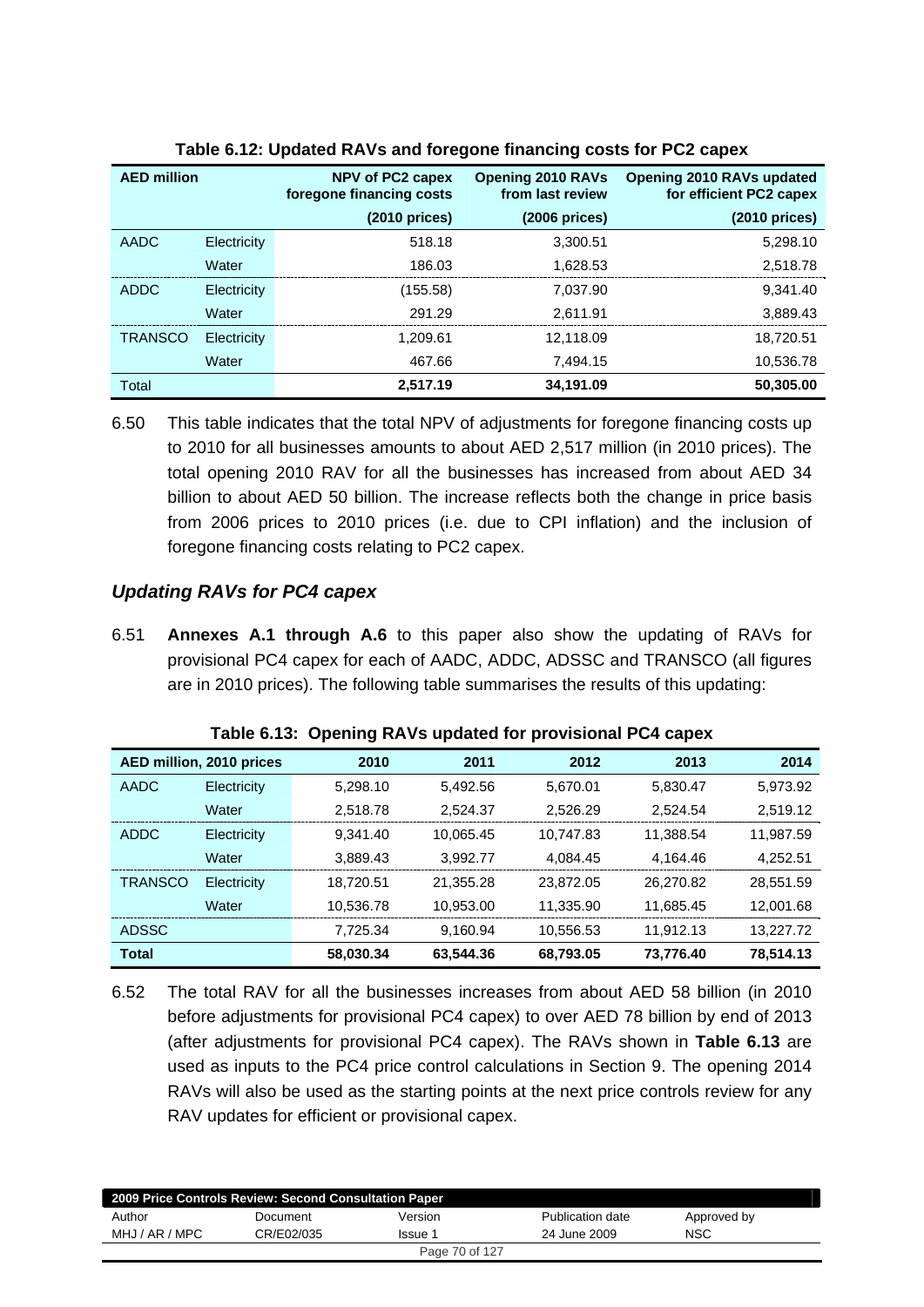# **Introduction**

- 7.1 This Section 7 discusses the Bureau's estimate of the cost of capital for the network companies. This estimate is used as the allowed rate of return to be applied to the RAV each year to calculate the return on capital component of the annual revenue requirement.
- 7.2 Earlier consultation papers described the theoretical framework and the Bureau's approach to cost of capital calculations in detail. The Bureau has to date calculated the cost of capital as the forward-looking, post-tax Weighted Average Cost of Capital (WACC) for the companies by applying the Capital Asset Pricing Model (CAPM) to the data available from local and international capital markets. Since the Bureau's price control calculations are carried out in **real terms** (i.e. excluding inflation), the inputs to the cost of capital calculation have also been in real terms.
- 7.3 The Bureau's cost of capital calculations to date have drawn heavily on the estimates of cost of capital components used by regulators of similar businesses in the UK and Australia subject to a similar regulatory regime. However, with the continuing improvements in the local and regional capital markets, these estimates were crosschecked against the information available from such markets in order to capture any particular factors that may be specific to the businesses operating in Abu Dhabi.
- 7.4 The Bureau's cost of capital calculations adopted at the last price control reviews for network companies are summarised in the following table:

|                                 | Low   | <b>High</b> |
|---------------------------------|-------|-------------|
| Risk-free rate (real)           | 2.9%  | 3.0%        |
| Debt premium                    | 1.3%  | 1.3%        |
| <b>Corporation Tax</b>          | 30.0% | 30.0%       |
| Post-tax cost of debt (real)    | 2.9%  | 3.0%        |
| <b>Equity Risk Premium</b>      | 4.3%  | 4.7%        |
| <b>Equity Beta</b>              | 0.86  | 1.00        |
| Post-tax cost of equity (real)  | 6.5%  | 7.7%        |
| Gearing                         | 55.0% | 45.0%       |
| Post-tax cost of capital (real) | 4.5%  | 5.6%        |

#### **Table 7.1: Bureau's cost of capital calculations for PC3 review**

Source: Bureau's Final Proposals for PC3, 2005 Price Controls Review, 14 November 2005

| 2009 Price Controls Review: Second Consultation Paper |            |                |                  |             |  |  |
|-------------------------------------------------------|------------|----------------|------------------|-------------|--|--|
| Author                                                | Document   | Version        | Publication date | Approved by |  |  |
| MHJ / AR / MPC                                        | CR/E02/035 | Issue 1        | 24 June 2009     | NSC         |  |  |
|                                                       |            | Page 71 of 127 |                  |             |  |  |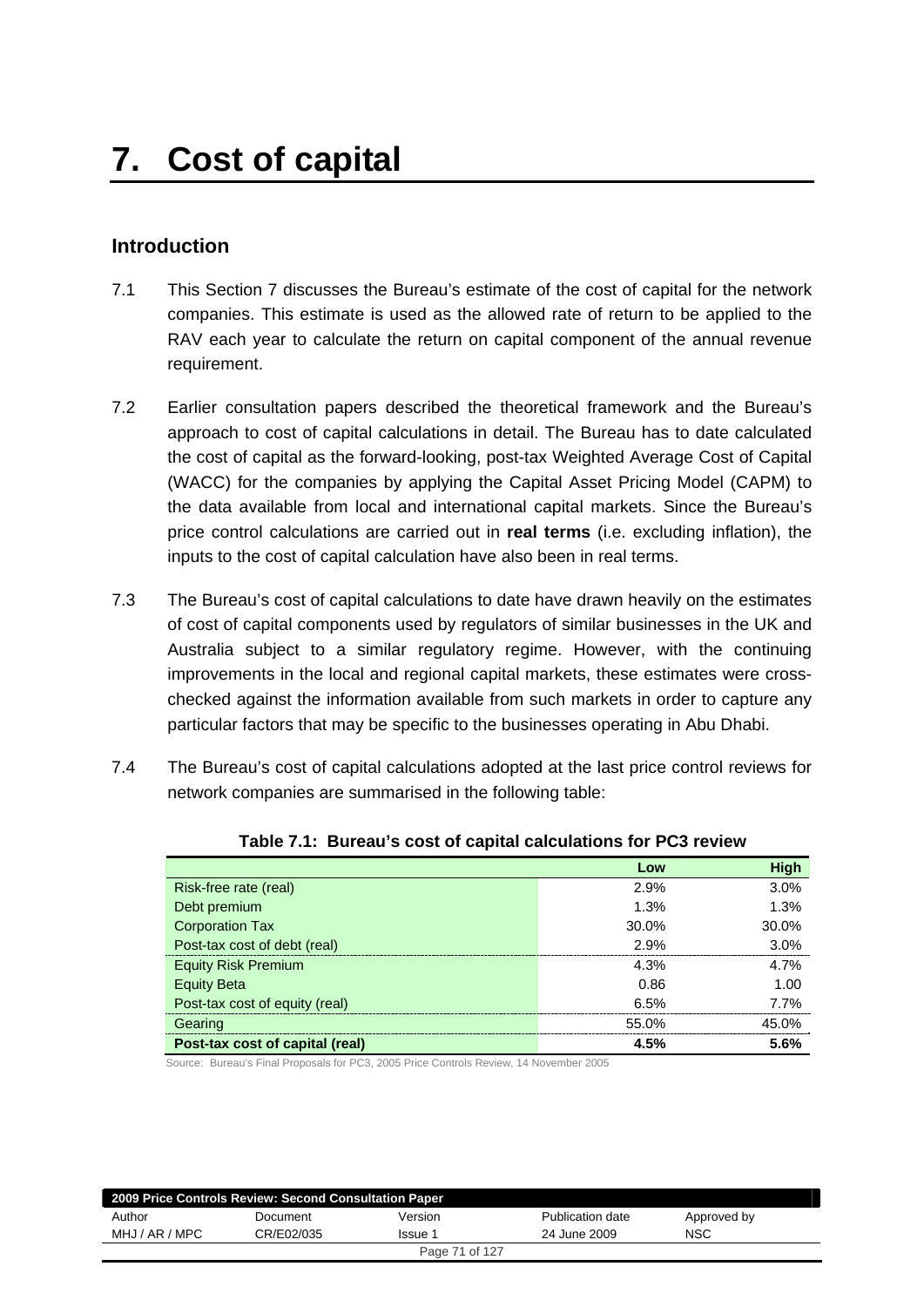# **Second Consultation Paper**

### *Recent developments*

- 7.5 Earlier consultation papers provided the following evidence indicating a lower cost of capital than 5% previously used by the Bureau:
	- (a) The regulatory decisions in the UK and Australia during 2007 showing the real post-tax cost of capital in the range of 3.83% - 5.20%, with a mid-point average of 4.52%.
	- (b) Upgrading of the UAE's country rating by Moody's Investor Services by one level from A1 to Aa3, indicating (all else equal) a lower cost of capital for UAE companies than before.
	- (c) Assigning of a credit rating of Aa3 by Moody's to Abu Dhabi National Energy Company (or TAQA), a subsidiary of ADWEA holding significant ownership of the IWPPs in Abu Dhabi. This indicates a lower rate of return (by approximately 0.5 to 1 percentage points) for Abu Dhabi companies than that estimated by the overseas regulators, who base their analysis on a (lower) investment grade credit rating.
	- (d) Recent significant volatility in the equity markets and declines in (i) the riskfree rate (as low as 2% p.a. in nominal terms), (ii) the overall cost of debt in global markets, and (iii) the UAE inter-bank interest rates.

### *Assessment of respondents' estimates*

7.6 In order to assess the responses to the First Consultation Paper, which referred to other sources for cost of capital data in nominal terms, the Second Consultation Paper converted the Bureau's real WACC estimates from **Table 7.1** above into nominal WACC estimates (for a like to like comparison against other sources) assuming a medium-term UAE inflation of 5% per annum:

|                          | <b>Estimates in real terms</b> | <b>Equivalent estimates in nominal terms</b><br>(based on 5% inflation assumption) |
|--------------------------|--------------------------------|------------------------------------------------------------------------------------|
| Post-tax cost of debt    | $2.9\%$ - 3%                   | 7.9% - 8%                                                                          |
| Post-tax cost of equity  | $6.5\% - 7.7\%$                | $11.5\% - 12.7\%$                                                                  |
| Gearing                  | 45% - 55%                      | 45% - 55%                                                                          |
| Post-tax cost of capital | $4.5\% - 5.6\%$                | $9.5\% - 10.6\%$                                                                   |

| Table 7.2: Bureau's cost of capital calculations for PC3 in nominal prices |  |  |
|----------------------------------------------------------------------------|--|--|
|                                                                            |  |  |

Source: Bureau's calculations using a simpler formula (nominal WACC = real WACC + inflation) than the actual relationship.

7.7 This table shows that the Bureau's calculations at the last review give a nominal cost of debt of 7.9-8% and a nominal cost of capital of 9.5%-10.6%, for a 5% inflation

| 2009 Price Controls Review: Second Consultation Paper |            |         |                  |             |  |  |
|-------------------------------------------------------|------------|---------|------------------|-------------|--|--|
| Author                                                | Document   | Version | Publication date | Approved by |  |  |
| MHJ / AR / MPC                                        | CR/E02/035 | Issue 1 | 24 June 2009     | <b>NSC</b>  |  |  |
| Page 72 of 127                                        |            |         |                  |             |  |  |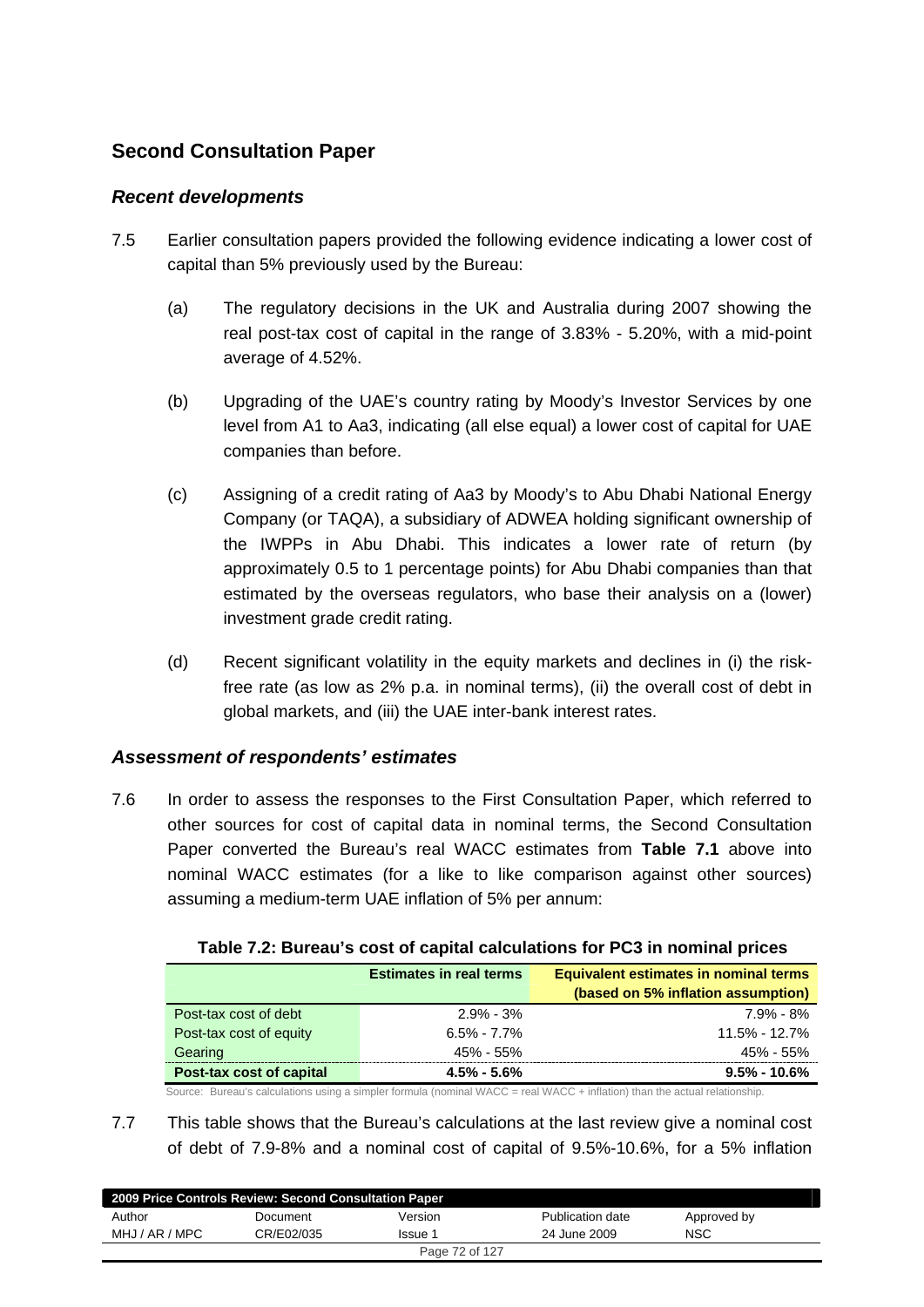assumption. As shown in the table below, the Bureau's estimates were, if anything, on the higher side compared to the evidence submitted by the respondents.

|                          | <b>Bureau's estimates</b>             | <b>ADDC</b>                          | <b>ADWEA</b>                                       |  |  |  |
|--------------------------|---------------------------------------|--------------------------------------|----------------------------------------------------|--|--|--|
|                          | (based on 5%<br>inflation assumption) | (quoted from<br>overseas regulators) | (actual cost of borrowing for sector<br>companies) |  |  |  |
| Post-tax cost of debt    | 7.9% - 8%                             |                                      | 4.75%-7.50% (assuming 4% EIBOR)                    |  |  |  |
| Post-tax cost of capital | $9.5\%$ - 10.6%                       | 5.13%-8.60%                          |                                                    |  |  |  |

#### **Table 7.3: Respondents' estimated costs of capital in nominal prices**

#### *Assessment of latest local capital market estimates*

7.8 The Second Consultation Paper also presented recent cost of capital estimates by some local capital market analysts for the UAE companies operating in the transport, telecom, district cooling and real estate sectors as follows:

|                  | Analyst                         | Company    | <b>Sector</b> | <b>Date</b>     | <b>Cost of equity</b> | <b>Cost of debt</b> | <b>WACC</b>        |
|------------------|---------------------------------|------------|---------------|-----------------|-----------------------|---------------------|--------------------|
|                  | <b>EFG Hermes</b>               | Aldar      | Real estate   | Jun 2008        | 11.04%                |                     | 9.25%              |
| 2.               | Morgan Stanley                  | Tabreed    | Cooling water | Jun 2008        | 14.00%                | 5.00%               | 8.00%              |
| 3.               | <b>EFG Hermes</b>               | Air Arabia | Airline       | <b>Jul 2008</b> | 10.50%                |                     |                    |
| $\overline{4}$ . | Citigroup                       | Air Arabia | Airline       | <b>Jul 2008</b> | 10.90%                | 6.00%               |                    |
| 5.               | <b>NBK Capital</b>              | Du         | Telecom       | Dec 2008        | 12.75%                |                     |                    |
| 6.               | Prime Holding                   | Emaar      | Real estate   | Dec 2008        | 15.51%                | 6.86%               | 12.5%              |
| 7.               | <b>HSBC</b>                     | Sorouh     | Real estate   | Jan 2009        | 12.30%                | 6.50%               | 10.00%             |
|                  | Range of estimates<br>Mid-point |            |               |                 | 10.5%-15.51%<br>13%   | 5%-6.860%<br>5.93%  | 8%-12.5%<br>10.25% |

#### **Table 7.4: Recent local capital market estimates of cost of capital (nominal terms)**

Source: Various research reports by the analyst firms listed above.

- 7.9 Comparing these local capital market estimates against the Bureau's nominal estimates in **Table 7.3** above, the following was noted:
	- (a) The nominal cost of equity estimated by analysts (10.5%-15.51%) was consistent with range estimated by the Bureau (11.5%-12.7%);
	- (b) The analysts' estimates of nominal cost of debt (5%-6.86%) were consistent with ADWEA's actual cost of borrowing (3.75%-7.50%) but significantly lower than the Bureau's previously estimated cost of debt (7.9%-8%); and
	- (c) The analysts' estimates of overall nominal WACC (8%-12.5%) were consistent with the Bureau's nominal WACC estimates (9.5%-10.6%).

| 2009 Price Controls Review: Second Consultation Paper |            |         |                  |             |  |
|-------------------------------------------------------|------------|---------|------------------|-------------|--|
| Author                                                | Document   | Version | Publication date | Approved by |  |
| MHJ / AR / MPC                                        | CR/E02/035 | Issue 1 | 24 June 2009     | <b>NSC</b>  |  |
| Page 73 of 127                                        |            |         |                  |             |  |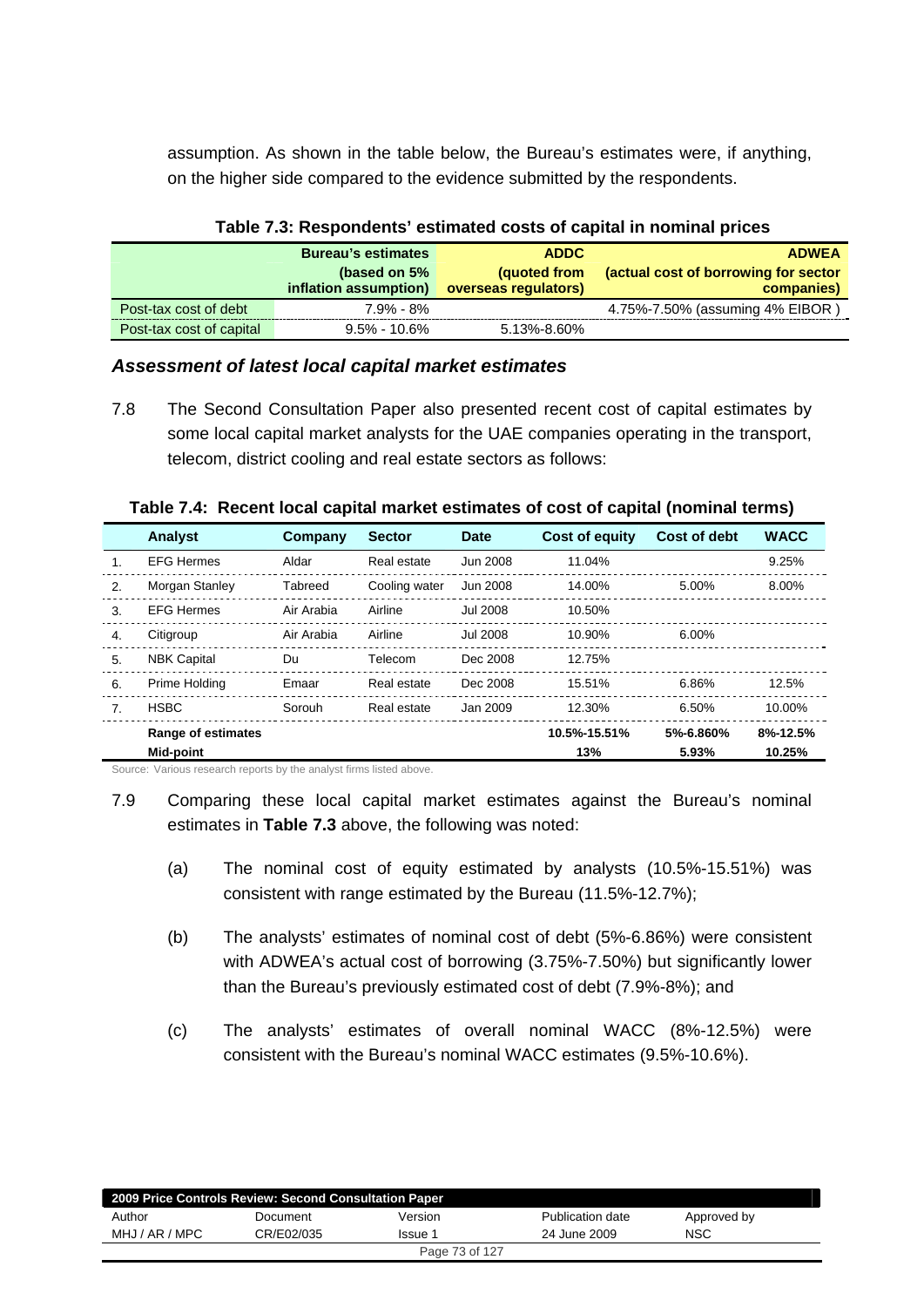## *Bureau's thinking in Second Consultation Paper*

7.10 The evidence provided by the respondents to the First Consultation Paper and the latest local capital market estimates indicated a cost of capital lower than the Bureau's estimate at the last reviews. The Second Consultation Paper therefore set out our thinking to use a real, post-tax WACC of 4.50% for PC4 calculations for all network companies.

## **Responses**

- 7.11 In response to the Second Consultation Paper, the companies generally deferred the cost of capital issue to their shareholder, ADWEA. While ADDC pointed to the additional return of 0.5% previously included in the cost of capital for the distribution companies, it did not make a case justifying why such additional return be considered at this review.
- 7.12 ADSSC wished to discuss how the cost of capital is incorporated in its current budgeting environment. At the meeting on 14 May 2009, we explained to ADSSC that, while the company at present does not receive full subsidy from the government covering all components of its revenue requirement or MAR, the cost of capital is used to calculate the return on capital component of its revenue requirement (which is similar in magnitude to the depreciation component). However, once the framework for subsidy calculation as developed for the distribution companies is adopted for ADSSC, the company will be able to see the impact of the cost of capital.
- 7.13 While we have not received any further response from ADWEA on the cost of capital, we have already explained in detail in the Second Consultation Paper (summarised above) how our estimate compares against ADWEA's estimate.

# **Draft Proposal**

- 7.14 Based on the above discussion and evidence, we have adopted a real, post-tax cost of capital of 4.50% for these Draft Proposals in respect of all network companies.
- 7.15 However, as discussed in Section 2, the introduction of PCROM at this review will result in lower risks and hence lower cost of capital for the companies. We are therefore considering whether to further reduce our estimate of the cost of capital by, say, 0.1%-0.5% to reflect the lower risks.

| 2009 Price Controls Review: Second Consultation Paper |            |         |                  |             |  |
|-------------------------------------------------------|------------|---------|------------------|-------------|--|
| Author                                                | Document   | Version | Publication date | Approved by |  |
| MHJ / AR / MPC                                        | CR/E02/035 | Issue 1 | 24 June 2009     | <b>NSC</b>  |  |
| Page 74 of 127                                        |            |         |                  |             |  |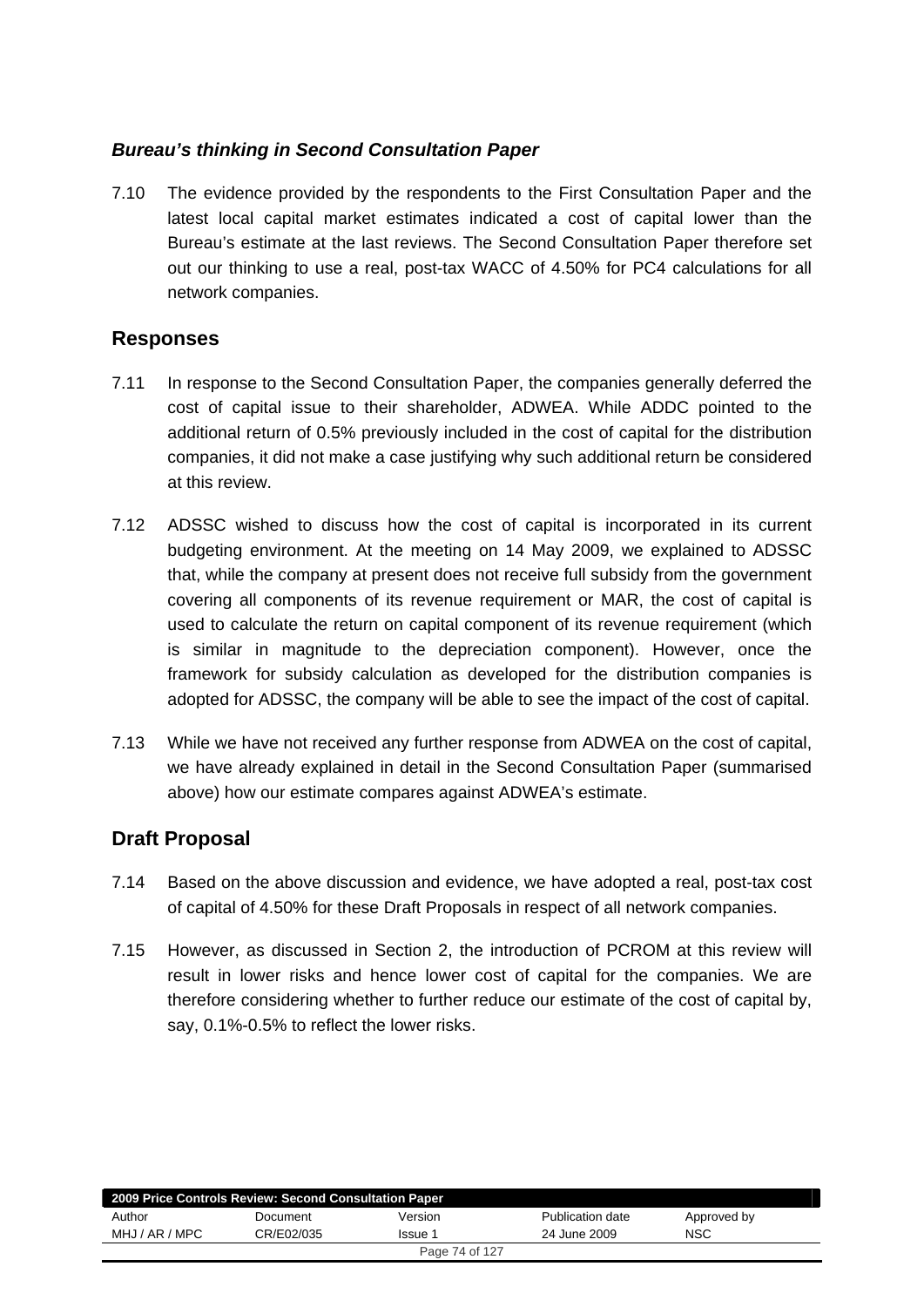# **Introduction**

8.1 The Second Consultation Paper identified the following potential financial adjustments relating to past years which may be required at this review:

|  | Table 8.1: Financial adjustments at this review – Second Consultation Paper |  |  |
|--|-----------------------------------------------------------------------------|--|--|
|  |                                                                             |  |  |

| S.No. | <b>Financial adjustment for</b>                                                                                                                                                            | <b>Company</b>                       |
|-------|--------------------------------------------------------------------------------------------------------------------------------------------------------------------------------------------|--------------------------------------|
| 1.    | Performance on PIS Category B indicators                                                                                                                                                   | All network companies (under review) |
| 2.    | Performance on 2007 Five-Year Planning Statement                                                                                                                                           | <b>TRANSCO (electricity)</b>         |
| 3.    | Mis-statement of revenue drivers or regulated revenues in<br>audited PCR (if any)                                                                                                          | All network companies (under review) |
| 4.    | Asset disposal or transfer (if related incomes not already<br>included within regulated revenue in audited PCRs)                                                                           | All network companies (under review) |
| 5.    | Delay in implementation of Bureau's approved large customer<br>tariff for TRANSCO (if commencement of such implementation is<br>not confirmed)                                             | AADC (pending confirmation)          |
| 6.    | Impact of S1 transmission system constraints (amounting to<br>about AED 150 million in 2004-2007 prices)                                                                                   | <b>TRANSCO</b>                       |
| 7.    | Delay in customers' water asset installations (amounting to about<br>AED 25 million in 2003 prices)                                                                                        | AADC                                 |
| 8.    | Delay in water interface metering                                                                                                                                                          | ADDC (and possibly AADC)             |
| 9.    | Implementation of Guaranteed Standards (depending on<br>consultant's report on performance) and internet-based bill<br>payment methods (depending on web portal operation by June<br>2009) | AADC and ADDC                        |

Notes: SBAs = Separate Business Accounts; PCR = Price Control Return; AIS = Annual Information Submission

- 8.2 The paper also highlighted the introduction of a mechanism for TRANSCO whereby a financial adjustment (equal to 50% of PWPA availability payments unnecessarily incurred by the sector) would be made at the next price control review for any water transmission constraints remaining for 2009 onwards.
- 8.3 Each of the above financial adjustments is discussed below in turn, along with the responses we received in respect of that adjustment. Where appropriate, the adjustment has been calculated in NPV terms as if it had been made at the time of occurrence of the event to which it relates. For this, we have used the UAE CPI assumptions set out in **Table 2.5** for conversion of different amounts into 2010 prices, and the cost of capital determined at the previous price control reviews as the discount rate for the relevant years. The financial adjustments proposed here have been used in the price control calculations in Section 9.

| 2009 Price Controls Review: Second Consultation Paper |            |                |                  |             |  |
|-------------------------------------------------------|------------|----------------|------------------|-------------|--|
| Author                                                | Document   | Version        | Publication date | Approved by |  |
| MHJ / AR / MPC                                        | CR/E02/035 | <b>Issue 1</b> | 24 June 2009     | <b>NSC</b>  |  |
| Page 75 of 127                                        |            |                |                  |             |  |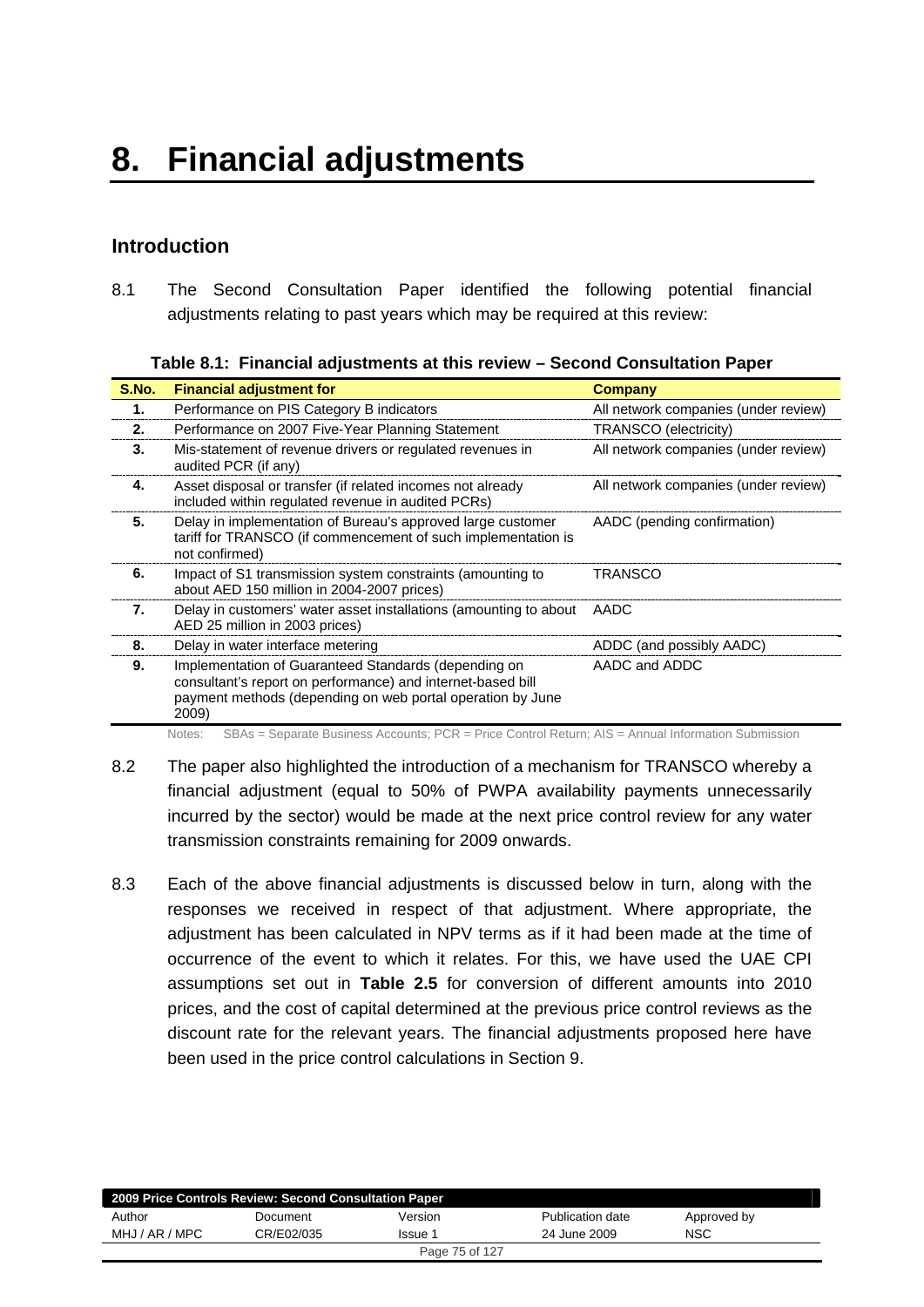# **Financial adjustments for performance on PIS Category B**

### *Second Consultation Paper*

8.4 The Second Consultation Paper explained that we will continue to monitor companies' performance on PIS Category B indicators over the PC3 period until publication of the Final Proposals on PC4 in September 2009 for any required financial adjustment (up to 2% of a company's "own" MAR) at this review, as agreed at the previous control reviews. Any adjustments for performance in respect of the 2009 financial year would need to be deferred to the next price controls review (i.e., 2013). While the paper expressed general concerns on the performance of some companies on certain Category B indicators, it particularly expressed our intention to apply a negative financial adjustment in respect of TRANSCO's 2007 Five-Year Planning Statement (Electricity), which the Bureau was not able to approve.

### *Responses*

- 8.5 In response to the Second Consultation Paper, ADDC reiterated its concerns on such adjustments being of no real purpose, retrospective, subjective, arbitrary and without any foundation for ADDC to improve and measure against.
- 8.6 TRANSCO expressed its disappointment with the proposed adjustment for its performance on the planning statement. It requested the Bureau to identify the precise clause or requirement of its licence which TRANSCO did not fulfil and can justify the financial penalty in question. TRANSCO argued that its 2007 statement met all requirements of Licence Condition 15 (evidenced from inclusion of all projects proposed in the 2007 statement in the approved 2008 statement) and that it worked hard within its new organisational structure to address each of the Bureau's concerns. It argued that the Bureau's information requirement was not clearly defined at the time.
- 8.7 On ADDC's concern, we remind the companies that, while there are many Category B indicators and many of them are not defined as clearly as Category A ones, we have proposed financial adjustments only for those (few) indicators where the relevant company's performance was exceptionally good or poor.
- 8.8 We refer TRANSCO to paragraph 5 of its Licence Condition 15 which states that *"The Licensee shall … … prepare statements (separately in relation to the Licensee's water transmission system and electricity transmission system) in a form approved by the Bureau showing in respect of each of the five succeeding financial years …….".* This clearly requires the preparation of the statement in a *form approved by the Bureau*. We believe that the Bureau's requirements were clear at the time and

| 2009 Price Controls Review: Second Consultation Paper |            |         |                  |             |  |
|-------------------------------------------------------|------------|---------|------------------|-------------|--|
| Author                                                | Document   | Version | Publication date | Approved by |  |
| MHJ / AR / MPC                                        | CR/E02/035 | Issue 1 | 24 June 2009     | <b>NSC</b>  |  |
| Page 76 of 127                                        |            |         |                  |             |  |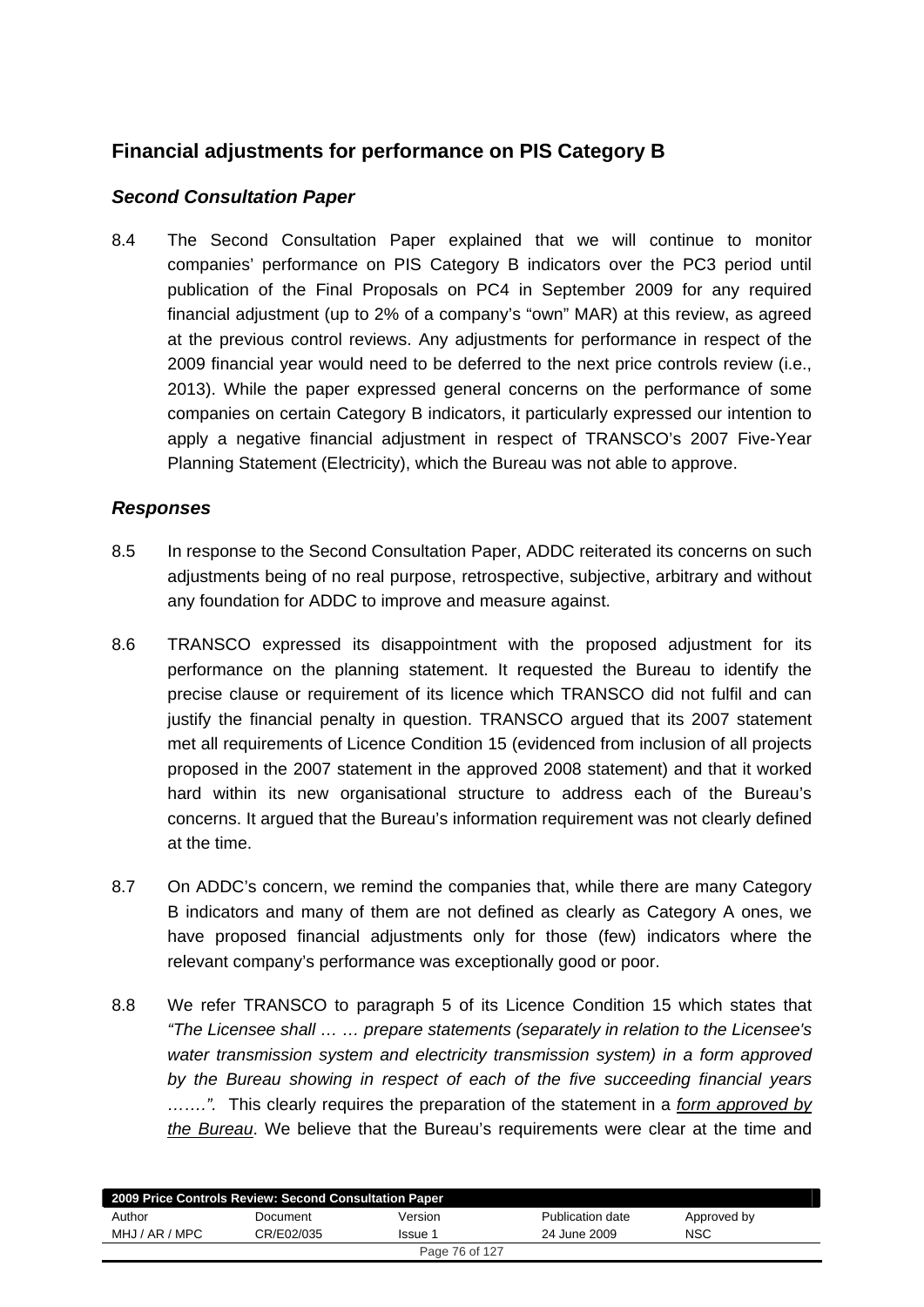TRANSCO did not provide the required information and did not prepare the statement in the form that the Bureau could approve. This led to such a performance on a measure which TRANSCO knew was a PIS Category B indicator with associated potential financial adjustment. The 2008 statement was approved by the Bureau only because TRANSCO then complied with its Licence Condition 15.

8.9 It is also noted that the Bureau was not able to approve TRANSCO's 2006 Five-Year Planning Statement (Water). The Draft Proposals therefore also include a negative financial adjustment in this case.

### *Calculation*

8.10 The following table shows our calculation of the two financial adjustments for TRANSCO in 2010 prices. This is shown as NPV at 1 January 2010 based on 1% of the relevant MAR and using the relevant cost of capital as the discount rate:

| <b>TRANSCO's 2007 FYS (Electricity)</b>                              |                          |           |
|----------------------------------------------------------------------|--------------------------|-----------|
| 2007 Maximum Allowed Revenue (MAR)                                   | AED million, 2007 prices | 1,160.28  |
|                                                                      | AED million, 2010 prices | 1,457.92  |
| Financial adjustment                                                 | % of MAR                 | $-1.00\%$ |
|                                                                      | AED million, 2010 prices | $-14.58$  |
| Cost of capital used for PC3                                         | $\%$                     | 5.00%     |
| Multiplication factor (mid-year basis) to calculate PV at 1 Jan 2010 |                          | 1.130     |
| PV of financial adjustment at 1 January 2010                         | AED million, 2010 prices | $-16.47$  |
| TRANSCO's 2006 FYS (Water)                                           |                          |           |
| 2007 Maximum Allowed Revenue (MAR)                                   | AED million, 2007 prices | 756.32    |
|                                                                      | AED million, 2010 prices | 1,038.57  |
| Financial adjustment                                                 | % of MAR                 | $-1.00\%$ |
|                                                                      | AED million, 2010 prices | $-10.39$  |
| Cost of capital used for PC3                                         | $\%$                     | 5.00%     |
| Multiplication factor (mid-year basis) to calculate PV at 1 Jan 2010 |                          | 1.186     |
| PV of financial adjustment at 1 January 2010                         | AED million, 2010 prices | $-12.32$  |

|  |  |  |  |  | Table 8.2: Financial adjustments for TRANSCO's FYS - Draft Proposals |  |
|--|--|--|--|--|----------------------------------------------------------------------|--|
|--|--|--|--|--|----------------------------------------------------------------------|--|

Source: TRANSCO's audited PCRs for 2006-2007

Notes: MAR includes Q term but excludes K factor and any derogation

## **PCR-related financial adjustments**

8.11 For these Draft Proposals, we have not identified the need for any financial adjustment for mis-statement of revenue drivers and/or regulated revenues in the companies' past PCRs. Any such errors when identified were corrected in the following year's PCR.

| 2009 Price Controls Review: Second Consultation Paper |            |                |                  |             |  |
|-------------------------------------------------------|------------|----------------|------------------|-------------|--|
| Author                                                | Document   | Version        | Publication date | Approved by |  |
| MHJ / AR / MPC                                        | CR/E02/035 | Issue 1        | 24 June 2009     | <b>NSC</b>  |  |
|                                                       |            | Page 77 of 127 |                  |             |  |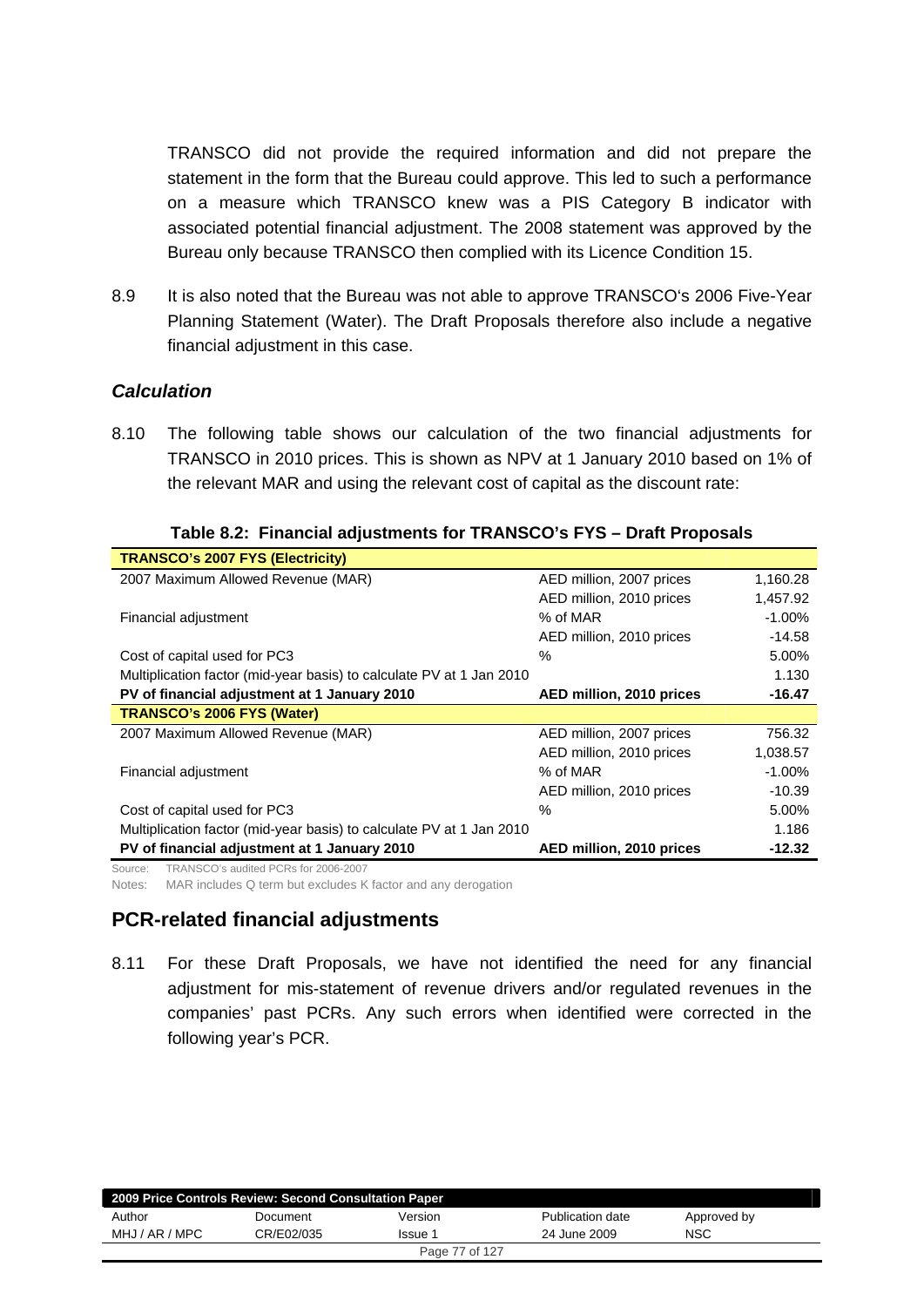# **Financial adjustments for asset disposal or transfer**

8.12 For these Draft Proposals, we have not identified a requirement for any financial adjustment for asset disposal or transfer. This is because (a) the actual PC2 capex used in Section 6 automatically deducts the net book value of certain assets disposed of or transferred by the company from the capex, and (b) we are not aware of any incomes from asset sales / transfers which have not been included within the "regulated revenue" in the audited PCRs for the PC3 period to date.

## **Financial adjustment for implementation of large customer tariff**

8.13 The Second Consultation Paper expressed our intention not to make any negative financial adjustment for the delay in implementation by AADC of the large-user special tariff for TRANSCO, provided AADC had implemented the tariff (which has been confirmed by AADC).

# **Financial adjustment for transmission system constraints (TRANSCO)**

### *Financial adjustment for past constraints*

- 8.14 In accordance with the Bureau's determination at the 2005 price controls review, the Second Consultation Paper described our intention to apply a negative adjustment of about AED 150 million (in nominal prices over the period 2004-2007) to TRANSCO's future revenue at this review. This is for the delays in the completion of the water transmission system associated with the Shuweihat (S1) production project. This was based on 50% of the availability payments unnecessarily incurred by ADWEC under the PWPA for the S1 project.
- 8.15 Due to the confidential nature of some data, the paper did not present the calculation of the adjustment and instead offered sharing the calculation with TRANSCO for review and any comments.
- 8.16 In response to the paper, TRANSCO reiterated its concerns on being penalised twice for this delay through the PC2 capex efficiency review and the proposed financial adjustment. It however noted that Approach 3 (i.e. relative-efficiency approach) if used for PC2 capex would mitigate the impact of this "*double jeopardy assessment*" to some extent. AADC argued for a positive financial adjustment to its opex at this review for the additional costs it incurred to manage the impact of upstream water supply constraints in terms of extended intermittent supply regime, prolonged manual valve operations, leakage due to intermittent pressurisation, alternative water supply arrangements, increased customer concerns and contact centre calls.

| 2009 Price Controls Review: Second Consultation Paper |            |         |                  |             |  |
|-------------------------------------------------------|------------|---------|------------------|-------------|--|
| Author                                                | Document   | Version | Publication date | Approved by |  |
| MHJ / AR / MPC                                        | CR/E02/035 | Issue 1 | 24 June 2009     | <b>NSC</b>  |  |
| Page 78 of 127                                        |            |         |                  |             |  |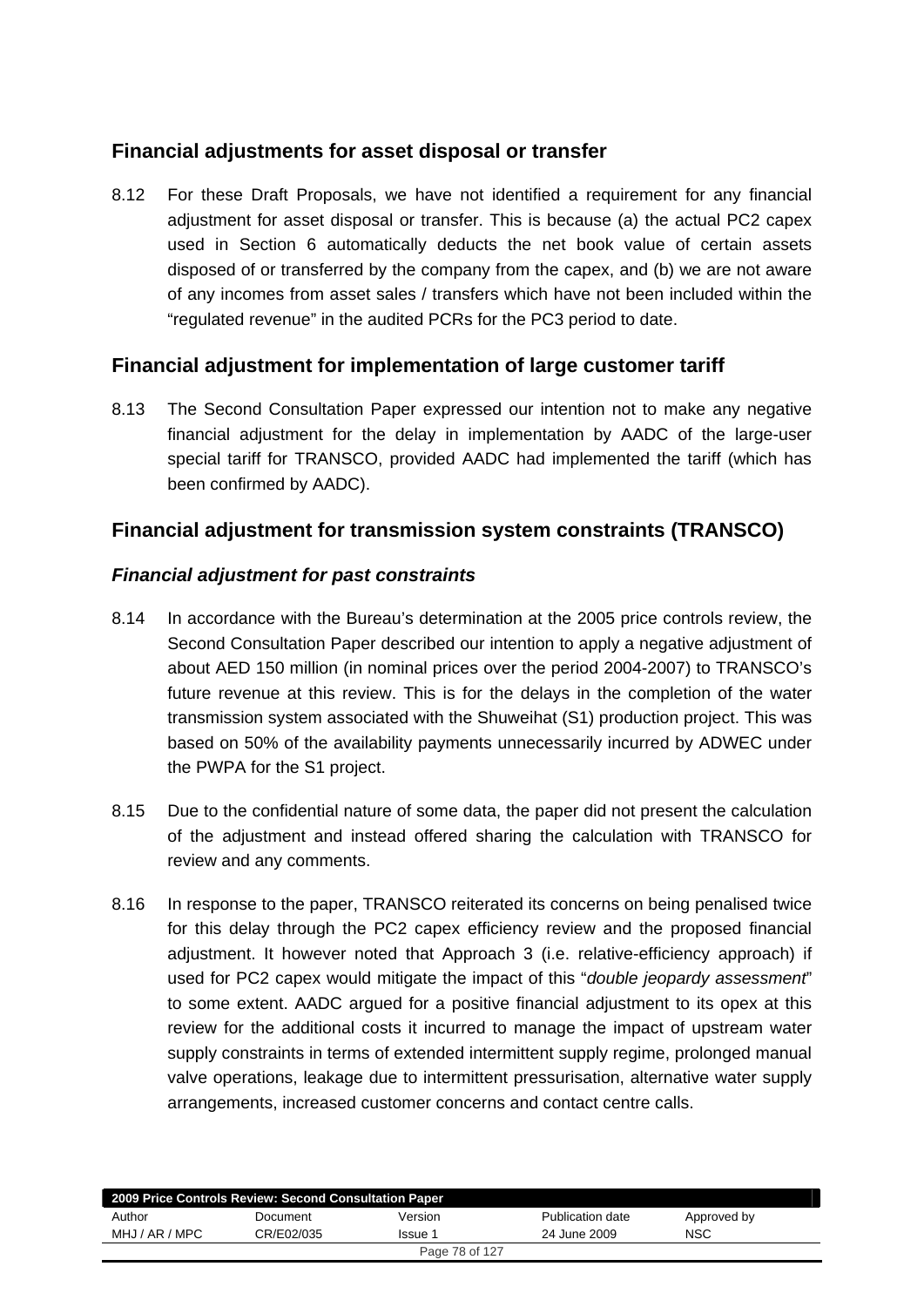- 8.17 We have clarified to TRANSCO the difference between the treatment of delay in the Shuweihat water pipeline in (i) the PC2 capex review and (ii) our proposed financial adjustment for TRANSCO at this review, and referred to the Second Consultation Paper for this clarification.<sup>[2](#page-78-0)</sup>
- 8.18 With regards to AADC's response, we consider that the water supply constraints to AADC have existed for a number of years and the resulting additional costs (if any) are already reflected in the historical opex used in setting the price control.
- 8.19 The following table shows the calculation of the PV of this adjustment as of 1 January 2010 in 2010 prices using the approach described in the Second Consultation Paper but without showing data of a confidential nature (e.g. the PWPA rates for S1):

|                                                                    |                      | 2004      | 2005      | 2006      | 2007      |
|--------------------------------------------------------------------|----------------------|-----------|-----------|-----------|-----------|
| <b>Months</b>                                                      |                      | May - Dec | Jan - Dec | Jan - Dec | Jan - Aug |
| Capacity payment for water not despatched                          | AEDm, nominal prices | 115.74    | 116.56    | 42.27     | 25.96     |
| Financial adjustment                                               | AEDm, nominal prices | $-57.87$  | $-58.28$  | $-21.14$  | $-12.98$  |
|                                                                    | AEDm, 2010 prices    | $-88.65$  | $-84.99$  | $-29.03$  | $-16.31$  |
| Cost of capital assumed at the time (PC2 or PC3)                   |                      | 6.00%     | 6.00%     | 5.00%     | 5.00%     |
| Multiplication factor (mid-year basis) to calculate PV at Jan 2010 |                      | 1.378     | 1.300     | 1.186     | 1.130     |
| PV of financial adjustment                                         | AEDm, 2010 prices    | $-122.13$ | $-110.46$ | $-34.43$  | $-18.42$  |
| PV of total financial adjustment                                   | AEDm, 2010 prices    | $-285.45$ |           |           |           |

### **Table 8.3: Financial adjustment for TRANSCO's S1 constraint – Draft Proposals**

### *Incentives for future constraint removal*

-

- 8.20 Earlier consultation papers described the incentive mechanism introduced for TRANSCO to remove other water network transmission constraints, particularly in relation to water supplies to AADC.
- 8.21 These Draft Proposals confirm that, from 1 January 2009, TRANSCO will bear a cost equal to 50% of the availability payments paid by ADWEC to the production companies under the PWPAs in respect of water which is made available by producers but which cannot be supplied to final customers due to transmission constraints. The Bureau will monitor TRANSCO's performance on transmission constraints from 2009 onwards, and any required financial adjustment will be made at the next price control review.

<span id="page-78-0"></span> $2$  Paragraph 5.20 of the Second Consultation Paper is reproduced here for TRANSCO's ready reference as it seemed to be unaware of this in its response and in the meeting on 12 May 2009: *"With regards to TRANSCO's comment on the adjustment for the delay in the Shuweihat water pipeline, the Bureau considers that the PC2 capex review took account of such delay in relation to its effect on the capex efficiency and hence the transmission network costs. In contrast to this, the Bureau's proposed financial adjustment (discussed in Section 8) relates to the effect of such delay on the production costs. This delay resulted in PWPA availability payments by ADWEC to Shuweihat IWPP without utilising the available water production capacity."*

| 2009 Price Controls Review: Second Consultation Paper |            |                |                  |             |  |
|-------------------------------------------------------|------------|----------------|------------------|-------------|--|
| Author                                                | Document   | Version        | Publication date | Approved by |  |
| MHJ / AR / MPC                                        | CR/E02/035 | Issue 1        | 24 June 2009     | <b>NSC</b>  |  |
|                                                       |            | Page 79 of 127 |                  |             |  |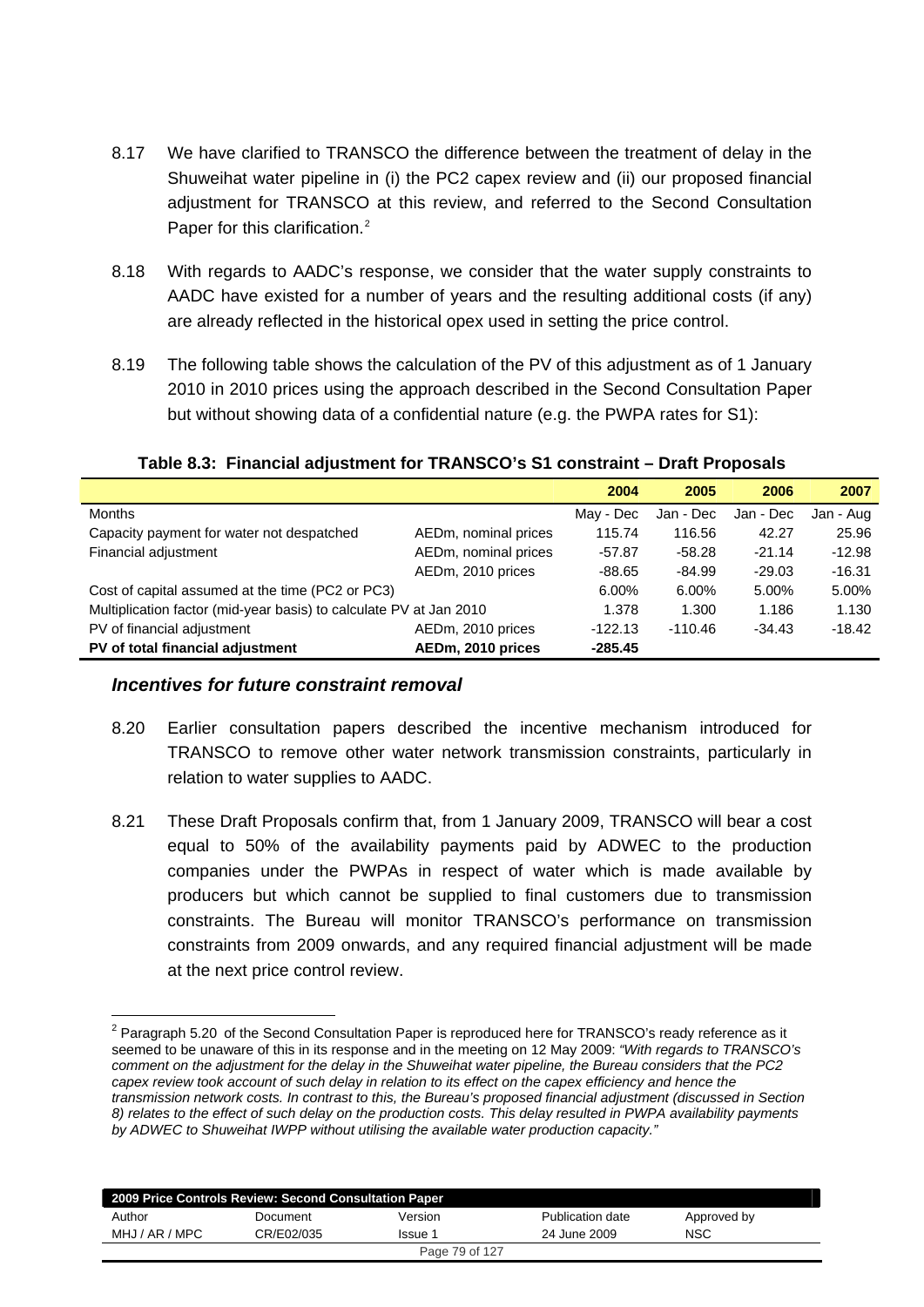# **Financial adjustment for customers' water asset installations (AADC)**

- 8.22 At the 2005 price controls review, the Bureau agreed to AADC's request to finance in the PC3 controls for AADC an additional opex allowance of AED 25 million spread evenly across 2006 and 2007. This was for costs associated with the upgrading of customers' water installations to facilitate the completion of a 24-hour water supply in AADC area. However, AADC has subsequently informed the Bureau that it has only spent a small proportion of the allocated amount, and has been unable to provide the Bureau with a clear plan of its proposed future expenditure in this area.
- 8.23 The Second Consultation Paper therefore set out the Bureau's thinking to make a negative adjustment at this review to AADC's water revenue requirement to remove the entire opex allowance of AED 25 million in 2003 prices (while taking account of the time value of money and inflation) previously granted to AADC. Keeping in view the need to facilitate this important work, we stated our intention to continue discussion with AADC to ensure the completion of works as soon as possible. AADC will then be remunerated at the next price control review for its reasonable costs (up to a maximum of AED 25 million) incurred on the programme.
- 8.24 In its response to the paper, AADC argued for consideration of the small component of the work and related cost which it has already undertaken, and argued that the Bureau's proposed ex-post financing arrangement for the work at the next review supports its view that the work (and funding) is outside the scope of AADC's licensed activities and hence of this price control review.
- 8.25 We are disappointed to note the lack of commitment on the part of AADC to such an important work stream. In view of the limited information provided by AADC on the work undertaken to date, we are unable to take account of this in our calculation of the necessary financial adjustment. This is particularly disappointing in view of the fact that the additional opex allowance was allowed at the last review at AADC's own request to facilitate completion of a 24-hour water supply in the AADC area.
- 8.26 We have calculated the financial adjustment for AADC, as follows:

|  |  |  |  |  | Table 8.4: Financial adjustment for AADC's water assets - Draft Proposals |
|--|--|--|--|--|---------------------------------------------------------------------------|
|--|--|--|--|--|---------------------------------------------------------------------------|

|                                                                      |                          | 2006     | 2007     |
|----------------------------------------------------------------------|--------------------------|----------|----------|
| Additional opex allowed in PC3                                       | AED million, 2006 prices | 12.50    | 12.500   |
|                                                                      | AED million, 2010 prices | 17.16    | 17.16    |
| Financial adjustment                                                 | AED million, 2010 prices | $-17.16$ | $-17.16$ |
| Cost of capital for PC3                                              | $\%$                     | 5.50%    | 5.50%    |
| Multiplication factor (mid-year basis) to calculate PV at 1 Jan 2010 |                          | 1.206    | 1.143    |
| PV of financial adjustments at 1 January 2010                        | AED million, 2010 prices | $-20.70$ | $-19.62$ |
| PV of total financial adjustment at 1 January 2010                   | AED million, 2010 prices |          | -40.33   |

|                | 2009 Price Controls Review: Second Consultation Paper |                |                  |             |  |
|----------------|-------------------------------------------------------|----------------|------------------|-------------|--|
| Author         | Document                                              | Version        | Publication date | Approved by |  |
| MHJ / AR / MPC | CR/E02/035                                            | Issue 1        | 24 June 2009     | <b>NSC</b>  |  |
|                |                                                       | Page 80 of 127 |                  |             |  |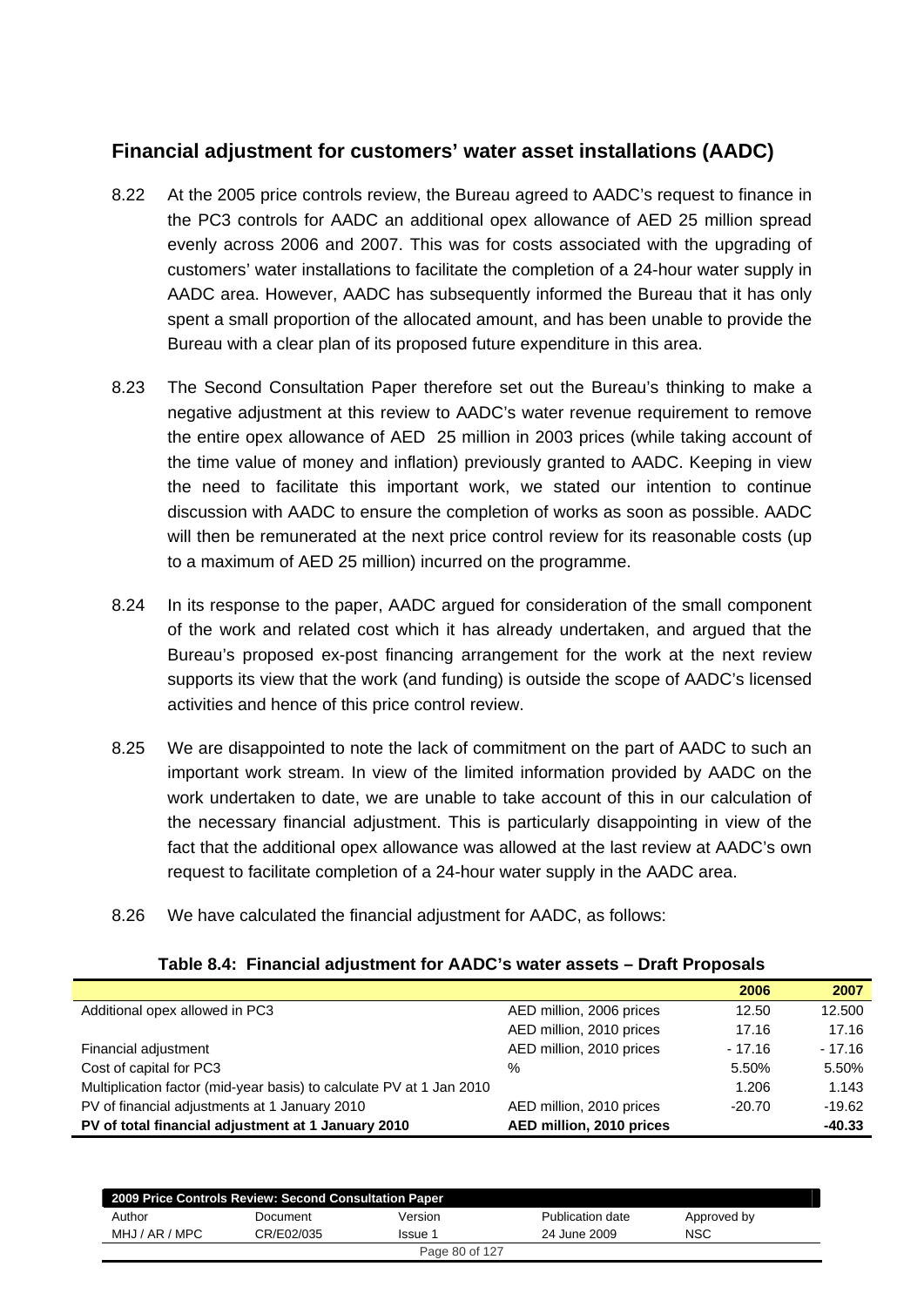# **Financial adjustment for water interface metering (AADC / ADDC)**

### *Second Consultation Paper*

- 8.27 As previously discussed, TRANSCO has a licence obligation to ensure that MDECcompliant meters are installed at the water network interfaces between TRANSCO and distribution companies. However, the interface meters themselves are owned by the distribution companies. In practice, the procurement of the meters has been undertaken partly by TRANSCO and partly by the distribution companies.
- 8.28 Earlier consultation papers discussed the impact of delays in completing the installation of MDEC-compliant interface meters in terms of lower MAR for TRANSCO during the PC3 period, without any financial impact on the distribution companies. The papers also presented TRANSCO's argument that, as the delays in completing the interface metering are attributable to some degree to the distribution companies, they should share some of the financial (MAR) impact borne by TRANSCO due to such delays. Conversely ADDC argued that (a) despite the resulting financial penalty, TRANSCO has not done enough to sufficiently raise this issue with either ADDC or ADWEA, or to progress these meters, and (b) TRANSCO has had full power to install these meters on AADC's behalf and has not achieved markedly different results in AADC's area from those achieved in the ADDC area. TRANSCO however argued that, while it has the licence obligation to ensure such metering, it does not have the ability to ensure that the distribution companies install or maintain such meters.
- 8.29 The Second Consultation Paper considered the interface metering as the shared responsibility of TRANSCO and the distribution companies, and stated that the Bureau was considering whether to make a negative financial adjustment for ADDC (and possibly for AADC) at this review for delays in the installation of interface metering to date. It was noted that this matter would be considered further once TRANSCO's audited PCR for the 2008 financial year (showing metered units transmitted in 2008) is received at the end of March 2009. For the future, we intended to introduce incentives for the distribution companies to play their due role in ensuring interface metering, while retaining the existing metered revenue drivers for TRANSCO (see Section 2).

### *Responses*

- 8.30 Companies' responses to the Second Consultation Paper are summarised below:
	- (a) AADC did not accept the responsibility for, and hence any financial adjustment for, the delay in the interface metering, in view of its agreement

| 2009 Price Controls Review: Second Consultation Paper |            |                |                  |             |  |
|-------------------------------------------------------|------------|----------------|------------------|-------------|--|
| Author                                                | Document   | Version        | Publication date | Approved by |  |
| MHJ / AR / MPC                                        | CR/E02/035 | Issue 1        | 24 June 2009     | NSC         |  |
|                                                       |            | Page 81 of 127 |                  |             |  |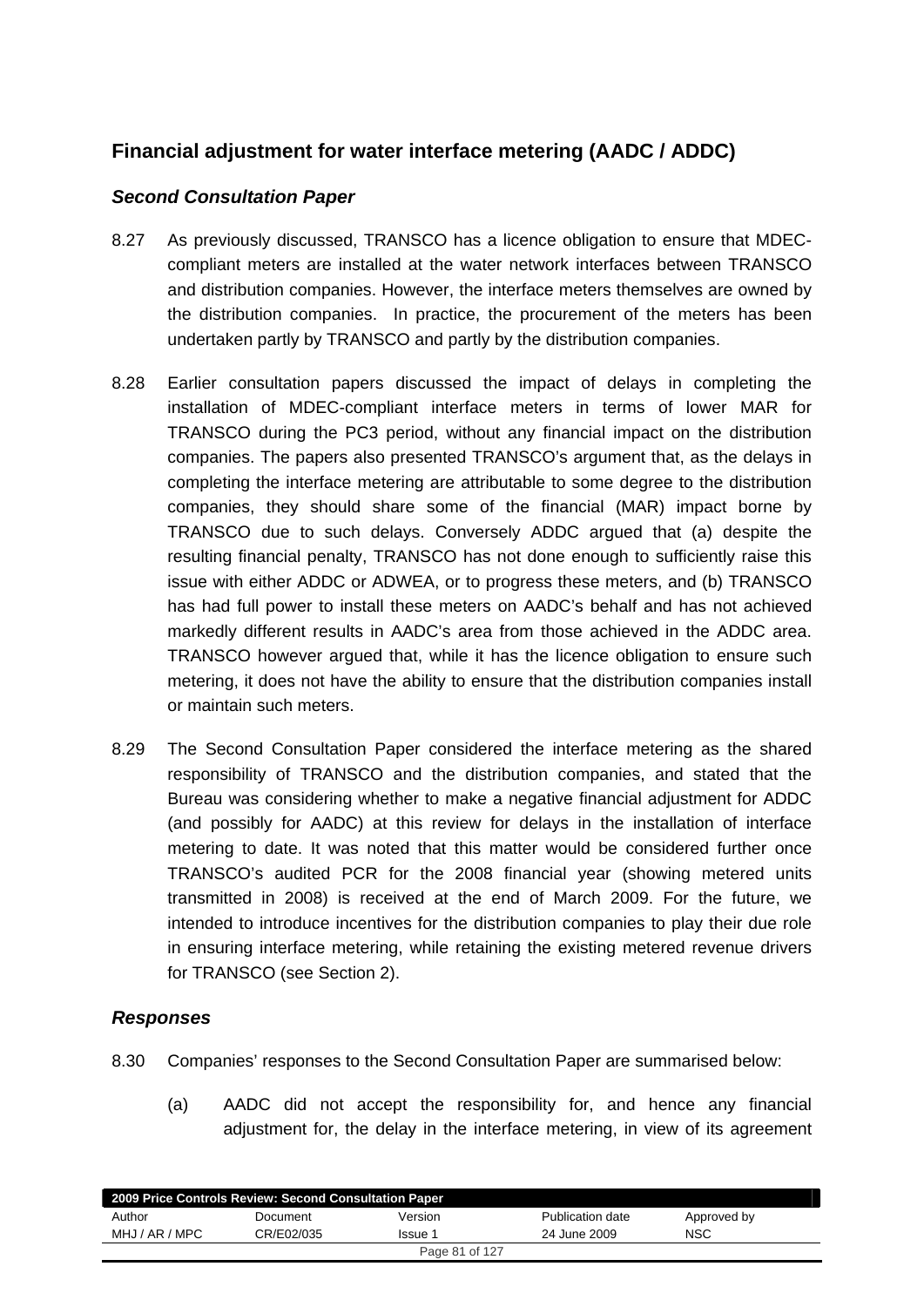with TRANSCO wherein the latter undertook to install meters on AADC's behalf.

- (b) ADDC also did not accept this financial adjustment, arguing that the delay would not have arisen or would have been addressed if the Bureau and TRANSCO had amended MDEC to transfer ownership responsibilities from the distribution companies to TRANSCO. It also expressed concern (emphasised at the meeting on 26 May 2009) about the lack of details on the magnitude of this adjustment and not being informed in advance to enable it to address the issue.
- 8.31 On both the responses, the Bureau's view is that MDEC places clear obligations on the distribution companies to install interface metering. Furthermore, any agreement outsourcing interface metering to TRANSCO (or any other party, for that matter), or any proposed amended to MDEC not implemented, are irrelevant and do not relieve AADC and ADDC from their responsibilities in relation to the interface metering. In the Bureau's view, responses of this nature further emphasise the necessity to ensure distribution companies face financial consequences from failure to meet their MDEC obligations.

### *Calculations*

- 8.32 Based on TRANSCO's 2008 audited PCR (and ADWEC's 2008 audited PCR) for water, we have calculated the financial loss, separately for AADC and ADDC areas, that TRANSCO incurred during 2008 via its revenue drivers due to a lack of metering in these areas. Negative financial adjustments have then been calculated to share 50% of these losses with AADC and ADDC. An opposite but equal financial adjustment has also been calculated for TRANSCO to compensate it for 50% of its losses. These calculations are presented in Table 8.5 below.
- 8.33 We have not calculated similar financial adjustments for 2006 and 2007 because we granted certain derogations to TRANSCO to mitigate the impact of financial losses for those years. At present, such an adjustment cannot be calculated for 2009 as the audited data on metering for the complete year 2009 (through the audited PCRs) will not be available until early 2010. For 2010 onwards, incentives for interface metering will be provided through the Interface Metering Incentive (IMI) (see Section 3).

| 2009 Price Controls Review: Second Consultation Paper |            |         |                  |             |  |
|-------------------------------------------------------|------------|---------|------------------|-------------|--|
| Author                                                | Document   | Version | Publication date | Approved by |  |
| MHJ / AR / MPC                                        | CR/E02/035 | lssue 1 | 24 June 2009     | <b>NSC</b>  |  |
| Page 82 of 127                                        |            |         |                  |             |  |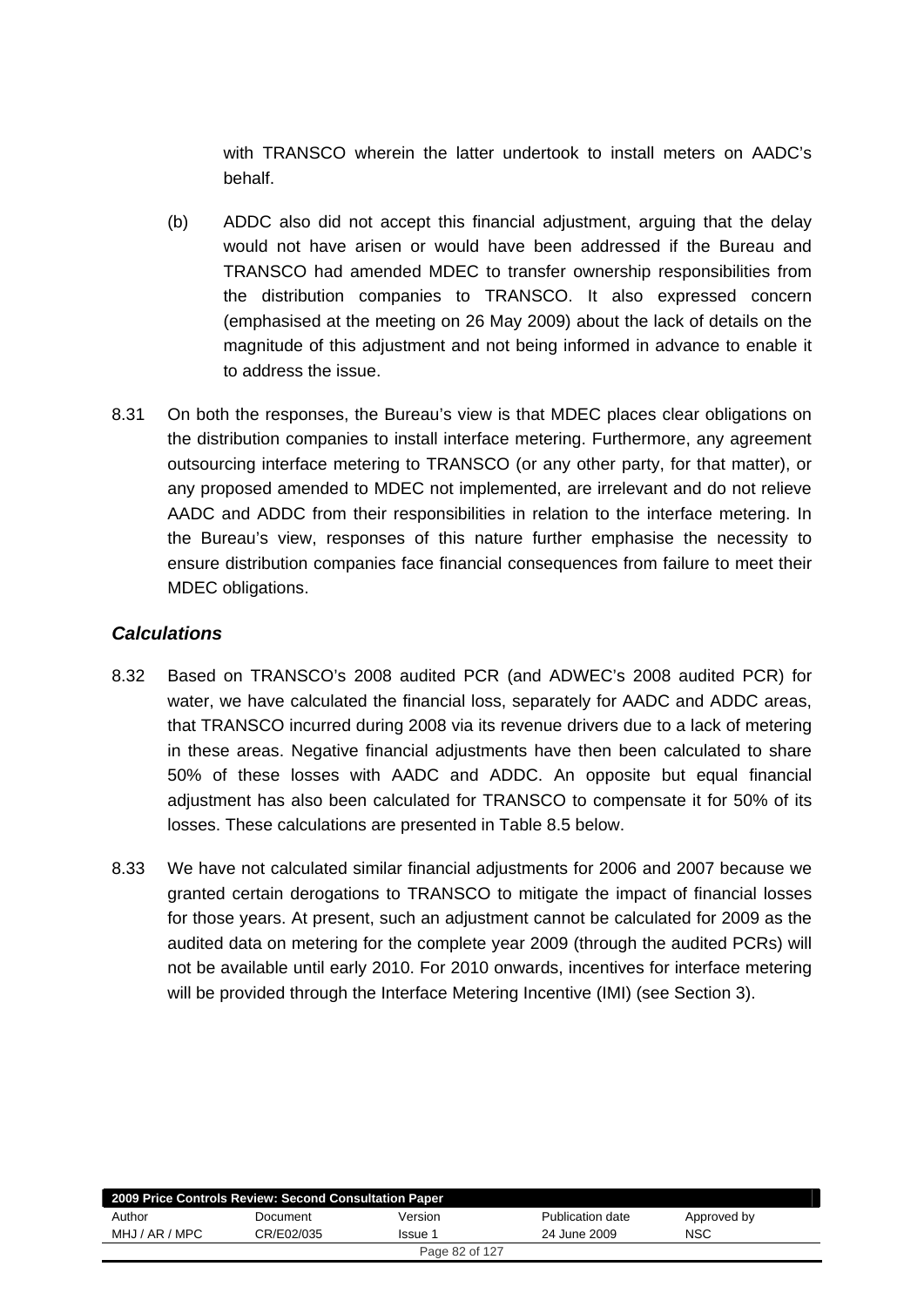|                                                                    |                          | <b>AADC</b> | <b>ADDC</b> | <b>TRANSCO</b> |
|--------------------------------------------------------------------|--------------------------|-------------|-------------|----------------|
| <b>Financial adjustment for 2008 interface</b><br>metering         |                          |             |             |                |
| <b>TRANSCO's financial loss due to Peak Demand</b>                 |                          |             |             |                |
|                                                                    |                          |             |             |                |
| Metered exiting transmission system                                | <b>MIGD</b>              | 75.53       | 134.31      |                |
| Total entering transmission system                                 | <b>MIGD</b>              | 164.13      | 438.67      |                |
| Total exiting transmission system                                  | <b>MIGD</b>              | 157.56      | 421.12      |                |
| Unmetered exiting transmission system                              | <b>MIGD</b>              | 82.03       | 286.81      |                |
| PC3 notified value "b" for TRANSCO                                 | AED/TIGD, 2008 prices    | 285.59      | 285.59      |                |
| <b>TRANSCO's financial loss</b>                                    | AED million, 2008 prices | 23.43       | 81.91       | 105.34         |
| <b>TRANSCO's financial loss due to Units Transmitted</b>           |                          |             |             |                |
| Metered exiting transmission system                                | <b>MIG</b>               | 23,404.41   | 38,251.71   |                |
| Total exiting transmission system                                  | <b>MIG</b>               | 55,612.57   | 137,957.30  |                |
| Unmetered exiting transmission system                              | <b>MIG</b>               | 32,208.16   | 99,705.59   |                |
| PC3 notified value "c" for TRANSCO                                 | AED/TIG, 2008 prices     | 0.8137      | 0.8137      |                |
| <b>TRANSCO's financial loss</b>                                    | AED million, 2008 prices | 26.21       | 81.13       | 107.34         |
| <b>Financial adjustments</b>                                       |                          |             |             |                |
| <b>TRANSCO's total financial loss</b>                              | AED million, 2008 prices | 49.64       | 163.04      | 212.68         |
| Loss to be shared                                                  | $\%$                     | 50.00%      | 50.00%      |                |
| Financial adjustment                                               | AED million, 2008 prices | $-24.82$    | $-81.521$   |                |
|                                                                    | AED million, 2010 prices | $-28.06$    | $-92.18$    |                |
| Multiplication factor (mid-year basis) to calculate PV at Jan 2010 |                          | 1.084       | 1.084       |                |
| PV of financial adjustment at Jan 2010                             | AED million, 2010 prices | $-30.41$    | $-99.88$    | +130.29        |

| Table 8.5: Financial adjustments for water interface metering - Draft Proposals |  |  |  |  |
|---------------------------------------------------------------------------------|--|--|--|--|
|---------------------------------------------------------------------------------|--|--|--|--|

Source: TRANSCO's and ADWEC's audited PCRs for 2008

Notes: Total quantities (metered and unmetered) exiting the transmission systems have been sourced from ADWEC's 2008 audited PCR, with an assumption of 4% transmission loss in the case of peak demand (where only quantities entering the transmission system were available).

# **Financial adjustments for Guaranteed Standards and Bill Payment Methods (AADC/ADDC)**

- 8.34 At the 2005 price controls review, the Bureau expressed its intention to assess the "customer satisfaction" related PIS Category B indicator over the PC3 period in terms of the performance of AADC and ADDC on the implementation of Guaranteed Standards (GS) and Overall Standards (OS). (Refer to Section 11.3 of Bureau's *"Final Proposals for PC3"*, November 2005.)
- 8.35 In early 2009, the Bureau appointed Ernst & Young as the consultant to audit the implementation of GS standards and the required systems and processes. Pending the consultants' findings, the Second Consultation Paper indicated the potential for a negative financial adjustment for AADC and ADDC if such standards or associated systems and processes are not found to be implemented properly. The paper also expressed our intention to apply a negative financial adjustment if the web portal being developed and tested by each distribution company for internet based payment method is not operational by the time of publication of these Draft Proposals.
- 8.36 At the meeting on 21 May 2009, AADC informed us that its web portal was being tested within the company through actual bill payment by the staff (as the company's customers) and will be available soon for use by its customers in general.

| 2009 Price Controls Review: Second Consultation Paper |            |                |                  |             |  |
|-------------------------------------------------------|------------|----------------|------------------|-------------|--|
| Author                                                | Document   | Version        | Publication date | Approved by |  |
| MHJ / AR / MPC                                        | CR/E02/035 | Issue 1        | 24 June 2009     | <b>NSC</b>  |  |
|                                                       |            | Page 83 of 127 |                  |             |  |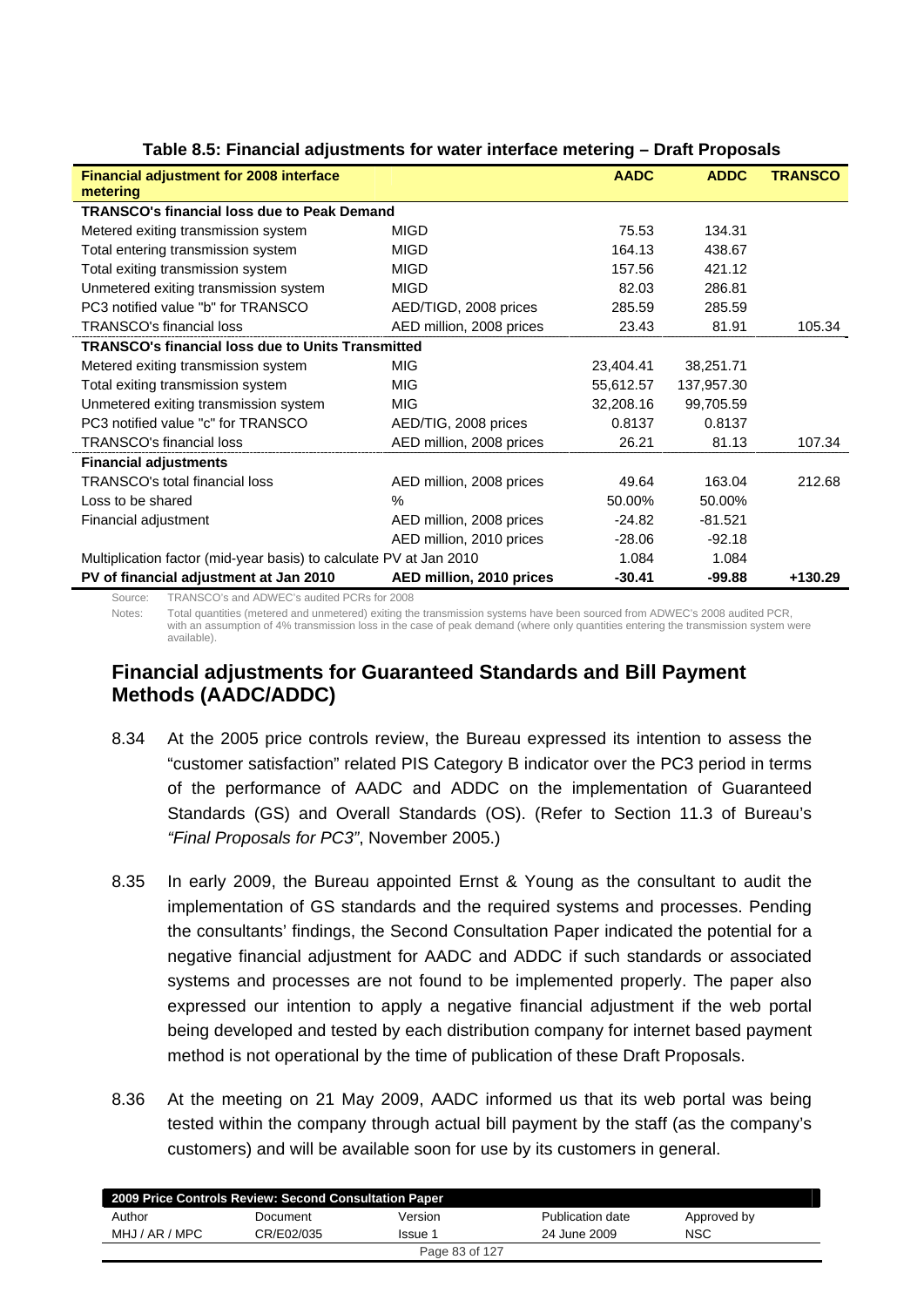- 8.37 ADDC in its response disagreed with these financial adjustments. It considered that its performance on GS and OS has been measured every month for the last two years and expressed lack of clarity about the performance being assessed by the Bureau's consultants. It also highlighted that the adjustment was not mentioned in the First Consultation Paper nor was ever informed otherwise. The company also argued that internet web portal based systems are very expensive to operate and take time and effort to implement and that the resulting additional costs to implement such systems had not been recognised by the Bureau.
- 8.38 As mentioned earlier, the possibility of a financial adjustment for performance on OS and GS was always known to the companies since the 2005 price control review. On the internet based payment, we find ADDC's argument to be unconvincing given such payment systems are now standard practice for all leading utility companies. We also believe that such payment system will result in cost savings in the medium to long term and its benefits should outweigh any additional cost indicated by ADDC.
- 8.39 We have now received our consultants' report on OS and GS performance audit and are currently reviewing it. We will present our findings on this in the Final Proposals along with any proposed financial adjustment. We will also provide a further opportunity for AADC and ADDC to avoid a negative financial adjustment by ensuring that their internet based payment system is operational by the publication of our Final Proposals for PC4 (due by mid September 2009). According to the mechanism in place for Category B indicators, such a negative financial adjustment can be up to 2% of the company's "own" MAR for the relevant year.

### **Summary of financial adjustments at this review**

8.40 Pending finalisation of certain financial adjustments discussed above, the following table summarises the financial adjustments that we have calculated for these Draft Proposals and used in the price control calculations in Section 9:

| <b>AED million, 2010 prices</b> | <b>Customer asset</b><br><i>installations</i> | <b>Interface</b><br>metering | <b>Planning</b><br><b>statements</b> | <b>Transmission</b><br>constraints | <b>Total</b> |
|---------------------------------|-----------------------------------------------|------------------------------|--------------------------------------|------------------------------------|--------------|
| <b>AADC Electricity</b>         |                                               |                              |                                      |                                    |              |
| <b>AADC Water</b>               | -40.33                                        | $-30.41$                     |                                      |                                    | -70.73       |
| <b>ADDC Electricity</b>         |                                               |                              |                                      |                                    |              |
| <b>ADDC Water</b>               |                                               | $-99.88$                     |                                      |                                    | $-99.88$     |
| <b>TRANSCO Electricity</b>      |                                               |                              | $-16.47$                             |                                    | $-16.47$     |
| <b>TRANSCO Water</b>            |                                               | 130.29                       | $-12.32$                             | $-28545$                           | $-167.48$    |
| <b>ADSSC</b>                    |                                               |                              |                                      |                                    |              |
| <b>Total</b>                    |                                               |                              |                                      |                                    | -354.57      |

#### **Table 8.6: Financial adjustments at this review – Draft Proposals**

|                | 2009 Price Controls Review: Second Consultation Paper |                |                  |             |
|----------------|-------------------------------------------------------|----------------|------------------|-------------|
| Author         | Document                                              | Version        | Publication date | Approved by |
| MHJ / AR / MPC | CR/E02/035                                            | Issue 1        | 24 June 2009     | <b>NSC</b>  |
|                |                                                       | Page 84 of 127 |                  |             |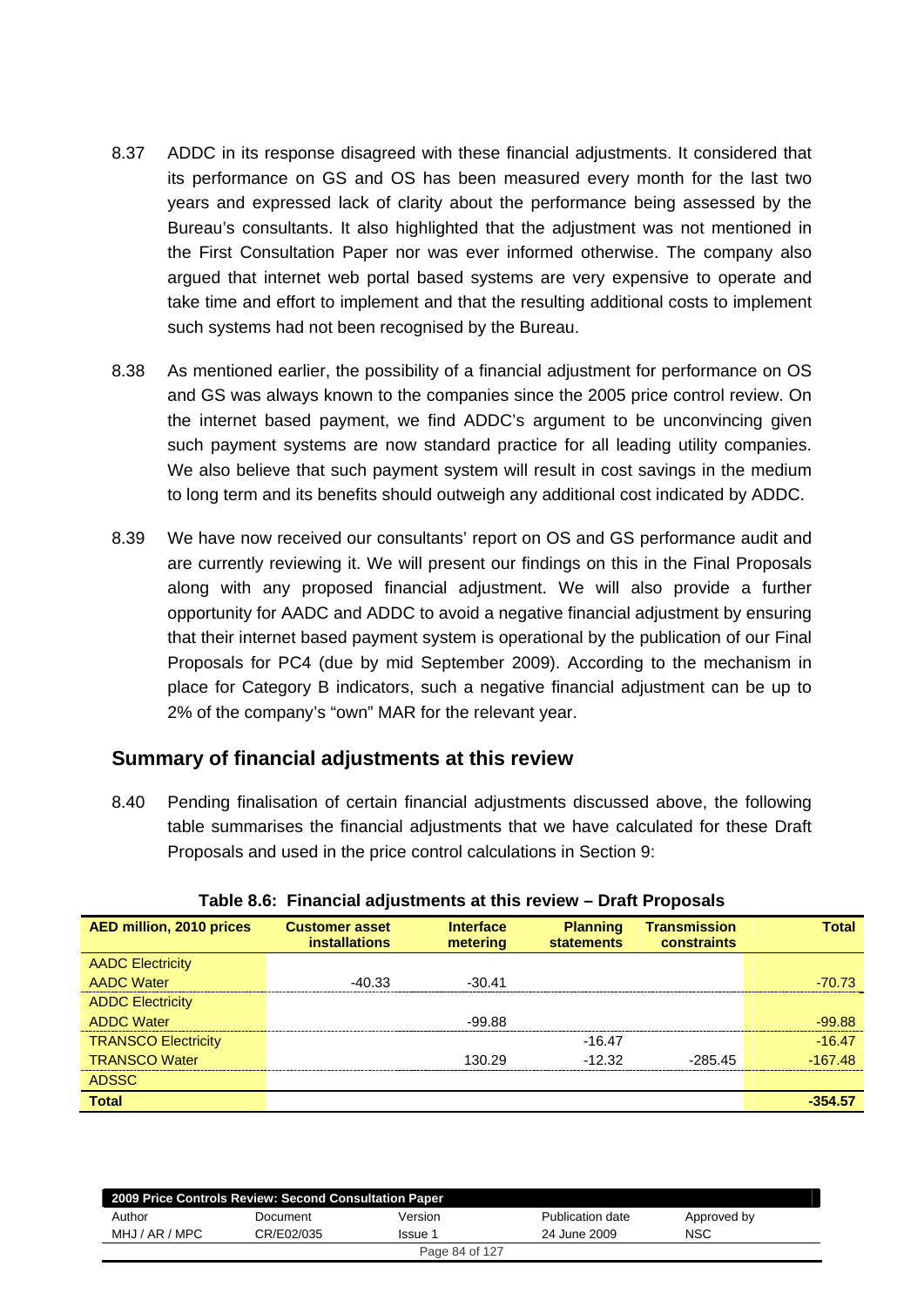## **Introduction**

- 9.1 Section 2 describes the overall framework for the price control calculations used in these Draft Proposals. Subsequent sections then discuss and set out the various inputs required for these calculations. This Section 9 describes the price control calculations in detail and sets out the results and their implications.
- 9.2 We have developed a Microsoft Excel based financial model to carry out the PC4 price control calculations (to be referred to as the "*PC4 Financial Model*") leading to determination of the notified values "a", "b" and "c" for each company or business. The same model also includes the calculations discussed in earlier sections, i.e., those relating to opex and revenue driver projections, efficient PC2 capex and related foregone financing costs, updating of RAVs for efficient PC2 capex and provisional PC4 capex, and the financial adjustments.
- 9.3 As discussed in Section 6, another separate Excel based model (the *PC4*  **Depreciation Model**) has also been developed to calculate annual depreciation on the initial RAV (i.e. RAV at the time of first price control setting) and on subsequent efficient or provisional capex for each year up to 2009. The PC4 Financial Model takes the total depreciation on RAV and capex to date (in 2010 prices) directly from this PC4 Depreciation Model. Both of these models are available for the network companies upon request.
- 9.4 The PC4 Financial Model is substantially the same as the models used at the previous price control reviews. At this review, all calculations are carried out in real, 2010 prices. The discount rate used in the present value or NPV calculation is the cost of capital set out in Section 7; that is, 4.50% (real, post-tax). The NPV of costs is calculated on a mid-year basis; that is, the cost is assumed to be spread uniformly over a year or occur at the middle of the year.

## **Price control calculations**

9.5 **Annex B** to this paper present detailed price control calculations for each business (extracted from the relevant spreadsheets of the PC4 Financial Model) separately in seven sub-annexes, namely **Annexes B.1 through B.7**. These calculations are presented in a standard format for all businesses. They are explained in **Annex B** with reference to "Line" numbers used in these Annexes and in the PC4 Financial Model.

| 2009 Price Controls Review: Second Consultation Paper |            |         |                  |             |  |  |
|-------------------------------------------------------|------------|---------|------------------|-------------|--|--|
| Author                                                | Document   | Version | Publication date | Approved by |  |  |
| MHJ / AR / MPC                                        | CR/F02/035 | Issue 1 | 24 June 2009     | <b>NSC</b>  |  |  |
| Page 85 of 127                                        |            |         |                  |             |  |  |
|                                                       |            |         |                  |             |  |  |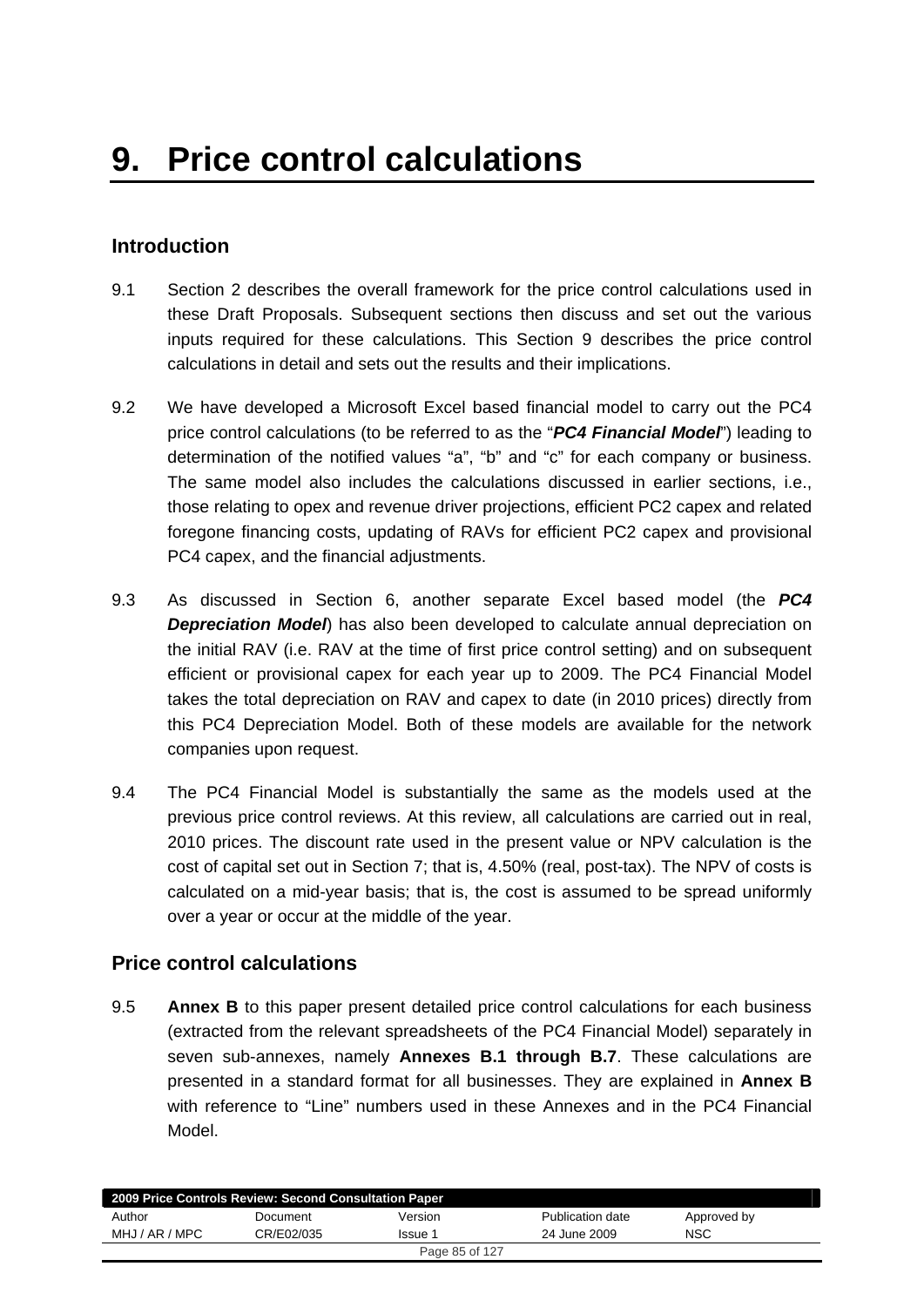### *Notified values*

9.6 Based on these price control calculations, the Bureau's Draft Proposals for the notified values are summarised in **Table 9.1** below. The notified values given in **Table 9.1** (to the accuracy to decimal places expressed therein) will be those used to calculate MARs when the price controls are implemented.

|                |             |      |               | Values for 2010               |                         |
|----------------|-------------|------|---------------|-------------------------------|-------------------------|
| 2010 prices    |             | X    | a             | b                             | c.                      |
| AADC           | Electricity | 0.00 | 768.22 AEDm   | 1,280.11 AED/customer account | 0.4295 fils/kWh metered |
|                | Water       | 0.00 | 285.34 AEDm   | 903.98 AED/customer account   | 0.2685 AED/TIG metered  |
| <b>ADDC</b>    | Electricity | 0.00 | 1.103.40 AEDm | 746.85 AED/customer account   | 0.1938 fils/kWh metered |
|                | Water       | 0.00 | 541.04 AEDm   | 431.13 AED/customer account   | 0.3258 AED/TIG metered  |
| <b>TRANSCO</b> | Electricity | 0.00 | 2,123.73 AEDm | 22.03 AED/kW metered          | 0.3499 fils/kWh metered |
|                | Water       | 0.00 | 1,238.93 AEDm | 194.79 AED/TIGD metered       | 0.5697 AED/TIG metered  |
| <b>ADSSC</b>   |             | 0.00 | 1,134.98 AEDm | 1.0144 $AED/m3$ metered       |                         |

| Table 9.1: Notified values for PC4 – Draft Proposals |  |  |
|------------------------------------------------------|--|--|
|                                                      |  |  |

Notes: Based on an assumed UAE CPI for 2009

9.7 These notified values are for 2010 expressed in 2010 prices based on the assumed UAE CPI inflation rate of 0.69% for 2009. The adjustment for actual inflation for 2009 will be done upon its availability during 2010 i.e., during the PC4 period itself (see Section 2) via the Price Control Return (PCR) process. For subsequent years, these notified values will be adjusted by CPI-X indexation in the usual way.

### *Projected MARs*

9.8 **Table 9.2** presents the projected MAR in respect of "own" costs (i.e., excluding passthrough costs, if applicable) for each business and in total for 2010-2013:

| AED million, 2010 prices |             | 2010     | 2011     | 2012     | 2013     |
|--------------------------|-------------|----------|----------|----------|----------|
| <b>AADC</b>              | Electricity | 946.80   | 956.91   | 965.62   | 973.73   |
|                          | Water       | 348.94   | 353.21   | 358.60   | 367.28   |
|                          | Total       | 1,295.74 | 1,310.13 | 1,324.22 | 1,341.01 |
| <b>ADDC</b>              | Electricity | 1.343.08 | 1,371.58 | 1,393.78 | 1,413.71 |
|                          | Water       | 664.32   | 675.05   | 680.36   | 687.08   |
|                          | Total       | 2.007.41 | 2.046.62 | 2,074.14 | 2,100.79 |
| <b>TRANSCO</b>           | Electricity | 2,518.66 | 2,621.37 | 2,721.01 | 2,776.92 |
|                          | Water       | 1,519.66 | 1.546.32 | 1,554.29 | 1,578.46 |
|                          | Total       | 4,038.32 | 4,167.68 | 4,275.30 | 4,355.38 |
| <b>ADSSC</b>             | Total       | 1,384.84 | 1,406.04 | 1,435.28 | 1,453.94 |
| Total                    |             | 8,726.30 | 8,930.47 | 9,108.94 | 9,251.11 |

| Table 9.2: Projected MAR over PC4 period - Draft Proposals |  |  |
|------------------------------------------------------------|--|--|
|                                                            |  |  |

| 2009 Price Controls Review: Second Consultation Paper |            |         |                  |             |  |  |
|-------------------------------------------------------|------------|---------|------------------|-------------|--|--|
| Author                                                | Document   | Version | Publication date | Approved by |  |  |
| MHJ / AR / MPC                                        | CR/E02/035 | Issue 1 | 24 June 2009     | <b>NSC</b>  |  |  |
| Page 86 of 127                                        |            |         |                  |             |  |  |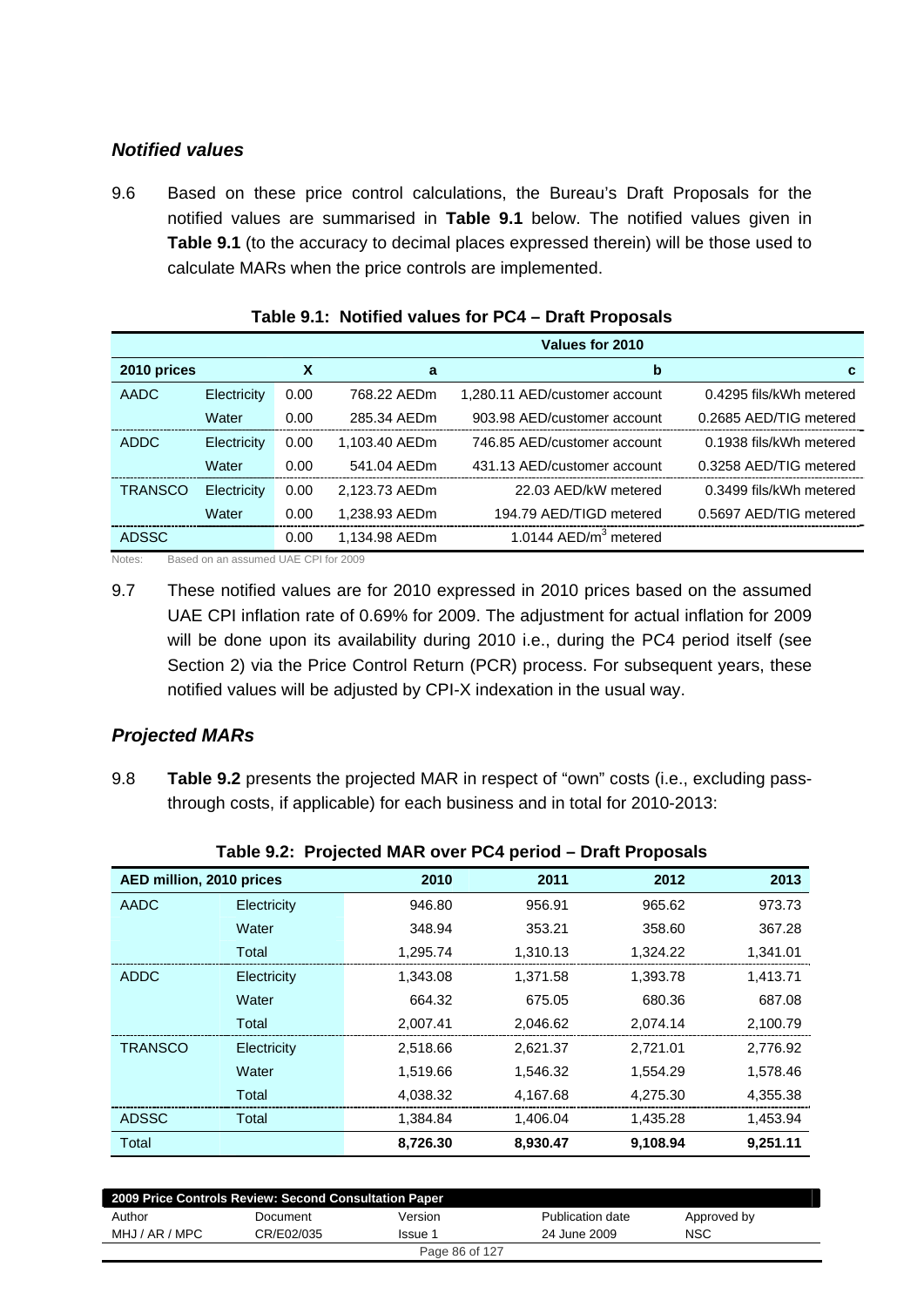- 9.9 In total, companies' MAR (excluding pass-through costs) is expected to be over AED 8.7 billion in 2010 reaching almost AED 9.3 billion by 2013. The projected 2010 MAR is higher by about AED 3.1 billion (or 55%) in nominal prices, and by about AED 2.4 billion (or 37%) in real prices, as compared to the actual 2008 MAR of AED 5.6 billion in 2008 prices (AED 6.4 billion in 2010 prices). This is excluding any bonuses or penalties that the companies will earn or incur under the PIS over the PC4 period.
- 9.10 The following chart shows the projected MAR profile for each company over the PC4 period, indicating that TRANSCO accounts for a large share of the MAR:



**Figure 9.1: Projected MARs over PC4 period** 

# **Analysis of Draft Proposals**

## *Constituents of Projected MARs*

- 9.11 **Figure 9.2** below presents the percentage breakdown of total revenue (excluding pass-through costs) into projected opex, depreciation and profits in NPV terms for each company. For this purpose, the financial adjustments and PC2 capex related foregone financing costs have been treated as part of the profits.
- 9.12 This figure shows that the capital cost related components (i.e. depreciation and return on capital) account for a significant proportion of the revenue for each company (in the range of 74% to 88%), compared to opex which accounts for only 12% to 26% of revenue. This highlights the capital intensity of the four network companies.

| 2009 Price Controls Review: Second Consultation Paper |            |         |                  |             |  |
|-------------------------------------------------------|------------|---------|------------------|-------------|--|
| Author                                                | Document   | Version | Publication date | Approved by |  |
| MHJ / AR / MPC                                        | CR/E02/035 | Issue 1 | 24 June 2009     | <b>NSC</b>  |  |
| Page 87 of 127                                        |            |         |                  |             |  |
|                                                       |            |         |                  |             |  |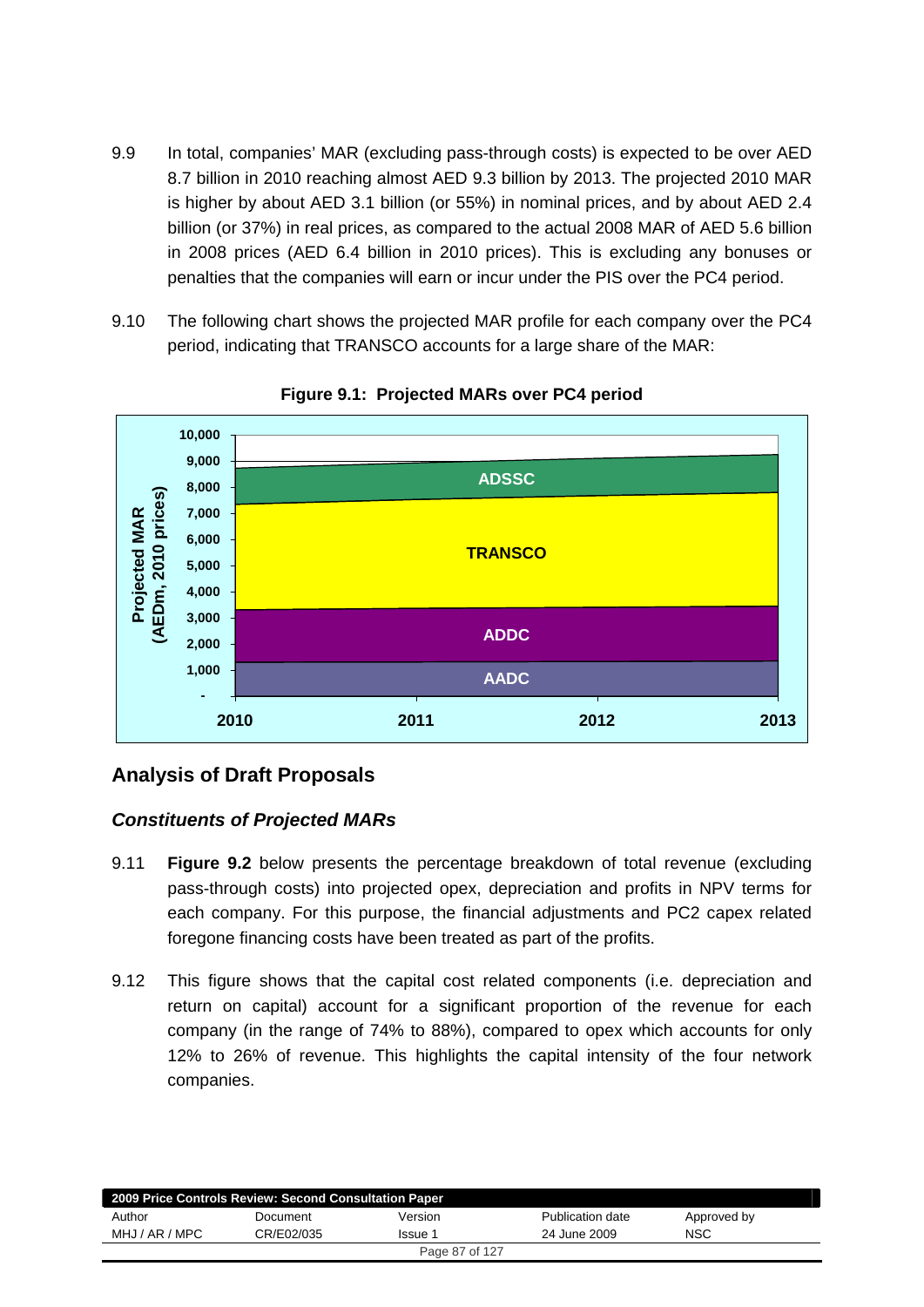

**Figure 9.2: Constituents of MARs (excluding pass-through costs)** 

### *Projected Profits*

- 9.13 **Figure 9.3** shows the expected profit profile for the companies. Overall, the total profits for the four companies are expected to be of the order of AED 3.7 billion (2010 prices) a year on average over the PC4 period, with the average projected profit (including financial adjustments mentioned earlier) for each company as follows (2010 prices):
	- (a) AADC: AED 540 million per annum
	- (b) ADDC: AED 672 million per annum
	- (c) ADSSC: AED 469 million per annum
	- (d) TRANSCO: AED 1,976 million per annum
- 9.14 This level of profit reflects the capital investment and cost of capital and is necessary to promote adequate network investment. Profits fall slightly over the price control period due to the revenue profiling assumption and the increasing depreciation and opex allowances.

| 2009 Price Controls Review: Second Consultation Paper |            |         |                  |             |  |  |
|-------------------------------------------------------|------------|---------|------------------|-------------|--|--|
| Author                                                | Document   | Version | Publication date | Approved by |  |  |
| MHJ / AR / MPC                                        | CR/E02/035 | Issue 1 | 24 June 2009     | NSC         |  |  |
| Page 88 of 127                                        |            |         |                  |             |  |  |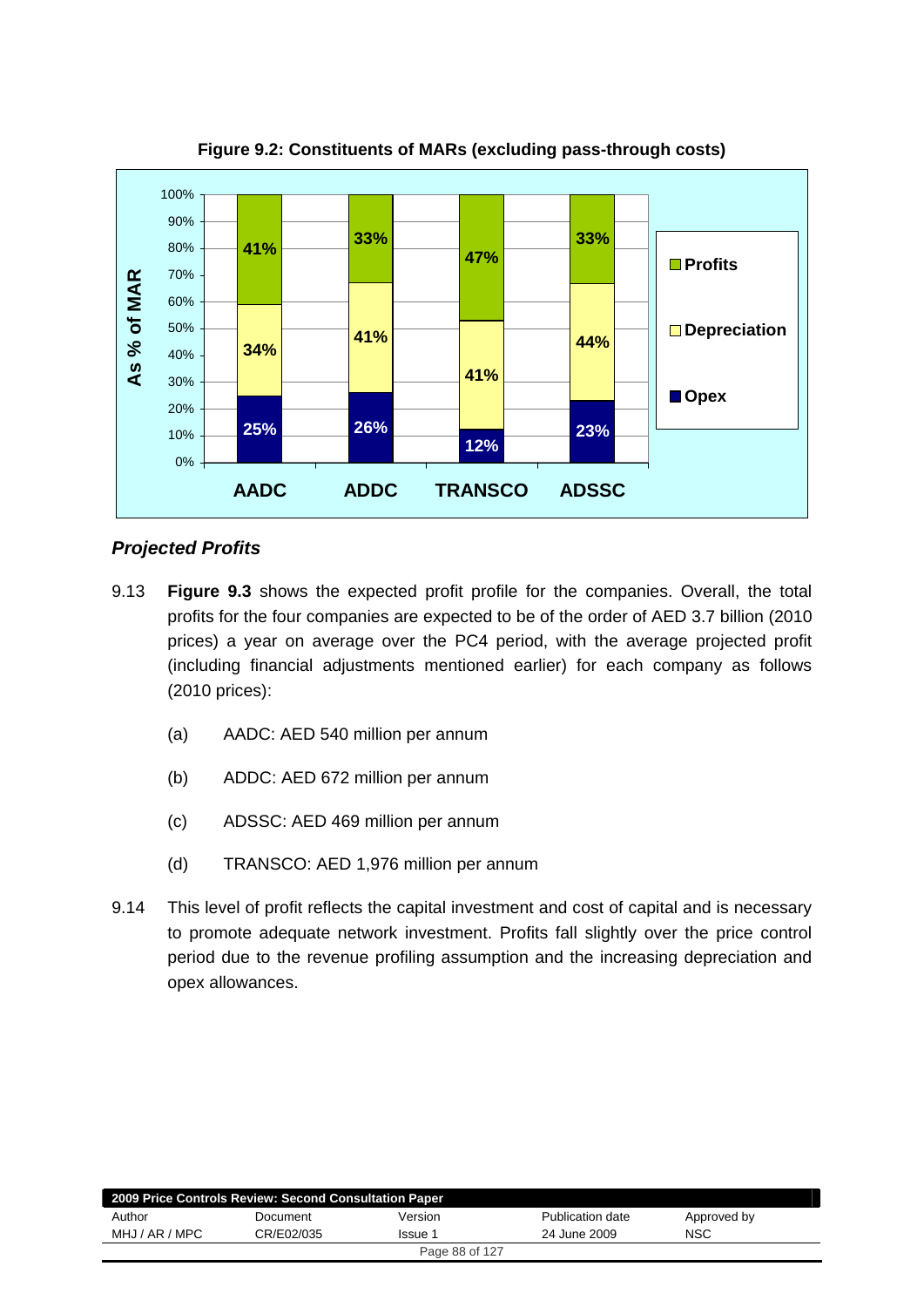

#### **Figure 9.3: Projected profits over PC4 period**

#### *Effect of Draft Proposals on sector costs*

9.15 **Figures 9.4, 9.5 and 9.6** show the expected effect of these Draft Proposals on the total price-controlled costs and unit costs for electricity, water and wastewater, respectively (in 2010 prices):



**Figure 9.4: Projected trend of price-controlled MAR - Electricity** 

| 2009 Price Controls Review: Second Consultation Paper |            |                |                  |             |  |  |
|-------------------------------------------------------|------------|----------------|------------------|-------------|--|--|
| Author                                                | Document   | Version        | Publication date | Approved by |  |  |
| MHJ / AR / MPC                                        | CR/E02/035 | Issue 1        | 24 June 2009     | <b>NSC</b>  |  |  |
|                                                       |            | Page 89 of 127 |                  |             |  |  |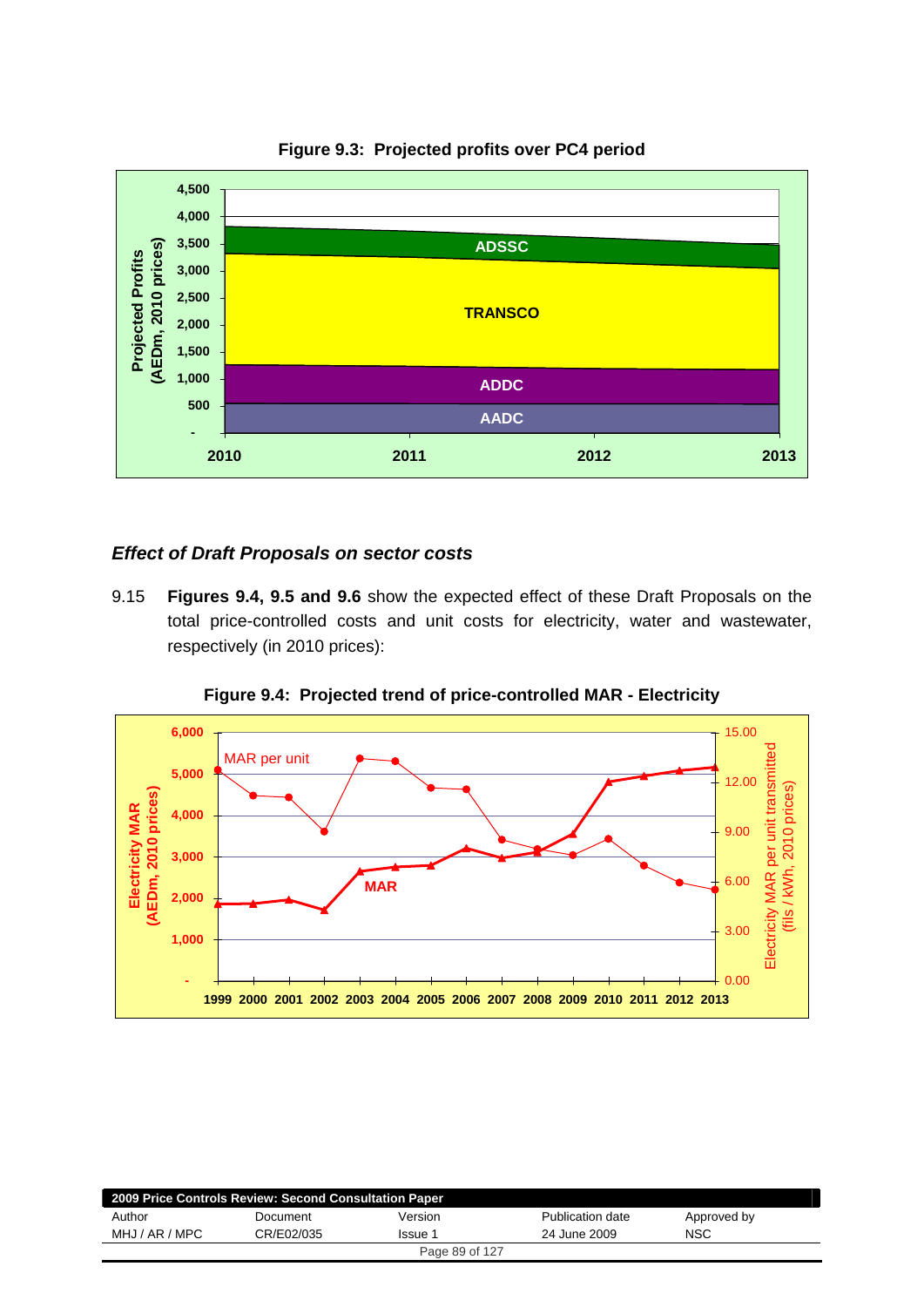

**Figure 9.5: Projected trend of price-controlled MAR - Water** 

**Figure 9.6: Projected trend of price-controlled MAR - Wastewater** 



- 9.16 These charts indicate that the annual MARs are expected to continue the increasing trend in real terms. However, the increasing demand means that the Draft Proposals are expected to result in a declining trend for the unit cost. This shows that, as a result of the Draft Proposals:
	- (a) *for electricity:* while the total MAR for AADC, ADDC and TRANSCO (excluding pass-through costs) is expected to increase by 178% from 1999 to 2013 (in real terms), the MAR per unit transmitted is expected to be 5.51 fils/kWh in 2013, lower by 57% than in 1999 (in 2010 prices);

| 2009 Price Controls Review: Second Consultation Paper |            |         |                  |             |  |  |
|-------------------------------------------------------|------------|---------|------------------|-------------|--|--|
| Author                                                | Document   | Version | Publication date | Approved by |  |  |
| MHJ / AR / MPC                                        | CR/E02/035 | Issue 1 | 24 June 2009     | NSC         |  |  |
| Page 90 of 127                                        |            |         |                  |             |  |  |
|                                                       |            |         |                  |             |  |  |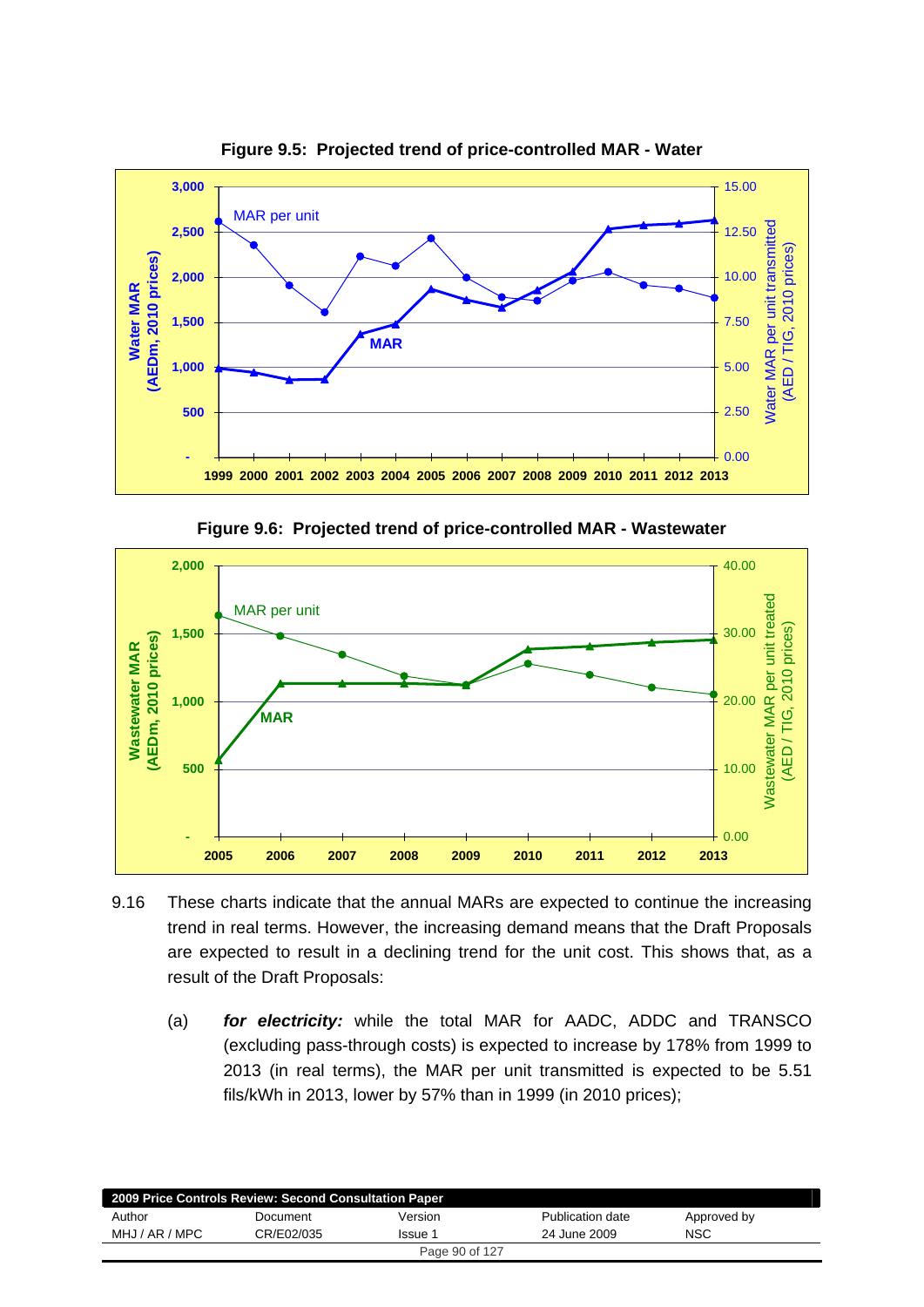- (b) *for water:* while the total MAR for AADC, ADDC and TRANSCO (excluding pass-through costs) is expected to increase by 167% from 1999 to 2013 (in real terms), the MAR per unit transmitted is expected to be 8.84 AED/TIG in 2013, lower by 32% than in 1999 (in 2010 prices); and
- (c) *for wastewater:* while the total MAR for ADSSC (excluding any pass-through costs) is expected to increase by 28% from 2005 to 2013 (in real terms), the MAR per unit transmitted is expected to be 4.62  $AED/m<sup>3</sup>$  or 21.02  $AED/TIG$  in 2013, lower by 36% than in 2005 (in 2010 prices).

#### *Comparison against 2008 actual MARs*

9.17 The following table compares the projected MARs for PC4 against the 2008 actual MARs. As previously highlighted, the total 2010 projected MAR is higher than the 2008 actual MAR by 37% in real terms.

| <b>AED million</b> |             | 2008 actual MAR |             | 2010        | 2013        |
|--------------------|-------------|-----------------|-------------|-------------|-------------|
|                    |             | 2008 prices     | 2010 prices | 2010 prices | 2010 prices |
| <b>AADC</b>        | Electricity | 587             | 663         | 946.80      | 973.73      |
|                    | Water       | 251             | 284         | 348.94      | 367.28      |
|                    | Total       | 837             | 947         | 1,295.74    | 1,341.01    |
| <b>ADDC</b>        | Electricity | 1,129           | 1,277       | 1,343.08    | 1,413.71    |
|                    | Water       | 489             | 553         | 664.32      | 687.08      |
|                    | Total       | 1,618           | 1,829       | 2,007.41    | 2,100.79    |
| <b>TRANSCO</b>     | Electricity | 1,291           | 1,459       | 2,518.66    | 2,776.92    |
|                    | Water       | 874             | 988         | 1,519.66    | 1,578.46    |
|                    | Total       | 2,164           | 2,447       | 4,038.32    | 4,355.38    |
| <b>ADSSC</b>       | Total       | 1,002           | 1,133       | 1,384.84    | 1,453.94    |
| Total              |             | 5,621           | 6,356       | 8,726.30    | 9,251.11    |

**Table 9.3: Comparison of PC4 projected MARs against 2008 actual MARs** 

Notes: Based on assumed UAE CPI for 2009

- 9.18 The projected MARs continue to increase over the PC4 period. By 2013, the total projected MAR exceeds the total 2008 actual MAR by AED 2,895 million (in 2010 prices) or 46%.
- 9.19 These projections are reflective of, among other things, the opex and capex allowances for PC4 and the remuneration of efficient PC2 capex.

| 2009 Price Controls Review: Second Consultation Paper |            |                |                  |             |  |  |
|-------------------------------------------------------|------------|----------------|------------------|-------------|--|--|
| Author                                                | Document   | Version        | Publication date | Approved by |  |  |
| MHJ / AR / MPC                                        | CR/E02/035 | Issue 1        | 24 June 2009     | <b>NSC</b>  |  |  |
|                                                       |            | Page 91 of 127 |                  |             |  |  |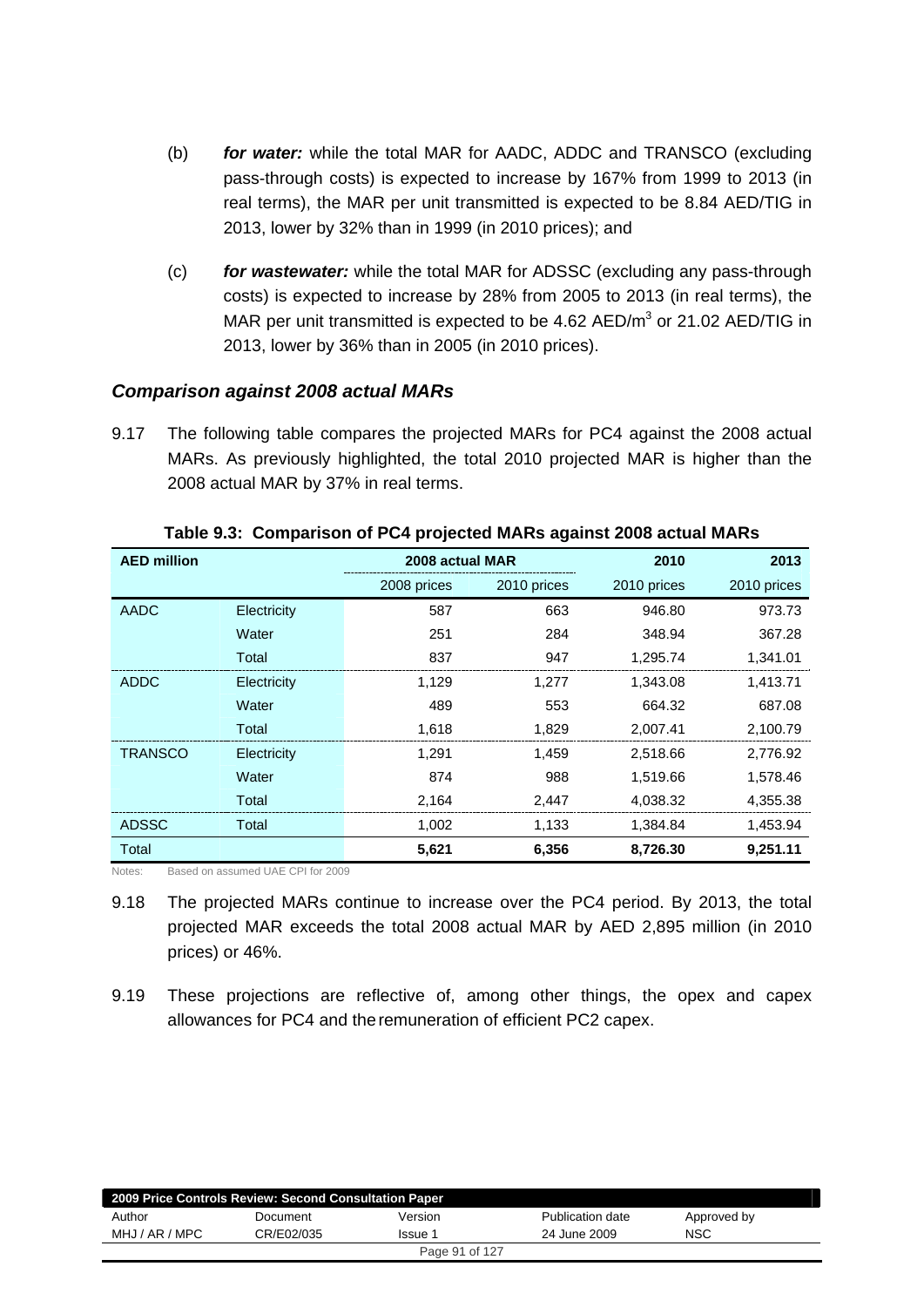## **Introduction**

- 10.1 This Section sets the Bureau's proposals for the Performance Incentive Scheme (PIS) that will apply to the four network companies over the PC4 period.
- 10.2 Under the PIS, companies are rewarded for improved service and output performance, and penalised for deteriorating performance. The current PIS for all businesses has two types of performance indicator:
	- (a) Category A indicators (listed in **Table 10.1** below) with precise definitions, targets and incentive rates, and an automatic annual revenue adjustment for performance via a term "Q" in the MAR formulae, subject to an overall cap at 4% of MAR each year; and
	- (b) Category B indicators, less precisely defined but subject to a possible financial adjustment at the following review for exceptionally good or poor performance, subject to an overall cap at 2% of MAR each year.

| Company        | <b>Electricity</b>                 | <b>Water</b>                     | <b>Wastewater</b>         |
|----------------|------------------------------------|----------------------------------|---------------------------|
| AADC/          | Timeliness of Audited SBA          | Timeliness of Audited SBA        |                           |
| <b>ADDC</b>    | <b>Timeliness of Audited PCR</b>   | Timeliness of Audited PCR        |                           |
|                | Timeliness of AIS                  | Timeliness of AIS                |                           |
|                | No. of Interruptions per Customer  | <b>Water Quality</b>             |                           |
|                | Customer Minutes Lost per Customer |                                  |                           |
| <b>TRANSCO</b> | Timeliness of Audited SBA          | <b>Timeliness of Audited SBA</b> |                           |
|                | Timeliness of Audited PCR          | Timeliness of Audited PCR        |                           |
|                | Timeliness of AIS                  | Timeliness of AIS                |                           |
|                | Availability                       | <b>Water Quality</b>             |                           |
|                | Energy Lost (Unsupplied)           |                                  |                           |
| <b>ADSSC</b>   |                                    |                                  | Timeliness of Audited SBA |
|                |                                    |                                  | Timeliness of Audited PCR |
|                |                                    |                                  | Timeliness of AIS         |

#### **Table 10.1: Current Category A Indicators**

Notes: SBA = Separate Business Accounts; PCR = Price Control Return; AIS = Annual Information Submission

10.3 Over time, the Bureau has introduced new Category A indicators or moved some indicators from Category B to Category A. However, given the automatic mechanistic adjustments to MAR, Category A indicators must meet the Bureau's established objective criteria (i.e., measurable, verifiable, non-manipulable, non-distortionary and customer-oriented).

| 2009 Price Controls Review: Second Consultation Paper |            |         |                  |             |  |
|-------------------------------------------------------|------------|---------|------------------|-------------|--|
| Author                                                | Document   | Version | Publication date | Approved by |  |
| MHJ / AR / MPC                                        | CR/E02/035 | Issue 1 | 24 June 2009     | <b>NSC</b>  |  |
| Page 92 of 127                                        |            |         |                  |             |  |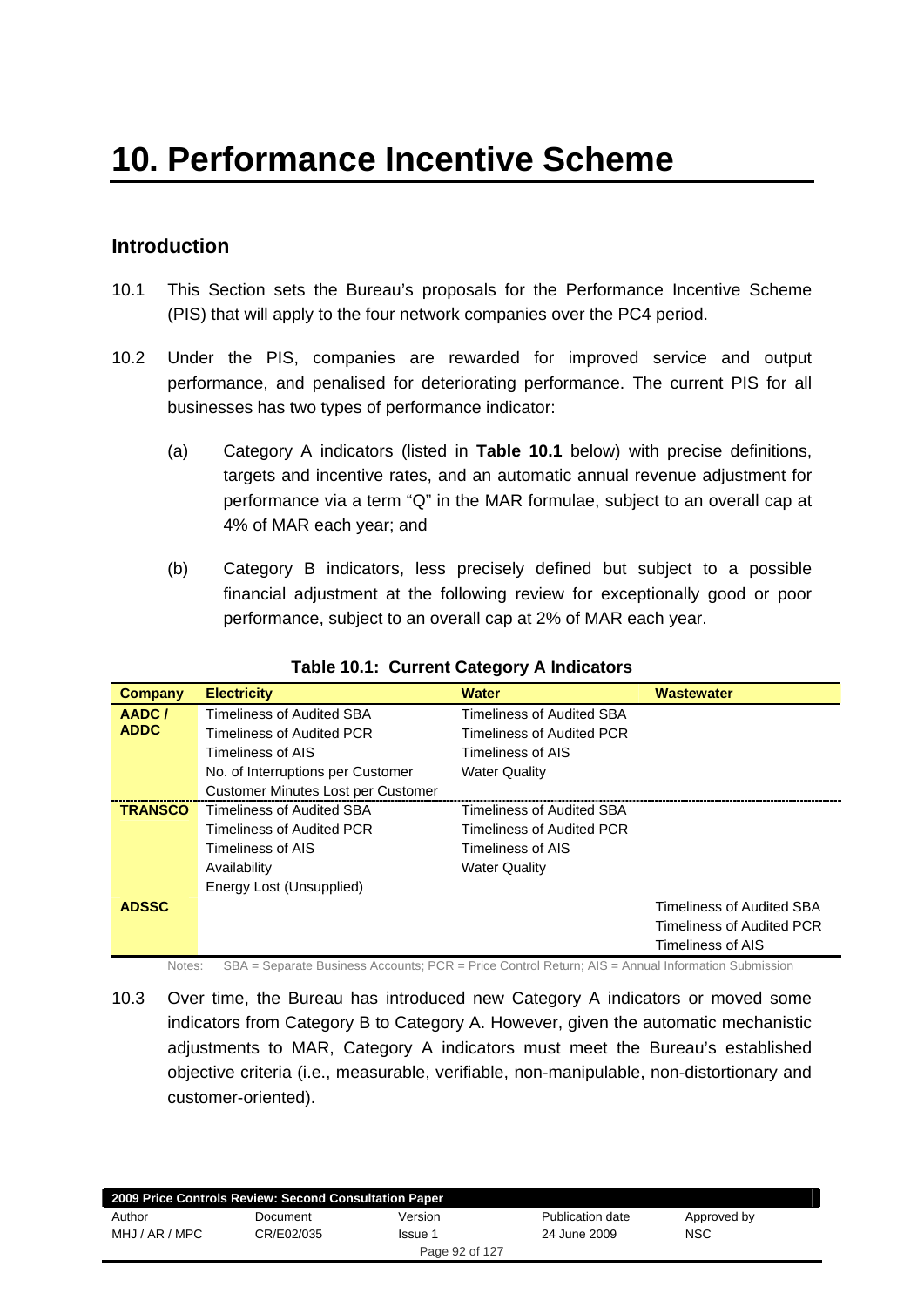## **Second Consultation Paper**

- 10.4 Given the positive results that the PIS has achieved in terms of driving companies' performance on the targeted measures to date, the Second Consultation Paper stated our thinking to retain the existing PIS for all companies for PC4 controls (with some refinements) and to introduce a number of new measures:
	- (a) The PIS bonuses of the Category A timeliness indicators for audited SBAs and audited PCRs should be removed so that only a penalty for delayed submission should apply.
	- (b) The PIS target dates for both PCRs and SBAs should be changed to 30 April, while extending the target date for AIS to 31 October.
	- (c) The PIS bonus and penalty for each Category A technical indicator should be subject to an individual cap of 1% of the company's "own" MAR.
	- (d) The following new Category A indicators should be introduced:
		- (i) For all network companies: a timeliness indicator for the Five-Year Planning Statements with target dates for approval of 30 June for AADC, ADDC and ADSSC, and 31 May for TRANSCO, along with relevant changes to TRANSCO's licence in line with current licence requirements for other network companies;
		- (ii) For TRANSCO: water system availability indicator; and
		- (iii) For AADC and ADDC: interface metering indicator, SAIFI indicator for overall system, SAIFI indicator for worst served customers only, and customer debt reduction indicator.
	- (e) The Bureau also stated that it was considering the replacement of the current water quality-related Category A indicator for AADC, ADDC and TRANSCO with a system of water quality indices representing particular group of parameters.
	- (f) "Technical KPIs" to be developed and monitored for ADSSC over PC4 period should be introduced as a new Category B indicator at this review.

| 2009 Price Controls Review: Second Consultation Paper |            |         |                  |             |  |
|-------------------------------------------------------|------------|---------|------------------|-------------|--|
| Author                                                | Document   | Version | Publication date | Approved by |  |
| MHJ / AR / MPC                                        | CR/E02/035 | Issue 1 | 24 June 2009     | <b>NSC</b>  |  |
| Page 93 of 127                                        |            |         |                  |             |  |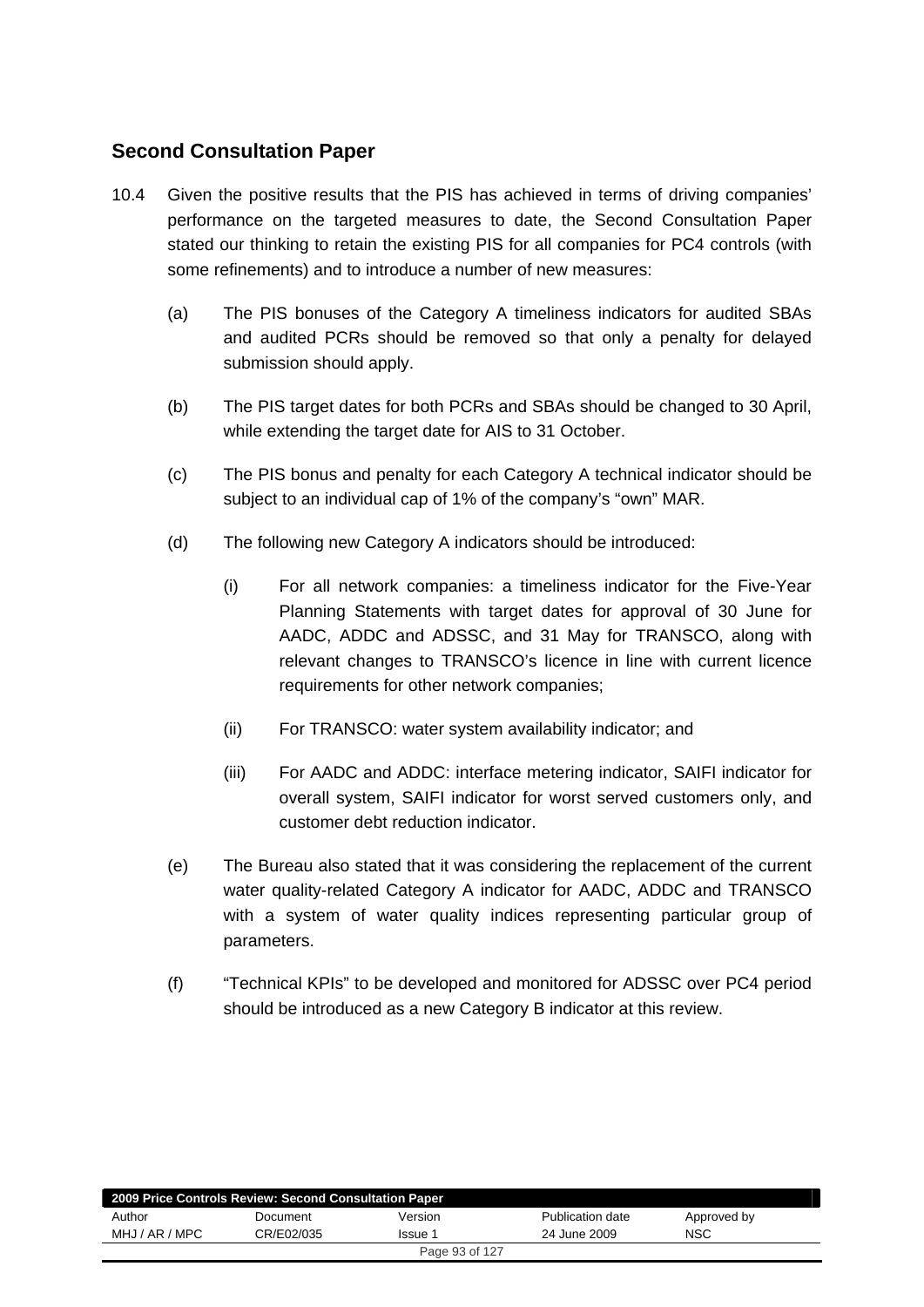## **Responses**

#### *PIS bonuses for timeliness indicators*

- 10.5 In their responses to the Second Consultation Paper, AADC, ADDC and ADSSC disagreed with our thinking that PIS bonuses for Category A timeliness indicators for audited SBAs and audited PCRs should be removed. They argued for a fair and balanced scheme where both good and poor performance should equally be rewarded and penalised, respectively. TRANSCO reiterated its earlier concerns about the linking of a bonus or penalty to implementation of the TA's recommendations in relation to the PCR and AIS submissions, and indicated the need for formal documented regulatory guidelines for the scope of the TA's recommendations and for all aspects of the PCR and AIS.
- 10.6 In principle, we believe that bonuses should not be available for meeting a licence requirement. However, given that the PCR and AIS involve the procurement of a TA's report, with associated expense and resource commitment by licensees, we propose the PIS bonuses to continue for both the PCR and AIS (but not for SBAs) for PC4. Regarding TRANSCO's concerns, we believe the licences clearly set out the regulatory requirements for PCR and AIS including the TA's role and the scope of its recommendations. We have accepted TRANSCO's suggestion for the regulatory guidelines and already provided formal documented regulatory guidelines to the companies for the 2009 AIS. Table 10.2 shows the development of the Bureau's thinking over the consultation process, in response to the concerns expressed by the licensees.

| <b>Category A indicator</b>   | <b>Current</b><br>arrangement | <b>First Consultation</b><br><b>Paper</b> | <b>Second Consultation</b><br><b>Paper</b> | <b>Draft Proposals</b> |
|-------------------------------|-------------------------------|-------------------------------------------|--------------------------------------------|------------------------|
| <b>Audited SBA timeliness</b> | Both bonus / penalty          | Only penalty                              | Only penalty                               | Only penalty           |
| <b>Audited PCR timeliness</b> | Both bonus / penalty          | Only penalty                              | Only penalty                               | Both bonus / penalty   |
| AIS timeliness                | Both bonus / penalty          | Only penalty                              | Both bonus / penalty                       | Both bonus / penalty   |

Notes: SBAs = Separate Business Accounts; PCR = Price Control Return; AIS = Annual Information Submission

#### *PIS target dates for timeliness indicators*

10.7 AADC and ADSSC agreed with the revised PIS target dates for PCRs and SBAs (30 April) and AIS (31 October) suggested in the Second Consultation Paper. ADDC and TRANSCO suggested 15 May for PCRs and SBAs mainly as a 'mid-way' compromise and also to ease the normal month end closing activity of the business. We however continue to prefer 30 April as a target date both being an end-of-month date as per the norms and being consistent with the UAE Commercial Companies

| 2009 Price Controls Review: Second Consultation Paper |            |         |                  |             |  |
|-------------------------------------------------------|------------|---------|------------------|-------------|--|
| Author                                                | Document   | Version | Publication date | Approved by |  |
| MHJ / AR / MPC                                        | CR/E02/035 | Issue 1 | 24 June 2009     | <b>NSC</b>  |  |
| Page 94 of 127                                        |            |         |                  |             |  |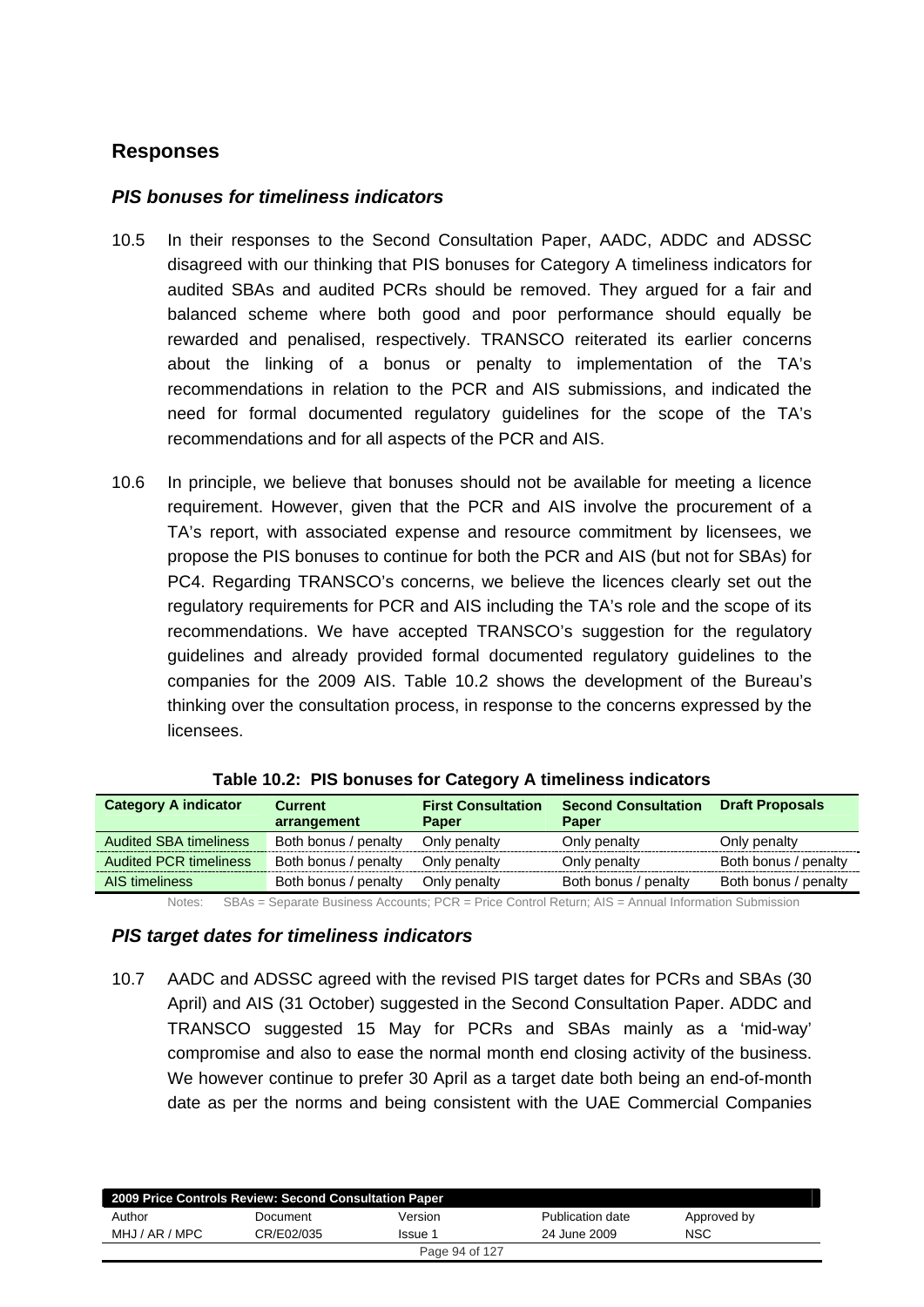Law No.8 of 1984 (which requires companies to produce accounts within four months of the end of the financial year).

| . which is a consequent which is a stronger $\mu$ is an increased in the state of |                                |                                           |                                            |                        |  |  |
|-----------------------------------------------------------------------------------|--------------------------------|-------------------------------------------|--------------------------------------------|------------------------|--|--|
| <b>Category A indicator</b>                                                       | <b>Current target</b><br>dates | <b>First Consultation</b><br><b>Paper</b> | <b>Second Consultation</b><br><b>Paper</b> | <b>Draft Proposals</b> |  |  |
| <b>Audited SBA timeliness</b>                                                     | 30 June                        | 30 April                                  | 30 April                                   | 30 April               |  |  |
| <b>Audited PCR timeliness</b>                                                     | 31 March                       | 30 April                                  | 30 April                                   | 30 April               |  |  |
| AIS timeliness                                                                    | 30 September                   | 31 October                                | 31 October                                 | 31 October             |  |  |

#### **Table 10.3: PIS target dates for Category A timeliness indicators**

Notes: SBAs = Separate Business Accounts; PCR = Price Control Return; AIS = Annual Information Submission

#### *Timeliness indicator for Five-Year Planning Statement*

- 10.8 All the companies accepted the introduction of a new timeliness indicator for the Five-Year Planning Statements with target dates for approval of 30 June for AADC, ADDC and ADSSC, and 31 May for TRANSCO. However, AADC, ADDC and TRANSCO highlighted their dependency on data and planning statements from each other and the need for timetables for such deliverables. TRANSCO also argued that it would need three months from the receipt of required information from ADWEC to prepare and submit its statement. Further, the companies suggested that their performance assessment for PIS should not be affected if other companies' performance on the dependent deliverables was poor.
- 10.9 While the Bureau welcomes the companies' support for the proposed timeliness indicator, the dependencies and timetabling issues identified by the companies are such that we do not feel they can be adequately addressed in this review. In particular, further discussion is required in both the Water and Electricity Transmission Code meetings to determine the most appropriate sector demand forecasting timetable.
- 10.10 In view of the above, we believe that the current treatment of the timeliness of planning statements as a Category B indicator should continue.

## **Changes to Category A technical indicators**

### *Individual cap on PIS bonus/penalty for Category A*

10.11 At present, there are caps on the total incentives for all Category A indicators (4% of company's "own" MAR) and on incentives for individual Category A timeliness indicators (6 or 12 times the monthly incentive rate). However, there are presently no such caps for individual technical indicators. Given the possibility of undesirable significant variability of some technical indicators, the Second Consultation Paper suggested capping the PIS bonus and penalty for individual Category A technical indicator at 1% of each company's "own" MAR.

| Document       | Version | Publication date                                      | Approved by |  |  |
|----------------|---------|-------------------------------------------------------|-------------|--|--|
| CR/E02/035     | Issue 1 | 24 June 2009                                          | NSC         |  |  |
| Page 95 of 127 |         |                                                       |             |  |  |
|                |         | 2009 Price Controls Review: Second Consultation Paper |             |  |  |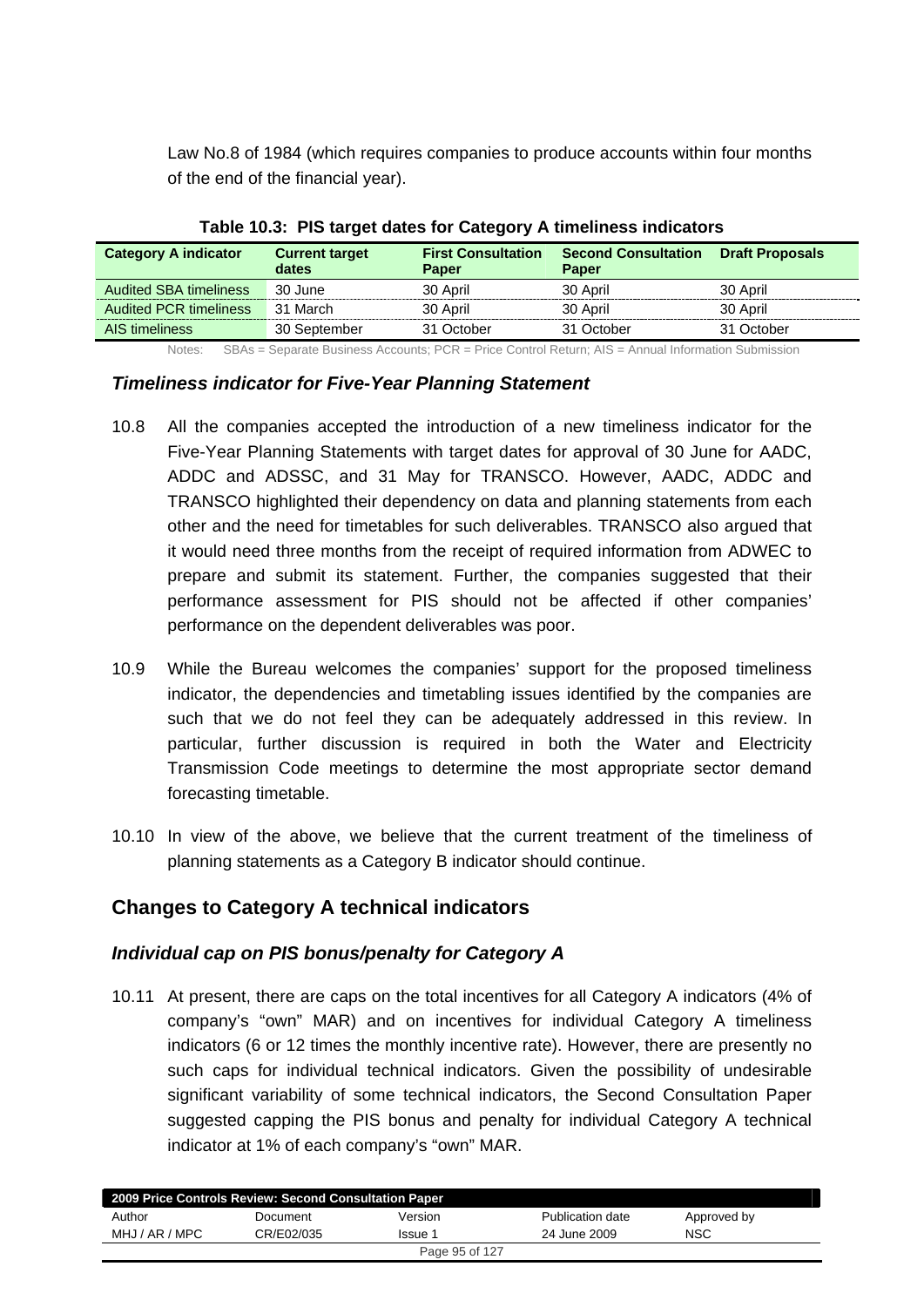10.12 In the absence of any objection to this suggestion, we have adopted it for these Draft Proposals. As discussed later in this Section 10, we have also used the 1% cap of MAR for calibration of all Category A indicators, both technical and timeliness indicators. As a result of the individual caps on the technical indicators, we intend to remove the overall cap on Category A indicators at this review.

### *Water network availability related Category A indicators*

#### *Second Consultation Paper*

10.13 In line with the reliability and availability-related Category A indicators for electricity networks (measured in terms of interruptions, customer minutes lost, energy lost or otherwise), the First Consultation Paper sought suggestions for similar indicators for the water networks of AADC, ADDC and TRANSCO. In the absence of any suggested measure from the companies, the Second Consultation Paper set out our thinking to introduce a water network availability Category A indicator for TRANSCO, to be defined in a similar manner as the existing Category A indicator for electricity transmission system availability. We however sought views on certain specific issues (i.e. component and minimum duration) relating to the definition of this indicator and suggestions on a similar or suitable equivalent indicator for the water distribution systems.

### *Responses*

- 10.14 Companies' responses to the Second Consultation Paper are summarised below:
	- (a) While AADC supported the proposed water network availability indicator for TRANSCO, it emphasised that the fundamental issue of water supply capacity shortfall in TRANSCO and upstream producers should be addressed. AADC also suggested for the Bureau to consider internationally accepted definitions of water distribution system availability indicators; however it did not identify or suggest one.
	- (b) TRANSCO expressed its surprise to find a "*totally new Category A indicator proposed for Water Transmission System Availability about which there has been no consultation*". It also argued for an indicator measuring the service or its loss, being more of a customer's concern, than an availability indicator, and argued against a 100% availability target as being unrealistic and inefficient. It also suggested using a fixed performance target rather than a floating target based on actual performance in the previous year.
- 10.15 Our views on these responses are as follows:

| 2009 Price Controls Review: Second Consultation Paper |            |         |                  |             |  |
|-------------------------------------------------------|------------|---------|------------------|-------------|--|
| Author                                                | Document   | Version | Publication date | Approved by |  |
| MHJ / AR / MPC                                        | CR/E02/035 | Issue 1 | 24 June 2009     | NSC         |  |
| Page 96 of 127                                        |            |         |                  |             |  |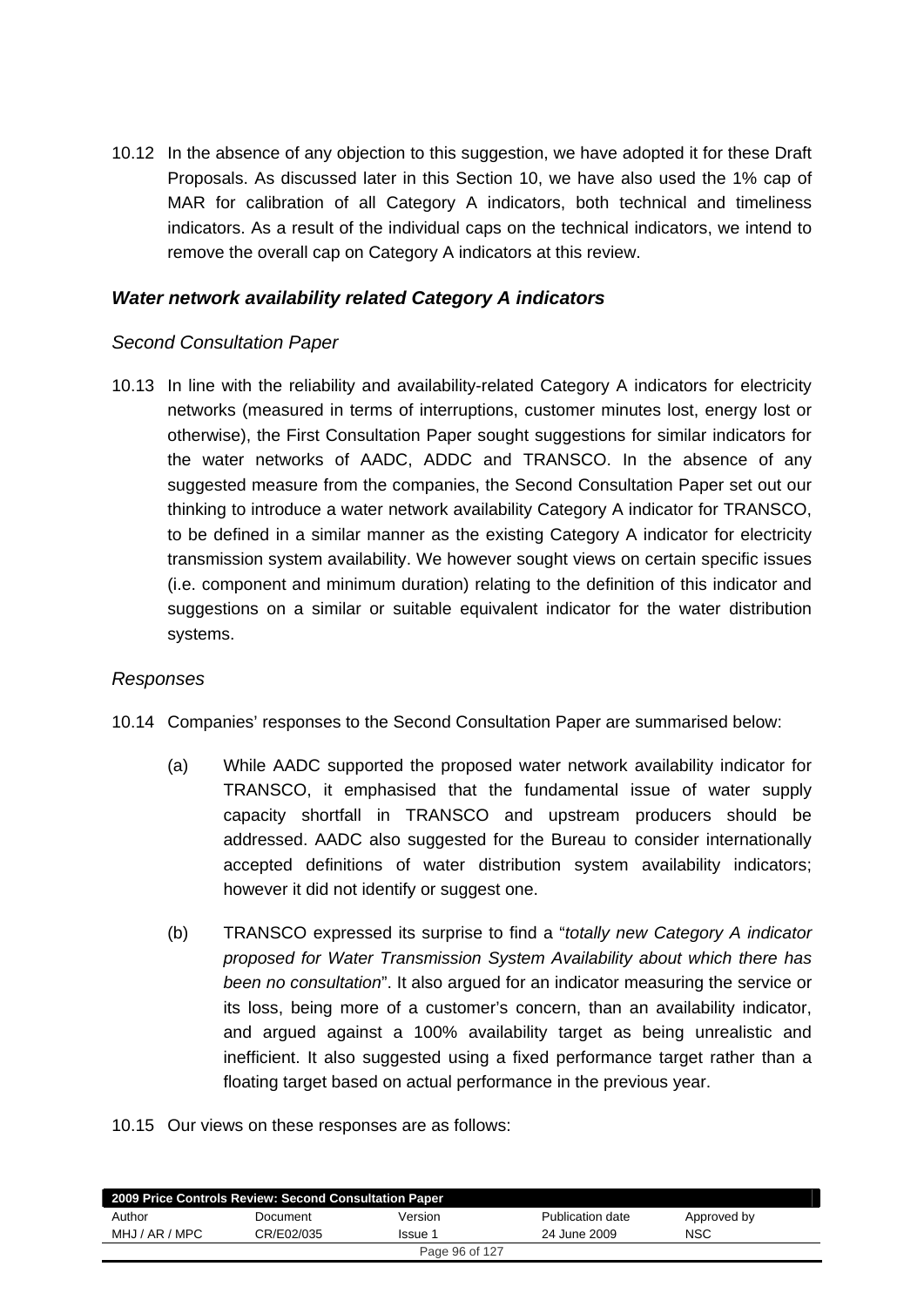- (a) In respect of water supply constraints to Al Ain, we have already implemented incentives for TRANSCO for future performance on this aspect.
- (b) We do not support TRANSCO's concern regarding consultation, as views on a water network availability / reliability indicator for TRANSCO (and other companies) was first sought in the First Consultation Paper published in November 2008.
- (c) While we agree with TRANSCO that a service (or loss of service) indicator would, in principle, be better than an availability indicator, we note that (i) there is no water service indicator available or proposed with a track record similar to water network availability; (ii) network availability also assures security of supply or service especially in the long run and in the absence of a service based indicator; and (iii) TRANSCO has been reporting the measure to the Bureau for a number of years.
- (d) We have proposed an availability target based on the previous year's actual performance, rather than a 100% availability target. Further, we agree that the marginal cost of achieving higher availability increases as the availability increases. However, at some point, the marginal cost outweighs the potential PIS bonus of achieving a higher availability. This is an optimal level of availability and we do not expect TRANSCO to exceed this. The mechanism we have proposed for water network availability (already in operation for electricity) should help determine this optimal availability.

### *Draft Proposals*

10.16 In view of the above, we are proceeding with the water availability indicator for TRANSCO as proposed in the Second Consultation Paper, pending any suggestions to further improve it in the Final Proposals.

## *Category A technical indicator(s) for ADSSC*

10.17 The First and Second Consultation Papers highlighted that, in common with the other companies, one or more Category A indicators should be considered for ADSSC to provide incentives to improve technical aspects of its operations, such as network availability and reliability. While ADSSC has been supportive of this suggestion, we have not been able to identify appropriate technical performance indicators which are currently monitored by ADSSC.

| 2009 Price Controls Review: Second Consultation Paper |            |         |                  |             |  |
|-------------------------------------------------------|------------|---------|------------------|-------------|--|
| Author                                                | Document   | Version | Publication date | Approved by |  |
| MHJ / AR / MPC                                        | CR/E02/035 | Issue 1 | 24 June 2009     | <b>NSC</b>  |  |
| Page 97 of 127                                        |            |         |                  |             |  |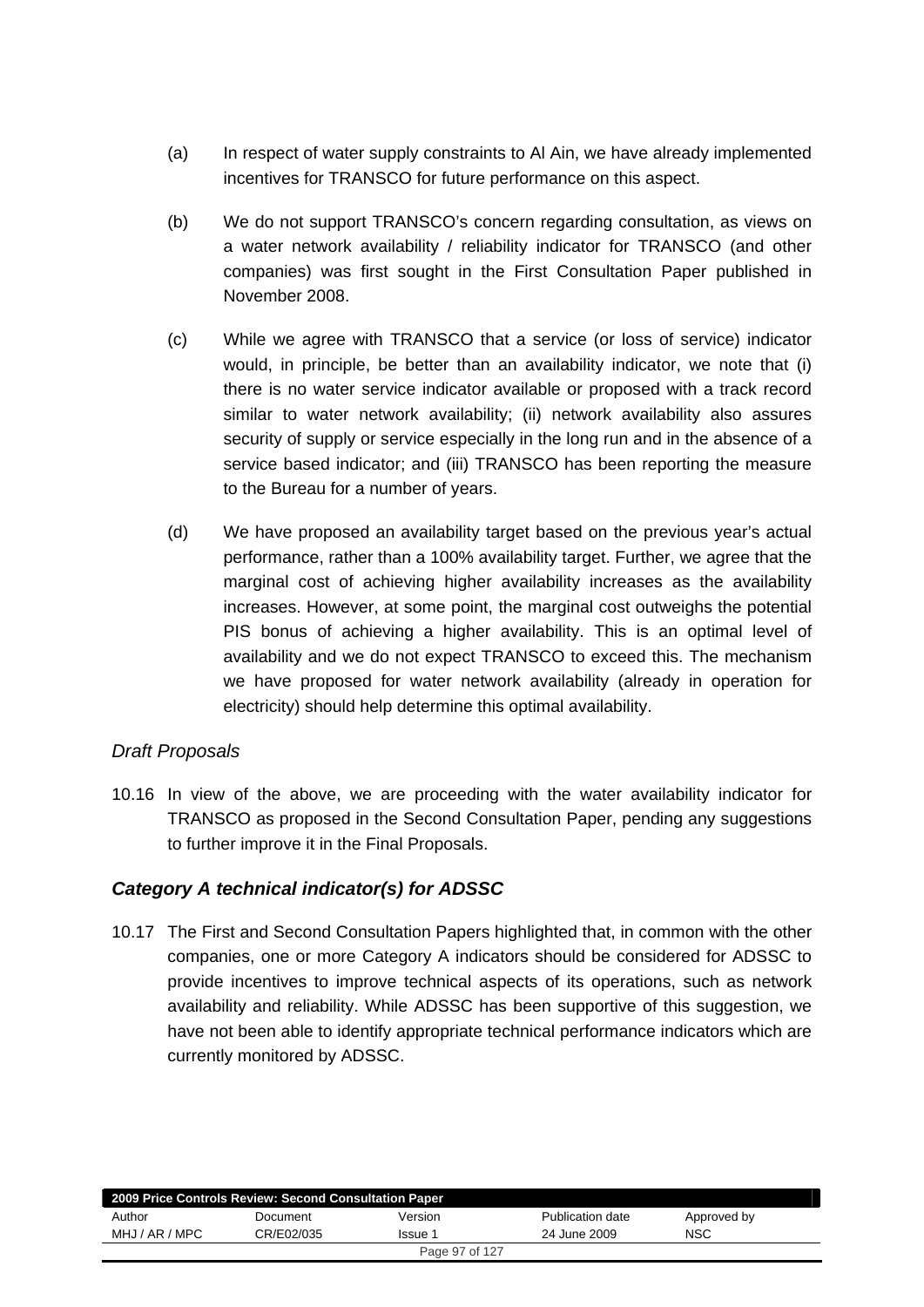- 10.18 The Second Consultation Paper indicated our thinking to introduce "Technical KPIs" as Category B indicators for ADSSC which would be monitored and developed over the PC4 period as a candidate for Category A at the next review.
- 10.19 We reiterate our desire to introduce a Category A technical indicator for ADSSC at this review and request the company to provide details in response to these Draft Proposals on the technical KPIs or measures which it presently monitors internally, for example, to assess its expenditure needs, its own performance and the performance of its contractors.

### *SAIFI-related Category A indicator(s) for AADC and ADDC*

- 10.20 As mentioned in the earlier consultation papers, the electricity businesses of AADC and ADDC currently have two Category A technical indicators, namely (i) the number of interruptions per customer and (ii) the customer minutes lost per customer (sometimes referred to as System Average Interruption Duration Index (SAIDI)). The former measure is similar to, but not exactly the same as, the technical KPI of System Average Interruption Frequency Index (SAIFI), also often used by utilities. Based on the respondents' suggestions, the Second Consultation Paper proposed introducing a new Category A indicator defined in terms of SAIFI. The paper also sought views on another new Category A or Category B indicator defined in terms of SAIFI but focussing on 'worst served customers' (i.e. those customers who face interruptions most frequently) and raised a number of specific issues to be considered in defining this new indicator.
- 10.21 Both AADC and ADDC supported the introduction of SAIFI as a new Category A indicator, but as a replacement of the existing interruption indicator, arguing the latter to be a "non standard" or "non industry-standard" indicator. They also sought more details on the additional SAIFI indicator for worst served customer and did not agree to such an indicator as Category A.
- 10.22 We note that the existing interruption indicator was developed in consultation with the two distribution companies at the last review and has been successful in achieving the desired results. However, it is important to be able to compare performance to benchmark companies in other countries using standard measures. We therefore confirm its replacement by the new Category A indicator defined in terms of SAIFI. We have also decided to keep the SAIFI indicator for worst served customer in Category B for further development and refinement.
- 10.23 The new SAIFI-related Category A indicator for a distribution company will be defined, for any year, as the ratio between (a) the sum, across all "Interruptions" (as already defined in the licences) in the year, of the numbers of customers affected by

| 2009 Price Controls Review: Second Consultation Paper |            |         |                  |             |
|-------------------------------------------------------|------------|---------|------------------|-------------|
| Author                                                | Document   | Version | Publication date | Approved by |
| MHJ / AR / MPC                                        | CR/E02/035 | Issue 1 | 24 June 2009     | <b>NSC</b>  |
| Page 98 of 127                                        |            |         |                  |             |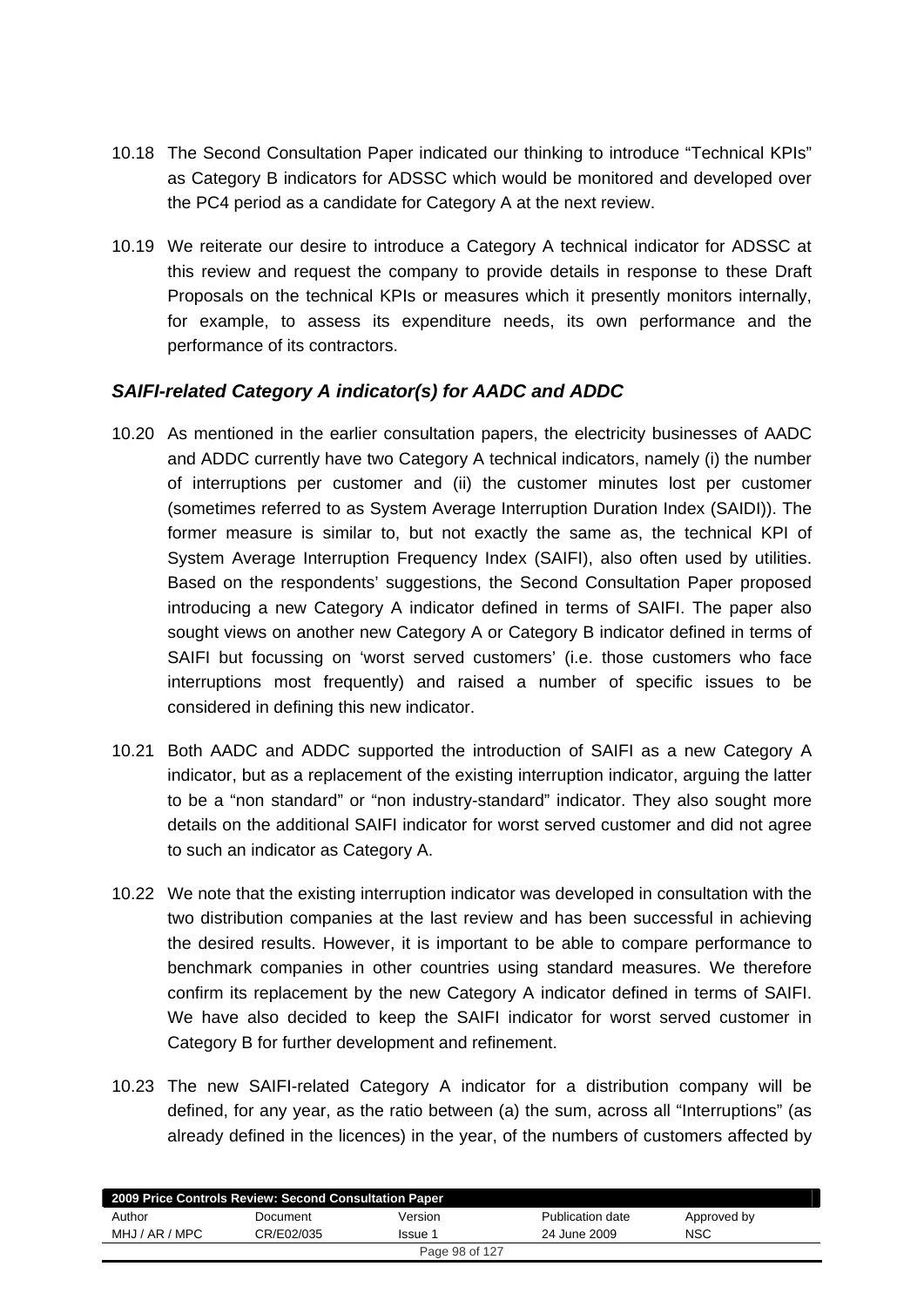each Interruption in the relevant distribution company's area and (b) the total number of customer accounts registered with the relevant distribution company at the end of the year.

### *Water Quality Indicator*

### *Second Consultation Paper*

10.24 A performance indicator for overall water quality was introduced into the PIS for the first time during the PC3 period, for AADC, ADDC and TRANSCO. Both the First and Second Consultation Papers indicated the Bureau's thinking to further develop this indicator into a system of water quality indices focusing on important water quality parameters. At the companies' request, the Bureau initiated a separate consultation process to discuss and provide further details on the design of these water quality indices; namely, Disinfection and disinfection by-product Control Index (DCI); Reservoir Integrity Index (RII); and Transmission or Distribution Maintenance Index (TMI or DMI). Each index was to be calculated in the same manner as the existing water quality indicator, but from pre-selected parameters rather than all parameters specified in the Bureau's Water Quality Regulations. It was suggested that the new Category A indicator would then be an appropriately weighted combination of the three indices.

### *Responses*

- 10.25 In their responses to the Second Consultation Paper, AADC, ADDC and TRANSCO argued that the current water quality indicator has been in place only since 2008 and has faced some issues and that the new indicator does not meet the objective criteria for Category A. They therefore suggested that the new indicator should first be introduced as Category B.
- 10.26 AADC reiterated its concerns about the controllability of water quality events and what it considered to be a lack of clarity in the licence definition of Exceptional Event. It argued (in its response and at the 21 May meeting) that the said definition was not intended to apply to the water quality indicator. It therefore suggested additional measures to ensure incentives for the company's own performance. ADDC believed that careful consideration should be given to any proposed change to the Water Quality Regulation and the related Category A indicator and suggested any such change to be considered at the next price control review.
- 10.27 AADC's comments regarding the licence definition of Exceptional Event were discussed in detail at the 21 May meeting. We have repeated our clarification (provided previously) that the reference to customer minutes lost in the definition of

|                | 2009 Price Controls Review: Second Consultation Paper |         |                  |             |  |
|----------------|-------------------------------------------------------|---------|------------------|-------------|--|
| Author         | Document                                              | Version | Publication date | Approved by |  |
| MHJ / AR / MPC | CR/E02/035                                            | Issue 1 | 24 June 2009     | <b>NSC</b>  |  |
| Page 99 of 127 |                                                       |         |                  |             |  |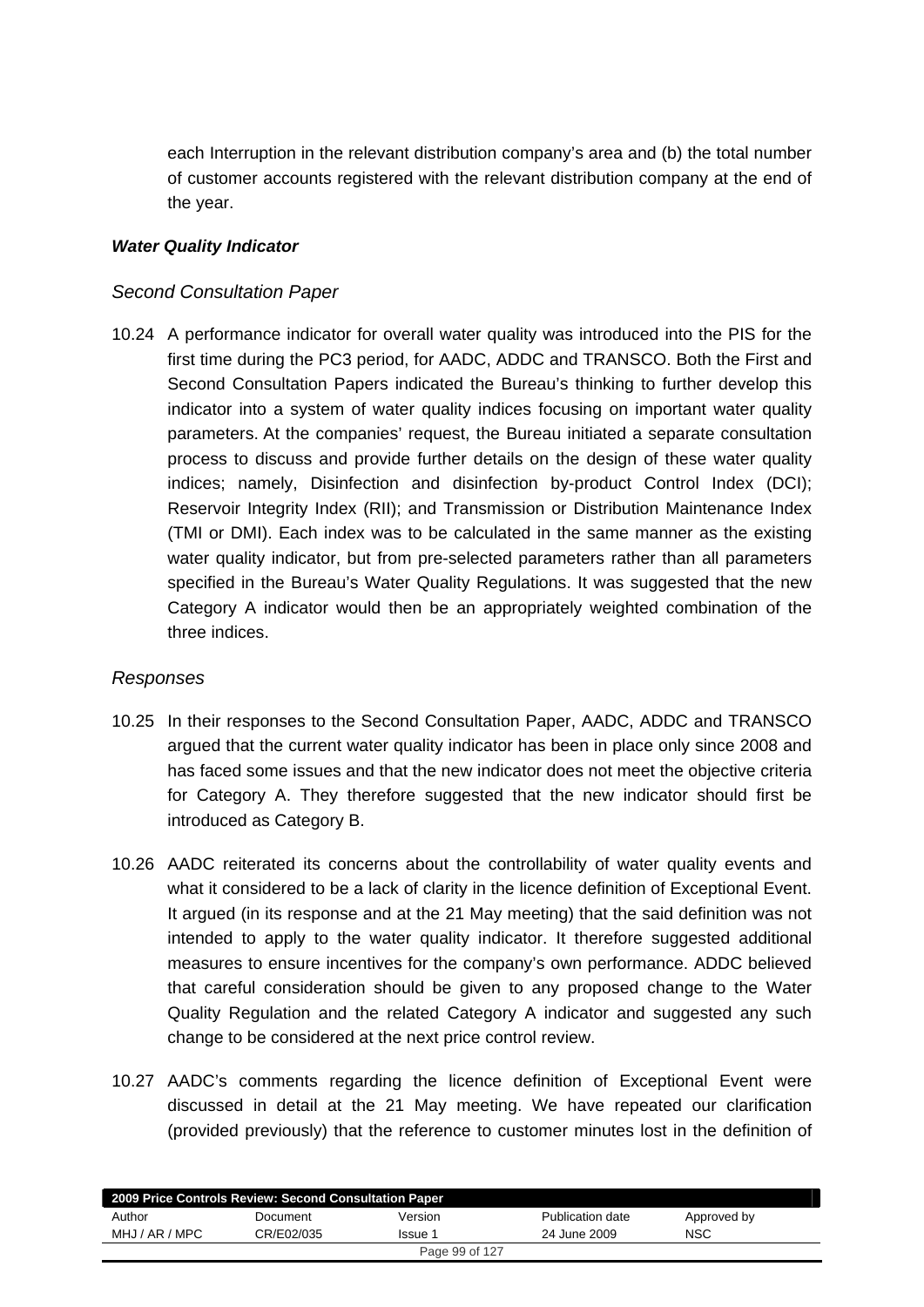Exceptional Event should be ignored for the purpose of its application to the water quality indicator. We have drawn AADC's attention to past discussion on this issue making clear that the licence definition of Exceptional Event was always intended to apply to the water quality indicator. For this, see paragraphs 30 and 42(a) of AADC's licence referring to Exceptional Event in relation to the water quality indicator, and the last paragraph on page 74 of the Bureau's Final Proposals for PC3 published in November 2005.

### *Draft Proposals*

10.28 In view of companies' responses, we propose retaining the current water quality indicator for PC4 and introducing the new indicator only as a Category B indicator at this review. The target compliance for the water quality indicator is proposed to increase from 90% for 2009 (under the current PIS) to 95% for each year of the PC4 period. Further, we propose to redraft the formula to clarify that a bonus can only be attained if a company passes 100% of the required tests (excluding Exceptional Events). In this case, we propose that the bonus will be set at the maximum amount i.e., 20 times the incentive rate (see below).

## **New Category A indicator for customer debt reduction**

- 10.29 The Second Consultation Paper stated our thinking to introduce a new Category A indicator for AADC and ADDC (separately for water and electricity businesses) at this review to incentivise these companies to reduce their accounts receivable or customer debts. It suggested that a company can then be rewarded or penalised for any improvement (i.e. reduction) or deterioration (i.e. increase) in its customer debts (as per the audited accounts) in a year compared to the previous year or the Bureau's prescribed annual target.
- 10.30 In its response to the paper, AADC considered it unreasonable for the proposed indicator to include debt resulting from government policy or the regulations described in the disconnection code which is currently under review. It also suggested for the mechanism to set any target should be clarified before the commencement of PC4 controls. ADDC reiterated its general concern in relation to introduction of any performance measure in Category A before being tested in Category B.
- 10.31 While we acknowledge AADC's concern, we note the following in support of the proposed indicator: (a) the indicator provides incentives for reduction in the total amount of customer debt; (b) the simplicity and clear reference to a line (accounts receivable at the year end) in the audited accounts (balance sheet) support the indicator to be defined in terms of total debts; and (c) the more frequent reporting of

| 2009 Price Controls Review: Second Consultation Paper |            |         |                  |             |  |
|-------------------------------------------------------|------------|---------|------------------|-------------|--|
| Author                                                | Document   | Version | Publication date | Approved by |  |
| MHJ / AR / MPC                                        | CR/E02/035 | Issue 1 | 24 June 2009     | <b>NSC</b>  |  |
| Page 100 of 127                                       |            |         |                  |             |  |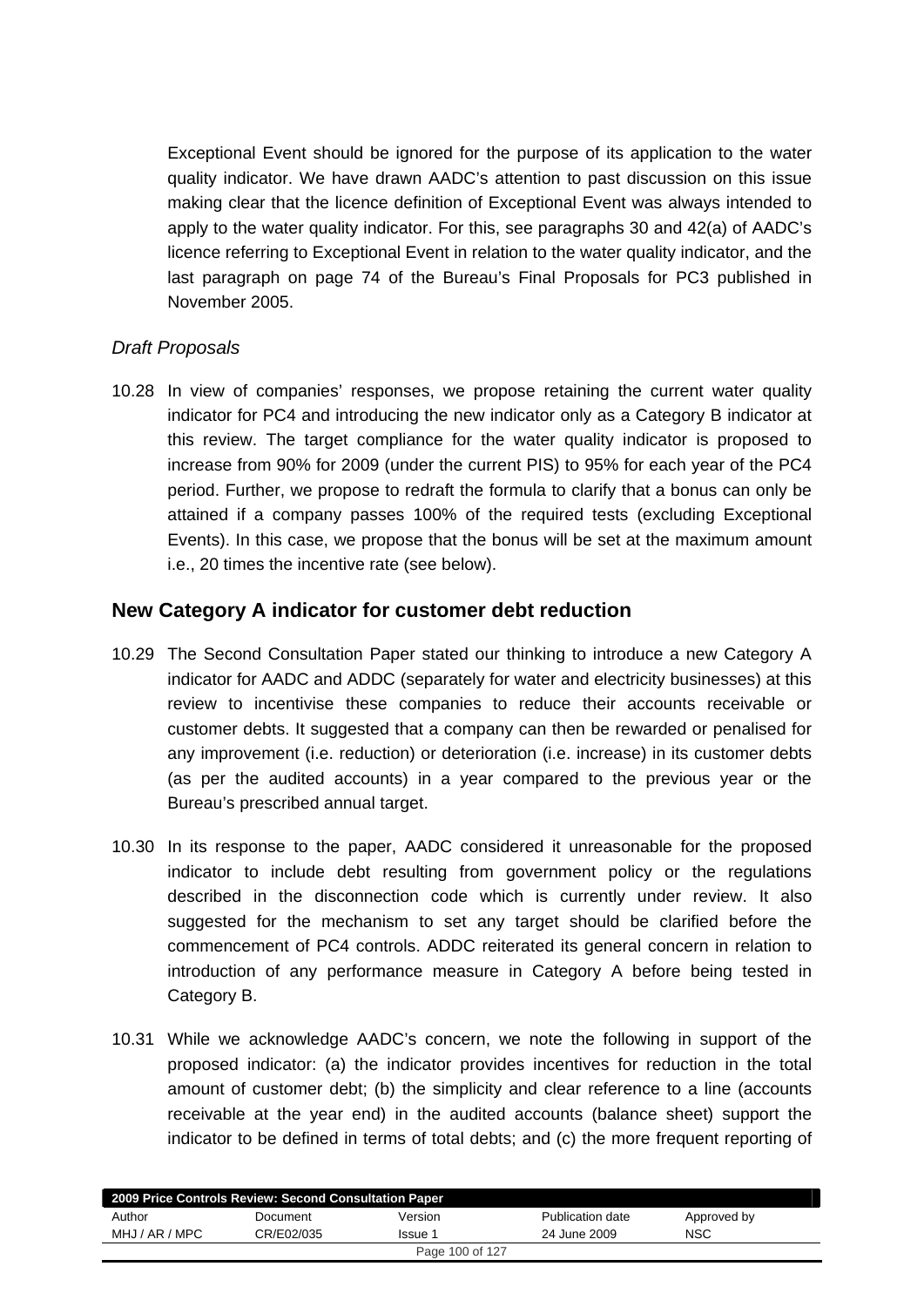customer debts which the Bureau has requested since 2008 has not been satisfactory and hence cannot be relied on as the basis for the design or implementation of an indicator that can distinguish between different types of debt. However, if reporting improves, refinements can be considered to the indicator at the next review.

- 10.32 We propose that the target for each year of the PC4 period should be the actual customer debt for the previous year. However, in the case of the first year of operation of this indicator (i.e., 2011 – see below), if the actual customer debt for 2010 (which is not subject to any incentive for reduction) is found to be exceptionally higher (say by 10% or more) than that for 2009, the actual customer debt for 2009 should be considered as the target for 2011. ADDC's concern on the introduction of a measure directly as a Category A indictor has been discussed earlier.
- 10.33 We have therefore adopted the proposed Category A indicator for customer debt reduction.

### **Category A Indicators for PC4**

10.34 Based on the above discussion, the following table lists the proposed Category A indicators for PC4. The new indicators are highlighted in a **red bold** font.

| Company        | <b>Electricity</b>                 | <b>Water</b>                      | <b>Wastewater</b>          |
|----------------|------------------------------------|-----------------------------------|----------------------------|
| AADC/          | <b>Timeliness of Audited SBA</b>   | Timeliness of Audited SBA         |                            |
| <b>ADDC</b>    | Timeliness of Audited PCR          | Timeliness of Audited PCR         |                            |
|                | Timeliness of AIS                  | Timeliness of AIS                 |                            |
|                | Customer Minutes Lost per Customer | <b>Water Quality</b>              |                            |
|                | <b>Customer Debt Reduction</b>     | <b>Customer Debt Reduction</b>    |                            |
|                | <b>SAIFI</b>                       |                                   |                            |
| <b>TRANSCO</b> | <b>Timeliness of Audited SBAs</b>  | <b>Timeliness of Audited SBAs</b> |                            |
|                | Timeliness of Audited PCR          | Timeliness of Audited PCR         |                            |
|                | Timeliness of AIS                  | Timeliness of AIS                 |                            |
|                | Availability                       | <b>Water Quality</b>              |                            |
|                | <b>Energy Lost</b>                 | <b>Availability</b>               |                            |
| <b>ADSSC</b>   |                                    |                                   | Timeliness of Audited SBAs |
|                |                                    |                                   | Timeliness of Audited PCR  |
|                |                                    |                                   | Timeliness of AIS          |

#### **Table 10.4: Category A Indicators for PC4 – Draft Proposals**

Notes: SBA = Separate Business Accounts; PCR = Price Control Return; AIS = Annual Information Submission; SAIFI = System Average Interruption Frequency Index

| 2009 Price Controls Review: Second Consultation Paper |            |                 |                  |             |  |  |
|-------------------------------------------------------|------------|-----------------|------------------|-------------|--|--|
| Author                                                | Document   | Version         | Publication date | Approved by |  |  |
| MHJ / AR / MPC                                        | CR/E02/035 | <b>Issue</b> 1  | 24 June 2009     | <b>NSC</b>  |  |  |
|                                                       |            | Page 101 of 127 |                  |             |  |  |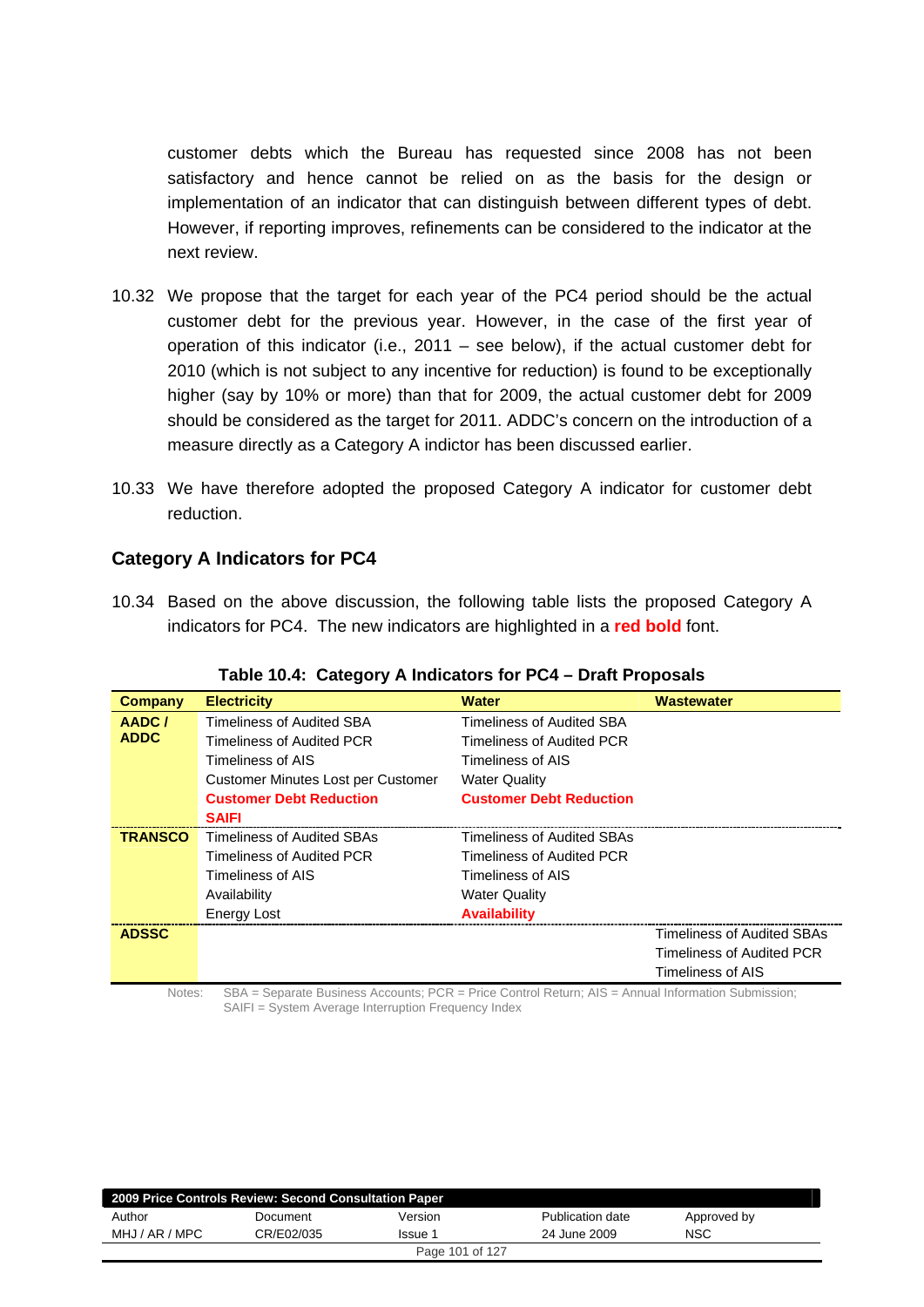# **Incentive rates for Category A Indicators for PC4**

## *Overall approach*

- 10.35 The incentive rates for Category A indicators for each business have been calculated using the following approach which is similar to the approach used at the previous price control reviews:
	- (a) First, determine the total amount "at risk" (the maximum penalty or reward) for each Category A indicator as 1% of average forecast MAR for the PC4 period in relation to "own costs". This calculation based on 1% of MAR also applies to timeliness indicators which in practice will be subject to different caps (6 and 12-month based bonuses and penalties) than 1% of MAR.
	- (b) Second, the incentive rate for each indicator can be derived by dividing the amount calculated above by a scheme calibration assumption as follows:
		- (i) For all timeliness indicators: 6 months delay; and
		- (ii) For all other indicators: 20% change on the previous year's performance or the target performance.
- 10.36 These calibration assumptions are similar to those used at the previous price control reviews. However, in the case of water quality indicator, the 20% non-compliance assumption used at this review is more reflective of the current situation than the 50% non-compliance assumption used at the last review.
- 10.37 Note that the above assumptions are purely hypothetical and used only for the purpose of the initial calibration of the scheme and play no further role in the implementation of the scheme.

### *Calculations*

- 10.38 **Table 10.5** shows (a) the calculation of the amount 'at stake' for each PIS Category A based on 1% of average MAR forecast for the businesses for the PC4 period, and (b) the incentive rate for each indicator (rounded off appropriately) calculated by dividing the amount at stake by the calibration assumption:
- 10.39 As expected, the incentive rates vary significantly from business to business, reflecting the size (or MAR) of each business. Further, for any business, each of the three timeliness indicators (audited accounts, audited PCRs and AISs) has the same incentive rate as shown in the table. Similar is the case for the technical indicators specific to a business.

| 2009 Price Controls Review: Second Consultation Paper |            |         |                  |             |  |  |
|-------------------------------------------------------|------------|---------|------------------|-------------|--|--|
| Author                                                | Document   | Version | Publication date | Approved by |  |  |
| MHJ / AR / MPC                                        | CR/E02/035 | Issue 1 | 24 June 2009     | <b>NSC</b>  |  |  |
| Page 102 of 127                                       |            |         |                  |             |  |  |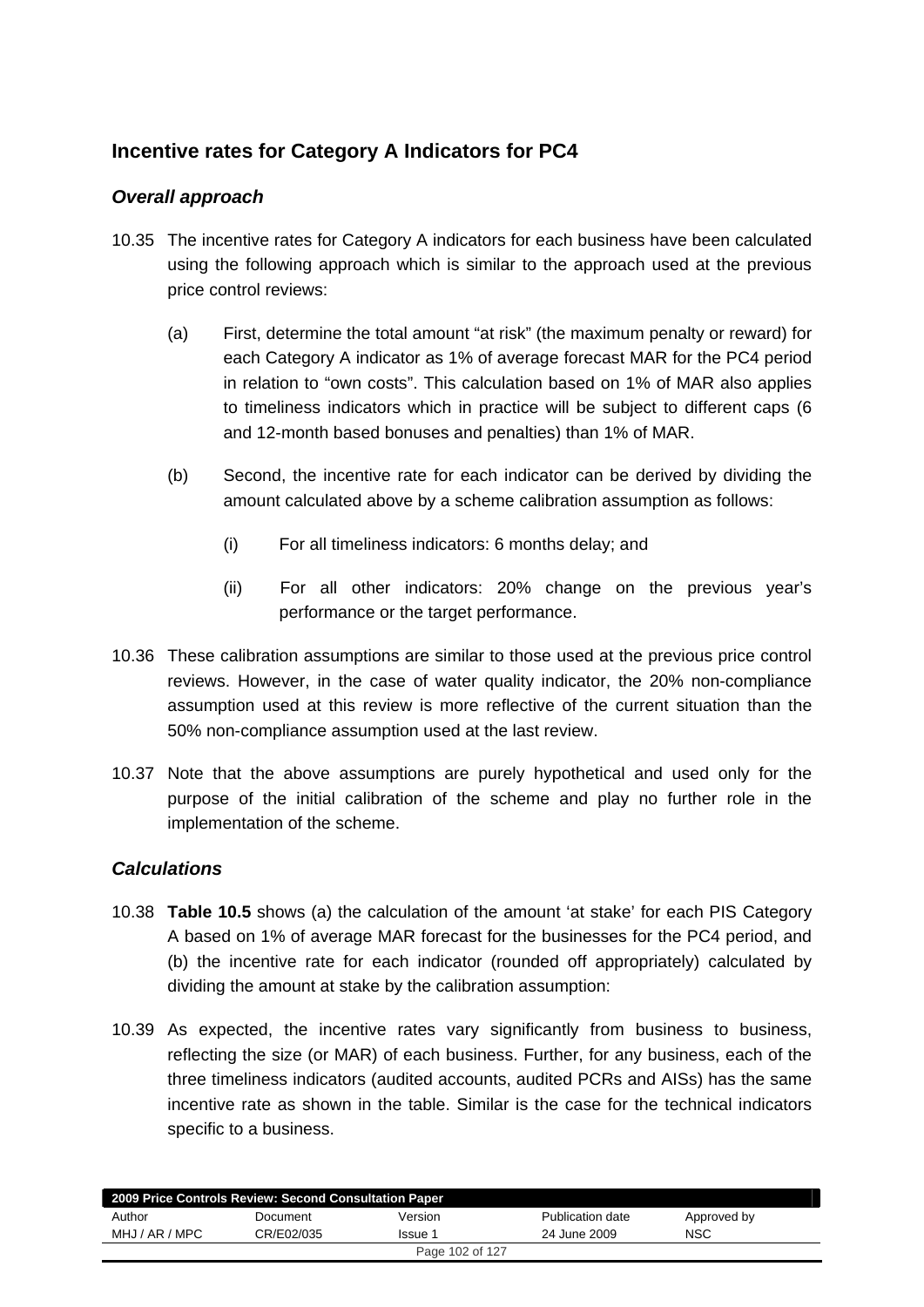|                |                    | <b>Average MAR</b><br>(AED million) | Amount at<br>stake for each | <b>Timeliness</b><br>indicator | <b>Water quality</b><br>indicator | <b>All other</b><br><b>indicators</b> |
|----------------|--------------------|-------------------------------------|-----------------------------|--------------------------------|-----------------------------------|---------------------------------------|
|                |                    | <b>Category A</b><br>(AED)          |                             | (AED / month)                  | (AED / 1% non-<br>compliance)     | (AED / 1%<br>change)                  |
| <b>AADC</b>    | <b>Electricity</b> | 960.77                              | 9,607,677                   | 1,600,000                      |                                   | 480,000                               |
|                | <b>Water</b>       | 357.01                              | 3.570.079                   | 600,000                        | 180,000                           | 180,000                               |
| <b>ADDC</b>    | <b>Electricity</b> | 1.380.54                            | 13.805.385                  | 2,300,000                      |                                   | 690,000                               |
|                | <b>Water</b>       | 676.70                              | 6.767.016                   | 1,130,000                      | 340,000                           | 340,000                               |
| <b>TRANSCO</b> | <b>Electricity</b> | 2.659.49                            | 26.594.888                  | 4,432,000                      |                                   | 1,330,000                             |
|                | <b>Water</b>       | 1.549.68                            | 15,496,821                  | 2,583,000                      | 520,000                           | 520,000                               |
| <b>ADSSC</b>   |                    | 1.420.02                            | 14.200.218                  | 2.370.000                      |                                   |                                       |

#### **Table 10.5: Incentive rates for Category A Indicators – Draft Proposals**

Notes: 1. "Timeliness indicators" means those relating to SBAs, PCRs and AIS.

Notes: 2. "All other indicators" refers to indicators (a) customer debt reduction, (b) customer minutes lost. (c) SAIFI, (d) availability, and (e) energy lost.

### *Application of incentive rates*

10.40 The present licences already set out the Q terms (and the incentive rates) in relation to the existing Category A indicators for the formula years up to 2011. The new incentive rates (as set out above) for the existing indicators will apply to the Q terms in the 2012 formula year onwards (i.e., relating to performance in 2010, the first year of the PC4 period). For new Category A indicators, the new incentive rates will apply to the Q terms in the 2013 formula year onwards, i.e., assessing performance in 2011 onwards. This is because these indicators will require performance in 2010 (as the target for 2011) to be assessed by the TA in order to provide the target for 2011. This is summarised in the table below:

|                                           | <b>Existing Category A indicator</b> | <b>New Category A indicator</b> |
|-------------------------------------------|--------------------------------------|---------------------------------|
| Target performance year (if applicable)   | 2009                                 | 2010                            |
| First year performance to be incentivised | 2010                                 | 2011                            |
| Audit of first year performance           | 2011                                 | 2012                            |
| Apply Q for first year performance        | 2012                                 | 2013                            |

#### **Table 10.6: Implementation of Category A Indicators – Draft Proposals**

10.41 The performance in 2010 on the new Category A indicators will not therefore be subject to a reward or penalty. However, where the performance target for each year is based on the previous year's performance, there will be a requirement for the companies in 2011 to provide audited data for performance in 2010 as part of the TA's report accompanying PCRs for the 2010 financial year, so as to determine the target for 2011 performance. In order to maintain the integrity of the PIS, the Bureau will reserve (consistent with the approach adopted for PC3) the right to direct an adjustment of the targets for 2011 in the case of exceptionally poor performance in 2010 on new Category A indicators, but does not expect the need to exercise this option.

| 2009 Price Controls Review: Second Consultation Paper |            |                |                  |             |  |  |
|-------------------------------------------------------|------------|----------------|------------------|-------------|--|--|
| Author                                                | Document   | Version        | Publication date | Approved by |  |  |
| MHJ / AR / MPC                                        | CR/E02/035 | <b>Issue</b> 1 | 24 June 2009     | NSC         |  |  |
| Page 103 of 127                                       |            |                |                  |             |  |  |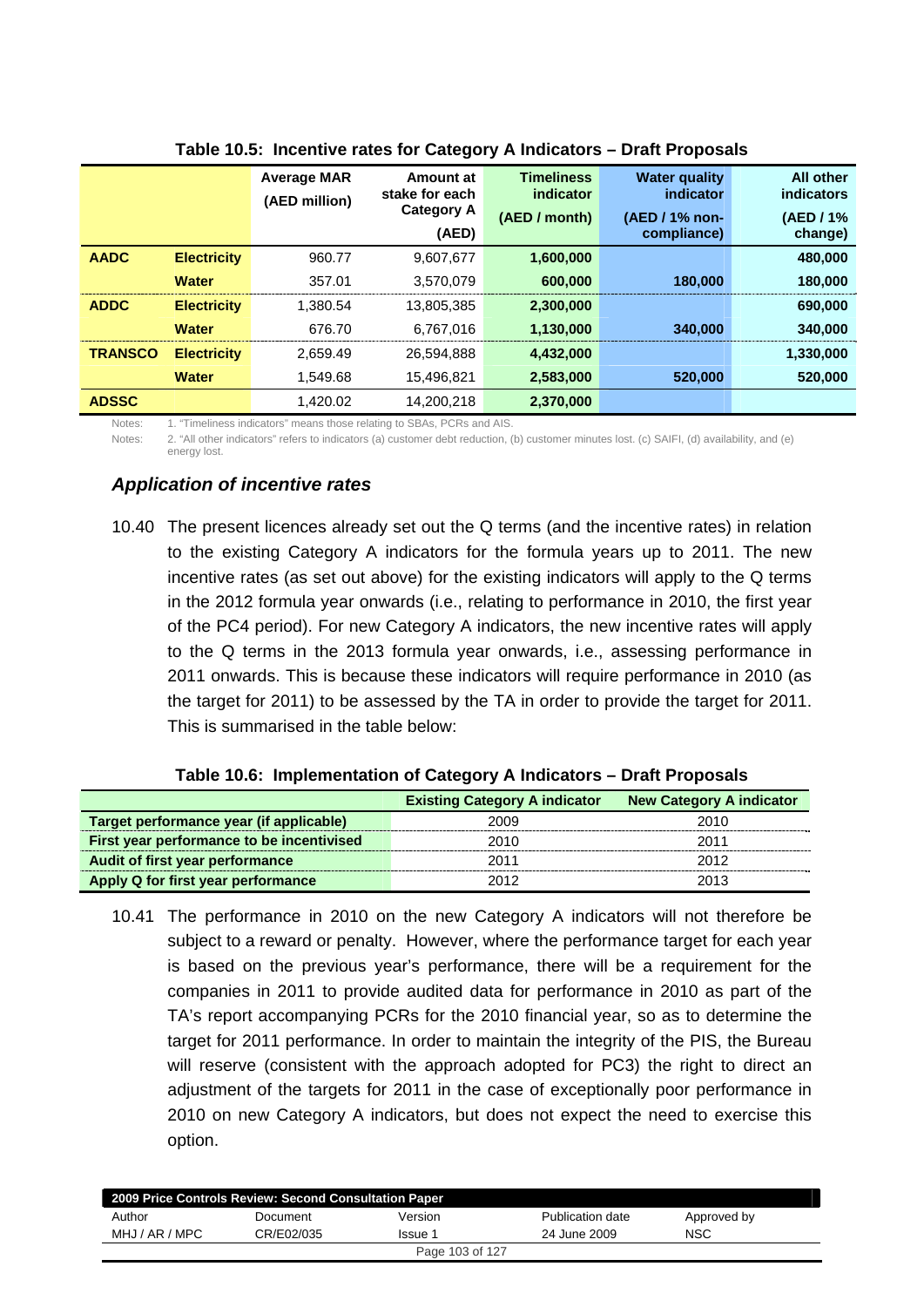# **Operation of PIS for Category A Indicators for PC4**

- 10.42 The PIS for PC4 operates in the same manner as has been operating for the current price controls, as set out below:
- 10.43 The term Qt, the performance adjustment for year t, is calculated in AED terms as follows:

 $Q_t = Q1_t + Q2_t + Q3_t + ... + QN_t$ 

where  $Q1_t$  ....  $QN_t$  are the revenue adjustments in respect of the Category A indicators 1, 2, …., N, respectively.

10.44 The following sub-sections describe the Bureau's proposed formulae to determine the Q terms for various Category A indicators for the PC4 period. These formulae are structured so that the Q term will automatically take a positive sign if a reward is required (i.e. actual performance is better than the target) and a negative sign if a penalty is required (i.e. actual performance is below the target).

### *Q terms for timeliness Category A indicators*

- 10.45 For audited SBAs, audited PCRs and AIS indicators:
	- (a) For any delay beyond the target date in any year, the company will receive a penalty calculated as follows:

 $Q = -$  Incentive Rate x Number of months of delay from target date

(b) For any submission of PCRs and AIS on or before the target date in any year, the company will receive a reward calculated as follows:

 $Q = 6x$  Incentive Rate

- (c) There will no bonus for timely submission of SBAs.
- (d) As for the existing PIS, the maximum delay in any timeliness related Category A indicator will be capped at the penalty that would be incurred if the statement is submitted on the target date for the same indicator for the following year. Such a cap is required in order to finalise the Q terms for these indicators in a timely manner. This means the maximum penalty for a timeliness indicator will be capped by a delay of 12 months. That is, the maximum penalty will be:

### $Q = -12$  x Incentive Rate

| 2009 Price Controls Review: Second Consultation Paper |            |         |                  |             |  |
|-------------------------------------------------------|------------|---------|------------------|-------------|--|
| Author                                                | Document   | Version | Publication date | Approved by |  |
| MHJ / AR / MPC                                        | CR/E02/035 | Issue 1 | 24 June 2009     | NSC         |  |
| Page 104 of 127                                       |            |         |                  |             |  |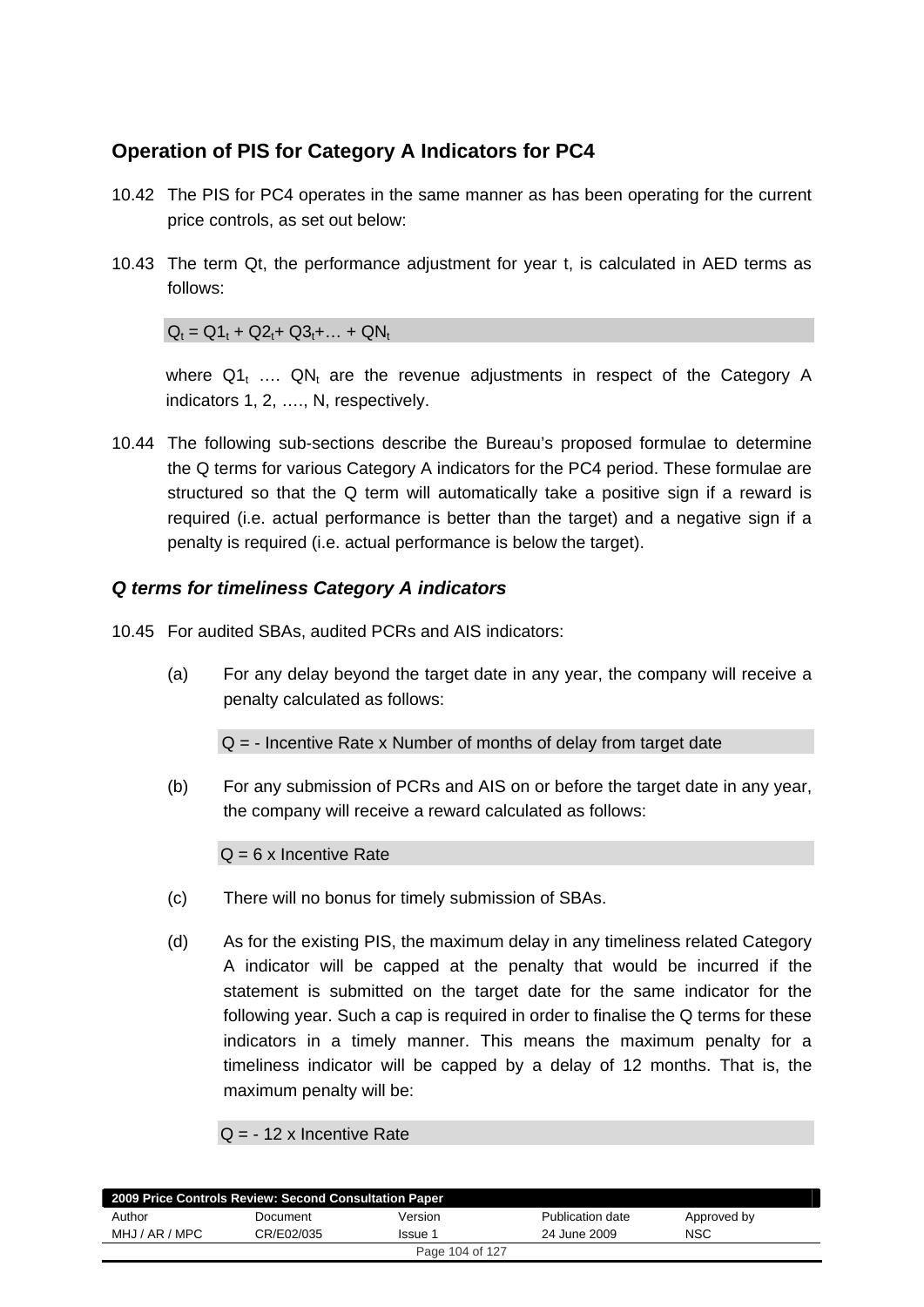10.46 The number of months shall be rounded up to whole calendar months. That is, the submission will effectively be treated as having been received on the last day of the month in which it was received.

### *Q terms for water quality indicators*

- 10.47 For the water quality indicators:
	- (a) If the business does not achieve 95% or more compliance (i.e. number of samples passed tests divided by the number of samples required to be taken) in a year, it will be subject to a penalty calculated as follows:

 $Q = -$  Incentive Rate x [1- (No. of samples passed tests / No. of samples required to be taken)] x 100

- (b) There will be no penalty or reward if the business achieves compliance of 95% or more (but less than 100%).
- (c) If the business fully complies (100%) with the Water Quality Regulations in a year, it will receive a reward calculated as follows:

 $Q = 20$  x Incentive Rate

### *Q terms for all other indicators*

10.48 For all other indicators of AADC, ADDC and TRANSCO (i.e. customer debt reduction, CML, interruptions, SAIFI, availability and energy lost), the penalty or reward in a year will be of the form:

Q = Incentive Rate x [(Target performance – Actual performance)/ Target Performance] x 100

10.49 However, for availability indicators (which are incentivised to have higher values than the targets), the signs in the formula will be reversed. That is:

 $Q =$  Incentive Rate x [(Actual performance – Target performance)/ Target Performance] x 100

10.50 For any year, the target performance means the actual performance of the business on the relevant indicator in the preceding year.

### *Caps on Q terms*

10.51 Bonus or penalty for each of the timeliness indicators will be capped as discussed above i.e., 6 or 12 times the incentive rate. The maximum bonus or penalty for each of the other indicators will be capped at 1% of business' "own" MAR.

| 2009 Price Controls Review: Second Consultation Paper |            |         |                  |             |  |  |
|-------------------------------------------------------|------------|---------|------------------|-------------|--|--|
| Author                                                | Document   | Version | Publication date | Approved by |  |  |
| MHJ / AR / MPC                                        | CR/E02/035 | Issue 1 | 24 June 2009     | <b>NSC</b>  |  |  |
| Page 105 of 127                                       |            |         |                  |             |  |  |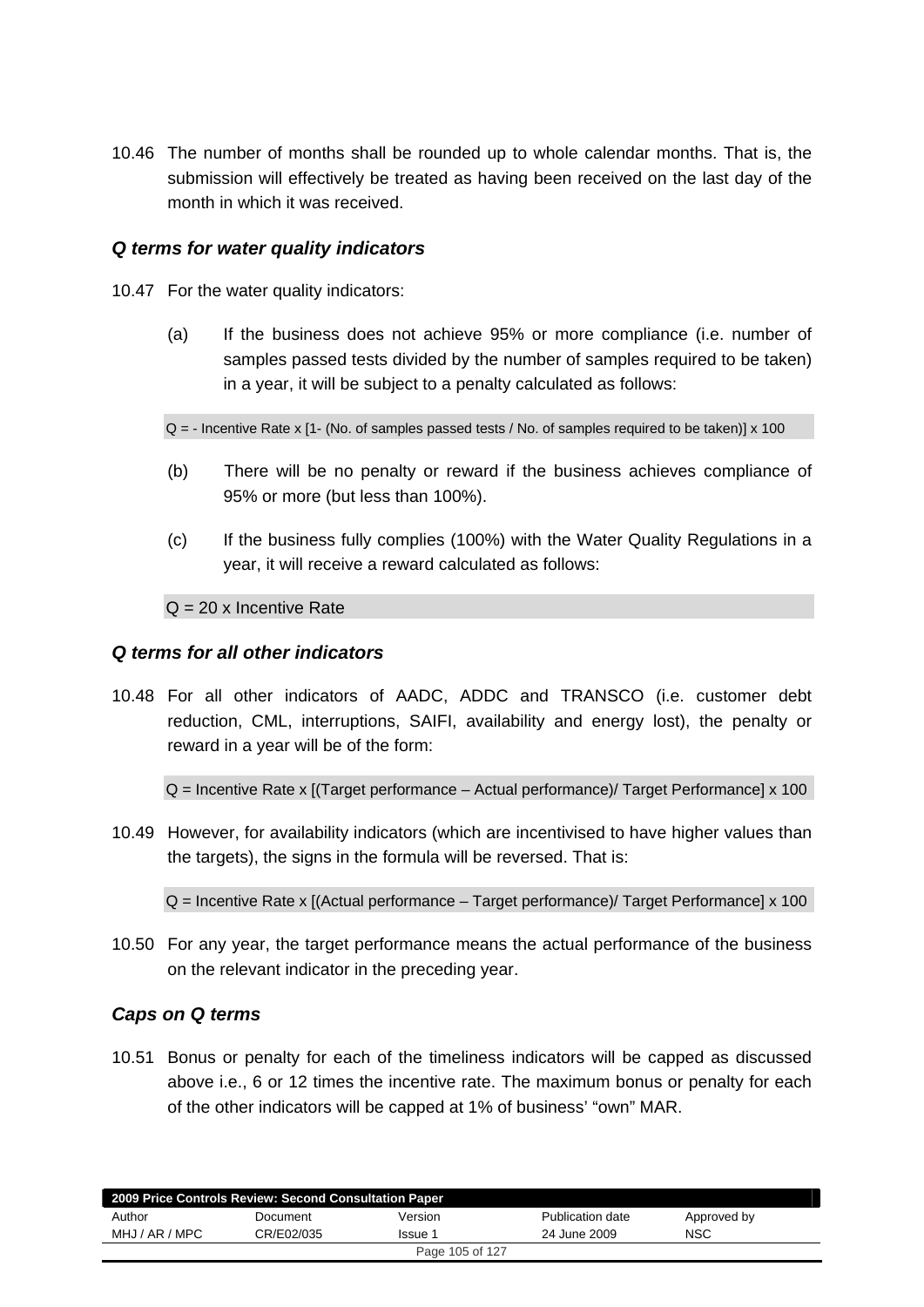10.52 In view of these individual caps on all indicators, the total bonus or penalty through the overall Q term will not be capped.

# **Category B Indicators for PC4**

- 10.53 These Draft Proposals retain the current Category B indicators (as listed in the First Consultation Paper) for PC4 controls with all technical- and network-related performance indicators under Key Performance Indicators (KPIs) agreed or to be agreed between the Bureau and the respective companies outside this review grouped as "Technical KPIs".
- 10.54 The following table lists the Category B indicators for PC4, with an overall cap of 2% of the "own" MAR of each business in the year for any financial adjustment at the next review for exceptionally good or poor performance during the PC4 period. The new indicators are highlighted in a **red bold** font.

| <b>Company</b> |    | <b>Category B Indicator</b>                                         |
|----------------|----|---------------------------------------------------------------------|
| AADC / ADDC    | 1  | <b>Technical KPIs</b>                                               |
|                | 2. | <b>SAIFI for worst served customers</b>                             |
|                | 3. | Customer satisfaction (Guaranteed / Overall Standards)              |
|                | 4. | Interim profit & loss account timeliness                            |
|                | 5. | Meter reading                                                       |
|                | 6. | Five-Year Planning Statement timeliness                             |
| <b>TRANSCO</b> | 1. | <b>Technical KPIs</b>                                               |
|                | 2. | Settlement data accuracy and timeliness                             |
|                | 3. | Planning data accuracy and timeliness                               |
|                | 4. | Interim profit & loss account timeliness                            |
|                | 5. | Five-Year Planning Statement timeliness                             |
|                | 6. | Timeliness of Transmission Use of System Charges Statement          |
|                | 7. | Economic despatch                                                   |
| <b>ADSSC</b>   | 1. | <b>Technical KPIs</b>                                               |
|                | 2. | Performance of sewerage system (e.g., availability and reliability) |
|                | 3. | Customer complaints (e.g., in relation to odour and flooding)       |
|                | 4. | Performance against guaranteed service standards for customers      |
|                | 5. | Compliance with standards at treatment plants                       |
|                | 6. | Meeting targets for recycling of treated effluent and biosolids     |
|                | 7. | Environmental performance                                           |
|                | 8. | Interim profit & loss account timeliness                            |
|                | 9. | <b>Five-Year Planning Statement timeliness</b>                      |

**Table 10.7: Category B Indicators for PC4 – Draft Proposals** 

| 2009 Price Controls Review: Second Consultation Paper |            |                 |                  |             |  |
|-------------------------------------------------------|------------|-----------------|------------------|-------------|--|
| Author                                                | Document   | Version         | Publication date | Approved by |  |
| MHJ / AR / MPC                                        | CR/E02/035 | Issue 1         | 24 June 2009     | NSC         |  |
|                                                       |            | Page 106 of 127 |                  |             |  |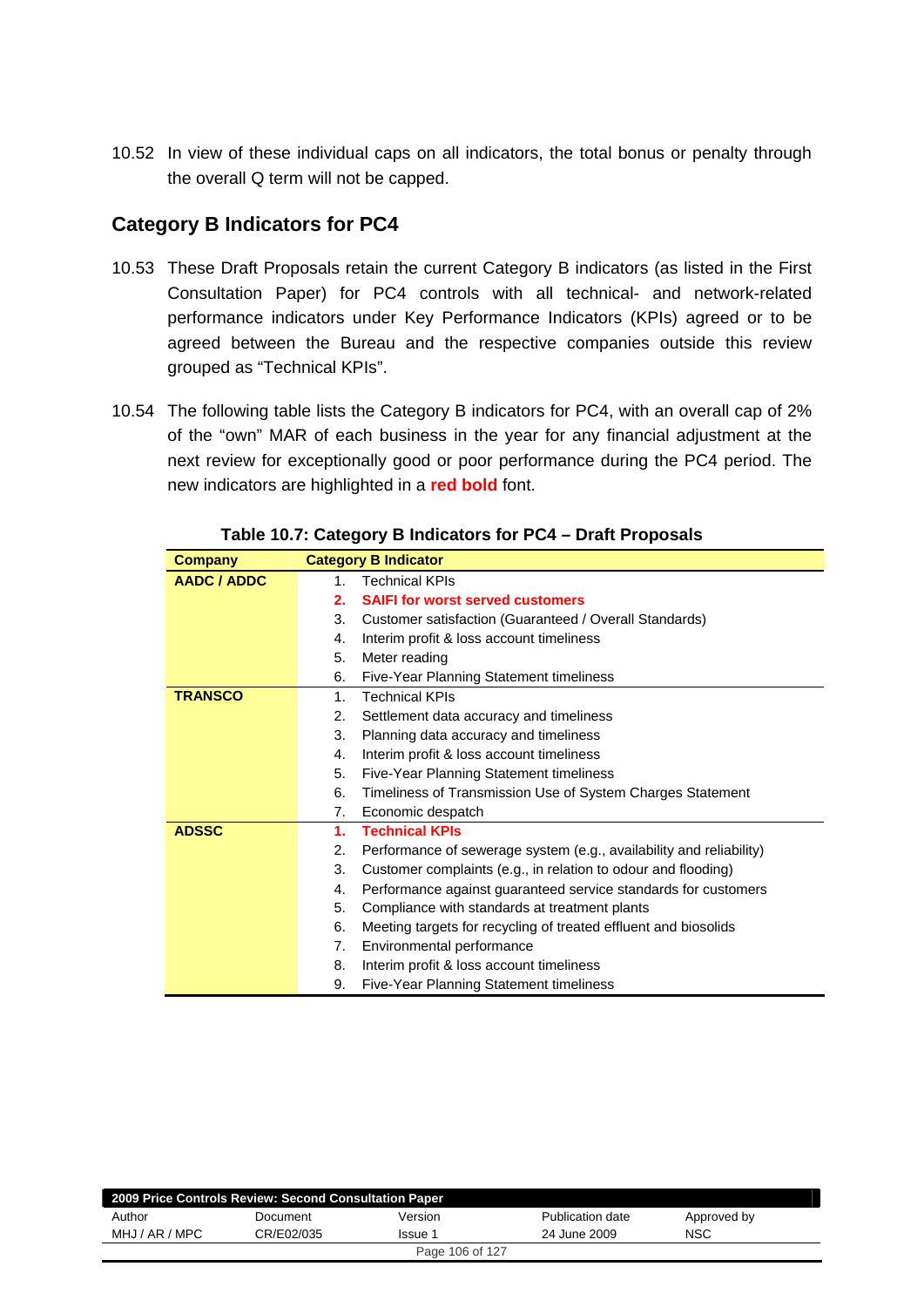- A.1 This **Annex A** to the Draft Proposals for PC4 describes and sets out the updating of the opening 2010 RAVs projected at the last price control reviews updated for:
	- (a) additional efficient PC2 capex over and above the provisional PC2 capex allowances in PC2 controls, in the case of AADC, ADDC and TRANSCO; and
	- (b) provisional PC4 capex allowances being made at this review for all the four companies.
- A.2 *Annexes A.1 through A.6* show how this has been done for each business of AADC, ADDC, ADSSC and TRANSCO. The format of tables and calculations in each of these Annexes is standardised. The following paragraphs explain these calculations with reference to "Line" numbers used in these Annexes and in the *PC4 Financial Model* (a Microsoft Excel based computer model developed by the Bureau to carry out PC4 calculations).
- A.3 The results of these calculations are summarised and discussed in Section 6 of the paper.

## **Updating RAVs for PC2 capex**

- A.4 Lines 1 through 29 of *Annexes A.1 through A.6* set out the updating of opening 2010 RAVs for additional efficient PC2 capex for each of the water and electricity businesses of AADC, ADDC and TRANSCO. These lines are not used for ADSSC.
- A.5 Line 1 shows the CPI data used for price base conversion.
- A.6 Lines 2-6 show the actual PC2 capex in nominal terms as per the audited accounts, the relevant efficiency score, the efficient PC2 capex (in nominal prices and 2003 prices) based on such efficiency score, and the provisional PC2 capex allowed in PC2 controls in 2003 terms. Line 7 calculates the additional efficient PC2 capex (in 2003 prices) as the difference between efficient PC2 capex (from Line 5) and provisional PC2 capex (from Line 6). The result is shown in **Table 6.6** in the paper.
- A.7 Lines 8-10 show the calculation of depreciation foregone (in 2003 prices) during 2003-2009 on the additional efficient PC2 capex, using the additional efficient PC2 capex from Line 7 and average asset life assumption from Line 8. The depreciated closing value of additional efficient PC2 capex is shown at the end of Line 14, which is to be added to the opening 2010 RAV.

| 2009 Price Controls Review: Second Consultation Paper |            |         |                  |             |  |
|-------------------------------------------------------|------------|---------|------------------|-------------|--|
| Author                                                | Document   | Version | Publication date | Approved by |  |
| MHJ / AR / MPC                                        | CR/E02/035 | Issue 1 | 24 June 2009     | NSC         |  |
| Page 107 of 127                                       |            |         |                  |             |  |
|                                                       |            |         |                  |             |  |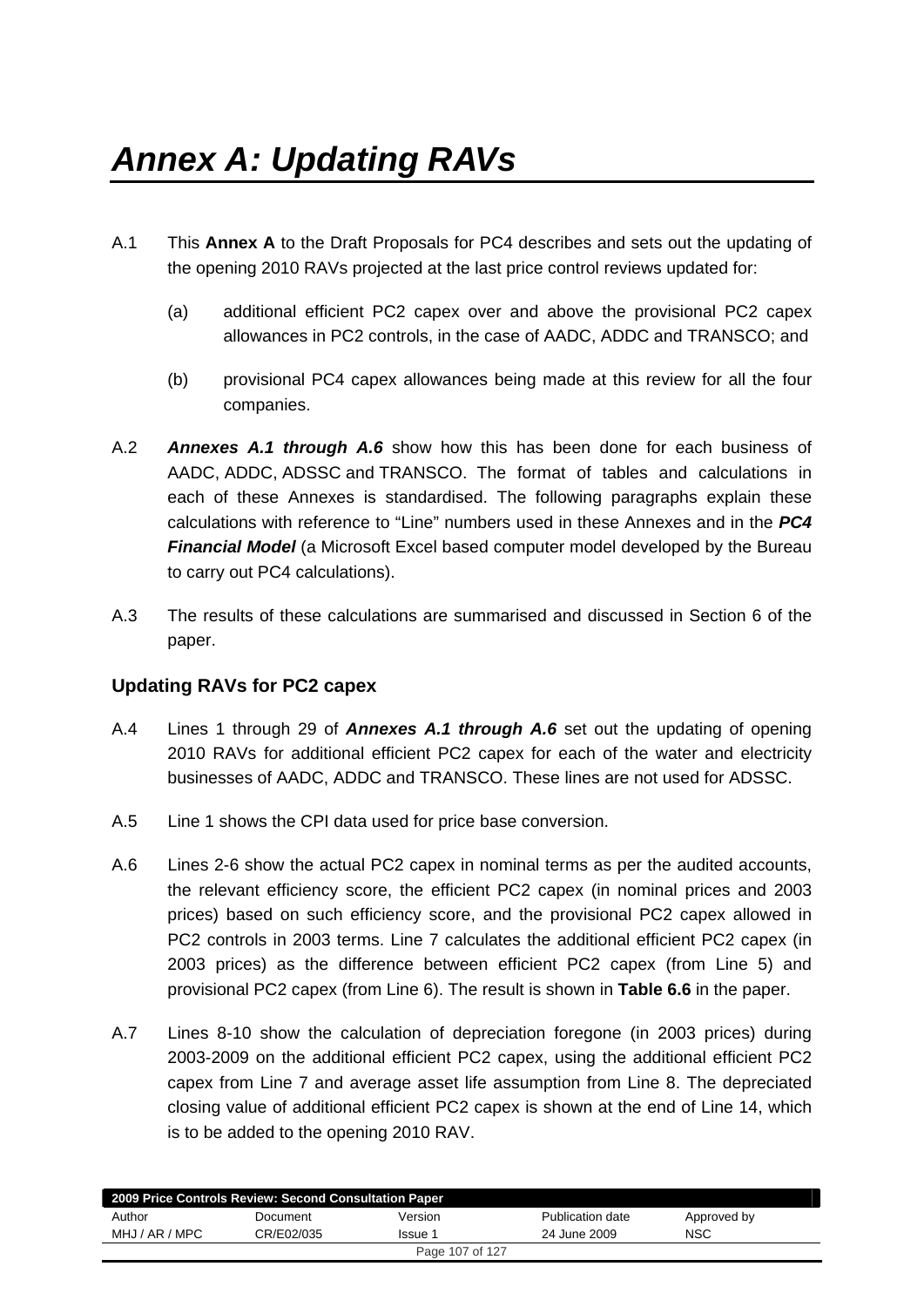- A.8 Lines 11-17 show the calculation of return on capital foregone (in 2003 prices) during 2003-2009 on the efficient PC2 capex, using the additional efficient PC2 capex from Line 7 and the cost of capital used for PC2 controls from Line 16.
- A.9 Lines 18-24 show the calculation of net present value (NPV) (first in 2003 prices and then in 2010 prices) at 1 January 2010 of total foregone financing costs on efficient PC2 capex during 2003-2009. This is done by adding the depreciation foregone (from Line 10) and the return on capital foregone (from Line 17) and then calculating the present value of the sum at 1 January 2010 by using the cost of capital from Line 16 as the discount rate. The resulting NPV of the total foregone financing cost for each business is presented in **Table 6.12** in the paper. This NPV amount needs to be added to the required revenue for the PC4 period (see Section 9 of the paper).
- A.10 Lines 25-29 show how the depreciated closing value of additional efficient PC2 capex over and above the provisional PC2 allowances (from Line 14) has been rolled forward into the initial 2010 RAV from the PC3 calculations at the last review (which already includes provisional PC2 allowances). These lines also show the adjustment of the resulting opening 2010 RAV to 2010 prices, which is required for PC4 price control calculations in Section 9. The opening 2010 RAVs so updated are listed in **Table 6.12** of the paper.

### **Updating RAVs for PC4 capex**

- A.11 *Annexes A.1 through A.6* to this paper also show the updating of RAVs for provisional PC4 capex for each of AADC, ADDC, ADSSC and TRANSCO (all figures are in 2010 prices):
- A.12 Line 30 shows the average asset life assumption for PC4 capex (see **Table 6.8** in the paper).
- A.13 The beginning of Line 31 shows the RAV updated for efficient PC2 capex from Line 29 (see **Table 6.12**). In the case of ADSSC, this shows the opening 2010 RAV calculated at the last review, converted into 2010 prices.
- A.14 Line 32 lists the provisional PC4 capex as shown in **Table 6.7** of the paper.
- A.15 Line 33 lists the total depreciation on RAV and all capex to date (excluding provisional PC4 capex) as calculated by the PC4 Depreciation Model and presented in **Table 6.9** of the paper.
- A.16 Line 34 calculates the depreciation on provisional PC4 capex as presented in **Table 6.10** of the paper.

| 2009 Price Controls Review: Second Consultation Paper |            |                 |                  |             |  |
|-------------------------------------------------------|------------|-----------------|------------------|-------------|--|
| Author                                                | Document   | Version         | Publication date | Approved by |  |
| MHJ / AR / MPC                                        | CR/E02/035 | Issue 1         | 24 June 2009     | <b>NSC</b>  |  |
|                                                       |            | Page 108 of 127 |                  |             |  |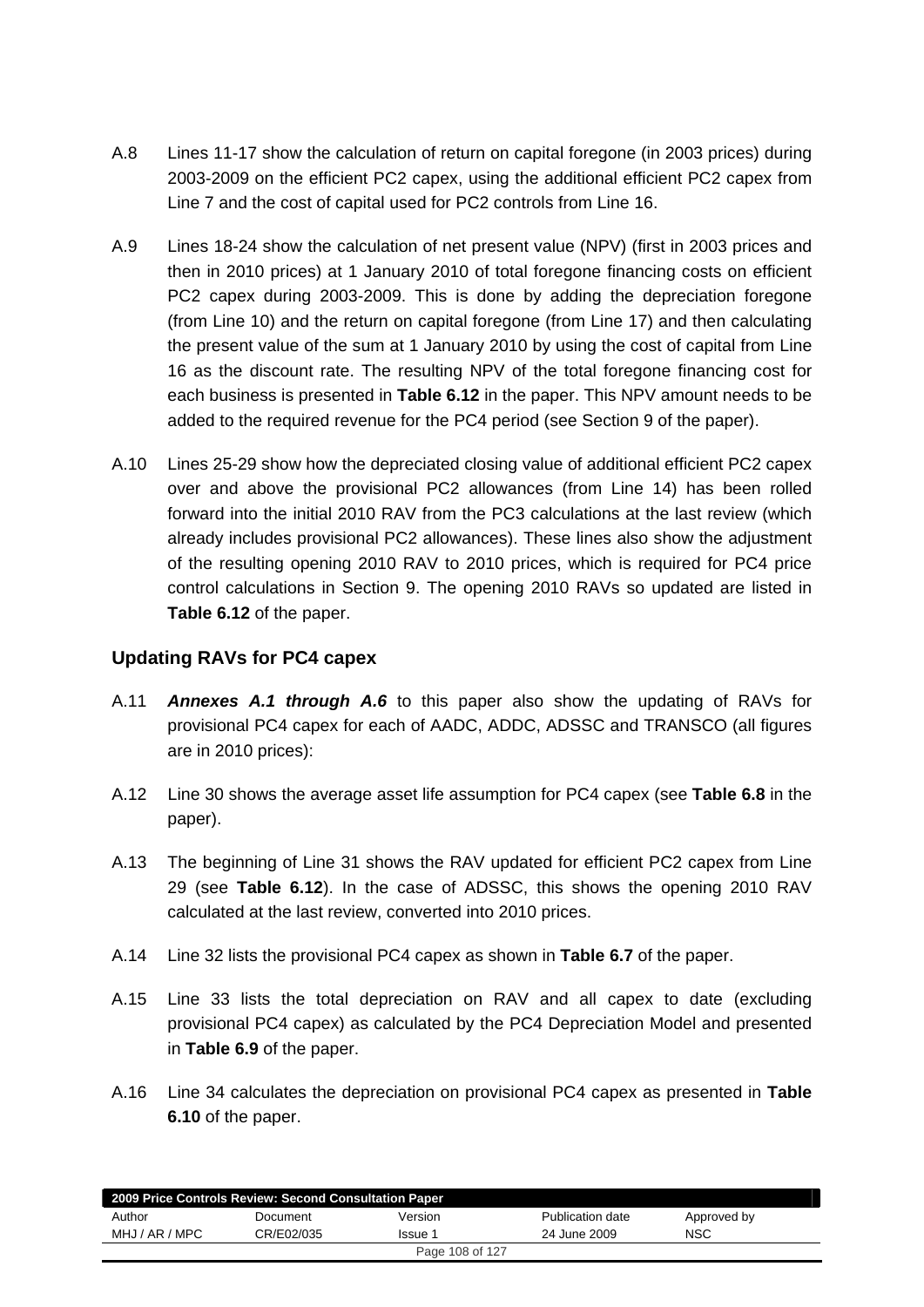- A.17 Line 35 calculates the total depreciation by addition Lines 33 and 34 (results shown in **Table 6.11** of the paper).
- A.18 Line 36 calculates the closing RAV for each year by adding the provisional PC4 capex (from Line 32) to, and deducting the total depreciation (from Line 35) from, the opening RAV for that year (from Line 31). The closing RAV for a year becomes the opening RAV for the next year in Line 31.
- A.19 The updated opening RAVs for all businesses are listed in **Table 6.13** of the paper.

| 2009 Price Controls Review: Second Consultation Paper |            |         |                  |             |  |  |  |  |  |
|-------------------------------------------------------|------------|---------|------------------|-------------|--|--|--|--|--|
| Author                                                | Document   | Version | Publication date | Approved by |  |  |  |  |  |
| MHJ / AR / MPC                                        | CR/E02/035 | Issue 1 | 24 June 2009     | NSC         |  |  |  |  |  |
| Page 109 of 127                                       |            |         |                  |             |  |  |  |  |  |
|                                                       |            |         |                  |             |  |  |  |  |  |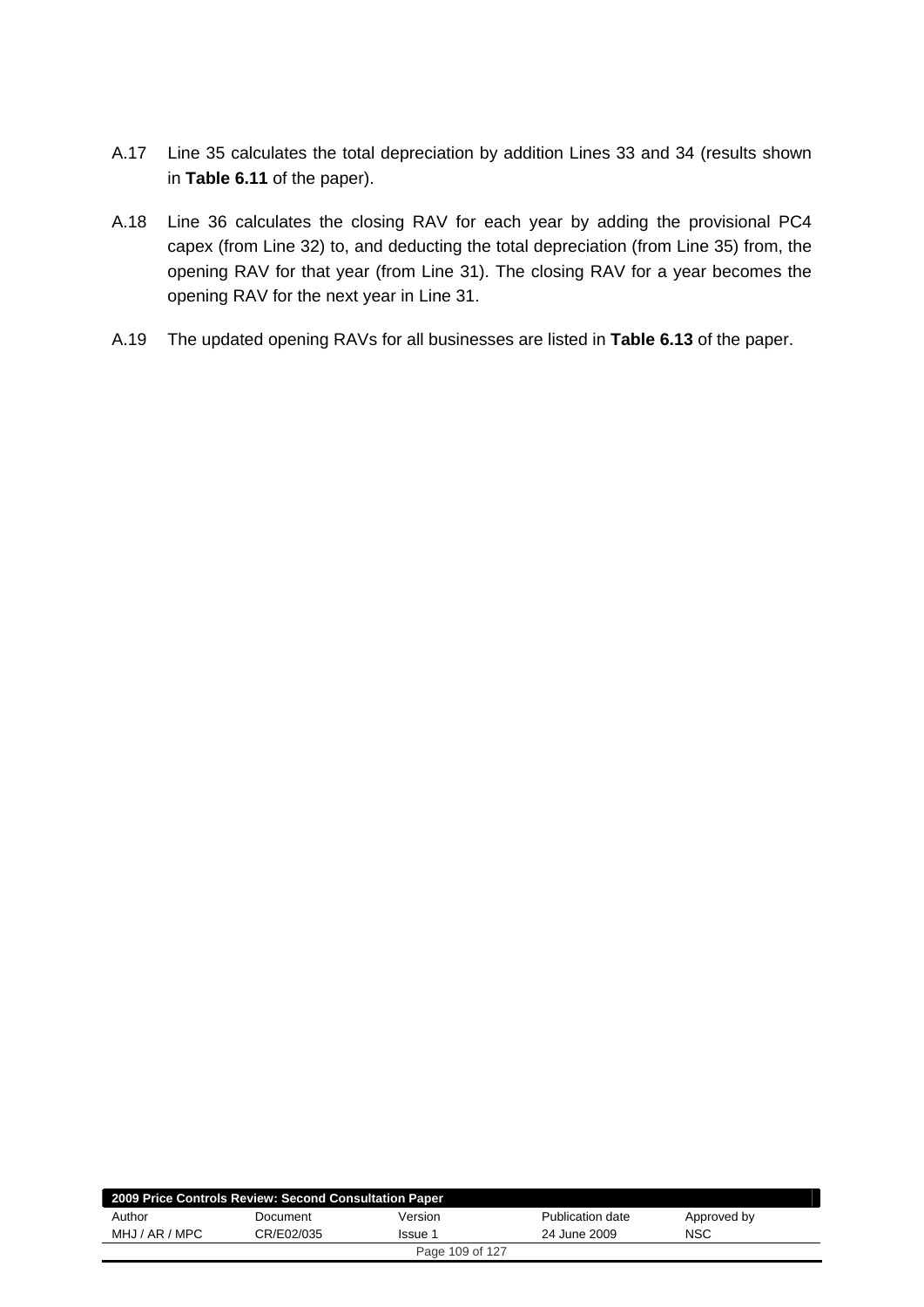# **Annex A.1: AADC Electricity – Updating RAV**

## **Updating 2010 Opening RAV for PC2 Efficient Capex**

| Line No.                |                                                                                                                                    |                                        |              |        |        |        |        |        |        |        |                      |
|-------------------------|------------------------------------------------------------------------------------------------------------------------------------|----------------------------------------|--------------|--------|--------|--------|--------|--------|--------|--------|----------------------|
|                         | <b>UAE CPI Assumptions</b>                                                                                                         |                                        | 2002         | 2003   | 2004   | 2005   | 2006   | 2007   | 2008   | 2009   |                      |
| -1                      | $CPI(2000 = 100)$ used in calculations                                                                                             |                                        | 71.58        | 73.82  | 77.54  | 82.34  | 89.99  | 100.00 | 112.30 | 113.07 |                      |
|                         |                                                                                                                                    |                                        |              |        |        |        |        |        |        |        |                      |
|                         | Additional Efficient PC2 Capex to be allowed at this Review                                                                        |                                        |              | 2003   | 2004   | 2005   |        |        |        |        |                      |
| $\overline{\mathbf{2}}$ | Actual PC2 capex                                                                                                                   | AEDm, nominal prices                   |              | 409.91 | 399.28 | 548.98 |        |        |        |        |                      |
| 3                       | Applied capex efficiency factor                                                                                                    | %                                      | 92.60%       |        |        |        |        |        |        |        |                      |
| $\overline{\mathbf{4}}$ | Efficient PC2 capex                                                                                                                | AEDm, nominal prices                   |              | 379.57 | 369.73 | 508.35 |        |        |        |        |                      |
| 5                       | Efficient PC2 capex                                                                                                                | AEDm, 2003 prices                      |              | 379.57 | 358.55 | 469.32 |        |        |        |        |                      |
| 6                       | Provisional PC2 capex                                                                                                              | AEDm, 2003 prices                      |              | 205.80 | 205.80 | 205.80 |        |        |        |        |                      |
| $7\phantom{.0}$         | Additional efficient PC2 capex to be allowed at PC4                                                                                | AEDm, 2003 prices                      |              | 173.78 | 152.75 | 263.52 |        |        |        |        |                      |
|                         |                                                                                                                                    |                                        |              |        |        |        |        |        |        |        |                      |
|                         | <b>Depreciation foregone on Additional Efficient PC2 Capex</b>                                                                     |                                        |              | 2003   | 2004   | 2005   | 2006   | 2007   | 2008   | 2009   |                      |
| 8                       | Assumed average asset life for new investment                                                                                      | years                                  | $30^{\circ}$ |        |        |        |        |        |        |        |                      |
| 9                       | Additional efficient PC2 capex to be allowed at PC4                                                                                | AEDm, 2003 prices                      |              | 173.78 | 152.75 | 263.52 |        |        |        |        |                      |
| 10                      | Depreciation on additional efficient PC2 capex                                                                                     | AEDm, 2003 prices                      |              | 2.90   | 8.34   | 15.28  | 19.67  | 19.67  | 19.67  | 19.67  |                      |
|                         | (half-year depreciation for the first year of each annual capex)                                                                   |                                        |              |        |        |        |        |        |        |        |                      |
|                         |                                                                                                                                    |                                        |              |        |        |        |        |        |        |        |                      |
|                         | Return on Capital foregone on Additional Efficient PC2 Capex                                                                       |                                        |              | 2003   | 2004   | 2005   | 2006   | 2007   | 2008   | 2009   |                      |
| 11                      | Additional efficient PC2 capex - Opening value                                                                                     | AEDm, 2003 prices                      |              | 0.00   | 170.88 | 315.29 | 563.54 | 543.87 | 524.20 | 504.53 |                      |
| 12                      | Additional efficient PC2 capex                                                                                                     | AEDm, 2003 prices                      |              | 173.78 | 152.75 | 263.52 |        |        |        |        |                      |
| 13                      | Depreciation on additional efficient PC2 capex                                                                                     | AEDm, 2003 prices                      |              | 2.90   | 8.34   | 15.28  | 19.67  | 19.67  | 19.67  | 19.67  |                      |
| 14                      | Additional efficient PC2 capex - Closing value                                                                                     | AEDm, 2003 prices                      |              | 170.88 | 315.29 | 563.54 | 543.87 | 524.20 | 504.53 | 484.86 |                      |
| 15                      | Average of Opening and Closing values                                                                                              | AEDm, 2003 prices                      |              | 85.44  | 243.09 | 439.41 | 553.70 | 534.03 | 514.37 | 494.70 |                      |
| 16                      | Cost of capital (real)                                                                                                             |                                        | 6.00%        |        |        |        |        |        |        |        |                      |
| 17                      | <b>Return on capital foregone</b>                                                                                                  | AEDm, 2003 prices                      |              | 5.13   | 14.59  | 26.36  | 33.22  | 32.04  | 30.86  | 29.68  |                      |
|                         |                                                                                                                                    |                                        |              |        |        |        |        |        |        |        |                      |
|                         | Financing Costs foregone on Additional Efficient PC2 Capex                                                                         |                                        |              | 2003   | 2004   | 2005   | 2006   | 2007   | 2008   | 2009   |                      |
| 18                      | Depreciation foregone                                                                                                              | AEDm, 2003 prices                      |              | 2.90   | 8.34   | 15.28  | 19.67  | 19.67  | 19.67  | 19.67  |                      |
| 19                      | Return on capital foregone                                                                                                         | AEDm, 2003 prices                      |              | 5.13   | 14.59  | 26.36  | 33.22  | 32.04  | 30.86  | 29.68  |                      |
| 20                      | Total financing costs foregone                                                                                                     | AEDm, 2003 prices                      |              | 8.02   | 22.92  | 41.64  | 52.89  | 51.71  | 50.53  | 49.35  |                      |
| 21                      | Years from year mid point to 1 Jan 2010                                                                                            | years                                  |              | 6.50   | 5.50   | 4.50   | 3.50   | 2.50   | 1.50   | 0.50   |                      |
| 22                      | NPV @ 1 Jan 2010 of financing costs foregone                                                                                       | AEDm, 2003 prices                      |              | 11.72  | 31.58  | 54.13  | 64.86  | 59.82  | 55.15  | 50.81  |                      |
| 23                      | Accumulated NPV (@ 1 Jan 2010) of financing costs foregone                                                                         | AEDm, 2003 prices                      |              |        |        |        |        |        |        | 328.06 |                      |
| 24                      | Accumulated NPV (@ 1 Jan 2010) of financing costs foregone                                                                         | AEDm, 2010 prices                      |              |        |        |        |        |        |        | 518.18 |                      |
|                         |                                                                                                                                    |                                        |              |        |        |        |        |        |        |        |                      |
|                         | Updated 2010 Opening RAV (including Additional Efficient PC2 Capex)                                                                |                                        |              |        |        |        |        |        |        |        | 2010                 |
| 25                      | Initial Opening 2010 RAV (with provisional PC2 capex)                                                                              | AEDm, 2006 prices                      |              |        |        |        |        |        |        |        | 3.300.51             |
| 26                      | Initial Opening 2010 RAV (with provisional PC2 capex)                                                                              | AEDm, 2003 prices                      |              |        |        |        |        |        |        |        | 2.869.30             |
| 27                      | Add: Additional efficient PC2 capex - Closing value @ 31 Dec 2009                                                                  | AEDm, 2003 prices                      |              |        |        |        |        |        |        |        | 484.86               |
| 28<br>29                | Updated Opening 2010 RAV including Additional Efficient PC2 capex<br><b>Updated Opening 2010 RAV including Efficient PC2 capex</b> | AEDm, 2003 prices<br>AEDm, 2010 prices |              |        |        |        |        |        |        |        | 3.354.16<br>5,298.10 |
|                         |                                                                                                                                    |                                        |              |        |        |        |        |        |        |        |                      |

|    | <b>Updated PC4 RAVs including PC4 Provisional Capex</b>                       |                          |    | 2010     | 2011     | 2012     | 2013     |
|----|-------------------------------------------------------------------------------|--------------------------|----|----------|----------|----------|----------|
| 30 | Assumed average asset life for new investment                                 | vears                    | 30 |          |          |          |          |
| 31 | <b>Opening RAV</b>                                                            | AEDm, 2010 prices        |    | 5.298.10 | 5.492.56 | 5.670.01 | 5.830.47 |
| 32 | Provisional PC4 capex                                                         | AEDm. 2010 prices        |    | 510.00   | 510.00   | 510.00   | 510.00   |
| 33 | Total Depreciation on RAV and capex (excluding PC4 provisional capex)         | AEDm, 2010 prices        |    | 307.04   | 307.04   | 307.04   | 307.04   |
| 34 | Depreciation on provisional PC4 capex (half-year depreciation for first year) | AEDm. 2010 prices        |    | 8.50     | 25.50    | 42.50    | 59.50    |
| 35 | <b>Total depreciation for PC4</b>                                             | AEDm. 2010 prices        |    | 315.54   | 332.54   | 349.54   | 366.54   |
| 36 | <b>Closing RAV</b>                                                            | <b>AEDm. 2010 prices</b> |    | 5.492.56 | 5.670.01 | 5.830.47 | 5,973.92 |

| 2009 Price Controls Review: Second Consultation Paper |            |                 |                  |             |  |  |  |  |
|-------------------------------------------------------|------------|-----------------|------------------|-------------|--|--|--|--|
| Author                                                | Document   | Version         | Publication date | Approved by |  |  |  |  |
| MHJ / AR / MPC                                        | CR/E02/035 | Issue 1         | 24 June 2009     | <b>NSC</b>  |  |  |  |  |
|                                                       |            | Page 110 of 127 |                  |             |  |  |  |  |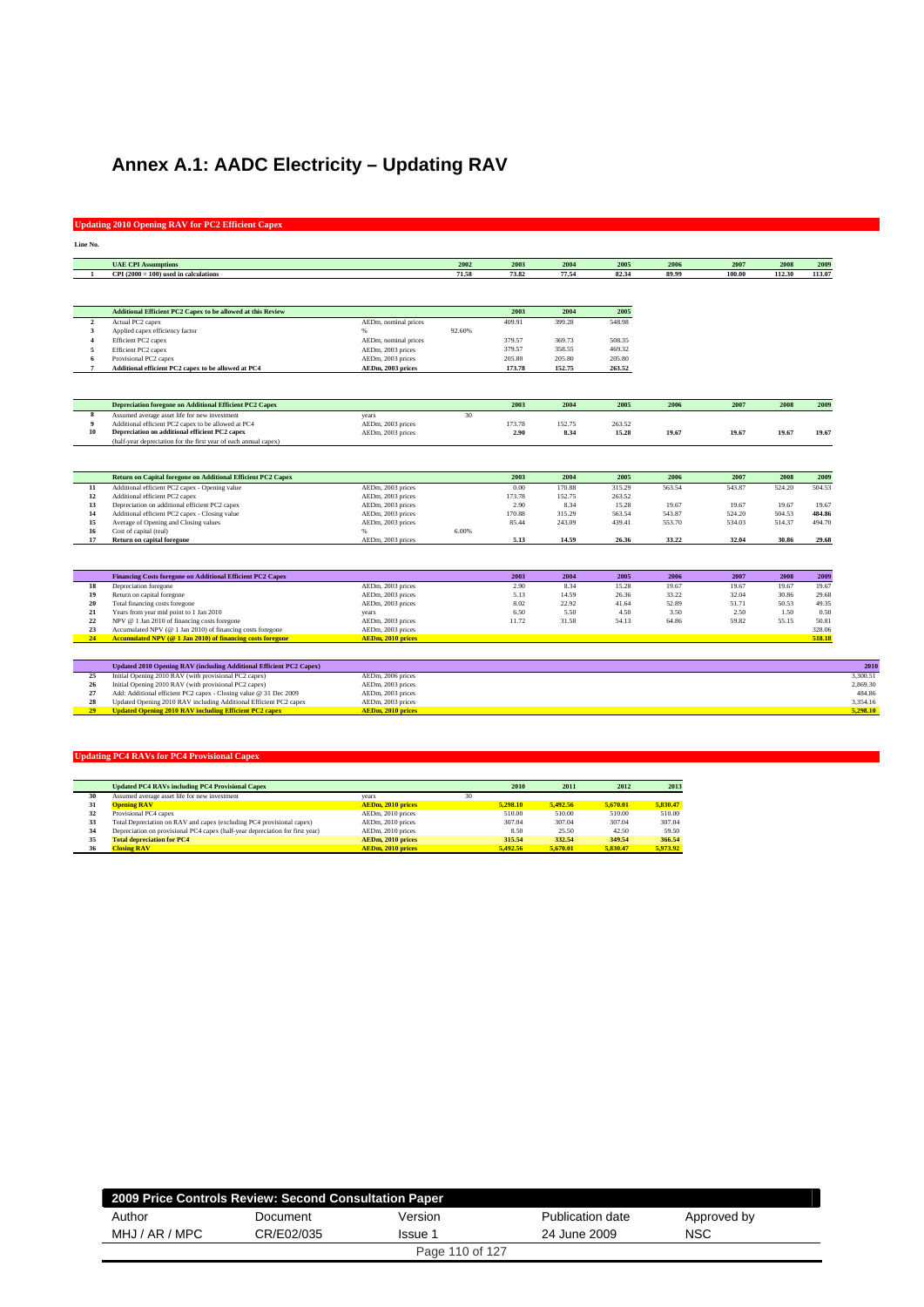# **Annex A.2: AADC Water – Updating RAV**

## **Updating 2010 Opening RAV for PC2 Efficient Capex**

| Line No<br>e. | n<br>. . |  |
|---------------|----------|--|

|                           | <b>UAE CPI Assumptions</b>                                                                                                             |                                        | 2002            | 2003   | 2004   | 2005   | 2006   | 2007   | 2008   | 2009   |
|---------------------------|----------------------------------------------------------------------------------------------------------------------------------------|----------------------------------------|-----------------|--------|--------|--------|--------|--------|--------|--------|
|                           | $CPI(2000 = 100)$ used in calculations                                                                                                 |                                        | 71.58           | 73.82  | 77.54  | 82.34  | 89.99  | 100.00 | 112.30 | 113.07 |
|                           |                                                                                                                                        |                                        |                 |        |        |        |        |        |        |        |
|                           |                                                                                                                                        |                                        |                 |        |        |        |        |        |        |        |
|                           | <b>Additional Efficient PC2 Capex to be allowed at this Review</b>                                                                     |                                        |                 | 2003   | 2004   | 2005   |        |        |        |        |
| $\overline{2}$            | Actual PC2 capex                                                                                                                       | AEDm, nominal prices                   |                 | 130.50 | 155.54 | 207.68 |        |        |        |        |
| 3                         | Applied capex efficiency factor                                                                                                        | $\%$                                   | 91.70%          |        |        |        |        |        |        |        |
|                           | Efficient PC2 capex                                                                                                                    | AEDm, nominal prices                   |                 | 119.67 | 142.63 | 190.45 |        |        |        |        |
| 5                         | Efficient PC2 capex                                                                                                                    | AEDm, 2003 prices                      |                 | 119.67 | 138.32 | 175.82 |        |        |        |        |
|                           | Provisional PC2 capex                                                                                                                  | AEDm, 2003 prices                      |                 | 72.37  | 72.37  | 72.37  |        |        |        |        |
| $\overline{7}$            | Additional efficient PC2 capex to be allowed at PC4                                                                                    | AEDm, 2003 prices                      |                 | 47.30  | 65.95  | 103.45 |        |        |        |        |
|                           |                                                                                                                                        |                                        |                 |        |        |        |        |        |        |        |
|                           | <b>Depreciation foregone on Additional Efficient PC2 Capex</b>                                                                         |                                        |                 | 2003   | 2004   | 2005   | 2006   | 2007   | 2008   | 2009   |
| $\boldsymbol{\mathbf{g}}$ | Assumed average asset life for new investment                                                                                          | years                                  | 30 <sup>2</sup> |        |        |        |        |        |        |        |
| 9                         | Additional efficient PC2 capex to be allowed at PC4                                                                                    | AEDm, 2003 prices                      |                 | 47.30  | 65.95  | 103.45 |        |        |        |        |
| 10                        | Depreciation on additional efficient PC2 capex                                                                                         | AEDm, 2003 prices                      |                 | 0.79   | 2.68   | 5.50   | 7.22   | 7.22   | 7.22   | 7.22   |
|                           | (half-year depreciation for the first year of each annual capex)                                                                       |                                        |                 |        |        |        |        |        |        |        |
|                           | Return on Capital foregone on Additional Efficient PC2 Capex                                                                           |                                        |                 | 2003   | 2004   | 2005   | 2006   | 2007   | 2008   | 2009   |
| $11\,$                    | Additional efficient PC2 capex - Opening value                                                                                         | AEDm, 2003 prices                      |                 | 0.00   | 46.51  | 109.78 | 207.74 | 200.51 | 193.29 | 186.07 |
| 12                        | Additional efficient PC2 capex                                                                                                         | AEDm, 2003 prices                      |                 | 47.30  | 65.95  | 103.45 |        |        |        |        |
| 13                        | Depreciation on additional efficient PC2 capex                                                                                         | AEDm, 2003 prices                      |                 | 0.79   | 2.68   | 5.50   | 7.22   | 7.22   | 7.22   | 7.22   |
| 14                        | Additional efficient PC2 capex - Closing value                                                                                         | AEDm, 2003 prices                      |                 | 46.51  | 109.78 | 207.74 | 200.51 | 193.29 | 186.07 | 178.84 |
| 15                        | Average of Opening and Closing values                                                                                                  | AEDm, 2003 prices<br>96                |                 | 23.26  | 78.15  | 158.76 | 204.13 | 196.90 | 189.68 | 182.46 |
| 16                        | Cost of capital (real)                                                                                                                 |                                        | 6.00%           |        |        |        |        |        |        |        |
| 17                        | Return on capital foregone                                                                                                             | AEDm, 2003 prices                      |                 | 1.40   | 4.69   | 9.53   | 12.25  | 11.81  | 11.38  | 10.95  |
|                           |                                                                                                                                        |                                        |                 |        |        |        |        |        |        |        |
|                           | Financing Costs foregone on Additional Efficient PC2 Capex                                                                             |                                        |                 | 2003   | 2004   | 2005   | 2006   | 2007   | 2008   | 2009   |
| 18                        | Depreciation foregone                                                                                                                  | AEDm, 2003 prices                      |                 | 0.79   | 2.68   | 5.50   | 7.22   | 7.22   | 7.22   | 7.22   |
| 19                        | Return on capital foregone                                                                                                             | AEDm, 2003 prices                      |                 | 1.40   | 4.69   | 9.53   | 12.25  | 11.81  | 11.38  | 10.95  |
| 20                        | Total financing costs foregone                                                                                                         | AEDm, 2003 prices                      |                 | 2.18   | 7.36   | 15.02  | 19.47  | 19.04  | 18.60  | 18.17  |
| 21                        | Years from year mid point to 1 Jan 2010                                                                                                | years                                  |                 | 6.50   | 5.50   | 4.50   | 3.50   | 2.50   | 1.50   | 0.50   |
| 22                        | NPV @ 1 Jan 2010 of financing costs foregone                                                                                           | AEDm, 2003 prices                      |                 | 3.19   | 10.15  | 19.53  | 23.88  | 22.02  | 20.30  | 18.71  |
| 23                        | Accumulated NPV (@ 1 Jan 2010) of financing costs foregone                                                                             | AEDm, 2003 prices                      |                 |        |        |        |        |        |        | 117.77 |
| 24                        | Accumulated NPV (@ 1 Jan 2010) of financing costs foregone                                                                             | AEDm, 2010 prices                      |                 |        |        |        |        |        |        | 186.03 |
|                           |                                                                                                                                        |                                        |                 |        |        |        |        |        |        |        |
|                           |                                                                                                                                        |                                        |                 |        |        |        |        |        |        |        |
|                           | Updated 2010 Opening RAV (including Additional Efficient PC2 Capex)                                                                    |                                        |                 |        |        |        |        |        |        |        |
| 25                        | Initial Opening 2010 RAV (with provisional PC2 capex)                                                                                  | AEDm, 2006 prices                      |                 |        |        |        |        |        |        |        |
| 26                        | Initial Opening 2010 RAV (with provisional PC2 capex)                                                                                  | AEDm, 2003 prices                      |                 |        |        |        |        |        |        |        |
| 27<br>28                  | Add: Additional efficient PC2 capex - Closing value @ 31 Dec 2009<br>Updated Opening 2010 RAV including Additional Efficient PC2 capex | AEDm, 2003 prices<br>AEDm, 2003 prices |                 |        |        |        |        |        |        |        |

|    | <b>Updated PC4 RAVs including PC4 Provisional Capex</b>                       |                          |    | 2010     | 2011     | 2012     | 2013     |
|----|-------------------------------------------------------------------------------|--------------------------|----|----------|----------|----------|----------|
| 30 | Assumed average asset life for new investment                                 | vears                    | 30 |          |          |          |          |
| 31 | <b>Opening RAV</b>                                                            | AEDm, 2010 prices        |    | 2.518.78 | 2.524.37 | 2.526.29 | 2.524.54 |
| 32 | Provisional PC4 capex                                                         | AEDm, 2010 prices        |    | 110.00   | 110.00   | 110.00   | 110.00   |
| 33 | Total Depreciation on RAV and capex (excluding PC4 provisional capex)         | AEDm. 2010 prices        |    | 102.58   | 102.58   | 102.58   | 102.58   |
| 34 | Depreciation on provisional PC4 capex (half-year depreciation for first year) | AEDm, 2010 prices        |    | 1.83     | 5.50     | 9.17     | 12.83    |
| 35 | <b>Total depreciation for PC4</b>                                             | AEDm. 2010 prices        |    | 104.42   | 108.08   | 111.75   | 115.42   |
| 36 | <b>Closing RAV</b>                                                            | <b>AEDm. 2010 prices</b> |    | 2.524.37 | 2.526.29 | 2.524.54 | 2.519.12 |

| 2009 Price Controls Review: Second Consultation Paper |            |                 |                  |             |  |  |  |  |
|-------------------------------------------------------|------------|-----------------|------------------|-------------|--|--|--|--|
| Author                                                | Document   | Version         | Publication date | Approved by |  |  |  |  |
| MHJ / AR / MPC                                        | CR/E02/035 | Issue 1         | 24 June 2009     | <b>NSC</b>  |  |  |  |  |
|                                                       |            | Page 111 of 127 |                  |             |  |  |  |  |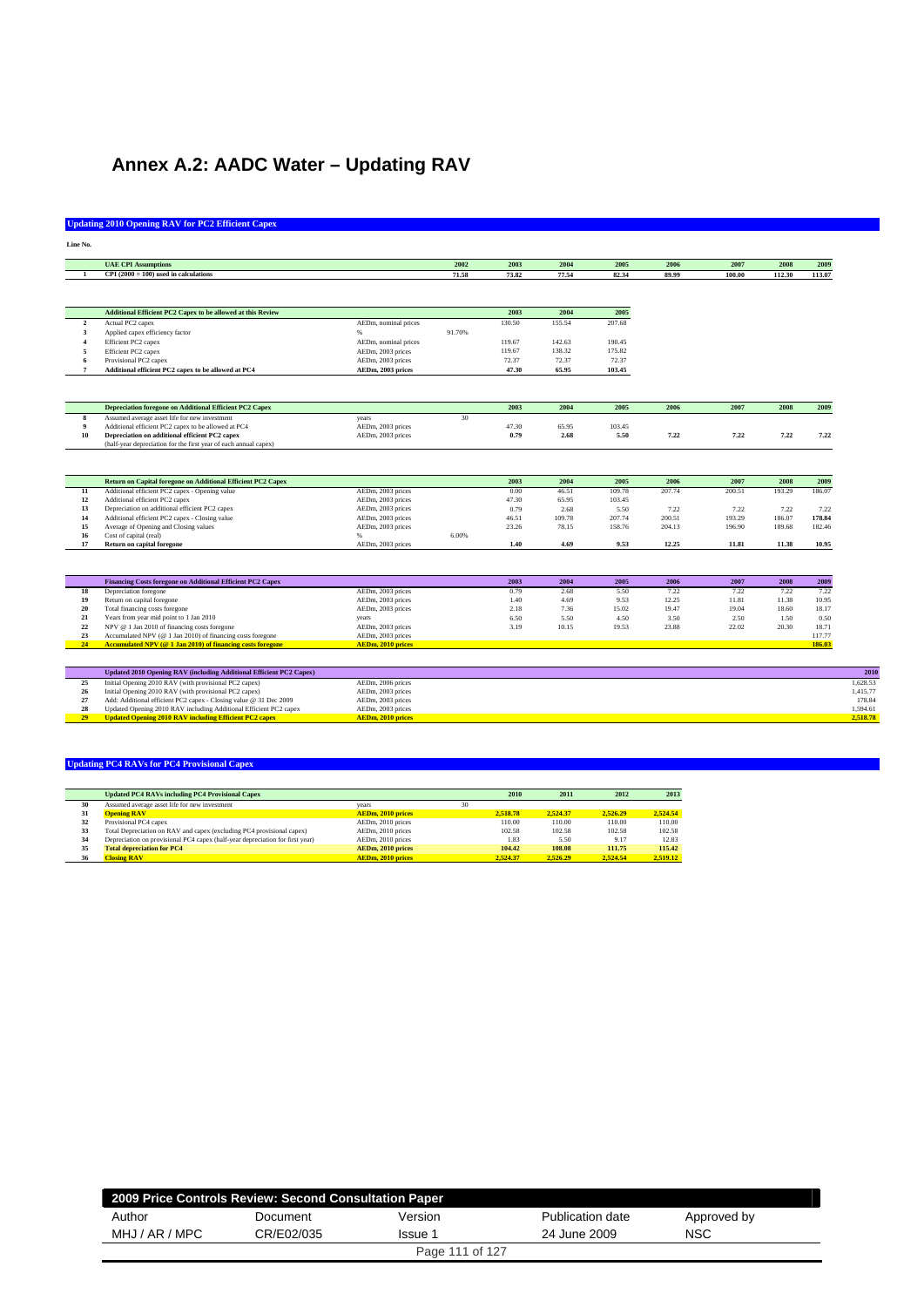# **Annex A.3: ADDC Electricity – Updating RAV**

## **Updating 2010 Opening RAV for PC2 Efficient Capex**

| Line No. |    |  |
|----------|----|--|
| u        | v. |  |

|                         | <b>UAE CPI Assumptions</b>                                          |                          | 2002   | 2003   | 2004     | 2005      | 2006      | 2007      | 2008      | 2009      |
|-------------------------|---------------------------------------------------------------------|--------------------------|--------|--------|----------|-----------|-----------|-----------|-----------|-----------|
|                         | $CPI(2000 = 100)$ used in calculations                              |                          | 71.58  | 73.82  | 77.54    | 82.34     | 89.99     | 100.00    | 112.30    | 113.07    |
|                         |                                                                     |                          |        |        |          |           |           |           |           |           |
|                         |                                                                     |                          |        |        |          |           |           |           |           |           |
|                         | Additional Efficient PC2 Capex to be allowed at this Review         |                          |        | 2003   | 2004     | 2005      |           |           |           |           |
| $\mathbf{2}$            | Actual PC2 capex                                                    | AEDm, nominal prices     |        | 582.03 | 512.24   | 296.89    |           |           |           |           |
| $\overline{\mathbf{3}}$ | Applied capex efficiency factor                                     | %                        | 90.10% |        |          |           |           |           |           |           |
| $\boldsymbol{\Lambda}$  | Efficient PC2 capex                                                 | AEDm, nominal prices     |        | 524.41 | 461.53   | 267.50    |           |           |           |           |
| 5                       | Efficient PC2 capex                                                 | AEDm, 2003 prices        |        | 524.41 | 447.57   | 246.96    |           |           |           |           |
| 6                       | Provisional PC2 capex                                               | AEDm, 2003 prices        |        | 461.88 | 484.97   | 509.22    |           |           |           |           |
| $\overline{7}$          | Additional efficient PC2 capex to be allowed at PC4                 | AEDm, 2003 prices        |        | 62.54  | (37.40)  | (262.26)  |           |           |           |           |
|                         |                                                                     |                          |        |        |          |           |           |           |           |           |
|                         | <b>Depreciation foregone on Additional Efficient PC2 Capex</b>      |                          |        | 2003   | 2004     | 2005      | 2006      | 2007      | 2008      | 2009      |
| 8                       | Assumed average asset life for new investment                       | years                    | 30     |        |          |           |           |           |           |           |
| 9                       | Additional efficient PC2 capex to be allowed at PC4                 | AEDm, 2003 prices        |        | 62.54  | $-37.40$ | $-262.26$ |           |           |           |           |
| 10                      | Depreciation on additional efficient PC2 capex                      | AEDm, 2003 prices        |        | 1.04   | 1.46     | $-3.53$   | $-7.90$   | $-7.90$   | $-7.90$   | $-7.90$   |
|                         | (half-year depreciation for the first year of each annual capex)    |                          |        |        |          |           |           |           |           |           |
|                         |                                                                     |                          |        |        |          |           |           |           |           |           |
|                         | Return on Capital foregone on Additional Efficient PC2 Capex        |                          |        | 2003   | 2004     | 2005      | 2006      | 2007      | 2008      | 2009      |
| 11                      | Additional efficient PC2 capex - Opening value                      | AEDm, 2003 prices        |        | 0.00   | 61.49    | 22.63     | $-236.10$ | $-228.20$ | $-220.29$ | $-212.39$ |
| 12                      | Additional efficient PC2 capex                                      | AEDm, 2003 prices        |        | 62.54  | $-37.40$ | $-262.26$ |           |           |           |           |
| 13                      | Depreciation on additional efficient PC2 capex                      | AEDm, 2003 prices        |        | 1.04   | 1.46     | $-3.53$   | $-7.90$   | $-7.90$   | $-7.90$   | $-7.90$   |
| 14                      | Additional efficient PC2 capex - Closing value                      | AEDm, 2003 prices        |        | 61.49  | 22.63    | $-236.10$ | $-228.20$ | $-220.29$ | $-212.39$ | $-204.48$ |
| 15                      | Average of Opening and Closing values                               | AEDm, 2003 prices        |        | 30.75  | 42.06    | $-106.74$ | $-232.15$ | $-224.24$ | $-216.34$ | $-208.43$ |
| 16                      | Cost of capital (real)                                              | ٥.                       | 6.00%  |        |          |           |           |           |           |           |
| 17                      | Return on capital foregone                                          | AEDm, 2003 prices        |        | 1.84   | 2.52     | $-6.40$   | $-13.93$  | $-13.45$  | $-12.98$  | $-12.51$  |
|                         |                                                                     |                          |        |        |          |           |           |           |           |           |
|                         | <b>Financing Costs foregone on Additional Efficient PC2 Capex</b>   |                          |        | 2003   | 2004     | 2005      | 2006      | 2007      | 2008      | 2009      |
| 18                      | Depreciation foregone                                               | AEDm, 2003 prices        |        | 1.04   | 1.46     | $-3.53$   | $-7.90$   | $-7.90$   | $-7.90$   | $-7.90$   |
| 19                      | Return on capital foregone                                          | AEDm, 2003 prices        |        | 1.84   | 2.52     | $-6.40$   | $-13.93$  | $-13.45$  | $-12.98$  | $-12.51$  |
| 20                      | Total financing costs foregone                                      | AEDm, 2003 prices        |        | 2.89   | 3.98     | $-9.94$   | $-21.83$  | $-21.36$  | $-20.88$  | $-20.41$  |
| 21                      | Years from year mid point to 1 Jan 2010                             | years                    |        | 6.50   | 5.50     | 4.50      | 3.50      | 2.50      | 1.50      | 0.50      |
| $\bf 22$                | NPV @ 1 Jan 2010 of financing costs foregone                        | AEDm, 2003 prices        |        | 4.22   | 5.49     | $-12.92$  | $-26.77$  | $-24.71$  | $-22.79$  | $-21.01$  |
| 23                      | Accumulated NPV (@ 1 Jan 2010) of financing costs foregone          | AEDm, 2003 prices        |        |        |          |           |           |           |           | $-98.50$  |
| 24                      | Accumulated NPV (@ 1 Jan 2010) of financing costs foregone          | AEDm, 2010 prices        |        |        |          |           |           |           |           | $-155.58$ |
|                         |                                                                     |                          |        |        |          |           |           |           |           |           |
|                         | Updated 2010 Opening RAV (including Additional Efficient PC2 Capex) |                          |        |        |          |           |           |           |           |           |
| 25                      | Initial Opening 2010 RAV (with provisional PC2 capex)               | AEDm, 2006 prices        |        |        |          |           |           |           |           |           |
| 26                      | Initial Opening 2010 RAV (with provisional PC2 capex)               | AEDm, 2003 prices        |        |        |          |           |           |           |           |           |
| 27                      | Add: Additional efficient PC2 capex - Closing value @ 31 Dec 2009   | AEDm, 2003 prices        |        |        |          |           |           |           |           |           |
| 28                      | Updated Opening 2010 RAV including Additional Efficient PC2 capex   | AEDm, 2003 prices        |        |        |          |           |           |           |           |           |
| 29                      | <b>Updated Opening 2010 RAV including Efficient PC2 capex</b>       | <b>AEDm, 2010 prices</b> |        |        |          |           |           |           |           |           |

|    | <b>Updated PC4 RAVs including PC4 Provisional Capex</b>                       |                          |    | 2010      | 2011      | 2012      | 2013      |
|----|-------------------------------------------------------------------------------|--------------------------|----|-----------|-----------|-----------|-----------|
| 30 | Assumed average asset life for new investment                                 | vears                    | 30 |           |           |           |           |
| 31 | <b>Opening RAV</b>                                                            | AEDm, 2010 prices        |    | 9.341.40  | 10,065.45 | 10.747.83 | 11.388.54 |
| 32 | Provisional PC4 capex                                                         | AEDm, 2010 prices        |    | 1.250.00  | 1.250.00  | 1.250.00  | 1.250.00  |
| 33 | Total Depreciation on RAV and capex (excluding PC4 provisional capex)         | AEDm. 2010 prices        |    | 505.12    | 505.12    | 505.12    | 505.12    |
| 34 | Depreciation on provisional PC4 capex (half-year depreciation for first year) | AEDm, 2010 prices        |    | 20.83     | 62.50     | 104.17    | 145.83    |
| 35 | <b>Total depreciation for PC4</b>                                             | AEDm. 2010 prices        |    | 525.95    | 567.62    | 609.29    | 650.95    |
| 36 | <b>Closing RAV</b>                                                            | <b>AEDm. 2010 prices</b> |    | 10,065,45 | 10,747.83 | 11.388.54 | 11,987.59 |

| 2009 Price Controls Review: Second Consultation Paper |            |                 |                  |             |  |  |  |  |
|-------------------------------------------------------|------------|-----------------|------------------|-------------|--|--|--|--|
| Author                                                | Document   | Version         | Publication date | Approved by |  |  |  |  |
| MHJ / AR / MPC                                        | CR/E02/035 | Issue 1         | 24 June 2009     | NSC         |  |  |  |  |
|                                                       |            | Page 112 of 127 |                  |             |  |  |  |  |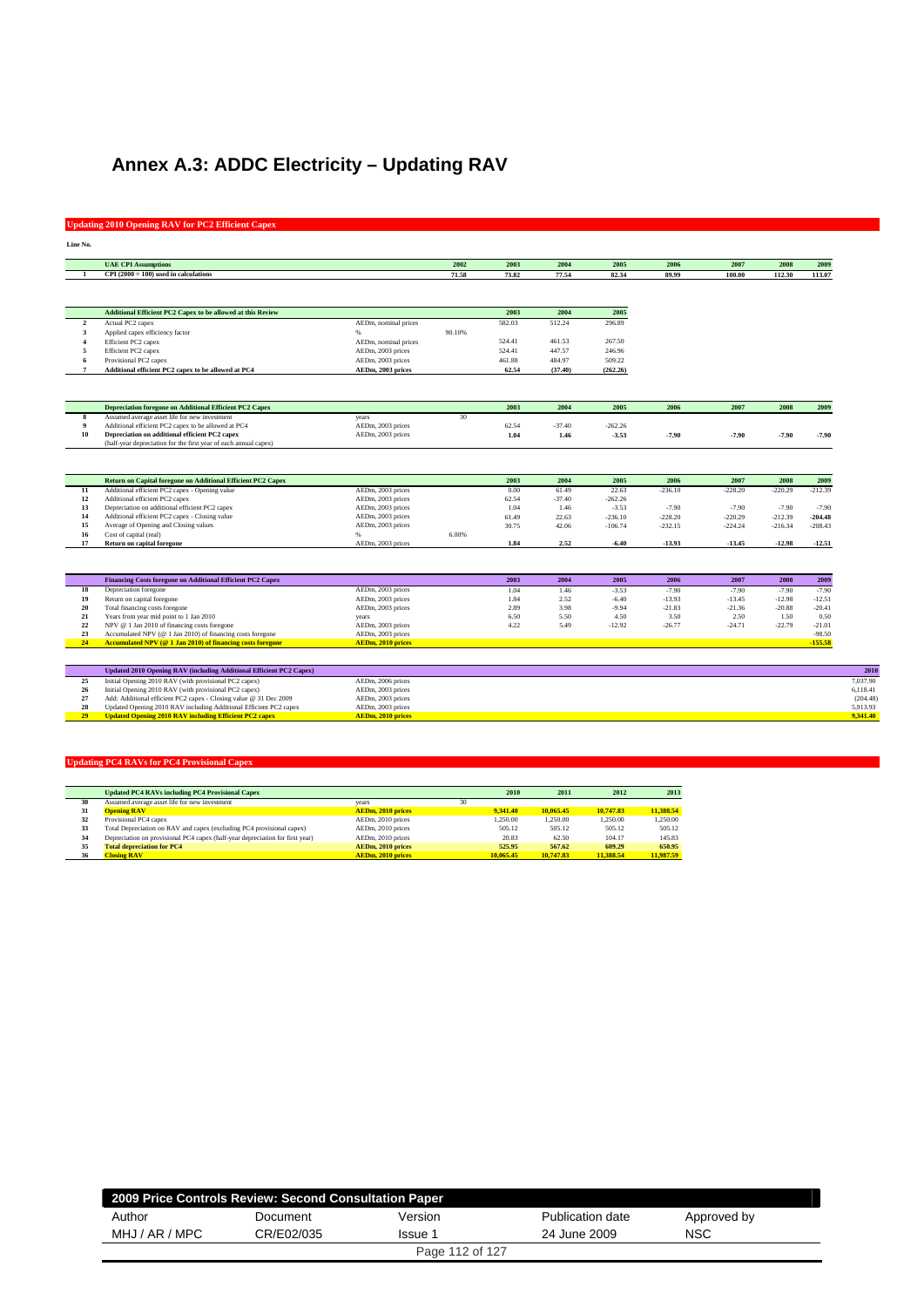# **Annex A.4: ADDC Water – Updating RAV**

### **Updating 2010 Opening RAV for PC2 Efficient Capex**

| Line<br>m.<br>o m<br>v. |  |
|-------------------------|--|

|                | <b>UAE CPI Assumptions</b>                                          |                          | 2002   | 2003   | 2004   | 2005     | 2006   | 2007   | 2008   | 2009   |
|----------------|---------------------------------------------------------------------|--------------------------|--------|--------|--------|----------|--------|--------|--------|--------|
|                | $CPI(2000 = 100)$ used in calculations                              |                          | 71.58  | 73.82  | 77.54  | 82.34    | 89.99  | 100.00 | 112.30 | 113.07 |
|                |                                                                     |                          |        |        |        |          |        |        |        |        |
|                |                                                                     |                          |        |        |        |          |        |        |        |        |
|                | Additional Efficient PC2 Capex to be allowed at this Review         |                          |        | 2003   | 2004   | 2005     |        |        |        |        |
| $\overline{2}$ | Actual PC2 capex                                                    | AEDm, nominal prices     |        | 466.21 | 291.79 | 82.99    |        |        |        |        |
| 3              | Applied capex efficiency factor                                     | $\alpha$                 | 88.00% |        |        |          |        |        |        |        |
|                | Efficient PC2 capex                                                 | AEDm, nominal prices     |        | 410.27 | 256.77 | 73.03    |        |        |        |        |
| 5              | Efficient PC2 capex                                                 | AEDm, 2003 prices        |        | 410.27 | 249.00 | 67.43    |        |        |        |        |
|                | Provisional PC2 capex                                               | AEDm, 2003 prices        |        | 151.42 | 158.99 | 166.94   |        |        |        |        |
| $\overline{7}$ | Additional efficient PC2 capex to be allowed at PC4                 | AEDm, 2003 prices        |        | 258.85 | 90.01  | (99.52)  |        |        |        |        |
|                |                                                                     |                          |        |        |        |          |        |        |        |        |
|                | <b>Depreciation foregone on Additional Efficient PC2 Capex</b>      |                          |        | 2003   | 2004   | 2005     | 2006   | 2007   | 2008   | 2009   |
| 8              | Assumed average asset life for new investment                       | years                    | 30     |        |        |          |        |        |        |        |
| 9              | Additional efficient PC2 capex to be allowed at PC4                 | AEDm, 2003 prices        |        | 258.85 | 90.01  | $-99.52$ |        |        |        |        |
| 10             | Depreciation on additional efficient PC2 capex                      | AEDm, 2003 prices        |        | 4.31   | 10.13  | 9.97     | 8.31   | 8.31   | 8.31   | 8.31   |
|                | (half-year depreciation for the first year of each annual capex)    |                          |        |        |        |          |        |        |        |        |
|                | Return on Capital foregone on Additional Efficient PC2 Capex        |                          |        | 2003   | 2004   | 2005     | 2006   | 2007   | 2008   | 2009   |
| 11             | Additional efficient PC2 capex - Opening value                      | AEDm, 2003 prices        |        | 0.00   | 254.53 | 334.42   | 224.93 | 216.62 | 208.31 | 200.00 |
| 12             | Additional efficient PC2 capex                                      | AEDm, 2003 prices        |        | 258.85 | 90.01  | $-99.52$ |        |        |        |        |
| 13             | Depreciation on additional efficient PC2 capex                      | AEDm, 2003 prices        |        | 4.31   | 10.13  | 9.97     | 8.31   | 8.31   | 8.31   | 8.31   |
| 14             | Additional efficient PC2 capex - Closing value                      | AEDm, 2003 prices        |        | 254.53 | 334.42 | 224.93   | 216.62 | 208.31 | 200.00 | 191.69 |
| 15             | Average of Opening and Closing values                               | AEDm, 2003 prices        |        | 127.27 | 294.47 | 279.67   | 220.78 | 212.46 | 204.15 | 195.84 |
| 16             | Cost of capital (real)                                              |                          | 6.00%  |        |        |          |        |        |        |        |
| 17             | <b>Return on capital foregone</b>                                   | AEDm, 2003 prices        |        | 7.64   | 17.67  | 16.78    | 13.25  | 12.75  | 12.25  | 11.75  |
|                |                                                                     |                          |        |        |        |          |        |        |        |        |
|                | Financing Costs foregone on Additional Efficient PC2 Capex          |                          |        | 2003   | 2004   | 2005     | 2006   | 2007   | 2008   | 2009   |
| 18             | Depreciation foregone                                               | AEDm, 2003 prices        |        | 4.31   | 10.13  | 9.97     | 8.31   | 8.31   | 8.31   | 8.31   |
| 19             | Return on capital foregone                                          | AEDm, 2003 prices        |        | 7.64   | 17.67  | 16.78    | 13.25  | 12.75  | 12.25  | 11.75  |
| 20             | Total financing costs foregone                                      | AEDm, 2003 prices        |        | 11.95  | 27.80  | 26.75    | 21.56  | 21.06  | 20.56  | 20.06  |
| 21             | Years from year mid point to 1 Jan 2010                             | AEDm, 2003 prices        |        | 6.50   | 5.50   | 4.50     | 3.50   | 2.50   | 1.50   | 0.50   |
| $\bf{22}$      | NPV @ 1 Jan 2010 of financing costs foregone                        | years                    |        | 17.45  | 38.30  | 34.77    | 26.44  | 24.36  | 22.44  | 20.66  |
| 23             | Accumulated NPV (@ 1 Jan 2010) of financing costs foregone          | AEDm, 2003 prices        |        |        |        |          |        |        |        | 184.41 |
| 24             | Accumulated NPV (@ 1 Jan 2010) of financing costs foregone          | AEDm, 2010 prices        |        |        |        |          |        |        |        | 291.29 |
|                | Updated 2010 Opening RAV (including Additional Efficient PC2 Capex) |                          |        |        |        |          |        |        |        |        |
| 25             | Initial Opening 2010 RAV (with provisional PC2 capex)               | AEDm, 2006 prices        |        |        |        |          |        |        |        |        |
| 26             | Initial Opening 2010 RAV (with provisional PC2 capex)               | AEDm, 2003 prices        |        |        |        |          |        |        |        |        |
| 27             | Add: Additional efficient PC2 capex - Closing value @ 31 Dec 2009   | AEDm, 2003 prices        |        |        |        |          |        |        |        |        |
| 28             | Updated Opening 2010 RAV including Additional Efficient PC2 capex   | AEDm, 2003 prices        |        |        |        |          |        |        |        |        |
| 29             | <b>Updated Opening 2010 RAV including Efficient PC2 capex</b>       | <b>AEDm, 2010 prices</b> |        |        |        |          |        |        |        |        |
|                |                                                                     |                          |        |        |        |          |        |        |        |        |

|    | <b>Updated PC4 RAVs including PC4 Provisional Capex</b>                       |                          |    | 2010     | 2011     | 2012     | 2013     |
|----|-------------------------------------------------------------------------------|--------------------------|----|----------|----------|----------|----------|
| 30 | Assumed average asset life for new investment                                 | vears                    | 30 |          |          |          |          |
| 31 | <b>Opening RAV</b>                                                            | AEDm, 2010 prices        |    | 3.889.43 | 3.992.77 | 4.084.45 | 4.164.46 |
| 32 | Provisional PC4 capex                                                         | AEDm, 2010 prices        |    | 350.00   | 350.00   | 350.00   | 350.00   |
| 33 | Total Depreciation on RAV and capex (excluding PC4 provisional capex)         | AEDm, 2010 prices        |    | 240.82   | 240.82   | 240.82   | 221.11   |
| 34 | Depreciation on provisional PC4 capex (half-year depreciation for first year) | AEDm. 2010 prices        |    | 5.83     | 17.50    | 29.17    | 40.83    |
| 35 | <b>Total depreciation for PC4</b>                                             | AEDm. 2010 prices        |    | 246.66   | 258.32   | 269.99   | 261.95   |
| 36 | <b>Closing RAV</b>                                                            | <b>AEDm. 2010 prices</b> |    | 3.992.77 | 4.084.45 | 4.164.46 | 4.252.51 |

|                | 2009 Price Controls Review: Second Consultation Paper |                 |                  |             |  |  |  |  |  |
|----------------|-------------------------------------------------------|-----------------|------------------|-------------|--|--|--|--|--|
| Author         | Document                                              | Version         | Publication date | Approved by |  |  |  |  |  |
| MHJ / AR / MPC | CR/E02/035                                            | Issue 1         |                  | <b>NSC</b>  |  |  |  |  |  |
|                |                                                       | Page 113 of 127 |                  |             |  |  |  |  |  |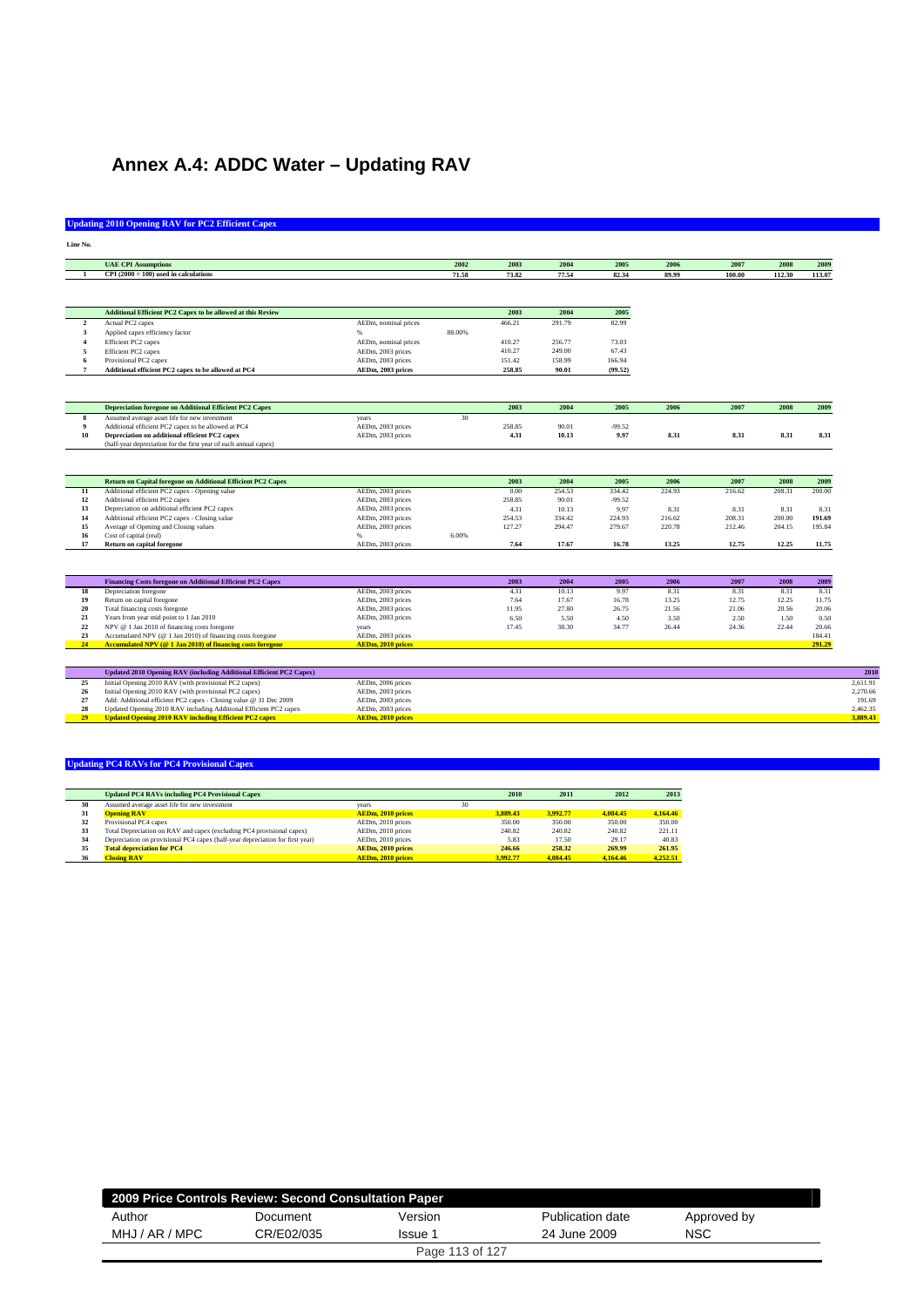# **Annex A.5: TRANSCO Electricity – Updating RAV**

#### **Updating 2010 Opening RAV for PC2 Efficient Capex**

|                | <b>UAE CPI Assumptions</b>                                                                                     |                                        | 2002   | 2003      | 2004      | 2005     | 2006     | 2007     | 2008     | 2009                                                                    |
|----------------|----------------------------------------------------------------------------------------------------------------|----------------------------------------|--------|-----------|-----------|----------|----------|----------|----------|-------------------------------------------------------------------------|
| -1             | $CPI(2000 = 100)$ used in calculations                                                                         |                                        | 71.58  | 73.82     | 77.54     | 82.34    | 89.99    | 100.00   | 112.30   | 113.07                                                                  |
|                |                                                                                                                |                                        |        |           |           |          |          |          |          |                                                                         |
|                | Additional Efficient PC2 Capex to be allowed at this Review                                                    |                                        |        | 2003      | 2004      | 2005     |          |          |          |                                                                         |
| $\overline{2}$ | Actual PC2 capex                                                                                               | AEDm, nominal prices                   |        | 1.135.39  | 1.729.96  | 1.478.15 |          |          |          |                                                                         |
| $\mathbf{3}$   | Applied capex efficiency factor                                                                                | $96 -$                                 | 93.60% |           |           |          |          |          |          |                                                                         |
|                | Efficient PC2 capex                                                                                            | AEDm, nominal prices                   |        | 1,062.72  | 1,619.24  | 1,383.55 |          |          |          |                                                                         |
| 5              | Efficient PC2 capex                                                                                            | AEDm, 2003 prices                      |        | 1,062.72  | 1,570.26  | 1,277.31 |          |          |          |                                                                         |
| 6              | Provisional PC2 capex                                                                                          | AEDm, 2003 prices                      |        | 1,267.79  | 730.38    | 346.04   |          |          |          |                                                                         |
| 7              | Additional efficient PC2 capex to be allowed at PC4                                                            | AEDm, 2003 prices                      |        | $-205.07$ | 839.89    | 931.27   |          |          |          |                                                                         |
|                |                                                                                                                |                                        |        |           |           |          |          |          |          |                                                                         |
|                | <b>Depreciation foregone on Additional Efficient PC2 Capex</b>                                                 |                                        |        | 2003      | 2004      | 2005     | 2006     | 2007     | 2008     | 2009                                                                    |
| $\bf{8}$       | Assumed average asset life for new investment                                                                  | years                                  | 30     |           |           |          |          |          |          |                                                                         |
| 9              | Additional efficient PC2 capex to be allowed at PC4                                                            | AEDm, 2003 prices                      |        | $-205.07$ | 839.89    | 931.27   |          |          |          |                                                                         |
| 10             | Depreciation on additional efficient PC2 capex                                                                 | AEDm, 2003 prices                      |        | $-3.42$   | 7.16      | 36.68    | 52.20    | 52.20    | 52.20    | 52.20                                                                   |
|                | (half-year depreciation for the first year of each annual capex)                                               |                                        |        |           |           |          |          |          |          |                                                                         |
|                |                                                                                                                |                                        |        |           |           |          |          |          |          |                                                                         |
|                | Return on Capital foregone on Additional Efficient PC2 Capex                                                   |                                        |        | 2003      | 2004      | 2005     | 2006     | 2007     | 2008     | 2009                                                                    |
| 11             | Additional efficient PC2 capex - Opening value                                                                 | AEDm, 2003 prices                      |        | 0.00      | $-201.65$ | 631.07   | 1,525.66 | 1,473.46 | 1,421.26 | 1,369.05                                                                |
| 12             | Additional efficient PC2 capex                                                                                 | AEDm, 2003 prices                      |        | $-205.07$ | 839.89    | 931.27   |          |          |          |                                                                         |
| 13             | Depreciation on additional efficient PC2 capex                                                                 | AEDm, 2003 prices                      |        | $-3.42$   | 7.16      | 36.68    | 52.20    | 52.20    | 52.20    | 52.20                                                                   |
| 14             | Additional efficient PC2 capex - Closing value                                                                 | AEDm, 2003 prices                      |        | $-201.65$ | 631.07    | 1,525.66 | 1,473.46 | 1,421.26 | 1,369.05 | 1.316.85                                                                |
| 15<br>16       | Average of Opening and Closing values                                                                          | AEDm, 2003 prices                      |        | $-100.83$ | 214.71    | 1,078.37 | 1,499.56 | 1,447.36 | 1,395.16 | 1,342.95                                                                |
| 17             | Cost of capital (real)<br><b>Return on capital foregone</b>                                                    | AEDm, 2003 prices                      | 6.00%  | $-6.05$   | 12.88     | 64.70    | 89.97    | 86.84    | 83.71    | 80.58                                                                   |
|                |                                                                                                                |                                        |        |           |           |          |          |          |          |                                                                         |
|                |                                                                                                                |                                        |        |           |           |          |          |          |          |                                                                         |
|                | Financing Costs foregone on Additional Efficient PC2 Capex                                                     |                                        |        | 2003      | 2004      | 2005     | 2006     | 2007     | 2008     |                                                                         |
| 18             | Depreciation foregone                                                                                          | AEDm, 2003 prices                      |        | $-3.42$   | 7.16      | 36.68    | 52.20    | 52.20    | 52.20    |                                                                         |
|                | Return on capital foregone                                                                                     | AEDm, 2003 prices                      |        | $-6.05$   | 12.88     | 64.70    | 89.97    | 86.84    | 83.71    |                                                                         |
| 19<br>20       | Total financing costs foregone                                                                                 | AEDm, 2003 prices                      |        | $-9.47$   | 20.05     | 101.38   | 142.18   | 139.04   | 135.91   |                                                                         |
|                | Years from year mid point to 1 Jan 2010                                                                        | years                                  |        | 6.50      | 5.50      | 4.50     | 3.50     | 2.50     | 1.50     |                                                                         |
| 22             | NPV @ 1 Jan 2010 of financing costs foregone                                                                   | AEDm, 2003 prices                      |        | $-13.83$  | 27.62     | 131.78   | 174.34   | 160.85   | 148.33   |                                                                         |
|                | Accumulated NPV (@ 1 Jan 2010) of financing costs foregone                                                     | AEDm, 2003 prices                      |        |           |           |          |          |          |          |                                                                         |
| 23             | Accumulated NPV (@ 1 Jan 2010) of financing costs foregone                                                     | <b>AEDm, 2010 prices</b>               |        |           |           |          |          |          |          |                                                                         |
|                | Updated 2010 Opening RAV (including Additional Efficient PC2 Capex)                                            |                                        |        |           |           |          |          |          |          |                                                                         |
| 21<br>24<br>25 |                                                                                                                |                                        |        |           |           |          |          |          |          |                                                                         |
| 26             | Initial Opening 2010 RAV (with provisional PC2 capex)<br>Initial Opening 2010 RAV (with provisional PC2 capex) | AEDm, 2006 prices<br>AEDm, 2003 prices |        |           |           |          |          |          |          |                                                                         |
| $27\,$         | Add: Additional efficient PC2 capex - Closing value @ 31 Dec 2009                                              | AEDm, 2003 prices                      |        |           |           |          |          |          |          | 2009<br>52.20<br>80.58<br>132.78<br>0.50<br>136.71<br>765.79<br>1209.61 |

**29 Updated Opening 2010 RAV including Efficient PC2 capex AEDm, 2010 prices 18,720.51**

|    | <b>Updated PC4 RAVs including PC4 Provisional Capex</b>                       |                          |           | 2010   | 2011      | 2012      | 2013      |
|----|-------------------------------------------------------------------------------|--------------------------|-----------|--------|-----------|-----------|-----------|
| 30 | Assumed average asset life for new investment                                 | vears                    | 30        |        |           |           |           |
| 31 | <b>Opening RAV</b>                                                            | AEDm, 2010 prices        | 18,720.51 |        | 21,355,28 | 23.872.05 | 26,270.82 |
| 32 | Provisional PC4 capex                                                         | AEDm, 2010 prices        | 3,540.00  |        | 3.540.00  | 3,540.00  | 3,540.00  |
| 33 | Total Depreciation on RAV and capex (excluding PC4 provisional capex)         | AEDm. 2010 prices        |           | 846.23 | 846.23    | 846.23    | 846.23    |
| 34 | Depreciation on provisional PC4 capex (half-year depreciation for first year) | AEDm. 2010 prices        |           | 59.00  | 177.00    | 295.00    | 413.00    |
| 35 | <b>Total depreciation for PC4</b>                                             | AEDm. 2010 prices        |           | 905.23 | 1.023.23  | 1.141.23  | 1.259.23  |
| 36 | <b>Closing RAV</b>                                                            | <b>AEDm. 2010 prices</b> | 21,355.28 |        | 23,872.05 | 26,270.82 | 28.551.59 |

|                | 2009 Price Controls Review: Second Consultation Paper |                 |                  |             |  |  |  |  |  |
|----------------|-------------------------------------------------------|-----------------|------------------|-------------|--|--|--|--|--|
| Author         | Document                                              | Version         | Publication date | Approved by |  |  |  |  |  |
| MHJ / AR / MPC | CR/E02/035<br>Issue 1                                 |                 | 24 June 2009     | <b>NSC</b>  |  |  |  |  |  |
|                |                                                       | Page 114 of 127 |                  |             |  |  |  |  |  |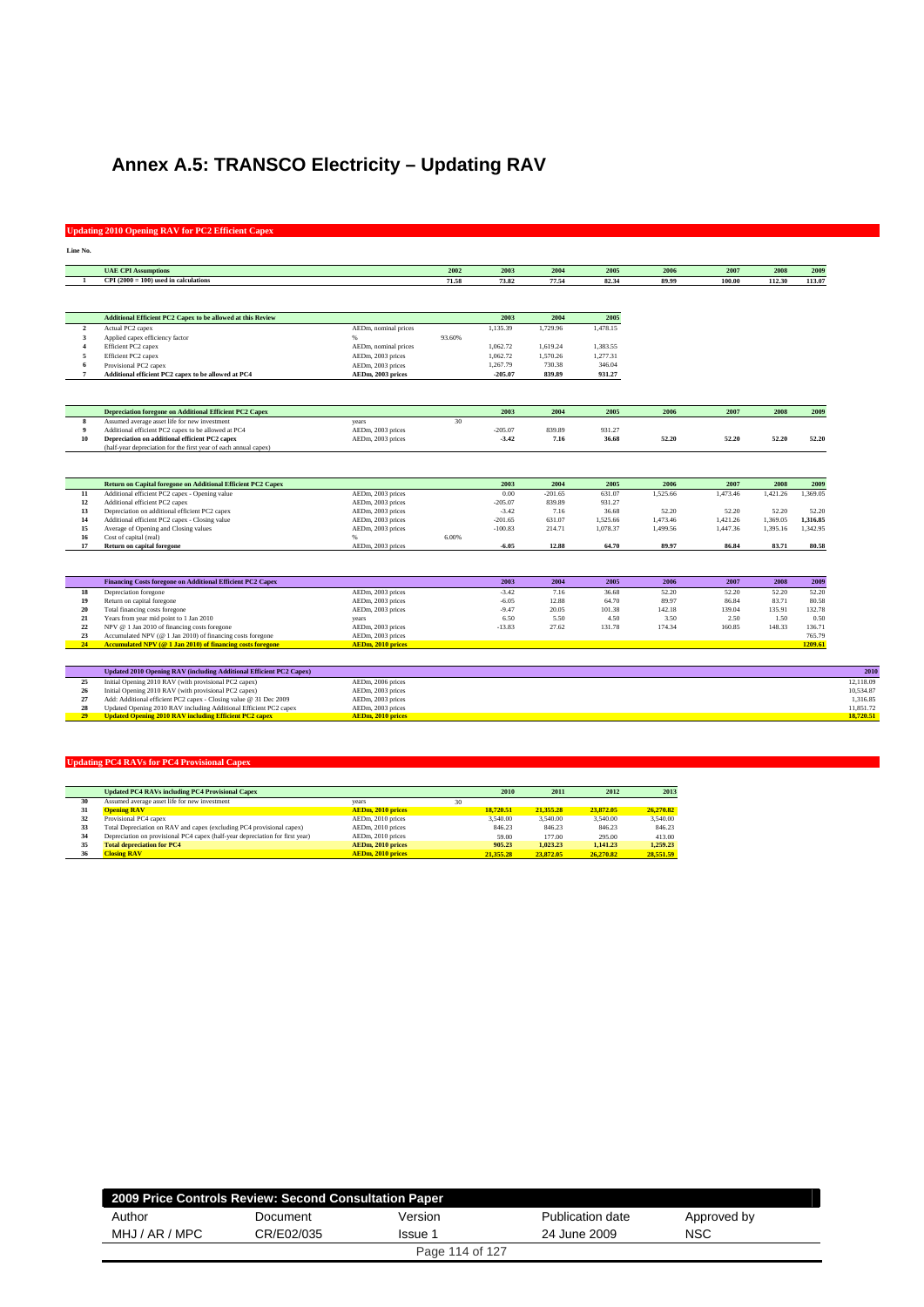# **Annex A.6: TRANSCO Water – Updating RAV**

## **Updating 2010 Opening RAV for PC2 Efficient Capex**

| Line.<br>m.<br> |  |
|-----------------|--|

|                         | <b>UAE CPI Assumptions</b>                                          |                          | 2002   | 2003     | 2004     | 2005      | 2006   | 2007   | 2008   | 2009   |
|-------------------------|---------------------------------------------------------------------|--------------------------|--------|----------|----------|-----------|--------|--------|--------|--------|
|                         | $CPI(2000 = 100)$ used in calculations                              |                          | 71.58  | 73.82    | 77.54    | 82.34     | 89.99  | 100.00 | 112.30 | 113.07 |
|                         |                                                                     |                          |        |          |          |           |        |        |        |        |
|                         |                                                                     |                          |        |          |          |           |        |        |        |        |
|                         | Additional Efficient PC2 Capex to be allowed at this Review         |                          |        | 2003     | 2004     | 2005      |        |        |        |        |
| $\overline{2}$          | Actual PC2 capex                                                    | AEDm, nominal prices     |        | 1.958.58 | 2.423.44 | (859.25)  |        |        |        |        |
| $\overline{\mathbf{3}}$ | Applied capex efficiency factor                                     | $\%$                     | 86.20% |          |          |           |        |        |        |        |
| $\boldsymbol{A}$        | Efficient PC2 capex                                                 | AEDm, nominal prices     |        | 1,688.29 | 2,089.00 | (740.68)  |        |        |        |        |
| 5                       | Efficient PC2 capex                                                 | AEDm, 2003 prices        |        | 1,688.29 | 2,025.82 | (683.80)  |        |        |        |        |
| 6                       | Provisional PC2 capex                                               | AEDm, 2003 prices        |        | 1,261.10 | 1,280.09 | 243.24    |        |        |        |        |
| $\overline{7}$          | Additional efficient PC2 capex to be allowed at PC4                 | AEDm, 2003 prices        |        | 427.19   | 745.73   | (927.04)  |        |        |        |        |
|                         |                                                                     |                          |        |          |          |           |        |        |        |        |
|                         | <b>Depreciation foregone on Additional Efficient PC2 Capex</b>      |                          |        | 2003     | 2004     | 2005      | 2006   | 2007   | 2008   | 2009   |
| 8                       | Assumed average asset life for new investment                       | years                    | 30     |          |          |           |        |        |        |        |
| $\overline{9}$          | Additional efficient PC2 capex to be allowed at PC4                 | AEDm, 2003 prices        |        | 427.19   | 745.73   | $-927.04$ |        |        |        |        |
| 10                      | Depreciation on additional efficient PC2 capex                      | AEDm, 2003 prices        |        | 7.12     | 26.67    | 23.65     | 8.20   | 8.20   | 8.20   | 8.20   |
|                         | (half-year depreciation for the first year of each annual capex)    |                          |        |          |          |           |        |        |        |        |
|                         | Return on Capital foregone on Additional Efficient PC2 Capex        |                          |        | 2003     | 2004     | 2005      | 2006   | 2007   | 2008   | 2009   |
| 11                      | Additional efficient PC2 capex - Opening value                      | AEDm, 2003 prices        |        | 0.00     | 420.07   | 1,139.13  | 188.44 | 180.25 | 172.05 | 163.85 |
| 12                      | Additional efficient PC2 capex                                      | AEDm, 2003 prices        |        | 427.19   | 745.73   | $-927.04$ |        |        |        |        |
| 13                      | Depreciation on additional efficient PC2 capex                      | AEDm, 2003 prices        |        | 7.12     | 26.67    | 23.65     | 8.20   | 8.20   | 8.20   | 8.20   |
| 14                      | Additional efficient PC2 capex - Closing value                      | AEDm, 2003 prices        |        | 420.07   | 1,139.13 | 188.44    | 180.25 | 172.05 | 163.85 | 155.66 |
| 15                      | Average of Opening and Closing values                               | AEDm, 2003 prices        |        | 210.04   | 779.60   | 663.79    | 184.34 | 176.15 | 167.95 | 159.76 |
| 16                      | Cost of capital (real)                                              |                          | 6.00%  |          |          |           |        |        |        |        |
| 17                      | <b>Return on capital foregone</b>                                   | AEDm, 2003 prices        |        | 12.60    | 46.78    | 39.83     | 11.06  | 10.57  | 10.08  | 9.59   |
|                         |                                                                     |                          |        |          |          |           |        |        |        |        |
|                         | Financing Costs foregone on Additional Efficient PC2 Capex          |                          |        | 2003     | 2004     | 2005      | 2006   | 2007   | 2008   | 2009   |
| 18                      | Depreciation foregone                                               | AEDm, 2003 prices        |        | 7.12     | 26.67    | 23.65     | 8.20   | 8.20   | 8.20   | 8.20   |
| 19                      | Return on capital foregone                                          | AEDm, 2003 prices        |        | 12.60    | 46.78    | 39.83     | 11.06  | 10.57  | 10.08  | 9.59   |
| 20                      | Total financing costs foregone                                      | AEDm, 2003 prices        |        | 19.72    | 73.44    | 63.47     | 19.26  | 18.76  | 18.27  | 17.78  |
| 21                      | Years from year mid point to 1 Jan 2010                             | years                    |        | 6.50     | 5.50     | 4.50      | 3.50   | 2.50   | 1.50   | 0.50   |
| 22                      | NPV @ 1 Jan 2010 of financing costs foregone                        | AEDm, 2003 prices        |        | 28.80    | 101.19   | 82.50     | 23.61  | 21.71  | 19.94  | 18.31  |
| 23                      | Accumulated NPV (@ 1 Jan 2010) of financing costs foregone          | AEDm, 2003 prices        |        |          |          |           |        |        |        | 296.07 |
| 24                      | Accumulated NPV (@ 1 Jan 2010) of financing costs foregone          | <b>AEDm. 2010 prices</b> |        |          |          |           |        |        |        | 467.66 |
|                         |                                                                     |                          |        |          |          |           |        |        |        |        |
|                         | Updated 2010 Opening RAV (including Additional Efficient PC2 Capex) |                          |        |          |          |           |        |        |        |        |
| 25                      | Initial Opening 2010 RAV (with provisional PC2 capex)               | AEDm, 2006 prices        |        |          |          |           |        |        |        |        |
| 26                      | Initial Opening 2010 RAV (with provisional PC2 capex)               | AEDm, 2003 prices        |        |          |          |           |        |        |        |        |
| $27\,$                  | Add: Additional efficient PC2 capex - Closing value @ 31 Dec 2009   | AEDm, 2003 prices        |        |          |          |           |        |        |        |        |
| 28                      | Updated Opening 2010 RAV including Additional Efficient PC2 capex   | AEDm, 2003 prices        |        |          |          |           |        |        |        |        |
| 29                      | <b>Updated Opening 2010 RAV including Efficient PC2 capex</b>       | AEDm, 2010 prices        |        |          |          |           |        |        |        |        |

|    | <b>Updated PC4 RAVs including PC4 Provisional Capex</b>                       |                          |    | 2010      | 2011      | 2012      | 2013      |
|----|-------------------------------------------------------------------------------|--------------------------|----|-----------|-----------|-----------|-----------|
| 30 | Assumed average asset life for new investment                                 | vears                    | 30 |           |           |           |           |
| 31 | <b>Opening RAV</b>                                                            | AEDm, 2010 prices        |    | 10.536.78 | 10,953.00 | 11,335.90 | 11,685.45 |
| 32 | Provisional PC4 capex                                                         | AEDm, 2010 prices        |    | 1,000.00  | 1.000.00  | 1,000.00  | 1,000.00  |
| 33 | Total Depreciation on RAV and capex (excluding PC4 provisional capex)         | AEDm. 2010 prices        |    | 567.11    | 567.11    | 567.11    | 567.11    |
| 34 | Depreciation on provisional PC4 capex (half-year depreciation for first year) | AEDm, 2010 prices        |    | 16.67     | 50.00     | 83.33     | 116.67    |
| 35 | <b>Total depreciation for PC4</b>                                             | AEDm. 2010 prices        |    | 583.77    | 617.11    | 650.44    | 683.77    |
| 36 | <b>Closing RAV</b>                                                            | <b>AEDm. 2010 prices</b> |    | 10,953,00 | 11.335.90 | 11,685.45 | 12,001.68 |

|                    | 2009 Price Controls Review: Second Consultation Paper |         |                  |             |  |  |  |  |  |  |
|--------------------|-------------------------------------------------------|---------|------------------|-------------|--|--|--|--|--|--|
| Author<br>Document |                                                       | Version | Publication date | Approved by |  |  |  |  |  |  |
| MHJ / AR / MPC     | CR/E02/035<br>Issue 1                                 |         | 24 June 2009     | <b>NSC</b>  |  |  |  |  |  |  |
| Page 115 of 127    |                                                       |         |                  |             |  |  |  |  |  |  |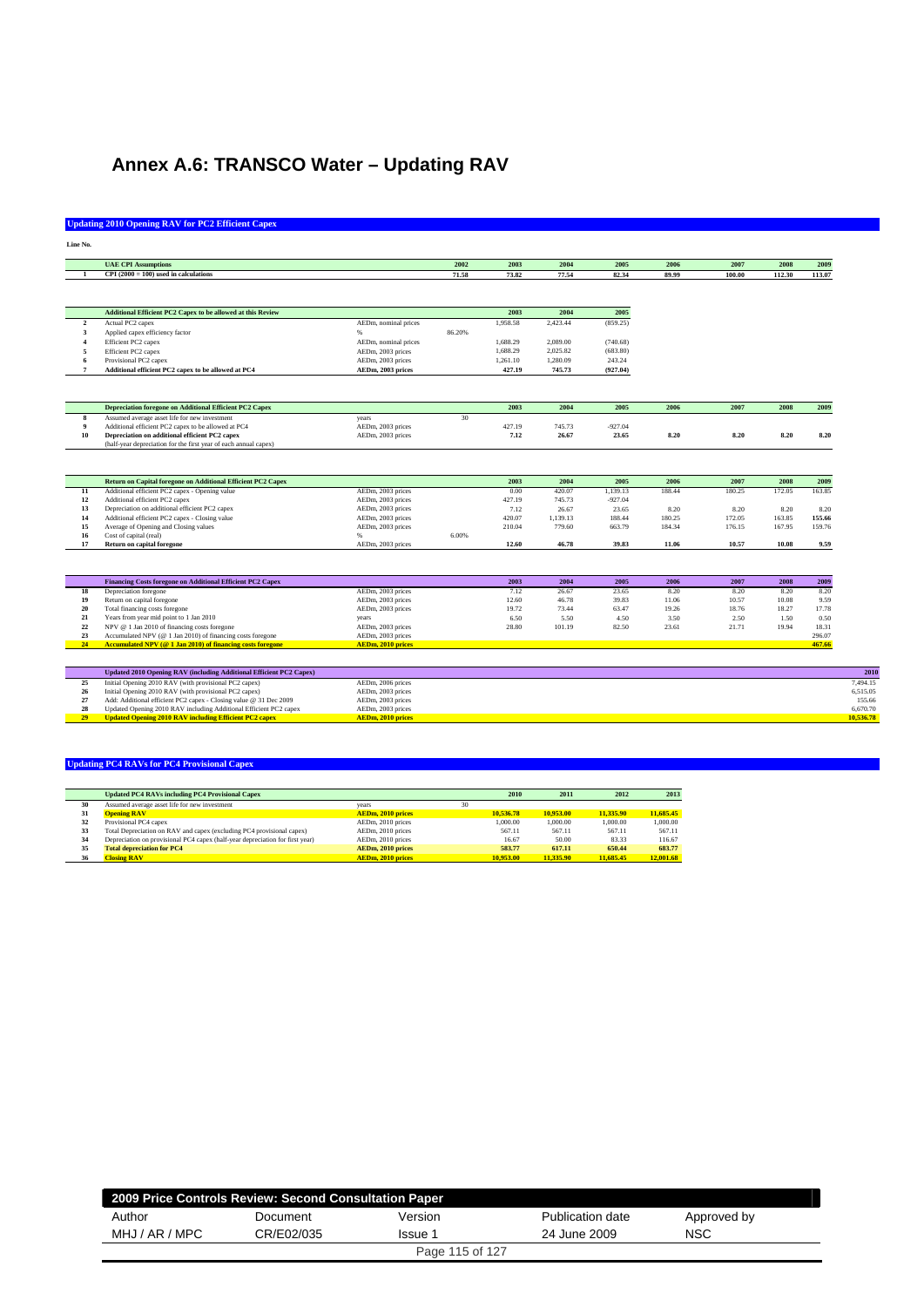# **Annex A.7: ADSSC – Updating RAV**

|              | <b>Updating 2010 Opening RAV for PC2 Efficient Capex</b> |       |       |                     |       |       |        |        |        |
|--------------|----------------------------------------------------------|-------|-------|---------------------|-------|-------|--------|--------|--------|
| Line No.     |                                                          |       |       |                     |       |       |        |        |        |
|              |                                                          |       |       |                     |       |       |        |        |        |
|              | <b>UAE CPI Assumptions</b>                               | 2002  | 2003  | $\boldsymbol{2004}$ | 2005  | 2006  | 2007   | 2008   | 2009   |
| $\mathbf{1}$ | CPI $(2000 = 100)$ used in calculations                  | 71.58 | 73.82 | 77.54               | 82.34 | 89.99 | 100.00 | 112.30 | 113.07 |
|              |                                                          |       |       |                     |       |       |        |        |        |
|              |                                                          |       |       |                     |       |       |        |        |        |
|              |                                                          |       |       |                     |       |       |        |        |        |
|              |                                                          |       |       |                     |       |       |        |        |        |
|              |                                                          |       |       |                     |       |       |        |        |        |
|              |                                                          |       |       |                     |       |       |        |        |        |
|              |                                                          |       |       |                     |       |       |        |        |        |
|              |                                                          |       |       |                     |       |       |        |        |        |
|              |                                                          |       |       |                     |       |       |        |        |        |
|              |                                                          |       |       |                     |       |       |        |        |        |
|              |                                                          |       |       |                     |       |       |        |        |        |
|              |                                                          |       |       |                     |       |       |        |        |        |
|              |                                                          |       |       |                     |       |       |        |        |        |
|              |                                                          |       |       |                     |       |       |        |        |        |
|              |                                                          |       |       |                     |       |       |        |        |        |
|              |                                                          |       |       |                     |       |       |        |        |        |
|              |                                                          |       |       |                     |       |       |        |        |        |
|              |                                                          |       |       |                     |       |       |        |        |        |
|              |                                                          |       |       |                     |       |       |        |        |        |
|              |                                                          |       |       |                     |       |       |        |        |        |
|              |                                                          |       |       |                     |       |       |        |        |        |
|              |                                                          |       |       |                     |       |       |        |        |        |
|              |                                                          |       |       |                     |       |       |        |        |        |
|              |                                                          |       |       |                     |       |       |        |        |        |
|              |                                                          |       |       |                     |       |       |        |        |        |
|              |                                                          |       |       |                     |       |       |        |        |        |
|              |                                                          |       |       |                     |       |       |        |        |        |
|              |                                                          |       |       |                     |       |       |        |        |        |
|              |                                                          |       |       |                     |       |       |        |        |        |
|              |                                                          |       |       |                     |       |       |        |        |        |
|              |                                                          |       |       |                     |       |       |        |        |        |
|              |                                                          |       |       |                     |       |       |        |        |        |
|              |                                                          |       |       |                     |       |       |        |        |        |
|              |                                                          |       |       |                     |       |       |        |        |        |
|              |                                                          |       |       |                     |       |       |        |        |        |
|              |                                                          |       |       |                     |       |       |        |        |        |

|    | <b>Updated PC4 RAVs including PC4 Provisional Capex</b>                       |                          |    | 2010     | 2011      | 2012      | 2013      |
|----|-------------------------------------------------------------------------------|--------------------------|----|----------|-----------|-----------|-----------|
| 30 | Assumed average asset life for new investment                                 | vears                    | 50 |          |           |           |           |
|    | Initial Opening 2010 RAV (excluding PC4 provisional capex)                    | AEDm, 2005 prices        |    | 5.297.62 |           |           |           |
| 31 | <b>Opening RAV</b>                                                            | <b>AEDm, 2010 prices</b> |    | 7.725.34 | 9,160.94  | 10.556.53 | 11.912.13 |
| 32 | Provisional PC4 capex                                                         | AEDm, 2010 prices        |    | 2,000.00 | 2,000.00  | 2,000.00  | 2,000.00  |
| 33 | Total Depreciation on RAV and capex (excluding PC4 provisional capex)         | AEDm, 2010 prices        |    | 544.41   | 544.41    | 544.41    | 544.41    |
| 34 | Depreciation on provisional PC4 capex (half-year depreciation for first year) | AEDm, 2010 prices        |    | 20.00    | 60.00     | 100.00    | 140.00    |
| 35 | <b>Total depreciation for PC4</b>                                             | AEDm. 2010 prices        |    | 564.41   | 604.41    | 644.41    | 684.41    |
| 36 | <b>Closing RAV</b>                                                            | <b>AEDm. 2010 prices</b> |    | 9,160.94 | 10.556.53 | 11.912.13 | 13,227,72 |

| 2009 Price Controls Review: Second Consultation Paper |            |         |                  |             |  |  |  |
|-------------------------------------------------------|------------|---------|------------------|-------------|--|--|--|
| Author                                                | Document   | Version | Publication date | Approved by |  |  |  |
| MHJ / AR / MPC                                        | CR/E02/035 | Issue 1 | 24 June 2009     | <b>NSC</b>  |  |  |  |
| Page 116 of 127                                       |            |         |                  |             |  |  |  |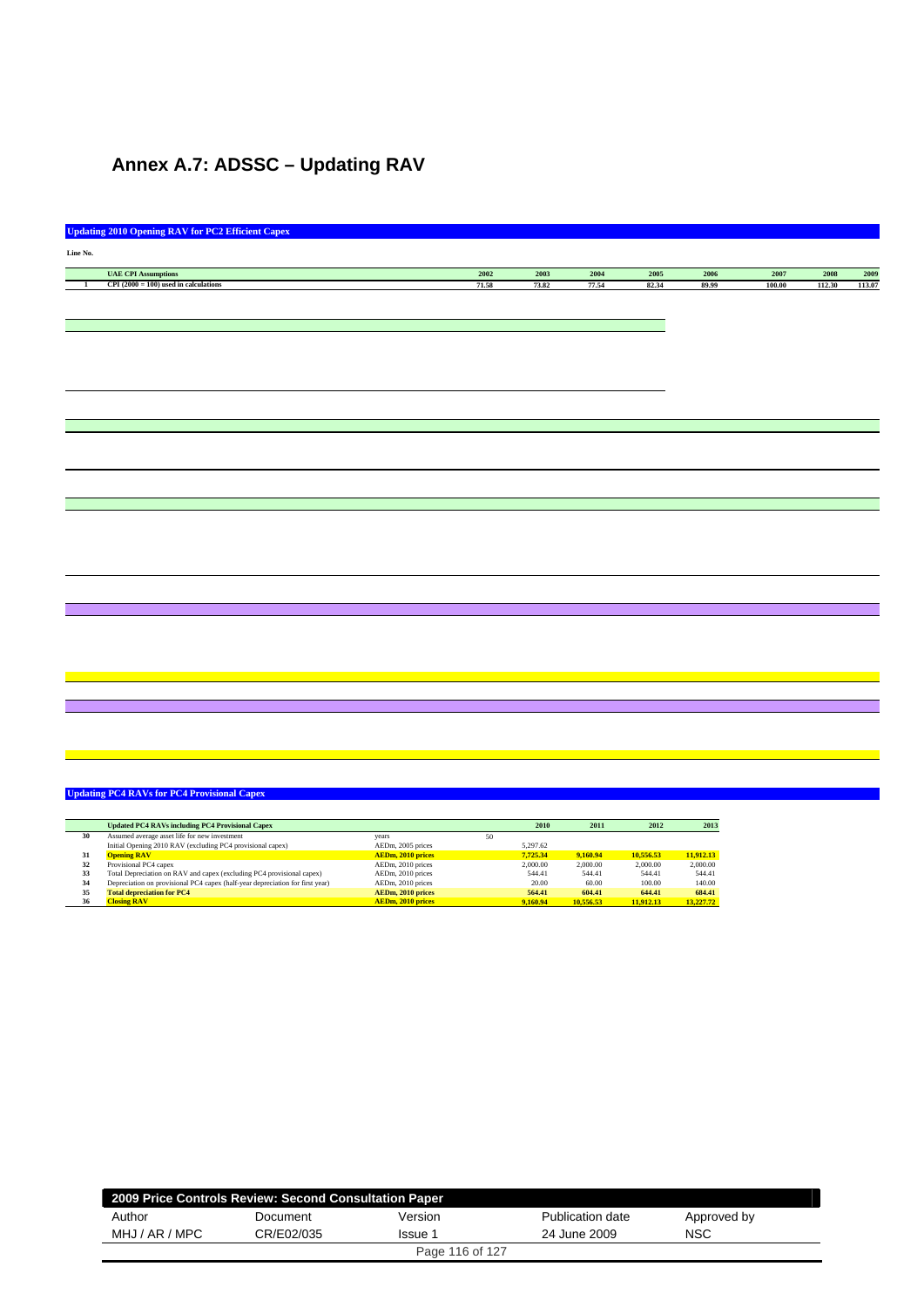- B.1 This **Annex B** to the Draft Proposals for PC4 comprises **Annexes B.1 through B.7** and presents detailed price control calculations for each of the four network companies (i.e., AADC, ADDC, ADSSC and TRANSCO), separately for water and electricity businesses, where applicable. These calculations have been extracted from the relevant spreadsheets of the *PC4 Financial Model –* a Microsoft Excel based computer model developed by the Bureau to carry out PC4 calculations. The results of these calculations are described in Section 9 of the paper*.*
- B.2 The calculations in each of **Annexes B.1 through B.7** are presented in a standard format for all businesses. They are explained below with reference to "Line" numbers used in these Annexes and in the PC4 Financial Model:

## **Inputs (Lines 1-15)**

- B.3 Lines 1-15 show the inputs to the main price control calculations:
	- (a) Line 1 shows the opex allowance for each year of the PC4 period (2010- 2013) in 2010 prices as per Section 5.
	- (b) Lines 2 and 3 list the opening and closing RAVs, respectively, in 2010 prices for each year of the PC4 period (see Section 6 and Annexes A1-A7 for details). Line 4 shows the mid-year RAV for each year calculated as the average of the opening and closing RAVs for that year.
	- (c) Line 5 lists the total annual depreciation over the PC4 period as determined in Section 6.
	- (d) Lines 6-8 list the assumptions for the revenue drivers. The assumptions for the variable revenue drivers are as per Section 4, whereas the fixed revenue driver is set to unity.
	- (e) Line 9 shows the NPV of financial adjustments in 2010 prices as of 1 January 2010 (discussed in Section 8).
	- (f) Line 10 shows the NPV as of 1 January 2010 of the financing costs foregone or unduly earned in respect of the additional efficient PC2 capex (over and above the provisional PC2 capex allowances in the PC2 controls) in 2010 prices (discussed in Section 6).

| 2009 Price Controls Review: Second Consultation Paper |            |         |                  |             |  |  |
|-------------------------------------------------------|------------|---------|------------------|-------------|--|--|
| Author                                                | Document   | Version | Publication date | Approved by |  |  |
| MHJ / AR / MPC                                        | CR/E02/035 | Issue 1 | 24 June 2009     | <b>NSC</b>  |  |  |
| Page 117 of 127                                       |            |         |                  |             |  |  |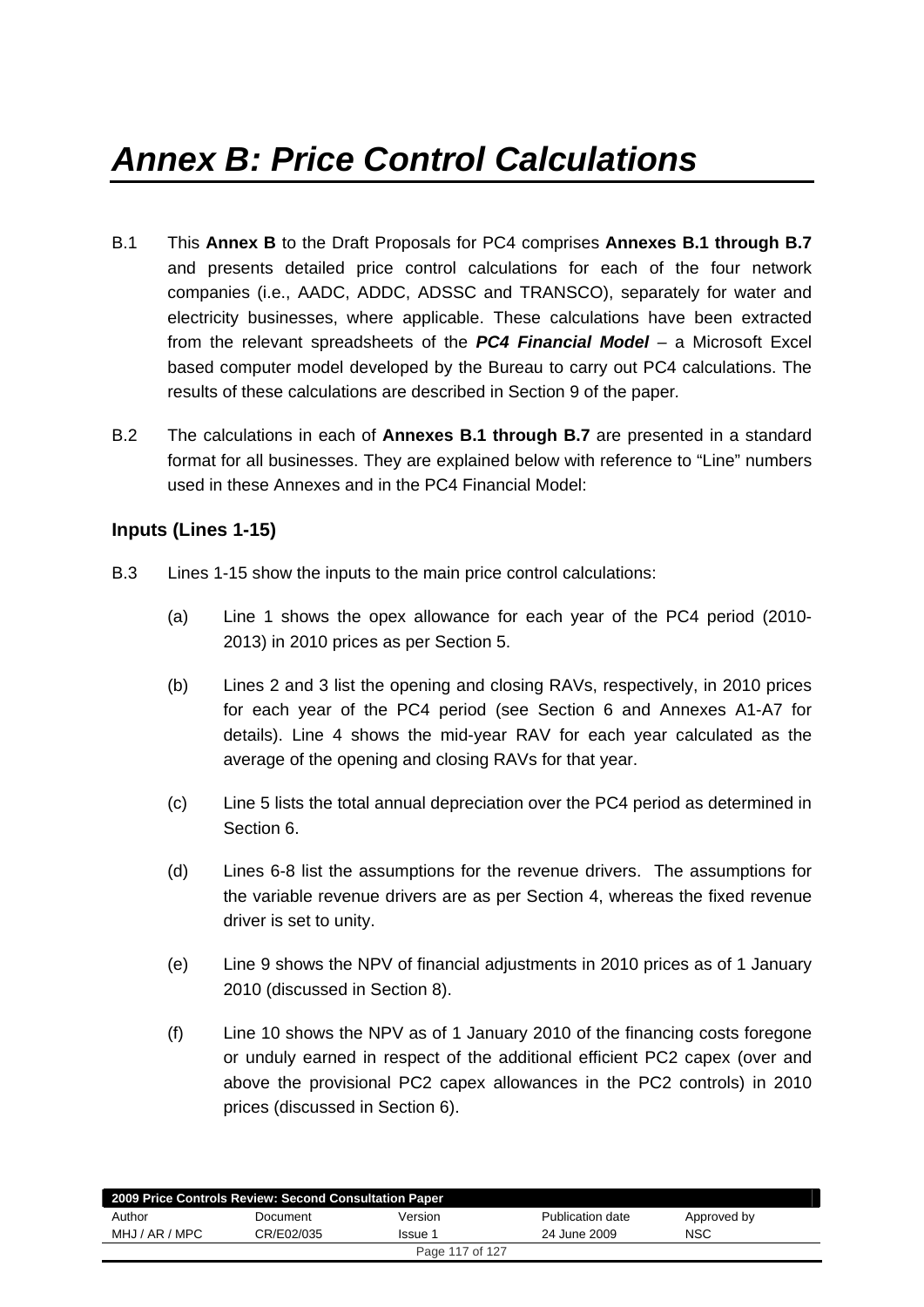- (g) Line 11 shows the post-tax, real cost of capital as discussed in Section 7. This is used in the calculation of NPVs as well as the return on capital component of the annual revenue requirement.
- (h) Lines 12-14 list the weights for the revenue drivers in the price-controlled revenue as per Section 2.
- (i) Line 15 shows the Bureau's assumption for the X factor. The choice of X factor determines the revenue profile over the price control period and has been set to zero in these Draft Proposals for all businesses.

## **Required Revenue Calculations (Lines 16-23)**

- B.4 Lines 16-23 show the calculations of required revenue for PC4 in 2010 prices:
	- (a) Lines 16 and 17 reproduce the annual opex allowances and depreciation for the PC4 period from Lines 1 and 5. Line 18 calculates the annual return on capital by multiplying the mid-year RAVs (Line 4) by the cost of capital (Line 11). The final column in each line shows the NPV of the relevant allowances over the PC4 period.
	- (b) Line 19 calculates the annual revenue requirement for the PC4 period, by adding Lines 16-18. The final column of Line 19 calculates the NPV of the annual revenue requirements over the PC4 period.
	- (c) Line 20 calculates, on an annual basis, the discounted annual revenue requirements. The last column figure is the simple sum of these discounted annual revenue requirements over the period and reconciles to the last column figure of Line 19.
	- (d) The last column in Lines 21 and 22 reproduces the NPVs of financial adjustments and PC2 capex foregone financing costs from Lines 9 and 10, respectively.
	- (e) Line 23 shows the NPV of the revenue requirement after financial adjustments and PC2 capex foregone financing costs, calculated by adding the last columns of Lines 20, 21 and 22. This is the figure used in setting the controls.

| 2009 Price Controls Review: Second Consultation Paper |            |         |                  |             |  |  |  |
|-------------------------------------------------------|------------|---------|------------------|-------------|--|--|--|
| Author                                                | Document   | Version | Publication date | Approved by |  |  |  |
| MHJ / AR / MPC                                        | CR/E02/035 | Issue 1 | 24 June 2009     | <b>NSC</b>  |  |  |  |
| Page 118 of 127                                       |            |         |                  |             |  |  |  |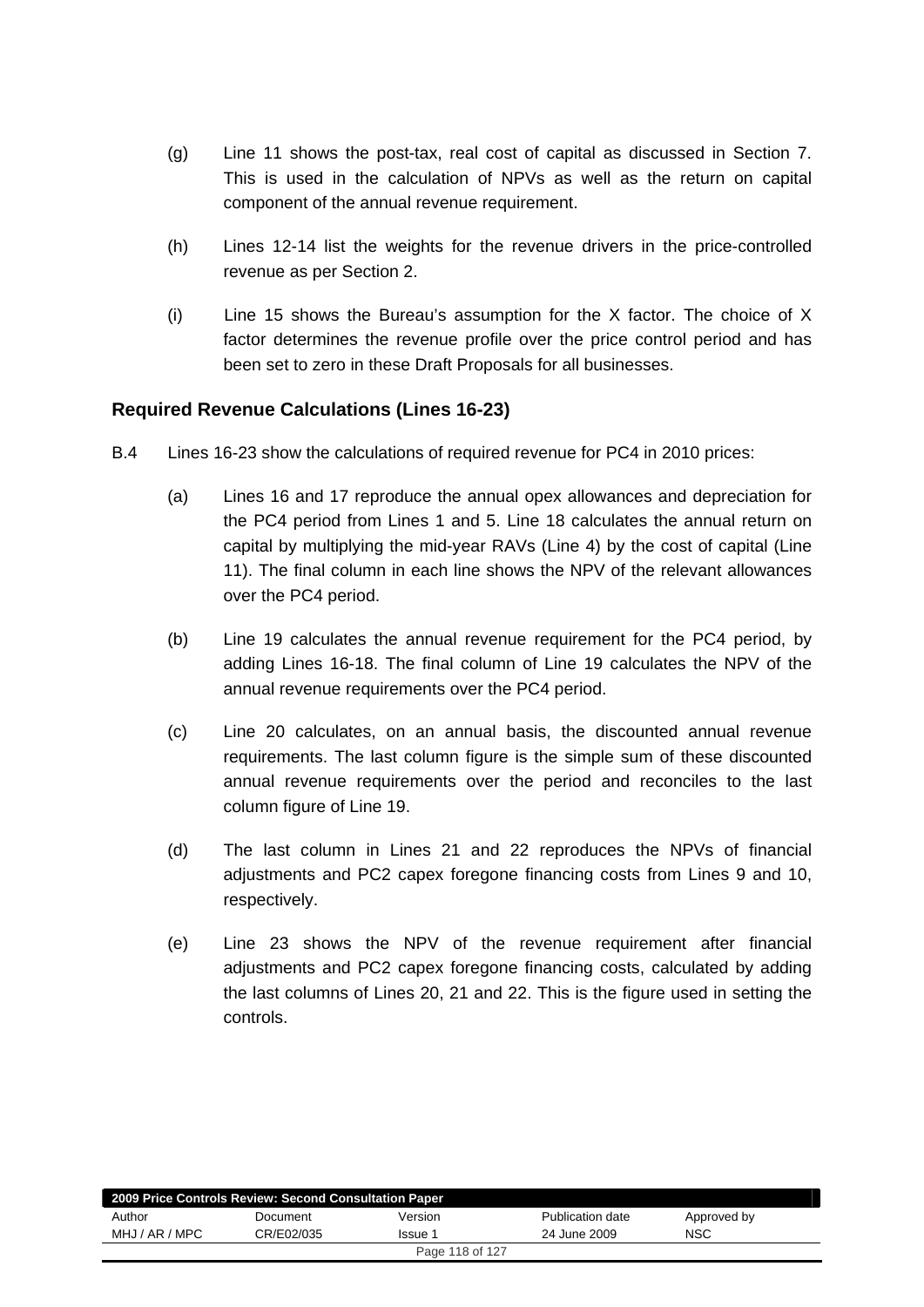## **Revenue Forecast and Profiling (Lines 24-37)**

- B.5 Lines 24-37 describe the process for calibrating the controls, which utilises the 'Solver' function (an optimisation tool) of Excel:
	- (a) Lines 24-27 relate to the fixed revenue term (referred to as "Revenue Driver 1" in the PC4 Financial Model), Lines 28-31 relate to the first variable revenue term (or "Revenue Driver 2"), and Lines 32-35 to (where applicable) the second variable revenue term (or "Revenue Driver 3").
	- (b) Lines 24-27 relate to Revenue Driver 1 (the fixed revenue term) and run as follows:
		- (i) Line 24 shows the revenue driver forecast, which in this case is set to unity due to the fixed nature of this driver.
		- (ii) Line 25 shows the notified value 'a' for each year of the control period. Initially, this value is unknown. However, the model incorporates formulae which ensure that the value 'a' changes by the X factor from year to year. Therefore, once the value for 2010 is known, those for 2011, 2012 and 2013 are automatically calculated.
		- (iii) In Line 26, a forecast of revenue from this revenue driver is calculated by multiplying Line 24 (driver forecast) with Line 25 (value of 'a'). The last figure in Line 26 is the NPV of the revenue forecast related to Revenue Driver 1 over the control period.
		- (iv) Line 27 calculates the share of revenue related to Revenue Driver 1 in the total annual revenue by dividing Line 26 (revenue forecast for Revenue Driver 1) by Line 36 (annual revenue). The last column figure in Line 27 is the ratio of the NPV of revenue forecast for Revenue Driver 1 to the NPV of total revenue shown as the second last column of Line 37 (total discounted allowed revenue at 1 January 2010). This NPV share is unknown initially but is one of the constraints used in Excel solver.
	- (c) Lines 28-31 and Lines 32-35 follow the same format as Lines 24-27 but are related to Revenue Drivers 2 and 3 (i.e., the two variable revenue drivers), respectively.
	- (d) Line 36 calculates the annual revenue forecast as the sum of revenue forecasts for each of the three revenue drivers (i.e., Lines 26, 30 and 34).

| 2009 Price Controls Review: Second Consultation Paper |            |                 |                  |             |  |  |
|-------------------------------------------------------|------------|-----------------|------------------|-------------|--|--|
| Author                                                | Document   | Version         | Publication date | Approved by |  |  |
| MHJ / AR / MPC                                        | CR/E02/035 | Issue 1         | 24 June 2009     | <b>NSC</b>  |  |  |
|                                                       |            | Page 119 of 127 |                  |             |  |  |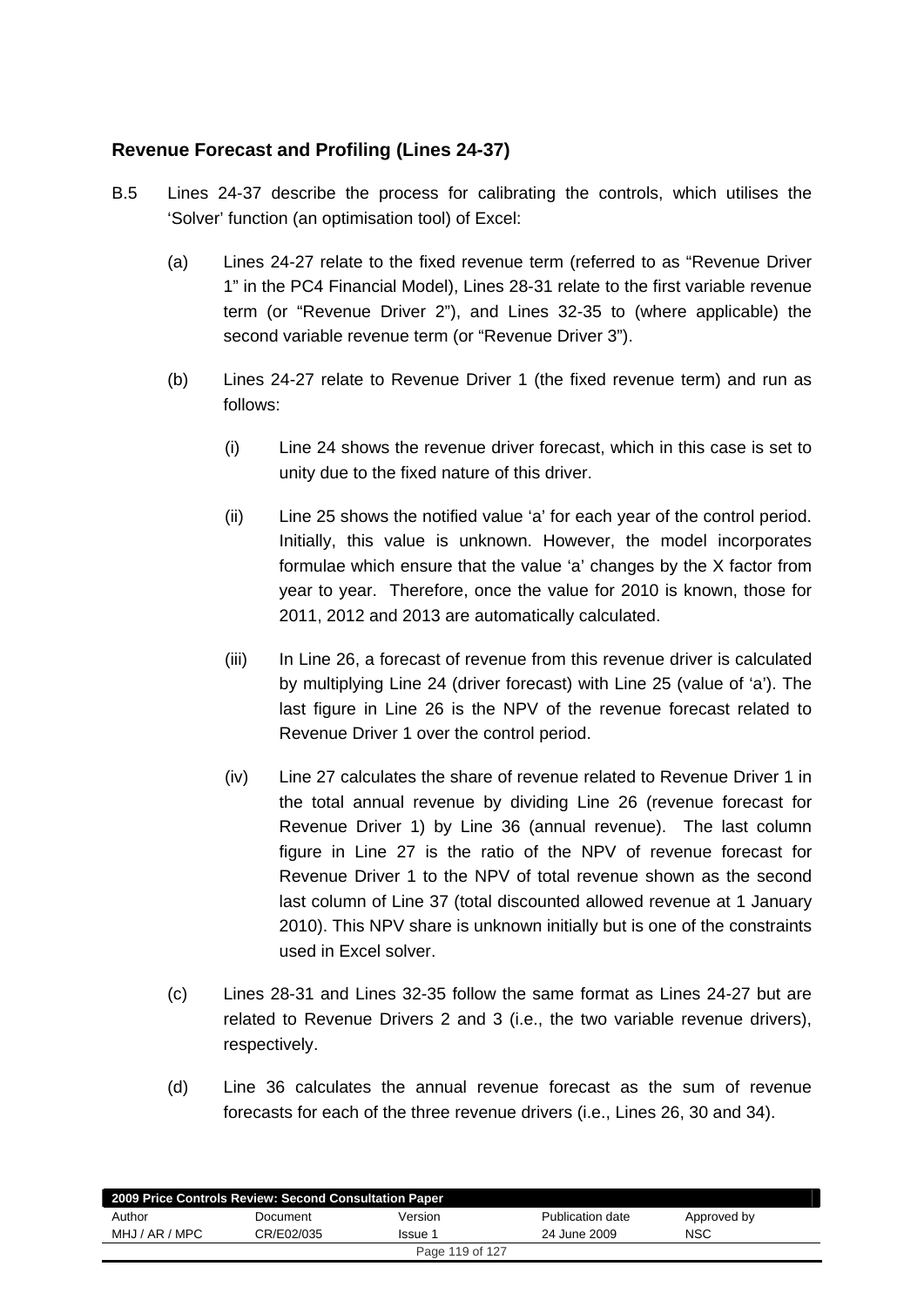- (e) Line 37 simply shows, on an annual basis, the discounted figures for annual revenues shown in Line 36 and, in the penultimate column, the total NPV of the revenues over the control period. The last column in Line 37 ("Difference") is used to equate this to the NPV of the total required revenue after financial adjustments and PC2 capex foregone financing costs from Line 23.
- (f) After inputting the required data and formulae in Lines 24-35, the Excel solver is run to set the last column figure in Line 37 (the "Difference") as the target to a value of zero. The solver is able to do so by changing the values of 'a', 'b' and 'c' for 2010 (in Lines 25, 29 and 33), subject to the constraint that the shares of the NPVs of revenue forecasts for the revenue drivers (shown at the end of Lines 27, 31 and 35) in the NPV of total revenue forecast (Line 37) must be equal to the weights set out in Section 2 (as shown in Lines 12, 13 and 14, respectively). The target cell, variable cells and constraint cells for the solver are shown as shaded cells in the Annexes and also indicated by arrows.
- (g) As the result of the solver run, the values of 'a', 'b' and 'c' for 2010 are determined. The values of 'a', 'b' and 'c' for 2011, 2012 and 2013 are then automatically calculated by the model.

## **Results (Lines 38-41)**

B.6 These lines summarise the values of the 'a', 'b' and 'c' and the X factor as set by the above calculations.

## **Implied Financial Indicators (Lines 42-43)**

- B.7 These two lines calculate two financial indicators in real terms to assess the financing viability of the company as a result of the price control calculations:
- B.8 Line 42 shows the implied annual profit, calculated by subtracting Line 1 (opex allowance) and Line 5 (total depreciation) from Line 36 (annual allowed revenue).
- B.9 Line 43 calculates the implied return on the mid-year RAVs in percentage terms by dividing Line 42 (implied annual profit) by Line 4 (mid-year RAVs).

| 2009 Price Controls Review: Second Consultation Paper |            |         |                  |             |  |  |  |
|-------------------------------------------------------|------------|---------|------------------|-------------|--|--|--|
| Author                                                | Document   | Version | Publication date | Approved by |  |  |  |
| MHJ / AR / MPC                                        | CR/E02/035 | Issue 1 | 24 June 2009     | NSC         |  |  |  |
| Page 120 of 127                                       |            |         |                  |             |  |  |  |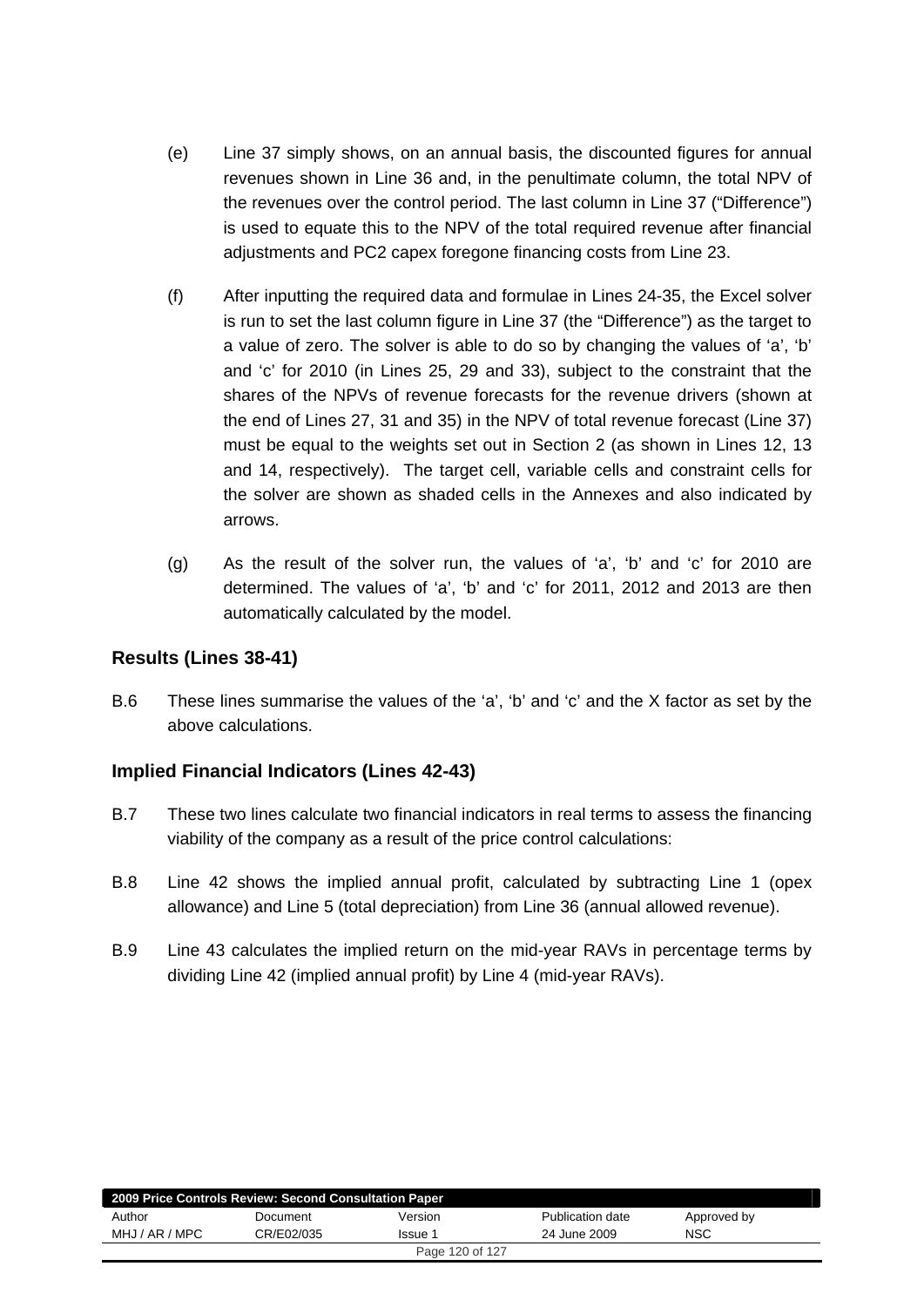# **Annex B.1: AADC Electricity – Price Control Calculations**

| Line No. |                                             | (all AED amounts are in 2010 prices) |        |          |          |          |          |  |
|----------|---------------------------------------------|--------------------------------------|--------|----------|----------|----------|----------|--|
|          | <b>Inputs</b>                               |                                      |        | 2010     | 2011     | 2012     | 2013     |  |
|          | Operating expenditure allowance             | AEDm                                 |        | 225.79   | 225.04   | 224.30   | 223.55   |  |
|          | Opening RAV                                 | AEDm                                 |        | 5,298.10 | 5,492.56 | 5,670.01 | 5,830.47 |  |
| 3        | Closing RAV                                 | AEDm                                 |        | 5,492.56 | 5,670.01 | 5,830.47 | 5,973.92 |  |
|          | Mid-Year RAV                                | AEDm                                 |        | 5.395.33 | 5,581.28 | 5,750.24 | 5,902.20 |  |
|          | Total depreciation for PC4                  | AEDm                                 |        | 315.54   | 332.54   | 349.54   | 366.54   |  |
|          | Forecast for revenue driver 1               | Fixed term                           |        | 1.00     | 1.00     | 1.00     | 1.00     |  |
|          | Forecast for revenue driver 2               | <b>Customer Accounts</b>             |        | 107.072  | 110.748  | 114.569  | 118,541  |  |
|          | Forecast for revenue driver 3               | GWh                                  |        | 9.668    | 10.926   | 11,814   | 12,520   |  |
|          | PV of financial adjustments                 | AEDm                                 | 0.00   |          |          |          |          |  |
| 10       | PV of financing costs foregone on PC2 capex | AEDm                                 | 518.18 |          |          |          |          |  |
| 11       | Cost of capital (real)                      |                                      | 4.50%  |          |          |          |          |  |
| 12       | Weight in revenue for Revenue driver 1      |                                      | 80,00% |          |          |          |          |  |
| 13       | Weight in revenue for Revenue driver 2      |                                      | 15.00% |          |          |          |          |  |
| 14       | Weight in revenue for Revenue driver 3      |                                      | 5.00%  |          |          |          |          |  |
| 15       | Negative X Factor                           |                                      | 0.00   |          |          |          |          |  |

|    | <b>PC3 Required Revenue Calculations</b>                  |      | 2010   | 2011   | 2012   | 2013   | <b>PV</b> over PC4 Period |
|----|-----------------------------------------------------------|------|--------|--------|--------|--------|---------------------------|
|    |                                                           |      |        |        |        |        |                           |
|    |                                                           |      |        |        |        |        | at 1 January 2010         |
| 16 | Operating expenditure allowance                           | AEDm | 225.79 | 225.04 | 224.30 | 223.55 | 824.10                    |
| 17 | Total depreciation for PC3                                | AEDm | 315.54 | 332.54 | 349.54 | 366.54 | 1.247.30                  |
| 18 | Return on mid-year RAV                                    | AEDm | 242.79 | 251.16 | 258.76 | 265.60 | 932.09                    |
| 19 | Annual revenue requirement                                | AEDm | 784.12 | 808.74 | 832.60 | 855.70 | 3,003.49                  |
| 20 | Discounted annual revenue requirement                     | AEDm | 767.06 | 757.07 | 745.84 | 733.52 | 3,003.49                  |
| 21 | PV of financial adjustments                               | AEDm |        |        |        |        | 0.00                      |
| 22 | PV of financing costs foregone on PC2 capex               | AEDm |        |        |        |        | 518.18                    |
| 23 | PV of revenue requirement                                 | AEDm |        |        |        |        | 3,521.67                  |
|    | (after financial adjustment and foregone financing costs) |      |        |        |        |        |                           |

|    | <b>PC3 Required Forecast and Profiling</b>  |                                 | 2010          | 2011           | 2012           | 2013           | <b>PV Share in TOTAL</b>          |      |
|----|---------------------------------------------|---------------------------------|---------------|----------------|----------------|----------------|-----------------------------------|------|
| 24 | Revenue driver 1                            |                                 | 1.00          | 1.00           | 1.00           | 1.00           |                                   |      |
| 25 |                                             | AEDm                            | 768.22        | 768.22         | 768.22         | 768.22         |                                   |      |
| 26 |                                             | AEDm                            | 768.22        | 768.22         | 768.22         | 768.22         | 2,817.34                          |      |
| 27 |                                             | %                               | 81%           | 81%            | 81%            | 81%            | 80%                               |      |
|    |                                             |                                 |               |                |                |                |                                   |      |
| 28 | <b>Revenue driver 2</b>                     | <b>Customer Accounts</b>        | 107,072       | 110,748        | 114.569        | 118,541        | <b>Constraints for Solver Run</b> |      |
| 29 |                                             | AED / Customer                  | 1.280.11      | 1,280.11       | 1.280.11       | 1,280.11       |                                   |      |
| 30 |                                             | AEDm                            | 137           | 142            | 147            | 152            | 528.25                            |      |
| 31 |                                             | %                               | 14%           | 15%            | 15%            | 16%            | 15%                               |      |
|    |                                             |                                 |               |                |                |                |                                   |      |
| 32 | Revenue driver 3                            | kWh                             | 9,667,804,848 | 10,925,910,590 | 11,814,156,542 | 12,519,899,501 |                                   |      |
| 33 |                                             | fils / kWh                      | 0.43          | 0.43           | 0.43           | 0.43           |                                   |      |
| 34 |                                             | AEDm                            | 41.52         | 46.92          | 50.74          | 53.77          | 176.08                            |      |
| 35 |                                             |                                 | 4%            | 5%             | 5%             | 6%             | 5%                                |      |
|    |                                             | <b>Variables for Solver Run</b> |               |                |                |                |                                   |      |
| 36 | Annual revenue                              | AEDm                            | 946.80        | 956.91         | 965.62         | 973.73         | Difference<br><b>TOTAL</b>        |      |
| 37 | Discounted annual revenue at 1 January 2006 | AEDm                            | 926.19        | 895.77         | 865.00         | 834.71         | 3.521.67                          | 0.00 |
|    |                                             |                                 |               |                |                |                |                                   |      |

 **Target for Solver Run** 

|    | <b>Results</b>                            |                               | 2010     |  |
|----|-------------------------------------------|-------------------------------|----------|--|
| 38 | <b>X</b> Factor                           |                               | 0.0      |  |
| 39 | <b>Fixed revenue term (a)</b>             | <b>AED</b> million            | 768.22   |  |
| 40 | Co-efficient of variable revenue term (b) | <b>AED / Customer Account</b> | 1,280.11 |  |
| 41 | Co-efficient of variable revenue term (c) | fils / kWh metered            | 0.4295   |  |
|    |                                           |                               |          |  |

|          | <b>Implied Financial Indicators</b>                      |             | 2010                        | 2011            | 2012            | 2013            | Average         |  |
|----------|----------------------------------------------------------|-------------|-----------------------------|-----------------|-----------------|-----------------|-----------------|--|
| 42<br>43 | Implied annual profit<br>Implied return on mid-point RAV | <b>AEDm</b> | 405.47<br>7.52%<br>2 شاه دا | 399.33<br>7.15% | 391.78<br>6.81% | 383.64<br>6.50% | 395.05<br>7.00% |  |

| 2009 Price Controls Review: Second Consultation Paper |            |         |                  |             |  |  |  |
|-------------------------------------------------------|------------|---------|------------------|-------------|--|--|--|
| Author                                                | Document   | Version | Publication date | Approved by |  |  |  |
| MHJ / AR / MPC                                        | CR/E02/035 | Issue 1 | 24 June 2009     | <b>NSC</b>  |  |  |  |
| Page 121 of 127                                       |            |         |                  |             |  |  |  |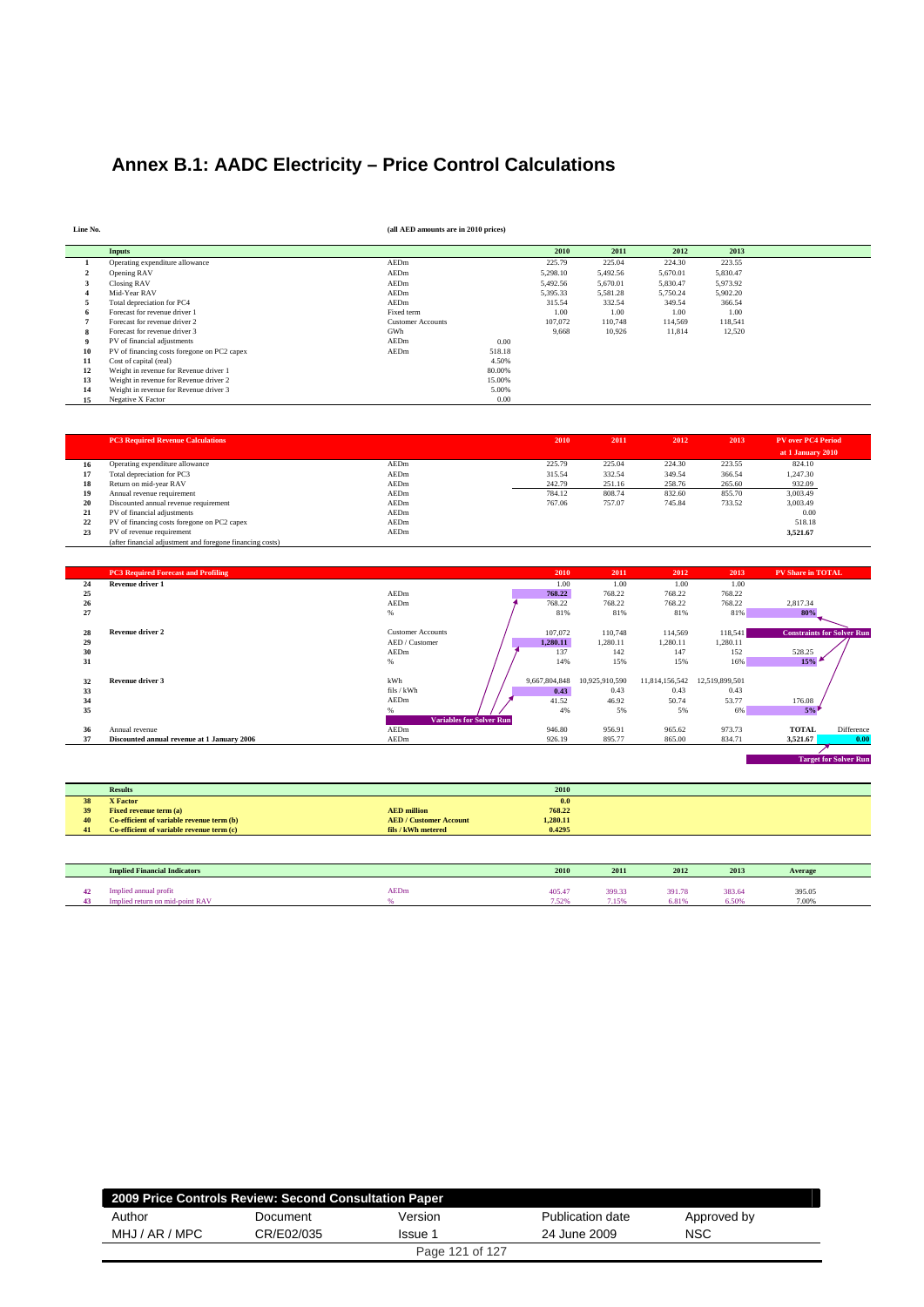# **Annex B.2: AADC Water – Price Control Calculations**

| Line No. |                                             | (all AED amounts are in 2010 prices) |          |          |          |          |          |  |
|----------|---------------------------------------------|--------------------------------------|----------|----------|----------|----------|----------|--|
|          | <b>Inputs</b>                               |                                      |          | 2010     | 2011     | 2012     | 2013     |  |
|          | Operating expenditure allowance             | AEDm                                 |          | 103.82   | 102.53   | 101.25   | 99.98    |  |
|          | Opening RAV                                 | AEDm                                 |          | 2,518.78 | 2,524.37 | 2,526.29 | 2,524.54 |  |
| 3        | Closing RAV                                 | AEDm                                 |          | 2,524.37 | 2,526.29 | 2,524.54 | 2,519.12 |  |
|          | Mid-Year RAV                                | AEDm                                 |          | 2,521.58 | 2,525.33 | 2,525.41 | 2,521.83 |  |
| э        | Total depreciation for PC4                  | AEDm                                 |          | 104.42   | 108.08   | 111.75   | 115.42   |  |
|          | Forecast for revenue driver 1               | Fixed term                           |          | 1.00     | 1.00     | 1.00     | 1.00     |  |
|          | Forecast for revenue driver 2               | <b>Customer Accounts</b>             |          | 58,218   | 58,852   | 59,539   | 60,281   |  |
| 8        | Forecast for revenue driver 3               | MIG                                  |          | 40,858   | 54,642   | 72,391   | 102,193  |  |
|          | PV of financial adjustments                 | AEDm                                 | $-70.73$ |          |          |          |          |  |
| 10       | PV of financing costs foregone on PC2 capex | AEDm                                 | 186.03   |          |          |          |          |  |
| 11       | Cost of capital (real)                      |                                      | 4.50%    |          |          |          |          |  |
| 12       | Weight in revenue for Revenue driver 1      |                                      | 80.00%   |          |          |          |          |  |
| 13       | Weight in revenue for Revenue driver 2      |                                      | 15.00%   |          |          |          |          |  |
| 14       | Weight in revenue for Revenue driver 3      |                                      | 5.00%    |          |          |          |          |  |
| 15       | Negative X Factor                           |                                      | 0.00     |          |          |          |          |  |

|    | <b>PC3 Required Revenue Calculations</b>                  |      | 2010   | 2011   | 2012   | 2013   | <b>PV</b> over PC4 Period |
|----|-----------------------------------------------------------|------|--------|--------|--------|--------|---------------------------|
|    |                                                           |      |        |        |        |        | at 1 January 2010         |
| 16 | Operating expenditure allowance                           | AEDm | 103.82 | 102.53 | 101.25 | 99.98  | 373.94                    |
| 17 | Total depreciation for PC3                                | AEDm | 104.42 | 108.08 | 111.75 | 115.42 | 402.36                    |
| 18 | Return on mid-year RAV                                    | AEDm | 113.47 | 113.64 | 113.64 | 113.48 | 416.46                    |
| 19 | Annual revenue requirement                                | AEDm | 321.71 | 324.25 | 326.64 | 328.88 | 1.192.76                  |
| 20 | Discounted annual revenue requirement                     | AEDm | 314.71 | 303.53 | 292.60 | 281.92 | 1.192.76                  |
| 21 | PV of financial adjustments                               | AEDm |        |        |        |        | $-70.73$                  |
| 22 | PV of financing costs foregone on PC2 capex               | AEDm |        |        |        |        | 186.03                    |
| 23 | PV of revenue requirement                                 | AEDm |        |        |        |        | 1,308.06                  |
|    | (after financial adjustment and foregone financing costs) |      |        |        |        |        |                           |

|    | <b>PC3 Required Forecast and Profiling</b>  |                                 | 2010       | 2011       | 2012       | 2013        | <b>PV Share in TOTAL</b>          |                              |
|----|---------------------------------------------|---------------------------------|------------|------------|------------|-------------|-----------------------------------|------------------------------|
| 24 | <b>Revenue driver 1</b>                     |                                 | 1.00       | 1.00       | 1.00       | 1.00        |                                   |                              |
| 25 |                                             | AEDm                            | 285.34     | 285.34     | 285.34     | 285.34      |                                   |                              |
| 26 |                                             | AEDm                            | 285.34     | 285.34     | 285.34     | 285.34      | 1,046.45                          |                              |
| 27 |                                             | $\%$                            | 82%        | 82%        | 82%        | 82%         | 80%                               |                              |
| 28 | <b>Revenue driver 2</b>                     | <b>Customer Accounts</b>        | 58,218     | 58,852     | 59,539     | 60,281      | <b>Constraints for Solver Run</b> |                              |
| 29 |                                             | AED / Customer                  | 903.98     | 903.98     | 903.98     | 903.98      |                                   |                              |
| 30 |                                             | AEDm                            | 53         | 53         | 54         | 54          | 196.21                            |                              |
| 31 |                                             | %                               | 15%        | 15%        | 15%        | 16%         | 15%                               |                              |
|    |                                             |                                 |            |            |            |             |                                   |                              |
| 32 | Revenue driver 3                            | <b>TIG</b>                      | 40,858,327 | 54,641,902 | 72,390,771 | 102,192,992 |                                   |                              |
| 33 |                                             | AED / TIG                       | 0.27       | 0.27       | 0.27       | 0.27        |                                   |                              |
| 34 |                                             | AEDm                            | 10.97      | 14.67      | 19.44      | 27.44       | 65.40                             |                              |
| 35 |                                             |                                 | 3%         | 4%         | 6%         | 8%          | 5%                                |                              |
|    |                                             | <b>Variables for Solver Run</b> |            |            |            |             |                                   |                              |
| 36 | Annual revenue                              | AEDm                            | 348.94     | 353.21     | 358.60     | 367.28      | <b>TOTAL</b>                      | Difference                   |
| 37 | Discounted annual revenue at 1 January 2006 | AEDm                            | 341.34     | 330.65     | 321.23     | 314.84      | 1,308.06                          | 0.00                         |
|    |                                             |                                 |            |            |            |             |                                   |                              |
|    |                                             |                                 |            |            |            |             |                                   | <b>Target for Solver Run</b> |

|                 | <b>Results</b>                            |                               | 2010   |  |
|-----------------|-------------------------------------------|-------------------------------|--------|--|
| 38              | <b>X</b> Factor                           |                               | 0.0    |  |
| 39              | <b>Fixed revenue term (a)</b>             | <b>AED</b> million            | 285.34 |  |
| 40 <sup>7</sup> | Co-efficient of variable revenue term (b) | <b>AED / Customer Account</b> | 903.98 |  |
| 41              | Co-efficient of variable revenue term (c) | <b>AED</b> / TIG metered      | 0.2685 |  |

| <b>Implied Financial Indicators</b> |             | 2010  | 2011           | 2012                 | 2013   | Average        |
|-------------------------------------|-------------|-------|----------------|----------------------|--------|----------------|
| <br>Implied annual profit           | <b>AEDm</b> | 40.70 | 42.61          | 145.61               | 151.88 | 145.20         |
| Implied return on mid-point RAV     |             | 5.58% | $5.65^{\circ}$ | <b>Common</b><br>--- | 6.02%  | 5 75%<br>----- |

|                | 2009 Price Controls Review: Second Consultation Paper |                 |                  |             |
|----------------|-------------------------------------------------------|-----------------|------------------|-------------|
| Author         | Document                                              | Version         | Publication date | Approved by |
| MHJ / AR / MPC | CR/E02/035                                            | Issue 1         | 24 June 2009     | NSC         |
|                |                                                       | Page 122 of 127 |                  |             |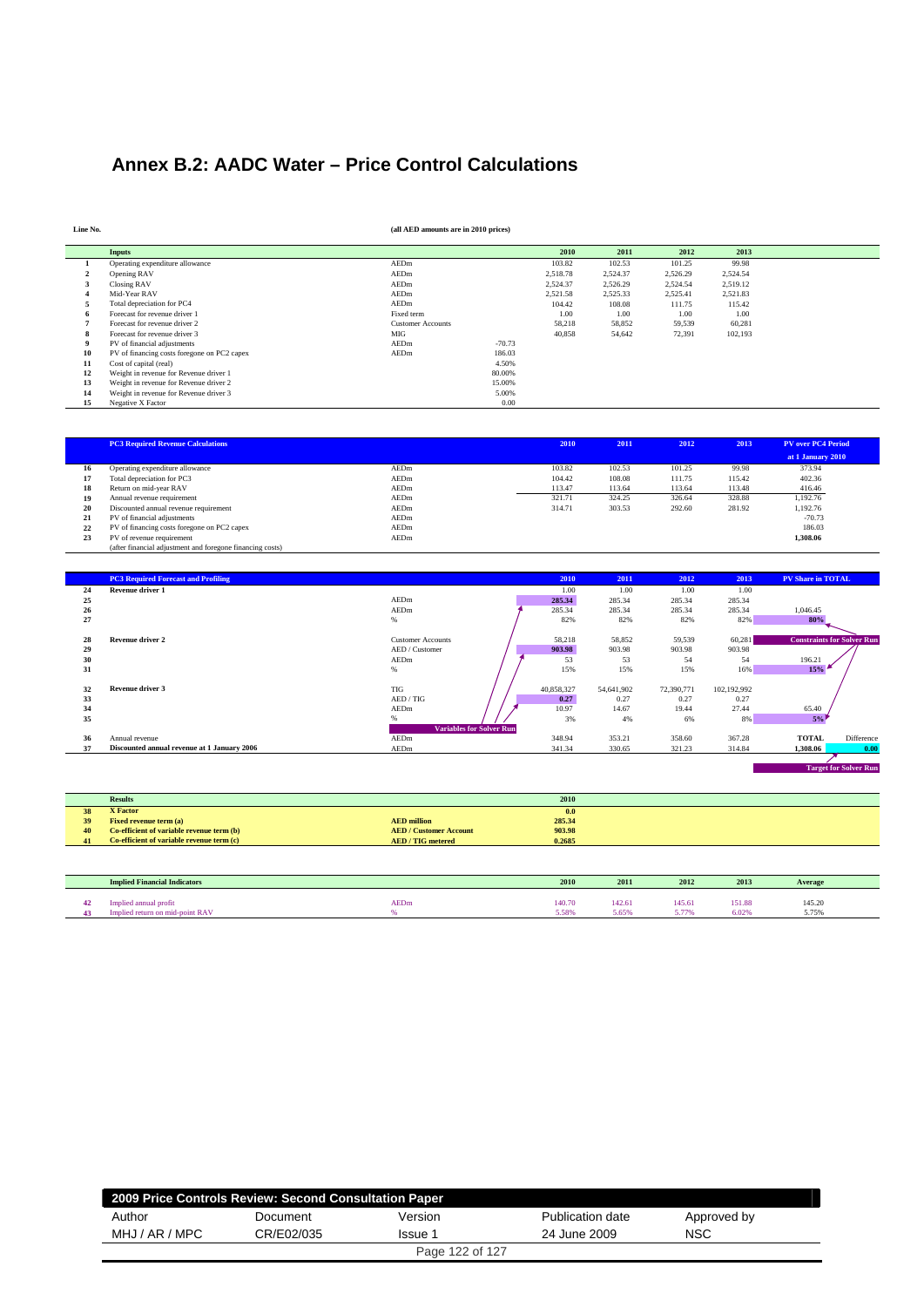# **Annex B.3: ADDC Electricity – Price Control Calculations**

**Line No. (all AED amounts are in 2010 prices)**

|    | <b>Inputs</b>                               |                          |           | 2010      | 2011      | 2012      | 2013      |
|----|---------------------------------------------|--------------------------|-----------|-----------|-----------|-----------|-----------|
|    | Operating expenditure allowance             | AEDm                     |           | 334.28    | 348.17    | 362.64    | 377.70    |
|    | Opening RAV                                 | AEDm                     |           | 9,341.40  | 10.065.45 | 10.747.83 | 11.388.54 |
|    | Closing RAV                                 | AEDm                     |           | 10.065.45 | 10,747.83 | 11.388.54 | 11.987.59 |
|    | Mid-Year RAV                                | AEDm                     |           | 9,703.42  | 10.406.64 | 11,068.18 | 11,688.06 |
|    | Total depreciation for PC4                  | AEDm                     |           | 525.95    | 567.62    | 609.29    | 650.95    |
|    | Forecast for revenue driver 1               | Fixed term               |           | 1.00      | 1.00      | 1.00      | 1.00      |
|    | Forecast for revenue driver 2               | <b>Customer Accounts</b> |           | 251,538   | 275,459   | 284,796   | 299,655   |
|    | Forecast for revenue driver 3               | GWh                      |           | 26,735    | 32,217    | 40.074    | 44,631    |
|    | PV of financial adjustments                 | AEDm                     | 0.00      |           |           |           |           |
| 10 | PV of financing costs foregone on PC2 capex | AEDm                     | $-155.58$ |           |           |           |           |
| 11 | Cost of capital (real)                      |                          | 4.50%     |           |           |           |           |
| 12 | Weight in revenue for Revenue driver 1      |                          | 80.00%    |           |           |           |           |
| 13 | Weight in revenue for Revenue driver 2      |                          | 15.00%    |           |           |           |           |
| 14 | Weight in revenue for Revenue driver 3      |                          | 5.00%     |           |           |           |           |
| 15 | Negative X Factor                           |                          | 0.00      |           |           |           |           |

|    | <b>PC3 Required Revenue Calculations</b>                  |      | 2010     | 2011     | 2012     | 2013     | <b>PV</b> over PC4 Period |
|----|-----------------------------------------------------------|------|----------|----------|----------|----------|---------------------------|
|    |                                                           |      |          |          |          |          | at 1 January 2010         |
| 16 | Operating expenditure allowance                           | AEDm | 334.28   | 348.17   | 362.64   | 377.70   | 1.301.55                  |
| 17 | Total depreciation for PC3                                | AEDm | 525.95   | 567.62   | 609.29   | 650.95   | 2,149.67                  |
| 18 | Return on mid-year RAV                                    | AEDm | 436.65   | 468.30   | 498.07   | 525.96   | 1,762.56                  |
| 19 | Annual revenue requirement                                | AEDm | 1.296.89 | 1.384.09 | 1.469.99 | 1.554.62 | 5.213.78                  |
| 20 | Discounted annual revenue requirement                     | AEDm | 1.268.66 | 1.295.66 | 1,316.81 | 1.332.65 | 5.213.78                  |
| 21 | PV of financial adjustments                               | AEDm |          |          |          |          | 0.00                      |
| 22 | PV of financing costs foregone on PC2 capex               | AEDm |          |          |          |          | $-155.58$                 |
| 23 | PV of revenue requirement                                 | AEDm |          |          |          |          | 5.058.20                  |
|    | (after financial adjustment and foregone financing costs) |      |          |          |          |          |                           |

|    | <b>PC3 Required Forecast and Profiling</b>  |                                 | 2010           | 2011           | 2012           | 2013           | <b>PV Share in TOTAL</b> |                                   |
|----|---------------------------------------------|---------------------------------|----------------|----------------|----------------|----------------|--------------------------|-----------------------------------|
| 24 | <b>Revenue driver 1</b>                     |                                 | 1.00           | 1.00           | 1.00           | 1.00           |                          |                                   |
| 25 |                                             | AEDm                            | 1,103.40       | 1,103.40       | 1,103.40       | 1,103.40       |                          |                                   |
| 26 |                                             | AEDm                            | 1.103.40       | 1,103.40       | 1,103.40       | 1,103.40       | 4,046.56                 |                                   |
| 27 |                                             | %                               | 82%            | 82%            | 82%            | 82%            | 80%                      |                                   |
| 28 | Revenue driver 2                            | <b>Customer Accounts</b>        | 251,538        | 275,459        | 284,796        | 299,655        |                          | <b>Constraints for Solver Run</b> |
| 29 |                                             | AED / Customer                  | 746.85         | 746.85         | 746.85         | 746.85         |                          |                                   |
| 30 |                                             | AEDm                            | 188            | 206            | 213            | 224            | 758.73                   |                                   |
| 31 |                                             | $\%$                            | 14%            | 15%            | 16%            | 17%            | 15%                      |                                   |
| 32 | Revenue driver 3                            | kWh                             | 26,734,527,971 | 32,216,925,947 | 40,073,914,669 | 44,630,705,942 |                          |                                   |
| 33 |                                             | fils / kWh                      | 0.19           | 0.19           | 0.19           | 0.19           |                          |                                   |
| 34 |                                             | AEDm                            | 51.82          | 62.45          | 77.68          | 86.52          | 252.91                   |                                   |
| 35 |                                             |                                 | 4%             | 5%             | 6%             | 6%             | 5%                       |                                   |
|    |                                             | <b>Variables for Solver Run</b> |                |                |                |                |                          |                                   |
| 36 | Annual revenue                              | AEDm                            | 1,343.08       | 1,371.58       | 1,393.78       | 1,413.71       | <b>TOTAL</b>             | Difference                        |
| 37 | Discounted annual revenue at 1 January 2006 | AEDm                            | 1,313.85       | 1,283.94       | 1,248.54       | 1,211.86       | 5,058.20                 | 0.00                              |

 **Target for Solver Run** 

|    | <b>Results</b>                            |                               | 2010     |
|----|-------------------------------------------|-------------------------------|----------|
| 38 | <b>X</b> Factor                           |                               | 0.0      |
| 39 | Fixed revenue term (a)                    | <b>AED</b> million            | 1,103.40 |
| 40 | Co-efficient of variable revenue term (b) | <b>AED / Customer Account</b> | 746.85   |
| 41 | Co-efficient of variable revenue term (c) | fils / kWh metered            | 0.1938   |

| <b>Implied Financial Indicators</b>        |             | 2010   | 2011   | 2012   | 2013   | Average      |
|--------------------------------------------|-------------|--------|--------|--------|--------|--------------|
| <br>Implied annual profit                  | <b>AEDm</b> | 482.85 | 455.79 | 421.86 | 385.06 | 436.39       |
| <br>mid-point RAV<br>stied return.<br>Imnl |             | 4.98%  | .38%   | 3.81%  | 3.29%  | 122<br>4.129 |

|                | 2009 Price Controls Review: Second Consultation Paper |                 |                  |             |  |  |  |  |  |  |
|----------------|-------------------------------------------------------|-----------------|------------------|-------------|--|--|--|--|--|--|
| Author         | Document                                              | Version         | Publication date | Approved by |  |  |  |  |  |  |
| MHJ / AR / MPC | CR/E02/035                                            | Issue 1         | 24 June 2009     | <b>NSC</b>  |  |  |  |  |  |  |
|                |                                                       | Page 123 of 127 |                  |             |  |  |  |  |  |  |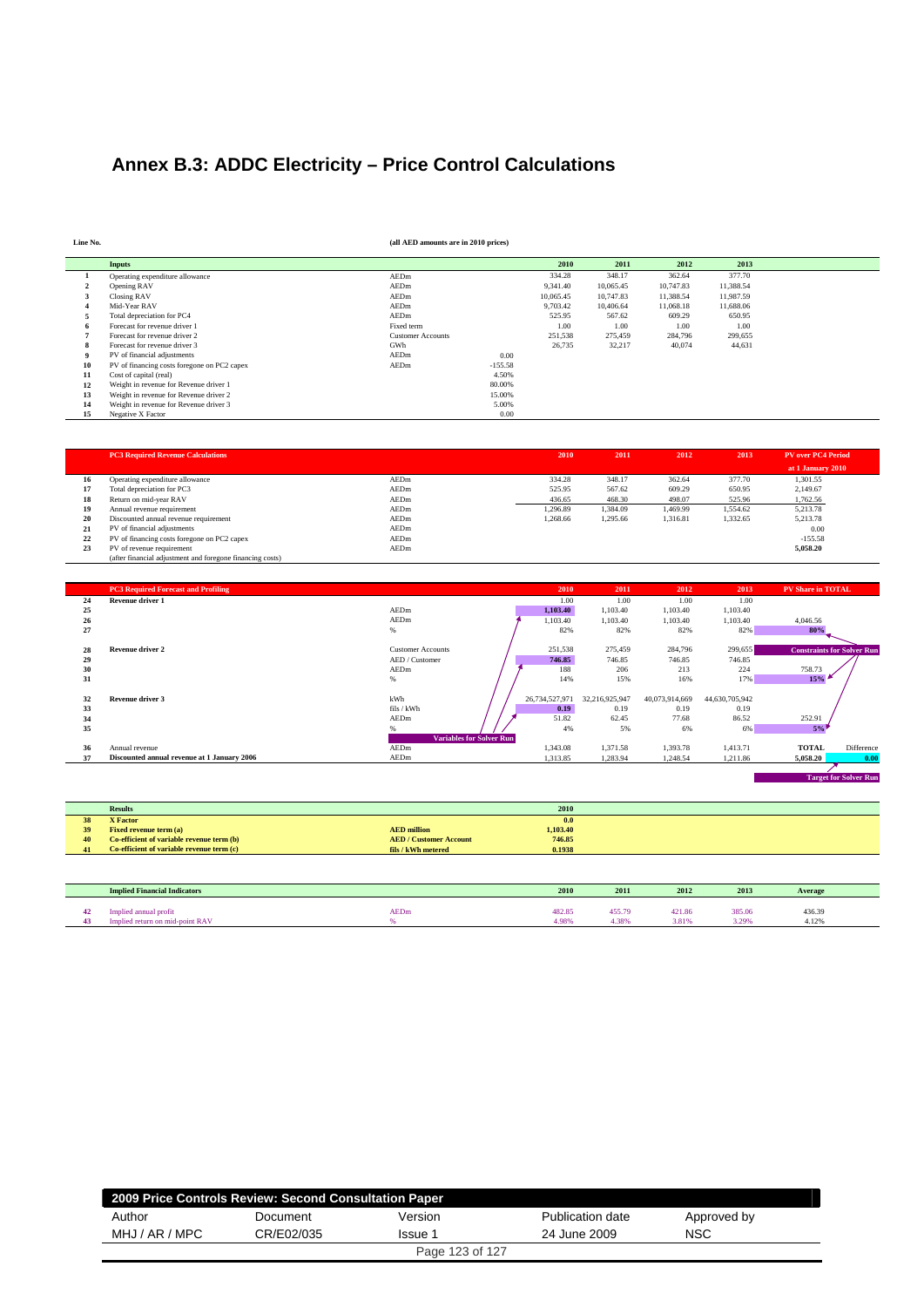# **Annex B.4: ADDC Water – Price Control Calculations**

| Line No. |                                             | (all AED amounts are in 2010 prices) |          |          |          |          |          |  |
|----------|---------------------------------------------|--------------------------------------|----------|----------|----------|----------|----------|--|
|          | <b>Inputs</b>                               |                                      |          | 2010     | 2011     | 2012     | 2013     |  |
|          | Operating expenditure allowance             | AEDm                                 |          | 185.14   | 182.88   | 180.65   | 178.44   |  |
|          | Opening RAV                                 | AEDm                                 |          | 3,889.43 | 3,992.77 | 4,084.45 | 4,164.46 |  |
| л        | Closing RAV                                 | AEDm                                 |          | 3,992.77 | 4,084.45 | 4,164.46 | 4,252.51 |  |
|          | Mid-Year RAV                                | AEDm                                 |          | 3,941.10 | 4,038.61 | 4,124.46 | 4,208.49 |  |
|          | Total depreciation for PC4                  | AEDm                                 |          | 246.66   | 258.32   | 269.99   | 261.95   |  |
|          | Forecast for revenue driver 1               | Fixed term                           |          | 1.00     | 1.00     | 1.00     | 1.00     |  |
|          | Forecast for revenue driver 2               | <b>Customer Accounts</b>             |          | 213,717  | 233,998  | 241,887  | 254,465  |  |
| л.       | Forecast for revenue driver 3               | MIG                                  |          | 95,604   | 101,677  | 107,541  | 111,514  |  |
|          | PV of financial adjustments                 | AEDm                                 | $-99.88$ |          |          |          |          |  |
| 10       | PV of financing costs foregone on PC2 capex | AEDm                                 | 291.29   |          |          |          |          |  |
| 11       | Cost of capital (real)                      |                                      | 4.50%    |          |          |          |          |  |
| 12       | Weight in revenue for Revenue driver 1      |                                      | 80.00%   |          |          |          |          |  |
| 13       | Weight in revenue for Revenue driver 2      |                                      | 15.00%   |          |          |          |          |  |
| 14       | Weight in revenue for Revenue driver 3      |                                      | 5.00%    |          |          |          |          |  |
| 15       | Negative X Factor                           |                                      | 0.00     |          |          |          |          |  |

|    | <b>PC3 Required Revenue Calculations</b>                  |      | 2010   | 2011   | 2012   | 2013   | <b>PV</b> over PC4 Period |
|----|-----------------------------------------------------------|------|--------|--------|--------|--------|---------------------------|
|    |                                                           |      |        |        |        |        | at 1 January 2010         |
| 16 | Operating expenditure allowance                           | AEDm | 185.14 | 182.88 | 180.65 | 178.44 | 667.09                    |
| 17 | Total depreciation for PC3                                | AEDm | 246.66 | 258.32 | 269.99 | 261.95 | 949.51                    |
| 18 | Return on mid-year RAV                                    | AEDm | 177.35 | 181.74 | 185.60 | 189.38 | 672.22                    |
| 19 | Annual revenue requirement                                | AEDm | 609.15 | 622.94 | 636.24 | 629.77 | 2.288.81                  |
| 20 | Discounted annual revenue requirement                     | AEDm | 595.89 | 583.14 | 569.94 | 539.85 | 2,288.81                  |
| 21 | PV of financial adjustments                               | AEDm |        |        |        |        | $-99.88$                  |
| 22 | PV of financing costs foregone on PC2 capex               | AEDm |        |        |        |        | 291.29                    |
| 23 | PV of revenue requirement                                 | AEDm |        |        |        |        | 2,480.22                  |
|    | (after financial adjustment and foregone financing costs) |      |        |        |        |        |                           |

|    | <b>PC3 Required Forecast and Profiling</b>  |                                 | 2010       | 2011        | 2012        | 2013        | <b>PV Share in TOTAL</b>          |
|----|---------------------------------------------|---------------------------------|------------|-------------|-------------|-------------|-----------------------------------|
| 24 | Revenue driver 1                            |                                 | 1.00       | 1.00        | 1.00        | 1.00        |                                   |
| 25 |                                             | AEDm                            | 541.04     | 541.04      | 541.04      | 541.04      |                                   |
| 26 |                                             | AEDm                            | 541.04     | 541.04      | 541.04      | 541.04      | 1,984.18                          |
| 27 |                                             | $\%$                            | 81%        | 81%         | 81%         | 81%         | 80%                               |
|    |                                             |                                 |            |             |             |             |                                   |
| 28 | <b>Revenue driver 2</b>                     | <b>Customer Accounts</b>        | 213,717    | 233,998     | 241,887     | 254,465     | <b>Constraints for Solver Run</b> |
| 29 |                                             | AED / Customer                  | 431.13     | 431.13      | 431.13      | 431.13      |                                   |
| 30 |                                             | AEDm                            | 92         | 101         | 104         | 110         | 372.03                            |
| 31 |                                             | %                               | 14%        | 15%         | 16%         | 17%         | 15%                               |
|    |                                             |                                 |            |             |             |             |                                   |
| 32 | Revenue driver 3                            | <b>TIG</b>                      | 95,604,105 | 101,677,174 | 107,541,128 | 111,514,301 |                                   |
| 33 |                                             | AED / TIG                       | 0.33       | 0.33        | 0.33        | 0.33        |                                   |
| 34 |                                             | AEDm                            | 31.15      | 33.13       | 35.04       | 36.33       | 124.01                            |
| 35 |                                             | %                               | 5%         | 5%          | 5%          | 5%          | 5%                                |
|    |                                             | <b>Variables for Solver Run</b> |            |             |             |             |                                   |
| 36 | Annual revenue                              | AEDm                            | 664.32     | 675.05      | 680.36      | 687.08      | <b>TOTAL</b><br>Difference        |
| 37 | Discounted annual revenue at 1 January 2006 | AEDm                            | 649.86     | 631.92      | 609.46      | 588.98      | 2,480.22<br>0.00                  |

| <b>Target for Solver Run</b> |
|------------------------------|
|                              |

|    | <b>Results</b>                            |                                 | 2010   |
|----|-------------------------------------------|---------------------------------|--------|
| 38 | <b>X</b> Factor                           |                                 | 0.0    |
| 39 | <b>Fixed revenue term (a)</b>             | <b>AED</b> million              | 541.04 |
| 40 | Co-efficient of variable revenue term (b) | <b>AED</b> / Customer Account   | 431.13 |
| 41 | Co-efficient of variable revenue term (c) | <b>AED</b> / <b>TIG</b> metered | 0.3258 |

| <b>Implied Financial Indicators</b>                         |             | 2010            | 2011               | 2012                                                     | 2013            | Average         |
|-------------------------------------------------------------|-------------|-----------------|--------------------|----------------------------------------------------------|-----------------|-----------------|
| <br>mplied annual profit<br>Implied return on mid-point RAV | <b>AEDm</b> | 232.53<br>5.90% | 233.84<br>700<br>. | 229.72<br><b>COLUMN</b><br>$\sim$ $\prime$ $\prime$<br>. | 246.69<br>5.86% | 235.70<br>5.78% |

| 2009 Price Controls Review: Second Consultation Paper |            |         |                  |             |  |  |  |  |  |
|-------------------------------------------------------|------------|---------|------------------|-------------|--|--|--|--|--|
| Author                                                | Document   | Version | Publication date | Approved by |  |  |  |  |  |
| MHJ / AR / MPC                                        | CR/E02/035 | Issue 1 | 24 June 2009     | NSC         |  |  |  |  |  |
| Page 124 of 127                                       |            |         |                  |             |  |  |  |  |  |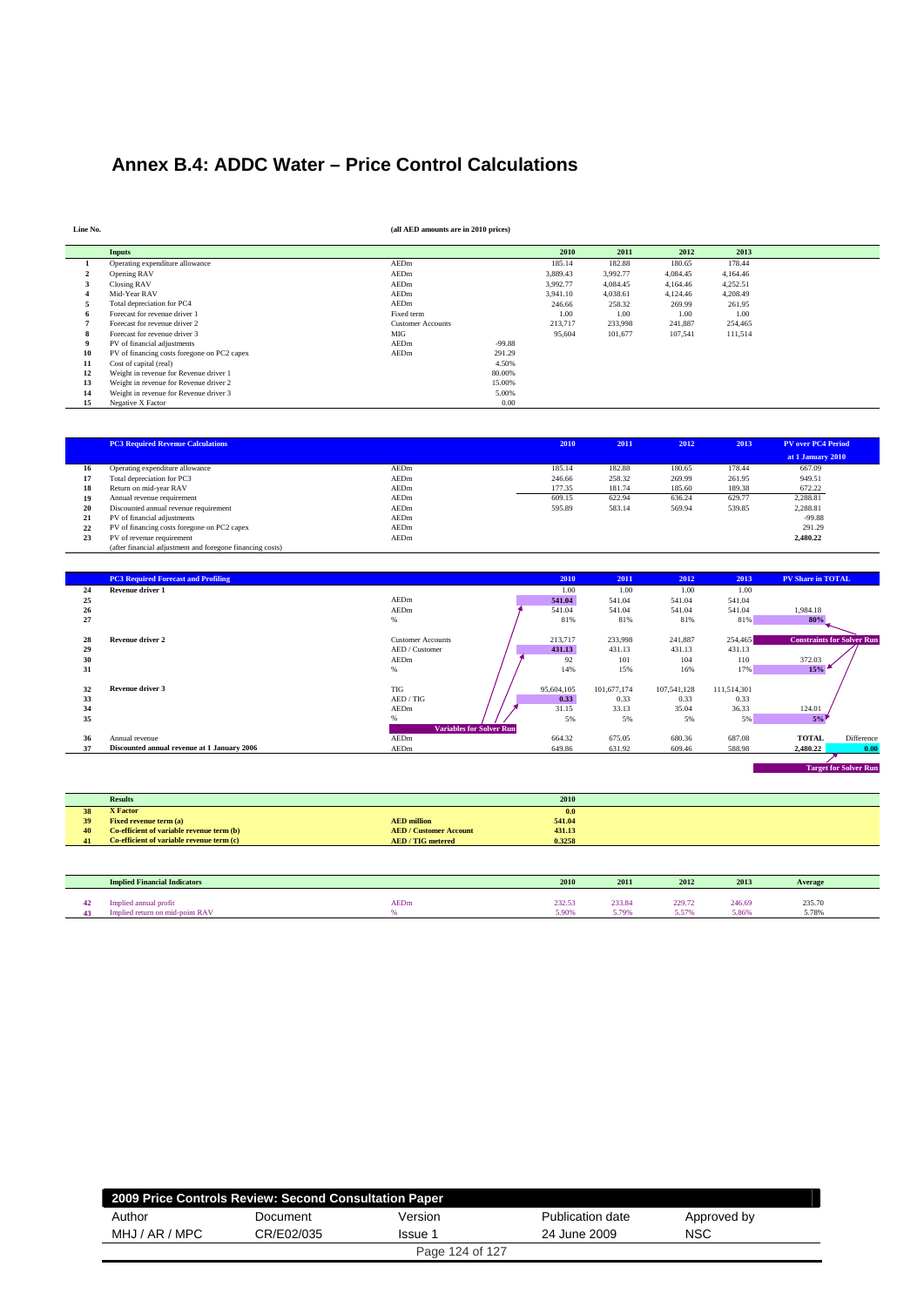# **Annex B.5: TRANSCO Electricity – Price Control Calculations**

**Line No. (all AED amounts are in 2010 prices)**

|    | <b>Inputs</b>                               |            |          | 2010      | 2011      | 2012      | 2013      |
|----|---------------------------------------------|------------|----------|-----------|-----------|-----------|-----------|
|    | Operating expenditure allowance             | AEDm       |          | 167.18    | 181.72    | 197.52    | 214.70    |
|    | Opening RAV                                 | AEDm       |          | 18,720.51 | 21,355.28 | 23,872.05 | 26,270.82 |
|    | <b>Closing RAV</b>                          | AEDm       |          | 21.355.28 | 23,872.05 | 26,270.82 | 28,551.59 |
|    | Mid-Year RAV                                | AEDm       |          | 20.037.89 | 22,613.66 | 25,071.43 | 27,411.20 |
|    | Total depreciation for PC4                  | AEDm       |          | 905.23    | 1,023.23  | 1,141.23  | 1,259.23  |
|    | Forecast for revenue driver 1               | Fixed term |          | 1.00      | 1.00      | 1.00      | 1.00      |
|    | Forecast for revenue driver 2               | MW         |          | 9,025     | 11,307    | 13,521    | 14,767    |
|    | Forecast for revenue driver 3               | GWh        |          | 56,040    | 71,026    | 85.563    | 93.696    |
|    | PV of financial adjustments                 | AEDm       | $-16.47$ |           |           |           |           |
| 10 | PV of financing costs foregone on PC2 capex | AEDm       | 1,209.61 |           |           |           |           |
| 11 | Cost of capital (real)                      |            | 4.50%    |           |           |           |           |
| 12 | Weight in revenue for Revenue driver 1      |            | 80.00%   |           |           |           |           |
| 13 | Weight in revenue for Revenue driver 2      |            | 10.00%   |           |           |           |           |
| 14 | Weight in revenue for Revenue driver 3      |            | 10.00%   |           |           |           |           |
| 15 | Negative X Factor                           |            | 0.00     |           |           |           |           |

|    | <b>PC3 Required Revenue Calculations</b>                  |      | 2010     | 2011     | 2012     | 2013     | <b>PV</b> over PC4 Period |
|----|-----------------------------------------------------------|------|----------|----------|----------|----------|---------------------------|
|    |                                                           |      |          |          |          |          | at 1 January 2010         |
| 16 | Operating expenditure allowance                           | AEDm | 167.18   | 181.72   | 197.52   | 214.70   | 694.64                    |
| 17 | Total depreciation for PC3                                | AEDm | 905.23   | 1.023.23 | 1.141.23 | 1,259.23 | 3,945.13                  |
| 18 | Return on mid-year RAV                                    | AEDm | 901.71   | 1.017.61 | 1,128.21 | 1,233.50 | 3,902.71                  |
| 19 | Annual revenue requirement                                | AEDm | 1.974.12 | 2,222.56 | 2.466.97 | 2.707.44 | 8,542.48                  |
| 20 | Discounted annual revenue requirement                     | AEDm | 1.931.14 | 2.080.56 | 2.209.90 | 2.320.87 | 8,542.48                  |
| 21 | PV of financial adjustments                               | AEDm |          |          |          |          | $-16.47$                  |
| 22 | PV of financing costs foregone on PC2 capex               | AEDm |          |          |          |          | 1.209.61                  |
| 23 | PV of revenue requirement                                 | AEDm |          |          |          |          | 9,735.62                  |
|    | (after financial adjustment and foregone financing costs) |      |          |          |          |          |                           |

|    | <b>PC3 Required Forecast and Profiling</b>  |            |                                 | 2010           | 2011           | 2012           | 2013           | <b>PV Share in TOTAL</b>          |                              |
|----|---------------------------------------------|------------|---------------------------------|----------------|----------------|----------------|----------------|-----------------------------------|------------------------------|
| 24 | Revenue driver 1                            |            |                                 | 1.00           | 1.00           | 1.00           | 1.00           |                                   |                              |
| 25 |                                             | AEDm       |                                 | 2,123.73       | 2,123.73       | 2,123.73       | 2,123.73       |                                   |                              |
| 26 |                                             | AEDm       |                                 | 2,123.73       | 2,123.73       | 2,123.73       | 2,123.73       | 7,788.49                          |                              |
| 27 |                                             | $\%$       |                                 | 84%            | 84%            | 84%            | 84%            | 80%                               |                              |
|    |                                             |            |                                 |                |                |                |                |                                   |                              |
| 28 | <b>Revenue driver 2</b>                     | kW         |                                 | 9,024,905      | 11,306,905     | 13,520,905     | 14,766,905     | <b>Constraints for Solver Run</b> |                              |
| 29 |                                             | AED / kW   |                                 | 22.03          | 22.03          | 22.03          | 22.03          |                                   |                              |
| 30 |                                             | AEDm       |                                 | 199            | 249            | 298            | 325            | 973.56                            |                              |
| 31 |                                             | %          |                                 | 8%             | 10%            | 12%            | 13%            | 10%                               |                              |
|    |                                             |            |                                 |                |                |                |                |                                   |                              |
| 32 | Revenue driver 3                            | kWh        |                                 | 56,039,873,986 | 71,025,888,749 | 85,562,717,119 | 93,695,990,565 |                                   |                              |
| 33 |                                             | fils / kWh |                                 | 0.35           | 0.35           | 0.35           | 0.35           |                                   |                              |
| 34 |                                             | AEDm       |                                 | 196.06         | 248.49         | 299.35         | 327.80         | 973.56                            |                              |
| 35 |                                             |            |                                 | 8%             | 10%            | 12%            | 13%            | $10\%$                            |                              |
|    |                                             |            | <b>Variables for Solver Run</b> |                |                |                |                |                                   |                              |
| 36 | Annual revenue                              | AEDm       |                                 | 2,518.66       | 2,621.37       | 2,721.01       | 2,776.92       | <b>TOTAL</b>                      | Difference                   |
| 37 | Discounted annual revenue at 1 January 2006 | AEDm       |                                 | 2,463.83       | 2,453.88       | 2,437.47       | 2,380.44       | 9.735.62                          | 0.00                         |
|    |                                             |            |                                 |                |                |                |                |                                   |                              |
|    |                                             |            |                                 |                |                |                |                |                                   | <b>Target for Solver Run</b> |

|    | <b>Results</b>                            | 2010                           |
|----|-------------------------------------------|--------------------------------|
| 28 | <b>X</b> Factor                           | 0.0                            |
| 39 | <b>Fixed revenue term (a)</b>             | 2,123.73<br><b>AED</b> million |
| 40 | Co-efficient of variable revenue term (b) | 22.03<br>AED / kW metered      |
| 41 | Co-efficient of variable revenue term (c) | 0.3499<br>fils / kWh metered   |

| <b>Implied Financial Indicators</b>                                  |             | 2010             | 2011            | 2012             | 2013              | Average          |  |
|----------------------------------------------------------------------|-------------|------------------|-----------------|------------------|-------------------|------------------|--|
| Implied annual profit<br><b>-point RAV</b><br>Implied return on mid- | <b>AEDm</b> | .446.25<br>7.22% | 416.42<br>6.26% | 1382.26<br>5.51% | 1302.99<br>1.7500 | 1386.98<br>5.94% |  |

|                | 2009 Price Controls Review: Second Consultation Paper |                 |                  |             |  |  |  |  |  |  |
|----------------|-------------------------------------------------------|-----------------|------------------|-------------|--|--|--|--|--|--|
| Author         | Document                                              | Version         | Publication date | Approved by |  |  |  |  |  |  |
| MHJ / AR / MPC | CR/E02/035                                            | Issue 1         | 24 June 2009     | <b>NSC</b>  |  |  |  |  |  |  |
|                |                                                       | Page 125 of 127 |                  |             |  |  |  |  |  |  |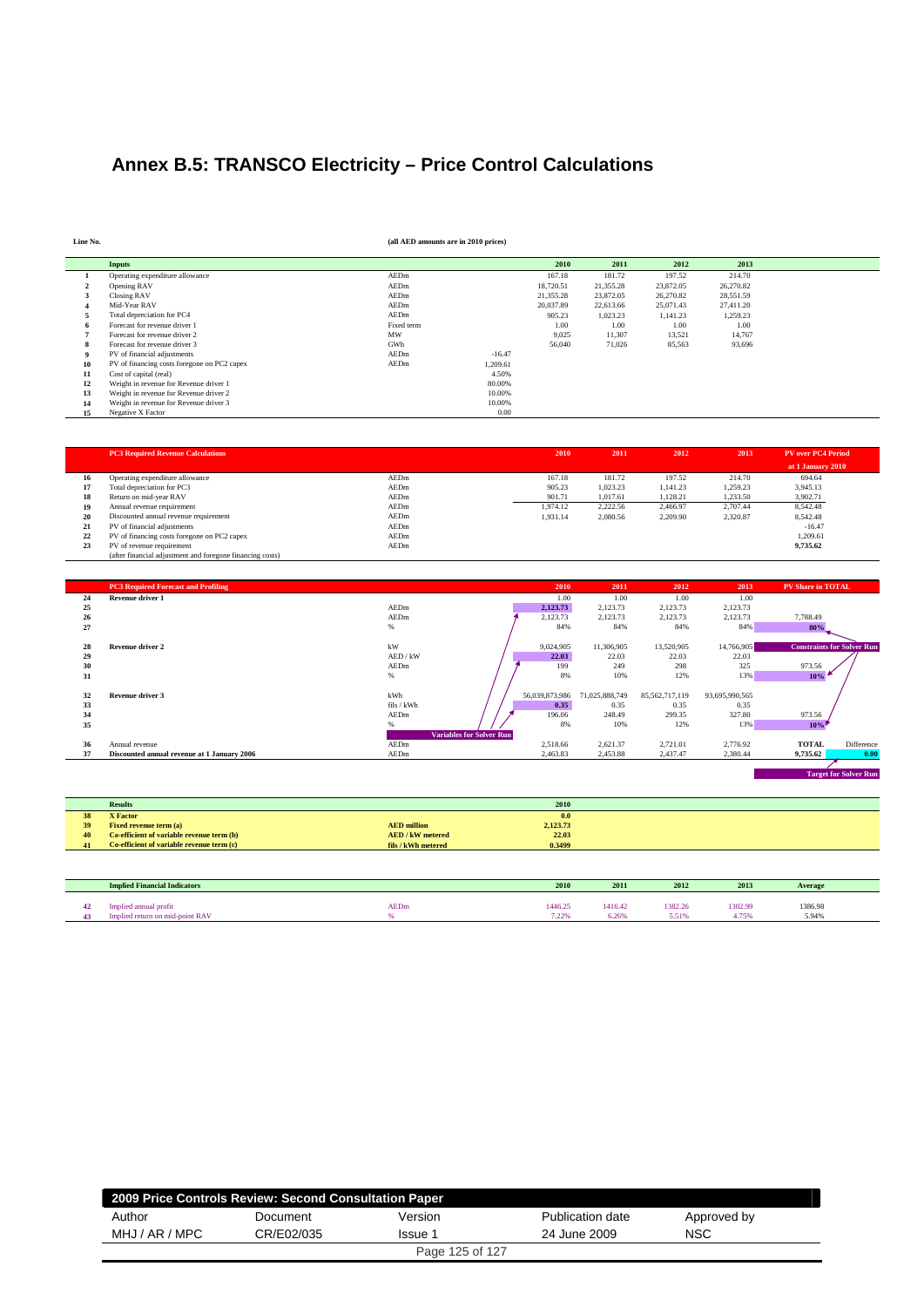## **Annex B.6: TRANSCO Water – Price Control Calculations**

| Line No. |                                             | (all AED amounts are in 2010 prices) |           |           |           |           |           |  |
|----------|---------------------------------------------|--------------------------------------|-----------|-----------|-----------|-----------|-----------|--|
|          | <b>Inputs</b>                               |                                      |           | 2010      | 2011      | 2012      | 2013      |  |
|          | Operating expenditure allowance             | AEDm                                 |           | 327.23    | 326.93    | 326.63    | 326.33    |  |
|          | Opening RAV                                 | AEDm                                 |           | 10,536.78 | 10,953.00 | 11,335.90 | 11,685.45 |  |
|          | Closing RAV                                 | AEDm                                 |           | 10,953.00 | 11,335.90 | 11,685.45 | 12,001.68 |  |
|          | Mid-Year RAV                                | AEDm                                 |           | 10.744.89 | 11.144.45 | 11,510.68 | 11,843.57 |  |
|          | Total depreciation for PC4                  | AEDm                                 |           | 583.77    | 617.11    | 650.44    | 683.77    |  |
|          | Forecast for revenue driver 1               | Fixed term                           |           | 1.00      | 1.00      | 1.00      | 1.00      |  |
|          | Forecast for revenue driver 2               | <b>MIGD</b>                          |           | 720       | 789       | 809       | 872       |  |
|          | Forecast for revenue driver 3               | MIG                                  |           | 246,422   | 269,668   | 277,039   | 297,761   |  |
|          | PV of financial adjustments                 | AEDm                                 | $-167.48$ |           |           |           |           |  |
| 10       | PV of financing costs foregone on PC2 capex | AEDm                                 | 467.66    |           |           |           |           |  |
| 11       | Cost of capital (real)                      |                                      | 4.50%     |           |           |           |           |  |
| 12       | Weight in revenue for Revenue driver 1      |                                      | 80.00%    |           |           |           |           |  |
| 13       | Weight in revenue for Revenue driver 2      |                                      | 10.00%    |           |           |           |           |  |
| 14       | Weight in revenue for Revenue driver 3      |                                      | 10.00%    |           |           |           |           |  |
| 15       | Negative X Factor                           |                                      | 0.00      |           |           |           |           |  |

|    | <b>PC3 Required Revenue Calculations</b>                  |             | 2010     | 2011     | 2012     | 2013     | <b>PV</b> over PC4 Period |  |
|----|-----------------------------------------------------------|-------------|----------|----------|----------|----------|---------------------------|--|
|    |                                                           |             |          |          |          |          | at 1 January 2010         |  |
| 16 | Operating expenditure allowance                           | <b>AEDm</b> | 327.23   | 326.93   | 326.63   | 326.33   | 1,198.47                  |  |
| 17 | Total depreciation for PC3                                | AEDm        | 583.77   | 617.11   | 650.44   | 683.77   | 2.317.55                  |  |
| 18 | Return on mid-year RAV                                    | AEDm        | 483.52   | 501.50   | 517.98   | 532.96   | 1,863.32                  |  |
| 19 | Annual revenue requirement                                | AEDm        | 1.394.52 | 1,445.53 | 1,495.05 | 1.543.06 | 5,379.34                  |  |
| 20 | Discounted annual revenue requirement                     | AEDm        | 1.364.17 | 1.353.17 | 1.339.26 | 1.322.74 | 5,379.34                  |  |
| 21 | PV of financial adjustments                               | AEDm        |          |          |          |          | $-167.48$                 |  |
| 22 | PV of financing costs foregone on PC2 capex               | AEDm        |          |          |          |          | 467.66                    |  |
| 23 | PV of revenue requirement                                 | AEDm        |          |          |          |          | 5,679.52                  |  |
|    | (after financial adjustment and foregone financing costs) |             |          |          |          |          |                           |  |

|    | <b>PC3 Required Forecast and Profiling</b>  |             |                                 | 2010        | 2011        | 2012        | 2013        | <b>PV Share in TOTAL</b>          |                              |
|----|---------------------------------------------|-------------|---------------------------------|-------------|-------------|-------------|-------------|-----------------------------------|------------------------------|
| 24 | Revenue driver 1                            |             |                                 | 1.00        | 1.00        | 1.00        | 1.00        |                                   |                              |
| 25 |                                             | AEDm        |                                 | 1,238.93    | 1,238.93    | 1,238.93    | 1,238.93    |                                   |                              |
| 26 |                                             | AEDm        |                                 | 1,238.93    | 1,238.93    | 1,238.93    | 1,238.93    | 4,543.61                          |                              |
| 27 |                                             | $\%$        |                                 | 82%         | 82%         | 82%         | 82%         | 80%                               |                              |
| 28 | <b>Revenue driver 2</b>                     | <b>TIGD</b> |                                 | 720,447     | 789,300     | 808,698     | 872,147     | <b>Constraints for Solver Run</b> |                              |
| 29 |                                             | AED / TIGD  |                                 | 194.79      | 194.79      | 194.79      | 194.79      |                                   |                              |
| 30 |                                             | AEDm        |                                 | 140         | 154         | 158         | 170         | 567.95                            |                              |
| 31 |                                             | $\%$        |                                 | 9%          | 10%         | 10%         | 11%         | 10%                               |                              |
|    |                                             |             |                                 |             |             |             |             |                                   |                              |
| 32 | Revenue driver 3                            | <b>TIG</b>  |                                 | 246,421,548 | 269,668,274 | 277,039,260 | 297,760,599 |                                   |                              |
| 33 |                                             | AED / TIG   |                                 | 0.57        | 0.57        | 0.57        | 0.57        |                                   |                              |
| 34 |                                             | AEDm        |                                 | 140.39      | 153.63      | 157.83      | 169.64      | 567.95                            |                              |
| 35 |                                             |             |                                 | 9%          | 10%         | 10%         | 11%         | 10%                               |                              |
|    |                                             |             | <b>Variables for Solver Run</b> |             |             |             |             |                                   |                              |
| 36 | Annual revenue                              | AEDm        |                                 | 1,519.66    | 1,546.32    | 1,554.29    | 1,578.46    | <b>TOTAL</b>                      | Difference                   |
| 37 | Discounted annual revenue at 1 January 2006 | AEDm        |                                 | 1,486.58    | 1,447.52    | 1,392.33    | 1,353.09    | 5,679.52                          | 0.00                         |
|    |                                             |             |                                 |             |             |             |             |                                   |                              |
|    |                                             |             |                                 |             |             |             |             |                                   | <b>Target for Solver Run</b> |

|    | <b>Results</b>                            |                                  | 2010     |
|----|-------------------------------------------|----------------------------------|----------|
| 38 | <b>X</b> Factor                           |                                  | 0.0      |
| 39 | <b>Fixed revenue term (a)</b>             | <b>AED</b> million               | 1,238.93 |
| 40 | Co-efficient of variable revenue term (b) | <b>AED</b> / <b>TIGD</b> metered | 194.79   |
| 41 | Co-efficient of variable revenue term (c) | <b>AED</b> / <b>TIG</b> metered  | 0.5697   |
|    |                                           |                                  |          |

|    | <b>Implied Financial Indicators</b>                          |             | 2010            | 2011          | 2012                 | 2013            | Average         |  |
|----|--------------------------------------------------------------|-------------|-----------------|---------------|----------------------|-----------------|-----------------|--|
| 43 | Implied annual profit<br>$.4$ -point RAV<br>ed return on mid | <b>AEDm</b> | 608.66<br>5.66% | 602.28<br>409 | 577.23<br>.<br>5.019 | 568.36<br>4.80% | 589.13<br>5.22% |  |

| 2009 Price Controls Review: Second Consultation Paper |            |                 |                  |             |  |  |  |  |  |
|-------------------------------------------------------|------------|-----------------|------------------|-------------|--|--|--|--|--|
| Author                                                | Document   | Version         | Publication date | Approved by |  |  |  |  |  |
| MHJ / AR / MPC                                        | CR/E02/035 | Issue 1         | 24 June 2009     | <b>NSC</b>  |  |  |  |  |  |
|                                                       |            | Page 126 of 127 |                  |             |  |  |  |  |  |